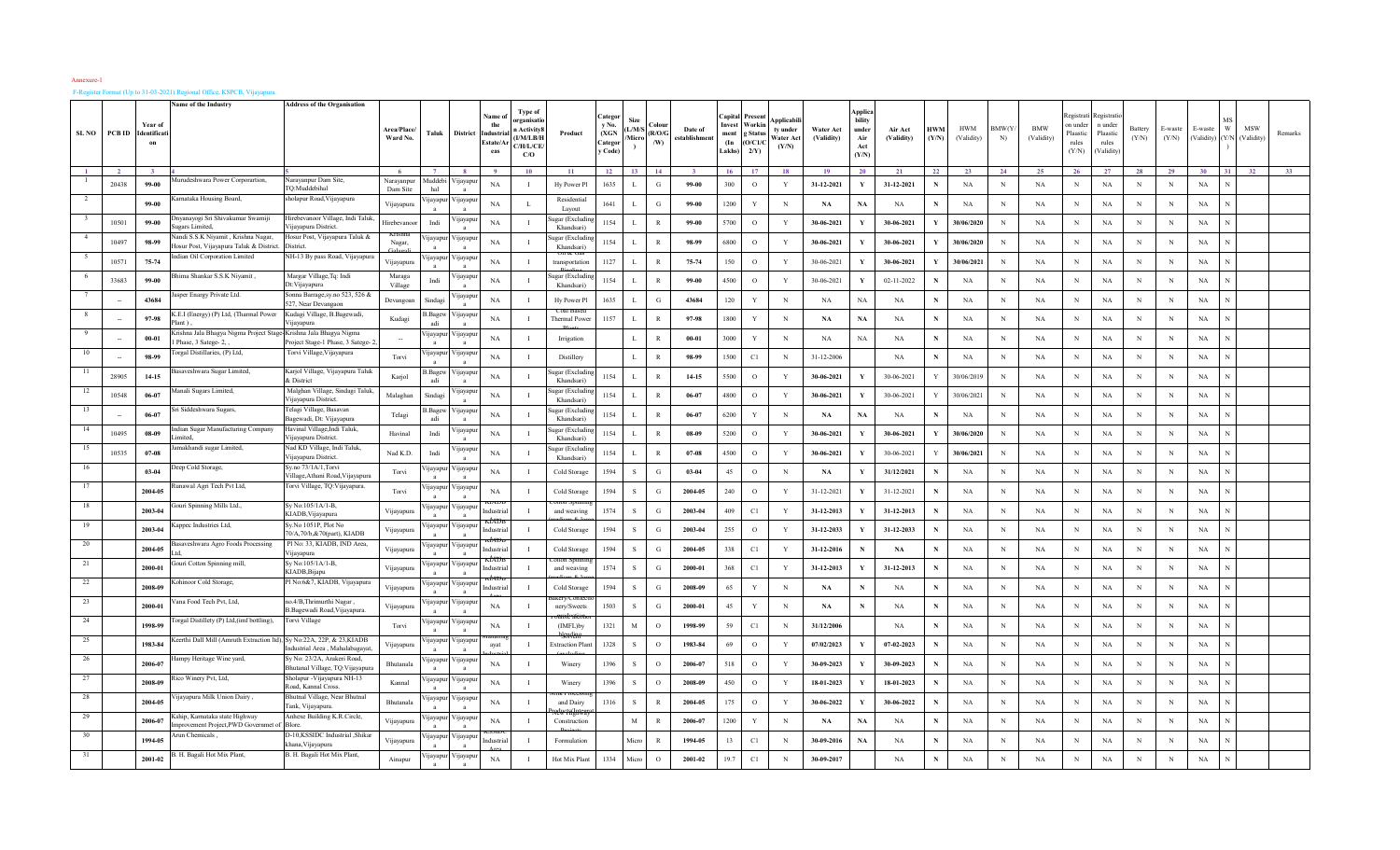|    | 1997-98 | handras Hot Mix Plant                                                                       | o Bagali Stone crusher, 1st<br>etrol pump, Sholapur road,         | Vijayapura     | jayap                    | 'ijayapı                    | NA          | $\mathbf{I}$   | Hot Mix Plant                | 1334 | Micro        | $\Omega$      | 1997-98 | 20.2   | C1            | $_{\rm N}$   | 30-09-2017 |              | NA         |             | <b>NA</b>   | $_{\rm N}$   | <b>NA</b>   | N            | NA          |   | N          | NA          |  |
|----|---------|---------------------------------------------------------------------------------------------|-------------------------------------------------------------------|----------------|--------------------------|-----------------------------|-------------|----------------|------------------------------|------|--------------|---------------|---------|--------|---------------|--------------|------------|--------------|------------|-------------|-------------|--------------|-------------|--------------|-------------|---|------------|-------------|--|
|    | 1999-20 | axmi Rawa Industries.                                                                       | Laxmi Rawa Industries.                                            | $\sim$         |                          | 'ijayapu                    | NA          | $\mathbf{I}$   | Flour Mills (di<br>Process)  | 1525 | Micro        | G             | 1999-20 | 23.1   | C1            | $_{\rm N}$   | <b>NA</b>  | $\mathbf N$  | NA         | N           | NA          | $_{\rm N}$   | NA          | N            | NA          | N | N          | NA          |  |
|    | 1998-99 | ayan Rice Industries,                                                                       | Sy.no 262/2, Devarhippargi<br>Road,Talikoti, Muddebihal           | Talikoti       | <b>Iuddeb</b><br>hal     | ijayapu                     | NA          | -1             | than 10 TPD &                | 1550 | Micro        | G             | 1998-99 | 23.6   | $\mathbb{C}1$ | $\mathbb N$  | NA         | $\mathbf N$  | NA         | N           | NA          | $\mathbb N$  | NA          | N            | NA          | N | N          | NA          |  |
|    | 2000-01 | SM rice Industries,                                                                         | sy.no 262/2,Devarhippargi<br>Road,Talikoti,Muddebihal             | Talikoti       | <b>Iuddeb</b><br>hal     | ijayapu                     | NA          | $\mathbf I$    | than 10 TPD &                | 1550 | Micro        | G             | 2000-01 | 23     | C1            | $_{\rm N}$   | <b>NA</b>  | N            | NA         | N           | NA          | $\mathbf N$  | NA          | N            | NA          | N | N          | NA          |  |
|    | 2000-01 | 1aruthi Tyre Retreading,                                                                    | Sy.no125A,Indi Road,Vijayapura                                    | Vijayapura     | ijayapı                  | /ijayapu                    | NA          | л.             | retreading                   | 1563 | Micro        | $\mathcal{G}$ | 2000-01 | 14.7   | C1            | $_{\rm N}$   | <b>NA</b>  | N            | NA         | N           | NA          | $_{\rm N}$   | <b>NA</b>   | N            | NA          | N | $_{\rm N}$ | NA          |  |
|    | 1978-79 | fundada Oil Mills.                                                                          | Sy.no 174/175. Mahaveer<br>load, Vijayapura                       | Vijayapura     | ijayapı                  | ∕ijayapı<br>$\mathbf{a}$    | <b>NA</b>   | $\mathbf{I}$   | Extraction (N                | 1540 | Micro        | G             | 1978-79 | 12     | C1            | N            | NA         | N            | NA         | N           | NA          | $_{\rm N}$   | NA          | N            | $_{\rm NA}$ | N | $_{\rm N}$ | NA          |  |
|    | 1986-87 | ajashekar Oil Industries,                                                                   | Rajashekar Oil Industries,                                        | <b>Section</b> |                          | 'ijayapu                    | NA          | $\mathbf{I}$   | <b>Extraction</b> (No        | 1540 | Micro        | $\mathcal{G}$ | 1986-87 | 12     | $\mathbb{C}1$ | $_{\rm N}$   | NA         | N            | NA         | N           | NA          | $\mathbf N$  | $_{\rm NA}$ | N            | $_{\rm NA}$ | N | N          | $_{\rm NA}$ |  |
|    | 1999-98 | Culkarni Agritech Industries,                                                               | Sy.no 264/1B, Umaraj<br>Village, Tq: Indi                         | Umaraj         | Indi                     | √ijayapur                   | <b>NA</b>   | $\mathbf{I}$   | Extraction (N                | 1540 | Micro        | G             | 1999-98 | 15.7   | C1            | $_{\rm N}$   | <b>NA</b>  | N            | NA         | N           | <b>NA</b>   | $_{\rm N}$   | NA          | N            | NA          | N | N          | NA          |  |
|    | 1945-46 | <b>furugendra Ginning Factory</b> ,                                                         | Sy.no 1042/2, Behind Railway<br>Station, Vijayapura               | Vijayapura     | ijayapu                  | ∕ijayapuı                   | NA          | $\blacksquare$ | and weaving                  | 1574 | Micro        | G             | 1945-46 | 10.5   | C1            | $_{\rm N}$   | NA         | N            | NA         |             | NA          | $_{\rm N}$   | NA          | N            | NA          | N | N          | NA          |  |
| 41 | 1998-99 | 'enkatesh Industries.                                                                       | Plot no. 108, KIADB Industrial<br>area, Mahal baggyat, Vijayapura | Vijayapura     | ijayapu<br>$\mathbf{a}$  | ∕ ijayapu<br>$\mathbf{a}$   | ayat        | $\blacksquare$ | and weaving                  | 1574 | Micro        | G             | 1998-99 | 6      | $\mathbb{C}1$ | $\,$ N       | NA         | - N          | NA         | N           | NA          | $\mathbf N$  | NA          | $_{\rm N}$   | $_{\rm NA}$ | N | N          | NA          |  |
| 42 | 1998-97 | alpesh Industries,                                                                          | Plot no. 32, KIADB Industrial<br>irea,Mahal baggyat,Vijayapura    | Vijayapura     | ijayapu                  | 'ijayapu                    | ayat        | -1             | and weaving                  | 1574 | Micro        | G             | 1998-97 | 12     | C1            | $_{\rm N}$   | NA         | N            | NA         | $\mathbf N$ | NA          | $\mathbf N$  | NA          | $_{\rm N}$   | $_{\rm NA}$ | N | $_{\rm N}$ | NA          |  |
| 43 | 1999-98 | arkash Center,                                                                              | <b>KIADB</b> Industrial<br>Estate, Vijayapura                     | Vijayapura     | yayapu                   | √ıjayapur                   | Industria   | $\circ$        | laughter Hous                |      | Micro        | $\mathbb{R}$  | 1999-98 | 18     | C1            | $_{\rm N}$   |            |              | NA         | $\mathbf N$ | NA          | $\mathbf N$  | NA          | $_{\rm N}$   | NA          | N | N          | NA          |  |
| 44 | 1993-94 | lpha Eletroforms pvt ltd,                                                                   | Sy.no 152/K, Plot no.16, Spinning<br>mill Road, Vijayapura.       | Vijayapura     | ijayapu                  | ∕ ijayapuı<br>$\mathbf{a}$  | NA          | л.             | Eletronics<br>Industry       |      | Micro        | $\mathbb{R}$  | 1993-94 | 23     | C1            | $_{\rm N}$   |            | <b>NA</b>    | NA         | $\mathbf N$ | NA          | $_{\rm N}$   | NA          | N            | NA          | N | N          | NA          |  |
| 45 | 1994-95 | hreyatha Battries,                                                                          | s,no.18/A,KIADB Industrial area<br>Mahal baggyat, Vijayapura      | Vijayapura     | ijayapu<br>$\mathbf{a}$  | √ijayapu<br>$\mathbf{a}$    | ayat        | $\mathbf{I}$   | Batterry<br>Manufacture      |      | ${\bf S}$    | $\mathbb{R}$  | 1994-95 | $38\,$ | C1            | $_{\rm N}$   |            | NA           | NA         | $\mathbf N$ | $_{\rm NA}$ | $\,$ N       | $_{\rm NA}$ | N            | $_{\rm NA}$ | N | N          | $_{\rm NA}$ |  |
| 46 | 2000-01 | ar Aligners,                                                                                | cts-no 1902, D/18, Station Back<br>Road, Vijayapura               | Vijayapura     | yayapu                   | 'ijayapu                    | NA          | $\mathbf{I}$   | Automobile<br>Service Center | 1303 | Micro        | $\circ$       | 2000-01 | 10.2   | C1            | $_{\rm N}$   |            |              | NA         | $\mathbf N$ | NA          | $\mathbf N$  | NA          | N            | NA          | N | N          | NA          |  |
| 47 | 2000-01 | ijaylakshmi Servicing Center,                                                               | Vijay Colege Road , Vijayapura.                                   | Vijayapura     | ijayapu                  | ∕ ijayapuı                  | NA          | $\mathbf{I}$   | Automobile<br>Service Cente  | 1303 | Micro        | $\circ$       | 2000-01 | 3.4    | C1            | $_{\rm N}$   |            |              | NA         | N           | <b>NA</b>   | $_{\rm N}$   | <b>NA</b>   | N            | NA          |   | N          | NA          |  |
|    | 1999-20 | anaki Rice Industries.                                                                      | plot no.49,KIADB, Mahal<br>Bagayat, Vijayapura.                   | Vijayapura     | ijayap                   | 'ijayapu                    | ayat        | $\mathbf{I}$   | than 10 TPD &                | 1550 | Micro        | G             | 1999-20 | 18.5   | C1            | $_{\rm N}$   | <b>NA</b>  | - N          | NA         | N           | NA          | $\mathbf N$  | NA          | N            | NA          | N | N          | NA          |  |
|    | 2001-02 | asaveshwar Agro Foods Products,                                                             | C-4,KSSIDC, Industrial<br>Estate,Mahalbagayat, Vijayapura         | Vijayapura     | ijayapu                  | √ijayapur                   | Industria   | - T            | Cold Storage                 | 1594 | ${\bf S}$    | G             | 2001-02 | $45\,$ | $\mathbb{C}1$ | $\,$ N       | NA         | $\mathbf N$  | NA         | N           | NA          | $\,$ N       | $_{\rm NA}$ | $_{\rm N}$   | NA          | N | $_{\rm N}$ | NA          |  |
|    | 1978-79 | adalsangam Roller Flour Mill (Formerly Industrial Estate, Mahalbagayat,<br>ngam Floor Mill) | Vijayapura                                                        | Vijayapura     | <b>q</b> ayapu           | <b>yayapu</b>               | ayat        | $\mathbf I$    | lour Mills (dr<br>Process)   | 1525 | Micro        | G             | 1978-79 | 18.7   | C1            | $_{\rm N}$   | NA         |              | NA         | N           | NA          | $\mathbf N$  | NA          | $_{\rm N}$   | NA          | N | N          | NA          |  |
|    | 2005-06 | olden Gud Udhoyog,                                                                          | Sv No:73-1+2+3+4, Madanalli<br>'ilage, Almel TQ:Sindagi           | Madanalli      | Sindagi                  | ijayapu                     | <b>NA</b>   | $\mathbf{I}$   | Jaggery Unit                 | 1599 | <sub>S</sub> | $\mathcal{G}$ | 2005-06 | 25.33  | C1            | Y            | 31-12-2009 |              | 31-12-2009 | N           | NA          | $_{\rm N}$   | <b>NA</b>   | N            | NA          | N | N          | NA          |  |
|    | 2007-08 | Maharishi Motrs Pvt Ltd,                                                                    | Sy No:12/A, Bagewadi Rd,<br>brahimpur, Vijavapura.                | Vijayapura     | ijayapu                  | ∕ ijayapuı                  | $_{\rm NA}$ | л.             | Automobile<br>Service Cente  | 1303 | Micro        | $\circ$       | 2007-08 | 14     | C1            | $_{\rm N}$   | 31-12-2018 |              | NA         | N           | NA          | N            | $_{\rm NA}$ | N            | NA          | N | N          | NA          |  |
|    | 1995-96 | orgal Bevarges Pvt Limited,                                                                 | sy.no 69,Torvi Village,Vijayapur                                  | Torvi          | ijayapuı                 | 'ijayapu                    | $_{\rm NA}$ | $\mathbf{I}$   | Mineralized<br>Water         | 1538 | S            | G             | 1995-96 | 28     | C1            | $_{\rm N}$   | NA         | N            | NA         | N           | NA          | $\mathbb N$  | $_{\rm NA}$ | N            | $_{\rm NA}$ | N | N          | NA          |  |
| 54 | 1992-93 | hivashakti Solvents,                                                                        | Shirol Village, Muddebihal                                        | Shirol         | Auddebi<br>hal           | 'ijayapur                   | <b>NA</b>   | $\mathbf{I}$   | Extraction Pla               | 1328 | <sub>S</sub> | $\circ$       | 1992-93 | 37.6   | C1            | $_{\rm N}$   |            |              | NA         | N           | NA          | $_{\rm N}$   | NA          | N            | NA          | N | N          | NA          |  |
| 55 | 1993-04 | aghavendra Grainites.                                                                       | Industrial Area, Vijayapura.                                      | Vijayapura     | ijayapu                  | ∕ ijayapuı<br>a             | Industria   | $\blacksquare$ | and polishing o              | 1518 | Micro        | G             | 1993-04 | 21     | C1            | $_{\rm N}$   | NA         |              | NA         |             | NA          | $_{\rm N}$   | NA          | N            | NA          | N | N          | NA          |  |
| 56 | 1995-96 | ajendra Granites.                                                                           | Sy.no 103, KIADB<br>Mahalbagayat, Vijayapura.                     | Vijayapura     | ijayapu                  | 'ijayapı<br>$\mathbf{a}$    | ayat        | -1             | and polishing                | 1518 | S            | $\mathbf G$   | 1995-96 | 28.2   | $\mathbb{C}1$ | $\,$ N       | NA         | N            | NA         | N           | NA          | N            | NA          | N            | $_{\rm NA}$ | N | N          | $_{\rm NA}$ |  |
| 57 | 1993-94 | nree Grainites,                                                                             | Plot no.<br>04,KIADB,Mahalbagayat,Vijay                           | Vijayapura     | jayapu                   | ijayapı                     | ayat        | $\mathbf I$    | and polishing                | 1518 | Micro        | G             | 1993-94 | 17.3   | C1            | $_{\rm N}$   | <b>NA</b>  | N            | NA         | $\mathbf N$ | NA          | $_{\rm N}$   | NA          | $_{\rm N}$   | NA          | N | N          | NA          |  |
| 58 | 2006-07 | ugi Industries,                                                                             | Sy.no 736, Athani Road,<br>Vijayapura                             | Vijayapura     | ijayapu                  | √ijayapur                   | NA          | -1             | and polishing o              | 1518 | Micro        | G             | 2006-07 | 9.2    | C1            | $\mathbb N$  | NA         | N            | NA         | $\mathbf N$ | NA          | $\mathbf N$  | NA          | $_{\rm N}$   | NA          | N | N          | NA          |  |
| 59 | 1980-81 | vanand Automobiles,                                                                         | Station Road, Vijayapura.                                         | Vijayapura     | ijayapu<br>$\mathbf{a}$  | ∕ ijayapuı<br>$\mathbf{a}$  | NA          | л.             | Automobile<br>Service Cente  | 1303 | S            | $\circ$       | 1980-81 | 37.9   | C1            | $_{\rm N}$   | <b>NA</b>  |              | NA         | $\mathbf N$ | NA          | $_{\rm N}$   | NA          | N            | NA          | N | N          | NA          |  |
| 60 | 2004-05 | falvika Water And Food Works.,                                                              | Kolhar Road, Jamnal Village<br>Vijayapura.                        | Jumana         | ijayapu                  | ∕ ijayapu<br>$\overline{a}$ | NA          |                | Mineralized<br>Water         | 1538 | Micro        | G             | 2004-05 | 10.3   | C1            | $\,$ N       | <b>NA</b>  | N            | NA         | N           | NA          | $\mathbf N$  | $_{\rm NA}$ | N            | $_{\rm NA}$ | N | N          | NA          |  |
| 61 | 1998-99 | .R.G. Minerals Water,                                                                       | Sy.no 581 & 582/20, Rampur<br>Village, Sindagi                    | Rampur         | Sindagi                  | ijayapu                     | <b>NA</b>   | $\mathbf{I}$   | Mineralized<br>Water         | 1538 | Micro        | G             | 1998-99 | 8.5    | C1            | $_{\rm N}$   | <b>NA</b>  | N            | NA         | $\mathbf N$ | NA          | $_{\rm N}$   | NA          | N            | NA          | N | N          | NA          |  |
|    | 1998-99 | saveswar Plastics,                                                                          | Plot no 82, KIADB Industrial area<br>Mhalbayat, Vijayapura.       | Vijayapura     | yayapı                   | 'ijayapu                    | avat        | $\blacksquare$ | <b>Plastic Units</b>         | 1614 | Micro        | G             | 1998-99 | 12     | C1            | $_{\rm N}$   | NA         | N            | NA         | N           | NA          | $\mathbf N$  | NA          | N            | NA          | N | N          | NA          |  |
|    | 1992-03 | fangal wade Sun soya Ltd.                                                                   | Sy No: 19, KIADB, Ind Area,<br>viiavapura                         | Vijayapura     | ijayap                   | ∕ijayapı<br>$\mathbf{a}$    | Industria   | $\mathbf I$    | including                    | 1328 | $\,$ S       | $\mathbb{R}$  | 1992-03 | 35     | $\mathbb{C}1$ | $\mathbf Y$  | 30-06-2017 | Y            | 30-06-2017 | N           | NA          | $\, {\rm N}$ | $_{\rm NA}$ | $\mathbf N$  | $_{\rm NA}$ | N | N          | NA          |  |
|    | 1994-95 | harath Gum Indusrties.                                                                      | Sy no:1979/B-1/5, Near Railway<br>Station, Vijayapura             | Vijayapura     | yayapu                   | 'ijayapu                    | <b>NA</b>   | $\mathbf{I}$   | amrind Powd                  | 1561 | <sub>S</sub> | G             | 1994-95 | 20     | $\,$ O        | Y            | 31-12-2026 |              | 31-12-2026 | N           | NA          | $\,$ N       | $_{\rm NA}$ | N            | NA          | N | $_{\rm N}$ | NA          |  |
|    | 1995-96 | fanjuanth Agro Food,                                                                        | Pl NO:14/B, KIADB, Vijayapura                                     | Vijayapura     | ijayapu                  | 'ijayapur                   | dustria     | $\mathbf I$    | lour Mills (dr<br>Process)   | 1525 | <sub>S</sub> | G             | 1995-96 | 67     | $\circ$       | Y            | 31-12-2025 |              | 31-12-2025 | N           | <b>NA</b>   | N            | NA          | N            | NA          | N | N          | NA          |  |
|    | 2007-08 | .D. Patil Poova Industries,                                                                 | Pl No: 265, KIADB Vijayapura                                      | Vijayapura     | yayapu                   | √ijayapu                    | ıdustria    |                | Phova                        | 1550 | Micro        | G             | 2007-08 | 0.25   | C1            | $_{\rm N}$   | <b>NA</b>  |              | 31/12/2009 | N           | NA          | N            | NA          | N            | NA          | N | N          | NA          |  |
|    | 1996-97 | Sri. Sai Tyres & Treaders (P) Ltd,                                                          | Pl No: 1&2, Industrial Area,<br>Vijayapura                        | Vijayapura     | 'ijayapu<br>$\mathbf{a}$ | Vijayapu<br>$\overline{a}$  | ndustria    | $\mathbf{I}$   | retreading                   | 1563 | ${\bf S}$    | ${\bf G}$     | 1996-97 | 48.14  | C1            | $\mathbf{N}$ | NA         | $\mathbf{v}$ | 31/12/2008 | N           | $_{\rm NA}$ | N            | <b>NA</b>   | $\mathbf{N}$ | $_{\rm NA}$ | N | N          | $_{\rm NA}$ |  |
|    |         |                                                                                             |                                                                   |                |                          |                             |             |                |                              |      |              |               |         |        |               |              |            |              |            |             |             |              |             |              |             |   |            |             |  |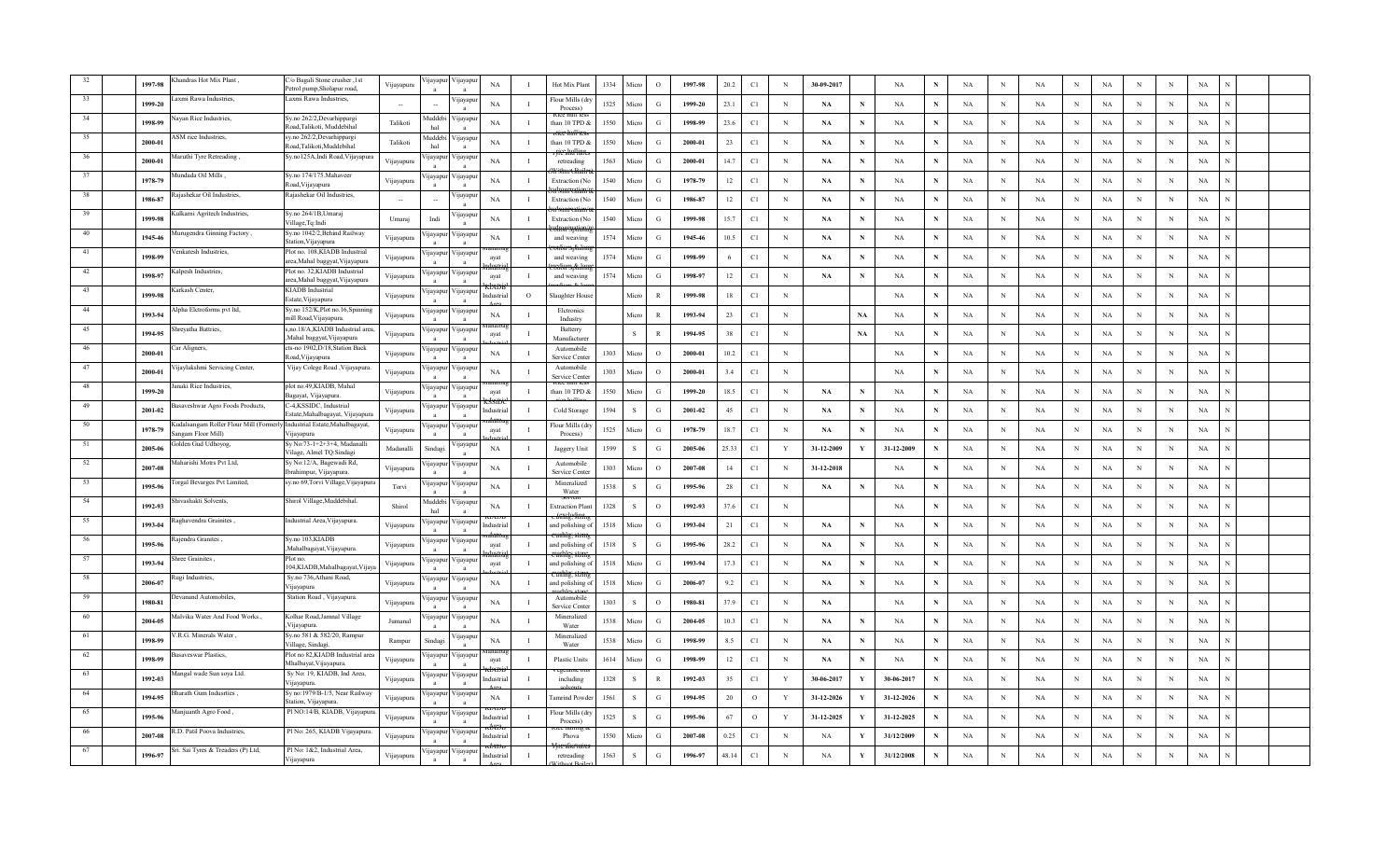|      | 1999-20 | re-Udyog,                            | Pl No: 161/2B, KSSIDC Ind<br>Area, Vijayapura                        | Vijayapura          | 'ijayapuı<br>/ijayapı<br>ndustri<br>$\mathbf{a}$                              | retreading            | 1563 | -S           | $\mathcal{G}$ | 1999-20 | 38             | C1           | $\mathbf N$  | $\mathbf{NA}$ | V   | 31/12/2016 |              | $_{\rm NA}$ | N           | $_{\rm NA}$ |             | $_{\rm NA}$ |            |              | $_{\rm NA}$ |  |  |
|------|---------|--------------------------------------|----------------------------------------------------------------------|---------------------|-------------------------------------------------------------------------------|-----------------------|------|--------------|---------------|---------|----------------|--------------|--------------|---------------|-----|------------|--------------|-------------|-------------|-------------|-------------|-------------|------------|--------------|-------------|--|--|
|      | 2000-01 | ijaya Tyres (P) Ltd,                 | Sy No: 96/B, NH-13, By Pass,<br>Hanchinal PH Village, Vijayapura.    | <b>Hanchinal PI</b> | ijayapu<br>'ijayapı<br>NA<br>$\mathbf{I}$                                     | retreading            | 1563 | S            | G             | 2000-01 | 50.1           | C1           | $_{\rm N}$   | NA            | Y   | 31/12/2017 | N            | NA          | N           | NA          | Y           | ########    | N          | N            | NA          |  |  |
|      | 1993-94 | itnalli Oil Industry,                | Pl No: 93, KIADB, Ind Area,<br>Vijayapura                            | Vijayapura          | ijayapu<br><b>1</b> avapu<br>ndustria<br>-1                                   | Extraction (No        | 1540 | Micro        | G             | 1993-94 | 15             | $\circ$      | N            | NA            |     | 31/12/2100 |              | NA          | N           | NA          | N           | NA          | N          | N            | NA          |  |  |
|      | 1994-95 | dhav Oil Industries.,                | Indi Road, Vijayapura.                                               | Vijayapura          | <i>u</i> ayapur<br>/11ayapu<br>NA                                             | Extraction (N         | 1540 | S            | G             | 1994-95 | 29.92          | C1           | $\,$ N       | NA            |     | 31/12/2011 | N            | NA          | N           | NA          | N           | $_{\rm NA}$ | N          | N            | NA          |  |  |
|      | 1992-03 | mar Oil Industries,                  | CTS No:123/1A, Indi Rd,<br>/ijayapura                                | Vijayapura          | /ijayapu<br>yayapı<br><b>NA</b><br>$\mathbf{I}$                               | Extraction (No        | 1540 | Micro        | $\mathcal{G}$ | 1992-03 | 12.8           | $\mathbf{o}$ | N            | <b>NA</b>     | Y   | 31/12/2100 | N            | <b>NA</b>   | N           | NA          | N           | $_{\rm NA}$ | N          | N            | $_{\rm NA}$ |  |  |
|      | 1993-04 | .axmi Venkateshwar Oil Industries.   | Pl No: 3, KSSIDC, Ind Area,<br>ijayapura                             | Vijayapura          | ijayapu<br>/ijayapı<br>Industria                                              | <b>Extraction</b> (No | 1540 | <sub>S</sub> | G             | 1993-04 | 40.12          | C1           | $_{\rm N}$   | NA            |     | 31/12/2015 | N            | NA          | N           | NA          | N           | $_{\rm NA}$ | N          | $\mathbb{N}$ | NA          |  |  |
|      | 1993-94 | lahalaxmi Oil Industries             | Sy No: 124/B-1, Indi Rd,<br>Vijayapura                               | Vijayapura          | /ijayapur<br><b>1</b> ayapu<br>NA<br>$\mathbf{I}$                             | <b>Extraction</b> (No | 1540 | Micro        | G             | 1993-94 | 18.63          | C1           | $_{\rm N}$   | NA            |     | 31/12/2015 | N            | NA          | N           | NA          | N           | NA          | N          | N            | NA          |  |  |
|      | 1992-93 | avi Oil Industry,                    | CTS No:2318, APMC Rd,<br>Muddebihal                                  | Muddebiha           | Auddebi<br>/ijayapuı<br>NA                                                    | <b>Extraction</b> (N  | 1540 | Micro        | G             | 1992-93 | 9              | $\circ$      | $_{\rm N}$   | <b>NA</b>     |     | 31/12/2025 | N            | NA          | N           | NA          | $_{\rm N}$  | $_{\rm NA}$ | N          | N            | $_{\rm NA}$ |  |  |
| 76   | 1991-92 | iivashakti Oil Industries.,          | TS No: 260, Muddebihal                                               | Muddebiha           | <b>fuddeb</b><br>/ijayapu<br><b>NA</b><br>$\mathbf{I}$<br>hal<br>$\mathbf{a}$ | Extraction (N         | 1540 | Micro        | $\mathcal{G}$ | 1991-92 | 8.5            | C1           | $\mathbf N$  | NA            | V   | 31/12/2015 | N            | NA          | N           | $_{\rm NA}$ | N           | $_{\rm NA}$ | N          | N            | NA          |  |  |
| -77  | 1992-93 | agareshwar Oil Industries            | 2176-A/2, Muddebihal.                                                | Muddebiha           | Iuddeb<br>'ijayapu<br>NA<br>$\mathbf{I}$<br>hal                               | <b>Extraction</b> (No | 1540 | Micro        | G             | 1992-93 | $\overline{4}$ | C1           | $_{\rm N}$   | NA            |     | 31/12/2015 | N            | NA          | N           | NA          | N           | NA          | N          | N            | NA          |  |  |
| - 78 | 1990-91 | P.Kamat Oil Industries,              | Pl No:83-84, 78/A, Almatti Rd,<br>Muddebihal                         | Muddebiha           | uddebi<br>ijayapur<br>NA<br>hal                                               | Extraction (No        | 1540 | Micro        | G             | 1990-91 | $\overline{4}$ | C1           | $_{\rm N}$   | NA            |     | 31/12/2015 | N            | NA          | N           | NA          | N           | NA          | N          | N            | NA          |  |  |
| 79   | 1992-93 | antinath Oil Industries,             | CTS No: 247-A/B, Muddebihal.                                         | Muddebiha           | <b>Iuddeb</b><br>ijayapu<br>NA<br>hal                                         | Extraction (N         | 1540 | Micro        | $\mathcal{G}$ | 1992-93 | 4.25           | C1           | $_{\rm N}$   | <b>NA</b>     |     | 31/12/2015 | N            | NA          | N           | NA          | N           | $_{\rm NA}$ | N          | N            | $_{\rm NA}$ |  |  |
| 80   | 1995-96 | nivaraj Oil Industries,              | Tangadagi Rd, Muddebihal.                                            | Muddebihal          | Auddeb<br>/ijayapı<br>NA<br>$\mathbf{I}$<br>hal<br>$\mathbf{a}$               | Extraction (No        | 1540 | Micro        | G             | 1995-96 | $\overline{4}$ | C1           | N            | <b>NA</b>     | Y   | 31/12/2005 | $\mathbf N$  | NA          | N           | $_{\rm NA}$ | N           | NA          | N          | N            | NA          |  |  |
| - 81 | 2000-01 | enkateshwar Oil Mills And Refiners., | Pl No: 12/B, Spinning mill Rd,<br>KIADB Ind Area, Vijayapura         | Vijayapura          | 'ijayapı<br>ijayapı<br>ndustria<br>$\mathbf{I}$<br>$\mathbf{a}$               | Extraction (No        | 1540 | <sub>S</sub> | G             | 2000-01 | 38.45          | C1           | $_{\rm N}$   | NA            |     | 31/12/2015 | $\mathbf N$  | NA          | N           | NA          | N           | NA          | N          | N            | NA          |  |  |
| -82  | 2001-02 | ijaya Agro Oil Mill,                 | CTS No: 1880A/2 R.S. No:160<br>Station Back Rd, Vijayapura.          | Vijayapura          | /ijayapu<br><b>1</b> jayapu<br>NA<br>$\mathbf I$                              | Extraction (No        | 1540 | Micro        | G             | 2001-02 | 16.19          | $\circ$      | $_{\rm N}$   | NA            |     | 31/12/2100 | N            | NA          | N           | NA          | N           | NA          | N          | N            | NA          |  |  |
|      | 2001-02 | ijaya Oil Mill & Refiners            | CTS No: 1880/A1, R.S.No: 160,<br>Station Back Rd, Vijayapura.        | Vijayapura          | ijayapı<br>yayapı<br>NA<br>-1<br>$\mathbf{a}$                                 | Extraction (N         | 1540 | Micro        | G             | 2001-02 | 10.61          | $\circ$      | $_{\rm N}$   | NA            | V   | 31/12/2100 | N            | NA          | N           | NA          | $_{\rm N}$  | $_{\rm NA}$ | N          | N            | $_{\rm NA}$ |  |  |
|      | 1993-94 | ijaylaxmi Oil Industries.            | Sy No: 124/B, Indi Rd,<br>Viiavapura                                 | Vijayapura          | ijayapu<br>yayap<br>NA<br>$\mathbf{I}$                                        | Extraction (No        | 1540 | S            | G             | 1993-94 | 34.23          | $\mathbf{o}$ | $_{\rm N}$   | NA            | - Y | 31/12/2100 |              | NA          | $\,$ N      | NA          | $_{\rm N}$  | NA          | $_{\rm N}$ | $_{\rm N}$   | NA          |  |  |
|      | 1994-95 | ddeshwara Oil Industries.            | Sy No: 1537, Pandarapur Road,<br>Chadachan Village Tq:Indi           | Chadachar           | ijayapur<br>Indi<br>NA<br>л.                                                  | Extraction (No        | 1540 | Micro        | G             | 1994-95 | 9              | $\circ$      | N            | NA            |     | 31/12/2100 | N            | NA          | N           | NA          | N           | NA          | N          | N            | NA          |  |  |
|      | 1992-93 | ngameshwara Oil Industries,          | Sy No: Sy No: 1602, Pandarapur<br>RD,Chadachan Village, Tq:Indi      | Chadachar           | <b>navapu</b><br>NA<br>Indi                                                   | <b>Extraction</b> (No | 1540 | Micro        | G             | 1992-93 | 9              | C1           | $_{\rm N}$   | NA            |     | 31/12/2012 | N            | NA          | N           | NA          | N           | NA          | N          | N            | $_{\rm NA}$ |  |  |
|      | 1993-93 | S Awaji Oil Industries,              | W.No:3, Sy No:530, Pandarapur<br>oad, Chadachan Village, TQ:Inc      | Chadachar           | <b>yayap</b><br>NA<br>Indi<br>$\mathbf{I}$                                    | Extraction (No        | 1540 | Micro        | G             | 1993-93 | $\mathbf Q$    | $\circ$      | $_{\rm N}$   | <b>NA</b>     | V   | 31/12/2100 | $\mathbf N$  | NA          | N           | $_{\rm NA}$ | N           | $_{\rm NA}$ | $_{\rm N}$ | N            | $_{\rm NA}$ |  |  |
|      | 1994-94 | iddarameshwara Oil Industries.       | <sup>2</sup> I No: 24, Pandarapur Road,<br>Chadachan Village, TQ:Ind | Chadachar           | ijayapı<br><b>NA</b><br>Indi                                                  | Extraction (No        | 1540 | Micro        | G             | 1994-94 | $\mathbf{Q}$   | C1           | $\mathbf N$  | <b>NA</b>     |     | 31/12/2014 | N            | NA          | N           | $_{\rm NA}$ | N           | $_{\rm NA}$ | N          | $_{\rm N}$   | NA          |  |  |
|      | 1998-97 | iurukrupa Oil Industries,            | Sy No: 1553, Pandarapur Road,<br>Chadachan Village, TQ:Ind           | Chadachar           | /ijayapuı<br>NA<br>Indi<br>$\blacksquare$                                     | <b>Extraction</b> (No | 1540 | Micro        | G             | 1998-97 | 9              | C1           | $_{\rm N}$   | NA            |     | 31/12/2014 | N            | NA          | N           | NA          | N           | $_{\rm NA}$ | N          | $_{\rm N}$   | NA          |  |  |
|      | 1999-20 | Patil Oil Udhyog,,                   | KIADB Vijayapura                                                     | Vijayapura          | Vijayapu<br>ijayapu<br>adustria                                               | Extraction (N         | 1540 | <sub>S</sub> | G             | 1999-20 | 41.23          | C1           | $_{\rm N}$   | NA            |     | 31/12/2015 | N            | NA          | N           | NA          | N           | NA          | N          | $_{\rm N}$   | NA          |  |  |
|      | 1995-96 | ımar Oils,                           | TS No: 123/1A, Indi Rd,<br>/ijayapura                                | Vijayapura          | ijayap<br><b>1jayapt</b><br>$_{\rm NA}$<br>л.                                 | Extraction (N         | 1540 | Micro        | $\mathbf G$   | 1995-96 | 23.1           | $\mathbf{o}$ | $_{\rm N}$   | NA            | Y   | 31/12/2100 | N            | NA          | N           | $_{\rm NA}$ | $_{\rm N}$  | $_{\rm NA}$ | N          | N            | $_{\rm NA}$ |  |  |
| 92   | 1992-93 | ijargi Oil Industries,               | Sy No: 124/1B, Indi Rd,<br>Viiavapura                                | Vijayapura          | ijayapu<br>yayapı<br><b>NA</b><br>$\mathbf{I}$                                | Extraction (No        | 1540 | Micro        | G             | 1992-93 | 8.09           | C1           | $\mathbf N$  | NA            | Y   | 31/12/2015 | N            | NA          | N           | NA          | $_{\rm N}$  | NA          | N          | $_{\rm N}$   | NA          |  |  |
| - 93 | 1991-92 | alikoti Oil And Javi Industries,     | Sy No:119/3, Indi Rd, Vijayapura                                     | Vijayapura          | /ijayapu<br>ijayapui<br>NA                                                    | Extraction (No        | 1540 | Micro        | G             | 1991-92 | 22.59          | $\circ$      | $_{\rm N}$   | NA            |     | 31/12/2100 | N            | NA          | N           | NA          | $_{\rm N}$  | NA          | $_{\rm N}$ | $_{\rm N}$   | NA          |  |  |
|      | 1930-31 | nand Ginning Factory.                | Sy No:226/B, Sindagi Rd,<br>/ijayapura.                              | Vijayapura          | /ijayapu<br><b>1</b> jayapu<br>NA<br>Ι.                                       | and weaving           | 1574 | Micro        | G             | 1930-31 | $9.8\,$        | $\circ$      | Y            | 31-12-2025    | Y   | 31-12-2025 | N            | NA          | N           | NA          | N           | NA          | N          | N            | NA          |  |  |
|      | 1910-11 | arbar Ginning Factory,               | Sy No:1273/74, Sindagi Rd,<br>Vijayapura                             | Vijayapura          | Vijayapu<br>ijayapı<br>$_{\rm NA}$<br>л.<br>$\mathbf{a}$                      | and weaving           | 1574 | Micro        | $\mathcal{G}$ | 1910-11 | $8.5\,$        | C1           | $_{\rm N}$   | NA            | Y   | 31/12/2015 | N            | NA          | $\mathbf N$ | $_{\rm NA}$ | N           | $_{\rm NA}$ | N          | N            | $_{\rm NA}$ |  |  |
|      | 1915-16 | arshad Ginning Factory               | Pl No: 14A& 15A, KIADB, Ind<br>Area, Vijayapura.                     | Vijayapura          | ijayapı<br>/ijayapı<br>adustria<br>$\mathbf{I}$<br>$\overline{a}$             | and weaving           | 1574 | Micro        | G             | 1915-16 | 22.99          | $\,$ O       | $\mathbf{Y}$ | 31-12-2100    |     | 31/12/2100 | N            | NA          | $\mathbf N$ | $_{\rm NA}$ | $\mathbf N$ | $_{\rm NA}$ | N          | N            | NA          |  |  |
|      | 1960-61 | ijay Mahanthesh Ginning Factory,     | Sy No:223/C, Sindagi Rd,<br>Vijayapura                               | Vijayapura          | /ijayapı<br>ijayapu<br>NA<br>$\mathbf{I}$                                     | and weaving           | 1574 | Micro        | G             | 1960-61 | 8              | $\circ$      | Y            | 31/12/2025    |     | 31/12/2025 | N            | NA          | N           | NA          | $_{\rm N}$  | NA          | N          | N            | NA          |  |  |
|      | 1988-89 | ikas Industries                      | Sy No: 219/A, Sindagi Rd,<br>Vijayapura                              | Vijayapura          | ijayapu<br>ijayapı<br>NA<br>$\mathbf{I}$                                      | and weaving           | 1574 | Micro        | G             | 1988-89 | 9.75           | $\circ$      | Y            | 31/12/2025    |     | 31/12/2025 | N            | NA          | N           | NA          | $_{\rm N}$  | NA          | N          | N            | $_{\rm NA}$ |  |  |
|      | 2006-02 | angameshwara Hot mix,                | Sy No: 129/3, Unnibhavi Village,<br>TQ:B,Bagewadi                    | Unnibhavi           | .Bagev<br>/ijayapı<br>NA<br>$\mathbf{I}$<br>adi                               | Hot Mix Plant         | 1334 | $\,$ s       | $\circ$       | 2006-07 | 30.69          | $\,$ O       | $\,$ N       | <b>NA</b>     |     | 30/06/2020 | N            | NA          | $\,$ N      | NA          | $\,$ N      | NA          | N          | N            | $_{\rm NA}$ |  |  |
|      | 2008-09 | rushi Samruddi Agro tech Industries  | Pl No: 108, KIADB Ind Area,<br>ijayapura                             | Vijayapura          | <b>Ijayapt</b><br>1 jayapu<br>ıdustri.                                        | (excluding            |      | Micro        | $\mathbb{R}$  | 2008-09 | 24             | C1           | Y            | 30-06-2008    |     | 30/06/2008 |              | NA          | N           | NA          | N           | NA          | N          | N            | NA          |  |  |
|      | 2007-08 | udada Basavaraja Oil Industries,     | CTS NO: 989, Gurukul road,<br>ijayapura                              | Vijayapura          | ijayapu<br>'ijayapu<br><b>NA</b>                                              | Extraction (N         | 1540 | Micro        | G             | 2007-08 | $8.6\,$        | C1           | $_{\rm N}$   | NA            |     | 31/12/2010 | N            | <b>NA</b>   | N           | NA          | N           | NA          | N          | N            | $_{\rm NA}$ |  |  |
|      | 2000-01 | ddeshwara saw mill,                  | Sy No:36, Horthi Village, TQ:Ind                                     | Horthi              | <b>Ilayapt</b><br><b>NA</b><br>Indi                                           | Saw Mill              | 1553 | Micro        | G             | 2000-01 | $2.2\,$        | C1           | $_{\rm N}$   | <b>NA</b>     |     | 31/12/2008 | N            | NA          | N           | NA          | N           | NA          | N          | N            | $_{\rm NA}$ |  |  |
|      | 1996-07 | Vaganath Oil Industries.             | Plot No: 1&2. Pandamur Road.<br>Chadachan Village, TQ:Indi           | Chadachar           | ijayapu<br>NA<br>Indi<br>$\mathbf{a}$                                         | Saw Mill              | 1553 | Micro        | $\mathcal{G}$ | 1996-07 | 9.8            | C1           | $\mathbf{N}$ | NA            | Y   | 31/12/2014 | $\mathbf{N}$ | $_{\rm NA}$ | N           | $_{\rm NA}$ | N           | $_{\rm NA}$ | N          | N            | $_{\rm NA}$ |  |  |
|      |         |                                      |                                                                      |                     |                                                                               |                       |      |              |               |         |                |              |              |               |     |            |              |             |             |             |             |             |            |              |             |  |  |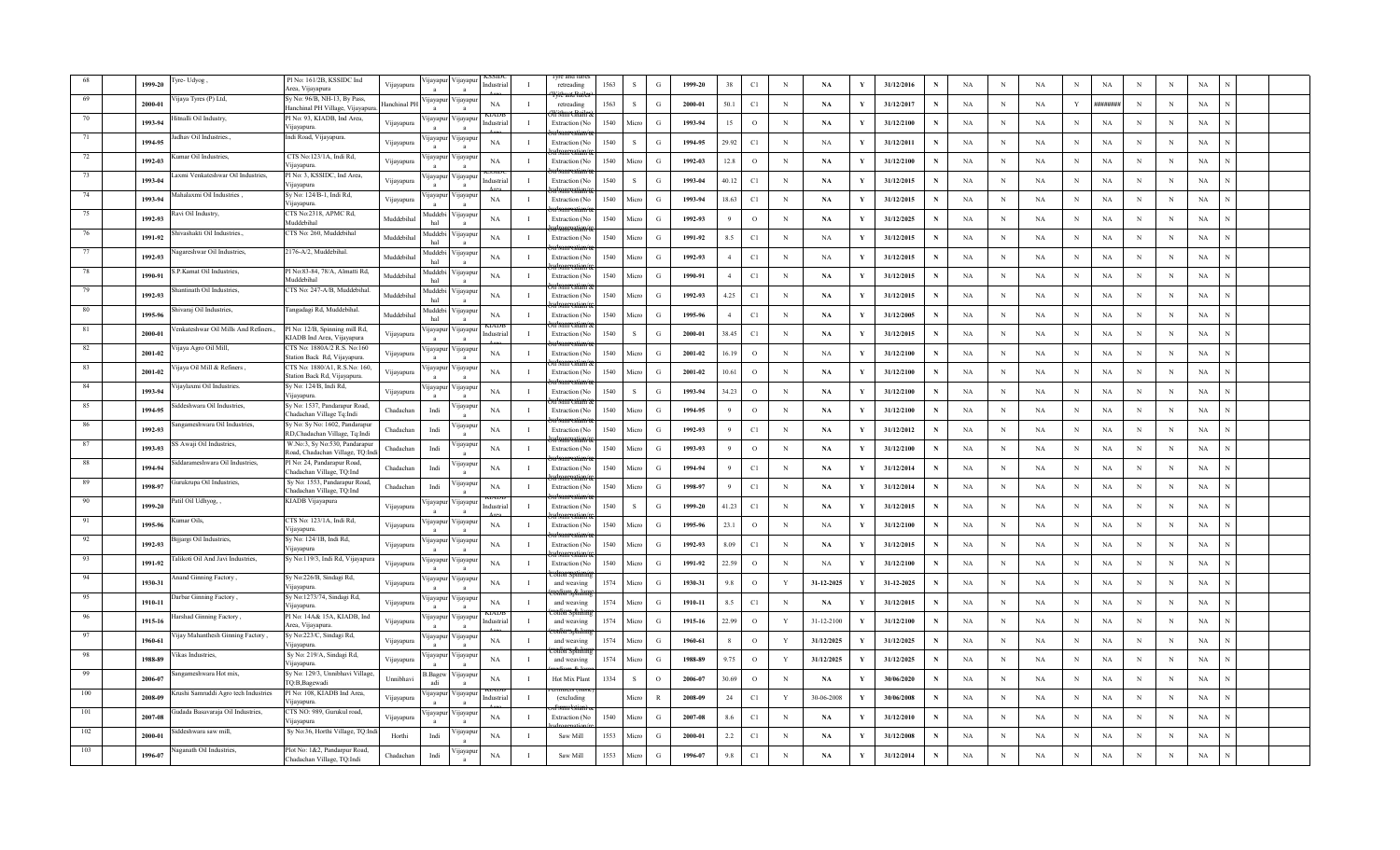|     | 1997-98  | oneshwara saw mill.                             | Sy No:1297, Huvinhippargi<br>Village, TQ:B, Bagewadi          | Huvina<br>Hippargi   | .Bagev<br>adi         | 'ijayapu<br>$\mathbf{a}$  | $_{\rm NA}$ | $\mathbf{I}$   | Saw Mill                    | 1553 | Micro        | $\mathcal{G}$ | 1997-98  |        | $\mathbf{o}$ | $\mathbf N$  | $\mathbf{NA}$ | V            | 31/12/2018 |              | $_{\rm NA}$ | $\,$ N      | $_{\rm NA}$ |            | $_{\rm NA}$ |             | N          | $_{\rm NA}$ |  |
|-----|----------|-------------------------------------------------|---------------------------------------------------------------|----------------------|-----------------------|---------------------------|-------------|----------------|-----------------------------|------|--------------|---------------|----------|--------|--------------|--------------|---------------|--------------|------------|--------------|-------------|-------------|-------------|------------|-------------|-------------|------------|-------------|--|
|     | 2008-09  | erabhadreshwara Hot mix.                        | $63/1 + 2$ , Ittangihal Rd,<br>Vijayapura                     | Ittangihal           | jayap                 | 'ijayapı                  | NA          | $\mathbf{I}$   | Hot Mix Plan                | 1334 | Micro        | $\Omega$      | 2008-09  | 24     | C1           | $_{\rm N}$   |               | $\mathbf{v}$ | 30/06/2012 | N            | NA          | $\mathbf N$ | NA          | N          | NA          | N           | N          | NA          |  |
|     | 2005-06  | resh Metal Industries,                          | Sy No: 152, Pl No:3, Station Back<br>Rd, Vijayapura.          | Vijayapura           | <b>qayapu</b>         | ijayapu                   | NA          | -1             | Brass,                      | 1322 | S            | $\circ$       | 2005-06  | 39.32  | $\circ$      | Y            | 30-09-2018    |              | 30-09-2018 |              | NA          | N           | NA          | N          | NA          | N           | N          | NA          |  |
|     | 1995-96  | Aysore Cotton Seeds Industries,                 | Sy No: 1979/B, Near Railway<br>Station, Vijayapura            | Vijayapura           | <b>q</b> ayapt        | <i>y</i> ayapu            | NA          | л.             | Extraction Plan             | 1328 | $\mathbf{s}$ | $\Omega$      | 1995-96  | 31.16  | $\circ$      | Y            | 18-01-2023    |              | 18-01-2023 |              | 30/06/2014  | $\mathbf N$ | NA          | N          | NA          | N           | $_{\rm N}$ | NA          |  |
|     | 1993-94  | hanalaxmi Engineering & Electrical<br>dustries. | Sy.no 588/2, Vijayapura Road<br>ndi, Rampur Village, Sindagi. | Rampur               | Sindag                | yayapı<br>$\mathbf{a}$    | NA          | $\mathbf{I}$   | Engg Industire              |      | $\mathbf{s}$ | $\mathbf{R}$  | 1993-94  | 45     | C1           | $\mathbf{Y}$ |               | V            | 30-06-2012 | $\mathbf N$  | <b>NA</b>   | $\mathbf N$ | <b>NA</b>   | N          | NA          | N           | N          | NA          |  |
|     | 2007-08  | ejas Texchem, KIADB, Vijayapura                 | KIADB, Vijayapura                                             | Vijayapura           | ijayapu               | 'ijayapı                  | Industria   |                | Formulation                 |      | $\,$ S       | $\mathbb{R}$  | 2007-08  | 89     | C1           | Y            | 30-06-2016    |              | 30-06-2012 | N            | NA          | N           | NA          | N          | NA          | N           | N          | NA          |  |
|     | 1994-95  | arekh Tiles,                                    | Sy No: 1064, B-2, Gunnapur<br>load, Vijayapura.               | Ainapur              | <b>1</b> jayapu       | ∕ijayapur                 | NA          | $\blacksquare$ | stone cutting<br>polishing  | 1518 | Micro        | G             | 1994-95  | 4.41   | C1           | Y            |               | N            | NA         | N            | NA          | N           | NA          | N          | NA          | N           | N          | NA          |  |
| 111 | 2005-06  | agirathi Automobiles,                           | Ukkali Road, Sindagi Cross,<br>ijayapura                      | Vijayapura           | ijayapu               | √ijayapuı                 | $_{\rm NA}$ |                | Automobile<br>Service Cente | 1303 | -S           | $\Omega$      | 2005-06  | 65     | $\mathbf{o}$ | Y            | 30-09-2016    |              | 30-09-2016 | Y            | 30/09/2013  | N           | NA          | N          | NA          | N           | N          | NA          |  |
| 112 | 2004-05  | ijjaragi Automobiles,                           | Near Basveshwara Circle, Bus<br>Stand Road, Vijayapura.       | Vijayapura           | ijayapı               | ∕ ijayapu<br>$\mathbf{a}$ | NA          | $\mathbf{I}$   | Automobile<br>Service Cente | 1303 | <sub>S</sub> | $\circ$       | 2004-05  | 24     | Cl           | $\mathbf{Y}$ | 30-09-2017    | $\mathbf{v}$ | 30-09-2017 | Y            | 30/09/2013  | $_{\rm N}$  | NA          | N          | $_{\rm NA}$ | N           | N          | $_{\rm NA}$ |  |
| 113 | 1945-46  | arnataka Automobiles,                           | Opp to Head Post Office<br>Vijayapura                         | Vijayapura           | jayapu                | ijayapur                  | NA          | -1             | Automobile<br>Service Cente | 1303 | Micro        | $\circ$       | 1945-46  | 12     | C1           | N            |               |              | NA         | N            | NA          | N           | NA          | N          | NA          | N           | N          | NA          |  |
| 114 | 19978-79 | rishna Agencies,                                | M.G.Road, Vijayapura.                                         | Vijayapura           | yayapu                | 'ijayapu                  | NA          | $\mathbf I$    | Automobile<br>Service Cente | 1303 | s            | $\circ$       | 19978-79 | 26     | C1           | $\,$ N       | 30-09-2019    |              | NA         | N            | NA          | $_{\rm N}$  | $_{\rm NA}$ | N          | $_{\rm NA}$ | N           | N          | $_{\rm NA}$ |  |
| 115 | 1998-99  | ai Automobiles.                                 | Sy NO: 61/2/3, Sholapur Road,<br>Vijayapura                   | Vijayapura           | yayapı                | √ijayapuı                 | NA          | $\mathbf{I}$   | Automobile<br>Service Cente | 1303 | s            | $\Omega$      | 1998-99  | 46.22  | $\circ$      | Y            | 03-09-2023    |              | 03-09-2023 | $\mathbf Y$  | 30/09/2018  | $_{\rm N}$  | <b>NA</b>   | N          | NA          | N           | N          | NA          |  |
| 116 | 1997-98  | fanickbag Automobiles,                          | Sy No: 41/D, Sholapur Rd, Near<br>NCC Office, Vijayapura      | Vijayapura           | ijayapuı              | ∕ ijayapu<br>$\mathbf{a}$ | NA          | $\mathbf{I}$   | Automobile<br>Service Cente | 1303 | $\mathbf S$  | $\Omega$      | 1997-98  | 49     | $\circ$      | $\mathbf{Y}$ | 30-09-2023    |              | 30-09-2023 | $\mathbf{Y}$ | 30/09/2018  | $\mathbf N$ | NA          | N          | $_{\rm NA}$ | N           | N          | NA          |  |
| 117 | 1998-99  | N.S. Motors                                     | Sy no:845, Behind Ramkrishna<br>Hospital, , Vijayapura.       | Vijayapura           | yayapı                | 'ijayapı                  | NA          | $\mathbf{I}$   | Automobile<br>Service Cente | 1303 | <sub>S</sub> | $\circ$       | 1998-99  | 69.3   | C1           | Y            |               | Y            | 30-09-2016 | $\mathbf{Y}$ | 30/09/2014  | $\mathbf N$ | NA          | N          | NA          | N           | N          | NA          |  |
| 118 | 2003-04  | hakuntal Automobile,                            | Sy No:26/2B, NH-13, Bypass Rd<br>Mangooli Cross, Vijayapura   | Vijayapura           | <b>1jayapu</b>        | 'ijayapu                  | NA          | $\mathbf{I}$   | Automobile<br>Service Cente | 1303 | Micro        | $\Omega$      | 2003-04  | 23.6   | C1           | $\mathbf{Y}$ |               | Y            | 30-09-2012 | Y            | 30/09/2013  | $\mathbf N$ | NA          | N          | NA          |             | N          | NA          |  |
| 119 | 2001-02  | andards Auto Services.                          | Sy No: 1773/B44, Indira Auto<br>Nagar, Vijayapura.            | Vijayapura           | yayap                 | 'ijayapu                  | $_{\rm NA}$ | $\mathbf{I}$   | Automobile<br>Service Cente | 1303 | Micro        | $\circ$       | 2001-02  | 3.53   | $\,$ O       | $\mathbf{Y}$ | 30-09-2017    |              | 30-09-2017 |              | NA          | $\,$ N      | NA          | N          | $_{\rm NA}$ | N           | N          | $_{\rm NA}$ |  |
| 120 | 1995-96  | ndaram Motors,                                  | Indi Road, Cross, NH-13 Bypass<br>Road, Vijayapura            | Vijayapura           | jayapu                | ijayapu                   | NA          | $\mathbf{I}$   | Automobile<br>Service Cente | 1303 | S            | $\circ$       | 1995-96  | 38.6   | $\circ$      | $\mathbf Y$  | $25-07-2023$  |              | 25-07-2023 | Y            | 30/09/2015  | $\,$ N      | $_{\rm NA}$ | $_{\rm N}$ | NA          | N           | N          | NA          |  |
| 121 | 2000-01  | angalwade Tamarind Industries,                  | Sy No:219/2A, Sindagi Rd,<br>Vijayapura                       | Vijayapura           | <b>q</b> ayapu        | <i>y</i> ayapu            | NA          | $\mathbf I$    | xtraction Plar              | 1328 | <sub>S</sub> | $\circ$       | 2000-01  | 43.1   | $\circ$      | Y            | 18-01-2023    |              | 18-01-2023 | N            | NA          | N           | NA          | N          | NA          | N           | N          | NA          |  |
| 122 | 2001-02  | osale Bio Neem,                                 | Sy No:343, Hadalgeri Village,<br>`a:Muddebihal                | Hadalgeri            | <b>1jayapu</b>        | 'ijayapu                  | <b>NA</b>   | $\mathbf{I}$   | Extraction Plan             | 1328 | s            | $\Omega$      | 2001-02  | 49.29  | $\circ$      | Y            | 31-12-2027    |              | 30-09-2027 | Y            | 9/30/2008   | $_{\rm N}$  | <b>NA</b>   | N          | NA          | N           | N          | NA          |  |
| 123 | 1995-06  | ctal Dairy Products,                            | Vijayapura., shed no. Type C-<br>,KSSIDC Industrial           | Vijayapura           | ijayapı               | ∕ ijayapuı                | NA          | $\mathbf{I}$   | Dairy Products              | 1316 | <sub>S</sub> | $\Omega$      | 1995-06  | 63.9   | C1           | Y            |               | Y            | 30-09-2012 | N            | NA          | $_{\rm N}$  | NA          | N          | $_{\rm NA}$ | N           | N          | NA          |  |
| 124 | 2006-07  | iuru Krupa Products.                            | Sy No:21/1C, NH-13, Hittanalli<br>Village, TQ: Vijayapura     | Hittanalli           | ijayapu               | 'ijayapı                  | NA          | $\mathbf{I}$   | Snuff manu                  |      | S            | $\Omega$      | 2006-07  | 33.7   | $\circ$      | Y            | 30-09-2029    |              | 30-09-2029 | N            | NA          | N           | NA          | N          | NA          | N           | N          | NA          |  |
| 125 | 2001-02  | asava Gramodyog Oil industries,                 | Kuntoji Village, TQ:Muddebiha                                 | Kuntoji              | Auddebi<br>hal        | 'ijayapu                  | NA          | $\mathbf{I}$   | <b>Extraction Plan</b>      | 1328 | S            | $\Omega$      | 2001-02  | 32.28  | $\circ$      | Y            | 20-02-2023    |              | 20-02-2023 | N            | NA          | $\mathbf N$ | NA          | N          | $_{\rm NA}$ | N           | $_{\rm N}$ | NA          |  |
| 126 | 1966-67  | .S.R.T.C. Depot-I,                              | Sy No: 869, Gyangbawadi,<br>/ijayapura -                      | Vijayapura           | ijayapu               | 'ijayapur                 | <b>NA</b>   | $\mathbf{I}$   | Automobile<br>Service Cente | 1303 | $\mathbf{s}$ | $\Omega$      | 1966-67  | 46     | $\circ$      | Y            | 25-07-2023    |              | 25-07-2023 | Y            | 25/07/2023  | $_{\rm N}$  | NA          | N          | NA          | N           | N          | NA          |  |
| 127 | 1955-56  | S.R.T.C. Depopt- II                             | Vijayapura                                                    | Vijayapura           | ijayap                | 'ijayapu<br>$\mathbf{a}$  | $_{\rm NA}$ | $\mathbf{I}$   | Automobile<br>Service Cente | 1303 | Micro        | $\Omega$      | 1955-56  | 22.8   | $\circ$      | Y            | 25-07-2023    |              | 25-07-2023 | $\mathbf Y$  | 25/07/2023  | $\mathbf N$ | NA          | N          | $_{\rm NA}$ | $\mathbf N$ | N          | NA          |  |
| 128 | 1974-75  | S.R.T.C. Depot                                  | Indi                                                          | indi                 | Indi                  | ijayapuı                  | NA          | $\mathbf I$    | Automobile<br>Service Cente | 1303 | S            | $\circ$       | 1974-75  | 25.8   | $\circ$      | Y            | 25-07-2023    |              | 25-07-2023 | Y            | 25/07/2023  | N           | NA          | N          | NA          | N           | N          | NA          |  |
| 129 | 1976-77  | .S.R.T.C. Depot                                 | Muddebihal                                                    | Muddebiha            | <b>Iuddebi</b><br>hal | ijayapur                  | NA          | $\mathbf{I}$   | Automobile<br>Service Cente | 1303 | Micro        | $\Omega$      | 1976-77  | 10.5   | $\circ$      | Y            | 25-07-2023    |              | 25-07-2023 | $\mathbf Y$  | 25/07/2023  | $\mathbf N$ | NA          | N          | $_{\rm NA}$ | N           | N          | $_{\rm NA}$ |  |
| 130 | 1977-78  | .S.R.T.C. Depot,                                | Sindgi,                                                       | Sindagi              | Sindagi               | ijayapı                   | <b>NA</b>   | $\mathbf{I}$   | Automobile<br>Service Cente | 1303 | Micro        | $\Omega$      | 1977-78  | 9.5    | $\circ$      | Y            | 25-07-2023    |              | 25-07-2023 | Y            | 25/07/2023  | $_{\rm N}$  | NA          | N          | NA          | N           | N          | NA          |  |
| 131 | 1960-61  | .S.R.T.C. Divissional Workshop,                 | , Vijayapura                                                  | Vijayapura           | ijayapu               | 'ijayapu<br>$\mathbf{a}$  | NA          | $\blacksquare$ | Automobile<br>Service Cente | 1303 | Micro        | $\Omega$      | 1960-61  | 8.6    | $\circ$      | $\mathbf{Y}$ | 25-07-2023    |              | 25-07-2023 | Y            | 25/07/2023  | $\mathbf N$ | NA          | N          | $_{\rm NA}$ | $\mathbf N$ | N          | NA          |  |
| 132 | 1980-80  | S.R.T.C, Depot-                                 | Talikoti.,                                                    | Talikoti             | <b>Iuddeb</b><br>hal  | ijayapu<br>$\mathbf{a}$   | NA          | $\blacksquare$ | Automobile<br>Service Cente | 1303 | Micro        | $\circ$       | 1980-80  | 17.2   | $\circ$      | $\mathbf{Y}$ | 25-07-2023    |              | 25-07-2023 | Y            | 25/07/2023  | $\mathbf N$ | NA          | N          | NA          | N           | N          | NA          |  |
| 133 | 1982-83  | S.R.T.C Depot-                                  | Basavana Bagewadi,                                            | Basavana<br>Bagewadi | Bage<br>adi           | 'ijayapu                  | NA          | $\mathbf{I}$   | Automobile<br>Service Cente | 1303 | Micro        | $\Omega$      | 1982-83  | 15.6   | $\circ$      | Y            | 25-07-2023    |              | 25-07-2023 | Y            | 25/07/2023  | $_{\rm N}$  | <b>NA</b>   | N          | NA          | N           | N          | NA          |  |
| 134 | 2001-02  | hanalaxmi Engineering enterprises,              | Near Busstand Indi, Tq: Indi<br>Dt: Vijayapura.               | Indi                 | Indi                  | ijayapu<br>$\mathbf{a}$   | NA          | $\mathbf{I}$   | <b>Engg Industire</b>       |      | Micro        | W             | 2001-02  | $22\,$ | C1           | $\mathbf{Y}$ |               | Y            | 31-12-2012 |              | NA          | $\mathbf N$ | NA          | N          | NA          | N           | N          | NA          |  |
|     | 2007-08  | opal Industries.                                | Sy No: 25/2, Bhutanal LT cross,<br>Vijayapura                 | Vijayapura           | ijayapu               | ijayapu                   | NA          | -1             | (without usin               | 1511 | Micro        | G             | 2007-08  | 18.53  | $\circ$      | $\mathbf Y$  | 31-12-2100    |              | 31-12-2100 | N            | NA          | $\mathbb N$ | NA          | N          | NA          | N           | N          | NA          |  |
|     | 2008-09  | apam Exports (Formerly:                         | Pl No: 14, Sy No; 104, Solapur<br>Rd, Vijayapura.             | Vijayapura           | <b>1</b> jayapu       | √ijayapu                  | NA          | $\mathbf{I}$   | Garment<br>Stitching        | 1589 | Micro        | G             | 2008-09  | 47.76  | $\circ$      | Y            | 31-12-2025    |              | 31-12-2025 | N            | NA          | N           | NA          | N          | NA          | N           | N          | NA          |  |
|     | 2003-04  | anish Products Industries,                      | CTS No;366, Alikroza<br>lisarmaddi, Vijayapura                | Vijayapura           | ijayapu               | 'ijayapu                  | NA          |                | nerv/Sweets                 | 1503 | Micro        | G             | 2003-04  | 12.3   | $\circ$      | Y            | 31-12-2021    |              | 31-12-2021 |              | <b>NA</b>   | N           | <b>NA</b>   |            | NA          | $\mathbf N$ | N          | NA          |  |
|     | 1996-97  | ijayapura Grape Growers Association,            | Pl No; 69 KIADB Ind Area,<br>ijayapura                        | Vijayapura           | ijayap                | √ijayapu<br>$\mathbf{a}$  | ndustria    | $\blacksquare$ | Cold Storage                | 1594 | -S           | G             | 1996-97  | 175    | C1           | N            | NA            |              | 31/12/2009 | N            | NA          | N           | NA          | N          | $_{\rm NA}$ | $\mathbf N$ | N          | NA          |  |
|     | 1912-13  | Kadadi Ginning & Pressing Factory,              | Sy No:1288.1,&2, Station Rd,<br>Vijayapura                    | Vijayapura           | <b>1jayapu</b>        | 'ijayapu                  | NA          |                | and weaving                 | 1574 | Micro        | G             | 1912-13  | 6.77   | $\circ$      | Y            | 31-12-2025    | Y            | 31-12-2025 | $\mathbf N$  | $_{\rm NA}$ | N           | NA          |            | $_{\rm NA}$ | N           | N          | $_{\rm NA}$ |  |
|     |          |                                                 |                                                               |                      |                       |                           |             |                |                             |      |              |               |          |        |              |              |               |              |            |              |             |             |             |            |             |             |            |             |  |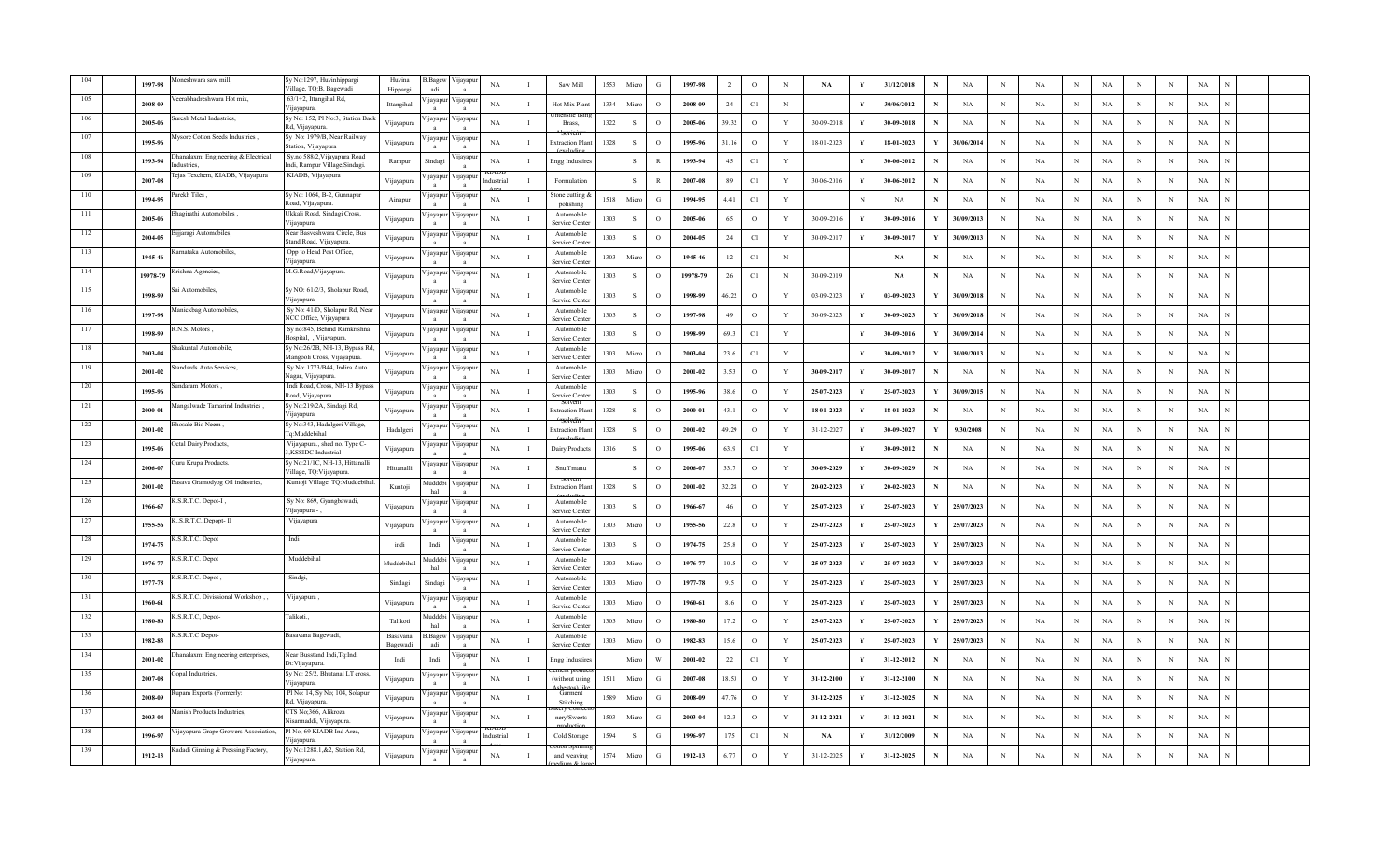|     | 1920-21 | lahindra Ginning Factory,                                                   | Sindagi Rd, Vijayapura.                                          | Vijayapura | jayapu                   | ijayapu                    | $_{\rm NA}$ | - T            | and weaving                  | 1574 | Micro        | G             | 1920-21 | 11.55 | $\mathbf{o}$ | $\mathbf Y$  | 31-12-2025 | 31-12-2025      |             | NA         | $\, {\rm N}$ | $_{\rm NA}$ | N           | $_{\rm NA}$                 | N            | $_{\rm N}$ | NA          |  |
|-----|---------|-----------------------------------------------------------------------------|------------------------------------------------------------------|------------|--------------------------|----------------------------|-------------|----------------|------------------------------|------|--------------|---------------|---------|-------|--------------|--------------|------------|-----------------|-------------|------------|--------------|-------------|-------------|-----------------------------|--------------|------------|-------------|--|
|     | 1999-20 | avani Feeds & foods,                                                        | R S. NO224/2B, Sindagi Rd,<br>Vear NH-13 Cross, Vijayapura       | Vijayapura | <b>q</b> ayapt           | <b>yayapu</b>              | NA          | $\mathbf I$    | nery/Sweets                  | 1503 | Micro        | G             | 1999-20 |       | C1           | $\mathbf Y$  |            | N<br>NA         | N           | NA         | N            | NA          | N           | NA                          | N            | N          | NA          |  |
|     | 2004-05 | irajuddin Sweets,                                                           | Sy No: 1761, Pl No: D-67, Apsar.<br>Falkies Backside, Vijayapura | Vijayapura | ijayapu                  | √ijayapu                   | <b>NA</b>   | $\mathbf I$    | nery/Sweets                  | 1503 | Micro        | G             | 2004-05 | 4.2   | $\circ$      | Y            | 31-12-2100 | 31-12-2100      | N           | NA         | N            | NA          | N           | NA                          | N            | N          | NA          |  |
|     | 2003-04 | labib Sweets Factory,                                                       | CTS No-5, Sikharkhana Galli,<br>Vijayapura.                      | Vijayapura | ijayapu                  | 'ijayapu                   | NA          | $\mathbf{I}$   | nery/Sweets                  | 1503 | Micro        | G             | 2003-04 | 4.65  | $\circ$      | Y            | 31-12-2020 | 31-12-2020      | N           | <b>NA</b>  | $_{\rm N}$   | NA          | N           | $_{\rm NA}$                 | N            | N          | NA          |  |
|     | 2005-06 | Shri Kanaya Products (Sree Subhas<br>roducts).                              | Vear Railway Station Vijayapura                                  | Vijayapura | ijayapu                  | 'ijayapı                   | <b>NA</b>   | $\mathbf{I}$   | nery/Sweets                  | 1503 | Micro        | G             | 2005-06 | 4.51  | $\mathbf{o}$ | Y            | 31-12-2100 | 31-12-2100      | N           | NA         | $\mathbf N$  | NA          | N           | $_{\rm NA}$                 | N            | N          | NA          |  |
| 145 | 2007-08 | oyal Super Poles,                                                           | Nh-13, By-Pass, Bhutnal<br>Fank,Cross, Vijayapura                | Vijayapura | ijayapu                  | /ijayapu                   | <b>NA</b>   | $\mathbf{I}$   | (without usin                | 1511 | Micro        | G             | 2007-08 | 17.5  | $\circ$      | Y            | 31-12-2016 | 31-12-2016      | N           | <b>NA</b>  | $_{\rm N}$   | NA          | N           | NA                          | N            | N          | NA          |  |
|     | 2002-03 | tambhiya Foods (Formerly Adarsh Sweet CST No: 667/6, W No; 10,<br>Marts)    | Babaleshwara Naka, Mujawar                                       | Vijayapura | ijayapu                  | 'ijayapu                   | <b>NA</b>   | $\mathbf I$    | nery/Sweets                  | 1503 | Micro        | G             | 2002-03 | 1.88  | $\circ$      | Y            | 31-12-2100 | 31-12-2100      |             | <b>NA</b>  | $_{\rm N}$   | NA          | N           | NA                          | N            | N          | NA          |  |
| 147 | 2001-02 | anesh Sweets,                                                               | W.No: 5 ,Indi,Dt: Vijayapura.                                    | indi       | Indi                     | ijayapu<br>$\mathbf{a}$    | NA          | $\mathbf{I}$   | nery/Sweets                  | 1503 | Micro        | $\mathbf G$   | 2001-02 | 3.34  | $\circ$      | $\mathbf{Y}$ | 31-12-2100 | 31-12-2100<br>V | N           | NA         | $\,$ N       | $_{\rm NA}$ | $\mathbf N$ | $_{\rm NA}$                 | N            | N          | $_{\rm NA}$ |  |
| 148 | 2005-06 | issan cold storage                                                          | Sy No: 1051A/a, Pl No: 94,<br>KIADB, Ind Area, Vijayapura        | Vijayapura | yayapı                   | ijayapu<br>$\mathbf{a}$    | ndustria    | $\mathbf{I}$   | Cold Storage                 | 1594 | S            | G             | 2005-06 | 27.7  | $\circ$      | Y            | 31-12-2027 | 31-12-2027      | N           | NA         | $\mathbf N$  | NA          | $_{\rm N}$  | NA                          | N            | N          | NA          |  |
| 149 | 2006-07 | andaram Motors,                                                             | KIADB Ind Area, Mahalbagayat<br>Vijayapura                       | Vijayapura | ijayapu                  | 'ijayapu                   | ayat        | $\mathbf I$    | Automobile<br>Service Cente  |      | <sub>S</sub> | G             | 2006-07 | 60.7  | C1           | Y            |            | 30-09-2012      | Y           | 9/30/2013  | $_{\rm N}$   | NA          | $_{\rm N}$  | NA                          | N            | N          | NA          |  |
| 150 | 2004-05 | arnataka Private Medical Association<br>stablishment (CBWTF),               | Indi Road, Mahalabagayt,<br>ijayapura                            | Vijayapura | yayapı                   | 'ijayapu                   | avat        | Ι.             | <b>CBMWTF</b>                |      | S            | $\mathbb{R}$  | 2004-05 | 90    | $\circ$      | Y            | 6/30/2021  | 30-06-2021<br>Y | N           | NA         | Y            | 6/30/2021   | N           | NA                          | N            | N          | NA          |  |
| 151 | 2006-07 | 3hashasab Bepari & Saifansab Bepari<br>Slaughter House, Soti Oni Muddebihal | Soti Oni Muddebihal.                                             | Muddebihal | <b>Iuddeb</b><br>hal     | 'ijayapu<br>$\overline{a}$ | <b>NA</b>   | $\Omega$       | Slaughter Hous               |      | Micro        | $\mathbb{R}$  | 2006-07 | 1.5   | $\circ$      | Y            | 31-12-2025 | NA              | $\mathbf N$ | NA         | $_{\rm N}$   | NA          | N           | $_{\rm NA}$                 | N            | $_{\rm N}$ | NA          |  |
| 152 | 2003-04 | shashasab Padnur, Slaughter House,                                          | V No: 5, Maheboob Nagar,<br>Muddebihal                           | Muddebiha  | <b>fuddeb</b><br>hal     | ijayapu                    | NA          | $\circ$        | Slaughter Hous               |      | Micro        | $\mathbb{R}$  | 2003-04 | 1.5   | $\circ$      | Y            | 31-12-2100 | NA              | $\mathbf N$ | NA         | $\mathbf N$  | NA          | N           | $_{\rm NA}$                 | $\mathbf N$  | N          | NA          |  |
| 153 | 1983-84 | MC Slaughter house,                                                         | W No: 6, Plewan Galli, Allapur<br>Agasi, Vijayapura.             | Vijayapura | ijayapu                  | 'ijayapu                   | NA          | $\circ$        | laughter Hous                |      | Micro        | $\mathbb{R}$  | 1983-84 | 1.8   | $\circ$      | Y            | 31-12-2025 | NA              | N           | NA         | $\mathbf N$  | NA          | N           | NA                          | N            | N          | NA          |  |
| 154 | 1977-78 | own Muncipal Council Slaughter                                              | <b>Town Muncipal Council Slaughte</b>                            |            | $\overline{\phantom{a}}$ | ijayapu                    | $_{\rm NA}$ | $\overline{O}$ | Slaughter Hous               |      | Micro        | $\mathbb{R}$  | 1977-78 | 5.6   | $\mathbf{o}$ | $\,$ N       | 31-12-2025 | NA              | N           | NA         | $\mathbb N$  | NA          | $\mathbf N$ | NA                          | N            | N          | NA          |  |
| 155 | 1999-20 | abbisab Choudhary Slaughter House,                                          | Sy No 354, Managooli Village,<br>TQ B, Bagewadi.                 | Managooli  | 3. Bagey<br>adi          | 'ijayapı<br>$\mathbf{a}$   | <b>NA</b>   | $\circ$        | Slaughter Hou                |      | Micro        | $\mathbb{R}$  | 1999-20 | 3.1   | $\,$ O       | Y            | 30-06-2017 | NA              | N           | NA         | $\,$ N       | $_{\rm NA}$ | N           | NA                          | N            | N          | NA          |  |
|     | 1975-76 | ureshi Jamat Slaughter house,<br>ijayapura.                                 | Vijayapura, W No:1, Shahapur<br>Agasi Road, Vijayapura           | Vijayapura | ijayapu                  | 'ijayapu                   | NA          | $\circ$        | laughter Hous                |      | Micro        | $\mathbb{R}$  | 1975-76 | 3.5   | $\circ$      | N            | 31-12-2025 | NA              | N           | NA         | N            | NA          | N           | NA                          | N            | N          | NA          |  |
|     | 1999-20 | sha Stone Cutting & Polishing,                                              | Pl No: Q-12 & 13, Near IOCL,<br>KSSIDC, Vijayapura               | Vijayapura | ijayapu                  | ∕ijayapu                   | adustria    | Ι.             | stone cutting &<br>polishing | 1518 | Micro        | G             | 1999-20 | 7.011 | $\circ$      | Y            | 31-12-2100 | NA<br>N         | N           | NA         | N            | NA          | N           | NA                          | N            | N          | NA          |  |
|     | 1988-89 | avi Entirprises,                                                            | Sy No: 21/A/1, BLDE Rd,<br>Vijayapura                            | Vijayapura | yayapı                   | ∕ ijayapuı                 | $_{\rm NA}$ | л.             | stone cutting.<br>polishing  | 1518 | Micro        | $\mathcal{G}$ | 1988-89 | 3.55  | $\circ$      | $\mathbf{Y}$ | 31/12/2100 | NA<br>N         | N           | NA         | $\mathbf N$  | $_{\rm NA}$ | N           | NA                          | N            | $_{\rm N}$ | $_{\rm NA}$ |  |
|     | 1999-20 | Ashwini Marbels.                                                            | Sy No: 36/1, Solapur Rd,<br>Vijayapura                           | Vijayapura | ijayapu                  | ∕ijayapı<br>$\mathbf{a}$   | NA          | $\mathbf{I}$   | stone cutting<br>polishing   | 1518 | Micro        | G             | 1999-20 | 5.8   | C1           | $\mathbf{Y}$ |            | N<br>NA         | N           | NA         | $_{\rm N}$   | NA          | N           | NA                          | $\mathbf N$  | N          | $_{\rm NA}$ |  |
| 160 | 2000-01 | 3havani Agro Engineering, .                                                 | Sy No: 1284, Near Railway<br>štation, Vijayapura.                | Vijayapura | <b>1</b> jayapu          | 'ijayapu                   | NA          |                | Automobile<br>Service Cente  | 1303 | Micro        | $\circ$       | 2000-01 | 6.45  | $\circ$      | Y            | 30-09-2017 | 30-09-2017      | Y           | 30/09/2008 | $_{\rm N}$   | NA          | N           | NA                          | N            | N          | NA          |  |
| 161 | 2007-08 | ijjargi Motors,                                                             | Sy No:133/2, NH-13, Indi rd<br>`ross, Vijayapura                 | Vijayapura | ijayapu                  | 'ijayapur                  | NA          | $\mathbf I$    | Automobile<br>Service Cente  | 1303 | $\,$ S       | $\circ$       | 2007-08 | 62.81 | $\mathbf{o}$ | Y            | 30-09-2027 | 30-09-2027<br>Y | Y           | 30/09/2013 | $_{\rm N}$   | $_{\rm NA}$ | N           | $_{\rm NA}$                 | N            | N          | $_{\rm NA}$ |  |
| 162 | 2007-08 | arekha Auto Bajaj.,                                                         | Service Station .CTS No: 4/1.<br>BLDE Rd, Vijayapura.            | Vijayapura | jayapu                   | 'ijayapu<br>$\overline{a}$ | $_{\rm NA}$ | $\blacksquare$ | Automobil<br>Service Cente   | 1303 | S            | $\circ$       | 2007-08 | 36    | C1           | $\mathbf{Y}$ |            | NA              | Y           | 30/09/2013 | $_{\rm N}$   | $_{\rm NA}$ | N           | $_{\rm NA}$                 | N            | N          | $_{\rm NA}$ |  |
| 163 | 1998-98 | adagouda Service Station,                                                   | Vijayapura. No:619, Dwalatkoti<br>Rd, Station Rd, Vijayapura     | Vijayapura | ijayapu                  | ijayapu                    | NA          | $\mathbf I$    | Automobile<br>Service Cente  | 1303 | Micro        | $\circ$       | 1998-98 | 1.94  | C1           | $\mathbf Y$  |            | NA              | N           | NA         | N            | NA          | $_{\rm N}$  | NA                          | N            | N          | NA          |  |
| 164 | 1989-90 | lacca Ice Factory,                                                          | Jevargi Road, Sindagi.                                           | Sindagi    | Sindagi                  | <b>Ilayapur</b>            | NA          | -1             | Cold Storage                 | 1594 | Micro        | G             | 1989-90 | 1.8   | $\circ$      | Y            | 12/31/2100 | NA              | $\mathbf N$ | NA         | $_{\rm N}$   | NA          | N           | NA                          | N            | N          | NA          |  |
| 165 | 2004-05 | nuka Beverages,                                                             | Sy No: 49, Sai Park, Ibrahimpur,<br>Vijayapura                   | Vijayapura | yayapı<br>$\mathbf{a}$   | 'ijayapuı<br>$\mathbf{a}$  | <b>NA</b>   | $\blacksquare$ | Mineralized<br>Water         | 1538 | Micro        | $\mathcal{G}$ | 2004-05 | 16.74 | C1           | $\mathbf Y$  |            | NA<br>N         | ${\bf N}$   | NA         | $_{\rm N}$   | $_{\rm NA}$ | N           | $_{\rm NA}$                 | <sup>N</sup> | N          | $_{\rm NA}$ |  |
| 166 | 2003-04 | ainath Plastic Industry.                                                    | KIADB Industrial Area<br>Mahalbagayat, Vijayapura.               | Vijayapura | ijayapu<br>$\mathbf{a}$  | ∕ijayapı<br>$\mathbf{a}$   | avat        | $\mathbf{I}$   | <b>Plastic Units</b>         | 1614 | Micro        | $\mathcal{G}$ | 2003-04 | 16    | C1           | N            | NA         | NA<br>N         | $\mathbf N$ | NA         | $_{\rm N}$   | NA          | Y           | CL                          | $\mathbf N$  | N          | NA          |  |
| 167 | 2004-05 | ainath Thermo Plastics.                                                     | Plot no 5 & 6 KIADB Industrial<br>Area Mahal bagayat.            | Vijayapura | <b>1jayapu</b>           | 'ijayapu                   | ayat        | $\mathbf{I}$   | <b>Plastic Units</b>         | 1614 | Micro        | G             | 2004-05 | 18    | C1           | $_{\rm N}$   | NA         | NA<br>N         | N           | NA         | N            | NA          | Y           | ${\rm CL}$                  | N            | N          | NA          |  |
|     | 2006-07 | eer Polymers,                                                               | Sy No; 30/2, Indi Road, By Pass<br>cross, Vijayapura.            | Vijayapura | <b>1jayapu</b>           | ∕ijayapu                   | $_{\rm NA}$ | $\mathbf I$    | <b>Plastic Units</b>         | 1614 | s            | G             | 2006-07 | 17.5  | $\circ$      | Y            | 12/31/2019 | N<br>NA         | N           | NA         | $\,$ N       | NA          | N           | NA                          | N            | N          | $_{\rm NA}$ |  |
|     | 2008-09 | oyal Groups spun pipes.                                                     | Sy No:382/1, Almel Road,<br>Sindagi                              | Sindagi    | Sindagi                  | ijayapu<br>$\mathbf{a}$    | $_{\rm NA}$ | $\mathbf{I}$   | (without usin                | 1511 | Micro        | G             | 2008-09 | 14.5  | C1           | $\mathbf{Y}$ |            | NA<br>N         | N           | NA         | $\,$ N       | NA          | N           | NA                          | N            | N          | NA          |  |
|     | 2008-09 | avi minerals                                                                | Savi minerals , Sy No:<br>599/2+3/1A, Atalatti Village,          | Atalatti   | ijayapu                  | ijayapu                    | NA          | $\mathbf I$    | Mineralized<br>Water         | 1538 | Micro        | G             | 2008-09 | 14.5  | $\circ$      | Y            | 31-12-2034 | 31-12-2034      | N           | NA         | N            | NA          | N           | NA                          | N            | N          | NA          |  |
|     | 2009-10 | ddeshwara Spun Pipes,                                                       | Sy No;45/4, C/o Mallikarjuna St<br>`rusher, Kolhar Village, TQ   | Kolhar     | .Bagev<br>نامو           | ijayapu                    | NA          | -1             | without usin                 | 1511 | Micro        | G             | 2009-10 | 20    | $\circ$      | Y            | 12/31/2015 | NA              | N           | NA         | N            | NA          | N           | NA                          | N            | N          | NA          |  |
|     | 2000-01 | Aadhu Industries,                                                           | Sy No: 121, Gunnapur Road,<br>Ainapur Village,Tq:Vijayapura      | Ainapur    | ijayapı                  | ∕ijayapu                   | NA          | л.             | (without using               | 1511 | Micro        | $\mathcal{G}$ | 2000-01 | 8.9   | C1           | Y            | 9/30/2018  | NA              |             | NA         | N            | NA          | N           | NA                          | N            | $_{\rm N}$ | $_{\rm NA}$ |  |
|     | 1920-21 | Aotilal Hirakhan Ginning & Pressing<br>actory                               | Sy No: 1891, Station Back Rd,<br>ijayapura                       | Vijayapura | yayapı                   | 'ijayapu                   | NA          | $\mathbf{I}$   | and weaving                  | 1574 | Micro        | $\mathcal{G}$ | 1920-21 | 9.75  | $\circ$      | $\mathbf{Y}$ | 31/12/2025 | 31/12/2025<br>V | N           | NA         | $_{\rm N}$   | $_{\rm NA}$ | N           | NA                          | N            | $_{\rm N}$ | $_{\rm NA}$ |  |
|     | 2004-05 | ai Kalyani Plastics                                                         | lot no 105, KIADB Industrial<br>Area, Viiavapura.                | Vijayapura | ijayapu                  | 'ijayapı                   | Industria   |                | Plastic Units                | 1614 | S            | G             | 2004-05 | 37.8  | C1           | Y            |            | N<br>NA         |             | NA         | N            | NA          | Y           | 16/06/201<br>$\overline{2}$ |              | N          | NA          |  |
|     | 2003-04 | Maniyar Service Center,                                                     | Sy No:1754, Rangeen Masjid,<br>Vijayapura                        | Vijayapura | ijayapu                  | √ijayapur                  | NA          |                | Automobile<br>Service Cente  | 1303 | Micro        | $\circ$       | 2003-04 | 4.4   | C1           | Y            |            | NA              |             | <b>NA</b>  | N            | NA          |             | NA                          |              | N          | NA          |  |
|     |         |                                                                             |                                                                  |            |                          |                            |             |                |                              |      |              |               |         |       |              |              |            |                 |             |            |              |             |             |                             |              |            |             |  |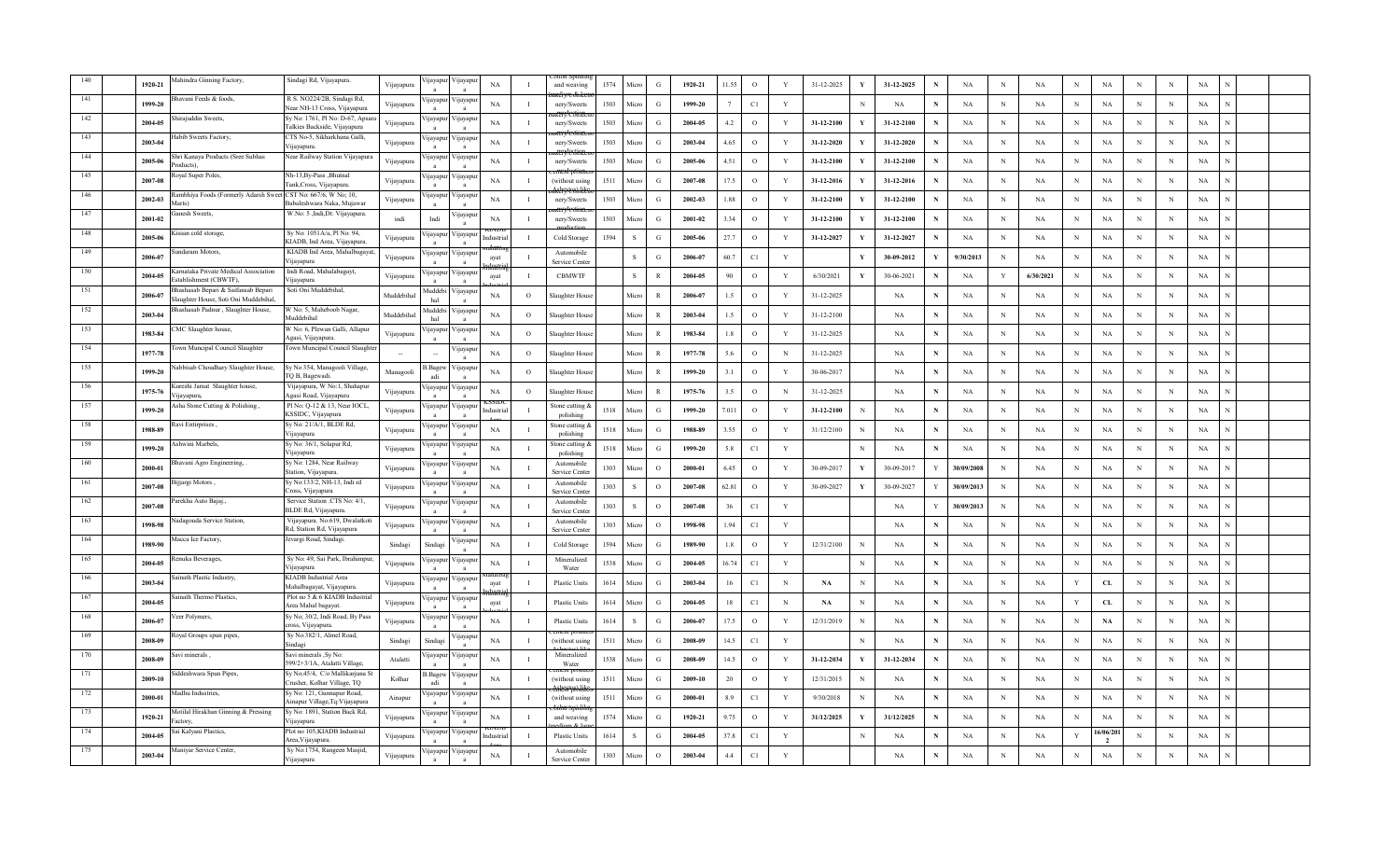|     | 200607  | whan Motors,                                                           | Sy No:1868/B/2B, Station Back<br>heo R                        | Vijayapura | navapu                    | 'ijayaj                  | NA          |              | Automobil<br>Service Cente  | 1303 | Micro        | $\Omega$      | 200607  | 25.77   | Cl            |             | 30/09/2018    |              | NA            |   | 30/09/2013  | N | NA          | N            | <b>NA</b>       |             | N          | $_{\rm NA}$ |  |  |
|-----|---------|------------------------------------------------------------------------|---------------------------------------------------------------|------------|---------------------------|--------------------------|-------------|--------------|-----------------------------|------|--------------|---------------|---------|---------|---------------|-------------|---------------|--------------|---------------|---|-------------|---|-------------|--------------|-----------------|-------------|------------|-------------|--|--|
|     | 1995-96 | ajalaxmi Service station.                                              | Sy No: 1862/27B, Station Back<br>road, Vijayapura             | Vijayapura | ijayapur                  | ∕ijayapı                 | NA          |              | Automobile<br>Service Cente | 1303 | Micro        | $\circ$       | 1995-96 | 1.8     | C1            | Y           | 30/09/2020    |              | <b>NA</b>     | N | NA          | N | <b>NA</b>   | N            | NA              | N           | N          | NA          |  |  |
|     | 2009-10 | amala Plastics,                                                        | Sy No: 25/4, Managooli Road,<br>Viiavapura                    | Vijayapura | ijayapur                  | ∕ijayapı                 | NA          |              | Plastic Units               | 1614 | Micro        | G             | 2009-10 | 7.5     | $\circ$       | Y           | 31/12/2100    |              | <b>NA</b>     |   | NA          | N | NA          | Y            | <b>########</b> | N           | $_{\rm N}$ | NA          |  |  |
|     | 2007-08 | fahaveer Plastics,                                                     | KSSIDC, Vijayapura, Pl No: Q-6,<br>Near IOCL, NH-13.KSSIDC    | Vijayapura | ijayapu                   | ∕ijayap                  |             |              | Plastic Units               | 1614 | Micn         | G             | 2007-08 | 9.2     | $\circ$       | Y           | 12/31/2021    |              | NA            |   | NA          | N | NA          | Y            | 16/06/200       | N           | N          | NA          |  |  |
|     | 2008-09 | awan Food Products,                                                    | Pl No: R-4, KSSIDC Ind Area,<br>Mahalbagayat, Vijayapura.     | Vijayapura | ijavapur                  | ∕ijayar                  | avat        |              | chilly & Masal              |      | Micro        | W             | 2008-09 | 15.2    | $\circ$       | Y           | 9/30/2018     | N            | <b>NA</b>     | N | NA          | N | <b>NA</b>   | N            | NA              | N           | N          | NA          |  |  |
|     | 2008-09 | 'ijaya Automobiles,                                                    | BLDE Rd, Near Shankarlinga<br>Gudi, Bjapur                    | Vijayapura | ijayapur                  | Vijayap                  | NA          |              | Automobile<br>Service Cente | 1303 | Micro        | $\Omega$      | 2008-09 | 24.6    | C1            | Y           |               |              | NA            | N | <b>NA</b>   | N | NA          | $_{\rm N}$   | <b>NA</b>       | N           | N          | NA          |  |  |
| 182 | 2009-10 | Aallikarjuna Plastics mouldings,                                       | Shed no.C-4,KSSIDC Industrial<br>Area, Viiavapura.            | Vijayapura | ijayapur                  | 'ijayapı                 | ıdustris    |              | <b>Plastic Units</b>        | 1614 | Micro        | G             | 2009-10 | 12.9    | $\mathbb{C}1$ | $\mathbf N$ | NA            | N            | NA            | N | NA          | N | NA          | $\mathbf{Y}$ | CL              | N           | N          | $_{\rm NA}$ |  |  |
| 183 | 2007-08 | agmani Plasto India,                                                   | Plot no J-73, KIADB Industrial<br>Area, Vijayapura.           | Vijayapura | <i>u</i> ayapur           | ∕ ijayapi                | dustri      |              | Plastic Units               | 1614 | Micro        | G             | 2007-08 | 22.7    | $\circ$       | Y           | 12/31/2034    | N            | <b>NA</b>     |   | NA          | N | <b>NA</b>   | Y            | 16/06/201       | N           | N          | NA          |  |  |
| 184 | 2005-06 | ew Abdul Gani Saw mill,                                                | Pl No: 28, Timber Yard,. Station<br>Back Rd, Vijayapura.      | Vijayapura | ijavapur                  | 'ijayap                  | NA          |              | Saw Mill                    | 1553 | Micro        | G             | 2005-06 |         | Y             | N           | NA            | N            | <b>NA</b>     |   | NA          | N | <b>NA</b>   | N            | <b>NA</b>       | N           | N          | NA          |  |  |
| 185 | 2000-01 | ılman Saw mill.                                                        | Sy.no280/1/C,Prashant<br>Complex, Jevaragi Road, Sindagi      | Sindagi    | Sindagi                   | 'ijayap                  | NA          | л            | Saw Mill                    | 1553 | Micro        | G             | 2000-01 | 2.8     | $\mathbf Y$   | $_{\rm N}$  | NA            | $\mathbf N$  | NA            | N | NA          | N | NA          | $\,$ N       | $_{\rm NA}$     | N           | N          | NA          |  |  |
| 186 | 1995-96 | gro Foods (Cold Storage),                                              | Plot no 18, KIADB Industrial<br>Area, Vijayapura.             | Vijayapura | <b>I</b> ayapur           | цауар                    | ıdustri     |              | Cold Storage                | 1594 | -S           | G             | 1995-96 | 32      | C1            | $_{\rm N}$  | $\mathbf{NA}$ | N            | $\mathbf{NA}$ |   | NA          | N | $_{\rm NA}$ | $_{\rm N}$   | <b>NA</b>       | $\mathbf N$ | N          | NA          |  |  |
| 187 | 2008-09 | imanna Badigera Saw mill,                                              | Sy No: 233/1, Kolhar Village,<br>TQ; B, Bagewadi              | Kolhar     | Bagew                     | 'ijayap                  | NA          |              | Saw Mill                    | 1553 | Micro        | G             | 2008-09 | 2.3     | Y             | $_{\rm N}$  | NA            | N            | NA            | N | NA          | N | NA          | N            | NA              | N           | N          | NA          |  |  |
| 188 | 2008-09 | aima Saw mill,                                                         | Plot No. 647B, Station Road, Indi                             | indi       | Indi                      | 'ijaya                   | NA          |              | Saw Mill                    | 1553 | Micn         | G             | 2008-09 | 1.8     | C1            | $_{\rm N}$  | <b>NA</b>     | N            | NA            | N | NA          | N | <b>NA</b>   | $_{\rm N}$   | NA              | N           | N          | NA          |  |  |
| 189 | 2008-09 | mogasiddeshwara Bricks,                                                | Sy.no 1409/B,Bijaragi<br>Village, Vijayapura.                 | Bijjaragi  | ijayapu                   | ∕ijayapı<br>$\mathbf{a}$ | $_{\rm NA}$ | $\mathbf I$  | (without using              | 1511 | Micro        | G             | 2008-09 | $2.2\,$ | Y             | $\mathbf N$ | NA            | N            | NA            | N | NA          | N | NA          | $_{\rm N}$   | NA              | N           | N          | $_{\rm NA}$ |  |  |
| 190 | 2009-10 | eerabhadreswara, Hot mix,                                              | Sy.no 63/1 ,Ittangihal Village<br>Vijayapura.                 | Ittangihal | ŋayapu                    | 'ijayap                  | NA          |              | Hot Mix Plant               | 1334 | <sub>S</sub> | $\circ$       | 2009-10 | 27      | C1            | N           | 9/30/2019     |              | 30/06/2012    | N | NA          | N | NA          | N            | $_{\rm NA}$     | N           | N          | NA          |  |  |
| 191 | 2009-10 | injalbhavi Hot mix plant,                                              | Sy.no 3/1B, Ainapur<br>Village, Vijayapura.                   | Ainapur    | ijayapur                  | 'ijayap                  | NA          |              | Hot Mix Plant               | 1334 | Micro        | $\circ$       | 2009-10 | 24      | C1            | N           |               | Y            | 30/06/2012    | N | NA          | N | NA          | N            | <b>NA</b>       | N           | N          | NA          |  |  |
| 192 | 2009-10 | iddappa Mallappa Bellundagi Saw mill, RS No:551/1A, Kannur Village,    | TQ:Bijapaur                                                   | Kannur     | ijayapu                   | 'ijayar                  | NA          |              | Saw Mill                    | 1553 | Micro        | G             | 2009-10 | 2.8     | Y             | N           | NA            | N            | <b>NA</b>     | N | NA          | N | <b>NA</b>   | $_{\rm N}$   | NA              | N           | N          | NA          |  |  |
|     | 2009-10 | axmi Saw mill,                                                         | Sy No: 709, Jatt Road, Tikota<br>Viillage, TQ: Vijayapura.    | Tikota     | ijayapur                  | цауар                    | NA          |              | Saw Mill                    | 1553 | Micro        | G             | 2009-10 | $2.2\,$ | Y             | $\,$ N      | NA            | N            | NA            |   | NA          | N | NA          | $\,$ N       | NA              | N           | $\,$ N     | NA          |  |  |
|     | 2008-09 | ahalaxi Hot mix,                                                       | Sy.no 3/1, Belui<br>Village, Muddebihal Taluk.                | Belu       | <b>fuddebi</b><br>hal     | 'цауар                   | NA          |              | Hot Mix Plar                | 1334 | Micro        | $\circ$       | 2008-09 | 22      | $\circ$       | $_{\rm N}$  | NA            |              | 30/06/2012    | N | NA          | N | <b>NA</b>   | N            | NA              | N           | N          | NA          |  |  |
|     | 2005-06 | ishwakarma Saw mill,                                                   | y No: 1729, Athani Road, of<br>Ionwad Village, TQ:Vijayapura. | Honawad    | ijayapur                  | ∕ijayap                  | NA          |              | Saw Mill                    | 1553 | Micro        | G             | 2005-06 | 2.8     | Y             | $_{\rm N}$  | <b>NA</b>     |              | <b>NA</b>     | N | NA          | N | <b>NA</b>   | N            | <b>NA</b>       | N           | N          | NA          |  |  |
|     | 2005-06 | Lalasab .M. Bommanalli Saw mill,                                       | Sy No:559/3, Neginal Rd,<br>Shivanagi Village, TQ;            | Shivanagi  | ijayapu                   | ∕ijaya <sub>l</sub>      | NA          |              | Saw Mill                    | 1553 | Micro        | G             | 2005-06 | 1.4     | Y             | $_{\rm N}$  | NA            | N            | NA            | N | NA          | N | NA          | $_{\rm N}$   | NA              | N           | N          | NA          |  |  |
|     | 2005-06 | mar saw mill,                                                          | Sy No: 28/1, Station Road, Indi,                              | indi       | Indi                      | <b>yayap</b>             | NA          |              | Saw Mill                    | 1553 | Micro        | G             | 2005-06 | 2.8     | Y             | $\mathbf N$ | NA            | N            | NA            | N | NA          | N | NA          | $\, {\rm N}$ | <b>NA</b>       | N           | N          | NA          |  |  |
|     | 2005-06 | Aoneshwara Saw mill,                                                   | P No: 14, Nivargi Village, TQ:                                | Nivaragi   | Indi                      | 'ijayapi                 | NA          |              | Saw Mill                    | 1553 | Micro        | G             | 2005-06 | 1.9     | Y             | N           | NA            | N            | $\mathbf{NA}$ |   | NA          | N | <b>NA</b>   | N            | <b>NA</b>       | N           | N          | NA          |  |  |
| 199 | 2005-06 | S. Nadagouda Dressing Of Drums,<br>iivayogi Nagar                      | Shivayogi Nagar, Opp BLDE Eng<br>College, Vijayapura.         | Vijayapura | ijayapur                  | 'ijayapı                 | NA          |              | Automobile<br>Service Cente | 1303 | Micro        | $\Omega$      | 2005-06 | 6.5     | Y             | N           | <b>NA</b>     |              | NA            |   | NA          |   | <b>NA</b>   | N            | <b>NA</b>       | N           | N          | NA          |  |  |
| 200 | 2005-06 | alaji Stone Cutting & Polishing Industry Sy. No: 162/47 &48, Tangadagi | koad                                                          | Tangadagi  | Auddebi<br>hal            | 'ijayapı                 | $_{\rm NA}$ |              | and polishing               | 1518 | Micro        | G             | 2005-06 | 10.5    | Y             | $\mathbf N$ | NA            |              | NA            |   | NA          | N | NA          | $\,$ N       | NA              | N           | N          | $_{\rm NA}$ |  |  |
| 201 | 2005-06 | uhas Stone Cutting Industries,                                         | Sy.no 1049/1 & 1050/2, Buranapu<br>Road, Vijayapura           | Buranapur  | ı jayapu                  | 'ijayapı                 | NA          |              | and polishing               | 1518 | Micro        | $\mathcal{G}$ | 2005-06 | 8.5     | Y             | $_{\rm N}$  | NA            | N            | NA            |   | NA          | N | <b>NA</b>   | N            | $_{\rm NA}$     | N           | N          | NA          |  |  |
| 202 | 2005-06 | ousar Plastic Industries,                                              | Sy.no 655/2B, Muddebihal<br>Road, Talikoti                    | Talikoti   | Auddebi<br>hal            | ∕ijayap                  | NA          |              | <b>Plastic Units</b>        | 1614 | Micro        | G             | 2005-06 | 10.5    | Y             | $_{\rm N}$  | NA            | N            | NA            | N | NA          | N | NA          | N            | NA              | N           | $_{\rm N}$ | NA          |  |  |
| 203 | 2005-06 | ngamanth Raisin Indistries,                                            | Sy.no<br>/1b, Kallakavatagi, Babanagar, pos                   | Babanagar  | ijayapu                   | √ijayap                  | NA          | - 1          | Cold Storage                | 1594 | Micro        | G             | 2005-06 | 4.5     | Y             | $_{\rm N}$  | <b>NA</b>     | N            | NA            | N | NA          | N | <b>NA</b>   | $_{\rm N}$   | NA              | N           | N          | NA          |  |  |
| 204 | 2005-06 | akshita Raisin Industries.                                             | Sy.no 111/2 Hubanur<br>Vilage, Vijayapura.                    | Hubanu     | ijayapu                   | ∕ijayar                  | NA          |              | Cold Storage                | 1594 | Micro        | G             | 2005-06 | 4.5     | v             | $\mathbf N$ | NA            | N            | NA            | N | NA          | N | $_{\rm NA}$ | $\mathbf N$  | <b>NA</b>       | $\mathbf N$ | N          | NA          |  |  |
| 205 | 2007-08 | enkateshwara Cement Pipes,                                             | Pl No: 2, KIADB Ind area,<br>Vijayapura                       | Vijayapura | ijayapur                  | 'ijayapı                 | dustri      |              | (without using              | 1511 | <sub>S</sub> | G             | 2007-08 | 49      | C1            | Y           | 31/12/2017    | N            | $\mathbf{NA}$ | N | NA          | N | <b>NA</b>   | N            | NA              | N           | N          | NA          |  |  |
|     | 2006-07 | ayamma Devi Stone Polihsing Unit,                                      | Mayamma Devi Stone Polihsing                                  |            |                           | 'ijayap                  | NA          | $\mathbf{I}$ | and polishing o             | 1518 | Micro        | G             | 2006-07 | 12      | Y             | $_{\rm N}$  | NA            | N            | <b>NA</b>     | N | NA          | N | <b>NA</b>   | $_{\rm N}$   | NA              | N           | N          | NA          |  |  |
|     | 2008-09 | ri Sacchidananda Neem Industries,                                      | Plot no.57/A ,58,KIADB<br>Industrial area. Vijavapura.        | Vijayapura | ijayapur                  | ∕ijayapı                 | ndustria    | п            | Neem compos                 |      | Micro        | W             | 2008-09 | 15      | Y             | $_{\rm N}$  | NA            | Y            | NA            | N | NA          | N | NA          | $\,$ N       | NA              | N           | $_{\rm N}$ | NA          |  |  |
|     | 2001-02 | hwara Sweets & Prasanna,                                               | Pl No: 25, Behind Ashwini<br>Hospital, BLDE Road, Vijayapura  | Vijayapura | ijayapur                  | ∕ijayap                  | NA          |              | nery/Sweets                 | 1503 | Micn         | G             | 2001-02 | 3.1     | $\circ$       | Y           | 31-12-2100    |              | 31-12-2100    | N | NA          | N | NA          | N            | NA              | N           | $\,$ N     | NA          |  |  |
|     | 2007-08 | apna Soap Industries,                                                  | Pl No: Q-4, KSSIDC, Ind Area,<br>Behind IOCl, Vijayapura      | Vijayapura | ijayapur                  | ∕ ijayapı                | NA          |              | Saop<br>Manufacutrir        | 1555 | Micro        | G             | 2007-08 | 10.2    | $\circ$       | Y           | 31-12-2018    |              | NA            | N | NA          | N | NA          | N            | NA              | N           | N          | NA          |  |  |
|     | 2009-10 | ulkarni Oxygen Gases,,.                                                | Plot no.110 & 88, KIADB<br>ndustrial area,Mahalbagayat,       | Vijayapura | ijayapur                  | ∕ijayap                  | avat        |              | oxygen gas crue             |      | -S           | $\circ$       | 2009-10 | 45      | $\circ$       | Y           | 31/12/2025    |              | NA            |   | <b>NA</b>   | N | NA          | N            | <b>NA</b>       | N           | N          | NA          |  |  |
|     | 2000-01 | Motilal Bhagirath Ginning Facotry,                                     | Plot no.83-84, KIADB Industrial<br>area, Aliabad, Vijayapura. | Vijayapura | 'ijayapur<br>$\mathbf{a}$ | Vijayapı<br>$\mathbf{a}$ | ndustria    | - 1          | and weaving                 | 1574 | Micro        | G             | 2000-01 | 18      | $\mathcal{O}$ | Y           | 31-12-2026    | $\mathbf{v}$ | 31-12-2026    |   | $_{\rm NA}$ | N | $_{\rm NA}$ | $\mathbf N$  | NA              | N           | N          | $_{\rm NA}$ |  |  |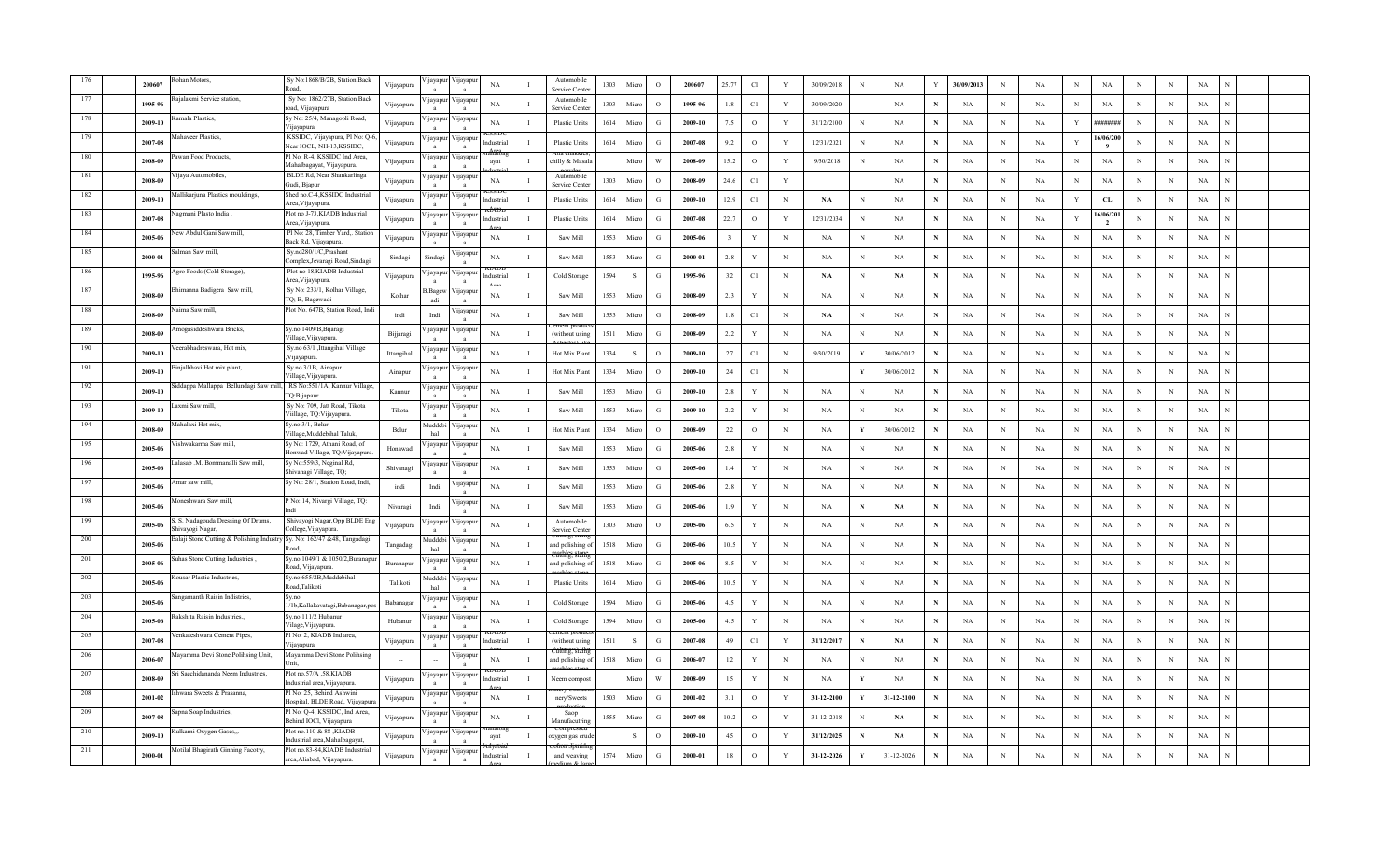|       | 2009-10 | isaveshwara Saw Mill,                                                  | Sy No;1011/4B, Almel Road,<br>indagi                           | Sindagi              | Sindagi               | 'ijayapı                 | NA          |              | Saw Mill                   | 1553 | Micro        | G             | 2009-10 | 4.5            | Y             | $_{\rm N}$   | NA         | $\mathbf{v}$ | $_{\rm NA}$    |   | NA          | $\mathbf N$ | $_{\rm NA}$ | N            | <b>NA</b>   | N | $\,$ N     | $_{\rm NA}$ |  |  |
|-------|---------|------------------------------------------------------------------------|----------------------------------------------------------------|----------------------|-----------------------|--------------------------|-------------|--------------|----------------------------|------|--------------|---------------|---------|----------------|---------------|--------------|------------|--------------|----------------|---|-------------|-------------|-------------|--------------|-------------|---|------------|-------------|--|--|
| 213   | 2000-01 | andenawaz Saw mill,                                                    | P No:336/1B/1, Hebbal Road, B,<br>Bagewadi                     | Basayana<br>Bagewad  | B.Bagew<br>adi        | цауар                    | NA          |              | Saw Mill                   | 1553 | Micn         | G             | 2000-01 |                | $\circ$       | $_{\rm N}$   | NA         | Y            | 31/12/2100     | N | NA          | N           | NA          | N            | NA          | N | N          | NA          |  |  |
| 214   | 1998-99 | ouneshwara Saw Mill,                                                   | Sy nO: 1536, Moratagi village,<br>TQ:Sindagi                   | Moratagi             | Sindagi               | ∕ ijayapı                | NA          |              | Saw Mill                   | 1553 | Micro        | G             | 1998-99 |                | $\circ$       | $_{\rm N}$   | NA         | Y            | 31/12/2019     | N | NA          | N           | NA          | N            | NA          | N | N          | NA          |  |  |
| 215   | 1997-98 | ouneshwara Saw Mill,                                                   | P No: 4566, Sy No;343/3,<br>Rajendra Nagar, Chadachan          | Chadachan            | Indi                  | 'ijayap                  | NA          | л            | Saw Mill                   | 1553 | Micro        | G             | 1997-98 | 4.2            | C1            | $\mathbf N$  | <b>NA</b>  | N            | <b>NA</b>      | N | $_{\rm NA}$ | N           | NA          | $_{\rm N}$   | $_{\rm NA}$ | N | N          | $_{\rm NA}$ |  |  |
| 216   | 1996-97 | hagyavanthi Saw mill,                                                  | Sy No: 146/E/81, Golgeri Village<br>TQ:Sindagi.                | Golageri             | Sindag                | 'ijayap                  | NA          |              | Saw Mill                   | 1553 | Micro        | G             | 1996-97 | 3.5            | $\circ$       | $_{\rm N}$   | <b>NA</b>  | Y            | $31 - 12 - 18$ | N | NA          | N           | NA          | $\, {\rm N}$ | <b>NA</b>   | N | N          | $_{\rm NA}$ |  |  |
| 217   | 2007-08 | Kwaja Saw mill,                                                        | Sy No: 1/2AX1, Arkeri Village,<br>TQ:Vijayapura                | Arakeri              | ijayapu               | 'ijayapı                 | NA          |              | Saw Mill                   | 1553 | Micro        | G             | 2007-08 | 3.5            | $\circ$       | N            | <b>NA</b>  | Y            | 31/12/2018     |   | NA          | N           | <b>NA</b>   | N            | NA          | N | N          | NA          |  |  |
| 218   | 2007-08 | awalmalik Saw mill,                                                    | Pl No: 423, Hebbal Village,<br>TQ:B, Bagewadi.                 | Hebbal               | Bagew                 | 'ijayapı                 | NA          |              | Saw Mill                   | 1553 | Micro        | G             | 2007-08 | 2.5            | $\circ$       | $_{\rm N}$   | NA         |              | 31/12/2018     |   | NA          | N           | NA          | $_{\rm N}$   | NA          | N | N          | NA          |  |  |
| 219   | 2007-08 | lanjunath Agro Foods Industries,                                       | 14/B,KIADB Industrial<br>Area, Vijayapura.                     | Vijayapura           | ijayapu               | ∕ijayapı                 | ndustri:    | - 1          | Flour Mills (d<br>Process) | 1525 | $\mathbf{s}$ | G             | 2007-08 | 50.9           | $\circ$       | $\mathbf{Y}$ | 31-12-2025 | $\mathbf{v}$ | 31/12/2025     | N | $_{\rm NA}$ | N           | NA          | $\,$ N       | $_{\rm NA}$ | N | $\,$ N     | $_{\rm NA}$ |  |  |
| 220   | 2007-08 | eerabhadreshwara Saw mill.                                             | P No:75, Shirsagi Village,<br>TQ:Sindagi.                      | Shirsangi            | Sindagi               | yayap                    | NA          |              | Saw Mill                   | 1553 | Micro        | G             | 2007-08 | 2.5            | $\circ$       | N            | NA         | Y            | 31/12/2018     | N | NA          | N           | NA          | $\mathbf N$  | <b>NA</b>   | N | $\;$ N     | NA          |  |  |
| 221   | 2007-08 | alamma Saw mill,                                                       | Sy No:54, Gunaki Village,<br>TQ:Vijayapura                     | Gunaki               | ijayapur              | / navapt                 | NA          |              | Saw Mill                   | 1553 | Micro        | G             | 2007-08 | 2.5            | $\circ$       | $_{\rm N}$   | NA         | Y            | 31/12/2018     | N | NA          | N           | NA          | $_{\rm N}$   | NA          | N | N          | NA          |  |  |
| 222   | 2007-08 | awalmalik (Wood Furniture works)<br>ıw mill                            | Sy No: 119, Kamadal Punrwasati<br>Kendra, Nidagundi Village,   | Nidagundi            | 3.Bagew<br>adi        | ∕ijayapı                 | NA          | - 1          | Saw Mill                   | 1553 | Micro        | G             | 2007-08 | $\mathcal{R}$  | $\circ$       | $_{\rm N}$   | NA         | Y            | 31/12/2018     | N | NA          | N           | NA          | $_{\rm N}$   | $_{\rm NA}$ | N | N          | NA          |  |  |
| 223   | 2007-08 | elagureshwara Saw mill,                                                | Sy No:91, Huvinhippargi Village,<br>TQ:B, Bagewadi             | Huvina<br>Hippargi   | 3. Bagew<br>adi       | Vijayapı<br>$\mathbf{a}$ | NA          | $\mathbf{I}$ | Saw Mill                   | 1553 | Micro        | G             | 2007-08 | 3.2            | $\circ$       | N            | <b>NA</b>  | Y            | 31/12/2018     | N | NA          | N           | <b>NA</b>   | $_{\rm N}$   | $_{\rm NA}$ | N | N          | NA          |  |  |
| 224   | 2007-08 | alika Devi Saw mill.                                                   | NO: 146, Golgeri Village, TQ:<br><i>indagi</i>                 | Golageri             | Sindagi               | 'ijayapi                 | NA          |              | Saw Mill                   | 1553 | Micro        | G             | 2007-08 | 3.5            | $\circ$       | $_{\rm N}$   | NA         | Y            | 31/12/2018     | N | NA          | N           | NA          | $_{\rm N}$   | <b>NA</b>   | N | N          | NA          |  |  |
| 225   | 2008-09 | gadeve Roa Saw mill,                                                   | P No: 35/A, Nalthwad Village,<br>TO:Muddebihal                 | Nalathwad            | Sindagi               | 'ijayapi                 | NA          |              | $\operatorname{Saw}$ Mill  | 1553 | Micro        | G             | 2008-09 | 3.5            | $\circ$       | $_{\rm N}$   | NA         | Y            | 31/12/2018     | N | NA          | N           | NA          | $_{\rm N}$   | NA          | N | N          | NA          |  |  |
| 226   | 2008-09 | eerabhadreshwara Saw mill,                                             | P No:78/2, Hiremasali Village,<br>TQ:Indi.                     | Hiremasali           | Indi                  | <b>yayap</b>             | $_{\rm NA}$ | п            | Saw Mill                   | 1553 | Micro        | G             | 2008-09 |                | $\mathcal{O}$ | $\,$ N       | NA         | Y            | 31/12/2018     | N | NA          | N           | NA          | $\,$ N       | NA          | N | $\,$ N     | $_{\rm NA}$ |  |  |
| 227   | 2009-10 | ISL Tyres,                                                             | Plot o. 10.KSSIDC Industrial<br>Estate Near IOC, NH-           | Vijayapura           | ijayapu               | ∕ijayapı                 | NA          | л            | retreading                 | 1563 | Micro        | G             | 2009-10 | $22\,$         | $\mathbf{o}$  | Y            | 31-12-2100 | Y            | 31/12/2100     |   | NA          | N           | NA          | $_{\rm N}$   | NA          | N | $\,$ N     | NA          |  |  |
| 228   | 2009-10 | Iouneshwara Saw mill,                                                  | P NO: 94/A, Davalagi Village,<br>TO: Muddebihal.               | Dhavalagi            | Auddebi<br>hal        | ∕ ijayapı                | NA          | -1           | Saw Mill                   | 1553 | Micn         | G             | 2009-10 |                | $\circ$       | N            | NA         |              | 31/12/2019     |   | NA          | N           | NA          | N            | <b>NA</b>   | N | N          | NA          |  |  |
| 229   | 2009-10 | elagureshwara Saw mill,                                                | P No: 40, Almatti, TQ <b,<br><b>Bagewadi</b></b,<br>           | Almatti              | B.Bagew               | ∕ijayapı                 | NA          |              | Saw Mill                   | 1553 | Micro        | G             | 2009-10 |                | $\circ$       | $_{\rm N}$   | NA         | Y            | 31/12/2019     | N | NA          | N           | NA          | N            | NA          | N | N          | NA          |  |  |
| 230   | 2005-06 | .axmi Venkateshwara Oil Mill,                                          | Sy.no 143, Soradi<br>load, Chadchana Village, Tq: Ind          | Chadachan            | Indi                  | 'ijayap                  | NA          | - 1          | Extraction (N              | 1540 | Micro        | G             | 2005-06 | 3.1            | $\mathbb{C}1$ | $\mathbf N$  | <b>NA</b>  | $\mathbf N$  | $31 - 12 - 13$ | N | NA          | N           | NA          | $_{\rm N}$   | $_{\rm NA}$ | N | N          | $_{\rm NA}$ |  |  |
| 231   | 2000-01 | Aouneshwara Saw mill.                                                  | Sy No: 860, Yankanchi Village,<br>TQ:Sindagi                   | Yankanchi            | Sindas                | 'ijayapı                 | NA          |              | $\operatorname{Saw}$ Mill  | 1553 | Micro        | G             | 2000-01 | 2.8            | C1            | $\mathbf N$  | <b>NA</b>  | $\mathbf N$  | 31/12/2013     | N | NA          | N           | NA          | $\mathbf N$  | <b>NA</b>   | N | N          | $_{\rm NA}$ |  |  |
| 232   | 2008-09 | lenuka Saw mill,                                                       | P No:382, Atharga Village,<br>TO-Indi                          | Atharga              | Indi                  | 'ijayapi                 | NA          |              | Saw Mill                   | 1553 | Micro        | G             | 2008-09 | 2.5            | $\circ$       | N            | NA         | Y            | 31/12/2018     |   | NA          | N           | NA          | $\mathbf N$  | <b>NA</b>   | N | N          | NA          |  |  |
| 233   | 2008-09 | ladaf Saw mill,                                                        | Sy No:1, Hire Rugi Village,<br>TQ:Indi                         | Hire Rugi            | Indi                  | 'ijayapı                 | $_{\rm NA}$ |              | Saw Mill                   | 1553 | Micro        | G             | 2008-09 |                | $\mathcal{O}$ | N            | NA         | Y            | 31/12/2018     |   | NA          | N           | NA          | $\mathbf N$  | NA          | N | N          | $_{\rm NA}$ |  |  |
| 234   | 2008-09 | ouneshwara Saw mill.                                                   | P NO:396, Satalgoan (P.I) Village<br>TO:Indi                   | Satalgoan            | Indi                  | 'ijayapı                 | NA          | - 1          | Saw Mill                   | 1553 | Micro        | G             | 2008-09 | 3.1            | $\circ$       | $\mathbf N$  | NA         | Y            | 31/12/2018     | N | NA          | N           | NA          | $_{\rm N}$   | $_{\rm NA}$ | N | $_{\rm N}$ | $_{\rm NA}$ |  |  |
| 235   | 2008-09 | Iakandar Saw mill                                                      | Sy No: 1831, B, Bagewadi.                                      | Basavana<br>Bagewad  | Bagew<br>adi          | 'ijayapı                 | NA          | п            | Saw Mill                   | 1553 | Micro        | G             | 2008-09 | Q              | $\circ$       | $_{\rm N}$   | NA         | Y            | 31/12/2100     | N | NA          | N           | NA          | $\mathbf N$  | NA          | N | $\,$ N     | NA          |  |  |
| 236   | 2008-09 | axmi Saw mill,                                                         | CS NO:57, W No:II, Indiranagar,<br>Muddebihal                  | Muddebihal           | <b>fuddebi</b><br>hal | / navapt                 | NA          |              | Saw Mill                   | 1553 | Micro        | G             | 2008-09 |                | $\circ$       | $_{\rm N}$   | NA         | Y            | 31/12/2018     | N | NA          | N           | NA          | N            | NA          | N | N          | NA          |  |  |
| 237   | 2008-09 | anikanta Saw mill,                                                     | Sy No 68, Huvinhippargi village,<br>TQ: B, Bagewadi            | Huvina<br>Hipparg    | B.Bagew<br>adi        | ∕ijayapı<br>$\mathbf{a}$ | NA          |              | Saw Mill                   | 1553 | Micro        | G             | 2008-09 | $\overline{2}$ | $\circ$       | $\mathbf N$  | <b>NA</b>  | Y            | 31/12/2018     | N | NA          | N           | <b>NA</b>   | $_{\rm N}$   | $_{\rm NA}$ | N | N          | NA          |  |  |
| 238   | 2008-09 | alika Prasanna Furniture Works                                         | P No:357, Yargal(B.K)Village,<br>TQ:Sindagi                    | Yaragal(BK)          | Sindagi               | 'ijayapı                 | NA          | - 1          | Saw Mill                   | 1553 | Micro        | G             | 2008-09 | 1.5            | $\circ$       | N            | NA         | Y            | 31/12/2018     | N | NA          | N           | <b>NA</b>   | $_{\rm N}$   | $_{\rm NA}$ | N | N          | NA          |  |  |
| 239   | 2008-09 | astgirsab Saw mill,                                                    | Sy No: 270/1B, Alkoppa Road,<br>Kannal Village, TQ:b,Bagewadi. | Kannal               | Bagew<br>adi          | 'ijayapı                 | NA          |              | saw Mill                   | 1553 | Micro        | G             | 2008-09 | $\sim$         | C1            | $_{\rm N}$   | NA         | Y            | 31/12/2018     | N | NA          | N           | NA          | $_{\rm N}$   | <b>NA</b>   | N | N          | NA          |  |  |
| 240   | 2008-09 | S. Badiger                                                             | P No: 57, Nalatwad, Village, TQ:<br>Muddebihal                 | Nalathwad            | Auddebi<br>hal        | ∕ ijayapı                | NA          |              | saw Mill                   | 1553 | Micro        | G             | 2008-09 | 2.6            | $\mathcal{O}$ | N            | NA         |              | 31/12/2018     |   | $_{\rm NA}$ | N           | NA          | N            | NA          | N | N          | $_{\rm NA}$ |  |  |
| 241   | 2008-09 | I.C. Sudhakar                                                          | CTS No: 2143/6, Vidya Nagar,<br>Muddebihal                     | Muddebihal           | Auddebi<br>hal        | 'ijayapı<br>$\mathbf{a}$ | $_{\rm NA}$ | $\mathbf{I}$ | saw Mill                   | 1553 | Micro        | G             | 2008-09 | 3.5            | $\circ$       | N            | NA         | Y            | 31/12/2018     | N | $_{\rm NA}$ | N           | NA          | $\,$ N       | $_{\rm NA}$ | N | N          | $_{\rm NA}$ |  |  |
| 242   | 2008-09 | I.B. Kambar                                                            | P No: 211, Main Road, Hiremura<br>Village, TQ:Muddebihal.      | Hiremural            | Auddeb<br>hal         | 'ijayapı                 | NA          |              | saw Mill                   | 1553 | Micro        | G             | 2008-09 | 2.5            | $\circ$       | N            | NA         | Y            | 31/12/2018     |   | NA          | N           | NA          | N            | <b>NA</b>   | N | N          | NA          |  |  |
| - 243 | 2008-09 | I.N. Mulwad                                                            | Property No: 2317/A1/8A,<br>Mahantesh Nagar, Muddebihal.       | Muddebihal           | <b>Iuddebi</b><br>hal | ∕ ijayapı                | NA          |              | saw Mill                   | 1553 | Micro        | G             | 2008-09 | 3.5            | $\circ$       | N            | NA         |              | 31/12/2018     |   | NA          | N           | NA          | N            | NA          | N | N          | NA          |  |  |
| 244   | 2008-09 | I.D. Sanakal                                                           | TMC No:123, Maheboob Nagar,<br>Muddebihal                      | Muddebihal           | Muddebi<br>hal        | ∕ijayapı                 | $_{\rm NA}$ |              | saw Mill                   | 1553 | Micro        | $\mathcal{G}$ | 2008-09 | 3.5            | $\circ$       | $_{\rm N}$   | NA         | Y            | 31/12/2018     | N | NA          | N           | NA          | $_{\rm N}$   | NA          | N | N          | $_{\rm NA}$ |  |  |
| 245   | 2008-09 | Jurga Devi Furniture works,                                            | P No: 272 & 274, Petrol Pump<br>load, Almatti. TQ: B, Bagewadi | Basayana<br>Bagewadi | Bagew<br>adi          | ∕ijayapı                 | NA          | $\mathbf{I}$ | saw Mill                   | 1553 | Micro        | G             | 2008-09 | 2.5            | $\circ$       | $\mathbf N$  | <b>NA</b>  | $\mathbf{v}$ | 31/12/2018     | N | NA          | N           | <b>NA</b>   | $_{\rm N}$   | $_{\rm NA}$ | N | N          | NA          |  |  |
|       | 2008-09 | Aadina Furniture Wood wroks. P no<br>46/76, Petrol Pump raod, Almatti, | no: 146/76, Petrol Pump raod,<br>TO:B.<br>Almatti.             | Basavan<br>Bagewadi  | Bagev<br>adi          | ijayap                   | <b>NA</b>   |              | saw Mill                   | 1553 | Micro        | G             | 2008-09 | 2.5            | $\circ$       | N            | NA         | Y            | $31 - 12 - 18$ |   | NA          | N           | NA          | $_{\rm N}$   | <b>NA</b>   | N | N          | NA          |  |  |
| 247   | 2008-09 | M.D. Hadgali Saw mill,<br>Basavnagar,Muddebihal                        | Basavnagar, Muddebihal                                         | Muddebiha            | Auddebi<br>hal        | 'ijayapı                 | NA          |              | saw Mill                   | 1553 | Micro        | G             | 2008-09 | 4.1            | $\circ$       | N            | NA         | $\mathbf Y$  | $31 - 12 - 18$ |   | NA          | N           | NA          | N            | <b>NA</b>   | N | N          | $_{\rm NA}$ |  |  |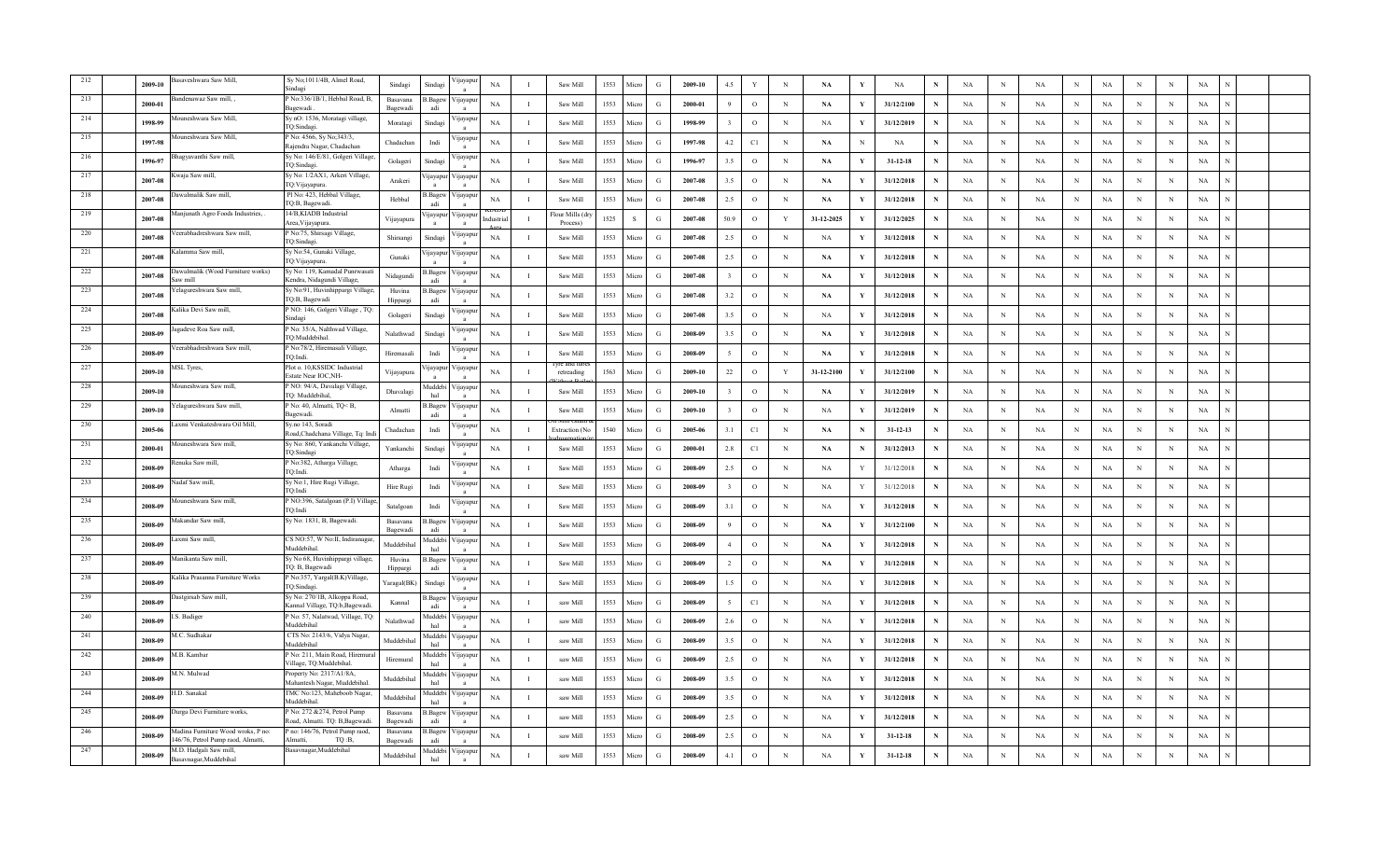|     | O.H. Naikmakkal Saw mill, (Huligem<br>2008-09<br>Jevi Wood Work),       | P NO:58/3, Indira Nagar,<br>Muddebiha                                | Muddebihal          | <b>Iuddeb</b><br>hal  | 'ijayapı                 | NA          |                | saw Mill                   | 1553 | Micro        | G             | 2008-09 | 2.5   | $\circ$ | N           | NA         | V   | 31/12/2018     |   | NA          | $_{\rm N}$ | NA        | $_{\rm N}$  | $_{\rm NA}$ | N | $_{\rm N}$ | $_{\rm NA}$ |  |
|-----|-------------------------------------------------------------------------|----------------------------------------------------------------------|---------------------|-----------------------|--------------------------|-------------|----------------|----------------------------|------|--------------|---------------|---------|-------|---------|-------------|------------|-----|----------------|---|-------------|------------|-----------|-------------|-------------|---|------------|-------------|--|
|     | ubaraq Saw mill,<br>2008-09                                             | Plot.no 348B/2,Mamdapur Villag                                       | Mamadapur           | <b>Iuddeb</b><br>hal  | цауар                    | NA          |                | saw Mill                   | 1553 | Micn         | G             | 2008-09 | 4.1   | $\circ$ | N           | NA         |     | $31 - 12 - 18$ |   | NA          | N          | NA        | N           | <b>NA</b>   | N | N          | NA          |  |
|     | R. Muddebihal Saw mill,<br>2008-09                                      | No:70/1, Pilekamma Nagar,<br>Muddebihal                              | Muddebiha           | <b>fuddebi</b>        | ∕ ijayapı                | NA          |                | saw Mill                   | 1553 | Micro        | G             | 2008-09 | 2.5   | $\circ$ | $_{\rm N}$  | NA         |     | 31/12/2018     |   | NA          | N          | NA        | N           | NA          | N | N          | NA          |  |
| 251 | L. Mulla Saw mill,<br>2008-09                                           | TS No: 2513, Mahantesh Nagar<br>Auddebiha <sup>®</sup>               | Muddebiha           | <b>Iuddeb</b><br>hal  | 'ijayapı                 | NA          |                | saw Mill                   | 1553 | Micro        | G             | 2008-09 | 3.5   | $\circ$ | N           | <b>NA</b>  | Y   | 31/12/2018     |   | NA          | N          | NA        | N           | <b>NA</b>   | N | N          | NA          |  |
| 252 | 3.B. Naikodi Saw mill<br>2008-09                                        | No:384, Near Lake, Main Road<br>Auddebihal.                          | Muddebiha           | Auddeb<br>hal         | 'ijayapı                 | $_{\rm NA}$ |                | saw Mill                   | 1553 | Micro        | G             | 2008-09 | 3.5   | $\circ$ | N           | NA         | V   | 31/12/2018     |   | NA          | N          | NA        | $_{\rm N}$  | $_{\rm NA}$ | N | $\,$ N     | $_{\rm NA}$ |  |
| 253 | V.H. Hunakunti Saw mill.<br>2008-09                                     | TMC No:S-109/75/1, Maheboo<br>Vagar. Muddebihal                      | Muddebiha           | Auddebi<br>hal        | 'ijayapı                 | NA          |                | saw Mill                   | 1553 | Micro        | G             | 2008-09 | 3.5   | $\circ$ | N           | NA         |     | 31/12/2018     |   | NA          | N          | <b>NA</b> | $_{\rm N}$  | NA          | N | N          | NA          |  |
| 254 | A. Momin Saw mill,<br>2008-09                                           | IMC No: 121, Banashankari<br>Jagar, Muddbihal                        | Muddebiha           | <b>fuddebi</b>        | 'ijayapı                 | NA          |                | saw Mill                   | 1553 | Micro        | G             | 2008-09 | 3.5   | $\circ$ | N           | NA         |     | 31/12/2018     |   | NA          | N          | NA        | $_{\rm N}$  | NA          | N | N          | NA          |  |
| 255 | M.M. Jamadar Saw mill,<br>2008-09                                       | No: 658/1, Talikoti,<br>Q:Muddebihal                                 | Talikoti            | <b>fuddeb</b><br>hal  | 'ijayapı                 | NA          |                | saw Mill                   | 1553 | Micro        | G             | 2008-09 | 3.2   | $\circ$ | N           | NA         |     | 31/12/2018     |   | NA          | N          | <b>NA</b> | $_{\rm N}$  | NA          | N | N          | $_{\rm NA}$ |  |
| 256 | <b>R.B. Badiger</b> (Ambabhavani Rural<br>2008-09<br>dustries)Saw mill. | <sup>2</sup> No:284/31/B, Main Road,<br><b>Falikoti</b> , Muddebihal | Talikoti            | <b>fuddeb</b><br>hal  | 'ijayapı                 | NA          |                | saw Mill                   | 1553 | Micro        | G             | 2008-09 | 2.5   | $\circ$ | $_{\rm N}$  | NA         |     | 31/12/2018     |   | NA          | N          | NA        | $\,$ N      | <b>NA</b>   | N | $\,$ N     | $_{\rm NA}$ |  |
| 257 | Kalika Devi Saw mill,<br>2008-09                                        | P No: 325, Gumdapalli area,<br>Nidagundi Village, TQ; B,             | Nidagundi           | Bagev.<br>adi         | 'ijayapu                 | NA          |                | saw Mill                   | 1553 | Micro        | G             | 2008-09 | 2.5   | $\circ$ | N           | NA         |     | 31/12/2018     |   | NA          | N          | <b>NA</b> | N           | NA          | N | N          | NA          |  |
| 258 | .R. Badiger Saw mill,<br>2008-09                                        | P No: 383, Kodaganur Village,<br>TQ:Muddebihal                       | Kodaganur           | <b>fuddebi</b><br>hal | 'ijayapı                 | NA          |                | Saw Mill                   | 1553 | Micro        | G             | 2008-09 | 2.5   | $\circ$ | N           | <b>NA</b>  |     | 31/12/2018     | N | NA          | N          | NA        | $_{\rm N}$  | NA          | N | N          | NA          |  |
| 259 | .A. Police Patil Saw mill,<br>2008-09                                   | No: 494/2B, talikoti,<br>TQ;Muddebihal                               | Talikoti            | <b>Iuddebi</b><br>hal | 'ijayapı<br>$\mathbf{a}$ | NA          | л.             | Saw Mill                   | 1553 | Micro        | G             | 2008-09 | 3.5   | $\circ$ | $\,$ N      | <b>NA</b>  | V   | 31/12/2018     | N | NA          | N          | <b>NA</b> | N           | $_{\rm NA}$ | N | N          | $_{\rm NA}$ |  |
| 260 | I.K. Badiger Saw mill,<br>2008-09                                       | Plot.no.240 Main Road<br>angadgi Village, Muddebihal.                | Jangadgi            | <b>Iuddeb</b><br>hal  | 'ijayapı                 | $_{\rm NA}$ |                | Saw Mill                   | 1553 | Micro        | G             | 2008-09 | 4.3   | $\circ$ | $\mathbf N$ | <b>NA</b>  | - V | $31 - 12 - 18$ | N | NA          | N          | NA        | $\,$ N      | $_{\rm NA}$ | N | N          | $_{\rm NA}$ |  |
| 261 | .M. Pattar Saw mill,<br>2008-09                                         | Property No;353, Bantnur Village<br>'a: Muddebihal                   | Banthanu            | <b>fuddebi</b><br>hal | 'ijayapı                 | NA          |                | Saw Mill                   | 1553 | Micro        | G             | 2008-09 | 2.5   | $\circ$ | N           | NA         |     | 31/12/2100     | N | NA          | N          | <b>NA</b> | N           | NA          | N | N          | NA          |  |
| 262 | ramanand saw mill,<br>2008-09                                           | P No: 316/5, Nagathan Village,<br>IQ:Vijayapura.                     | Nagathan            | ijayapu               | 'ijayapı                 | NA          | $\mathbf{I}$   | Saw Mill                   | 1553 | Micro        | G             | 2008-09 | 2.5   | $\circ$ | N           | <b>NA</b>  | Y   | 31/12/2018     | N | NA          | N          | NA        | $_{\rm N}$  | NA          | N | N          | NA          |  |
| 263 | .alika Devi Saw mill<br>2008-09                                         | P No: 100/1, Gabasavalgi Village<br>TQ: Sindagi                      | Gabasavalaş         | Sindag                | 'ijayapı                 | NA          | 1              | Saw Mill                   | 1553 | Micro        | G             | 2008-09 | 3.5   | $\circ$ | $_{\rm N}$  | NA         | Y   | 31/12/2018     |   | NA          | N          | NA        | $_{\rm N}$  | NA          | N | $_{\rm N}$ | NA          |  |
| 264 | Bhagyavanthi Furniture Saw mill),<br>2008-09                            | P NO:184, Mannur Village,<br>iO:b,Bagewadi                           | Mannur              | .Bagev<br>adi         | 'ijayapı                 | NA          |                | Saw Mill                   | 1553 | Micn         | G             | 2008-09 | 1.5   | $\circ$ | N           | <b>NA</b>  |     | 31/12/2018     |   | NA          | N          | NA        | $_{\rm N}$  | NA          | N | N          | NA          |  |
| 265 | Kalika Devi Wood Furniture works,<br>2008-09                            | P No: 29, Chimmalagi Part-1A,<br>Almatti , TQ:B, Bagewadi.           | Almatti             | .Bagey                | <b>yayap</b>             | NA          |                | Saw Mill                   | 1553 | Micro        | G             | 2008-09 | 2.5   | $\circ$ | $_{\rm N}$  | NA         |     | 31/12/2018     |   | NA          | N          | <b>NA</b> | N           | NA          | N | N          | NA          |  |
| 266 | I.K. Badiger Saw mill,<br>2008-09                                       | NO:233, Rudagi Village,<br>TQ:Muddebihal.                            | Rudagi              | <b>Iuddeb</b>         | 'ijayapı                 | NA          | -1             | Saw Mill                   | 1553 | Micro        | G             | 2008-09 | 2.5   | $\circ$ | N           | <b>NA</b>  | Y   | 31/12/2018     | N | NA          | N          | <b>NA</b> | N           | NA          | N | N          | NA          |  |
| 267 | .G. Badiger Saw mill,<br>2008-09                                        | Plot.no 99 ,Shivapur Village,<br>Muddebihal.                         | Shivapur            | Auddeb<br>hal         | 'ijayap                  | $_{\rm NA}$ |                | Saw Mill                   | 1553 | Micro        | G             | 2008-09 | 3.5   | $\circ$ | N           | NA         | Y   | $31 - 12 - 18$ | N | NA          | N          | NA        | $\mathbf N$ | $_{\rm NA}$ | N | N          | NA          |  |
| 268 | Kalika Devi saw mill(D.B. Badiger),<br>2008-09                          | No: 146/15/B/2, Golgeri Villag<br>O:Sindagi                          | Golageri            | Sindas                | 'ijayapı                 | NA          |                | Saw Mill                   | 1553 | Micro        | G             | 2008-09 | 3.5   | $\circ$ | N           | NA         | V   | $31 - 12 - 18$ |   | NA          | N          | NA        | N           | NA          | N | N          | NA          |  |
| 269 | alika Devi Saw Mill,<br>2008-09                                         | P No:387, Devara Navadagi<br>Village, TQ:Sindagi.                    | )evarnavada         |                       | 'ijayapı                 | NA          | $\mathbf{I}$   | Saw Mill                   | 1553 | Micro        | G             | 2008-09 | 1.5   | $\circ$ | N           | NA         | Y   | 31/12/2018     | N | NA          | N          | <b>NA</b> | $_{\rm N}$  | NA          | N | N          | NA          |  |
| 270 | ouneshwara Furniture Works,<br>2008-09                                  | No:409, Devarnavadagi Village,<br>rQ:Sindagi                         | <b>Devarnavada</b>  | Sindagi               | 'ijayapı                 | NA          | $\mathbf{I}$   | Saw Mill                   | 1553 | Micro        | G             | 2008-09 | 1.5   | $\circ$ | N           | NA         |     | 31/12/2018     |   | NA          | N          | <b>NA</b> | $_{\rm N}$  | NA          | N | N          | NA          |  |
| 271 | aghavendra Wood Furniture Works.<br>2008-09                             | Raghavendra Wood Furniture<br>Works,                                 |                     |                       | 'ijayapı<br>$\mathbf{a}$ | $_{\rm NA}$ | $\blacksquare$ | Saw Mill                   | 1553 | Micro        | G             | 2008-09 | 2.5   | $\circ$ | N           | NA         | V   | $31 - 12 - 18$ |   | NA          | N          | NA        | $\,$ N      | <b>NA</b>   | N | $\,$ N     | $_{\rm NA}$ |  |
| 272 | fadarsab Saw mill,<br>2008-09                                           | P No:114, Ukkali Village, TQ:B,<br>Bagewadi                          | Ukkali              | 3.Bagev<br>adi        | 'ijayapı                 | NA          |                | Saw Mill                   | 1553 | Micro        | G             | 2008-09 | 3.5   | $\circ$ | N           | NA         |     | $31 - 12 - 18$ | N | NA          | N          | NA        | N           | $_{\rm NA}$ | N | N          | NA          |  |
| 273 | avani Saw mill<br>2008-09                                               | Bhavani Saw mill                                                     |                     |                       | 'ijayap                  | NA          |                | Saw Mill                   | 1553 | Micro        | G             | 2008-09 | 3.6   | $\circ$ | N           | <b>NA</b>  |     | $31 - 12 - 18$ | N | NA          | N          | <b>NA</b> | $_{\rm N}$  | NA          | N | N          | NA          |  |
| 274 | tajesheri Saw Mill<br>2005-06                                           | Sy No 01 Babaleshwera Bijpaur                                        | Babaleshwar         | ijayapu               | ∕ijayapı<br>$\mathbf{a}$ | NA          |                | Saw Mill                   | 1553 | Micro        | G             | 2005-06 | 3.4   | $\circ$ | $_{\rm N}$  | <b>NA</b>  | Y   | 31-12-2020     | N | NA          | N          | <b>NA</b> | $_{\rm N}$  | NA          | N | N          | NA          |  |
| 275 | iddaramay Saw Mill<br>2010-11                                           | Plot No 44 Nolini Village Indi                                       | Nidoni              | Indi                  | 'ijayap                  | $_{\rm NA}$ |                | Saw Mill                   | 1553 | Micro        | G             | 2010-11 | 2.5   | $\circ$ | $\mathbf N$ | NA         | V   | 31-12-2019     | N | NA          | N          | NA        | $\mathbf N$ | $_{\rm NA}$ | N | N          | NA          |  |
| 276 | frin Saw Mill.<br>2009-10                                               | Sy No 28 Sation Raod Indi                                            | Indi                | Indi                  | <b>yayap</b>             | NA          |                | Saw Mill                   | 1553 | Micro        | G             | 2009-10 |       | $\circ$ | N           | NA         | Y   | $31 - 12 - 19$ | N | NA          | N          | NA        | N           | $_{\rm NA}$ | N | N          | NA          |  |
| 277 | faillikarjun Saw Mill<br>2009-10                                        | Sy no 167/1, Staion Back Raod<br>ijayapura                           | Vijayapura          | ijayapu               | 'ijayapı                 | NA          |                | Saw Mill                   | 1553 | Micro        | G             | 2009-10 | 2.6   | $\circ$ | N           | <b>NA</b>  |     | $31 - 12 - 19$ | N | NA          | N          | <b>NA</b> | N           | <b>NA</b>   | N | N          | NA          |  |
| 278 | njeevaini Group Of Industires,<br>2010-11                               | Sy No 1666 Main Raod<br>Vidagundi                                    | Nidagundi           | .Bagew<br>adi         | 'ijayapı<br>$\mathbf{a}$ | NA          |                | Mineralize<br>Water        | 1538 | Micro        | G             | 2010-11 | 25    | C1      | $_{\rm N}$  | NA         | N   | NA             | N | NA          | N          | NA        | $_{\rm N}$  | NA          | N | $\,$ N     | NA          |  |
| 279 | iishathima Minerals<br>2010-11                                          | Pl No 6/2A/2, Nera Mini Vidhan<br>Soubha B Bagewadi                  | Basavana<br>Bagewad | .Bagev<br>adi         | 'ijayapı                 | NA          | -1             | Mineralized<br>Water       | 1538 | $\mathbf{s}$ | G             | 2010-11 | 60.77 | $\circ$ | Y           | 31-12-2019 | N   | $_{\rm NA}$    | N | NA          | N          | NA        | $_{\rm N}$  | NA          | N | $\,$ N     | NA          |  |
| 280 | wer Steel unit Unit<br>2010-11                                          | 499/!k Sindagi Road Indi                                             | Indi                | Indi                  | цауар                    | NA          |                | ingg Industire             |      |              | W             | 2010-11 | 104   | Y       | $_{\rm N}$  | NA         |     | NA             |   | NA          | N          | NA        | N           | $_{\rm NA}$ | N | N          | NA          |  |
| 281 | NR Contretions,<br>2010-11                                              | Birlddin VillageB Bagewadi                                           | Biraldinni          | Bagev.                | 'ijayap                  | NA          |                | Hot Mix Plant              | 1334 |              | $\circ$       | 2010-11 | 482   | C1      | N           | 30-06-2016 |     | 30/06/2017     |   | NA          | N          | <b>NA</b> | N           | <b>NA</b>   | N | N          | NA          |  |
| 282 | <b>KNR</b> Contretions.<br>$2010 - 11$                                  | Sy No 687 Muttagi VillageB<br><b>Bagewadi</b>                        | Muttagi             | .Bagev<br>adi         | 'ijayap                  | NA          |                | Ready Mi<br>ement concret  | 1548 |              | $\Omega$      | 2010-11 | 98    | C1      | Y           |            | V   | 30/09/2012     | N | NA          | N          | NA        | N           | NA          | N | N          | $_{\rm NA}$ |  |
|     | <b>KNR</b> Contretions,<br>2010-11                                      | y No240/1 Hittanall Villabe<br>Vijayapura                            | Hittanalli          | ijayapu               | 'ijayapı                 | $_{\rm NA}$ |                | Ready Mix<br>ement concret | 1548 | <sub>S</sub> | $\mathcal{O}$ | 2010-11 | 98    | C1      |             |            | V   | 30/09/2012     |   | $_{\rm NA}$ |            | <b>NA</b> | N           | <b>NA</b>   | N | N          | NA          |  |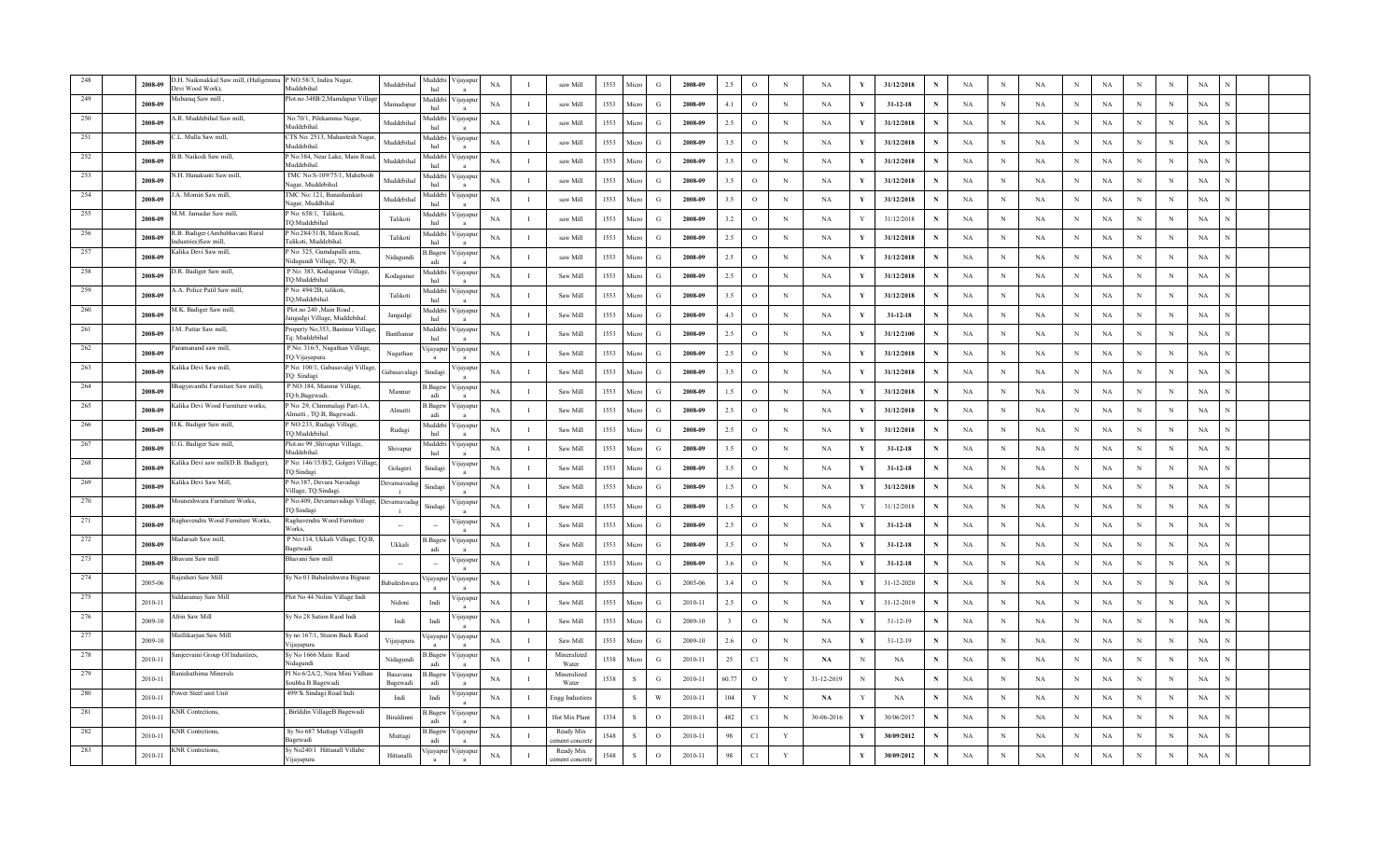|      |       | 2011-12     | foneshwara Saw Mill,                                                       | Sv No: 1108/2. Ward No3<br>Huvinhippargi Village,                 | Huvina<br>Hippargi | 3.Bagew<br>adi  | ∕ijayapı     | NA          |          | saw Mill             | 1553 | Micro        | G             | 2011-12 | 1.5   | $\circ$       | N           | NA<br>Y                   | 31/12/2018  |   | NA          | $\mathbf N$  | $_{\rm NA}$ | $_{\rm N}$  | NA          | N          | $\,$ N      | $_{\rm NA}$ |  |
|------|-------|-------------|----------------------------------------------------------------------------|-------------------------------------------------------------------|--------------------|-----------------|--------------|-------------|----------|----------------------|------|--------------|---------------|---------|-------|---------------|-------------|---------------------------|-------------|---|-------------|--------------|-------------|-------------|-------------|------------|-------------|-------------|--|
|      |       | 2011-12     | Ioneshwara Saw Mill.                                                       | P No: 14, Nivargi Village,<br>TO:Indi                             | Nivaragi           | Indi            | цауар        | NA          |          | saw Mill             | 1553 | Micn         | G             | 2011-12 | 4.5   | $\circ$       | N           | NA<br>Y                   | 31/12/2019  | N | NA          | N            | NA          | N           | NA          | N          | N           | NA          |  |
|      |       | 2011-12     | Aaiboob subhani Saw Mill,                                                  | Sy No:154/2, Moratagi Village,<br>TQ:Sindagi                      | Moratagi           | Sindag          | 'ijayap      | NA          |          | saw Mill             | 1553 | Micro        | G             | 2011-12 | 3.5   | $\circ$       | $_{\rm N}$  | NA<br>Y                   | 31/12/2018  |   | NA          | N            | NA          | $_{\rm N}$  | NA          | N          | N           | NA          |  |
| 287  |       | 2011-12     | Dawalmalik wood furniture &Saw mill                                        | Sy NO:3083, Pandarpur Road,<br>hadachan Village, TQ:Indi          | Chadachan          | Indi            | 'ijayap      | NA          |          | saw Mill             | 1553 | Micro        | G             | 2011-12 | 2.4   | $\circ$       | $_{\rm N}$  | <b>NA</b><br>Y            | 31/12/2018  | N | NA          | N            | <b>NA</b>   | $_{\rm N}$  | <b>NA</b>   | N          | N           | NA          |  |
| -288 |       | 2011-12     | Merimanjil Hashami saw mill,                                               | P No:1138, Kudagi Village,<br>TQ:B,Bagewadi                       | Kumatagi           | 3.Bage          | √ijayap      | NA          |          | saw Mill             | 1553 | Micro        | G             | 2011-12 | 2.5   | $\circ$       | $\mathbf N$ | NA<br>V.                  | 31/12/2020  | N | NA          | N            | NA          | $\,$ N      | <b>NA</b>   | N          | N           | $_{\rm NA}$ |  |
| 289  |       | 2011-12     | Kalika Devi Saw Mill                                                       | Plot no.325, Gundapalli<br>Area, Nidagundi                        | Nidagundi          | Bagew<br>adi    | 'ijayapı     | NA          |          | saw Mill             | 1553 | Micro        | G             | 2011-12 | 2.4   | $\circ$       | N           | <b>NA</b><br>$\mathbf{v}$ | 31/12/2020  |   | NA          | N            | <b>NA</b>   | N           | NA          | N          | N           | NA          |  |
| 290  |       | 2011-12     | Khanpur Wood Work,                                                         | Sy No:167/1, Shikarkhana,<br>Station Back Road, Vijayapura        | Vijayapura         | ijayapu         | 'ijayapı     | NA          |          | saw Mill             | 1553 | Micro        | G             | 2011-12 |       | $\circ$       | $_{\rm N}$  | NA<br>Y                   | 31/12/2018  |   | NA          | N            | NA          | $_{\rm N}$  | NA          | N          | N           | NA          |  |
| 291  |       | $2011 - 12$ | , Aoneshwara saw mill                                                      | Sy NO: 130/1A Aski<br>Village, TQ: Sindagi,                       | Aski               | Sindagi         | 'ijayapı     | NA          | л        | saw Mill             | 1553 | Micro        | G             | 2011-12 | 3.4   | $\circ$       | $\mathbf N$ | NA<br>Y                   | 31/12/2100  | N | $_{\rm NA}$ | N            | NA          | $\,$ N      | $_{\rm NA}$ | N          | N           | $_{\rm NA}$ |  |
| 292  |       | 2011-12     | Aaiboob subhani Saw Mill.                                                  | P No: 1777/56, Nidagundi,<br>TQ:B,Bagewadi                        | Nidagundi          | 3. Bagew<br>adi | 'ijayapı     | NA          | - 1      | saw Mill             | 1553 | Micro        | G             | 2011-12 |       | $\circ$       | $_{\rm N}$  | NA<br>Y                   | 31/12/2019  | N | NA          | N            | NA          | $\,$ N      | <b>NA</b>   | N          | $\,$ N      | $_{\rm NA}$ |  |
| 293  |       | 2011-12     | alagureshwara Saw mill,                                                    | Sy No; 2399/A, Chinawala<br>Punrwasati Kendra, Nidagundi          | Nidagundi          | Bagew<br>adi    | ∕ ijayapu    | NA          |          | saw Mill             | 1553 | Micro        | G             | 2011-12 |       | $\circ$       | $_{\rm N}$  | NA<br>Y                   | 31/12/2018  | N | NA          | N            | NA          | N           | NA          | $_{\rm N}$ | N           | NA          |  |
| 294  |       | 1997-08     | kay Mining Industry, C/o Basant Tiles,                                     | Solapur Road, Vijayapura.                                         | Vijayapura         | ijayapur        | ∕ijayap      | NA          | $\circ$  | Stone Crusher        | 1371 | Micro        | $\circ$       | 1997-08 | 23    | C1            | $_{\rm N}$  |                           | NA          | N | NA          | N            | <b>NA</b>   | $_{\rm N}$  | NA          | N          | N           | NA          |  |
| 295  |       | 1998-99     | Arvind Techno( Stone Crusher), Krishna<br>ridge Project,                   | UKP CAMP, Kolhar, B. Bagewadi                                     | Kolhar             | 3. Bagew<br>adi | √ijayap      | NA          | $\circ$  | <b>Stone Crusher</b> | 1371 | s            | $\circ$       | 1998-99 | 55    | C1            | $\,$ N      |                           | NA          | N | $_{\rm NA}$ | $_{\rm N}$   | NA          | $\,$ N      | $_{\rm NA}$ | N          | N           | $_{\rm NA}$ |  |
| 296  | 19997 | 1999-20     | 3.H.Bagali Stone Crusher,                                                  | sy no: 133/2, Gunnapur rd,<br>Ainapur Village, Tq;Vijayapura      | Ainapur            | ijayapu         | 'ijayap      | $_{\rm NA}$ | $\Omega$ | Stone Crusher.       | 1371 | $\mathbf{s}$ | $\Omega$      | 1999-20 | 47.07 | $\circ$       | $\mathbf N$ | NA<br>Y                   | 30-09-2018  | N | NA          | N            | $_{\rm NA}$ | $\mathbf N$ | <b>NA</b>   | N          | N           | $_{\rm NA}$ |  |
| 297  |       | 1998-97     | Bagali Stone Crusher,                                                      | Darga road, Ittangihal Vijayapura                                 | Vijayapura         | ijayapur        | ijayap       | NA          | $\circ$  | Stone Crushers       | 1371 | Micro        | $\circ$       | 1998-97 | 15    | C1            | $_{\rm N}$  |                           | $_{\rm NA}$ | N | NA          | N            | NA          | $_{\rm N}$  | NA          | N          | N           | NA          |  |
| 298  | 20363 | 1993-04     | hri. Basaveshwara Stone Crusher,                                           | sy no, 130/4A, Gunnapur Rd,<br><b>Ainapur Village.</b>            | Ainapur            | ijayapur        | 'ijayapı     | NA          | $\circ$  | <b>Stone Crusher</b> | 1371 | Micro        | $\circ$       | 1993-04 | 33.13 | $\circ$       | Y           | 9/30/2022                 | 9/30/2022   | N | NA          | N            | <b>NA</b>   | $_{\rm N}$  | <b>NA</b>   | N          | N           | NA          |  |
| 299  |       | 2003-04     | harath PCC                                                                 | Sy.no 63/1+2, Near Guggari Stone<br>Cruser, Ittangihal Village.   | Ittangihal         | ijayapur        | ∕ijayapı     | NA          | п        | Industry             |      | ${\bf S}$    | $\mathbb{R}$  | 2003-04 | 64    | $\mathbb{C}1$ | $\mathbb N$ | Cl                        | <b>NA</b>   | N | NA          | N            | NA          | $_{\rm N}$  | NA          | N          | $\,$ N      | NA          |  |
| 300  |       | 1983-94     | rysteral Stone Crusher,                                                    | Gunnapur Road, Ainapur<br>Village, Vijayapura.                    | Ainapur            | <i>u</i> ayapur | / цауар      | NA          | $\circ$  | Stone Crusher.       | 1371 | Micro        | $\Omega$      | 1983-94 | Q     | $\mathbb{C}1$ | ${\bf N}$   |                           | <b>NA</b>   | N | NA          | $\mathbb{N}$ | NA          | $\,$ N      | NA          | N          | $\,$ N      | NA          |  |
|      |       | 2004-05     | Y.Uppar Stone Crusher,                                                     | Sy.no 67, Devarhipparagi<br>Village, Sindagi                      | Devara<br>Hipparg  | Sindag          | цауар        | NA          | $\circ$  | Stone Crusher        | 1371 | <sub>S</sub> | $\circ$       | 2004-05 | 28    | C1            | N           |                           | $_{\rm NA}$ | N | NA          | N            | NA          | N           | NA          | N          | N           | NA          |  |
|      |       | 1992-03     | ammon India Ltd, Almatti Dam<br>ite, Almatt                                | Almatti Dam Site, Almatti                                         | Almatti            | 3. Bagew        | ∕ijayap      | NA          | $\circ$  | Stone Crusher        | 1371 | -S           | $\Omega$      | 1992-03 | 53    | C1            | N           | 9/30/2018                 | <b>NA</b>   | N | NA          | N            | <b>NA</b>   | N           | <b>NA</b>   | N          | N           | NA          |  |
| 303  | 19857 |             | Renuka Stone Crusher.                                                      | Sy. No. 114/1, Unnibhavi Village,<br>B.Bagewadi Taluk, Vijayapura | Unnibhavi          | 3.Bagew<br>adi  | √ijayap      | $_{\rm NA}$ | $\circ$  | Stone Crusher:       | 1371 | s            | $\Omega$      |         | 42.32 | $\circ$       | $\mathbf N$ | NA<br>Y                   | 30-09-2029  | N | NA          | N            | NA          | $\,$ N      | NA          | N          | $\mathbf N$ | $_{\rm NA}$ |  |
| -304 |       | 2004-05     | H P Madhukar Stone Crusher.                                                | Sy.no 88, Yargal Village, Sindagi                                 | Yaragal            | Sindagi         | 'ijayap      | NA          | $\circ$  | Stone Crusher        | 1371 | -S           | $\Omega$      | 2004-05 | 29    | C1            | $_{\rm N}$  |                           | NA          |   | NA          | N            | NA          | N           | <b>NA</b>   | N          | N           | NA          |  |
| 305  |       | 1997-98     | amdar Stone Crusher                                                        | Darga Road, A/p:Itangihal<br>,Dt:Vijayapura.                      | Vijayapura         | <i>u</i> ayapur | <b>yayap</b> | NA          | $\circ$  | Stone Crusher        | 1371 | Micro        | $\circ$       | 1997-98 | 4.5   | C1            | $_{\rm N}$  |                           | <b>NA</b>   |   | NA          | N            | <b>NA</b>   | $_{\rm N}$  | NA          | N          | N           | NA          |  |
| 306  |       | 1996-97     | , inapur Stone Crusher                                                     | Behiind Petrol Pump, Sholapur<br>Road, Vijayapura.                | Vijayapura         | ijayapu         | 'ijayapı     | NA          | $\circ$  | Stone Crusher        | 1371 | Micro        | $\circ$       | 1996-97 | 3.2   | C1            | N           |                           | NA          |   | NA          | N            | <b>NA</b>   | $_{\rm N}$  | NA          | N          | N           | NA          |  |
| 307  |       | 1994-95     | fallu Stone Crusher, Near Al-Ameen<br><b>Iedical College</b>               | Near Al-Ameen Medical<br>College, Athani Road, Vijayapura.        | Vijayapura         | ijayapu         | 'ijayap      | $_{\rm NA}$ | $\circ$  | Stone Crusher        | 1371 | Micro        | $\circ$       | 1994-95 | 4.1   | $\mathbb{C}1$ | N           |                           | NA          | N | NA          | N            | NA          | $\,$ N      | NA          | N          | $\,$ N      | $_{\rm NA}$ |  |
| 308  |       | 1992-93     | Iolgeri Stone Crusher                                                      | Darga Road, Itangihal<br>Village, Vijayapura.                     | Vijayapura         | ijayapu         | цауар        | NA          | $\circ$  | Stone Crusher        | 1371 | Micro        | $\circ$       | 1992-93 | $3.8$ | C1            | $_{\rm N}$  |                           | $_{\rm NA}$ |   | NA          | N            | NA          | N           | $_{\rm NA}$ | N          | N           | NA          |  |
| 309  |       | 1994-95     | ysore Construction Company,                                                | Almatti, B. Bagewadi                                              | Almatti            | Bagew           | /ijayap      | NA          | $\circ$  | Stone Crusher        | 1371 | Micro        | $\circ$       | 1994-95 | 35    | C1            | $_{\rm N}$  |                           | NA          | N | NA          | N            | <b>NA</b>   | $_{\rm N}$  | NA          | N          | N           | NA          |  |
| 310  |       | 1996-97     | ma Stone Crusher.                                                          | A/p:Manankalgi ,Tq:Indi                                           | Mankalagi          | Indi            | 'ijayar      | NA          | $\circ$  | <b>Stone Crusher</b> | 1371 | Micro        | $\circ$       | 1996-97 | 16    | C1            | $_{\rm N}$  | 9/30/2018                 | NA          | N | NA          | N            | NA          | $_{\rm N}$  | NA          | N          | N           | NA          |  |
| 311  |       | 1999-20     | uick Stone Crusher,                                                        | Indi Road, Aliabad                                                | Aliyabad           | ijayapu         | 'ijayapı     | $_{\rm NA}$ | $\circ$  | Stone Crusher        | 1371 | Micro        | $\circ$       | 1999-20 | 14    | $\mathbb{C}1$ | $\mathbf N$ |                           | $_{\rm NA}$ | N | NA          | N            | NA          | $\,$ N      | NA          | N          | N           | $_{\rm NA}$ |  |
| 312  |       | 1994-95     | .N Nayak Stone Crusher, ,                                                  | Kumatagi tanda                                                    | Kumatagi           | ijayapu         | 'ijayap      | NA          | $\circ$  | Stone Crusher.       | 1371 | S            | $\circ$       | 1994-95 | 45    | $\mathbb{C}1$ | $_{\rm N}$  |                           | $_{\rm NA}$ |   | NA          | N            | NA          | N           | $_{\rm NA}$ | N          | N           | NA          |  |
| 313  |       | 1993-94     | agum Stone Crusher,                                                        | Sy.no 152/1, Sholapur<br>Road, Vijayapura.                        | Vijayapura         | iiavapur        | 'ijayap      | NA          | $\circ$  | Stone Crusher        | 1371 | Micro        | $\circ$       | 1993-94 | 9.8   | C1            | $_{\rm N}$  | 12/31/2008                | <b>NA</b>   | N | NA          | N            | <b>NA</b>   | $_{\rm N}$  | NA          | N          | N           | NA          |  |
| 314  |       | 1992-93     | B.Patil Stone Crusher.                                                     | Darga Road, Itangihal<br>Village, Vijayapura.                     | Vijayapura         | ijayapur        | ∕ijayapı     | NA          | $\circ$  | Stone Crusher        | 1371 | Micro        | $\Omega$      | 1992-93 | 4.5   | C1            | $\mathbb N$ | 30/09/2020                | NA          | N | NA          | N            | NA          | N           | $_{\rm NA}$ | N          | N           | NA          |  |
| 315  |       | 1994-95     | hiva R.K Eci (Jv), Stone crusher & Hot Devarahippargi                      |                                                                   | Devara<br>Hippargi | Sindagi         | цауар        | NA          | $\circ$  | Stone Crusher        | 1371 | $\mathbf{s}$ | $\circ$       | 1994-95 | 36    | $\mathbb{C}1$ | ${\bf N}$   | 30/09/2020                | NA          | N | NA          | N            | NA          | $\,$ N      | $_{\rm NA}$ | N          | $\,$ N      | NA          |  |
|      |       | 2000-01     | ri Sai Stone Crusher,                                                      | Hiregarsangi -,                                                   | Hiregarasang       |                 | 'ijayap      | NA          | $\circ$  | Stone Crusher        | 1371 | Micro        | $\circ$       | 2000-01 | 12    | C1            | $_{\rm N}$  | NA                        | NA          |   | NA          | N            | <b>NA</b>   | N           | $_{\rm NA}$ | $_{\rm N}$ | N           | NA          |  |
|      |       | 1995-96     | ijaya Laxmi Stone Crusher,                                                 | Darga Road, Itangihal<br>/illage, Vijayapura.                     | Vijayapura         | ijavapur        | ∕ijayap      | NA          | $\circ$  | stone Crusher        | 1371 | Micro        | $\Omega$      | 1995-96 | 6.8   | C1            | $_{\rm N}$  | NA                        | NA          |   | NA          | N            | <b>NA</b>   | N           | <b>NA</b>   | N          | N           | NA          |  |
|      |       | 2004-05     | B.A Infrastructure Ltd, Stone crusher & Stone crusher & Hot mix<br>Iot mix |                                                                   | Babaleshwar        | ijayapur        | √ijayap      | NA          | $\Omega$ | Stone Crusher        | 1371 | -S           | $\Omega$      | 2004-05 | 35    | C1            | N           | NA                        | NA          |   | NA          | N            | NA          | $_{\rm N}$  | <b>NA</b>   | N          | N           | $_{\rm NA}$ |  |
|      |       | 2000-01     | Mangal Stone & Building materials,                                         | Mangal Stone & Building<br>naterials.                             |                    |                 | 'ijayapı     | $_{\rm NA}$ | $\circ$  | Stone Crusher        | 1371 | Micro        | $\mathcal{O}$ | 2000-01 | 10.2  | $\mathbb{C}1$ | N           | NA                        | NA          |   | NA          | N            | NA          | N           | <b>NA</b>   | N          | N           | $_{\rm NA}$ |  |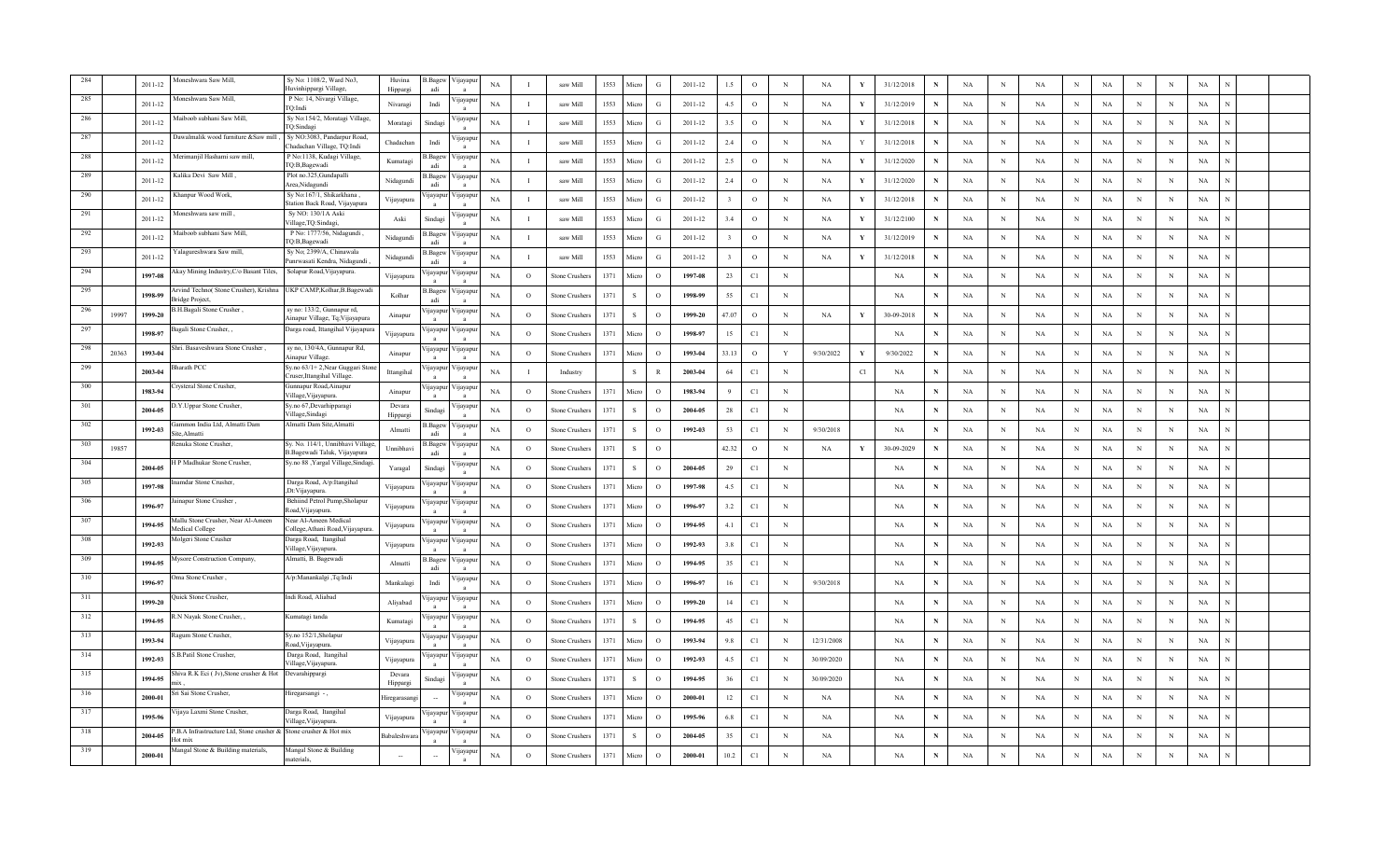|     |       | 2004-05 | ba Infrastructure Ltd,                                               | Plot no.20, Palkeshi<br>Nagar, Vijayapura.                          | Vijayapura         | ijayapur        | ∕ijayapı                 | NA          | $\Omega$     | Stone Crusher            | 1371 | Micn         | $\Omega$ | 2004-05 | 22     | C1            | N           | NA         |              | $_{\rm NA}$ |             | $_{\rm NA}$ | N | NA          | $\mathbf N$ | NA          | N           | N           | $_{\rm NA}$ |  |
|-----|-------|---------|----------------------------------------------------------------------|---------------------------------------------------------------------|--------------------|-----------------|--------------------------|-------------|--------------|--------------------------|------|--------------|----------|---------|--------|---------------|-------------|------------|--------------|-------------|-------------|-------------|---|-------------|-------------|-------------|-------------|-------------|-------------|--|
| 321 | 82589 | 1992-93 | .B. Reshmi Stone Crusher                                             | sv no: 151/2//B. Unnibhavi<br>Village, Tq: B.Bagevadi               | Unnibhavi          | Bagev<br>adi    | 'ijayapı                 | NA          | $\circ$      | Stone Crusher            | 1371 | -S           | $\Omega$ | 1992-93 | 30     | $\circ$       | Y           | 9/30/2029  | v            | 30-09-2029  | N           | NA          | N | NA          | $_{\rm N}$  | NA          | N           | N           | NA          |  |
| 322 | 19806 | 1994-95 | ıri Adishakti Stone Crusher                                          | Sy No: 152/B, Unnibhavi Village,<br>Fq: B,Bagewadi                  | Unnibhavi          | Bagew<br>adi    | цауар                    | NA          | $\circ$      | Stone Crusher            | 1371 | Micn         | $\circ$  | 1994-95 | 18     | C1            | N           | NA         |              | 24-05-2014  |             | NA          | N | NA          | N           | <b>NA</b>   | N           | N           | NA          |  |
| 323 |       | 1995-96 | liyabad Stone Crusher,                                               | Plot No: 102, KIADB, Ind Area,<br>/ijayapura                        | Vijayapura         | <i>u</i> ayapur | ∕ ijayap                 | NA          | $\circ$      | stone Crusher            | 1371 | Micro        | $\circ$  | 1995-96 | 10.6   | C1            | N           | NA         |              | 10.09.2011  | N           | NA          | N | NA          | N           | <b>NA</b>   | N           | N           | $_{\rm NA}$ |  |
| 324 | 20179 | 1993-94 | mar Stone Crusher.                                                   | Sy No: 125/6, Unnibhavi Village,<br>Tq: B, Bagewadi.                | Unnibhavi          | 3.Bage<br>adi   | √ijayap                  | NA          | $\Omega$     | Stone Crusher            | 1371 | Mierc        | $\Omega$ | 1993-94 | 20     | C1            | N           | <b>NA</b>  | Y            | 24-05-2014  | N           | <b>NA</b>   | N | NA          | $\mathbf N$ | <b>NA</b>   | N           | N           | $_{\rm NA}$ |  |
| 325 |       | 1996-07 | mar Stone Crusher.                                                   | Sy No: 29, Station Road, Indi, Tq:                                  | Indi               | Indi            | ijayap                   | <b>NA</b>   | $\circ$      | Stone Crusher            | 1371 | Micro        | $\Omega$ | 1996-07 | 18     | C1            | N           | NA         | Y            | 30-06-2012  | N           | NA          | N | NA          | N           | <b>NA</b>   | $\mathbf N$ | N           | NA          |  |
| 326 |       | 1998-99 | Ambabhavani Stone Crusher,                                           | 131, Chadachan Village TQ: Indi                                     | Chadachar          | Indi            | 'ijayapı                 | NA          | $\circ$      | Stone Crusher            | 1371 | Micro        | $\circ$  | 1998-99 | 12.6   | C1            | N           | NA         | Y            | 10.09.2011  | N           | NA          | N | NA          | N           | <b>NA</b>   | N           | N           | NA          |  |
| 327 | 19973 | 1999-20 | Parishram Stone Crusher,                                             | Sy No: 135/1B/2, Gunnapur Rd,<br>Ainapur Village Tq: Vijayapura     | Ainapur            | ijayapur        | 'ijayapı                 | NA          | $\circ$      | Stone Crusher            | 1371 |              | $\circ$  | 1999-20 | 40.8   | $\circ$       | N           | NA         |              | 30-09-2017  |             | <b>NA</b>   |   | $_{\rm NA}$ | N           | <b>NA</b>   | N           | N           | $_{\rm NA}$ |  |
| 328 |       | 1994-95 | nand Stone Crusher.                                                  | sy no: 63/3, Ittangihal Road,<br>Vijayapura,                        | Vijayapura         | ijavapu         | 'ijayapı                 | NA          | $\circ$      | Stone Crusher            | 1371 | Micro        | $\Omega$ | 1994-95 | 7.92   | C1            | $\mathbf N$ | NA         | Y            | 13-06-2014  | N           | NA          | N | NA          | $_{\rm N}$  | $_{\rm NA}$ | N           | N           | $_{\rm NA}$ |  |
| 329 |       | 1996-97 | shwini Stone Crusher.                                                | Sy.no 999, Almel Road, Sindagi                                      | Almel              | Sindagi         | ijayap                   | NA          | $\circ$      | Stone Crusher            | 1371 | Micro        | $\Omega$ | 1996-97 | 4.79   | C1            | N           | NA         | Y            | 07-04-2010  | N           | NA          | N | NA          | $_{\rm N}$  | <b>NA</b>   | N           | N           | NA          |  |
| 330 |       | 1994-95 | andi Stone Crusher,                                                  | sy no: 101, Ittangihal Rd,<br>/ijayapura                            | Vijayapura         | <i>u</i> ayapur | цауар                    | NA          | $\circ$      | Stone Crusher            | 1371 | Micro        | $\circ$  | 1994-95 | 7.3    | C1            | $_{\rm N}$  | NA         | Y            | 06.12.2011  | N           | NA          | N | NA          | $_{\rm N}$  | NA          | N           | N           | NA          |  |
| 331 | 19866 | 1998-99 | asaveshwara Stone Crusher,                                           | sy no, 23/2A, Kolhar Village, Tq:<br>B,Bagewadi.                    | Kolhar             | 3. Bagew<br>adi | 'ijayar                  | $_{\rm NA}$ | $\mathcal O$ | stone Crusher            | 1371 | Micro        | $\Omega$ | 1998-99 | 56.5   | $\circ$       | $_{\rm N}$  | NA         | Y            | 30-09-2029  | N           | NA          | N | NA          | $_{\rm N}$  | NA          | N           | N           | $_{\rm NA}$ |  |
| 332 |       | 1995-96 | ieemashankar Stone Crusher.                                          | sv No: 12/1, Rampur (PA), Alam<br>Road, Sindagi,                    | Rampur P.A         | Sindagi         | 'ijayap                  | NA          | $\Omega$     | <b>Stone Crusher</b>     | 1371 | Micro        | $\Omega$ | 1995-96 | 15.6   | $\mathbb{C}1$ | $\mathbf N$ | <b>NA</b>  | Y            | 31.10.2007  | $\mathbf N$ | NA          | N | $_{\rm NA}$ | $_{\rm N}$  | NA          | N           | N           | $_{\rm NA}$ |  |
| 333 |       | 1998-99 | Savalagi) Bhuvi Stone Crusher,                                       | Sy no: 923/8/1, Darga Road,<br>Vijayapura, Tq;Vijayapura            | Vijayapura         | ijayapu         | 'ijayap                  | NA          | $\circ$      | Stone Crusher:           | 1371 | Micro        | $\Omega$ | 1998-99 | 18     | C1            | N           | NA         | Y            | 03-06-2014  | N           | NA          | N | NA          | $_{\rm N}$  | <b>NA</b>   | N           | N           | NA          |  |
| 334 |       | 1992-93 | M.Masali Stone Crusher,                                              | Sy No, 32/1/A, UKP Cross<br>Rampur(PA), Alamel Road,                | Rampur P.A         | Sindag          | 'ijayap                  | NA          | $\circ$      | <b>Stone Crushers</b>    | 1371 | Micro        | $\circ$  | 1992-93 | 4.4    | C1            | N           | NA         | Y            | 07-04-2010  | N           | <b>NA</b>   | N | $_{\rm NA}$ | $_{\rm N}$  | <b>NA</b>   | N           | N           | NA          |  |
| 335 |       | 2000-01 | uru Stone Crusher                                                    | sy no. 669/3A, Devarhippargi<br>Village, Tq: Sindagi.               | Devara<br>Hippargi | Sindagi         | <b>yayap</b>             | NA          | $\circ$      | Stone Crusher            | 1371 | Micro        | $\circ$  | 2000-01 | 9.65   | $\mathbb{C}1$ | $_{\rm N}$  | NA         | Y            | 07-04-2010  | N           | NA          | N | NA          | N           | NA          | N           | $\mathbf N$ | NA          |  |
|     |       | 1995-96 | uggari Stone Crusher,                                                | Sy, No, 63/2, Ittangihall Road,<br>Viiavapura.                      | Vijayapura         | ijayapu         | 'ijayapı                 | NA          | $\circ$      | Stone Crusher            | 1371 | Micro        | $\Omega$ | 1995-96 | 20     | $\mathbb{C}1$ | $_{\rm N}$  | NA         | Y            | 30-06-2011  | N           | NA          | N | $_{\rm NA}$ | $_{\rm N}$  | NA          | N           | N           | NA          |  |
|     | 19812 | 2008-09 | uruchandrashekar stone Crusher.                                      | Sy No: 117/1, Unnibhavi Village<br>Tq: B, Bagewadi.                 | Unnibhay           | Bagev<br>adi    | 'цауар                   | NA          | $\circ$      | Stone Crushe             | 1371 | -S           | $\Omega$ | 2008-09 | 28.6   | $\circ$       | N           | NA         | Y            | 30-09-2029  |             | NA          | N | NA          | $_{\rm N}$  | <b>NA</b>   | N           | N           | NA          |  |
| 338 | 19840 | 1999-20 | urupadeshwara Stone Crusher,                                         | sy no: 113/1, Unnibhavi village,<br>TQ: B,Bagewadi                  | Unnibhavi          | .Bagev          | 'ijayap                  | NA          | $\circ$      | stone Crusher            | 1371 | Micro        | $\circ$  | 1999-20 | 25     | $\circ$       | $_{\rm N}$  | NA         |              | 30-09-2029  | N           | NA          | N | NA          | N           | <b>NA</b>   | N           | N           | NA          |  |
|     | 20169 | 2007-08 | utti Basvesheara Stone Crusher,                                      | sy no: 14/2, Belur Village, Tq:<br><b>Auddebihal</b>                | Belur              | Auddeb<br>hal   | 'ijayap                  | NA          | $\circ$      | Stone Crusher            | 1371 | $\mathbf{s}$ | $\Omega$ | 2007-08 | 30.48  | $\circ$       | Y           | 30/09/2029 |              | 30/09/2029  | N           | <b>NA</b>   | N | <b>NA</b>   | N           | NA          | N           | N           | $_{\rm NA}$ |  |
| 340 | 20040 | 1994-85 | iremath Stone Crusher.                                               | sy no, 137/4, Gunnapur Rd,<br>Ainapur Village.                      | Ainapur            | ijayapı         | 'ijayapı                 | NA          | $\Omega$     | Stone Crushe<br>& M-sand | 1371 | Micro        | $\Omega$ | 1994-85 | 12.6   | $\circ$       | Y           | 30/09/2022 | V            | 30-09-2022  | N           | <b>NA</b>   | N | $_{\rm NA}$ | $\mathbf N$ | <b>NA</b>   | N           | N           | $_{\rm NA}$ |  |
|     |       | 1993-04 | olebasaveshwara Stone Crusher,                                       | Sy No:63/1, Behind Petrol Pump,<br>holapur raod , Vijayapura        | Vijayapura         | ijayapur        | 'цауар                   | NA          | $\circ$      | Stone Crusher            | 1371 | Micro        | $\circ$  | 1993-04 | 18     | C1            | N           | NA         | Y            | 07-04-2010  | N           | NA          | N | NA          | $_{\rm N}$  | <b>NA</b>   | N           | N           | NA          |  |
| 342 | 19869 | 1995-06 | shwara Stone Crusher                                                 | sy no: 44/7, Kolhar Village Tq:B,<br>Bagewadi                       | Kolhar             | Bagew           | 'ijayapı                 | NA          | $\circ$      | Stone Crusher:           | 1371 | -S           | $\circ$  | 1995-06 | 1.56   | $\circ$       | N           | NA         | Y            | 30-09-2029  |             | <b>NA</b>   | N | $_{\rm NA}$ | $_{\rm N}$  | <b>NA</b>   | N           | N           | NA          |  |
| 343 | 19978 | 1993-94 | gadamba Stone Crusher,                                               | Sy No: 135/1B/1, Gunnapur Road,<br>Ainapur Village, Tq: Vijayapura. | Ainapur            | ijayapu         | 'ijayapı                 | NA          | $\Omega$     | Stone Crusher            | 1371 | Micro        | $\Omega$ | 1993-94 | 45.17  | $\circ$       | N           | <b>NA</b>  | $\mathbf{v}$ | 30-09-2022  | N           | $_{\rm NA}$ | N | NA          | $\mathbf N$ | NA          | N           | N           | $_{\rm NA}$ |  |
| 344 | 20104 | 1994-05 | hangir Stone Crusher,                                                | Sy No: 119/3, Gunnapur Road,<br>Ainapur Village, Tq: Vijayapura.    | Ainapur            | ijayapı         | 'ijayap                  | NA          | $\circ$      | Stone Crusher            | 1371 | Micro        | $\Omega$ | 1994-05 | 14.04  | $\circ$       | N           | NA         | Y            | 30-09-2017  | N           | NA          | N | NA          | N           | <b>NA</b>   | N           | $\,$ N      | NA          |  |
| 345 |       | 1997-98 | alamani Industries (Stone Crusher)                                   | Sy No. 602/12, Alahalli<br>Road,Alamel Village, Tq Sindag           | Almel              | Sindagi         | цауар                    | NA          | $\circ$      | Stone Crusher            | 1371 | Micro        | $\circ$  | 1997-98 | 10.7   | C1            | $_{\rm N}$  | NA         | Y            | 30-06-2013  | N           | NA          | N | <b>NA</b>   | N           | NA          | N           | N           | NA          |  |
| 346 | 19920 | 2002-03 | Imeshwara Stone Crusher,                                             | sy no: 41/1A, Kolhar Village, Tq:<br>B, Bagewadi                    | Kolhar             | 3.Bagew<br>adi  | 'ijayap                  | NA          | $\circ$      | stone Crusher            | 1371 | Micro        | $\circ$  | 2002-03 | 18.4   | C1            | $_{\rm N}$  | NA         |              | 30-06-2015  | N           | NA          | N | NA          | N           | NA          | N           | N           | NA          |  |
| 347 | 19960 | 2002-03 | azi Stone crusher,                                                   | sy no, 131/3B, Gunnapur Rd,<br>Ainapur Village, Vijayapura Tq.      | Ainapur            | ijayapu         | ∕ijayar                  | NA          | $\Omega$     | Stone Crusher            | 1371 | Mierc        | $\Omega$ | 2002-03 | 18     | $\circ$       | Y           | 30/09/2029 | V            | 30-09-2029  | N           | <b>NA</b>   | N | <b>NA</b>   | $_{\rm N}$  | $_{\rm NA}$ | N           | N           | $_{\rm NA}$ |  |
| 348 | 19995 | 1995-96 | iran Stone Crusher.                                                  | sy no, 129/3A, Gunnapur Rd,<br>Ainapur Village                      | Ainapur            | ijayapu         | 'ijayar                  | NA          | $\Omega$     | stone Crushe<br>& M-sand | 1371 | $_{\rm M}$   | $\Omega$ | 1995-96 | 950    | $\circ$       | Y           | 30-09-2030 |              | 30-09-2030  | N           | NA          | N | NA          | N           | <b>NA</b>   | $\mathbf N$ | N           | NA          |  |
| 349 |       | 2000-01 | rishna Stone Crusher,                                                | Sy No: 152/B, Unnibhavi Village,<br>Tq: B, Bagewadi.                | Unnibhavi          | Bagew<br>adi    | 'ijayap                  | NA          | $\circ$      | Stone Crusher            | 1371 | Micro        | $\circ$  | 2000-01 | 20     | C1            | N           | NA         |              | 30-09-2018  | N           | NA          | N | NA          | N           | NA          | N           | N           | NA          |  |
|     |       | 1999-20 | axmi Stone Crusher,                                                  | sy no: 130/4, Gunnapur Rd,<br>Ainapur Village TQ: Vijayapura.       | Ainapur            | ijayapu         | 'ijayapı                 | NA          | $\circ$      | Stone Crusher            | 1371 | <sub>S</sub> | $\circ$  | 1999-20 | 29.52  | C1            | $_{\rm N}$  | NA         | Y            | 03-06-2014  | N           | NA          | N | NA          | $_{\rm N}$  | NA          | N           | N           | NA          |  |
|     | 20636 | 2002-03 | ri Laxmi Venkateshwara Stone Crusher, Byalhal Village Tq: Muddebihal |                                                                     | Byalhal            | Auddeb<br>hal   | 'ijayap                  | $_{\rm NA}$ | $\circ$      | Stone Crusher            | 1371 | Micro        | $\Omega$ | 2002-03 | $22\,$ | $\circ$       | $_{\rm N}$  | NA         | Y            | NA          | N           | NA          | N | NA          | $_{\rm N}$  | $_{\rm NA}$ | $\mathbf N$ | N           | NA          |  |
| 352 |       | 1999-20 | I.B. Bagali Stone Crusher,                                           | Sy.o 144/3, Bihind Petrol Pump,<br>Sholapur Road, , Vijayapura      | Vijayapura         | <b>1jayapu</b>  | цауар                    | NA          | $\circ$      | Stone Crusher            | 1371 | Micr         | $\Omega$ | 1999-20 | 19.2   | C1            | N           | NA         |              | <b>NA</b>   |             | NA          | N | NA          | N           | <b>NA</b>   | N           | N           | NA          |  |
|     |       | 2003-04 | 1.Y, Stone Crusher.                                                  | Sy No: 592/2, Bjapur Rd, Indi Tq:                                   | Indi               | Indi            | 'ijayap                  | NA          | $\circ$      | stone Crusher            | 1371 | Micro        | $\circ$  | 2003-04 | 11.5   | C1            | $_{\rm N}$  | NA         |              | 10-06-2014  | N           | NA          | N | NA          | N           | <b>NA</b>   | N           | $_{\rm N}$  | NA          |  |
|     |       | 2004-05 | adivaleshwara Stone Crusher,                                         | sy no. 86/1, Kalakeri Post, Rampu<br>P.T. Village, Tq: Sindagi, Dt. | Kalkeri            | Sindag          | <b>Ilaya</b>             | NA          | $\circ$      | stone Crusher            | 1371 | Micro        | $\circ$  | 2004-05 | 74.62  | $\circ$       | Y           | 30/09/2029 | Y            | 30/09/2029  | N           | <b>NA</b>   | N | NA          | N           | <b>NA</b>   | N           | N           | NA          |  |
|     | 84726 | 2001-02 | Mahalaxmi Stone Crusher.                                             | sy no, 3/1, Belur Village,<br>Tq;Muddebihal                         | Byalhal            | Muddebi<br>hal  | ∕ijayapı<br>$\mathbf{a}$ | $_{\rm NA}$ | $\Omega$     | Stone Crusher            | 1371 | $\mathbf{s}$ | $\Omega$ | 2001-02 | 44.61  | $\circ$       | Y           | 30/09/2029 | $\mathbf{v}$ | 30-09-2029  |             | $_{\rm NA}$ | N | $_{\rm NA}$ | $_{\rm N}$  | NA          | N           | N           | $_{\rm NA}$ |  |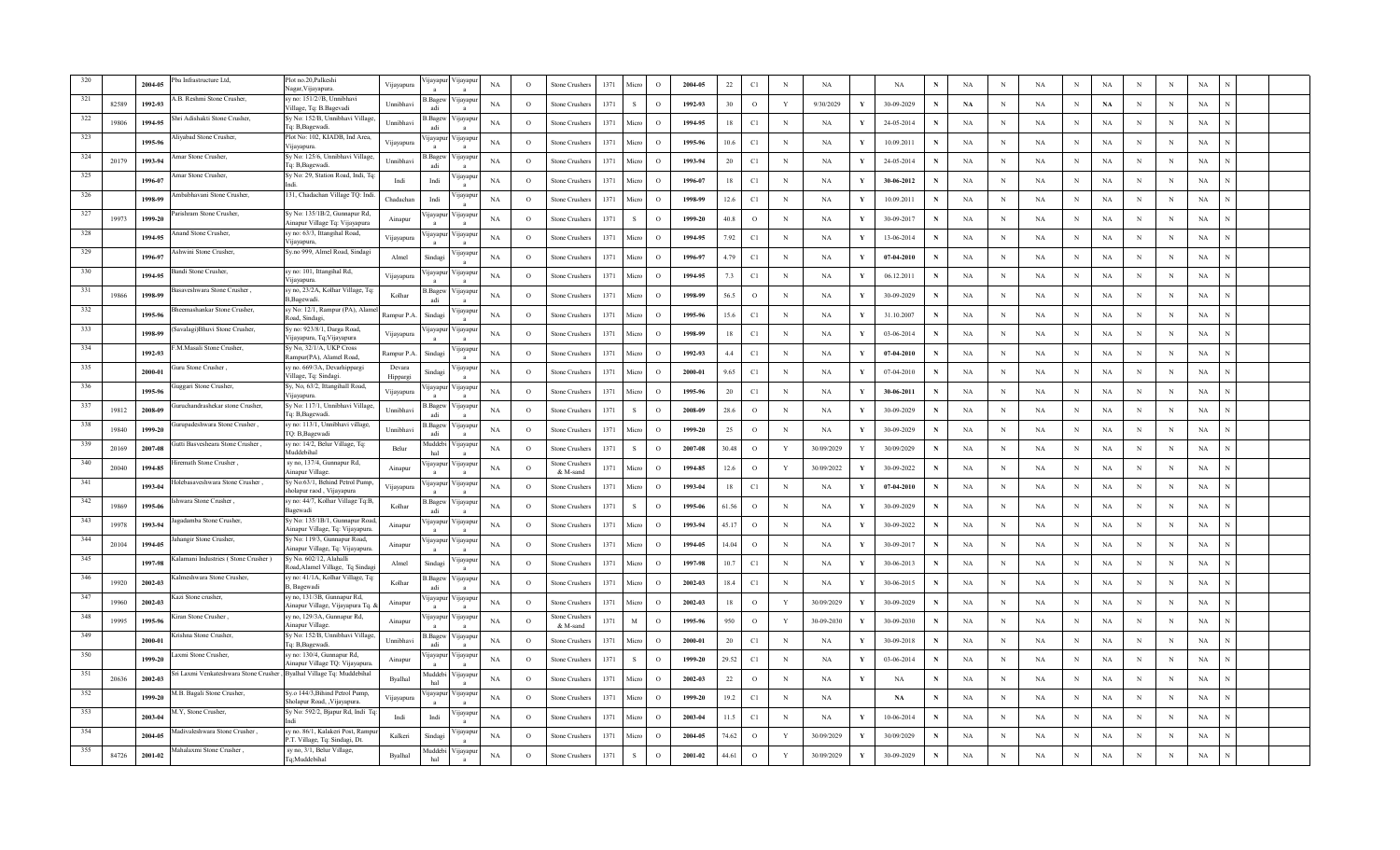|       |       | 1998-99     | ahalaxmi Stone Crusher                         | Sy No: 57, Tangadgi Road,<br>Muddebihal                         | Muddebihal | uddel<br>hal             | <b>yayap</b>               | NA          | $\circ$  | <b>Stone Crushers</b>     | 1371 | Micro        | $\Omega$      | 1998-99 | 14     | C1            | $_{\rm N}$   | NA         |     | 10.09.2011 |             | <b>NA</b> | $_{\rm N}$  | <b>NA</b>   | N | NA          |             |   | NA          |  |
|-------|-------|-------------|------------------------------------------------|-----------------------------------------------------------------|------------|--------------------------|----------------------------|-------------|----------|---------------------------|------|--------------|---------------|---------|--------|---------------|--------------|------------|-----|------------|-------------|-----------|-------------|-------------|---|-------------|-------------|---|-------------|--|
|       |       | 1998-99     | i Mailarlingeshwar Stone Crusher               | Sy no: 301/1, Balganur Village,<br>Tq: Muddebihal               | Balaganur  | <b>Iuddebi</b><br>hal    | /ijayap                    | NA          | $\circ$  | Stone Crusher             | 1371 | S            | $\circ$       | 1998-99 | 45.25  | C1            | $_{\rm N}$   | NA         | - Y | 13-06-2014 |             | NA        | $_{\rm N}$  | NA          | N | NA          | $\mathbf N$ | N | NA          |  |
|       |       | 2005-00     | allikarjuna Stone Crusher                      | sy no: 128/2, Ainapur Village,<br>Vijavapura.                   | Ainapur    | ijayapu                  | /ijayap                    | NA          | $\circ$  | Stone Crusher.            | 1371 | S            | $\Omega$      | 2005-06 | 30     | C1            | $_{\rm N}$   | NA         |     | 07.04.2010 |             | NA        | $\mathbb N$ | NA          | N | NA          | N           | N | NA          |  |
|       | 20417 | 2003-04     | Aallikarjuna Stone Crusher,                    | Sy No: 44*/1A, Kolhar Village,<br>Tq: B,Bagewadi                | Kolhar     | 3.Bagev<br>adi           | /ijayap                    | NA          | $\circ$  | Stone Crusher             | 1371 | Micre        | $\circ$       | 2003-04 | 45     | $\circ$       | $_{\rm N}$   | NA         |     | 22-07-2021 |             | NA        | $_{\rm N}$  | NA          | N | NA          | N           | N | NA          |  |
|       | 20163 | 2000-01     | Iaruti Stone Crusher,                          | SyNo:21, 22, 24, & 25, Alakoppa<br>Village, Tq: Muddebihal      | Alkoppra   | <b>Iuddebi</b><br>hal    | /iiavan                    | NA          | $\circ$  | Stone Crusher             | 1371 | Micro        | $\Omega$      | 2000-01 | 15.8   | Y             | $_{\rm N}$   | NA         |     |            |             | NA        | $_{\rm N}$  | <b>NA</b>   |   | NA          | $\mathbf N$ | N | NA          |  |
| 361   | 19907 | 2007-08     | man Stone Crusher.                             | sy no: 58/2, Kolhar Road, Mulwa<br>Village, Tq: Bagewadi,       | Mulawad    | .Bagew<br>adi            | Vijayap<br>$\mathbf{a}$    | NA          | $\Omega$ | Stone Crusher<br>& M-sand | 1371 | $\mathbf{s}$ | $\Omega$      | 2007-08 | 56.78  | $\circ$       | $\mathbf{Y}$ | 30/09/2029 | v   | 30-09-2029 | N           | NA        | $_{\rm N}$  | NA          | N | NA          | $\mathbf N$ | N | NA          |  |
| 362   |       | 2006-02     | leha Stone Crusher,                            | Sy No: 118, Gunnapur Road,<br>Ainapur Village, Tq: Vijayapura.  | Ainapur    | ijayapu                  | ijayap                     | NA          | $\Omega$ | Stone Crusher             | 1371 | Micro        | $\Omega$      | 2006-07 | 23     | C1            | N            | NA         |     | 06-01-2015 | N           | NA        | $_{\rm N}$  | <b>NA</b>   | N | $_{\rm NA}$ | N           | N | NA          |  |
| 363   |       | 1992-93     | adaganur Stone Crusher,                        | sy no: 838/2, Ittangihal<br>Rd, Vijayapura.                     | Vijayapura | <i>u</i> ayapur          | /1jayapt                   | NA          | $\circ$  | Stone Crusher.            | 1371 | Micro        | $\circ$       | 1992-93 | 12.9   | C1            | $_{\rm N}$   | NA         |     | 06.12.2011 | N           | NA        | $_{\rm N}$  | NA          | N | NA          | $\mathbf N$ | N | NA          |  |
|       |       | 2001-02     | arshwanath Stone Crusher,                      | sy no:821, Ittangihal Rd,<br>Vijayapura.                        | Vijayapura | ijayapur                 | /ijayap                    | NA          | $\circ$  | <b>Stone Crusher</b>      | 1371 | Micro        | $\Omega$      | 2001-02 | 23     | C1            | $_{\rm N}$   | NA         |     | 30-06-2013 | N           | NA        | N           | NA          | N | NA          | $\mathbf N$ | N | NA          |  |
| 365   |       | 1993-94     | ratiba Stone Crusher .                         | Sy no: 119/1, Gunnapur Rd,<br>Ainapur Village, Tq: Vijayapura   | Ainapur    | ijayapu                  | /ijayap<br>$\mathbf{a}$    | NA          | $\circ$  | Stone Crusher             | 1371 | Micro        | $\Omega$      | 1993-94 | 20     | $\rm C1$      | $_{\rm N}$   | NA         | - Y | 03-06-2014 | $\mathbf N$ | NA        | $_{\rm N}$  | $_{\rm NA}$ | N | NA          | N           | N | NA          |  |
| 366   | 19946 | 1999-20     | aghavendra Stone Crusher,                      | sy no: 3/1K, Gunnapur Rd,<br>Ainapur Village TQ: Vijayapura.    | Ainapur    | <b>1</b> ayapu           | <b>1</b> ayapt             | NA          | $\circ$  | Stone Crusher:            | 1371 | S            | $\mathcal{O}$ | 1999-20 | 48.94  | $\circ$       | $_{\rm N}$   | NA         |     | 30-09-2017 | $\mathbf N$ | NA        | $_{\rm N}$  | $_{\rm NA}$ | N | NA          | N           | N | NA          |  |
| 367   |       | 2000-01     | aghvendra Stone Crusher,                       | Sy No: 25, Vijayapura Road, Indi                                | Indi       | Indi                     | navap                      | NA          | $\circ$  | Stone Crushers            | 1371 | Micro        | $\circ$       | 2000-01 | 12.7   | C1            | $_{\rm N}$   | NA         |     | 30.06.2007 | N           | NA        | $_{\rm N}$  | NA          | N | NA          |             | N | NA          |  |
| 368   |       | 2002-03     | aja Mini Cement (Stone Crusher),               | sy no: 126/1, Indi Road,<br>/ijayapura                          | Vijayapura | ijayapui                 | /ijayar                    | NA          | $\circ$  | Stone Crusher             | 1371 | Micro        | $\Omega$      | 2002-03 | 23.1   | C1            | $_{\rm N}$   | NA         |     | 09-06-2014 | N           | NA        | $_{\rm N}$  | <b>NA</b>   | N | NA          |             | N | NA          |  |
| 369   |       | 2006-02     | oyal Stone Crusher,                            | Sy No: 382/2, Almel Road,<br>indagi                             | Sindagi    | Sindag                   | ijayap<br>$\mathbf{a}$     | $_{\rm NA}$ | $\circ$  | Stone Crusher.            | 1371 | Micro        | $\circ$       | 2006-07 | 21.9   | $\mathbb{C}1$ | $\mathbf N$  | NA         |     | 10.09.2011 | $\mathbf N$ | NA        | N           | NA          | N | $_{\rm NA}$ |             | N | NA          |  |
| 370   | 20171 | 1998-99     | inath Stone Crusher                            | Sy No:9/1, A/p Byalhal Village<br>la: Muddebihal                | Byalhal    | uddeb<br>hal             | <b>nayap</b>               | NA          | $\circ$  | Stone Crushers            | 1371 | Micro        | $\circ$       | 1998-99 | 23     | $\circ$       | $_{\rm N}$   | NA         |     | 04-05-2022 | $\mathbf N$ | NA        | $\mathbf N$ | NA          | N | $_{\rm NA}$ | N           | N | NA          |  |
| 371   |       | 1994-95     | ea-Rock, Stone Crusher,                        | sy no: 1067, Gunnapur Rd,<br>Ainapur Village TQ: Vijayapura.    | Ainapur    | ijayapui                 | ijayap                     | NA          | $\circ$  | Stone Crusher             | 1371 | Micro        | $\Omega$      | 1994-95 | 4.78   | C1            | $_{\rm N}$   | NA         |     | 04-06-2014 | N           | NA        | N           | NA          | N | NA          |             | N | NA          |  |
| 372   |       | 2005-06     | ieelavanti Stone Crusher.                      | Sy.no 369, Shirdan Village, Indi.                               | Shiradon   | Indi                     | ijayap                     | NA          | $\circ$  | Stone Crusher             | 1371 | Micro        | $\circ$       | 2005-06 | 23     | C1            | $_{\rm N}$   | NA         |     | 30-06-2012 | N           | NA        | $_{\rm N}$  | NA          | N | NA          | $\mathbf N$ | N | NA          |  |
| - 373 | 19793 | 1998-99     | iivashakti Stone Crusher,                      | Sy No: 153/1, Unnibhavi Village<br>Tq: B,Bagewadi.              | Unnibhavi  | 3.Bagev<br>adi           | ijayapı                    | NA          | $\circ$  | Stone Crusher.            | 1371 | $\,$ s       | $\Omega$      | 1998-99 | 30     | C1            | $\mathbf N$  | NA         | - Y | 30-06-2016 | N           | NA        | $\,$ N      | <b>NA</b>   | N | NA          | N           | N | NA          |  |
| 374   | 19815 | 1996-97     | enkateshwara stone Crusher,                    | Sy No: 125, Unnibhavi Village,<br>Ta: B.Bagewadi.               | Unnibhavi  | Bagev.<br>adi            | пауар                      | NA          | $\circ$  | Stone Crusher             | 1371 | Micro        | $\circ$       | 1996-97 | 15     | $\circ$       | $_{\rm N}$   | NA         |     | 30-06-2016 | N           | NA        | $_{\rm N}$  | NA          | N | NA          | N           | N | NA          |  |
| 375   | 20077 | 1992-93     | ddeshwara Stone Crusher                        | Sy No. 117/4B, Gunnapur Rd,<br>inapur Village.                  | Ainapur    | ijayapui                 | /ijayap                    | NA          | $\circ$  | Stone Crusher             | 1371 | -S           | $\Omega$      | 1992-93 | 33.39  | $\circ$       | Y            | 30/09/2030 | Y   | 30-09-2030 | N           | NA        | $_{\rm N}$  | <b>NA</b>   |   | NA          | $\mathbf N$ | N | NA          |  |
|       |       | 2001-02     | iddeshwara Stone Crusher                       | Sy No. 1052 Near KIADB Ind<br>area. Viiavapura.                 | Vijayapura | ijayapu                  | /ijayap                    | NA          | $\circ$  | Stone Crusher             | 1371 | Micro        | $\Omega$      | 2001-02 | 16.9   | C1            | $_{\rm N}$   | NA         | Y   | 10.09.2011 | N           | NA        | $_{\rm N}$  | NA          | N | NA          | N           | N | NA          |  |
|       | 19957 | 1999-20     | omanath Stone Crusher.                         | sy no: 187/2, Gunnapur Rd,<br>Ainapur Village TQ: Vijayapura    | Ainapur    | ijayapu                  | ijayap                     | NA          | $\circ$  | Stone Crusher.            | 1371 | S            | $\Omega$      | 1999-20 | 49.3   | Cl            | $_{\rm N}$   | NA         | Y   | 30-09-2017 | N           | NA        | $_{\rm N}$  | NA          | N | NA          | $\mathbf N$ | N | NA          |  |
|       | 19976 | 1994-95     | ri Bhagyavanti Prasanna Stone Crusher          | sy no: 131/1E, Gunnapur Rd,<br>Ainapur Village, Tq: Vijayapura  | Ainapur    | '1jayapur                | / цауарь                   | NA          | $\circ$  | Stone Crusher<br>& M-sand | 1371 | S            | $\circ$       | 1994-95 | 36.04  | $\circ$       | Y            | 30/09/2029 | Y   | 30-09-2029 | N           | NA        | $_{\rm N}$  | NA          | N | NA          | $\mathbf N$ | N | NA          |  |
| 379   |       | 1999-20     | i Holebasveshwara Industires (Stone<br>rusher) | sy no:821, Ittangihal Rd,<br>Vijayapura                         | Vijayapura | ijayapur                 | /ijayap                    | NA          | $\circ$  | <b>Stone Crusher</b>      | 1371 | Micro        | $\Omega$      | 1999-20 | 23.15  | C1            | $_{\rm N}$   | NA         | Y   | 10-06-2014 | N           | NA        | N           | NA          |   | NA          |             | N | NA          |  |
| 380   |       | 1995-96     | i Shakti stone Crusher.                        | Sy No: 104, Unnibhavi Village,<br>Tq: B, Bagewadi.              | Unnibhavi  | .Bagew<br>adi            | /ijayap                    | $_{\rm NA}$ | $\circ$  | Stone Crusher             | 1371 | Micro        | $\circ$       | 1995-96 | 22.5   | C1            | N            | NA         |     | 30.06.2013 | N           | NA        | N           | <b>NA</b>   | N | $_{\rm NA}$ | N           | N | $_{\rm NA}$ |  |
| 381   | 20422 | 1999-20     | rishna Stone Crusher,                          | sy no: 31/4,31/5,31/6, Kolhar<br>Village, Tq: B, Bagewadi       | Kolhar     | .Bage<br>adi             | <b>yayap</b>               | NA          | $\circ$  | Stone Crusher.            | 1371 | Micro        | $\circ$       | 1999-20 | 12.7   | $\circ$       | $_{\rm N}$   | NA         |     | 5/4/2020   | N           | NA        | $_{\rm N}$  | NA          | N | NA          |             | N | NA          |  |
| 382   |       | 1992-94     | ishail Stone Crusher,                          | Sy No: 119/1, Gunnapur Road,<br>Ainapur Village, TQ: Vijayapura | Ainapur    | ijavapur                 | Vijayap                    | NA          | $\circ$  | Stone Crusher:            | 1371 | Micro        | $\circ$       | 1992-94 | 21.38  | C1            | $_{\rm N}$   | NA         | Y   | 03-06-2014 | N           | NA        | $_{\rm N}$  | NA          | N | NA          | N           | N | NA          |  |
| 383   |       | 1992-93     | R.G. Stone Crusher,                            | Sy No: 113/A, Malaghan Road,<br>indagi                          | Sindagi    | Sindagi                  | ijayap                     | NA          | $\circ$  | Stone Crusher.            | 1371 | Micro        | $\circ$       | 1992-93 | 21.43  | C1            | $_{\rm N}$   | NA         | Y   | 30.06.2009 | N           | NA        | $_{\rm N}$  | NA          | N | NA          | N           | N | NA          |  |
| 384   |       | 1993-04     | S. Reshami Stone Crusher                       | 152/B, Unnibhavi Tq: Basavana<br>Bagewadi                       | Unnibhavi  | .Bagev<br>adi            | /ijayap                    | NA          | $\Omega$ | Stone Crusher.            | 1371 | Micro        | $\Omega$      | 1993-04 | 8.25   | C1            | $\mathbf N$  | NA         |     | 24-05-2014 | N           | NA        | $\mathbf N$ | <b>NA</b>   | N | $_{\rm NA}$ | N           | N | NA          |  |
| 385   |       | 1998-99     | hri Venkateshwara Stone Crusher,               | sy no: 168, Arkeri Village, Tq:<br>Vijayapura                   | Arakeri    | 'ijayapu                 | /ijayap                    | NA          | $\circ$  | Stone Crusher:            | 1371 | S            | $\circ$       | 1998-99 | 35.5   | C1            | $_{\rm N}$   | NA         |     | 04-06-2014 | N           | NA        | $_{\rm N}$  | NA          | N | NA          | $\mathbf N$ | N | NA          |  |
|       |       | 1999-20     | aba Stone Crusher                              | Sy No:27, Kolhar Village                                        | Kolhar     | .Bagew<br>adi            | ijayap                     | NA          | $\circ$  | Stone Crusher.            | 1371 | S            | $\circ$       | 1999-20 | 35.2   | C1            | $_{\rm N}$   | NA         | Y   | 31-05-2014 |             | NA        | $\mathbf N$ | NA          | N | NA          | $\mathbf N$ | N | NA          |  |
|       |       | $2001 - 02$ | urukrupa Stone Crusher                         | sv no: 109. Halasangi Road.<br>Budihal Village, Tq: Indi        | Budihal    | Indi                     | ijayap                     | $_{\rm NA}$ | $\circ$  | Stone Crusher.            | 1371 | Micro        | $\circ$       | 2001-02 | 24     | C1            | $\,$ N       | NA         | Y   | 30-06-2012 |             | NA        | $\,$ N      | NA          | N | NA          | N           | N | NA          |  |
|       |       | $2003 - 04$ | aniunath Stone Crusher                         | Sy No. 131 Ganihar Village Tq:<br>Sindagi                       | Ganihar    | Sindag                   | <b>yayap</b>               | NA          | $\circ$  | Stone Crusher             | 1371 | Micro        | $\Omega$      | 2003-04 | $25\,$ | C1            | $_{\rm N}$   | NA         |     | 05-06-2014 | N           | NA        | $\,$ N      | NA          | N | NA          | N           | N | NA          |  |
|       | 20414 | 2007-08     | inthosh Stone Crusher,                         | sy no:127/2B, Gunnapur Rd,<br>Ainapur Village Tq ; Vijayapura   | Ainapur    | цауарш                   | /цауар                     | NA          | $\circ$  | Stone Crusher             | 1371 | Micro        | $\circ$       | 2007-08 | 23     | $\circ$       | Y            | 30-09-2029 |     | 30-09-2029 | N           | NA        | N           | NA          | N | NA          | N           | N | NA          |  |
|       | 19968 | 2007-08     | treya Stone Crusher,                           | sy no: 121/1, Gunnapur Rd,<br>Ainapur Village TQ: Vijayapura.   | Ainapur    | ijayapur                 | <b>Hayap</b>               | NA          | $\circ$  | štone Crusher<br>& M-sand | 1371 | Micro        | $\Omega$      | 2007-08 | 23.22  | $\circ$       | Y            | 27-08-2023 |     | 27-08-2023 | N           | NA        | N           | NA          |   | NA          | N           | N | NA          |  |
|       | 20180 | 2007-08     | MRT Stone Crusher.                             | sy no: 121. Gunnapur Rd. Ainapu<br>Village TQ: Vijayapura.      | Ainapur    | /ijayapu<br>$\mathbf{a}$ | /ijayapı<br>$\overline{a}$ | $_{\rm NA}$ | $\circ$  | Stone Crusher<br>& M-sand | 1371 | $\,$ S       | $\Omega$      | 2007-08 | 36.75  | $\circ$       | $\mathbf Y$  | 30/09/2030 | Y   | 30/09/2030 | N           | NA        | N           | NA          |   | $_{\rm NA}$ | N           | N | $_{\rm NA}$ |  |
|       |       |             |                                                |                                                                 |            |                          |                            |             |          |                           |      |              |               |         |        |               |              |            |     |            |             |           |             |             |   |             |             |   |             |  |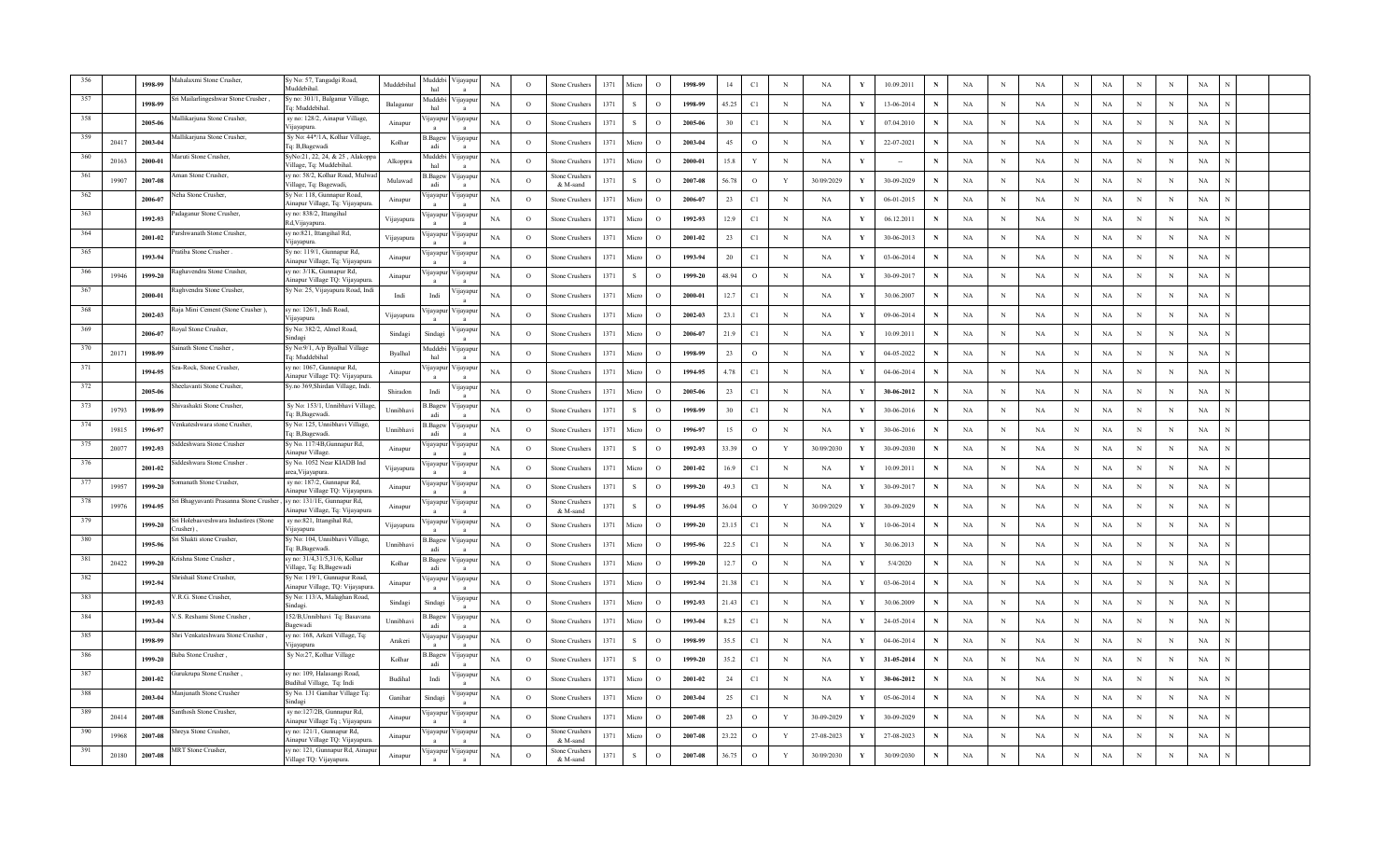|      |       | 2001-02 | hwar Stone Crusher.                                                      | sy no. 973/3A, Almel Village, To<br>indagi                     | Almel              | Sindagi               | 'ijayapı                 | NA          | $\circ$      | Stone Crushers            | 1371 | Micro         | $\circ$       | 2001-02 | 4.99  | $\mathbb{C}1$ | $\mathbf N$ | NA         | V | 23-05-2014    |             | NA          | N          | NA        | N           | $_{\rm NA}$ | N          | $\mathbf N$ | $_{\rm NA}$ |  |
|------|-------|---------|--------------------------------------------------------------------------|----------------------------------------------------------------|--------------------|-----------------------|--------------------------|-------------|--------------|---------------------------|------|---------------|---------------|---------|-------|---------------|-------------|------------|---|---------------|-------------|-------------|------------|-----------|-------------|-------------|------------|-------------|-------------|--|
|      |       | 1992-93 | shal Metal Industries                                                    | Sy.no 07 ,Industrial Estate<br>KSSIDC, Vijayapura.             | Vijayapura         | <b>1</b> ayapu        | цауар                    | NA          | 1            | Industry                  |      | -S            | $\mathbb{R}$  | 1992-93 | 48    | C1            | $_{\rm N}$  | NA         | Y | 30-06-2012    |             | NA          | N          | NA        | N           | <b>NA</b>   | N          | N           | NA          |  |
|      |       | 1998-99 | ar Chem Industries Pvt Ltd.,                                             | Plot no. P2 &P3 KSSIDC,New<br>ndustrial Estate                 | Vijayapura         | ijayapur              | ∕ijayapı                 | NA          | 1            | Industry                  |      | Micro         | $\mathbb{R}$  | 1998-99 | 21.9  | C1            | $_{\rm N}$  | NA         |   | 30-06-2012    |             | NA          | N          | NA        | N           | NA          | N          | N           | NA          |  |
|      |       | 1997-98 | V.S Construction (Hot Mix),                                              | Sy.no 45/4A,Kolhar<br>'illage, B. Bagewadi                     | Kolhar             | .Bagev<br>adi         | ∕ijayapı                 | NA          | $\mathbf I$  | Hot Mix Plant             | 1334 | -S            | $\circ$       | 1997-98 | 38.4  | C1            | N           | <b>NA</b>  | Y | 30-06-2017    | N           | NA          | N          | NA        | N           | NA          | N          | N           | NA          |  |
|      | 20017 | 1999-20 | Bilagi Stone Crushing Unit,                                              | v.No. 112/1K, Ainapur Village<br>ijayapura Taluk & District.   | Ainapur            | ijayap                | 'ijayapı                 | $_{\rm NA}$ | $\circ$      | Stone Crusher<br>& M-sand | 1371 | Micro         | $\Omega$      | 1999-20 | 9.87  | $\circ$       | $\mathbf N$ | NA         | V | 30-09-2023    | N           | NA          | N          | NA        | $_{\rm N}$  | $_{\rm NA}$ | N          | $\,$ N      | $_{\rm NA}$ |  |
| 397  |       | 2000-01 | arishram Stone Crusher,                                                  | y no: 27/1, Kolhar Village, Tq: I<br><b>Bagewadi</b>           | Kolhar             | Bagev.<br>adi         | 'ijayapı                 | NA          | $\circ$      | <b>Stone Crusher</b>      | 1371 | -S            | $\circ$       | 2000-01 | 40    | C1            | N           | NA         | Y | 31-05-2014    |             | NA          | N          | <b>NA</b> | $_{\rm N}$  | NA          | N          | N           | NA          |  |
| 398  |       | 2002-03 | Sri. Bhagyavanti Constructions (<br>ormerly: Siddeswar Constructions(Hot | y.No 131, Gunnapur Road,<br>inapur Village, Vijayapura Talu    | Ainapur            | ijayapu               | 'ijayapı                 | NA          |              | Hot Mix Plant             | 1334 | Micro         | $\circ$       | 2002-03 | 24    | $\circ$       | N           | NA         |   | 30-06-2018    |             | NA          | N          | NA        | $_{\rm N}$  | NA          | N          | N           | NA          |  |
| 399  |       | 1999-20 | /.R.G. Hot Mix Plant,                                                    | Sy.no 113/A, Malghan<br>oad,Sindagi                            | Sindagi            | Sindagi               | 'ijayapı                 | NA          | $\mathbf{I}$ | Hot Mix Plant             | 1334 | Micro         | $\circ$       | 1999-20 | 22    | C1            | N           | NA         | Y | 30-06-2012    | N           | NA          | N          | <b>NA</b> | $_{\rm N}$  | NA          | N          | N           | $_{\rm NA}$ |  |
| 400  |       | 2008-09 | hree Veerabhadreshwara Stone Crusher                                     | Sy no: 166/4, Arakeri Village, Tq<br>iiavapura                 | Arakeri            | ijayapu               | 'ijayapı                 | $_{\rm NA}$ | $\circ$      | Stone Crusher             | 1371 | -S            | $\circ$       | 2008-09 | 32    | C1            | $_{\rm N}$  | NA         | V | 07.04.2010    | N           | NA          | N          | NA        | $\,$ N      | <b>NA</b>   | N          | $\;$ N      | $_{\rm NA}$ |  |
| 401  | 20112 | 1998-99 | 3.S.Patil Construction, (Stone Crusher),                                 | y no: 137/1, Gunnapur Rd,<br>Ainapur Village TQ: Vijayapura    | Ainapur            | <i>u</i> ayapu        | 'ijayapı                 | NA          | $\circ$      | Stone Crusher             | 1371 |               | $\circ$       | 1998-99 | 65.47 | $\circ$       | $_{\rm N}$  | NA         |   | 30-09-2018    | N           | NA          | N          | NA        | N           | NA          | N          | N           | NA          |  |
| 402  |       | 2008-09 | iran Stone Crusher, & Hot Mix Plant,                                     | y No 118/4, Gunnapur Rd<br>inapur Village                      | Ainapur            | ijayapu               | √ijayapı                 | NA          | $\circ$      | <b>Stone Crushers</b>     | 1371 |               | $\circ$       | 2008-09 | 69.61 | C1            | $_{\rm N}$  | <b>NA</b>  | Y | 03-06-2014    | N           | NA          | N          | NA        | $_{\rm N}$  | NA          | N          | N           | NA          |  |
| 403  |       | 2007-08 | [ehul Construction, Co.Pvt.Ltd.                                          | y no: 142/1, Gunnapur Rd<br>Ainapur Village, Tq; Vijayapura    | Ainapur            | ijayapu               | ∕ijayapı<br>$\mathbf{a}$ | NA          | $\circ$      | Stone Crusher             | 1371 | - 8           | $\circ$       | 2007-08 | 45    | C1            | $\,$ N      | <b>NA</b>  |   | $\mathbf{NA}$ | N           | $_{\rm NA}$ | $_{\rm N}$ | <b>NA</b> | $_{\rm N}$  | $_{\rm NA}$ | N          | N           | $_{\rm NA}$ |  |
| 404  |       | 2008-09 | ligh Standards(B.S.Biradar) Stone<br>rusher                              | Sy.no 121, Ainapur<br>toad, Gunnapur                           | Ainapur            | ijayapu               | ∕ijayapı                 | $_{\rm NA}$ | $\circ$      | Stone Crushers            | 1371 | Micro         | $\circ$       | 2008-09 | 23    | $\mathbb{C}1$ | N           | <b>NA</b>  | V | 30-06-2012    | N           | NA          | N          | NA        | $\,$ N      | $_{\rm NA}$ | N          | N           | $_{\rm NA}$ |  |
| 405  |       | 2005-06 | angameshwara Stone Crusher (Formerly<br>3.S. Biradar Stone Crusher)      | Sy. No. 121/4, Gunnapur Rd,<br>Ainapur Village, Tq: Vijayapura | Ainapur            | ijayapuı              | 'ijayapı                 | NA          | $\circ$      | Stone Crushers            | 1371 | -S            | $\circ$       | 2005-06 | 31.09 | $\circ$       | N           | NA         | Y | 30-09-2017    | N           | NA          | N          | <b>NA</b> | N           | NA          | N          | N           | NA          |  |
| 406  | 19881 | 2007-08 | eerbhdreshwar Stone Crusher,                                             | sy no: 44/2, Kolhar Village, Tq:<br>3, Bagewadi                | Kolhar             | s.Bagew<br>adi        | 'ijayapı                 | NA          | $\circ$      | Stone Crusher             | 1371 | -S            | $\circ$       | 2007-08 | 40    | $\circ$       | $_{\rm N}$  | <b>NA</b>  | Y | 8/30/2020     | N           | NA          | N          | <b>NA</b> | $_{\rm N}$  | NA          | N          | N           | NA          |  |
| -407 | 19894 | 2007-08 | Aathosrhee Stone Crusher                                                 | sy no;166/3, Arkeri village, Tq:<br>viiavapura                 | Arakeri            | ijayapı               | 'ijayapı                 | NA          | $\circ$      | Stone Crusher             | 1371 | -S            | $\circ$       | 2007-08 | 30    | $_{\rm Cl}$   | $_{\rm N}$  | NA         | Y | 5/10/2015     | N           | NA          | N          | NA        | $_{\rm N}$  | NA          | N          | $_{\rm N}$  | NA          |  |
| 408  |       | 1999-20 | Bhavani Stone Crusher,                                                   | Sy.no 235,A/p<br>Aliabad, Vijayapura                           | Vijayapura         | ijayapu               | 'ijayapı                 | NA          | $\circ$      | Stone Crusher             | 1371 | Micn          | $\circ$       | 1999-20 | 19.5  | Y             | $_{\rm N}$  | <b>NA</b>  |   | NA            | N           | NA          | N          | NA        | ${\bf N}$   | NA          | N          | N           | NA          |  |
| 409  |       | 2000-01 | , Jurgadevi Stone Crusher                                                | Sy.no 289/4, Takkaolki<br>Village,Tq:B.Bagewadi,Vijayapu       | Takkalaki          | Bagev.<br>adi         | <b>yayap</b>             | NA          | $\circ$      | Stone Crusher             | 1371 | Micro         | $\circ$       | 2000-01 | 18    | Y             | $_{\rm N}$  | NA         | Y | NA            | N           | NA          | N          | <b>NA</b> | N           | NA          | N          | N           | NA          |  |
| 410  |       | 2005-06 | uru Stone Crusher,                                                       | Sy. No. 499/3, Devarhippargi<br>Village, Tq: Sindagi.          | Devara<br>Hippargi | indag                 | 'ijayapı                 | NA          | $\circ$      | <b>Stone Crushers</b>     | 1371 | Micro         | $\circ$       | 2005-06 | 15    | C1            | $_{\rm N}$  | <b>NA</b>  | Y | 07.04.2010    | N           | NA          | N          | <b>NA</b> | N           | NA          | N          | N           | NA          |  |
| 411  |       | 2002-03 | vder Stone Crusher.                                                      | Sy.no 281/2, Part III, Aliabad<br>illage, Vijayapura.          | Vijayapura         | ijayap                | ∕ijayapı                 | NA          | $\circ$      | Stone Crushers            | 1371 | Micro         | $\circ$       | 2002-03 | 22.5  | $\mathbf{Y}$  | $\mathbf N$ | NA         | v | NA            | N           | NA          | N          | NA        | $_{\rm N}$  | $_{\rm NA}$ | N          | N           | NA          |  |
| 412  |       | 2003-04 | ri Kannaya Stone Crusher,                                                | y no: 125/1A, Unnibhavi village<br>i'O: B,Bagewadi             | Unnibhav.          | 3.Bagev<br>adi        | 'ijayapı                 | NA          | $\circ$      | Stone Crusher             | 1371 | Micro         | $\circ$       | 2003-04 | 24    | C1            | N           | NA         | Y | 07.04.2010    | N           | NA          | N          | NA        | $\mathbf N$ | NA          | N          | N           | NA          |  |
| 413  |       | 2002-03 | averi Stone Crusher,                                                     | Sy.no 169/3 ,Bhutanal<br>Village, Vijayapura.                  | Bhutanala          | <b>1</b> avapu        | 'ijayapı                 | NA          | $\circ$      | Stone Crusher             | 1371 | Micro         | $\circ$       | 2002-03 | 20.2  | Y             | N           | NA         | Y | NA            | N           | NA          | N          | <b>NA</b> | $_{\rm N}$  | NA          | N          | N           | NA          |  |
| 414  |       | 2006-07 | dmavati Stone Crusher,                                                   | Sy No: 499, Devarhippargi Tq:<br>indagi.                       | Devara<br>Hippargi | Sindagi               | 'ijayapı                 | NA          | $\circ$      | Stone Crushers            | 1371 | Micro         | $\circ$       | 2006-07 |       | Y             | N           | NA         |   | NA            |             | NA          | N          | NA        | $_{\rm N}$  | NA          | N          | N           | NA          |  |
| 415  |       | 2007-08 | Aahesh Stone Crusher.                                                    | sy no: 56/2, Rampur P(A) Village<br>la: Sindagi                | Rampur P.A         | Sindag                | 'ijayapı<br>$\mathbf{a}$ | $_{\rm NA}$ | $\circ$      | Stone Crusher<br>& M-sand | 1371 | $\mathcal{S}$ | $\circ$       | 2007-08 | 35    | $\circ$       | Y           | 30/09/2021 | V | 30-09-2021    | N           | NA          | N          | NA        | $\,$ N      | NA          | N          | $\,$ N      | $_{\rm NA}$ |  |
| 416  |       | 1997-98 | R.B. Guttedar (VRG, Raja rajeshwari)<br>stone crusher                    | Sy.no 56/1, Rampur Village, Tq:<br>Sindagi ,Vijayapura.        | Rampur P.A         | Sindagi               | 'ijayapı                 | NA          | $\circ$      | Stone Crushers            | 1371 | Micro         | $\circ$       | 1997-98 | 25    | $\circ$       | N           | NA         | Y | 04-05-2020    | N           | NA          | N          | NA        | N           | $_{\rm NA}$ | N          | N           | $_{\rm NA}$ |  |
| 417  |       | 2002-03 | i Baba Stone Crusher,                                                    | ain Mandir Road, Vijayapura                                    | Vijayapura         | 1 <sub>l</sub> ayapur | 'ijayapı                 | NA          | $\circ$      | <b>Stone Crushers</b>     | 1371 | Micro         | $\circ$       | 2002-03 | 23    | C1            | $_{\rm N}$  | <b>NA</b>  |   | NA            | N           | NA          | N          | NA        | $_{\rm N}$  | NA          | N          | N           | NA          |  |
| 418  |       | 2006-07 | hivashashi Stone Crusher.                                                | Sy No: 143/3, Gunnapur Road,<br>inapur Village, Tq: Vijayapura | Ainapur            | ijayapu               | ∕ijayapı<br>$\mathbf{a}$ | NA          | $\circ$      | <b>Stone Crushers</b>     | 1371 | -S            | $\circ$       | 2006-07 | 90    | C1            | $_{\rm N}$  | NA         | Y | 07-04-2010    | $\mathbf N$ | NA          | N          | NA        | $_{\rm N}$  | NA          | N          | N           | NA          |  |
| 419  |       | 2005-06 | hree Shambhavi Stone Crusher.                                            | Kannur Village , Vijayapura.                                   | Kannur             | ijayapu               | 'ijayapı                 | NA          | $\circ$      | Stone Crusher             | 1371 | Micro         | $\circ$       | 2005-06 | 23    | Y             | $\,$ N      | NA         |   | NA            | N           | NA          | N          | NA        | $_{\rm N}$  | $_{\rm NA}$ | N          | $\,$ N      | NA          |  |
| 420  |       | 2006-07 | ri Sai Baba Stone Crusher                                                | Sy.no 524/4, Devarhippargi<br>Village Tq: Sindagi              | Devara<br>Hippargi | indag                 | 'ijayapi                 | NA          | $\circ$      | Stone Crushers            | 1371 | Micro         | $\circ$       | 2006-07 | 25    | $\mathbb{C}1$ | N           | NA         |   | $_{\rm NA}$   | N           | NA          | N          | NA        | N           | $_{\rm NA}$ | N          | N           | NA          |  |
| 421  |       | 2005-06 | enus Stone Crushing Industries.,                                         | Veskatesh galli, Chandboudi Roa<br>Vijayapura.                 | Vijayapura         | ijayapu               | 'ijayapı                 | NA          | $\circ$      | Stone Crushers            | 1371 | Micro         | $\circ$       | 2005-06 | 20    | Y             | N           | NA         |   | NA            | N           | NA          | N          | <b>NA</b> | N           | <b>NA</b>   | N          | N           | NA          |  |
| 422  | 19884 | 2004-05 | .G.N Stone Crusher.                                                      | y no, 44/4, Kolhar Village,<br>lqB.Bagewadi.                   | Kolhar             | .Bagew<br>adi         | 'ijayapı<br>$\mathbf{a}$ | NA          | $\circ$      | Stone Crusher             | 1371 | Micro         | $\circ$       | 2004-05 | 24.95 | $\circ$       | $_{\rm N}$  | NA         | Y | 30-09-2029    | N           | NA          | $_{\rm N}$ | NA        | $_{\rm N}$  | $_{\rm NA}$ | N          | $\,$ N      | NA          |  |
| 423  |       | 2007-08 | rishna stone Crusher,                                                    | Sy No: 151/2A/5/2, Unnibhavi<br>Village, Tg: B.Bagewadi        | Unnibhav.          | .Bagev<br>adi         | 'ijayapı                 | NA          | $\circ$      | Stone Crusher             | 1371 | Micr          | $\circ$       | 2007-08 | 24.5  | C1            | $\,$ N      | <b>NA</b>  | Y | 24-05-2014    | N           | NA          | N          | NA        | $_{\rm N}$  | NA          | $_{\rm N}$ | $\,$ N      | NA          |  |
| 424  |       | 2006-07 | girdar Stone Crusher,                                                    | sy no: 21, Torvi Village, Tq:<br>iiavapura                     | Torvi              | <b>1</b> ayapur       | ∕ ijayapi                | NA          | $\circ$      | Stone Crusher             | 1371 |               | $\circ$       | 2006-07 | 47    | C1            | $_{\rm N}$  | NA         |   | 07-04-2010    |             | NA          | N          | <b>NA</b> | N           | $_{\rm NA}$ | $_{\rm N}$ | N           | NA          |  |
| 425  | 20417 | 2007-08 | ngmeshwar Stone Crusher                                                  | y no, 28/2, Kolhar Village Tq: B<br>agewadi                    | Kolhar             | .Bagew<br>adi         | 'ijayap                  | NA          | $\circ$      | Stone Crusher             | 1371 | Micro         | $\circ$       | 2007-08 | 30    | $\circ$       | Y           | 30/09/2030 |   | 30/09/2030    | N           | NA          | N          | <b>NA</b> | N           | <b>NA</b>   | N          | N           | NA          |  |
| 426  |       | 2007-08 | Siddarth Stone Crusher.                                                  | y. No. 160/5, Ainapur Village,<br>ijayapura Taluk & District.  | Ainapur            | ijayap                | 'ijayap                  | NA          | $\circ$      | <b>Stone Crusher</b>      | 1371 | -S            | $\Omega$      | 2007-08 | 95    | $\circ$       | N           | NA         | Y | 30-09-2018    | N           | NA          | N          | NA        | N           | NA          | N          | N           | NA          |  |
| 427  |       | 2004-05 | , Madivaleshwara Stone Crusher                                           | sy no. 128/1, Ainapur Village, 7<br>Vijayapura                 | Ainapur            | ijayapu               | 'ijayapu                 | $_{\rm NA}$ | $\mathbf{o}$ | Stone Crushers            | 1371 | S             | $\mathcal{O}$ | 2004-05 | 30    | $\mathbb{C}1$ | N           | NA         | Y | 04-07-2010    |             | $_{\rm NA}$ | N          | NA        | N           | NA          | N          | N           | NA          |  |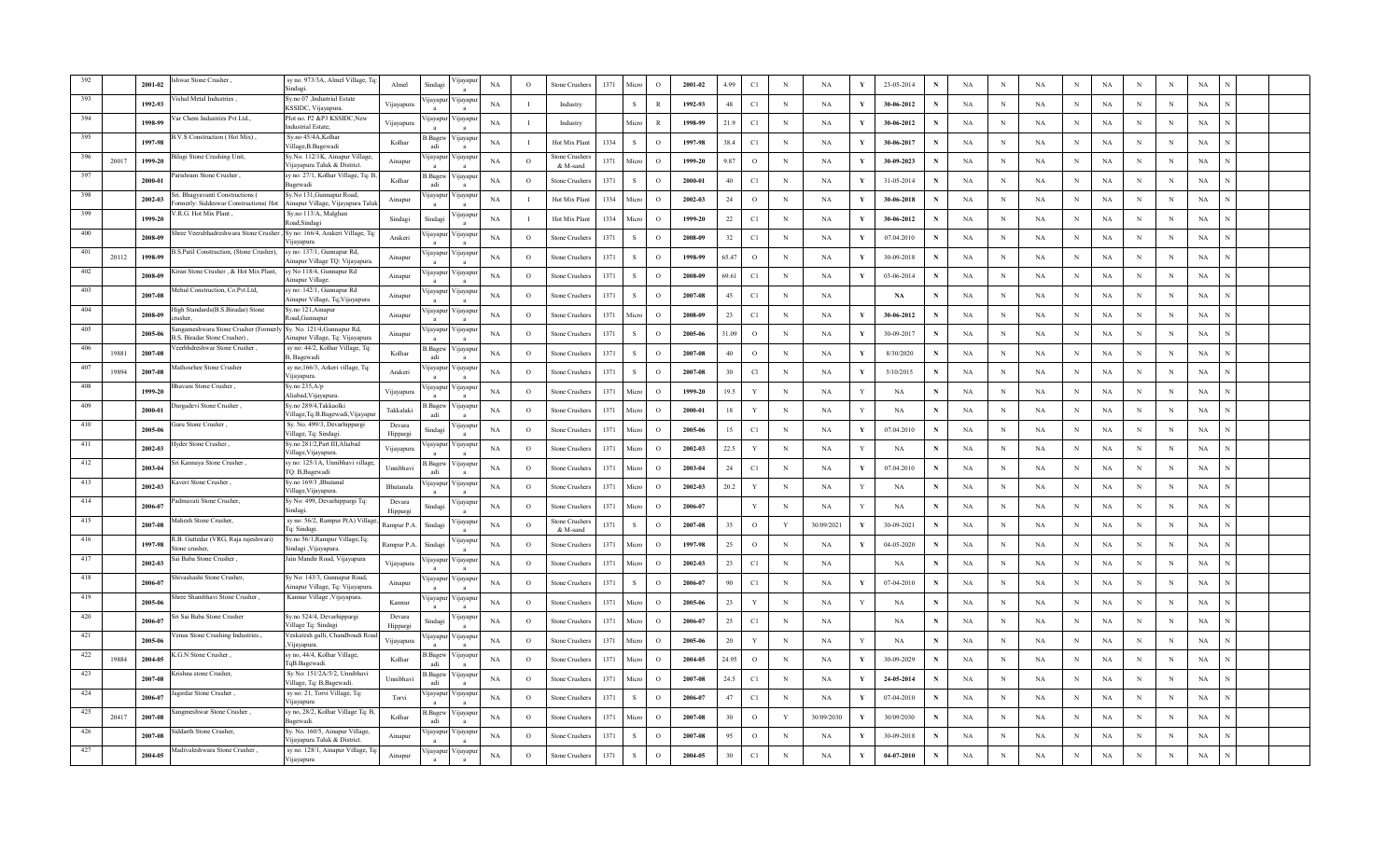|     | 20024 | 2008-09 | eha Stone Crushing Industries<br>Formerly M.B. Bilagi Constructions)    | Sy No: 142/3, Ainapur Village,<br>Vijayapura District.        | Ainapur              | ijayapur        | ∕ijayapı           | NA          | $\Omega$       | Stone Crushe<br>& M-sand    | 1371 | $\mathbf{s}$ | $\circ$      | 2008-09 | 310     | $\circ$       | Y            | 27-08-2023 | V            | 27-08-2023     | N | $_{\rm NA}$ | N            | NA          | $\mathbf N$ | NA          | N           | N           | $_{\rm NA}$ |           |             |
|-----|-------|---------|-------------------------------------------------------------------------|---------------------------------------------------------------|----------------------|-----------------|--------------------|-------------|----------------|-----------------------------|------|--------------|--------------|---------|---------|---------------|--------------|------------|--------------|----------------|---|-------------|--------------|-------------|-------------|-------------|-------------|-------------|-------------|-----------|-------------|
| 429 | 20076 | 2008-09 | hwar Stone Crusher.                                                     | sy no: 131/3A, Ainapur Village,<br>Tq: Vijayapura.            | Ainapur              | ijayapu         | 'ijayapı           | <b>NA</b>   | $\circ$        | Stone Crusher               | 1371 | -S           | $\Omega$     | 2008-09 | 35.16   | $\circ$       | Y            | 9/30/2029  | Y            | 30-09-2029     | N | NA          | N            | NA          | $_{\rm N}$  | NA          | N           | $\,$ N      | NA          |           |             |
| 430 |       | 2008-09 | ri. Sangameshwara Stone crusher,                                        | Sy No:115, Unnibhavi Village,<br>B.Bagewadi Taluk, Vijayapura | Unnibhavi            | Bagew<br>adi    | ∕ ijayapı          | NA          | $\circ$        | stone Crusher<br>& M-sand   | 1371 | Micn         | $\circ$      | 2008-09 | 25      | C1            | Y            | 30-06-2016 |              | 30-06-2016     |   | NA          | N            | NA          | N           | NA          | N           | N           | NA          |           |             |
| 431 | 19911 | 2008-09 | eerabhadreshwar Stone Crusher,                                          | Sy No: 125, Unnibhavi Village,<br>q: B,Bagewadi.              | Unnibhavi            | Bagew<br>adi    | / цауар            | NA          | $\Omega$       | stone Crusher               | 1371 | Micro        | $\Omega$     | 2008-09 | 19      | $\circ$       | Y            | 9/30/2029  |              | 30-09-2029     | N | NA          | N            | NA          | $_{\rm N}$  | NA          | $_{\rm N}$  | N           | $_{\rm NA}$ |           |             |
| 432 | 19904 | 2008-09 | Shri Sangmeshwara Stone Crusher.                                        | sy no:166/1, Arakeri Village, Tq:<br>Vijayapura.              | Arakeri              | ijayapur        | ∕ijayapı           | NA          | $\Omega$       | Stone Crusher               | 1371 | -S           | $\Omega$     | 2008-09 | 35      | Cl            | $\mathbf N$  | NA         | Y            | 16-12-2016     | N | NA          | N            | NA          | $_{\rm N}$  | $_{\rm NA}$ | N           | N           | NA          |           |             |
| 433 |       | 2007-08 | .axmi venkateshwara Stone Crusher                                       | sy no: 166/2, Arkeri Village, Tq:<br>Vijayapura.              | Arakeri              | ijayapur        | 'ijayapı           | NA          | $\circ$        | Stone Crusher               | 1371 | <sub>S</sub> | $\circ$      | 2007-08 | 45      | C1            | N            | NA         | Y            | 5/10/2015      | N | NA          | N            | NA          | $_{\rm N}$  | <b>NA</b>   | N           | N           | NA          |           |             |
| 434 | 19809 | 2008-09 | Gurukrupa Stone Crusher                                                 | sy no: 168/8, Arakeri Village Tq:<br>Vijayapura               | Arakeri              | ijayapur        | ∕ijayapı           | NA          | $\circ$        | Stone Crushers              | 1371 | S            | $\circ$      | 2008-09 | 37.28   | Cl            | $_{\rm N}$   | NA         | Y            | 05-06-2014     | N | NA          | $\mathbf N$  | NA          | N           | $_{\rm NA}$ | $_{\rm N}$  | N           | NA          |           |             |
| 435 | 20066 | 2008-09 | /.K.G.(Veeresh )Stone crushering unit,                                  | Sy.no 120/2, Gunnapur<br>Road,Ainapur village                 | Ainapur              | ijayapur        | ∕ijayapı           | NA          | $\circ$        | Stone Crusher               | 1371 | -S           | $\Omega$     | 2008-09 | 44.5    | Cl            | N            | NA         | Y            | 30-09-2017     | N | NA          | N            | <b>NA</b>   | N           | <b>NA</b>   | N           | N           | NA          |           |             |
| 436 | 20029 | 2008-09 | Cohinoor Stone Crusher.                                                 | Sy.no 137/3, Gunnapur Road,<br>Ainapur Village, Tq: Dt:       | Ainapur              | ijayapur        | ∕ijayapı           | NA          | $\circ$        | Stone Crushers              | 1371 | Micro        | $\Omega$     | 2008-09 | 24      | $\circ$       | $_{\rm N}$   | NA         | Y            | 27-08-2023     | N | NA          | N            | NA          | $\,$ N      | $_{\rm NA}$ | N           | $\,$ N      | $_{\rm NA}$ |           |             |
| 437 |       | 2008-09 | .G.Stone Crusher,                                                       | sy no: 120/1B, Arakeri Village,<br>Tq Vijayapura              | Arakeri              | ijayapur        | <i>y</i> ayapt     | NA          | $\circ$        | Stone Crusher.              | 1371 | s            | $\circ$      | 2008-09 | 38      | $\mathbb{C}1$ | N            | NA         | Y            | 07.04.2010     | N | NA          | N            | NA          | N           | NA          | N           | N           | NA          |           |             |
| 438 |       | 2008-09 | .R. Stone Crusher.                                                      | sy no: 311/2, Arkeri village, Tq:<br>/ijayapura               | Arakeri              | <i>u</i> ayapur | / цауар            | NA          | $\circ$        | Stone Crusher               | 1371 | -S           | $\Omega$     | 2008-09 | 39      | C1            | $_{\rm N}$   | NA         | Y            | 07-04-2010     | N | NA          | N            | <b>NA</b>   | $_{\rm N}$  | NA          | N           | N           | NA          |           |             |
| 439 | 87867 | 2008-09 | andini (Chandrashekhar) Stone Crusher sy no, 10/1, Alkoppa Village, Tq: | <b>Auddebihal</b>                                             | Alkoppra             | Muddebi<br>hal  | ∕ijayapı           | NA          | $\circ$        | Stone Crusher<br>& M-sand   | 1371 | -S           | $\circ$      | 2008-09 | 35      | $\circ$       | $\mathbf Y$  | 30-09-2029 | Y            | 30-09-2029     | N | NA          | $_{\rm N}$   | <b>NA</b>   | $_{\rm N}$  | NA          | $_{\rm N}$  | N           | NA          |           |             |
| 440 | 19850 | 2008-09 | Iallikarjuna Stone crusher.                                             | Sy.no 126, Unnibhavi Village, Tq:<br>B.Bagewadi.              | Unnibhavi            | B.Bagew<br>adi  | ∕ijayapı           | NA          | $\circ$        | Stone Crusher.              | 1371 | S            | $\circ$      | 2008-09 | 65      | $\circ$       | Y            | 30/09/2030 | Y            | 30-09-2030     | N | NA          | N            | $_{\rm NA}$ | $_{\rm N}$  | <b>NA</b>   | N           | N           | NA          |           | Stone Jelly |
| 441 |       | 2008-09 | ri Channabasveshwara Stone Crusher                                      | Sy. No. 165/1, Arakeri Village,<br>Fq: Vijayapura             | Arakeri              | ijayapu         | 'ijayapı           | NA          | $\circ$        | Stone Crusher.              | 1371 | S            | $\circ$      | 2008-09 | 45      | $\mathbb{C}1$ | $_{\rm N}$   | NA         | Y            | 07-04-2010     | N | NA          | $_{\rm N}$   | $_{\rm NA}$ | $_{\rm N}$  | $_{\rm NA}$ | N           | N           | NA          |           |             |
| 442 | 87128 | 2008-09 | omeshwara Stone Crusher                                                 | Sy No 181/A/2, Padaganur<br>Village, Tq Sindagi               | Padaganur            | Sindagi         | 'ijayapı           | NA          | $\circ$        | Stone Crusher<br>& M-sand   | 1371 | -S           | $\circ$      | 2008-09 | 98.48   | $\circ$       | $_{\rm N}$   | NA         | Y            | 30-09-2029     | N | NA          | N            | NA          | $_{\rm N}$  | NA          | N           | N           | NA          |           |             |
| 443 | 19969 | 2008-09 | ugihal Stone Crusher.                                                   | sy no; 141/1K, Ainapur Village<br>Tq: Vijayapura              | Ainapur              | ijayapu         | ∕ijayapı           | NA          | $\circ$        | Stone Crusher               | 1371 | -S           | $\Omega$     | 2008-09 | 51      | $\circ$       | $\mathbf{Y}$ | 27-08-2023 | Y            | 27-08-2023     | N | NA          | N            | NA          | $_{\rm N}$  | NA          | N           | $_{\rm N}$  | NA          |           |             |
| 444 |       | 2008-09 | , Iahalaxmi Stone Crusher                                               | sy no, 265, Chorgi Village,<br>Ta:Indi.                       | Choragi              | Sindagi         | 'ijayapı           | NA          | $\circ$        | Stone Crusher               | 1371 | $\mathbf{s}$ | $\Omega$     | 2008-09 | 35      | $\mathbb{C}1$ | $\,$ N       | NA         |              | 07-04-2010     | N | NA          | N            | $_{\rm NA}$ | $\,$ N      | NA          | N           | $_{\rm N}$  | NA          |           |             |
| 445 |       | 1955-56 | ity Corporation, Vijayapura,                                            | Vijayapura,                                                   | Vijayapura           | <i>u</i> ayapur | ∕ цауар            | NA          | $_{LB}$        | Local Body.                 |      | $\,$ S $\,$  | $\mathbb{R}$ | 1955-56 | opula   | $\circ$       | Y            | 30/06/2013 |              | <b>NA</b>      | N | NA          | N            | <b>NA</b>   | $_{\rm N}$  | NA          | N           | N           | NA          | 2/31/202  |             |
|     |       | 1960-01 | own Muncipal Councial, Indi                                             | Indi                                                          | Indi                 | Indi            | 'ijayar            | NA          | $_{LB}$        | Local Body.                 |      | S            | $\mathbb{R}$ | 1960-01 | opula   | $\circ$       | Y            | 30/06/2012 | N            | NA             | N | NA          | N            | <b>NA</b>   | $_{\rm N}$  | NA          | N           | N           | NA          | 2/31/201  |             |
| 447 |       | 1970-71 | own Muncipal Council, Basavana<br>agevadi.                              | Basavana Bagevadi,                                            | Basavana<br>Bagewadi | 3. Bagew<br>adi | √ijayap            | NA          | $_{\rm LB}$    | Local Body.                 |      | $\,$ S $\,$  | $\mathbb{R}$ | 1970-71 | 'opula  | $\circ$       | Y            | 30/06/2015 | N            | NA             | N | NA          | N            | NA          | $\,$ N      | NA          | N           | N           | $_{\rm NA}$ | 2/31/201  |             |
| 448 |       | 1972-73 | own Muncipal Council, Muddebihal,                                       | Muddebihal                                                    | Muddebiha            | Auddebi<br>hal  | 'ijayapı           | NA          | $_{LB}$        | Local Body.                 |      | $\,$ S $\,$  | $\mathbb{R}$ | 1972-73 | opulat  | $\circ$       | Y            | 30/06/2012 | N            | <b>NA</b>      |   | NA          | N            | <b>NA</b>   | $_{\rm N}$  | $_{\rm NA}$ | N           | N           | NA          | 2/31/2016 |             |
| 449 |       | 1970-01 | own Muncipal Council,                                                   | šindgi,                                                       | Sindagi              | Sindagi         | 'ijayapı           | NA          | $_{LB}$        | Local Body.                 |      | ${\bf S}$    | $\mathbb{R}$ | 1970-01 | 'opulat | $\circ$       | Y            | 30/06/2012 | N            | NA             |   | NA          | N            | NA          | $_{\rm N}$  | NA          | N           | N           | NA          | 2/31/201  |             |
| 450 |       | 1960-61 | own Muncipal Council,                                                   | Talikot, ,                                                    | Talikoti             | Muddebi<br>hal  | 'ijayapı           | $_{\rm NA}$ | $_{\rm LB}$    | Local Body.                 |      | ${\bf S}$    | $\mathbb{R}$ | 1960-61 | 'opula  | $\circ$       | Y            | 30/06/2015 | N            | NA             | N | $_{\rm NA}$ | N            | NA          | $\,$ N      | $_{\rm NA}$ | N           | $\,$ N      | $_{\rm NA}$ | 2/31/201  |             |
| 451 |       | 2005-06 | elaince Comminication.                                                  | Near: Akkamahadevi Road.<br>Anand Hospiptal.                  | Vijayapura           | ijayapu         | ∕ijayapı           | $_{\rm NA}$ | $\circ$        | D G Sets (15<br>KVA - 1 MVA |      | Micro        | W            | 2005-06 | 12.5    | $\circ$       | $_{\rm N}$   | NA         | Y            | $31 - 12 - 15$ | N | NA          | N            | NA          | $_{\rm N}$  | <b>NA</b>   | N           | $\mathbf N$ | $_{\rm NA}$ |           |             |
| 452 |       | 2005-06 | eliance Infocom Limited.,                                               | Sy No:2606 Sri V.V Sangha<br>Choutary                         | Vijayapura           | ijayapur        | /ijayapu           | NA          | $\circ$        | D G Sets (15<br>KVA - 1 MVA |      | Micro        | W            | 2005-06 | 12.5    | $\circ$       | N            | NA         | Y            | $31 - 12 - 15$ | N | NA          | N            | NA          | $_{\rm N}$  | NA          | N           | N           | NA          |           |             |
| 453 |       | 2005-06 | eliance Info Com Limited,                                               | Plot No 23 To 29 Mallikarjun<br>Layout Managuli Road,         | Vijayapura           | ijayapur        | Vijayapı           | NA          | $\circ$        | D G Sets (15<br>KVA - 1 MVA |      | Micro        | W            | 2005-06 | 12.5    | $\circ$       | $_{\rm N}$   | NA         | Y            | $31 - 12 - 15$ | N | NA          | N            | <b>NA</b>   | $_{\rm N}$  | NA          | N           | N           | NA          |           |             |
| 454 |       | 2005-06 | eliance Infoco Limited                                                  | Basavana Bagewadi,                                            | Basavana<br>Bagewadi | 3.Bagew<br>adi  | Vijayapı           | NA          | $\circ$        | D G Sets (15<br>KVA - 1 MVA |      | Micro        | W            | 2005-06 | 12.5    | $\circ$       | N            | NA         | Y            | $31 - 12 - 15$ | N | $_{\rm NA}$ | N            | NA          | $\,$ N      | $_{\rm NA}$ | N           | N           | $_{\rm NA}$ |           |             |
| 455 |       | 2005-06 | eliance Infocom Limitd                                                  | Sy No: 2578 Plot No: 15 Managu                                | Managooli            | B.Bagew<br>adi  | ∕ijayapı           | NA          | $\Omega$       | D G Sets (15<br>KVA - 1 MVA |      | Micro        | W            | 2005-06 | 12.5    | $\circ$       | $\mathbf N$  | NA         | Y            | $31 - 12 - 15$ | N | NA          | N            | NA          | $\,$ N      | <b>NA</b>   | N           | N           | NA          |           |             |
| 456 |       | 2005-06 | eliance Infocom Limited.,                                               | Cst No: 2072/1175, Behind Maji<br>hohid Near Ksrte Bustand    | Vijayapura           | <i>u</i> ayapur | 'ijayapı           | NA          | $\circ$        | D G Sets (15<br>KVA - 1 MVA |      | Micro        | W            | 2005-06 | 12.5    | $\circ$       | N            | NA         | Y            | $31 - 12 - 15$ | N | NA          | N            | $_{\rm NA}$ | $_{\rm N}$  | NA          | N           | N           | NA          |           |             |
| 457 |       | 2005-06 | eliance Infocom Limited.,                                               | Sy No:1862/1770 Old Block No:<br>615 Plot No: 32              | Vijayapura           | ijayapur        | ∕ijayapı           | NA          | $\circ$        | D G Sets (15<br>KVA - 1 MVA |      | Micro        | W            | 2005-06 | 12.5    | $\circ$       | $\mathbf N$  | <b>NA</b>  | V            | $31 - 12 - 15$ | N | NA          | N            | <b>NA</b>   | $_{\rm N}$  | NA          | N           | $\mathbf N$ | $_{\rm NA}$ |           |             |
|     |       | 2005-06 | eliance Infocom Limited                                                 | Horthi                                                        | Horthi               | Indi            | 'ijayapı           | NA          | $\overline{O}$ | D G Sets (15<br>KVA-1 MVA   |      | Micro        | W            | 2005-06 | 12.5    | $\circ$       | $\,$ N       | NA         | Y            | 31-12-15       | N | NA          | $\mathbb{N}$ | NA          | $\,$ N      | NA          | $\mathbb N$ | $\,$ N      | NA          |           |             |
|     |       | 2005-06 | Reliance Infocomlimited., ,                                             | S. R. Colony Jalanagar                                        | Vijayapura           | ijayapur        | ∕ ijayapı          | NA          | $\circ$        | D G Sets (15<br>KVA - 1 MVA |      | Micro        | W            | 2005-06 | 12.5    | $\circ$       | N            | NA         |              | $31 - 12 - 15$ |   | NA          | N            | NA          | N           | <b>NA</b>   | N           | N           | NA          |           |             |
|     |       | 2005-06 | lutchinson essar ltd.,                                                  | Mahalbagayat Indl Area,<br>/ijayapura                         | Vijayapura           |                 | 'ijayapur Vijayapı | ayat        | $\circ$        | D G Sets (15<br>CVA - 1 MVA |      | Micro        | W            | 2005-06 | 12.5    | $\mathcal{O}$ | $\mathbf N$  | NA         | Y            | $31 - 12 - 15$ | N | NA          | N            | NA          | N           | NA          | N           | $\mathbf N$ | $_{\rm NA}$ |           |             |
|     |       | 2005-06 | fata Tele services                                                      | Freasury colony,                                              | Vijayapura           | ijayapur        | √ijayap            | NA          | $\Omega$       | D G Sets (15<br>KVA - 1 MVA |      | Mierc        | W            | 2005-06 | 12.5    | $\circ$       | $\mathbf N$  | NA         | $\mathbf{v}$ | $31 - 12 - 15$ | N | NA          | N            | <b>NA</b>   | $_{\rm N}$  | $_{\rm NA}$ | N           | N           | NA          |           |             |
|     |       | 2005-06 | harathi Info tel                                                        | Hosur village,                                                | Hosur                | ijayapu         | 'ijayapı           | <b>NA</b>   | $\Omega$       | D G Sets (15<br>KVA - 1 MVA |      | Micro        | W            | 2005-06 | 12.5    | $\circ$       | N            | NA         | Y            | $31 - 12 - 15$ | N | NA          | N            | NA          | $_{\rm N}$  | <b>NA</b>   | N           | N           | NA          |           |             |
|     |       | 2005-06 | Bharathi Cellular Ltd,                                                  | Bharathi Cellular Ltd,                                        |                      |                 | 'ijayapı           | NA          | $\circ$        | D G Sets (15<br>KVA - 1 MVA |      | Micro        | W            | 2005-06 | 12.5    | $\circ$       | N            | NA         | $\mathbf Y$  | $31 - 12 - 15$ |   | NA          | N            | $_{\rm NA}$ | N           | <b>NA</b>   | N           | N           | $_{\rm NA}$ |           |             |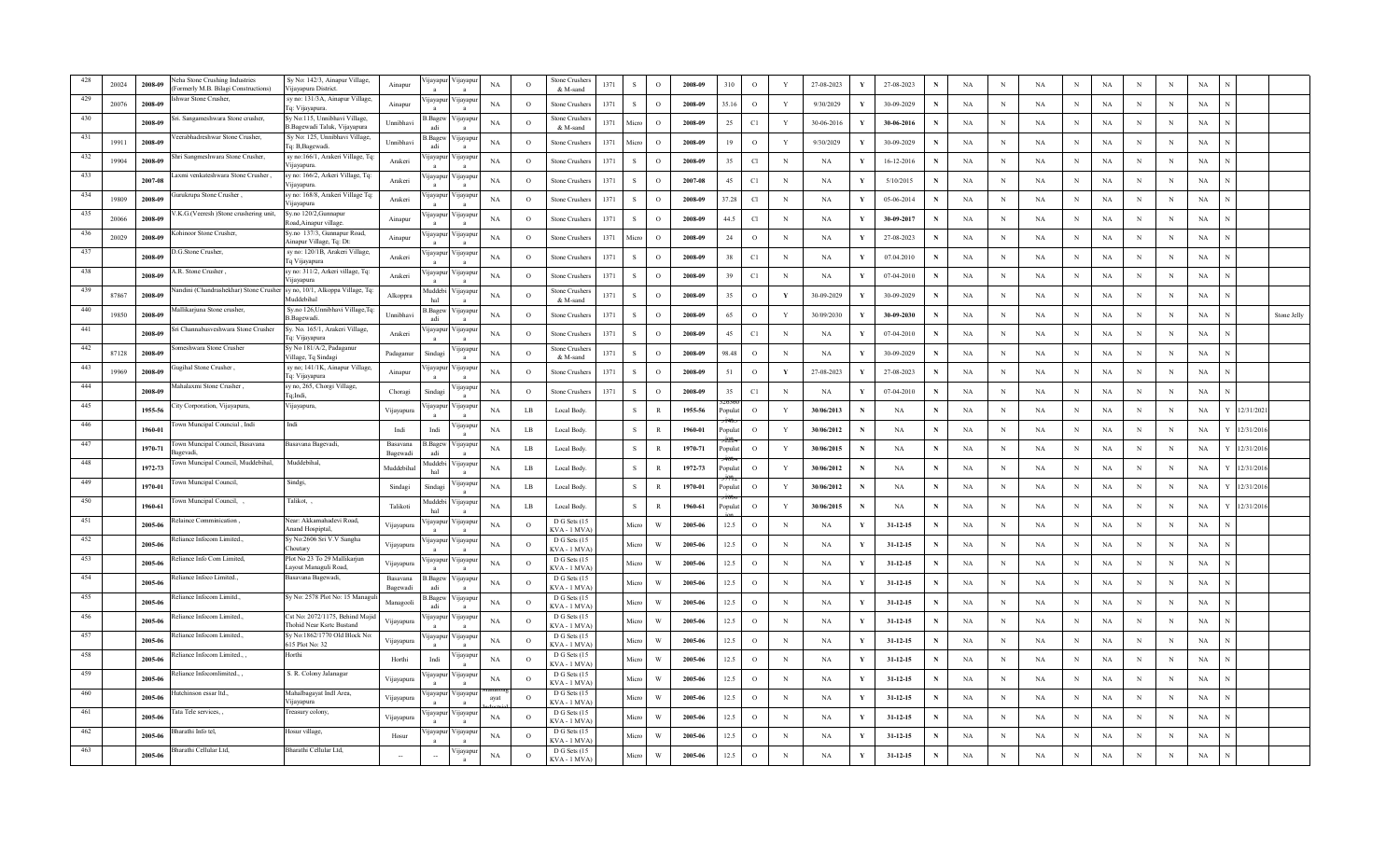|      | 2005-06 | harathi Cellular Ltd,         | Bharathi Cellular Ltd,        | $\sim$                   | ∕ijayapı       | NA          | $\circ$        | D G Sets (15<br>KVA-1 MVA    | Micro | W                       | 2005-06 | 10.4 | $\circ$       | $\,$ N      | NA        | Y            | $31 - 12 - 15$ | N | NA          | $_{\rm N}$ | NA          | $_{\rm N}$   | $_{\rm NA}$ | $_{\rm N}$ | $\,$ N     | $_{\rm NA}$ |  |
|------|---------|-------------------------------|-------------------------------|--------------------------|----------------|-------------|----------------|------------------------------|-------|-------------------------|---------|------|---------------|-------------|-----------|--------------|----------------|---|-------------|------------|-------------|--------------|-------------|------------|------------|-------------|--|
|      | 2005-06 | ata Teleservices,             | Tata Teleservices,            | $\sim$                   | цауар          | NA          | $\circ$        | D G Sets (15<br>KVA-1 MVA    | Micro | W                       | 2005-06 | 13   | $\circ$       | $\mathbb N$ | NA        | Y            | $31 - 12 - 15$ |   | NA          | N          | NA          | N            | NA          | N          | N          | NA          |  |
|      | 2005-06 | eliance infocom,              | Reliance infocom,             | $\sim$                   | ∕ijayapı       | NA          | $\circ$        | D G Sets (15<br>KVA - 1 MVA  | Micro | W                       | 2005-06 | 12.5 | $\circ$       | $_{\rm N}$  | NA        | Y            | $31 - 12 - 15$ | N | NA          | N          | NA          | N            | NA          | N          | $_{\rm N}$ | NA          |  |
|      | 2005-06 | 3harati Cellur Service Ltd.,  | Bharati Cellur Service Ltd.,  |                          | ∕ijayapı       | NA          | $\Omega$       | D G Sets (15<br>KVA - 1 MVA  | Micro | W                       | 2005-06 | 10.4 | $\circ$       | $_{\rm N}$  | NA        | $\mathbf{v}$ | $31 - 12 - 15$ | N | $_{\rm NA}$ | N          | NA          | $_{\rm N}$   | $_{\rm NA}$ | N          | N          | $_{\rm NA}$ |  |
| 468  | 2005-06 | harati Cellar Ltd.            | Bharati Cellar Ltd.           |                          | 'ijayapı       | NA          | $\Omega$       | D G Sets (15<br>KVA - 1 MVA  | Micro | W                       | 2005-06 | 10.4 | $\circ$       | $_{\rm N}$  | NA        | Y            | $31 - 12 - 15$ | N | NA          | N          | NA          | $_{\rm N}$   | <b>NA</b>   | N          | $\,$ N     | $_{\rm NA}$ |  |
| 469  | 2005-06 | Bharati Cellular Service.     | Bharati Cellular Service.     |                          | ∕ijayapı       | NA          | $\circ$        | D G Sets (15<br>KVA - 1 MVA  | Micro | W                       | 2005-06 | 10.4 | $\circ$       | $_{\rm N}$  | NA        | Y            | $31 - 12 - 15$ |   | NA          | N          | <b>NA</b>   | $_{\rm N}$   | NA          | N          | N          | NA          |  |
| 470  | 2005-06 | lutchin Son Essar Ltd,        | Hutchin Son Essar Ltd,        |                          | 'ijayapı       | NA          | $\circ$        | D G Sets (15<br>KVA - 1 MVA  | Micro | $\ensuremath{\text{W}}$ | 2005-06 | 10.4 | $\mathcal{O}$ | $\mathbf N$ | NA        | Y            | $31 - 12 - 15$ |   | $_{\rm NA}$ | N          | $_{\rm NA}$ | $\,$ N       | $_{\rm NA}$ | N          | N          | $_{\rm NA}$ |  |
| 471  | 2005-06 | ower vision India Ltd         | Tower vision India Ltd        | $\sim$                   | ∕ijayapı       | $_{\rm NA}$ | $\circ$        | D G Sets (15<br>KVA-1 MVA    | Micro | W                       | 2005-06 | 15.5 | $\circ$       | $_{\rm N}$  | NA        | Y            | $31 - 12 - 15$ | N | NA          | N          | NA          | $\,$ N       | $_{\rm NA}$ | $_{\rm N}$ | ${\bf N}$  | $_{\rm NA}$ |  |
| 472  | 2005-06 | fata Teleservice.             | Tata Teleservice.             | $\sim$                   | 'ijayapı       | NA          | $\overline{O}$ | D G Sets (15<br>KVA-1 MVA    | Micro | W                       | 2005-06 | 15.5 | $\circ$       | $\mathbb N$ | NA        | Y            | $31 - 12 - 15$ | N | NA          | N          | NA          | N            | NA          | N          | $\,$ N     | NA          |  |
| 473  | 2005-06 | fata Teleservices Ltd,        | Tata Teleservices Ltd,        | $\sim$                   | 'ijayapu       | NA          | $\circ$        | D G Sets (15<br>KVA - 1 MVA  | Micro | W                       | 2005-06 | 15.5 | $\circ$       | $_{\rm N}$  | NA        | Y            | $31 - 12 - 15$ | N | NA          | N          | NA          | $_{\rm N}$   | NA          | N          | N          | NA          |  |
| 474  | 2005-06 | ata Teleservices Ltd.         | Tata Teleservices Ltd,        | <b>A</b>                 | 'ijayapı       | $_{\rm NA}$ | $\Omega$       | D G Sets (15<br>KVA - 1 MVA  | Micro | W                       | 2005-06 | 15.5 | $\circ$       | $\,$ N      | NA        | Y            | $31 - 12 - 15$ | N | NA          | N          | NA          | $\,$ N       | $_{\rm NA}$ | N          | $_{\rm N}$ | $_{\rm NA}$ |  |
| 475  | 2005-06 | Tata Teleservices Ltd.        | Tata Teleservices Ltd,        | $\sim$                   | 'ijayapı       | NA          | $\circ$        | D G Sets (15<br>KVA-1 MVA    | Micro | W                       | 2005-06 | 15.5 | $\circ$       | $_{\rm N}$  | NA        | Y            | $31 - 12 - 15$ | N | NA          | $_{\rm N}$ | NA          | $\,$ N       | $_{\rm NA}$ | N          | $\,$ N     | $_{\rm NA}$ |  |
| 476  | 2005-06 | lata Teleservices Ltd,        | Tata Teleservices Ltd,        |                          | 'ijayapı       | NA          | $\Omega$       | D G Sets (15<br>KVA - 1 MVA  | Micro | W                       | 2005-06 | 15.5 | $\circ$       | $_{\rm N}$  | NA        | Y            | $31 - 12 - 15$ | N | NA          | N          | NA          | $_{\rm N}$   | <b>NA</b>   | N          | N          | NA          |  |
| 477  | 1998-99 | -Cell Telecome, Ltd           | x-Cell Telecome, Ltd          | $\overline{\phantom{a}}$ | 'ijayapı       | $_{\rm NA}$ | $\circ$        | D G Sets (15<br>KVA-1 MVA    | Micro | $\ensuremath{\text{W}}$ | 1998-99 | 15.5 | $\circ$       | $\,$ N      | NA        | Y            | $31 - 12 - 16$ | N | NA          | $_{\rm N}$ | NA          | $\,$ N       | NA          | N          | N          | $_{\rm NA}$ |  |
| 478  | 1997-98 | -Cell Telecome, Ltd           | x-Cell Telecome, Ltd          | $\sim$                   | 'ijayapı       | NA          | $\circ$        | D G Sets (15<br>KVA-1 MVA)   | Micro | W                       | 1997-98 | 15.5 | $\circ$       | $\,$ N      | NA        | Y            | $31 - 12 - 16$ | N | NA          | $_{\rm N}$ | NA          | $_{\rm N}$   | $_{\rm NA}$ | N          | $\,$ N     | $_{\rm NA}$ |  |
| 479  | 2002-03 | odafone Essar South Ltd       | Vodafone Essar South Ltd,     | $\sim$                   | 'ijayapı       | NA          | $\overline{O}$ | D G Sets (15<br>KVA - 1 MVA  | Micro | W                       | 2002-03 | 18.2 | $\circ$       | $\mathbb N$ | NA        | Y            | 31-12-17       | N | NA          | N          | NA          | $_{\rm N}$   | NA          | N          | $\,$ N     | NA          |  |
| 480  | 2002-03 | odafone Essar South Ltd,      | Vodafone Essar South Ltd,     | $\overline{\phantom{a}}$ | <i>y</i> ayapt | NA          | $\overline{O}$ | D G Sets (15<br>KVA - 1 MVA  | Micro | $\ensuremath{\text{W}}$ | 2002-03 | 18.2 | $\circ$       | $\mathbb N$ | NA        | Y            | 31-12-17       | N | NA          | $_{\rm N}$ | NA          | $_{\rm N}$   | $_{\rm NA}$ | $_{\rm N}$ | $\,$ N     | NA          |  |
| 481  | 2002-03 | odafone Essar South Ltd,      | Vodafone Essar South Ltd,     | $\sim$                   | ∕ijayapı       | NA          | $\circ$        | D G Sets (15<br>KVA - 1 MVA  | Micro | W                       | 2002-03 | 18.2 | $\circ$       | $_{\rm N}$  | <b>NA</b> | Y            | $31 - 12 - 17$ | N | NA          | $_{\rm N}$ | <b>NA</b>   | $_{\rm N}$   | NA          | $_{\rm N}$ | N          | NA          |  |
| 482  | 2002-03 | 'odafone Essar South Ltd.     | Vodafone Essar South Ltd.     | ÷.                       | √ijayap        | NA          | $\Omega$       | D G Sets (15<br>KVA - 1 MVA  | Micro | W                       | 2002-03 | 18.2 | $\circ$       | N           | NA        | Y            | $31 - 12 - 17$ | N | NA          | N          | NA          | $_{\rm N}$   | $_{\rm NA}$ | N          | $\,$ N     | $_{\rm NA}$ |  |
| 483  | 2002-03 | /odafone Essar South Ltd,     | Vodafone Essar South Ltd,     |                          | 'ijayapı       | NA          | $\circ$        | D G Sets (15<br>KVA - 1 MVA  | Micro | W                       | 2002-03 | 18.2 | $\circ$       | $_{\rm N}$  | NA        | Y            | $31 - 12 - 17$ | N | NA          | N          | NA          | $_{\rm N}$   | NA          | N          | N          | NA          |  |
| 484  | 2002-03 | 'odafone Essar South Ltd,     | /odafone Essar South Ltd,     |                          | 'ijayapı       | $_{\rm NA}$ | $\Omega$       | D G Sets (15<br>KVA-1 MVA    | Micro | W                       | 2002-03 | 18.2 | $\circ$       | $\mathbf N$ | NA        | Y            | $31 - 12 - 17$ |   | NA          | N          | NA          | $\,$ N       | NA          | N          | N          | $_{\rm NA}$ |  |
| 485  | 2002-03 | odafone Essar South Ltd.      | /odafone Essar South Ltd.     | $\sim$                   | ∕ijayapı       | NA          | $\circ$        | D G Sets (15<br>KVA-1 MVA    | Micro | W                       | 2002-03 | 18.2 | $\circ$       | $\,$ N      | NA        | Y            | $31 - 12 - 17$ | N | NA          | N          | <b>NA</b>   | $\mathbf N$  | NA          | N          | $\,$ N     | $_{\rm NA}$ |  |
| 486  | 2002-03 | odafone Essar South Ltd.      | Vodafone Essar South Ltd.     | $\sim$                   | 'ijayapu       | $_{\rm NA}$ | $\overline{O}$ | D G Sets (15<br>KVA - 1 MVA  | Micro | W                       | 2002-03 | 18.2 | $\circ$       | $\,$ N      | NA        | Y            | $31 - 12 - 17$ | N | NA          | N          | NA          | $\,$ N       | <b>NA</b>   | N          | $\,$ N     | $_{\rm NA}$ |  |
| 487  | 2002-03 | odafone Essar South Ltd,      | Vodafone Essar South Ltd,     | $\bar{a}$                | 'ijayapu       | NA          | $\circ$        | D G Sets (15<br>KVA - 1 MVA  | Micro | W                       | 2002-03 | 18.2 | $\circ$       | $_{\rm N}$  | NA        | Y            | 31-12-17       | N | NA          | N          | NA          | $_{\rm N}$   | <b>NA</b>   | $_{\rm N}$ | $\,$ N     | $_{\rm NA}$ |  |
| 488  | 2002-03 | odafone Essar South Ltd,      | Vodafone Essar South Ltd,     | ÷.                       | 'ijayapi       | NA          | $\circ$        | D G Sets (15<br>KVA - 1 MVA  | Micro | W                       | 2002-03 | 18.2 | $\circ$       | $_{\rm N}$  | NA        | Y            | $31 - 12 - 17$ | N | NA          | N          | <b>NA</b>   | $_{\rm N}$   | NA          | $_{\rm N}$ | N          | NA          |  |
| 489  | 2002-03 | odafone Essar South Ltd.      | Vodafone Essar South Ltd.     | $\sim$                   | ∕ijayapı       | NA          | $\Omega$       | D G Sets (15<br>KVA - 1 MVA  | Micro | W                       | 2002-03 | 18.2 | $\circ$       | $_{\rm N}$  | NA        | Y            | $31 - 12 - 17$ | N | NA          | $_{\rm N}$ | NA          | $\,$ N       | $_{\rm NA}$ | N          | $\,$ N     | NA          |  |
| 490  | 2002-03 | odafone Essar South Ltd,      | Vodafone Essar South Ltd,     | $\sim$                   | 'ijayapı       | $_{\rm NA}$ | $\overline{O}$ | D G Sets (15<br>KVA - 1 MVA) | Micro | W                       | 2002-03 | 18.2 | $\circ$       | $\,$ N      | NA        | Y            | $31 - 12 - 17$ | N | NA          | $_{\rm N}$ | NA          | $\, {\rm N}$ | $_{\rm NA}$ | $_{\rm N}$ | $\,$ N     | $_{\rm NA}$ |  |
| 491  | 2002-03 | odafone Essar South Ltd,      | Vodafone Essar South Ltd,     |                          | ∕ ijayapt      | NA          | $\Omega$       | D G Sets (15<br>KVA - 1 MVA  | Micro | W                       | 2002-03 | 18.2 | $\circ$       | $_{\rm N}$  | NA        | Y            | $31 - 12 - 17$ | N | NA          | $_{\rm N}$ | <b>NA</b>   | $_{\rm N}$   | NA          | N          | N          | NA          |  |
| 492  | 2002-03 | odafone Essar South Ltd.      | Vodafone Essar South Ltd,     |                          | 'ijayapı       | NA          | $\circ$        | D G Sets (15<br>KVA - 1 MVA  | Micro | W                       | 2002-03 | 18.2 | $\circ$       | $_{\rm N}$  | NA        | Y            | $31 - 12 - 17$ | N | NA          | N          | <b>NA</b>   | $_{\rm N}$   | NA          | N          | N          | NA          |  |
| 493  | 2002-03 | odafone Essar South Ltd.      | Vodafone Essar South Ltd,     | $\sim$                   | 'ijayapı       | NA          | $\overline{O}$ | D G Sets (15<br>KVA - 1 MVA  | Micro | W                       | 2002-03 | 18.2 | $\mathbf{o}$  | $\,$ N $\,$ | NA        | Y            | $31 - 12 - 17$ | N | NA          | N          | NA          | $\,$ N       | NA          | N          | N          | $_{\rm NA}$ |  |
| 494  | 2002-03 | odafone Essar South Ltd.      | Vodafone Essar South Ltd,     | $\overline{\phantom{a}}$ | 'ijayapı       | NA          | $\circ$        | D G Sets (15<br>KVA - 1 MVA  | Micro | W                       | 2002-03 | 18.2 | $\circ$       | $_{\rm N}$  | NA        |              | 31-12-17       |   | NA          | $_{\rm N}$ | NA          | $_{\rm N}$   | $_{\rm NA}$ | $_{\rm N}$ | N          | NA          |  |
|      | 2002-03 | odafone Essar South Ltd,      | /odafone Essar South Ltd,     | $\bar{a}$                | 'ijayapı       | NA          | $\circ$        | D G Sets (15<br>KVA - 1 MVA  | Micro | W                       | 2002-03 | 18.2 | $\circ$       | $\mathbb N$ | NA        | Y            | 31-12-17       | N | NA          | N          | NA          | N            | NA          | N          | $_{\rm N}$ | NA          |  |
|      | 2002-03 | odafone Essar South Limited,  | Vodafone Essar South Limited, | $\overline{\phantom{a}}$ | √ijayap        | NA          | $\circ$        | D G Sets (15<br>KVA - 1 MVA  | Micro | W                       | 2002-03 | 18.2 | $\circ$       | $_{\rm N}$  | NA        | Y            | $31 - 12 - 17$ | N | NA          | N          | <b>NA</b>   | $_{\rm N}$   | NA          | N          | N          | NA          |  |
| -497 | 2002-03 | odafone Essar South Limited.  | Vodafone Essar South Limited. |                          | √ijayap        | $_{\rm NA}$ | $\Omega$       | D G Sets (15<br>KVA - 1 MVA  | Micro | W                       | 2002-03 | 18.2 | $\circ$       | N           | NA        | V            | $31 - 12 - 17$ | N | NA          | N          | NA          | $\,$ N       | <b>NA</b>   | N          | $\,$ N     | $_{\rm NA}$ |  |
| 498  | 2002-03 | /odafone Essar South Limited. | Vodafone Essar South Limited, |                          | ∕ijayapı       | NA          | $\circ$        | D G Sets (15<br>KVA - 1 MVA  | Micro | W                       | 2002-03 | 18.2 | $\circ$       | N           | NA        | Y            | $31 - 12 - 17$ |   | NA          | N          | <b>NA</b>   | N            | <b>NA</b>   | N          | N          | $_{\rm NA}$ |  |
| 499  | 2002-03 | /odafone Essar South Limited, | /odafone Essar South Limited, |                          | ∕ijayapı<br>a  | NA          | $\circ$        | D G Sets (15<br>KVA - 1 MVA) | Micro | $\ensuremath{\text{W}}$ | 2002-03 | 18.2 | $\mathcal{O}$ | $_{\rm N}$  | NA        | Y            | $31 - 12 - 17$ |   | NA          | N          | NA          | $_{\rm N}$   | $_{\rm NA}$ | N          | N          | $_{\rm NA}$ |  |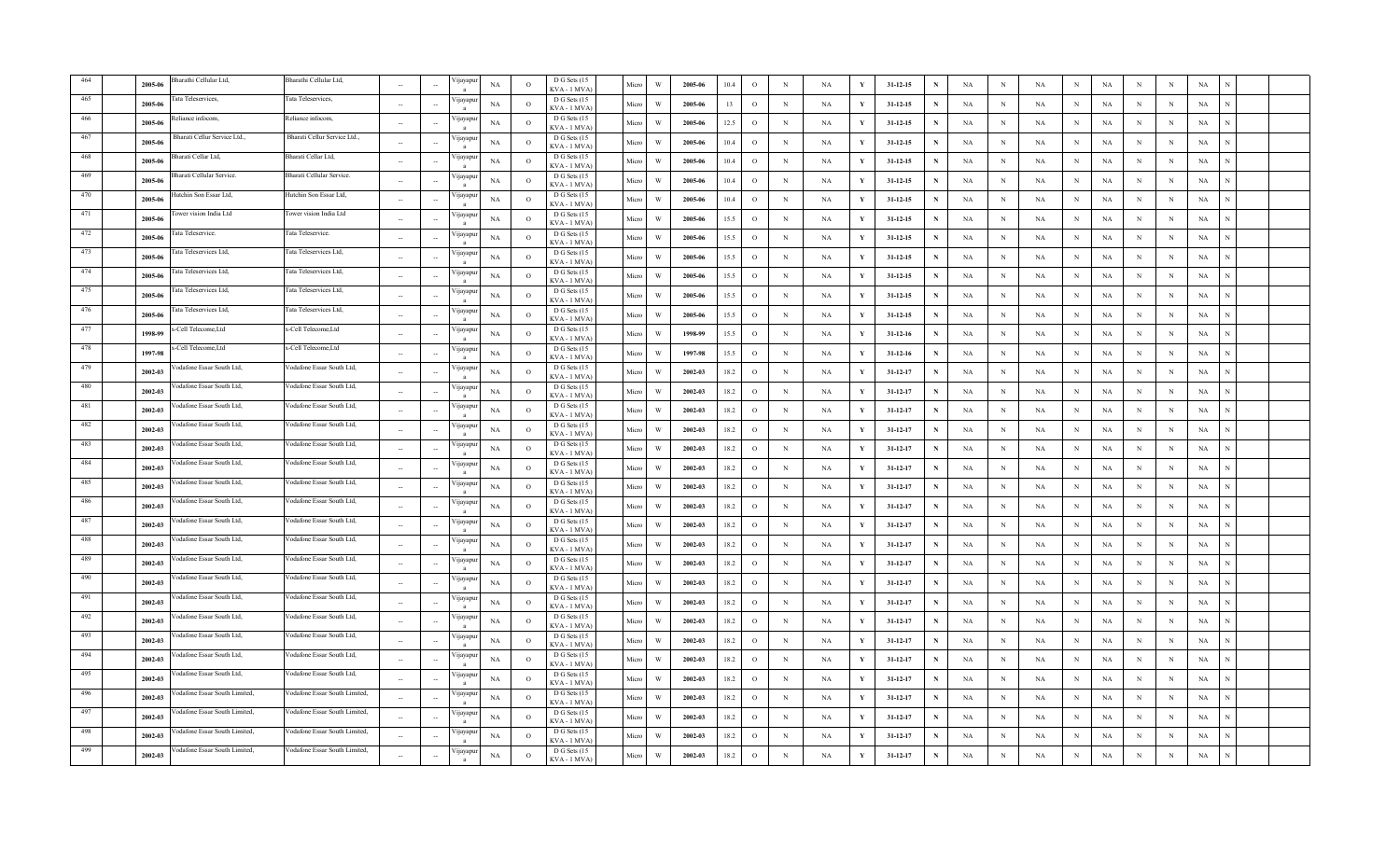|     | 2002-03 | odafone Essar South Limited.      | /odafone Essar South Limited, |                          |        | ijayapı                  | $_{\rm NA}$ | $\overline{O}$ | D G Sets (15<br>KVA - 1 MVA       | Micro | $\ensuremath{\text{W}}$ | 2002-03 | 18.2 | $\rm{O}$    | $\mathbf N$ | NA          |            | 31-12-17       | N            | NA          | $\, {\rm N}$ | $_{\rm NA}$ | N            | $_{\rm NA}$ | N           | $_{\rm N}$ | $_{\rm NA}$ |  |
|-----|---------|-----------------------------------|-------------------------------|--------------------------|--------|--------------------------|-------------|----------------|-----------------------------------|-------|-------------------------|---------|------|-------------|-------------|-------------|------------|----------------|--------------|-------------|--------------|-------------|--------------|-------------|-------------|------------|-------------|--|
|     | 2002-03 | odafone Essar South Limited,      | Vodafone Essar South Limited, |                          |        | <i>y</i> apu             | NA          | $\overline{O}$ | D G Sets (15<br>KVA-1 MVA         | Micro | W                       | 2002-03 | 18.2 | $\circ$     | $_{\rm N}$  | NA          |            | $31 - 12 - 17$ | N            | NA          | N            | NA          | N            | NA          | N           | N          | NA          |  |
|     | 2002-03 | odafone Essar South Limited,      | Vodafone Essar South Limited, | $\sim$                   |        | /ijayapı                 | NA          | $\circ$        | D G Sets (15<br>KVA - 1 MVA       | Micro | W                       | 2002-03 | 18.2 | $\circ$     | $_{\rm N}$  | NA          |            | $31 - 12 - 17$ |              | NA          | N            | NA          | N            | NA          | N           | N          | NA          |  |
|     | 2002-03 | odafone Essar South Limited,      | /odafone Essar South Limited, |                          |        | ijayap                   | NA          | $\Omega$       | D G Sets (15<br>KVA - 1 MVA       | Micro | W                       | 2002-03 | 18.2 | $\circ$     | $_{\rm N}$  | <b>NA</b>   | Y          | $31 - 12 - 17$ | N            | <b>NA</b>   | $\mathbf N$  | NA          | $\mathbf{N}$ | $_{\rm NA}$ | N           | N          | $_{\rm NA}$ |  |
| 504 | 2002-03 | odafone Essar South Limited.      | Vodafone Essar South Limited. |                          |        | 'ijayap                  | NA          | $\circ$        | D G Sets (15<br>KVA-1 MVA         | Micro | W                       | 2002-03 | 18.2 | $\circ$     | $_{\rm N}$  | NA          |            | 31-12-17       | N            | NA          | $_{\rm N}$   | NA          | N            | NA          | N           | N          | NA          |  |
| 505 | 2002-03 | /odafone Essar South Limited,     | Vodafone Essar South Limited, |                          |        | /ijayapu                 | NA          | $\circ$        | D G Sets (15<br>KVA - 1 MVA)      | Micro | W                       | 2002-03 | 18.2 | $\circ$     | $_{\rm N}$  | NA          |            | 31-12-17       | N            | NA          | $_{\rm N}$   | NA          | N            | NA          | N           | N          | NA          |  |
| 506 | 2005-06 | Reliance Info comm Limited        | Reliance Info comm Limited    | $\sim$                   |        | /ijayapı                 | $_{\rm NA}$ | $\circ$        | D G Sets (15<br>KVA - 1 MVA       | Micro | W                       | 2005-06 | 15.5 | $\mathbf Y$ | $\mathbf N$ | NA          | N          | NA             |              | NA          | $_{\rm N}$   | NA          | N            | $_{\rm NA}$ | N           | N          | $_{\rm NA}$ |  |
| 507 | 2005-06 | Reliance Info comm Limited        | Reliance Info comm Limited    | $\sim$                   |        | Vijayapu<br>$\mathbf{a}$ | NA          | $\overline{O}$ | D G Sets (15<br>KVA-1 MVA         | Micro | W                       | 2005-06 | 15.5 | Y           | N           | NA          | N          | NA             | N            | $_{\rm NA}$ | $_{\rm N}$   | $_{\rm NA}$ | N            | $_{\rm NA}$ | N           | N          | $_{\rm NA}$ |  |
| 508 | 2005-06 | eliance Info comm Limited         | Reliance Info comm Limited    | $\sim$                   |        | 'ijayapu                 | NA          | $\circ$        | D G Sets (15<br>KVA - 1 MVA       | Micro | W                       | 2005-06 | 15.5 | $\mathbf Y$ | $\mathbb N$ | NA          | N          | NA             | N            | NA          | N            | NA          | N            | NA          | N           | N          | NA          |  |
| 509 | 2005-06 | eliance Info comm Limited         | Reliance Info comm Limited    | $\sim$                   |        | /ijayapu                 | NA          | $\circ$        | D G Sets (15<br>KVA - 1 MVA       | Micro | W                       | 2005-06 | 15.5 | $\mathbf Y$ | $\mathbb N$ | NA          | N          | NA             | $\mathbf N$  | NA          | $\mathbf N$  | NA          | $_{\rm N}$   | NA          | N           | N          | NA          |  |
| 510 | 2005-06 | eliance Info comm Limited         | Reliance Info comm Limited    | <b>1999</b>              |        | /ijayapı<br>$\mathbf{a}$ | $_{\rm NA}$ | $\Omega$       | D G Sets (15<br>KVA - 1 MVA)      | Micro | W                       | 2005-06 | 15.5 | $\mathbf Y$ | N           | $_{\rm NA}$ | N          | NA             | $\mathbf{N}$ | NA          | $\mathbf N$  | $_{\rm NA}$ | N            | $_{\rm NA}$ | N           | N          | $_{\rm NA}$ |  |
| 511 | 2005-06 | eliance Info comm Limited         | Reliance Info comm Limited    | $\sim$                   |        | 'ijayapı<br>$\mathbf{a}$ | NA          | $\Omega$       | D G Sets (15<br><b>KVA-1 MVA)</b> | Micro | W                       | 2005-06 | 15.5 | $\mathbf Y$ | $_{\rm N}$  | NA          | N          | NA             | $\mathbf N$  | NA          | $_{\rm N}$   | NA          | N            | $_{\rm NA}$ | N           | N          | NA          |  |
| 512 | 2005-06 | eliance Info comm Limited         | Reliance Info comm Limited    |                          |        | /ijayapu                 | NA          | $\circ$        | D G Sets (15<br>KVA - 1 MVA)      | Micro | W                       | 2005-06 | 15.5 | $\mathbf Y$ | $\mathbb N$ | NA          | N          | NA             | N            | NA          | N            | NA          | N            | NA          | N           | N          | NA          |  |
| 513 | 2005-06 | Reliance Info comm Limited        | Reliance Info comm Limited    |                          |        | /ijayapu                 | NA          | $\Omega$       | D G Sets (15<br>KVA-1 MVA)        | Micro | W                       | 2005-06 | 15.5 | $\mathbf Y$ | $\,$ N      | NA          | N          | NA             | N            | NA          | $\mathbf N$  | NA          | N            | NA          | N           | N          | $_{\rm NA}$ |  |
| 514 | 2005-06 | eliance Info comm Limited         | Reliance Info comm Limited    | $\sim$                   |        | /ijayapı<br>$\mathbf{a}$ | NA          | $\overline{O}$ | D G Sets (15<br>KVA-1 MVA)        | Micro | W                       | 2005-06 | 15.5 | $\mathbf Y$ | $\,$ N      | NA          | N          | NA             | N            | NA          | $\mathbf N$  | $_{\rm NA}$ | N            | $_{\rm NA}$ | N           | $_{\rm N}$ | $_{\rm NA}$ |  |
| 515 | 2005-00 | eliance Info comm Limited         | Reliance Info comm Limited    | $\sim$                   |        | ijayapı                  | NA          | $\overline{O}$ | D G Sets (15<br>KVA - 1 MVA       | Micro | W                       | 2005-06 | 15.5 | $\mathbf Y$ | $\mathbb N$ | NA          | N          | NA             | N            | NA          | N            | NA          | N            | NA          | N           | N          | NA          |  |
| 516 | 2005-06 | Reliance Info comm Limited        | Reliance Info comm Limited    | $\overline{\phantom{a}}$ |        | ijayapı                  | NA          | $\circ$        | D G Sets (15<br>KVA - 1 MVA       | Micro | W                       | 2005-06 | 15.5 | $\mathbf Y$ | $\mathbb N$ | NA          | N          | NA             | N            | NA          | $\mathbf N$  | $_{\rm NA}$ | N            | NA          | N           | N          | NA          |  |
| 517 | 2005-06 | Reliance Info comm Limited        | Reliance Info comm Limited    | $\sim$                   |        | ijayap                   | NA          | $\circ$        | D G Sets (15<br>KVA - 1 MVA       | Micro | W                       | 2005-06 | 15.5 | Y           | $_{\rm N}$  | NA          | N          | NA             | N            | NA          | $_{\rm N}$   | NA          | N            | NA          | $\mathbf N$ | $_{\rm N}$ | NA          |  |
| 518 | 2005-06 | Reliance Info comm Limited        | Reliance Info comm Limited    | $\sim$                   |        | /ijayap                  | $_{\rm NA}$ | $\circ$        | D G Sets (15<br>KVA - 1 MVA       | Micro | W                       | 2005-06 | 15.5 | $\mathbf Y$ | $_{\rm N}$  | NA          | N          | NA             | N            | NA          | $_{\rm N}$   | NA          | N            | $_{\rm NA}$ | $_{\rm N}$  | $_{\rm N}$ | NA          |  |
| 519 | 2005-06 | Reliance Info comm Limited        | Reliance Info comm Limited    |                          |        | /ijayapı                 | NA          | $\circ$        | D G Sets (15<br>KVA - 1 MVA`      | Micro | W                       | 2005-06 | 15.5 | $\mathbf Y$ | $_{\rm N}$  | NA          | N          | NA             | N            | NA          | N            | NA          | N            | NA          | N           | N          | NA          |  |
| 520 | 2005-06 | Reliance Info comm Limited        | Reliance Info comm Limited    | $\sim$                   |        | /ijayapı                 | $_{\rm NA}$ | $\Omega$       | D G Sets (15<br>KVA-1 MVA)        | Micro | W                       | 2005-06 | 15.5 | Y           | $\mathbf N$ | NA          | N          | NA             |              | NA          | $\mathbf N$  | NA          | N            | $_{\rm NA}$ | N           | N          | $_{\rm NA}$ |  |
| 521 | 2005-06 | eliance Info comm Limited         | Reliance Info comm Limited    | $\sim$                   |        | Vijayapu                 | NA          | $\circ$        | D G Sets (15<br>KVA - 1 MVA       | Micro | W                       | 2005-06 | 15.5 | $\mathbf Y$ | $_{\rm N}$  | NA          | $_{\rm N}$ | NA             | N            | NA          | $_{\rm N}$   | NA          | N            | NA          | N           | N          | NA          |  |
| 522 | 2005-06 | eliance Info comm Limited         | Reliance Info comm Limited    | $\sim$                   |        | Vijayapu                 | NA          | $\overline{O}$ | D G Sets (15<br>KVA - 1 MVA       | Micro | W                       | 2005-06 | 15.5 | $\mathbf Y$ | $_{\rm N}$  | NA          | N          | NA             | N            | NA          | N            | NA          | N            | NA          | N           | N          | NA          |  |
| 523 | 2005-06 | eliance Info comm Limited         | Reliance Info comm Limited    | $\sim$                   |        | ijayapı                  | NA          | $\circ$        | D G Sets (15<br>KVA - 1 MVA       | Micro | W                       | 2005-06 | 15.5 | $\mathbf Y$ | $\mathbb N$ | NA          | $\,$ N     | NA             | ${\bf N}$    | NA          | $\mathbf N$  | NA          | $_{\rm N}$   | NA          | N           | N          | NA          |  |
| 524 | 2005-06 | eliance Info comm Limited         | Reliance Info comm Limited    | $\sim$                   |        | / 1jayapt                | NA          | $\circ$        | D G Sets (15<br>KVA - 1 MVA       | Micro | W                       | 2005-06 | 15.5 | Y           | $_{\rm N}$  | NA          | N          | NA             | $\mathbf N$  | NA          | $_{\rm N}$   | NA          | N            | NA          | $\mathbf N$ | N          | NA          |  |
| 525 | 2005-06 | eliance Info comm Limited         | Reliance Info comm Limited    | $\sim$                   |        | /ijayapı<br>$\mathbf{a}$ | NA          | $\Omega$       | D G Sets (15<br>KVA-1 MVA)        | Micro | W                       | 2005-06 | 15.5 | $\mathbf Y$ | $_{\rm N}$  | NA          | N          | NA             | $\mathbf N$  | NA          | $_{\rm N}$   | NA          | N            | $_{\rm NA}$ | N           | N          | NA          |  |
| 526 | 2005-06 | eliance Info comm Limited         | Reliance Info comm Limited    | -                        |        | /ijayapu                 | $_{\rm NA}$ | $\Omega$       | D G Sets (15<br>KVA-1 MVA)        | Micro | W                       | 2005-06 | 15.5 | $\mathbf Y$ | $\,$ N      | NA          | N          | NA             | N            | NA          | $\mathbf N$  | $_{\rm NA}$ | N            | $_{\rm NA}$ | N           | N          | NA          |  |
| 527 | 2005-06 | <b>Reliance Info comm Limited</b> | Reliance Info comm Limited    |                          |        | / 1jayapt                | NA          | $\circ$        | D G Sets (15<br>KVA-1 MVA)        | Micro | W                       | 2005-06 | 15.5 | Y           | $_{\rm N}$  | NA          | N          | NA             | N            | NA          | $_{\rm N}$   | NA          | N            | NA          | N           | N          | NA          |  |
| 528 | 2005-06 | eliance Info comm Limited         | Reliance Info comm Limited    |                          |        | /ijayapı                 | NA          | $\overline{O}$ | D G Sets (15<br>KVA - 1 MVA       | Micro | W                       | 2005-06 | 15.5 | $\mathbf Y$ | $_{\rm N}$  | NA          | N          | NA             | N            | NA          | $_{\rm N}$   | NA          | N            | NA          | N           | N          | NA          |  |
| 529 | 2005-06 | eliance Info comm Limited         | Reliance Info comm Limited    | $\sim$                   |        | /ijayapı                 | NA          | $\overline{O}$ | D G Sets (15<br>KVA - 1 MVA)      | Micro | W                       | 2005-06 | 15.5 | $\mathbf Y$ | $\,$ N      | NA          | N          | NA             | N            | NA          | $\mathbb N$  | NA          | N            | NA          | N           | N          | NA          |  |
| 530 | 2005-06 | Reliance Info comm Limited        | Reliance Info comm Limited    |                          |        | ijayap                   | NA          | $\circ$        | D G Sets (15<br>KVA-1 MVA         | Micro | W                       | 2005-06 | 15.5 | $\mathbf Y$ | $_{\rm N}$  | NA          | N          | NA             | N            | NA          | $\mathbf N$  | NA          | N            | NA          | N           | $_{\rm N}$ | NA          |  |
| 531 | 2005-06 | eliance Info comm Limited         | Reliance Info comm Limited    | $\sim$                   |        | ijayap                   | NA          | $\circ$        | D G Sets (15<br>KVA - 1 MVA       | Micro | W                       | 2005-06 | 15.5 | Y           | $\mathbb N$ | NA          | N          | NA             | N            | NA          | $_{\rm N}$   | NA          | N            | NA          | N           | N          | NA          |  |
| 532 | 2005-06 | eliance Info comm Limited         | Reliance Info comm Limited    | $\sim$                   |        | /ijayap                  | NA          | $\circ$        | D G Sets (15<br>KVA - 1 MVA       | Micro | W                       | 2005-06 | 15.5 | Y           | $_{\rm N}$  | NA          | N          | NA             | N            | NA          | $_{\rm N}$   | NA          | N            | NA          | N           | N          | NA          |  |
|     | 2005-06 | Reliance Info comm Limited        | Reliance Info comm Limited    |                          |        | /ijayap                  | NA          | $\Omega$       | D G Sets (15<br>KVA - 1 MVA       | Micro | W                       | 2005-06 | 15.5 | Y           | $\mathbf N$ | NA          | N          | NA             | N            | NA          | $\mathbf N$  | $_{\rm NA}$ | N            | $_{\rm NA}$ | $\mathbf N$ | N          | $_{\rm NA}$ |  |
| 534 | 2005-06 | Reliance Info comm Limited        | Reliance Info comm Limited    |                          |        | /ijayapu                 | NA          | $\circ$        | D G Sets (15<br>KVA - 1 MVA       | Micro | W                       | 2005-06 | 15.5 | Y           | $_{\rm N}$  | NA          | $_{\rm N}$ | NA             |              | NA          | $_{\rm N}$   | NA          | N            | NA          | $\mathbf N$ | N          | NA          |  |
| 535 | 2005-06 | Reliance Info comm Limited        | Reliance Info comm Limited    |                          | $\sim$ | Vijayapu<br>a            | NA          | $\circ$        | D G Sets (15<br>KVA - 1 MVA)      | Micro | $\ensuremath{\text{W}}$ | 2005-06 | 15.5 | $\mathbf Y$ | $_{\rm N}$  | NA          | $_{\rm N}$ | NA             |              | NA          | $\mathbf N$  | $_{\rm NA}$ | N            | $_{\rm NA}$ | N           | N          | $_{\rm NA}$ |  |
|     |         |                                   |                               |                          |        |                          |             |                |                                   |       |                         |         |      |             |             |             |            |                |              |             |              |             |              |             |             |            |             |  |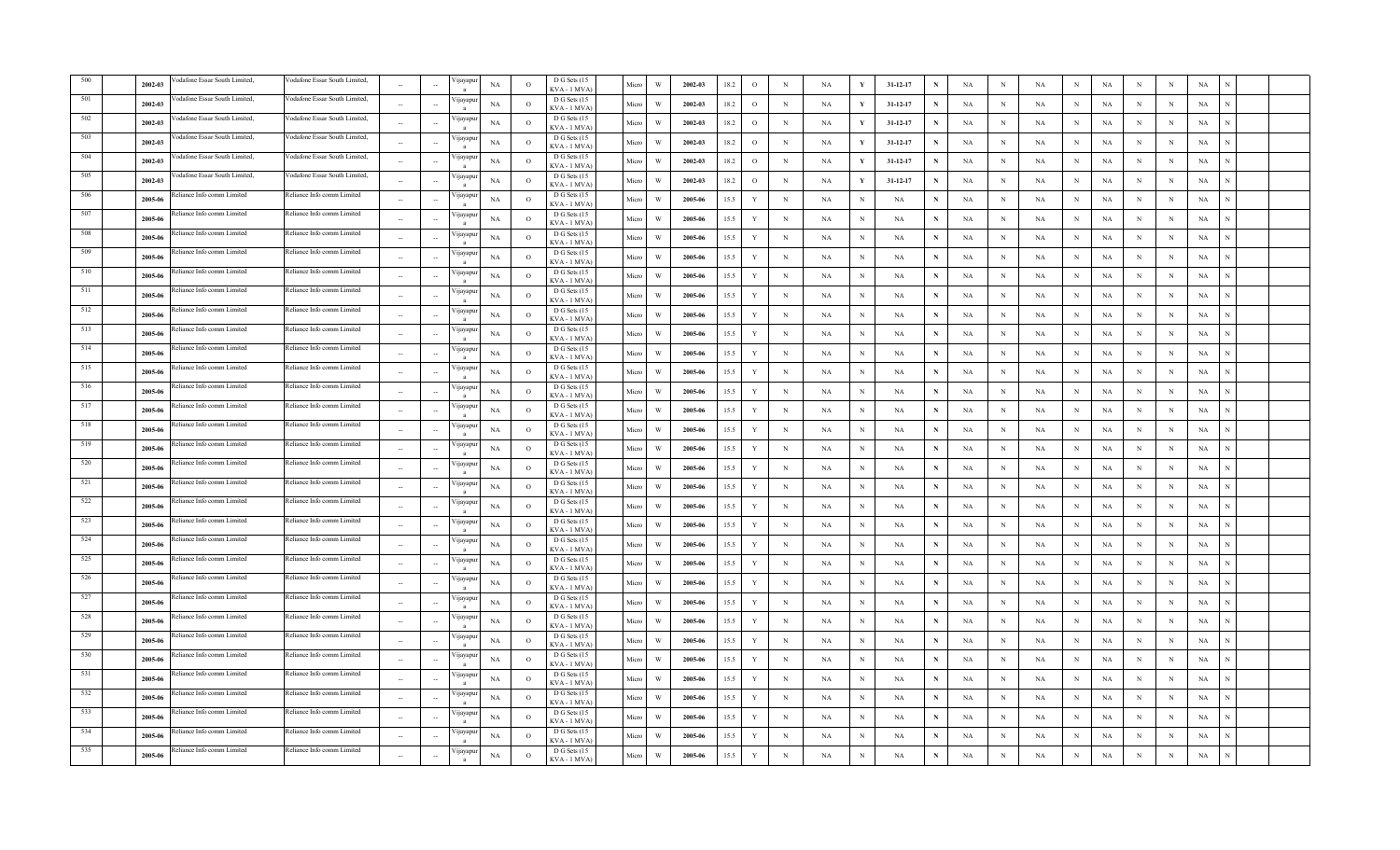|     | 2005-06   | eliance Info comm Limited             | Reliance Info comm Limited                                 | $\sim$      |          | ∕ijayapı           | NA          | $\circ$        | D G Sets (15<br>KVA-1 MVA    | Micro | W                       | 2005-06   | 15.5  | Y             | $_{\rm N}$  | NA        | $\,$ N       | $_{\rm NA}$    |   | NA          | $\mathbf N$ | NA          | $_{\rm N}$   | $_{\rm NA}$ | $_{\rm N}$  | $\,$ N      | $_{\rm NA}$ |  |
|-----|-----------|---------------------------------------|------------------------------------------------------------|-------------|----------|--------------------|-------------|----------------|------------------------------|-------|-------------------------|-----------|-------|---------------|-------------|-----------|--------------|----------------|---|-------------|-------------|-------------|--------------|-------------|-------------|-------------|-------------|--|
|     | 2005-06   | eliance Info comm Limited             | Reliance Info comm Limited                                 | ÷.          |          | цауар              | NA          | $\overline{O}$ | D G Sets (15<br>KVA-1 MVA    | Micro | W                       | 2005-06   | 15.5  | Y             | $\mathbb N$ | NA        | N            | NA             |   | NA          | N           | NA          | N            | NA          | N           | N           | NA          |  |
|     | 2005-06   | eliance Info comm Limited             | Reliance Info comm Limited                                 | $\sim$      |          | ∕ijayapı           | NA          | $\circ$        | D G Sets (15<br>KVA - 1 MVA  | Micro | W                       | 2005-06   | 15.5  | Y             | $_{\rm N}$  | NA        | N            | NA             | N | NA          | N           | NA          | N            | NA          | N           | $\,$ N      | NA          |  |
|     | 2006-07   | ower Vision India Pvt, Ltd            | Tower Vision India Pvt, Ltd                                |             |          | 'ijayapı           | NA          | $\circ$        | D G Sets (15<br>KVA - 1 MVA  | Micro | W                       | 2006-07   | 15.5  | $\circ$       | $\,$ N      | <b>NA</b> | Y            | $31 - 12 - 19$ | N | $_{\rm NA}$ | N           | <b>NA</b>   | $_{\rm N}$   | $_{\rm NA}$ | N           | N           | $_{\rm NA}$ |  |
|     | 2007-08   | <b>GTL</b> Infrastructure Ltd.        | GTL Infrastructure Ltd,                                    | $\sim$      |          | 'ijayap            | NA          | $\Omega$       | D G Sets (15<br>KVA - 1 MVA  | Micro | W                       | 2007-08   | 12.5  | $\circ$       | $\,$ N      | NA        | Y            | $31 - 12 - 18$ | N | NA          | N           | NA          | $\, {\rm N}$ | <b>NA</b>   | N           | $\,$ N      | $_{\rm NA}$ |  |
| 541 | 2007-08   | GTL Infrastructure Ltd,               | GTL Infrastructure Ltd,                                    |             |          | ∕ijayapı           | NA          | $\circ$        | D G Sets (15<br>KVA - 1 MVA  | Micro | W                       | 2007-08   | 12.5  | $\circ$       | $_{\rm N}$  | NA        | Y            | $31 - 12 - 18$ |   | NA          | N           | <b>NA</b>   | $_{\rm N}$   | NA          | N           | N           | NA          |  |
| 542 | 2007-08   | GTL Infrastructure Ltd,               | GTL Infrastructure Ltd,                                    |             |          | ∕ijayapı           | NA          | $\circ$        | D G Sets (15<br>KVA - 1 MVA  | Micro | W                       | 2007-08   | 12.5  | $\circ$       | $_{\rm N}$  | NA        | Y            | $31 - 12 - 18$ |   | NA          | N           | NA          | N            | NA          | N           | $_{\rm N}$  | NA          |  |
| 543 | 2007-08   | <b>GTL</b> Infrastructure Ltd,        | GTL Infrastructure Ltd,                                    | $\sim$      |          | ∕ijayapı           | $_{\rm NA}$ | $\circ$        | D G Sets (15<br>KVA-1 MVA    | Micro | $\ensuremath{\text{W}}$ | 2007-08   | 12.5  | $\circ$       | $\,$ N      | NA        | Y            | $31 - 12 - 18$ | N | $_{\rm NA}$ | N           | NA          | $\,$ N       | $_{\rm NA}$ | N           | $\,$ N      | $_{\rm NA}$ |  |
| 544 | 2007-08   | Air Cell Ltd,                         | Air Cell Ltd,                                              | $\sim$      |          | 'ijayapı           | NA          | $\overline{O}$ | D G Sets (15<br>KVA-1 MVA    | Micro | W                       | 2007-08   | 12.5  | $\circ$       | $\mathbb N$ | NA        | Y            | $31 - 12 - 18$ | N | NA          | N           | NA          | N            | NA          | N           | $\;$ N      | $_{\rm NA}$ |  |
| 545 | 2007-08   | TC India Tower Corporation, Pvt, Ltd, | ATC India Tower<br>'orporation.Pvt.Ltd.                    | $\sim$      |          | 'ijayapu           | NA          | $\circ$        | D G Sets (15<br>KVA - 1 MVA  | Micro | W                       | 2007-08   | 15.65 | $\circ$       | $_{\rm N}$  | NA        | Y            | $31 - 12 - 18$ | N | NA          | N           | NA          | $_{\rm N}$   | NA          | $_{\rm N}$  | $_{\rm N}$  | NA          |  |
| 546 | 2007-08   | ir Cell Ltd,                          | Air Cell Ltd,                                              | $\sim$      |          | 'ijayapı           | NA          | $\circ$        | D G Sets (15<br>KVA-1 MVA    | Micro | W                       | 2007-08   | 15.5  | $\circ$       | $_{\rm N}$  | NA        | Y            | $31-12-18$     | N | NA          | N           | NA          | $_{\rm N}$   | $_{\rm NA}$ | N           | $_{\rm N}$  | NA          |  |
| 547 | 2007-08   | Air Cell Ltd,                         | Air Cell Ltd,                                              | $\sim$      |          | ∕ijayapı           | NA          | $\circ$        | D G Sets (15<br>KVA - 1 MVA) | Micro | W                       | 2007-08   | 10.5  | $\circ$       | N           | NA        | Y            | $31 - 12 - 18$ | N | NA          | N           | <b>NA</b>   | $\mathbf N$  | $_{\rm NA}$ | N           | $\,$ N      | $_{\rm NA}$ |  |
| 548 | 2007-08   | Vire-Less TT Info Services Ltd,       | Wire-Less TT Info Services Ltd.                            |             |          | 'ijayapı           | NA          | $\Omega$       | D G Sets (15<br>KVA - 1 MVA) | Micro | W                       | 2007-08   | 10.5  | $\circ$       | $\,$ N      | NA        | Y            | $31 - 12 - 18$ | N | NA          | N           | NA          | $_{\rm N}$   | <b>NA</b>   | N           | $\,$ N      | NA          |  |
| 549 | 2008-09   | Vire-Less TT Info Services Ltd,       | Wire-Less TT Info Services Ltd,                            |             |          | 'ijayapı           | NA          | $\circ$        | D G Sets (15<br>KVA - 1 MVA  | Micro | W                       | 2008-09   | 12.5  | $\circ$       | $_{\rm N}$  | NA        | Y            | $31 - 12 - 18$ | N | NA          | $_{\rm N}$  | NA          | $_{\rm N}$   | NA          | N           | N           | NA          |  |
| 550 | 2008-09   | /ire-Less TT Info Services Ltd,       | Wire-Less TT Info Services Ltd,                            |             |          | 'ijayapı           | NA          | $\overline{O}$ | D G Sets (15<br>KVA - 1 MVA) | Micro | $\ensuremath{\text{W}}$ | 2008-09   | 12.5  | $\circ$       | $\,$ N      | NA        | Y            | $31 - 12 - 18$ | N | $_{\rm NA}$ | N           | NA          | $\,$ N       | NA          | N           | $\,$ N      | $_{\rm NA}$ |  |
| 551 | 2008-09   | Vire-Less TT Info Services Ltd,       | Wire-Less TT Info Services Ltd,                            |             |          | 'ijayapı           | NA          | $\circ$        | D G Sets (15<br>KVA - 1 MVA  | Micro | W                       | 2008-09   | 12.5  | $\mathbf{o}$  | $\,$ N      | NA        | Y            | $31-12-18$     | N | NA          | N           | NA          | $_{\rm N}$   | $_{\rm NA}$ | $_{\rm N}$  | $\,$ N      | NA          |  |
| 552 | 2008-09   | Vire-Less TT Info Services Ltd,       | Wire-Less TT Info Services Ltd,                            |             |          | 'ijayapı           | NA          | $\circ$        | D G Sets (15<br>KVA - 1 MVA  | Micro | W                       | 2008-09   | 12.5  | $\circ$       | N           | NA        | Y            | $31 - 12 - 18$ | N | NA          | N           | NA          | N            | NA          | N           | N           | NA          |  |
| 553 | 2005-2006 | <b>GTL</b> Infrastructure Ltd,        | GTL Infrastructure Ltd,                                    | $\sim$      |          | 'ijayapı           | NA          | $\circ$        | D G Sets (15<br>KVA - 1 MVA  | Micro | W                       | 2005-2006 | 12.5  | $\circ$       | $\mathbb N$ | NA        | Y            | $31 - 12 - 13$ | N | NA          | N           | NA          | N            | NA          | N           | N           | NA          |  |
|     | 2005-2006 | <b>GTL</b> Infrastructure Ltd,        | GTL Infrastructure Ltd,                                    | $\sim$      |          | 'ijayap            | NA          | $\Omega$       | D G Sets (15<br>KVA - 1 MVA  | Micro | W                       | 2005-2006 | 12.5  | $\circ$       | N           | NA        | Y            | $31 - 12 - 13$ | N | NA          | N           | NA          | $_{\rm N}$   | $_{\rm NA}$ | N           | $\,$ N      | $_{\rm NA}$ |  |
| 555 | 2005-2006 | GTL Infrastructure Ltd.               | GTL Infrastructure Ltd,                                    |             |          | 'ijayapı           | NA          | $\Omega$       | D G Sets (15<br>KVA - 1 MVA  | Micro | W                       | 2005-2006 | 12.5  | $\circ$       | $\mathbf N$ | NA        | $\mathbf{v}$ | $31 - 12 - 13$ | N | NA          | N           | NA          | $\,$ N       | <b>NA</b>   | N           | N           | $_{\rm NA}$ |  |
| 556 | 2005-2006 | GTL Infrastructure Ltd,               | GTL Infrastructure Ltd,                                    |             |          | 'ijayapı           | NA          | $\circ$        | D G Sets (15<br>KVA - 1 MVA  | Micro | W                       | 2005-2006 | 12.5  | $\circ$       | $_{\rm N}$  | NA        | Y            | $31 - 12 - 13$ |   | NA          | N           | NA          | $\mathbf N$  | NA          | N           | N           | NA          |  |
| 557 | 2005-2006 | <b>Cell Telecome Ltd</b>              | X-Cell Telecome Ltd                                        | $\sim$      |          | 'ijayapı           | $_{\rm NA}$ | $\circ$        | D G Sets (15<br>KVA - 1 MVA  | Micro | $\ensuremath{\text{W}}$ | 2005-2006 | 12.5  | $\circ$       | $\mathbf N$ | NA        | Y            | $31 - 12 - 13$ |   | $_{\rm NA}$ | N           | $_{\rm NA}$ | $\,$ N       | NA          | N           | $\,$ N      | $_{\rm NA}$ |  |
| 558 | 2008-09   | -Cell Telecome Ltd                    | X-Cell Telecome Ltd                                        | $\sim$      |          | 'ijayapı           | NA          | $\circ$        | D G Sets (15<br>KVA-1 MVA    | Micro | W                       | 2008-09   | 12.5  | $\circ$       | N           | NA        | Y            | $31 - 12 - 18$ | N | $_{\rm NA}$ | N           | NA          | N            | $_{\rm NA}$ | $\mathbf N$ | $\,$ N      | $_{\rm NA}$ |  |
| 559 | 2008-09   | -Cell Telecome Ltd                    | X-Cell Telecome Ltd                                        | $\sim$      |          | 'ijayapı           | NA          | $\overline{O}$ | D G Sets (15<br>KVA-1 MVA    | Micro | W                       | 2008-09   | 12.5  | $\circ$       | $\mathbb N$ | NA        | Y            | $31 - 12 - 18$ | N | NA          | N           | NA          | $\mathbf N$  | NA          | N           | $\,$ N      | NA          |  |
| 560 | 2008-09   | 'ire-Less TT Info Services Ltd,       | Wire-Less TT Info Services Ltd,                            | $\sim$      |          | <i>y</i> ayapt     | NA          | $\circ$        | D G Sets (15<br>KVA - 1 MVA  | Micro | W                       | 2008-09   | 12.5  | $\circ$       | $_{\rm N}$  | NA        | Y            | $31 - 12 - 18$ | N | NA          | N           | NA          | N            | NA          | N           | $\,$ N      | NA          |  |
| 561 | 2008-09   | FTL Infrastructure Ltd,               | GTL Infrastructure Ltd,                                    | $\sim$      |          | 'ijayapı           | NA          | $\circ$        | D G Sets (15<br>KVA - 1 MVA  | Micro | W                       | 2008-09   | 12.5  | $\circ$       | $\,$ N      | NA        | Y            | $31 - 12 - 18$ | N | NA          | N           | <b>NA</b>   | $_{\rm N}$   | $_{\rm NA}$ | N           | N           | $_{\rm NA}$ |  |
| 562 | 2008-09   | ir Cell Ltd,                          | Air Cell Ltd,                                              | $\sim$      |          | 'ijayapı           | NA          | $\circ$        | D G Sets (15<br>KVA - 1 MVA) | Micro | W                       | 2008-09   | 15.5  | $\circ$       | N           | NA        | Y            | $31 - 12 - 18$ | N | NA          | N           | <b>NA</b>   | $_{\rm N}$   | $_{\rm NA}$ | N           | $_{\rm N}$  | NA          |  |
| 563 | 2008-09   | \ir Cell Ltd,                         | Air Cell Ltd,                                              |             |          | 'ijayapı           | NA          | $\Omega$       | D G Sets (15<br>KVA - 1 MVA) | Micro | W                       | 2008-09   | 15.5  | $\circ$       | $\mathbb N$ | NA        | Y            | $31 - 12 - 18$ | N | NA          | N           | NA          | $_{\rm N}$   | <b>NA</b>   | N           | N           | NA          |  |
| 564 | 2008-09   | Air Cell Ltd,                         | Air Cell Ltd,                                              |             |          | 'ijayapı           | NA          | $\circ$        | D G Sets (15<br>KVA - 1 MVA  | Micro | $\ensuremath{\text{W}}$ | 2008-09   | 15.5  | $\mathcal{O}$ | $\mathbf N$ | NA        |              | $31 - 12 - 18$ | N | $_{\rm NA}$ | N           | $_{\rm NA}$ | $\,$ N       | $_{\rm NA}$ | N           | N           | $_{\rm NA}$ |  |
| 565 | 2008-09   | ir Cell Ltd,                          | Air Cell Ltd,                                              |             |          | ∕ijayapı           | $_{\rm NA}$ | $\circ$        | D G Sets (15<br>KVA-1 MVA)   | Micro | W                       | 2008-09   | 15.5  | $\circ$       | $\,$ N      | NA        | Y            | $31 - 12 - 18$ | N | $_{\rm NA}$ | N           | NA          | $\,$ N       | $_{\rm NA}$ | N           | $\,$ N      | $_{\rm NA}$ |  |
|     | 2009-10   | 'ireless T-Info Services Ltd,         | Wireless T-Info Services<br>Ltd.Babaleshwara.Viiavapura.   | Babaleshwar | ijayapur | ∕ ijayapu          | NA          | $\circ$        | D G Sets (15<br>KVA-1 MVA    | Micro | W                       | 2009-10   | 22.29 | $\circ$       | $\mathbb N$ | NA        | Y            | $31 - 12 - 13$ | N | NA          | N           | NA          | N            | NA          | N           | $\mathbf N$ | NA          |  |
|     | 2009-10   | Vireless T-Info Services Ltd,         | Wireless T-Info Services<br>Ltd,Tikota village,Vijayapura. | Tikota      | ijayapur | Vijayapu           | NA          | $\circ$        | D G Sets (15<br>KVA - 1 MVA  | Micro | W                       | 2009-10   | 22.89 | $\circ$       | N           | NA        | Y            | 31-12-2013     |   | NA          | N           | NA          | N            | NA          | N           | $\mathbf N$ | NA          |  |
|     | 2009-10   | iTL Infra Ltd, Nidoni,                | GTL Infra Ltd, Nidoni, Vijayapura.                         | Nidoni      |          | 'ijayapur Vijayapı | $_{\rm NA}$ | $\Omega$       | D G Sets (15<br>KVA - 1 MVA  | Micro | $\ensuremath{\text{W}}$ | 2009-10   | 10.25 | $\mathcal{O}$ | $\,$ N      | NA        | Y            | 31-12-2013     | N | $_{\rm NA}$ | N           | NA          | $_{\rm N}$   | NA          | N           | N           | $_{\rm NA}$ |  |
|     | 2009-10   | <b>GTL</b> Infra Ltd,                 | GTL Infra Ltd, Hire<br>Rugi,Indi, Vijayapura.              | Hire Rugi   | Indi     | 'ijayapı           | NA          | $\Omega$       | D G Sets (15<br>KVA - 1 MVA  | Micro | W                       | 2009-10   | 10.5  | $\circ$       | N           | NA        | $\mathbf{v}$ | 31-12-2013     | N | NA          | N           | NA          | $_{\rm N}$   | $_{\rm NA}$ | N           | $\,$ N      | NA          |  |
|     | 2009-10   | GTL Infra Ltd,                        | GTL Infra Ltd, Balagnur<br>village,Sindagi,Vijayapura.     | Balaganur   | Sindagi  | 'ijayap            | NA          | $\circ$        | D G Sets (15<br>KVA - 1 MVA  | Micro | W                       | 2009-10   | 9.48  | $\circ$       | $_{\rm N}$  | NA        | Y            | 31-12-2013     |   | NA          | N           | NA          | N            | <b>NA</b>   | N           | N           | NA          |  |
| 571 | 2009-10   | GTL Infra Ltd,                        | GTL Infra<br>Ltd,Bardol,Indi,Vijayapura.                   | Baradola    | Indi     | 'ijayapu           | NA          | $\circ$        | D G Sets (15<br>KVA - 1 MVA  | Micro | W                       | 2009-10   | 8.56  | $\circ$       | N           | NA        | $\mathbf{Y}$ | 31-12-2013     |   | NA          | N           | NA          | N            | <b>NA</b>   | N           | N           | $_{\rm NA}$ |  |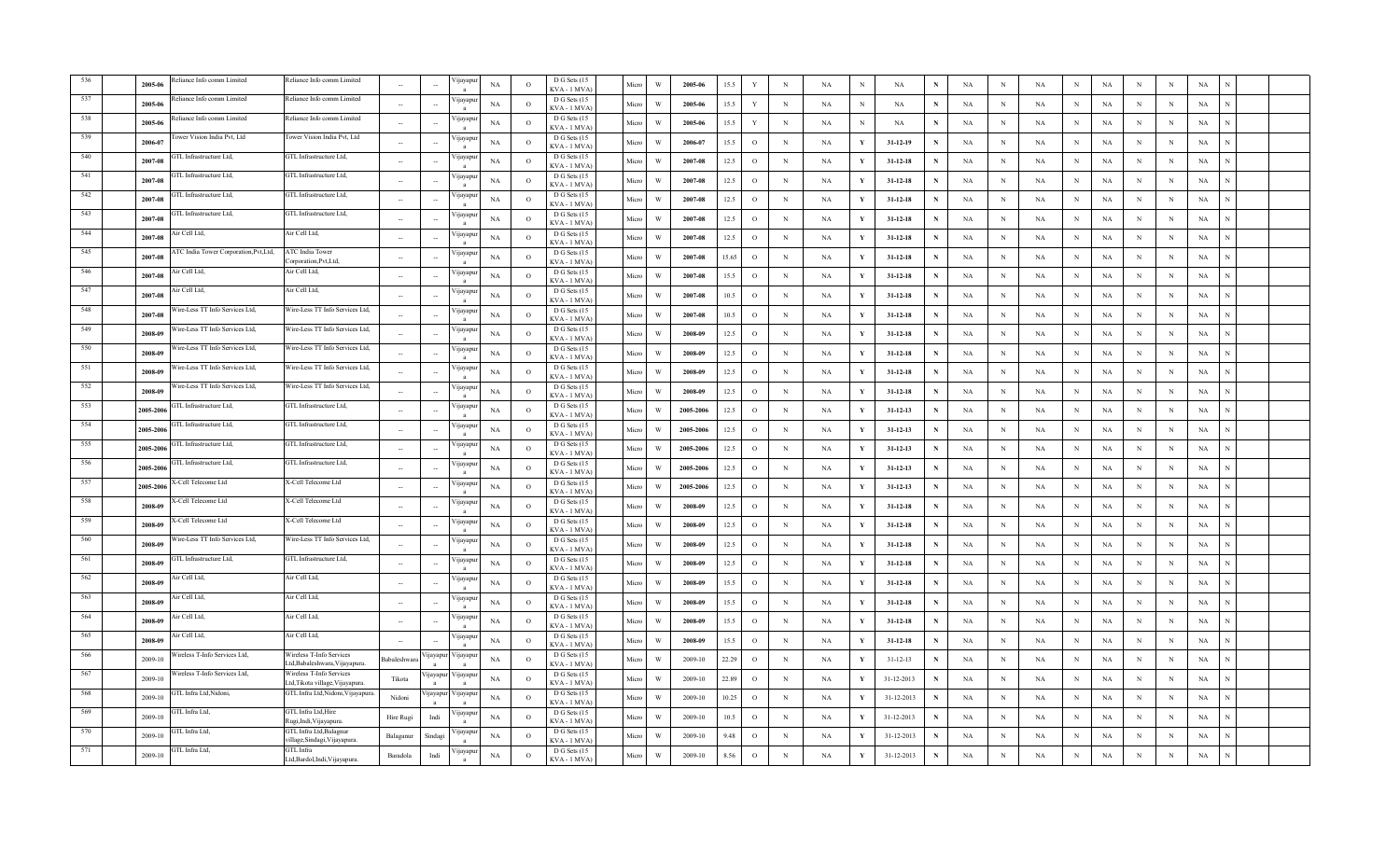|      | 2009-10     | TC India Co-Ltd                   | ATC India Co-<br>.td,Kadavi,Sindagi                                   | Kadavi     | Sindagi                  | ijayapı            | $_{\rm NA}$ | $\Omega$       | D G Sets (15<br>KVA - 1 MVA | Micro | W                       | 2009-10 | 1.25  | $\circ$       | $_{\rm N}$  | $_{\rm NA}$ | Y            | 31-12-2013 |   | $_{\rm NA}$ | $\mathbf N$ | $_{\rm NA}$ | N           | NA          | $\mathbf N$ | $\mathbf N$ | $_{\rm NA}$ |  |
|------|-------------|-----------------------------------|-----------------------------------------------------------------------|------------|--------------------------|--------------------|-------------|----------------|-----------------------------|-------|-------------------------|---------|-------|---------------|-------------|-------------|--------------|------------|---|-------------|-------------|-------------|-------------|-------------|-------------|-------------|-------------|--|
|      | 2009-10     | TC India Co-Ltd,                  | ATC India Co-<br>.td, Yakgewad, Sindagi.                              | Yalgewad   | Sindagi                  | 'цауар             | NA          | $\circ$        | D G Sets (15<br>KVA - 1 MVA | Micro | W                       | 2009-10 | 9.34  | $\circ$       | $_{\rm N}$  | NA          | Y            | 31-12-2013 | N | NA          | N           | NA          | N           | NA          | N           | N           | NA          |  |
|      | 2009-10     | TC India Co-Ltd,                  | ATC India Co-Ltd, Koralli<br>village,Sindag                           | Koralli    | Sindag                   | ∕ ijayapı          | NA          | $\circ$        | D G Sets (15<br>KVA - 1 MVA | Micro | W                       | 2009-10 | 9.1   | $\circ$       | $_{\rm N}$  | NA          |              | 31-12-2013 | N | NA          | N           | NA          | N           | NA          | N           | N           | NA          |  |
| 575  | 2009-10     | TC India Co-Ltd                   | ATC India Co-Ltd, Malaghan<br>illage,Sindagi.                         | Malaghan   | Sindag                   | 'ijayap            | NA          | $\circ$        | D G Sets (15<br>KVA - 1 MVA | Micro | W                       | 2009-10 | 9.44  | $\circ$       | $\mathbf N$ | <b>NA</b>   | V            | 31-12-2013 | N | NA          | N           | NA          | $_{\rm N}$  | NA          | N           | $\mathbf N$ | NA          |  |
|      | $2009 - 10$ | <b>ATC</b> India Co-Ltd.          | ATC India Co-Ltd.Kakalameli<br>village,Sindagi.                       | Kakkalmeli | Sindag                   | 'ijayapı           | NA          | $\Omega$       | D G Sets (15<br>KVA - 1 MVA | Micro | W                       | 2009-10 | 1.34  | $\circ$       | $\mathbf N$ | NA          | Y            | 31-12-2013 | N | NA          | N           | NA          | $\,$ N      | <b>NA</b>   | N           | N           | $_{\rm NA}$ |  |
| 577  | 2009-10     | Air Cell Ltd,                     | Air Cell Ltd, Yelahi(PH), Indi                                        | Yelahi(PH) | Indi                     | 'ijayapı           | NA          | $\circ$        | D G Sets (15<br>KVA-1 MVA   | Micro | W                       | 2009-10 | 22.23 | $\circ$       | $_{\rm N}$  | <b>NA</b>   | Y            | 31-12-2013 |   | NA          | N           | <b>NA</b>   | N           | <b>NA</b>   | N           | N           | NA          |  |
| 578  | 2009-10     | Air Cell Ltd,                     | Air Cell Ltd, Managuli, Basavana<br>Bagewadi                          | Managooli  | 3. Bagew                 | 'ijayapı           | NA          | $\circ$        | D G Sets (15<br>KVA - 1 MVA | Micro | W                       | 2009-10 | 12.34 | $\circ$       | $_{\rm N}$  | NA          |              | 31-12-2013 |   | NA          | N           | NA          | $_{\rm N}$  | NA          | N           | N           | NA          |  |
| 579  | 2009-10     | <b>Air Cell Ltd</b>               | Air Cell Ltd, Bhutnal<br>village, Vijayapura.                         | Bhutanala  | ijayapu                  | ∕ijayapı           | NA          | $\circ$        | D G Sets (15<br>KVA-1 MVA   | Micro | W                       | 2009-10 | 7.6   | $\circ$       | $\mathbf N$ | NA          | Y            | 31-12-2013 | N | $_{\rm NA}$ | N           | NA          | $\,$ N      | $_{\rm NA}$ | N           | $\mathbf N$ | $_{\rm NA}$ |  |
| 580  | 2009-10     | ir Cell Ltd,                      | Air Cell Ltd, Honaganahalli<br>village, Vijayapura.                   | Honaganaha | ijayapu                  | 'ijayapı           | NA          | $\circ$        | D G Sets (15<br>KVA-1 MVA   | Micro | W                       | 2009-10 | 23.3  | $\circ$       | $_{\rm N}$  | NA          | Y            | 31-12-2013 | N | NA          | N           | NA          | $_{\rm N}$  | <b>NA</b>   | N           | $\,$ N      | NA          |  |
| 581  | 2009-10     | ndus Towes Ltd,                   | Indus Towes Ltd, Yalawar<br>village, B. Bagewadi                      | Yalawa     | .Bagew<br>adi            | ijayapu            | NA          | $\circ$        | D G Sets (15<br>KVA - 1 MVA | Micro | W                       | 2009-10 | 9.5   | $\circ$       | $_{\rm N}$  | NA          | Y            | 31-12-2014 | N | NA          | N           | NA          | $_{\rm N}$  | NA          | N           | N           | NA          |  |
| 582  | 2009-10     | dus Towes Ltd,                    | Indus Towes Ltd, Bhatagunaki<br>village,Indi.                         | Bathakunak | Indi                     | 'ijayapı           | NA          | $\circ$        | D G Sets (15<br>KVA - 1 MVA | Micro | W                       | 2009-10 | 11.2  | $\circ$       | $_{\rm N}$  | NA          | Y            | 31-12-2014 | N | NA          | N           | <b>NA</b>   | $_{\rm N}$  | $_{\rm NA}$ | N           | N           | NA          |  |
| 583  | 2009-10     | ndus Towes Ltd                    | Indus Towes Ltd, Basaveshwara<br>colony, Vijayapura.                  | Vijayapura | ijayapu                  | ∕ijayapı           | NA          | $\circ$        | D G Sets (15<br>KVA - 1 MVA | Micro | W                       | 2009-10 | 9.54  | $\circ$       | $\mathbf N$ | NA          | Y            | 31-12-2014 | N | NA          | $\mathbf N$ | <b>NA</b>   | $_{\rm N}$  | $_{\rm NA}$ | N           | N           | NA          |  |
| 584  | $2009 - 10$ | ndus Towes Ltd                    | Indus Towes Ltd, Minajigi<br>village,Muddebihal                       | Minajagi   | Auddebi<br>hal           | ∕ijayapı           | NA          | $\Omega$       | D G Sets (15<br>KVA - 1 MVA | Micro | W                       | 2009-10 | 7.69  | $\circ$       | $\mathbf N$ | NA          | Y            | 31-12-2014 | N | <b>NA</b>   | N           | NA          | $_{\rm N}$  | <b>NA</b>   | N           | N           | NA          |  |
| 585  | 2009-10     | ndus Towes Ltd,                   | Indus Towes Ltd, Masuti<br>village, B. Bagewadi                       | Masuti     | .Bagew<br>adi            | ∕ijayapı           | NA          | $\circ$        | D G Sets (15<br>KVA - 1 MVA | Micro | W                       | 2009-10 | 9.13  | $\circ$       | $_{\rm N}$  | <b>NA</b>   | Y            | 31-12-2014 | N | NA          | N           | <b>NA</b>   | $_{\rm N}$  | NA          | N           | N           | NA          |  |
|      | 2009-10     | /ireless TT-Info Services Ltd,    | Wireless TT-Info Services<br>Ltd,Mahalabagayath                       | Vijayapura | ijayapur                 | 'ijayapı           | NA          | $\overline{O}$ | D G Sets (15<br>KVA - 1 MVA | Micro | $\ensuremath{\text{W}}$ | 2009-10 | 9.16  | $\circ$       | $_{\rm N}$  | NA          | Y            | 31-12-2014 | N | NA          | N           | NA          | $\,$ N      | NA          | N           | $\mathbf N$ | $_{\rm NA}$ |  |
|      | $2009 - 10$ | stisalat D.B Telrcom Pvt Ltd.     | Estisalat D.B Telrcom Pvt<br>Ltd, Vijayapura                          | Vijayapura | ijayapu                  | √ijayapı           | NA          | $\circ$        | D G Sets (15<br>KVA - 1 MVA | Micro | W                       | 2009-10 | 9.52  | $\mathbf{o}$  | $\,$ N      | NA          | Y            | 31-12-2014 | N | NA          | N           | NA          | $_{\rm N}$  | NA          | N           | N           | NA          |  |
| 588  | 2009-10     | Vireless TT-Info Services Ltd,    | Wireless TT-Info Services<br>Ltd,Ganapati Chowk,Vijayapura            | Vijayapura | ijayapur                 | ∕ ijayapı          | NA          | $\circ$        | D G Sets (15<br>KVA - 1 MVA | Micro | W                       | 2009-10 | 8.93  | $\circ$       | N           | NA          | Y            | 31-12-2014 | N | NA          | N           | NA          | N           | <b>NA</b>   | N           | N           | NA          |  |
|      | 2009-10     | Vireless TT-Info Services Ltd,    | Wireless TT-Info Services<br>td, BLDE Road, Vijayapura.               | Vijayapura |                          | 'ijayapur Vijayapı | NA          | $\circ$        | D G Sets (15<br>KVA - 1 MVA | Micro | W                       | 2009-10 | 5.67  | $\circ$       | $_{\rm N}$  | NA          | Y            | 31-12-2014 | N | NA          | N           | NA          | N           | NA          | N           | N           | NA          |  |
|      | 2009-10     | /ireless TT-Info Services Ltd,    | Vireless TT-Info Services<br>.td,Darga road, Vijayapura               | Vijayapura | ijayapur                 | ∕ijayapı           | NA          | $\Omega$       | D G Sets (15<br>KVA - 1 MVA | Micro | W                       | 2009-10 | 9.52  | $\mathcal{O}$ | $\mathbf N$ | NA          | Y            | 31-12-2014 | N | NA          | N           | NA          | $_{\rm N}$  | <b>NA</b>   | N           | N           | $_{\rm NA}$ |  |
| 591  | 2009-10     | Wireless TT-Info Services Ltd.    | Wireless TT-Info Services<br>.td,Barakaman road,Vijayapura            | Vijayapura | ijayapu                  | ∕ijayapı           | NA          | $\Omega$       | D G Sets (15<br>KVA - 1 MVA | Micro | W                       | 2009-10 | 3.65  | $\circ$       | $\mathbf N$ | NA          | $\mathbf{v}$ | 31-12-2014 | N | NA          | N           | NA          | $\mathbf N$ | <b>NA</b>   | N           | N           | $_{\rm NA}$ |  |
| 592  | 2009-10     | Vireless TT-Info Services Ltd,    | Wireless TT-Info Services<br>.td,Mahalabagayath                       | Vijayapura | ijayapur                 | 'ijayapı           | NA          | $\circ$        | D G Sets (15<br>KVA - 1 MVA | Micro | W                       | 2009-10 | 9.12  | $\circ$       | $_{\rm N}$  | NA          | Y            | 31-12-2014 | N | NA          | N           | NA          | N           | <b>NA</b>   | N           | N           | NA          |  |
| 593  | 2009-10     | /ireless TT-Info Services Ltd,    | Wireless TT-Info Services Ltd, Sy<br>No:78/1A,2A,2B.Nandi             | Vijayapura | ijayapur                 | √ijayapı           | NA          | $\circ$        | D G Sets (15<br>KVA - 1 MVA | Micro | $\ensuremath{\text{W}}$ | 2009-10 | 9.8   | $\circ$       | $\mathbf N$ | NA          | Y            | 31-12-2014 |   | $_{\rm NA}$ | N           | $_{\rm NA}$ | $\,$ N      | NA          | N           | N           | $_{\rm NA}$ |  |
| 594  | 2009-10     | ireless TT-Info Services Ltd,     | Wireless TT-Info Services Ltd, J.M<br>Road, Vijayapura                | Vijayapura | ijayapu                  | √ijayapı           | NA          | $\Omega$       | D G Sets (15<br>KVA-1 MVA   | Micro | W                       | 2009-10 | 9.53  | $\circ$       | N           | NA          | Y            | 31-12-2014 | N | $_{\rm NA}$ | N           | NA          | N           | $_{\rm NA}$ | N           | $\,$ N      | $_{\rm NA}$ |  |
| 595  | 2009-10     | /ireless TT-Info Services Ltd     | Wireless TT-Info Services Ltd, Sy<br>No:1212/4, Indi road, Vijayapura | Vijayapura | ijayapu                  | 'ijayapı           | NA          | $\circ$        | D G Sets (15<br>KVA-1 MVA   | Micro | W                       | 2009-10 | 9.52  | $\circ$       | $_{\rm N}$  | NA          | Y            | 31-12-2014 | N | NA          | N           | NA          | $\mathbf N$ | <b>NA</b>   | N           | ${\bf N}$   | NA          |  |
| 596  | 2009-10     | uippo Telecom Infrastructure Ltd  | Quippo Telecom Infrastructure<br>Ltd,Athani road,Vijayapura.          | Vijayapura | <i>u</i> ayapur          | / navapt           | NA          | $\circ$        | D G Sets (15<br>KVA - 1 MVA | Micro | W                       | 2009-10 | 6.59  | $\circ$       | $_{\rm N}$  | NA          | Y            | 31-12-2014 | N | NA          | N           | NA          | N           | NA          | N           | N           | NA          |  |
| 597  | 2009-10     | uippo Telecom Infrastructure Ltd  | Quippo Telecom Infrastructure<br>.td,Sy No:736/3F,Athani              | Vijayapura | ijayapur<br>$\mathbf{a}$ | ∕ijayapı           | NA          | $\circ$        | D G Sets (15<br>KVA-1 MVA   | Micro | W                       | 2009-10 | 4.98  | $\circ$       | $\mathbf N$ | NA          | Y            | 31-12-2014 | N | NA          | N           | NA          | $_{\rm N}$  | $_{\rm NA}$ | N           | N           | NA          |  |
| 598  | 2009-10     | uippo Telecom Infrastructure Ltd, | Quippo Telecom Infrastructure<br>Ltd, Sy No: 203/2A, Vijayapura.      | Vijayapura | ijayapu                  | ∕ijayapı           | NA          | $\circ$        | D G Sets (15<br>KVA - 1 MVA | Micro | W                       | 2009-10 | 6.87  | $\circ$       | N           | NA          | Y            | 31-12-2014 | N | NA          | N           | <b>NA</b>   | $_{\rm N}$  | $_{\rm NA}$ | N           | N           | NA          |  |
| -599 | 2009-10     | uippo Telecom Infrastructure Ltd, | Quippo Telecom Infrastructure<br>td,Sy                                | Vijayapura | ijayapur                 | 'ijayapı           | NA          | $\Omega$       | D G Sets (15<br>KVA - 1 MVA | Micro | W                       | 2009-10 | 9.64  | $\circ$       | $_{\rm N}$  | NA          | Y            | 31-12-2014 | N | NA          | N           | NA          | $_{\rm N}$  | <b>NA</b>   | N           | N           | NA          |  |
| -600 | 2009-10     | uippo Telecom Infrastructure Ltd, | Quippo Telecom Infrastructure<br>Ltd,P.No:126,APMC Back               | Vijayapura | ijayapur                 | цауар              | NA          | $\circ$        | D G Sets (15<br>KVA - 1 MVA | Micro | $\ensuremath{\text{W}}$ | 2009-10 | 15.22 | $\mathcal{O}$ | N           | NA          |              | 31-12-2014 | N | <b>NA</b>   | N           | $_{\rm NA}$ | $_{\rm N}$  | NA          | N           | N           | NA          |  |
|      | 2009-10     | uippo Telecom Infrastructure Ltd  | Quippo Telecom Infrastructure<br>Ltd, Sy No:349/A/P6, Toravi          | Torvi      | ijayapur                 | ∕ijayapı           | NA          | $\circ$        | D G Sets (15<br>KVA - 1 MVA | Micro | W                       | 2009-10 | 8.56  | $\circ$       | $\mathbf N$ | NA          | Y            | 31-12-2014 | N | NA          | N           | NA          | $\mathbf N$ | $_{\rm NA}$ | N           | N           | NA          |  |
|      | 2009-10     | uippo Telecom Infrastructure Ltd, | Quippo Telecom Infrastructure<br>Ltd, Sy No:1122E/1, 1122F, Indi      | Vijayapura | ijayapu                  | 'ijayapı           | NA          | $\circ$        | D G Sets (15<br>KVA-1 MVA   | Micro | W                       | 2009-10 | 9.51  | $\circ$       | $\mathbb N$ | NA          | Y            | 31-12-2014 | N | NA          | N           | NA          | N           | <b>NA</b>   | N           | N           | NA          |  |
|      | 2009-10     | uippo Telecom Infrastructure Ltd, | Quippo Telecom Infrastructure<br>td,Sy No:869/1/a,Nehru.              | Vijayapura | ijayapur                 | ∕ ijayapı          | NA          | $\circ$        | D G Sets (15<br>KVA - 1 MVA | Micro | W                       | 2009-10 | 11.5  | $\circ$       | N           | NA          |              | 31-12-2014 | N | NA          | N           | NA          | N           | <b>NA</b>   | N           | N           | NA          |  |
|      | $2009 - 10$ | uippo Telecom Infrastructure Ltd, | Quippo Telecom Infrastructure<br>.td,No:1885,opp to KSSIDC Indl       | Vijayapura |                          | 'ijayapur Vijayap  | dustri:     | $\Omega$       | D G Sets (15<br>CVA - 1 MVA | Micro | W                       | 2009-10 | 9.41  | $\Omega$      | $\mathbf N$ | NA          | Y            | 31-12-2014 | N | NA          | N           | NA          | N           | NA          | N           | $_{\rm N}$  | $_{\rm NA}$ |  |
|      | 2009-10     | /iom Networks Ltd.                | Viom Networks Ltd.Sv<br>lo:181/B1, Shrishyal village, Indi            | Shirshyal  | Indi                     | 'ijayap            | <b>NA</b>   | $\Omega$       | D G Sets (15<br>KVA - 1 MVA | Micro | W                       | 2009-10 | 7.98  | $\circ$       | $\mathbf N$ | <b>NA</b>   | $\mathbf{v}$ | 31-12-2014 | N | NA          | N           | NA          | $_{\rm N}$  | $_{\rm NA}$ | N           | N           | NA          |  |
|      | 2009-10     | Viom Networks Ltd                 | Viom Networks Ltd.Plot<br>No:48, Vijayapura.                          | Vijayapura | ijayapu                  | 'ijayapı           | <b>NA</b>   | $\Omega$       | D G Sets (15<br>KVA - 1 MVA | Micro | W                       | 2009-10 | 9.1   | $\circ$       | N           | NA          | Y            | 31-12-2014 | N | NA          | N           | NA          | N           | <b>NA</b>   | N           | N           | NA          |  |
|      | 2009-10     | Viom Networks Ltd                 | Viom Networks<br>Ltd, Vidyanagar, Vijayapura.                         | Vijayapura | ijayapur                 | √ijayapu           | NA          | $\circ$        | D G Sets (15<br>KVA - 1 MVA | Micro | W                       | 2009-10 | 17.56 | $\circ$       | N           | <b>NA</b>   | $\mathbf Y$  | 31-12-2014 |   | NA          | N           | <b>NA</b>   | N           | <b>NA</b>   | N           | N           | $_{\rm NA}$ |  |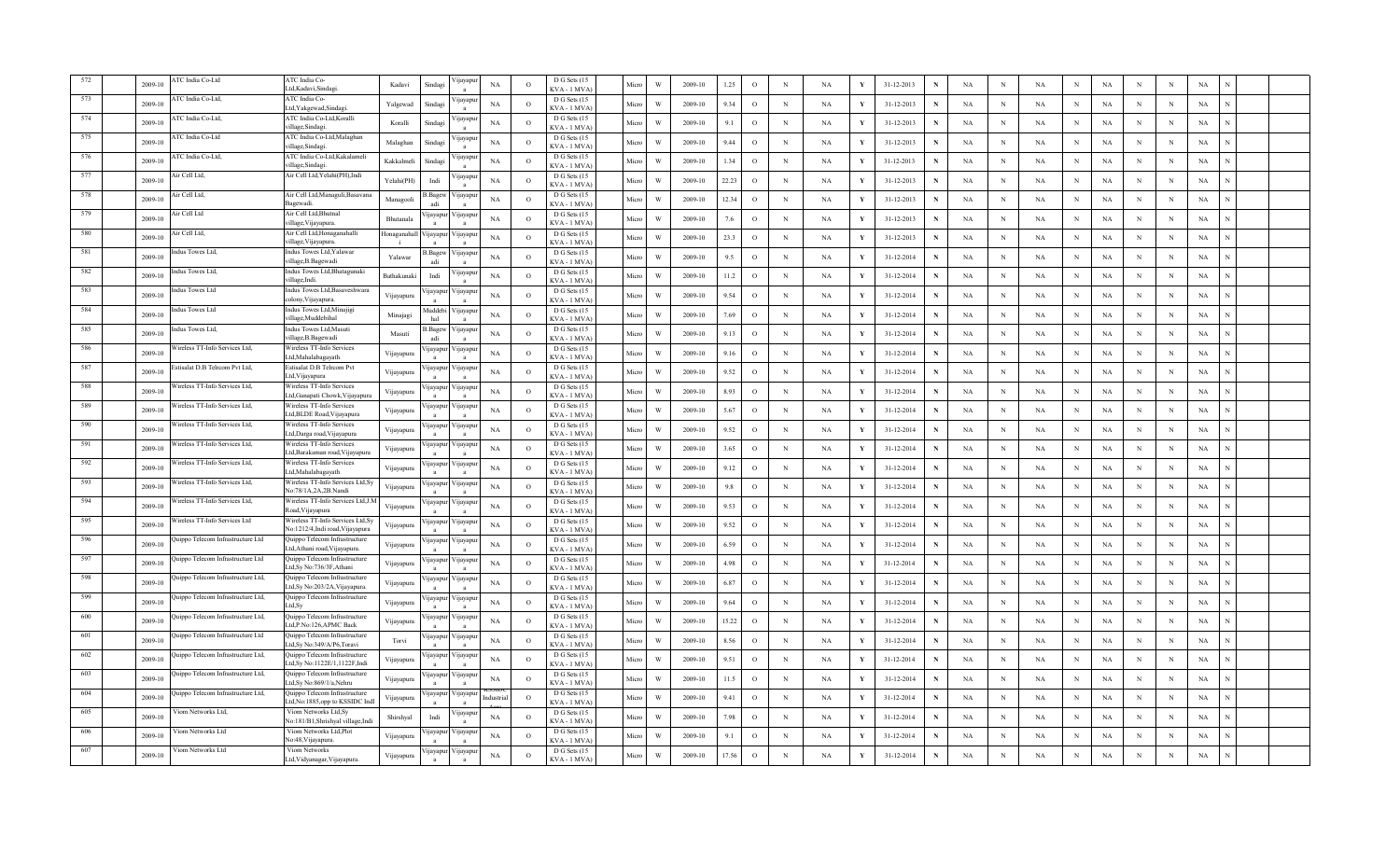|     | 2009-10 | /iom Networks Ltd                  | Viom Networks Ltd, APMC, Indi<br>oad, Vijayapura.                                       | Vijayapura | jayapu                   | 'ijayapu                    | $_{\rm NA}$ | $\Omega$       | D G Sets (15<br>KVA - 1 MVA                | Micro | W | 2009-10 | 3.68  | $\rm _O$     | $\,$ N      | $_{\rm NA}$ |   | 31-12-2014<br>$\mathbf N$ | $_{\rm NA}$ | $\, {\rm N}$ | NA          | N           | $_{\rm NA}$<br>N          | $\, {\rm N}$ | $_{\rm NA}$ |  |  |
|-----|---------|------------------------------------|-----------------------------------------------------------------------------------------|------------|--------------------------|-----------------------------|-------------|----------------|--------------------------------------------|-------|---|---------|-------|--------------|-------------|-------------|---|---------------------------|-------------|--------------|-------------|-------------|---------------------------|--------------|-------------|--|--|
| 609 | 2009-10 | /iom Networks Ltd                  | Viom Networks Ltd, Gajanana<br>omplex, Vijayapura                                       | Vijayapur  | <b>I</b> ayapu           | 'ijayapu                    | NA          | $\circ$        | D G Sets (15<br>KVA - 1 MVA                | Micro | W | 2009-10 | 16.92 | $\circ$      | $_{\rm N}$  | NA          |   | 31-12-2014<br>$\mathbf N$ | NA          | N            | NA          | N           | NA<br>N                   | $\,$ N       | NA          |  |  |
| 610 | 2009-10 | /iom Networks Ltd,                 | Viom Networks Ltd, Sy<br>No:78,Muddebihal,Vijayapura.                                   | Muddebiha  | Auddebi                  | ∕ijayapu                    | <b>NA</b>   | $\circ$        | D G Sets (15<br>KVA - 1 MVA                | Micro | W | 2009-10 | 5.85  | $\circ$      | $_{\rm N}$  | NA          |   | 31-12-2014<br>N           | NA          | $_{\rm N}$   | $_{\rm NA}$ | N           | NA<br>N                   | $_{\rm N}$   | NA          |  |  |
| 611 | 2009-10 | /iom Networks Ltd,                 | Viom Networks Ltd,Sy<br>lo:174, Vijayapura                                              | Vijayapura | nayapı                   | 'ijayapu                    | NA          | $\circ$        | D G Sets (15<br>KVA - 1 MVA                | Micro |   | 2009-10 | 21.23 | $\circ$      | $\mathbf N$ | NA          | v | 31-12-2014<br>N           | NA          | N            | $_{\rm NA}$ | N           | $_{\rm NA}$<br>N          | N            | NA          |  |  |
| 612 | 2009-10 | Viom Networks Ltd.                 | Viom Networks<br>td,Bableshwar,Vijayapura.                                              | Babaleshwa | ijayapu                  | ∕ijayap                     | NA          | $\Omega$       | D G Sets (15<br>KVA - 1 MVA                | Micro | W | 2009-10 | 6.59  | $\rm _O$     | $\mathbf N$ | NA          |   | 31-12-2100<br>$\mathbf N$ | NA          | N            | NA          | $\mathbf N$ | $_{\rm NA}$<br>N          | N            | $_{\rm NA}$ |  |  |
| 613 | 2009-10 | Viom Networks Ltd,                 | Viom Networks Ltd, Sanglikar                                                            | Vijayapura | ijayapu                  | /ijayapu                    | <b>NA</b>   | $\circ$        | D G Sets (15                               | Micro | W | 2009-10 | 20.12 | $\circ$      | $_{\rm N}$  | NA          |   | 31-12-2014<br>$\mathbf N$ | NA          | $_{\rm N}$   | NA          | $_{\rm N}$  | <b>NA</b><br>N            | $_{\rm N}$   | $_{\rm NA}$ |  |  |
| 614 | 2009-10 | /iom Networks                      | uilding, Vijayapura.<br>Viom Networks Ltd, No:65, KK                                    | Vijayapura | ijayapu                  | 'ijayapuı                   | NA          | $\circ$        | KVA - 1 MVA)<br>D G Sets (15               | Micro | W | 2009-10 | 13.47 | $\circ$      | $_{\rm N}$  | NA          |   | 31-12-2014<br>N           | NA          | N            | $_{\rm NA}$ | N           | NA<br>N                   | $_{\rm N}$   | NA          |  |  |
| 615 | 2009-10 | uippo Telecom Infrastructure Ltd,  | lagar, Jalnagar, Vijayapura<br>Quippo Telecom Infrastructure<br>td, Sy.No:2755, Sindagi | Sindagi    | Sindagi                  | 'ijayapu                    | NA          | $\circ$        | KVA - 1 MVA<br>D G Sets (15<br>KVA - 1 MVA | Micro | W | 2009-10 | 4.56  | $\,$ O       | $_{\rm N}$  | $_{\rm NA}$ |   | 31-12-2014<br>$\mathbf N$ | $_{\rm NA}$ | N            | $_{\rm NA}$ | $\mathbf N$ | $_{\rm NA}$<br>N          | $\, {\rm N}$ | $_{\rm NA}$ |  |  |
| 616 | 2009-10 | uippo Telecom Infrastructure Ltd,  | Quippo Telecom Infrastructure<br>.td,Site.No:1000/1,2,Vijayapura                        | Vijayapura | jayapı                   | 'ijayapu<br>$\mathbf{a}$    | $_{\rm NA}$ | $\circ$        | D G Sets (15<br>KVA - 1 MVA                | Micro | W | 2009-10 | 9.98  | $\,$ O       | $\,$ N      | NA          |   | 31-12-2014<br>$\mathbf N$ | NA          | N            | NA          | $\mathbf N$ | NA<br>N                   | ${\bf N}$    | NA          |  |  |
| 617 | 2009-10 | ndus Towes Ltd,                    | <b>Indus Towes</b><br>.td.No:269/3.Heremural                                            | Hiremural  | ijayapu                  | /ijayapu                    | NA          | $\circ$        | D G Sets (15<br>KVA - 1 MVA                | Micro | W | 2009-10 | 6.35  | $\circ$      | $_{\rm N}$  | NA          |   | 31-12-2014<br>$\mathbf N$ | NA          | N            | $_{\rm NA}$ | N           | NA<br>$_{\rm N}$          | N            | NA          |  |  |
| 618 | 2009-10 | dus Towes Ltd,                     | ndus Towes<br>.td,Sy.No:36/A8,Nivalkhed                                                 |            | $\overline{\phantom{a}}$ | ijayapı                     | NA          | $\circ$        | D G Sets (15<br>KVA - 1 MVA                | Micro | W | 2009-10 | 5.42  | $\circ$      | $_{\rm N}$  | NA          |   | 31-12-2014<br>$\mathbf N$ | NA          | N            | NA          | N           | NA<br>N                   | N            | NA          |  |  |
| 619 | 2009-10 | adus Towes Ltd.                    | Indus Towes Ltd.Sv<br>Vo:976/14, Hakim                                                  | Vijayapura | ijayapu<br>$\mathbf{a}$  | ∕ ijayapu<br>$\overline{a}$ | NA          | $\circ$        | D G Sets (15<br>KVA - 1 MVA)               | Micro | W | 2009-10 | 13.56 | $\circ$      | N           | NA          |   | 31-12-2014<br>$\mathbf N$ | NA          | N            | $_{\rm NA}$ | $_{\rm N}$  | $_{\rm NA}$<br>N          | N            | NA          |  |  |
| 620 | 2009-10 | adus Towes Ltd                     | <b>Indus Towes Ltd,CTS</b><br>NO:4,Jamaqham galli,Vijayapura                            | Vijayapura | <b>1jayapu</b>           | /ijayapu                    | $_{\rm NA}$ | $\Omega$       | D G Sets (15<br>KVA - 1 MVA)               | Micro | W | 2009-10 | 5.32  | $\rm _O$     | $\mathbf N$ | NA          |   | 31-12-2014<br>$\mathbf N$ | NA          | N            | <b>NA</b>   | $\mathbf N$ | NA<br>N                   | N            | NA          |  |  |
| 621 | 2009-10 | dus Towes Ltd,                     | Indus Towes Ltd, Talikoti,                                                              | Talikoti   | Auddebi<br>hal           | /ijayapu                    | NA          | $\circ$        | D G Sets (15<br>KVA - 1 MVA)               | Micro | W | 2009-10 | 5.23  | $\circ$      | $_{\rm N}$  | NA          |   | 31-12-2014<br>$\mathbf N$ | NA          | $_{\rm N}$   | $_{\rm NA}$ | $\mathbf N$ | NA<br>N                   | N            | NA          |  |  |
| 622 | 2009-10 | dus Towes Ltd,                     | <b>Indus Towes</b><br>Ltd,Sy.No:739/2,Qureshi                                           | Vijayapura | jayapu<br>$\mathbf{a}$   | 'ijayapu<br>$\mathbf{a}$    | $_{\rm NA}$ | $\overline{O}$ | D G Sets (15<br>KVA - 1 MVA)               | Micro | W | 2009-10 | 21.45 | $\rm _O$     | $_{\rm N}$  | NA          |   | 31-12-2014<br>N           | NA          | N            | $_{\rm NA}$ | N           | $_{\rm NA}$<br>N          | N            | $_{\rm NA}$ |  |  |
| 623 | 2009-10 | dus Towes Ltd.                     | Indus Towes Ltd,Sy<br>No:19/1, Vandal post, Vijayapura.                                 | Vandal     | B.Bagew<br>adi           | 'ijayapı                    | NA          | $\circ$        | D G Sets (15<br>KVA - 1 MVA)               | Micro | W | 2009-10 | 5.34  | $\,$ O       | $\mathbf N$ | NA          |   | 31-12-2014<br>$\mathbf N$ | NA          | $\mathbf N$  | NA          | $\mathbf N$ | $_{\rm NA}$<br>$_{\rm N}$ | $_{\rm N}$   | $_{\rm NA}$ |  |  |
| 624 | 2009-10 | ndus Towes Ltd,                    | Indus Towes Ltd, Sy<br>Vo:474/1.Jalawad                                                 | Jalawad    | ijayapu                  | /ijayapu                    | NA          | $\circ$        | D G Sets (15<br>KVA - 1 MVA                | Micro | W | 2009-10 | 5.81  | $\circ$      | $_{\rm N}$  | NA          |   | 31-12-2014<br>N           | NA          | N            | NA          | N           | NA<br>N                   | $\,$ N       | NA          |  |  |
| 625 | 2009-10 | dus Towes                          | Indus Towes Ltd, No: 94/B, Kadri<br>ost.Sindagi                                         | Kadri      | Sindagi                  | 'ijayapu                    | NA          | $\circ$        | D G Sets (15<br><b>CVA - 1 MVA</b>         | Micro | W | 2009-10 | 8.56  | $\circ$      | $_{\rm N}$  | NA          |   | 31-12-2014<br>N           | NA          | $_{\rm N}$   | <b>NA</b>   | N           | NA<br>N                   | N            | NA          |  |  |
| 626 | 2009-10 | dus Towes Ltd,                     | ndus Towes<br>.td,No:231/A,Munieshwar                                                   | Sindagi    | Sindagi                  | ijayapu                     | NA          | $\Omega$       | D G Sets (15<br>KVA - 1 MVA                | Micro | W | 2009-10 | 7.45  | $\rm _O$     | N           | $_{\rm NA}$ | Y | 31-12-2014<br>$\mathbf N$ | NA          | N            | NA          | N           | $_{\rm NA}$<br>N          | N            | NA          |  |  |
| 627 | 2009-10 | adus Towes Ltd.                    | ndus Towes Ltd, Sy<br>Vo:82/B, Vivek Nagar, Vijayapura                                  | Vijayapura | yayapu                   | ∕ijayapı                    | <b>NA</b>   | $\Omega$       | D G Sets (15<br>KVA - 1 MVA                | S     | W | 2009-10 | 25.26 | $\circ$      | $_{\rm N}$  | NA          | Y | 31-12-2014<br>$\mathbf N$ | NA          | N            | <b>NA</b>   | $\mathbf N$ | NA<br>N                   | N            | $_{\rm NA}$ |  |  |
| 628 | 2009-10 | Indus Towes Ltd                    | ndus Towes Ltd, Sy<br>Vo:62/2, Ratnapur, Vijayapura                                     | Ratnapur   | ijayapu                  | ∕ ijayapuı                  | <b>NA</b>   | $\circ$        | D G Sets (15<br>KVA - 1 MVA)               | Micro | W | 2009-10 | 23.45 | $\circ$      | $_{\rm N}$  | NA          | Y | 31-12-2014<br>$\mathbf N$ | NA          | $_{\rm N}$   | $_{\rm NA}$ | $_{\rm N}$  | NA<br>N                   | $_{\rm N}$   | $_{\rm NA}$ |  |  |
| 629 | 2009-10 | dus Towes Ltd                      | ndus Towes Ltd, No:64, Solapur<br>oad, Vijayapura.                                      | Vijayapura | jayapu                   | 'ijayapur                   | $_{\rm NA}$ | $\circ$        | D G Sets (15<br>KVA - 1 MVA                | Micro | W | 2009-10 | 13.52 | $\rm _O$     | $_{\rm N}$  | $_{\rm NA}$ | Y | 31-12-2014<br>$\mathbf N$ | $_{\rm NA}$ | N            | $_{\rm NA}$ | N           | $_{\rm NA}$<br>$_{\rm N}$ | $\, {\rm N}$ | NA          |  |  |
| 630 | 2009-10 | dus Towes Ltd.                     | Indus Towes Ltd, Near<br>Ambabhavani temple, Vijayapura                                 | Vijayapura | ijayapu<br>$\mathbf{a}$  | √ijayapuı<br>$\overline{a}$ | NA          | $\circ$        | D G Sets (15<br>KVA - 1 MVA)               | Micro | W | 2009-10 | 23.18 | $\,$ O       | $_{\rm N}$  | $_{\rm NA}$ | Y | 31-12-2014<br>$\mathbf N$ | $_{\rm NA}$ | N            | $_{\rm NA}$ | $_{\rm N}$  | $_{\rm NA}$<br>N          | $\,$ N       | $_{\rm NA}$ |  |  |
| 631 | 2009-10 | dus Towes Ltd,                     | Indus Towes Ltd, Sy. No: 3, Korhal<br>village, Vijayapura.                              | Korhalli   | jayapu<br>$\mathbf{a}$   | 'ijayapu                    | $_{\rm NA}$ | $\overline{O}$ | D G Sets (15<br>KVA-1 MVA                  | Micro | W | 2009-10 | 6.64  | $\rm _O$     | $\,$ N      | NA          |   | 31-12-2014<br>$\mathbf N$ | NA          | $_{\rm N}$   | NA          | $\mathbf N$ | NA<br>$_{\rm N}$          | ${\bf N}$    | NA          |  |  |
| 632 | 2009-10 | dus Towes Ltd                      | Indus Towes Ltd, Sy<br>No:149,Rakkasagi village,                                        | Rakkasagi  | Muddebi<br>hal           | /ijayapu                    | NA          | $\circ$        | D G Sets (15<br>KVA - 1 MVA                | Micro | W | 2009-10 | 9.52  | $\circ$      | $_{\rm N}$  | NA          |   | 31-12-2014<br>$\mathbf N$ | NA          | N            | $_{\rm NA}$ | N           | NA<br>N                   | N            | NA          |  |  |
| 633 | 2009-10 | dus Towes Ltd,                     | ndus Towes<br>Ltd,Sy.No,226,Kalgurki                                                    | Kalgurki   | Bagev<br>adi             | 'ijayapu<br>a               | NA          | $\Omega$       | D G Sets (15<br>KVA - 1 MVA                | Micro | W | 2009-10 | 3.55  | $\rm _O$     | $_{\rm N}$  | $_{\rm NA}$ |   | 31-12-2014<br>$\mathbf N$ | NA          | N            | $_{\rm NA}$ | N           | $_{\rm NA}$<br>N          | N            | NA          |  |  |
| 634 | 2009-10 | ndus Towes Ltd,                    | Indus Towes<br>.td,Sy.No:45,Devnoor                                                     | Devanoor   | ijayapu<br>$\mathbf{a}$  | ∕ijayapı<br>$\overline{a}$  | NA          | $\Omega$       | D G Sets (15<br>KVA - 1 MVA)               | Micro | W | 2009-10 | 3.54  | $\circ$      | N           | NA          |   | 31-12-2014<br>$\mathbf N$ | NA          | N            | $_{\rm NA}$ | $_{\rm N}$  | $_{\rm NA}$<br>N          | $\,$ N       | NA          |  |  |
| 635 | 2009-10 | dus Towes Ltd.                     | Indus Towes Ltd, Sy<br>Vo:177/1, Kannur                                                 | Kannur     | ijayapu                  | ijayapt                     | $_{\rm NA}$ | $\Omega$       | D G Sets (15<br>KVA - 1 MVA)               | Micro | W | 2009-10 | 3.42  | $\circ$      | $\mathbf N$ | NA          |   | 31-12-2014<br>$\mathbf N$ | NA          | N            | NA          | $\mathbf N$ | NA<br>N                   | $\,$ N       | NA          |  |  |
| 636 | 2009-10 | dus Towes Ltd,                     | Indus Towes<br>Ltd,Sy.No:389/390,Hangaragi                                              |            |                          | 'ijayapı                    | $_{\rm NA}$ | $\circ$        | D G Sets (15<br>KVA - 1 MVA                | Micro | W | 2009-10 | 2.5   | $\rm _O$     | $_{\rm N}$  | $_{\rm NA}$ |   | 31-12-2014<br>N           | $_{\rm NA}$ | N            | $_{\rm NA}$ | N           | $_{\rm NA}$<br>N          | N            | $_{\rm NA}$ |  |  |
| 637 | 2009-10 | dus Towes Ltd,                     | Indus Towes Ltd, Sy<br>No:189, Bommanahalli                                             |            |                          | ijayapu<br>$\mathbf{a}$     | $_{\rm NA}$ | $\Omega$       | D G Sets (15<br>KVA - 1 MVA)               | Micro | W | 2009-10 | 4.45  | $\rm _O$     | N           | $_{\rm NA}$ |   | 31-12-2014<br>N           | $_{\rm NA}$ | N            | $_{\rm NA}$ | $\mathbf N$ | NA<br>N                   | N            | $_{\rm NA}$ |  |  |
| 638 | 2009-10 | dus Towes Ltd,                     | Indus Towes Ltd, Sy<br>No:111/5A,Takkalaki                                              | $\sim$     |                          | ijayapı                     | NA          | $\overline{O}$ | D G Sets (15<br>KVA - 1 MVA)               | Micro | W | 2009-10 | 3.76  | $\circ$      | $\,$ N      | NA          |   | 31-12-2014<br>$\mathbf N$ | NA          | $\mathbf N$  | NA          | N           | NA<br>N                   | N            | NA          |  |  |
| 639 | 2009-10 | ndus Towes Ltd,                    | <b>Indus Towes</b><br>Ltd.Sv.No:918.Mahal Bavath                                        | Vijayapura | ijayapu                  | /ijayapu                    | NA          | $\circ$        | D G Sets (15<br>KVA - 1 MVA                | Micro | W | 2009-10 | 5.87  | $\circ$      | $_{\rm N}$  | NA          |   | 31-12-2014<br>N           | NA          | N            | NA          | N           | NA<br>N                   | $_{\rm N}$   | NA          |  |  |
| 640 | 2009-10 | dus Towes Ltd                      | <b>Indus Towes</b><br>Ltd.Sv.No:348/2.Alu                                               |            |                          | 'ijayapuı                   | <b>NA</b>   | $\Omega$       | D G Sets (15<br><b>CVA - 1 MVA</b>         | Micro | W | 2009-10 | 2.5   | $\mathbf{o}$ | $\,$ N      | NA          |   | 31-12-2014<br>N           | $_{\rm NA}$ | N            | $_{\rm NA}$ | $\mathbf N$ | $_{\rm NA}$<br>N          | N            | $_{\rm NA}$ |  |  |
| 641 | 2009-10 | adus Towes Ltd.                    | ndus Towes Ltd, No: 20667, Kolha<br>illage,Dt:Vijayapura.                               | Kolhar     | 3. Bage<br>adi           | 'ijayapu                    | NA          | $\Omega$       | D G Sets (15<br>KVA - 1 MVA                | Micro | W | 2009-10 | 5.65  | $\circ$      | N           | NA          | Y | 31-12-2014<br>$\mathbf N$ | NA          | N            | $_{\rm NA}$ | $_{\rm N}$  | $_{\rm NA}$<br>N          | N            | NA          |  |  |
| 642 | 2009-10 | luippo Telecom Infrastructure Ltd, | Quippo Telecom Infrastructure<br>.td, Sy.No:23/2B, Kapanagi                             | Kapanagi   | Indi                     | 'ijayapı                    | <b>NA</b>   | $\Omega$       | D G Sets (15<br>KVA - 1 MVA                | Micro | W | 2009-10 | 3.47  | $\mathbf{o}$ | $_{\rm N}$  | NA          | Y | 31-12-2014<br>$\mathbf N$ | NA          | N            | NA          | N           | <b>NA</b><br>N            | N            | $_{\rm NA}$ |  |  |
| 643 | 2009-10 | Wireless TT-Info Services Ltd,     | Wireless TT-Info Services Ltd, Sy<br>No:1052/1X, Station road, Indi                     | Indi       | Indi                     | 'ijayapu                    | NA          | $\circ$        | D G Sets (15<br>KVA - 1 MVA)               | Micro | W | 2009-10 | 3.42  | $\mathbf{o}$ | $_{\rm N}$  | NA          | Y | 31-12-2014<br>$\mathbf N$ | NA          | N            | <b>NA</b>   | N           | <b>NA</b>                 | N            | $_{\rm NA}$ |  |  |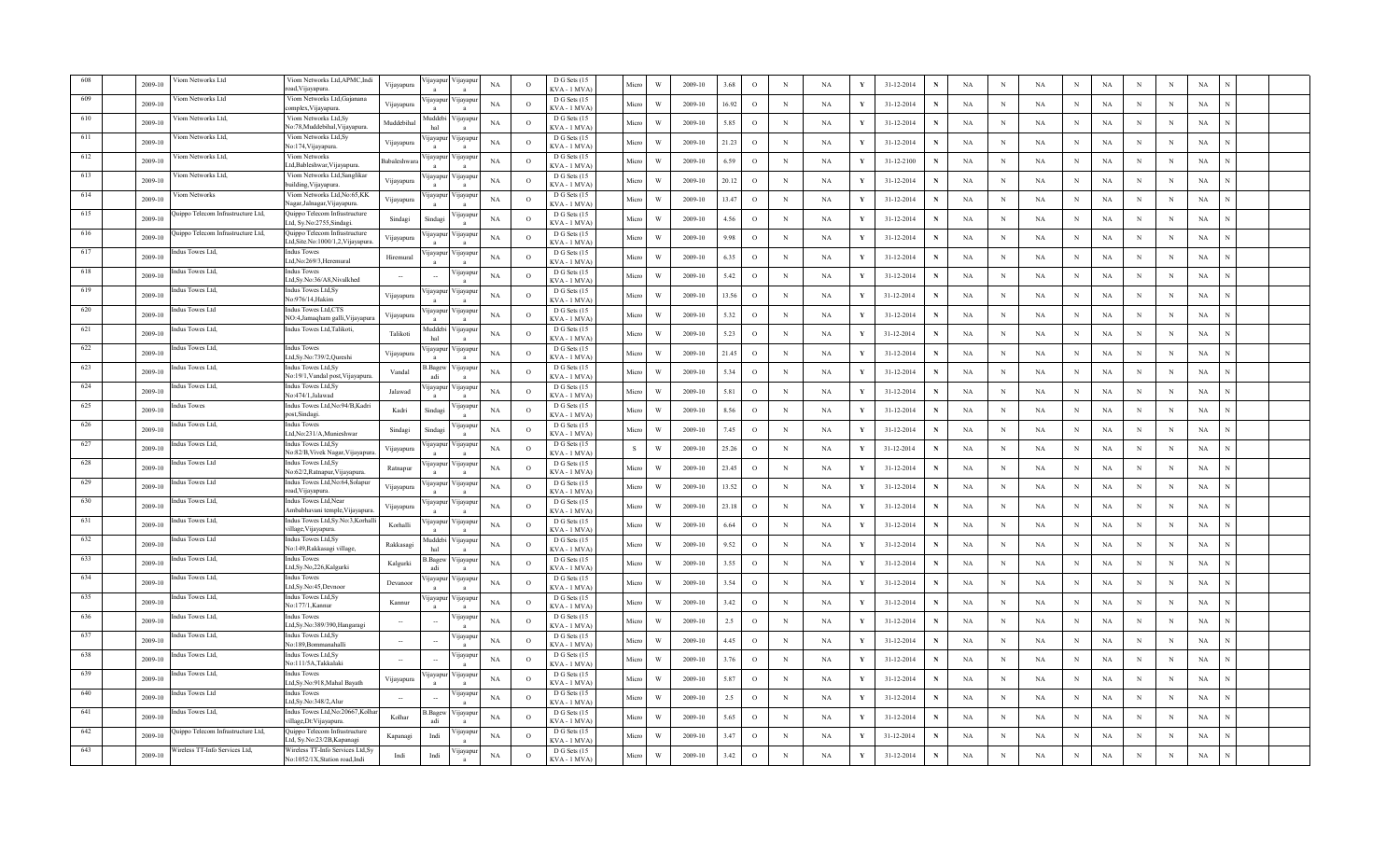|      | 2009-10     | /ireless TT-Info Services Ltd,                             | Wireless TT-Info Services<br>.td,CTS No:102/8,Near KSRTC     | Vijayapura               | ijayapur        | √ijayapı           | $_{\rm NA}$ | $\overline{O}$ | D G Sets (15<br>KVA - 1 MVA        | Micro | W                       | 2009-10     | 15.54 | $\circ$      | $_{\rm N}$  | NA        | Y            | 31-12-2014 |   | NA          | $\mathbf N$ | NA          | $_{\rm N}$   | NA          | N          | $\,$ N      | $_{\rm NA}$ |  |
|------|-------------|------------------------------------------------------------|--------------------------------------------------------------|--------------------------|-----------------|--------------------|-------------|----------------|------------------------------------|-------|-------------------------|-------------|-------|--------------|-------------|-----------|--------------|------------|---|-------------|-------------|-------------|--------------|-------------|------------|-------------|-------------|--|
|      | 2009-10     | /ireless TT-Info Services Ltd,Sy<br>o:194/2A.Mahalbhagyath | Wireless TT-Info Services Ltd, Sy<br>No:194/2A.Mahalbhagyath | Vijayapura               | <i>u</i> ayapur | ∕ijayapı           | NA          | $\circ$        | D G Sets (15<br>KVA - 1 MVA        | Micro | W                       | 2009-10     | 2.5   | $\circ$      | $_{\rm N}$  | NA        | Y            | 31-12-2014 |   | NA          | N           | NA          | N            | NA          | N          | N           | NA          |  |
|      | 2009-10     | /ireless TT-Info Services Ltd,                             | Wireless TT-Info Services<br>.td,CTS No:1571/3,J.M           | Vijayapura               |                 | 'ijayapur Vijayapı | NA          | $\circ$        | D G Sets (15<br>KVA - 1 MVA        | Micro | W                       | 2009-10     | 5.95  | $\circ$      | $_{\rm N}$  | NA        | Y            | 31-12-2014 |   | NA          | N           | NA          | N            | NA          | N          | N           | NA          |  |
|      | 2009-10     | Viom Networks Ltd                                          | Viom Networks LtdSy<br>Vo:114/1, Anjutagi                    | Anjutagi                 | Indi            | 'ijayapı           | NA          | $\Omega$       | D G Sets (15<br>KVA - 1 MVA        | Micro | W                       | 2009-10     | 2.5   | $\circ$      | $\mathbf N$ | <b>NA</b> | $\mathbf{v}$ | 31-12-2015 | N | NA          | N           | <b>NA</b>   | $_{\rm N}$   | $_{\rm NA}$ | N          | N           | $_{\rm NA}$ |  |
| 648  | 2009-10     | Viom Networks Ltd.                                         | Viom Networks Ltd,CTS<br>Vo:274/1-28, Sy No:61, Solapur      | Vijayapura               | ijayapu         | ∕ijayapı           | NA          | $\Omega$       | D G Sets (15<br>KVA - 1 MVA        | Micro | W                       | 2009-10     | 3.45  | $\circ$      | $\mathbf N$ | <b>NA</b> | Y            | 31-12-2015 | N | NA          | N           | NA          | $\,$ N       | <b>NA</b>   | N          | N           | $_{\rm NA}$ |  |
| 649  | 2009-10     | Viom Networks Ltd,                                         | Viom Networks Ltd,Sy<br>No:1/2,Tennihalli,Tq:Indi,Dt:Vija    | Tennihalli               | Indi            | 'ijayapı           | NA          | $\circ$        | D G Sets (15<br>KVA - 1 MVA        | Micro | W                       | 2009-10     | 3.85  | $\circ$      | $_{\rm N}$  | NA        | Y            | 31-12-2015 |   | NA          | N           | <b>NA</b>   | $_{\rm N}$   | NA          | N          | N           | NA          |  |
| 650  | 2009-10     | /iom Networks Ltd,                                         | Viom Networks Ltd,RS<br>No:47, Tikota, Dt: Vijayapura.       | Tikota                   | ijayapur        | 'ijayapı           | NA          | $\circ$        | D G Sets (15<br>KVA - 1 MVA        | Micro | $\ensuremath{\text{W}}$ | 2009-10     | 4.35  | $\circ$      | $\mathbf N$ | NA        | Y            | 31-12-2015 |   | $_{\rm NA}$ | N           | $_{\rm NA}$ | $\,$ N       | $_{\rm NA}$ | N          | N           | $_{\rm NA}$ |  |
| 651  | 2009-10     | /iom Networks Ltd.                                         | Viom Networks Ltd,Sy<br>No:484/A3,Tikota                     | Tikota                   | ijayapu         | √ijayapu           | NA          | $\circ$        | D G Sets (15<br>KVA-1 MVA          | Micro | W                       | 2009-10     | 2.42  | $\circ$      | N           | NA        | Y            | 31-12-2015 | N | $_{\rm NA}$ | N           | NA          | $\,$ N       | $_{\rm NA}$ | N          | $\,$ N      | $_{\rm NA}$ |  |
| 652  | 2009-10     | /iom Networks Ltd,                                         | Viom Networks Ltd,Plot<br>No:3/4/9/10, Managoli, Vijayapura  | Managooli                | ijayapur        | 'ijayapı           | NA          | $\overline{O}$ | D G Sets (15<br>KVA-1 MVA          | Micro | W                       | 2009-10     | 5.21  | $\circ$      | $_{\rm N}$  | NA        | Y            | 31-12-2015 | N | NA          | N           | NA          | N            | <b>NA</b>   | N          | $\,$ N      | NA          |  |
| 653  | 2009-10     | /iom Networks Ltd,                                         | Viom Networks Ltd,Sy<br>No:88/1.2A3.Umaran                   | Umarani                  | Indi            | <i>y</i> ayapt     | NA          | $\circ$        | D G Sets (15<br>KVA - 1 MVA        | Micro | W                       | 2009-10     | 3.54  | $\circ$      | $_{\rm N}$  | NA        | Y            | 31-12-2015 | N | NA          | N           | NA          | $_{\rm N}$   | NA          | N          | N           | NA          |  |
| 654  | 2009-10     | /iom Networks Ltd.                                         | Viom Networks Ltd,Sy<br>No:827/1B, Babaleahwara              | Babaleshwar              | <i>u</i> ayapur | ∕ijayapı           | NA          | $\circ$        | D G Sets (15<br>KVA-1 MVA          | Micro | W                       | 2009-10     | 3.93  | $\circ$      | $\mathbf N$ | NA        | Y            | 31-12-2015 | N | NA          | N           | NA          | $\,$ N       | $_{\rm NA}$ | N          | N           | $_{\rm NA}$ |  |
| 655  | 2009-10     | Viom Networks Ltd.                                         | Viom Networks Ltd,Sy<br>No:2/11,Zalki                        | Zalaki                   | Indi            | 'ijayapı           | NA          | $\circ$        | D G Sets (15<br>KVA - 1 MVA        | Micro | W                       | 2009-10     | 2.42  | $\circ$      | N           | NA        | Y            | 31-12-2015 | N | NA          | $_{\rm N}$  | NA          | $\,$ N       | $_{\rm NA}$ | N          | N           | $_{\rm NA}$ |  |
| -656 | 2009-10     | /iom Networks Ltd,                                         | Viom Networks Ltd,Sy<br>No:259, Mahalabagyath                | Mahalbagaya              | <i>u</i> ayapur | 'ijayapı           | NA          | $\Omega$       | D G Sets (15<br>KVA - 1 MVA        | Micro | W                       | 2009-10     | 4.12  | $\circ$      | $_{\rm N}$  | NA        | Y            | 31-12-2015 | N | NA          | N           | NA          | $_{\rm N}$   | <b>NA</b>   | N          | N           | NA          |  |
| 657  | 2011-12     | iom networks Ltd,                                          | Viom networks Ltd,                                           |                          |                 | <b>yayap</b>       | $_{\rm NA}$ | $\circ$        | D G Sets (15<br>KVA - 1 MVA        | Micro | $\ensuremath{\text{W}}$ | 2011-12     | 4.12  | $\circ$      | $_{\rm N}$  | NA        | Y            | 31-12-2016 | N | NA          | N           | $_{\rm NA}$ | $\,$ N       | NA          | N          | N           | $_{\rm NA}$ |  |
| 658  | 2011-12     | dia InfraTelcom infra Ltd                                  | India InfraTelcom infra Ltd                                  |                          |                 | 'ijayapı           | NA          | $\circ$        | D G Sets (15<br>KVA - 1 MVA        | Micro | W                       | 2011-12     | 4.12  | $\circ$      | $_{\rm N}$  | NA        | Y            | 31-12-2016 | N | NA          | N           | NA          | $_{\rm N}$   | $_{\rm NA}$ | N          | N           | $_{\rm NA}$ |  |
| 659  | 2011-12     | idia InfraTelcom infra Ltd                                 | India InfraTelcom infra Ltd                                  | $\ddot{\phantom{a}}$     |                 | 'ijayapı           | NA          | $\overline{O}$ | D G Sets (15<br>KVA-1 MVA          | Micro | W                       | 2011-12     | 4.12  | $\circ$      | $\mathbb N$ | NA        | Y            | 31-12-2016 | N | NA          | N           | NA          | $_{\rm N}$   | NA          | N          | $\,$ N      | NA          |  |
| 660  | 2011-12     | dia InfraTelcom infra Ltd                                  | India InfraTelcom infra Ltd                                  | $\overline{\phantom{a}}$ |                 | цауар              | NA          | $\circ$        | D G Sets (15<br>KVA - 1 MVA        | Micro | W                       | 2011-12     | 4.12  | $\circ$      | $\mathbb N$ | NA        | Y            | 31-12-2016 | N | NA          | $_{\rm N}$  | NA          | $_{\rm N}$   | $_{\rm NA}$ | $_{\rm N}$ | $\,$ N      | NA          |  |
|      | 2011-12     | dia InfraTelcom infra Ltd                                  | India InfraTelcom infra Ltd                                  | $\overline{\phantom{a}}$ |                 | ∕ijayapı           | NA          | $\circ$        | D G Sets (15<br><b>CVA - 1 MVA</b> | Micro | W                       | 2011-12     | 4.12  | $\circ$      | $_{\rm N}$  | NA        | Y            | 31-12-2016 | N | NA          | N           | <b>NA</b>   | $_{\rm N}$   | NA          | $_{\rm N}$ | N           | NA          |  |
| 662  | $2011 - 12$ | ndia InfraTelcom infra Ltd                                 | India InfraTelcom infra Ltd                                  |                          |                 | √ijayap            | NA          | $\Omega$       | D G Sets (15<br>KVA - 1 MVA        | Micro | W                       | $2011 - 12$ | 4.12  | $\circ$      | $\mathbf N$ | NA        | $\mathbf{v}$ | 31-12-2016 | N | NA          | N           | <b>NA</b>   | $_{\rm N}$   | $_{\rm NA}$ | N          | N           | $_{\rm NA}$ |  |
| 663  | 2011-12     | iom networks Ltd,                                          | Viom networks Ltd,                                           |                          |                 | 'ijayapı           | NA          | $\circ$        | D G Sets (15<br>KVA - 1 MVA        | Micro | W                       | 2011-12     | 4.12  | $\circ$      | $_{\rm N}$  | NA        | Y            | 31-12-2016 | N | NA          | N           | NA          | $_{\rm N}$   | <b>NA</b>   | N          | N           | NA          |  |
| 664  | 2011-12     | ndus networks Ltd.                                         | Indus networks Ltd,                                          |                          |                 | 'ijayapı           | NA          | $\Omega$       | D G Sets (15<br>KVA-1 MVA          | Micro | W                       | 2011-12     | 4.12  | $\circ$      | $\mathbf N$ | NA        | Y            | 31-12-2016 | N | $_{\rm NA}$ | N           | NA          | $\,$ N       | NA          | N          | N           | $_{\rm NA}$ |  |
| 665  | 2011-12     | ndus networks Ltd.                                         | Indus networks Ltd.                                          |                          |                 | ∕ijayapı           | NA          | $\circ$        | D G Sets (15<br>KVA - 1 MVA        | Micro | W                       | 2011-12     | 4.12  | $\circ$      | $\mathbf N$ | NA        | Y            | 31-12-2016 | N | NA          | N           | <b>NA</b>   | $\mathbf N$  | NA          | N          | N           | $_{\rm NA}$ |  |
| 666  | 2011-12     | ndus networks Ltd.                                         | Indus networks Ltd.                                          | $\sim$                   |                 | 'ijayapı           | $_{\rm NA}$ | $\overline{O}$ | D G Sets (15<br>KVA-1 MVA          | Micro | W                       | 2011-12     | 4.12  | $\circ$      | $_{\rm N}$  | NA        | Y            | 31-12-2016 | N | NA          | N           | NA          | $\,$ N       | <b>NA</b>   | N          | $\,$ N      | $_{\rm NA}$ |  |
| 667  | 2011-12     | adus networks Ltd,                                         | Indus networks Ltd,                                          | $\bar{a}$                |                 | 'ijayapu           | NA          | $\circ$        | D G Sets (15<br>KVA - 1 MVA        | Micro | W                       | 2011-12     | 4.12  | $\circ$      | $_{\rm N}$  | NA        | $\mathbf Y$  | 31-12-2016 | N | NA          | N           | NA          | N            | $_{\rm NA}$ | $_{\rm N}$ | $\,$ N      | NA          |  |
| 668  | $2011 - 12$ | dus networks Ltd,                                          | Indus networks Ltd,                                          |                          |                 | 'ijayapi           | NA          | $\circ$        | D G Sets (15<br>KVA - 1 MVA        | Micro | W                       | 2011-12     | 4.12  | $\circ$      | $_{\rm N}$  | NA        | Y            | 31-12-2016 | N | NA          | N           | <b>NA</b>   | $_{\rm N}$   | NA          | N          | N           | NA          |  |
| 669  | 2011-12     | dus networks Ltd.                                          | Indus networks Ltd.                                          | $\sim$                   |                 | ∕ijayapı           | NA          | $\Omega$       | D G Sets (15<br>KVA-1 MVA          | Micro | W                       | 2011-12     | 4.12  | $\circ$      | $\mathbf N$ | NA        | Y            | 31-12-2016 | N | NA          | $_{\rm N}$  | NA          | $\,$ N       | $_{\rm NA}$ | N          | $_{\rm N}$  | $_{\rm NA}$ |  |
| 670  | 2011-12     | ndus networks Ltd,                                         | Indus networks Ltd,                                          | $\sim$                   |                 | 'ijayapı           | $_{\rm NA}$ | $\Omega$       | D G Sets (15<br>KVA - 1 MVA        | Micro | W                       | 2011-12     | 4.12  | $\circ$      | $\,$ N      | NA        | Y            | 31-12-2016 | N | NA          | $_{\rm N}$  | NA          | $\,$ N       | $_{\rm NA}$ | N          | $\,$ N      | $_{\rm NA}$ |  |
| 671  | 2011-12     | dus networks Ltd,                                          | Indus networks Ltd,                                          |                          |                 | 'ijayapi           | NA          | $\Omega$       | D G Sets (15<br>KVA - 1 MVA        | Micro | W                       | 2011-12     | 4.12  | $\circ$      | $_{\rm N}$  | <b>NA</b> | Y            | 31-12-2016 | N | NA          | $_{\rm N}$  | <b>NA</b>   | N            | NA          | N          | N           | NA          |  |
| 672  | 2011-12     | dus networks Ltd,                                          | Indus networks Ltd,                                          |                          |                 | 'ijayapı           | NA          | $\Omega$       | D G Sets (15<br>KVA - 1 MVA        | Micro | W                       | 2011-12     | 4.12  | $\circ$      | $_{\rm N}$  | NA        | Y            | 31-12-2016 | N | NA          | N           | <b>NA</b>   | $_{\rm N}$   | NA          | N          | N           | NA          |  |
| 673  | 2011-12     | ıdus networks Ltd.                                         | Indus networks Ltd,                                          | $\sim$                   |                 | 'ijayapı           | NA          | $\circ$        | D G Sets (15<br>KVA-1 MVA          | Micro | W                       | 2011-12     | 4.12  | $\mathbf{o}$ | $\,$ N      | NA        | Y            | 31-12-2016 | N | NA          | N           | NA          | $\, {\rm N}$ | NA          | N          | $\mathbb N$ | NA          |  |
| 674  | 2011-12     | ndus networks Ltd,                                         | Indus networks Ltd,                                          |                          |                 | 'ijayap            | NA          | $\circ$        | D G Sets (15<br>KVA - 1 MVA        | Micro | W                       | 2011-12     | 4.12  | $\circ$      | $_{\rm N}$  | NA        |              | 31-12-2016 |   | NA          | N           | NA          | N            | $_{\rm NA}$ | $_{\rm N}$ | N           | NA          |  |
| 675  | 2011-12     | dus networks Ltd,                                          | Indus networks Ltd,                                          | $\bar{a}$                |                 | 'ijayap            | NA          | $\circ$        | D G Sets (15<br>KVA - 1 MVA        | Micro | W                       | 2011-12     | 4.12  | $\circ$      | $_{\rm N}$  | NA        | Y            | 31-12-2016 | N | NA          | N           | NA          | $_{\rm N}$   | NA          | N          | $\,$ N      | NA          |  |
|      | 2011-12     | dus networks Ltd,                                          | Indus networks Ltd,                                          | $\overline{\phantom{a}}$ |                 | 'ijayap            | NA          | $\circ$        | D G Sets (15<br>KVA - 1 MVA        | Micro | W                       | 2011-12     | 4.12  | $\circ$      | $_{\rm N}$  | <b>NA</b> | Y            | 31-12-2016 | N | NA          | N           | <b>NA</b>   | $_{\rm N}$   | NA          | N          | N           | NA          |  |
| -677 | 2011-12     | ndus networks Ltd.                                         | Indus networks Ltd.                                          |                          |                 | 'ijayap            | $_{\rm NA}$ | $\Omega$       | D G Sets (15<br>KVA - 1 MVA        | Micro | W                       | 2011-12     | 4.12  | $\circ$      | $\mathbf N$ | NA        | Y            | 31-12-2016 | N | NA          | N           | NA          | $\,$ N       | <b>NA</b>   | N          | N           | $_{\rm NA}$ |  |
| 678  | 2011-12     | Indus networks Ltd,                                        | Indus networks Ltd,                                          |                          |                 | 'ijayapı           | NA          | $\circ$        | D G Sets (15<br>KVA-1 MVA          | Micro | W                       | 2011-12     | 4.12  | $\circ$      | N           | <b>NA</b> | $\mathbf Y$  | 31-12-2016 |   | NA          | N           | <b>NA</b>   | N            | <b>NA</b>   | N          | N           | NA          |  |
| 679  | 2011-12     | ndus networks Ltd,                                         | Indus networks Ltd,                                          |                          |                 | 'ijayapı           | NA          | $\circ$        | D G Sets (15<br>KVA - 1 MVA)       | Micro | $\ensuremath{\text{W}}$ | 2011-12     | 4.12  | $\circ$      | N           | NA        | $\mathbf Y$  | 31-12-2016 |   | NA          | N           | NA          | $_{\rm N}$   | <b>NA</b>   | N          | N           | $_{\rm NA}$ |  |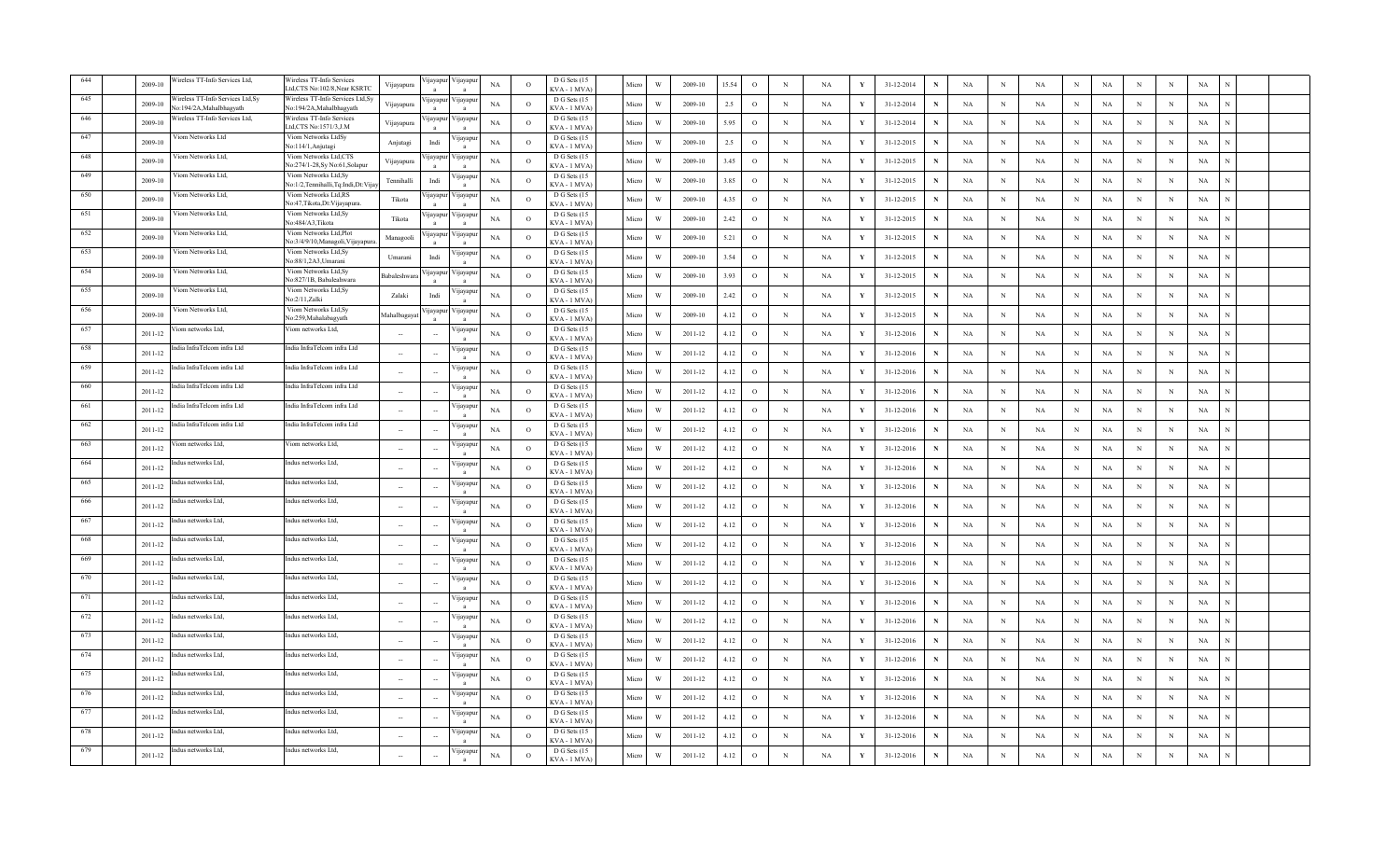|     | 2011-12 | dus networks Ltd,   | ndus networks Ltd,  | $\sim$      |                          | ijayapu                   | NA          | $\overline{O}$ | D G Sets (15<br>KVA - 1 MVA        | Micro | W | 2011-12     | 4.12 | $\,$ O       | $\, {\bf N}$ | <b>NA</b>   | Y            | 31-12-2016 |              | NA          | $\,$ N      | NA          | N            | $_{\rm NA}$ | N           | $_{\rm N}$ | $_{\rm NA}$ |  |
|-----|---------|---------------------|---------------------|-------------|--------------------------|---------------------------|-------------|----------------|------------------------------------|-------|---|-------------|------|--------------|--------------|-------------|--------------|------------|--------------|-------------|-------------|-------------|--------------|-------------|-------------|------------|-------------|--|
| 681 | 2011-12 | dus networks Ltd,   | Indus networks Ltd, | $\sim$      |                          | yayapu                    | NA          | $\circ$        | D G Sets (15<br>KVA - 1 MVA        | Micro | W | 2011-12     | 4.12 | $\circ$      | $_{\rm N}$   | NA          | Y            | 31-12-2016 |              | NA          | N           | NA          | N            | NA          | N           | N          | NA          |  |
| 682 | 2011-12 | dus networks Ltd,   | Indus networks Ltd, | $\sim$      |                          | ijayapu                   | NA          | $\circ$        | D G Sets (15<br>KVA - 1 MVA        | Micro | W | 2011-12     | 4.12 | $\circ$      | $\mathbb N$  | NA          |              | 31-12-2016 |              | NA          | N           | NA          | N            | NA          | N           | N          | NA          |  |
| 683 | 2011-12 | dus networks Ltd,   | Indus networks Ltd, | <b>100</b>  |                          | ijayapu<br>$\mathbf{a}$   | <b>NA</b>   | $\Omega$       | D G Sets (15<br>KVA - 1 MVA        | Micro | W | $2011 - 12$ | 4.12 | $\circ$      | $_{\rm N}$   | <b>NA</b>   | Y            | 31-12-2016 | N            | NA          | $\mathbf N$ | $_{\rm NA}$ | $\mathbf{N}$ | $_{\rm NA}$ | N           | N          | $_{\rm NA}$ |  |
| 684 | 2011-12 | ndus networks Ltd,  | ndus networks Ltd,  |             |                          | ijayapı                   | NA          | $\circ$        | D G Sets (15<br>KVA - 1 MVA        | Micro | W | 2011-12     | 4.12 | $\circ$      | $_{\rm N}$   | NA          | V            | 31-12-2016 | N            | NA          | $_{\rm N}$  | NA          | N            | $_{\rm NA}$ | N           | N          | NA          |  |
| 685 | 2011-12 | Indus networks Ltd, | Indus networks Ltd, |             |                          | 'ijayapu                  | <b>NA</b>   | $\circ$        | D G Sets (15<br>KVA - 1 MVA)       | Micro | W | 2011-12     | 4.12 | $\circ$      | $_{\rm N}$   | <b>NA</b>   |              | 31-12-2016 | N            | NA          | $_{\rm N}$  | NA          | N            | NA          | N           | N          | NA          |  |
| 686 | 2011-12 | ndus networks Ltd,  | Indus networks Ltd, | $\sim$      |                          | 'ijayapuı                 | NA          | $\circ$        | D G Sets (15<br>KVA - 1 MVA        | Micro | W | 2011-12     | 4.12 | $\circ$      | $_{\rm N}$   | NA          |              | 31-12-2016 |              | NA          | $_{\rm N}$  | $_{\rm NA}$ | N            | $_{\rm NA}$ | N           | N          | $_{\rm NA}$ |  |
| 687 | 2011-12 | ndus networks Ltd.  | Indus networks Ltd, | $\sim$      |                          | 'ijayapu<br>$\mathbf{a}$  | NA          | $\overline{O}$ | D G Sets (15<br>KVA - 1 MVA        | Micro | W | 2011-12     | 4.12 | $\circ$      | $_{\rm N}$   | $_{\rm NA}$ | $\mathbf{v}$ | 31-12-2016 | $\mathbf{N}$ | $_{\rm NA}$ | $_{\rm N}$  | $_{\rm NA}$ | N            | $_{\rm NA}$ | N           | N          | $_{\rm NA}$ |  |
| 688 | 2011-12 | dus Towes Ltd,      | Indus Towes Ltd,    | $\sim$      |                          | ijayapu                   | NA          | $\overline{O}$ | D G Sets (15<br>KVA - 1 MVA        | Micro | W | 2011-12     | 4.12 | $\circ$      | $\mathbb N$  | NA          |              | 31-12-2016 | N            | NA          | N           | NA          | N            | NA          | N           | N          | NA          |  |
| 689 | 2011-12 | dus Towes Ltd,      | Indus Towes Ltd,    | $\sim$      |                          | ijayapur                  | NA          | $\circ$        | D G Sets (15<br>KVA - 1 MVA        | Micro | W | 2011-12     | 4.12 | $\circ$      | $\mathbb N$  | NA          | Y            | 31-12-2016 | N            | NA          | $_{\rm N}$  | NA          | $_{\rm N}$   | NA          | N           | N          | NA          |  |
| 690 | 2011-12 | dus Towes Ltd.      | ndus Towes Ltd,     | $\sim$      |                          | ijayapur<br>a             | NA          | $\Omega$       | D G Sets (15<br>KVA - 1 MVA        | Micro | W | 2011-12     | 4.12 | $\circ$      | N            | NA          | $\mathbf{v}$ | 31-12-2016 | N            | NA          | $\mathbf N$ | $_{\rm NA}$ | N            | $_{\rm NA}$ | N           | N          | $_{\rm NA}$ |  |
| 691 | 2011-12 | dus Towes Ltd,      | ndus Towes Ltd,     | $\sim$      | $\sim$                   | ijayapu<br>$\overline{a}$ | NA          | $\Omega$       | D G Sets (15<br>KVA - 1 MVA        | Micro | W | 2011-12     | 4.12 | $\circ$      | $_{\rm N}$   | NA          | Y            | 31-12-2016 | N            | NA          | $_{\rm N}$  | NA          | N            | $_{\rm NA}$ | $\mathbf N$ | N          | NA          |  |
| 692 | 2011-12 | dus Towes Ltd,      | ndus Towes Ltd,     |             |                          | 'ijayapu                  | NA          | $\circ$        | D G Sets (15<br>KVA - 1 MVA)       | Micro | W | 2011-12     | 4.12 | $\circ$      | $\mathbb N$  | NA          | Y            | 31-12-2016 | $\mathbf N$  | NA          | N           | NA          | N            | NA          | N           | N          | NA          |  |
| 693 | 2011-12 | ndus Towes Ltd,     | Indus Towes Ltd,    |             |                          | 'ijayapu                  | $_{\rm NA}$ | $\Omega$       | D G Sets (15<br>KVA - 1 MVA)       | Micro | W | 2011-12     | 4.12 | $\mathbf{o}$ | $\,$ N       | NA          | Y            | 31-12-2016 | N            | NA          | $\mathbf N$ | NA          | N            | NA          | N           | N          | $_{\rm NA}$ |  |
| 694 | 2011-12 | dus Towes Ltd.      | Indus Towes Ltd,    | $\sim$      |                          | 'ijayapu<br>$\mathbf{a}$  | NA          | $\overline{O}$ | D G Sets (15<br>KVA - 1 MVA)       | Micro | W | 2011-12     | 4.12 | $\,$ O       | $\,$ N       | NA          | $\mathbf{Y}$ | 31-12-2016 | N            | NA          | $\mathbf N$ | NA          | N            | $_{\rm NA}$ | N           | $_{\rm N}$ | $_{\rm NA}$ |  |
| 695 | 2011-12 | dus Towes Ltd,      | Indus Towes Ltd,    | $\sim$      |                          | ijayapuı                  | NA          | $\overline{O}$ | D G Sets (15<br>KVA - 1 MVA)       | Micro | W | 2011-12     | 4.12 | $\circ$      | $\mathbb N$  | NA          | Y            | 31-12-2016 | N            | NA          | N           | NA          | N            | NA          | N           | N          | NA          |  |
| 696 | 2011-12 | dus Towes Ltd,      | Indus Towes Ltd,    | $\sim$      |                          | ijayapu                   | NA          | $\circ$        | D G Sets (15<br>KVA - 1 MVA        | Micro | W | 2011-12     | 4.12 | $\circ$      | $\mathbb N$  | <b>NA</b>   |              | 31-12-2016 | N            | NA          | $\mathbf N$ | $_{\rm NA}$ | N            | NA          | N           | N          | NA          |  |
| 697 | 2011-12 | dus Towes Ltd,      | Indus Towes Ltd,    | $\sim$      |                          | ijayapu                   | NA          | $\circ$        | D G Sets (15<br><b>CVA - 1 MVA</b> | Micro | W | 2011-12     | 4.12 | $\circ$      | $_{\rm N}$   | <b>NA</b>   | Y            | 31-12-2016 | N            | NA          | N           | <b>NA</b>   | N            | NA          | $\mathbf N$ | $_{\rm N}$ | NA          |  |
| 698 | 2011-12 | ndus Towes Ltd.     | ndus Towes Ltd,     | $\sim$      | $\sim$                   | 'ijayapu<br>$\mathbf{a}$  | NA          | $\circ$        | D G Sets (15<br>KVA - 1 MVA        | Micro | W | 2011-12     | 4.12 | $\circ$      | $_{\rm N}$   | NA          | $\mathbf{v}$ | 31-12-2016 | N            | NA          | $_{\rm N}$  | NA          | N            | $_{\rm NA}$ | $_{\rm N}$  | N          | $_{\rm NA}$ |  |
| 699 | 2011-12 | ndus Towes Ltd,     | ndus Towes Ltd,     |             |                          | 'ijayapı<br>$\mathbf{a}$  | NA          | $\circ$        | D G Sets (15<br>KVA - 1 MVA        | Micro | W | 2011-12     | 4.12 | $\circ$      | $_{\rm N}$   | NA          | Y            | 31-12-2016 | N            | NA          | N           | NA          | N            | NA          | N           | N          | NA          |  |
| 700 | 2011-12 | ndus Towes Ltd,     | Indus Towes Ltd,    | $\sim$      |                          | 'ijayapu                  | NA          | $\circ$        | D G Sets (15<br>KVA - 1 MVA        | Micro | W | 2011-12     | 4.12 | $\mathbf{o}$ | N            | NA          | Y            | 31-12-2016 | N            | NA          | $\mathbf N$ | NA          | N            | $_{\rm NA}$ | N           | N          | $_{\rm NA}$ |  |
| 701 | 2011-12 | idus Towes Ltd.     | ndus Towes Ltd,     | $\sim$      |                          | 'ijayapu                  | NA          | $\circ$        | D G Sets (15<br>KVA - 1 MVA        | Micro | W | 2011-12     | 4.12 | $\circ$      | $_{\rm N}$   | NA          | $\mathbf{v}$ | 31-12-2016 | N            | NA          | $_{\rm N}$  | NA          | N            | $_{\rm NA}$ | N           | N          | $_{\rm NA}$ |  |
| 702 | 2011-12 | idus Towes Ltd,     | Indus Towes Ltd,    | $\sim$      |                          | 'ijayapur<br>$\mathbf{a}$ | $_{\rm NA}$ | $\overline{O}$ | D G Sets (15<br>KVA - 1 MVA        | Micro | W | 2011-12     | 4.12 | $\,$ O       | $\,$ N       | NA          | Y            | 31-12-2016 | N            | NA          | N           | NA          | N            | $_{\rm NA}$ | N           | N          | NA          |  |
| 703 | 2011-12 | iom networks Ltd,   | Viom networks Ltd,  | $\sim$      |                          | ijayapur<br>$\mathbf{a}$  | NA          | $\overline{O}$ | D G Sets (15<br>KVA - 1 MVA        | Micro | W | 2011-12     | 4.12 | $\mathbf{o}$ | $\mathbb N$  | NA          | Y            | 31-12-2016 | N            | NA          | $\mathbf N$ | NA          | $_{\rm N}$   | $_{\rm NA}$ | N           | $_{\rm N}$ | NA          |  |
| 704 | 2011-12 | iom networks Ltd,   | liom networks Ltd,  | $\sim$      |                          | ijayapur                  | NA          | $\circ$        | D G Sets (15<br>KVA - 1 MVA        | Micro | W | 2011-12     | 4.12 | $\circ$      | $_{\rm N}$   | NA          | Y            | 31-12-2016 | N            | NA          | $_{\rm N}$  | NA          | N            | NA          | $\mathbf N$ | N          | NA          |  |
| 705 | 2011-12 | iom networks Ltd.   | Viom networks Ltd.  | $\sim$      |                          | ijayapu<br>a              | NA          | $\Omega$       | D G Sets (15<br>KVA - 1 MVA)       | Micro | W | 2011-12     | 4.12 | $\circ$      | $_{\rm N}$   | NA          | Y            | 31-12-2016 | N            | NA          | $_{\rm N}$  | NA          | N            | $_{\rm NA}$ | N           | N          | NA          |  |
| 706 | 2011-12 | idus Towes Ltd,     | Indus Towes Ltd,    | <b>1999</b> |                          | 'ijayapu<br>$\mathbf{a}$  | $_{\rm NA}$ | $\Omega$       | D G Sets (15<br>KVA - 1 MVA)       | Micro | W | 2011-12     | 4.12 | $\mathbf{o}$ | $\,$ N       | <b>NA</b>   | Y            | 31-12-2016 | N            | NA          | $\mathbf N$ | $_{\rm NA}$ | N            | $_{\rm NA}$ | N           | N          | NA          |  |
| 707 | 2011-12 | dus Towes Ltd,      | Indus Towes Ltd.    |             |                          | 'ijayapuı                 | NA          | $\circ$        | D G Sets (15<br>KVA - 1 MVA)       | Micro | W | 2011-12     | 4.12 | $\circ$      | $_{\rm N}$   | <b>NA</b>   | Y            | 31-12-2016 | N            | NA          | $_{\rm N}$  | NA          | N            | NA          | N           | N          | NA          |  |
| 708 | 2011-12 | dus Towes Ltd,      | Indus Towes Ltd,    | $\sim$      |                          | 'ijayapuı                 | NA          | $\overline{O}$ | D G Sets (15<br>KVA - 1 MVA        | Micro | W | 2011-12     | 4.12 | $\circ$      | $_{\rm N}$   | <b>NA</b>   | Y            | 31-12-2016 | N            | NA          | $_{\rm N}$  | NA          | N            | NA          | N           | N          | NA          |  |
| 709 | 2011-12 | dus Towes Ltd,      | Indus Towes Ltd,    | $\sim$      |                          | ijayapı<br>$\mathbf{a}$   | NA          | $\overline{O}$ | D G Sets (15<br>KVA - 1 MVA)       | Micro | W | 2011-12     | 4.12 | $\,$ O       | $\,$ N       | NA          | Y            | 31-12-2016 | N            | NA          | $\mathbb N$ | NA          | N            | NA          | N           | N          | NA          |  |
| 710 | 2011-12 | idus Towes Ltd,     | Indus Towes Ltd,    |             |                          | ijayapuı                  | NA          | $\circ$        | D G Sets (15<br>KVA - 1 MVA        | Micro | W | 2011-12     | 4.12 | $\circ$      | $_{\rm N}$   | NA          |              | 31-12-2016 |              | NA          | $\mathbf N$ | NA          | N            | NA          | N           | $_{\rm N}$ | NA          |  |
| 711 | 2011-12 | dus Towes Ltd,      | Indus Towes Ltd,    | $\sim$      |                          | ijayapu                   | <b>NA</b>   | $\circ$        | D G Sets (15<br>KVA - 1 MVA        | Micro | W | 2011-12     | 4.12 | $\circ$      | $_{\rm N}$   | <b>NA</b>   |              | 31-12-2016 | N            | NA          | $_{\rm N}$  | NA          | N            | NA          | N           | N          | NA          |  |
| 712 | 2011-12 | dus Towes Ltd,      | ndus Towes Ltd,     | $\sim$      | $\overline{\phantom{a}}$ | ijayapı                   | NA          | $\circ$        | D G Sets (15<br>$(VA - 1 MVA)$     | Micro | W | 2011-12     | 4.12 | $\circ$      | $_{\rm N}$   | NA          | Y            | 31-12-2016 | N            | NA          | $_{\rm N}$  | NA          | N            | NA          | N           | N          | NA          |  |
| 713 | 2011-12 | ndus Towes Ltd.     | indus Towes Ltd,    |             |                          | 'ijayapı<br>$\mathbf{a}$  | NA          | $\Omega$       | D G Sets (15<br>KVA - 1 MVA        | Micro | W | 2011-12     | 4.12 | $\mathbf{o}$ | N            | <b>NA</b>   | $\mathbf{v}$ | 31-12-2016 | N            | NA          | $\mathbf N$ | $_{\rm NA}$ | N            | $_{\rm NA}$ | N           | N          | $_{\rm NA}$ |  |
| 714 | 2011-12 | ndus Towes Ltd,     | Indus Towes Ltd,    |             |                          | 'ijayapu                  | <b>NA</b>   | $\circ$        | D G Sets (15<br>KVA - 1 MVA        | Micro | W | 2011-12     | 4.12 | $\circ$      | $_{\rm N}$   | <b>NA</b>   | Y            | 31-12-2016 | N            | NA          | $_{\rm N}$  | <b>NA</b>   | N            | NA          | N           | N          | $_{\rm NA}$ |  |
| 715 | 2011-12 | dus Towes Ltd,      | Indus Towes Ltd,    |             |                          | 'ijayapur                 | NA          | $\circ$        | D G Sets (15<br>KVA - 1 MVA)       | Micro | W | 2011-12     | 4.12 | $\circ$      | $_{\rm N}$   | NA          | $\mathbf{Y}$ | 31-12-2016 | N            | NA          | $\mathbf N$ | $_{\rm NA}$ | N            | $_{\rm NA}$ | N           | N          | $_{\rm NA}$ |  |
|     |         |                     |                     |             |                          |                           |             |                |                                    |       |   |             |      |              |              |             |              |            |              |             |             |             |              |             |             |            |             |  |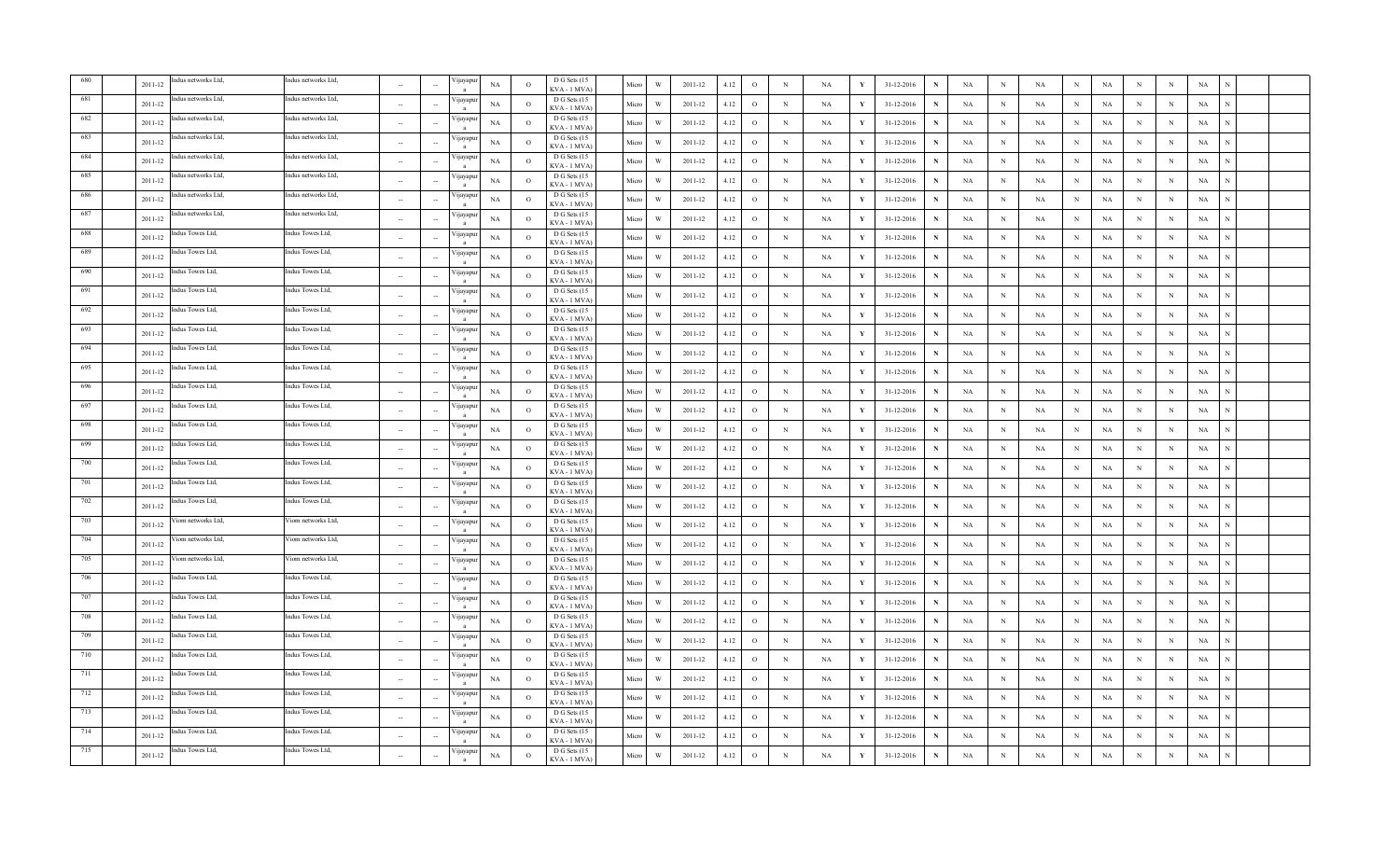|     | dus Towes Ltd.<br>$2011 - 12$              | ndus Towes Ltd,                     |                          |           | 'ijayap            | NA          | $\Omega$ | D G Sets (15<br>KVA - 1 MVA   | Micro          | W             | 2011-12     | 4.12 | $\circ$      | $\mathbf N$ | NA          | Y            | 31-12-2016 |             | NA          | N            | <b>NA</b>   | NA<br>N                   | N          | N            | NA          |   |  |
|-----|--------------------------------------------|-------------------------------------|--------------------------|-----------|--------------------|-------------|----------|-------------------------------|----------------|---------------|-------------|------|--------------|-------------|-------------|--------------|------------|-------------|-------------|--------------|-------------|---------------------------|------------|--------------|-------------|---|--|
| 717 | dus Towes Ltd.<br>2011-12                  | Indus Towes Ltd.                    | $\sim$                   |           | √ijayap            | NA          | $\circ$  | D G Sets (15<br>KVA - 1 MVA   | Micro          | W             | 2011-12     | 4.12 | $\circ$      | $_{\rm N}$  | NA          | $\mathbf{Y}$ | 31-12-2016 | N           | NA          | $_{\rm N}$   | NA          | $_{\rm N}$<br>NA          | N          | $_{\rm N}$   | NA          |   |  |
| 718 | dus Towes Ltd.<br>2011-12                  | Indus Towes Ltd,                    | $\sim$                   |           | 'ijayapu           | NA          | $\circ$  | D G Sets (15<br>KVA - 1 MVA   | Micro          | W             | 2011-12     | 4.12 | $\mathbf{o}$ | $\,$ N      | NA          | Y            | 31-12-2016 | N           | NA          | N            | NA          | $_{\rm N}$<br>NA          | $_{\rm N}$ | $_{\rm N}$   | NA          |   |  |
| 719 | ndus Towes Ltd,<br>2011-12                 | Indus Towes Ltd,                    |                          |           | 'ijayap            | NA          | $\circ$  | D G Sets (15<br>KVA - 1 MVA   | Micro          | W             | 2011-12     | 4.12 | $\circ$      | $_{\rm N}$  | NA          | Y            | 31-12-2016 |             | NA          | N            | NA          | $_{\rm N}$<br>NA          | $_{\rm N}$ | $_{\rm N}$   | NA          |   |  |
| 720 | dus Towes Ltd,<br>2011-12                  | ndus Towes Ltd,                     | $\sim$                   |           | 'ijayap            | NA          | $\circ$  | D G Sets (15<br>KVA-1 MVA     | Micro          | W             | 2011-12     | 4.12 | $\circ$      | $_{\rm N}$  | NA          | Y            | 31-12-2016 | N           | NA          | $_{\rm N}$   | <b>NA</b>   | $_{\rm N}$<br>NA          | $_{\rm N}$ | $_{\rm N}$   | NA          |   |  |
| 721 | ndus Towes Ltd.<br>$2011 - 12$             | Indus Towes Ltd.                    |                          |           | √ijayap            | NA          | $\Omega$ | D G Sets (15<br>KVA - 1 MVA   | Micro          | W             | 2011-12     | 4.12 | $\circ$      | $_{\rm N}$  | NA          | - V          | 31-12-2016 | N           | NA          | N            | $_{\rm NA}$ | $_{\rm NA}$<br>N          | N          | N            | $_{\rm NA}$ |   |  |
| 722 | Indus Towes Ltd,<br>2011-12                | Indus Towes Ltd,                    |                          |           | 'ijayapı           | NA          | $\Omega$ | D G Sets (15<br>KVA-1 MVA     | Micro          | W             | 2011-12     | 4.12 | $\circ$      | $_{\rm N}$  | NA          | $\mathbf{v}$ | 31-12-2016 | N           | NA          | N            | NA          | NA<br>N                   | N          | $_{\rm N}$   | NA          |   |  |
| 723 | Indus Towes Ltd,<br>2011-12                | Indus Towes Ltd,                    |                          |           | ∕ijayapı           | NA          | $\circ$  | D G Sets (15<br>KVA-1 MVA     | Micro          | W             | 2011-12     | 4.12 | $\circ$      | $_{\rm N}$  | NA          | Y            | 31-12-2016 | N           | NA          | N            | NA          | $_{\rm N}$<br>NA          | N          | $_{\rm N}$   | NA          |   |  |
| 724 | dus Towes Ltd.<br>$2011 - 12$              | Indus Towes Ltd,                    | $\sim$                   |           | √ijayap            | $_{\rm NA}$ | $\circ$  | D G Sets (15<br>KVA - 1 MVA   | Micro          | W             | 2011-12     | 4.12 | $\circ$      | $_{\rm N}$  | $_{\rm NA}$ | Y            | 31-12-2016 | N           | $_{\rm NA}$ | N            | $_{\rm NA}$ | $_{\rm N}$<br>NA          | N          | N            | $_{\rm NA}$ |   |  |
| 725 | ndus Towes Ltd.<br>$2011 - 12$             | Indus Towes Ltd.                    | $\sim$                   |           | 'ijayapı           | $_{\rm NA}$ | $\circ$  | D G Sets (15<br>KVA-1 MVA     | Micro          | W             | 2011-12     | 4.12 | $\mathbf{o}$ | ${\bf N}$   | NA          | $\mathbf{v}$ | 31-12-2016 | N           | NA          | $\,$ N       | NA          | NA<br>$_{\rm N}$          | $_{\rm N}$ | $_{\rm N}$   | NA          | N |  |
| 726 | ndus Towes Ltd,<br>2011-12                 | Indus Towes Ltd,                    |                          |           | 'ijayapu           | NA          | $\circ$  | D G Sets (15<br>KVA - 1 MVA   | Micro          | W             | 2011-12     | 4.12 | $\circ$      | $_{\rm N}$  | NA          | Y            | 31-12-2016 | N           | NA          | $\mathbf N$  | NA          | $_{\rm N}$<br>NA          | $_{\rm N}$ | $_{\rm N}$   | NA          | N |  |
| 727 | dus Towes Ltd,<br>2011-12                  | ndus Towes Ltd,                     |                          |           | 'ijayapı           | $_{\rm NA}$ | $\circ$  | D G Sets (15<br>KVA - 1 MVA   | Micro          | W             | 2011-12     | 4.12 | $\circ$      | $\,$ N      | NA          | Y            | 31-12-2016 | $\mathbf N$ | NA          | N            | NA          | $_{\rm NA}$<br>N          | N          | N            | NA          | N |  |
| 728 | dus Towes Ltd.<br>$2011 - 12$              | Indus Towes Ltd,                    | $\sim$                   |           | 'ijayapı           | NA          | $\Omega$ | D G Sets (15<br>KVA-1 MVA     | Micro          | W             | 2011-12     | 4.12 | $\circ$      | $_{\rm N}$  | NA          | Y            | 31-12-2016 | $\mathbf N$ | NA          | $_{\rm N}$   | $_{\rm NA}$ | NA<br>$_{\rm N}$          | $_{\rm N}$ | N            | NA          |   |  |
| 729 | idus Towes Ltd.<br>2011-12                 | Indus Towes Ltd.                    |                          |           | 'ijayapı           | NA          | $\Omega$ | D G Sets (15<br>KVA-1 MVA)    | Micro          | W             | 2011-12     | 4.12 | $\circ$      | $\,$ N      | NA          | - Y          | 31-12-2016 | $\mathbf N$ | NA          | N            | NA          | $_{\rm NA}$<br>N          | N          | N            | NA          |   |  |
| 730 | ndus Towes Ltd,<br>2011-12                 | Indus Towes Ltd,                    |                          |           | 'ijayapı           | $_{\rm NA}$ | $\circ$  | D G Sets (15<br>KVA - 1 MVA   | Micro          | W             | $2011 - 12$ | 4.12 | $\mathbf{o}$ | $\,$ N      | NA          | Y            | 31-12-2016 | N           | NA          | $\mathbf N$  | $_{\rm NA}$ | $_{\rm NA}$<br>N          | N          | N            | $_{\rm NA}$ |   |  |
| 731 | dus Towes Ltd.<br>2011-12                  | Indus Towes Ltd,                    | $\sim$                   |           | 'ijayapı           | NA          | $\circ$  | D G Sets (15<br>KVA-1 MVA)    | Micro          | W             | 2011-12     | 4.12 | $\mathbf{o}$ | ${\bf N}$   | NA          | $\mathbf{v}$ | 31-12-2016 | N           | NA          | $\,$ N       | NA          | $_{\rm N}$<br>$_{\rm NA}$ | $_{\rm N}$ | N            | $_{\rm NA}$ |   |  |
| 732 | ndus Towes Ltd,<br>2011-12                 | Indus Towes Ltd,                    | $\sim$                   |           | 'ijayapı           | NA          | $\circ$  | D G Sets (15<br>KVA-1 MVA     | Micro          | W             | 2011-12     | 4.12 | $\mathbf{o}$ | $\,$ N      | NA          | Y            | 31-12-2016 | N           | NA          | $\mathbb{N}$ | NA          | $_{\rm N}$<br>NA          | $_{\rm N}$ | N            | NA          |   |  |
| 733 | 'iom networks Ltd,<br>2011-12              | Viom networks Ltd,                  | $\overline{\phantom{a}}$ |           | <i>y</i> ayap      | NA          | $\circ$  | D G Sets (15<br>KVA - 1 MVA   | Micro          | W             | 2011-12     | 4.12 | $\circ$      | N           | NA          |              | 31-12-2016 | N           | NA          | N            | NA          | N<br>NA                   | N          | N            | NA          |   |  |
| 734 | 'iom networks Ltd,<br>2011-12              | iom networks Ltd,                   | $\sim$                   |           | 'yayap             | NA          | $\circ$  | D G Sets (15<br>KVA - 1 MVA   | Micro          | W             | 2011-12     | 4.12 | $\circ$      | $_{\rm N}$  | NA          | Y            | 31-12-2016 | N           | NA          | N            | <b>NA</b>   | N<br>NA                   | $_{\rm N}$ | $_{\rm N}$   | NA          |   |  |
| 735 | iom networks Ltd.<br>2011-12               | Viom networks Ltd.                  | $\sim$                   |           | √ijayap            | NA          | $\Omega$ | D G Sets (15<br>KVA-1 MVA     | Micro          | W             | 2011-12     | 4.12 | $\circ$      | $_{\rm N}$  | NA          | Y            | 31-12-2016 | N           | NA          | N            | NA          | NA<br>$_{\rm N}$          | $_{\rm N}$ | N            | NA          |   |  |
| 736 | Viom networks Ltd,<br>2011-12              | Viom networks Ltd,                  |                          |           | 'ijayap            | NA          | $\circ$  | D G Sets (15<br>KVA-1 MVA     | Micro          | W             | 2011-12     | 4.12 | $\circ$      | $_{\rm N}$  | NA          | $\mathbf{v}$ | 31-12-2016 | N           | NA          | N            | NA          | NA<br>N                   | N          | N            | NA          | N |  |
| 737 | iom networks Ltd,<br>2011-12               | Viom networks Ltd,                  |                          |           | 'ijayapı           | NA          | $\circ$  | D G Sets (15<br>KVA - 1 MVA   | Micro          | W             | 2011-12     | 4.12 | $\circ$      | $_{\rm N}$  | NA          | Y            | 31-12-2016 | $\mathbf N$ | NA          | $_{\rm N}$   | NA          | NA<br>$_{\rm N}$          | N          | $_{\rm N}$   | NA          | N |  |
| 738 | iom networks Ltd,<br>$2011 - 12$           | Viom networks Ltd,                  |                          |           | ∕ijayapı           | NA          | $\circ$  | D G Sets (15<br>KVA - 1 MVA   | Micro          | W             | 2011-12     | 4.12 | $\circ$      | $_{\rm N}$  | NA          | $\mathbf{v}$ | 31-12-2016 | N           | NA          | N            | NA          | $_{\rm N}$<br>NA          | N          | N            | NA          | N |  |
| 739 | /iom networks Ltd,<br>2011-12              | Viom networks Ltd,                  | $\sim$                   |           | ∕ijayapı           | NA          | $\circ$  | D G Sets (15<br>KVA - 1 MVA   | Micro          | W             | 2011-12     | 4.12 | $\circ$      | $_{\rm N}$  | NA          | Y            | 31-12-2016 | N           | NA          | N            | <b>NA</b>   | $_{\rm N}$<br>NA          | N          | N            | NA          | N |  |
| 740 | idus Towes Ltd,<br>2011-12                 | Indus Towes Ltd,                    | $\sim$                   |           | ijayapı            | NA          | $\circ$  | D G Sets (15<br>KVA-1 MVA     | Micro          | W             | 2011-12     | 4.12 | $\circ$      | $_{\rm N}$  | NA          | Y            | 31-12-2016 | N           | NA          | N            | NA          | $_{\rm N}$<br>NA          | $_{\rm N}$ | $_{\rm N}$   | NA          |   |  |
| 741 | dus Towes Ltd,<br>2011-12                  | Indus Towes Ltd,                    | $\sim$                   |           | 'ijayap            | NA          | $\circ$  | D G Sets (15<br>KVA - 1 MVA   | Micro          | W             | 2011-12     | 4.12 | $\circ$      | $_{\rm N}$  | NA          | Y            | 31-12-2016 | $\mathbf N$ | NA          | $_{\rm N}$   | NA          | $_{\rm N}$<br>NA          | $_{\rm N}$ | $_{\rm N}$   | NA          |   |  |
| 742 | dus Towes Ltd,<br>$2011 - 12$              | Indus Towes Ltd.                    | $\sim$                   | $\sim$    | ∕ijayapı           | NA          | $\circ$  | D G Sets (15<br>KVA - 1 MVA   | Micro          | W             | 2011-12     | 4.12 | $\circ$      | $_{\rm N}$  | NA          | Y            | 31-12-2016 | N           | NA          | N            | $_{\rm NA}$ | NA<br>N                   | N          | N            | NA          |   |  |
| 743 | iddeshwara Kala Mangal Bhavana,<br>1910-11 | Siddeshwara Kala Mangal<br>3havana. | Vijayapura               | 'ijayapur | √ijayapu           | NA          | $\Omega$ | ms $\&$                       | $\,$ S<br>1600 | G             | 1910-11     | 63   | $\mathbf{o}$ | Y           | 30-09-2018  |              | 30-09-2018 | N           | NA          | $\,$ N       | $_{\rm NA}$ | $_{\rm NA}$<br>N          | N          | N            | NA          |   |  |
| 744 | iddeshwara Basava Bhavana<br>2000-01       | Siddeshwara Basava Bhavana          | Vijayapura               | ijayapur  | √ijayapu           | NA          | $\circ$  | ms &                          | 1600<br>S      | G             | 2000-01     | 45   | $\circ$      | Y           | 30-09-2018  |              | 30-09-2018 | N           | NA          | $_{\rm N}$   | NA          | $_{\rm N}$<br>NA          | N          | N            | NA          |   |  |
| 745 | hara Marriage Hall,<br>2006-07             | Sahara Marriage Hall,               | Vijayapura               | ijayapur  | √ijayap            | NA          | $\circ$  | ms &                          | 1600<br>S      | G             | 2006-07     | 35   | $\circ$      | Y           | 30-09-2018  | Y            | 30-09-2018 | N           | NA          | $\,$ N       | NA          | $_{\rm N}$<br>NA          | N          | N            | NA          |   |  |
| 746 | fadina Masjid<br>2004-06                   | Madina Masjid                       | Vijayapura               | ijayapur  | ∕ijayapı           | NA          | $\circ$  | ms $\&$                       | 1600<br>Micro  | $\mathcal{G}$ | 2004-06     | 23   | $\mathbf{o}$ | $\mathbf Y$ | 31/12/2016  |              | NA         | N           | NA          | $\mathbb{N}$ | NA          | $_{\rm N}$<br>NA          | $\,$ N     | N            | NA          |   |  |
| 747 | Bharat Swimming Pool,<br>1989-90           | Bagalkot Road, Vijayapura.          | Vijayapura               | ijayapur  | ∕ ijayapu          | NA          | $\circ$  | D G Sets (15<br>KVA - 1 MV.   | 1577<br>Micro  | G             | 1989-90     | 4.5  | $\circ$      | $_{\rm N}$  | NA          |              | 31-12-2009 | N           | NA          | N            | NA          | N<br>NA                   | N          | N            | NA          |   |  |
| 748 | axmi Talkies,<br>1912-1913                 | Sy No415, M.G.Raod, Vijayapura      | Vijayapura               |           | 'ijayapur Vijayapu | NA          | $\circ$  | D G Sets (15<br>KVA - 1 MV    | 1577<br>Micro  | G             | 1912-1913   | 2.3  | $\circ$      | $_{\rm N}$  | NA          |              | 31-12-2016 | N           | NA          | N            | NA          | NA<br>N                   | N          | N            | $_{\rm NA}$ |   |  |
| 749 | inivas Talkies.<br>1945-46                 | Agarkhed Road, Indi                 | Agarkhed                 | Indi      | 'ijayap            | NA          | $\Omega$ | D G Sets (15<br>KVA - 1 MVA   | 1577<br>Micro  | G             | 1945-46     | 3.4  | $\circ$      | N           | NA          | Y            | 31-12-2018 | N           | NA          | $\,$ N       | $_{\rm NA}$ | $_{\rm NA}$<br>N          | N          | $\mathbb{N}$ | $_{\rm NA}$ |   |  |
|     | ripura Sundari Talkies,<br>1915-16         | MG Road, Vijayapura.                | Vijayapura               | ijayapu   | 'ijayap            | NA          | $\Omega$ | D G Sets (15<br>$KVA - 1 MVA$ | 1577<br>Micro  | G             | 1915-16     | 3.1  | $\mathbf{o}$ | $_{\rm N}$  | NA          |              | 31-12-2009 | N           | NA          | N            | NA          | $_{\rm NA}$<br>N          | N          | N            | NA          |   |  |
| 751 | Vijayalaxmi Talkies,<br>1964-65            | Sy No: 469 & 470 A/p Indi           | Indi                     | Indi      | 'ijayapu           | NA          | $\circ$  | D G Sets (15<br>KVA - 1 MVA   | 1577<br>Micro  | G             | 1964-65     | 4.5  | $\mathbf{o}$ | $_{\rm N}$  | NA          | Y            | 31-12-2009 | N           | <b>NA</b>   | N            | NA          | $_{\rm N}$<br>NA          | N          | N            | $_{\rm NA}$ |   |  |
|     |                                            |                                     |                          |           |                    |             |          |                               |                |               |             |      |              |             |             |              |            |             |             |              |             |                           |            |              |             |   |  |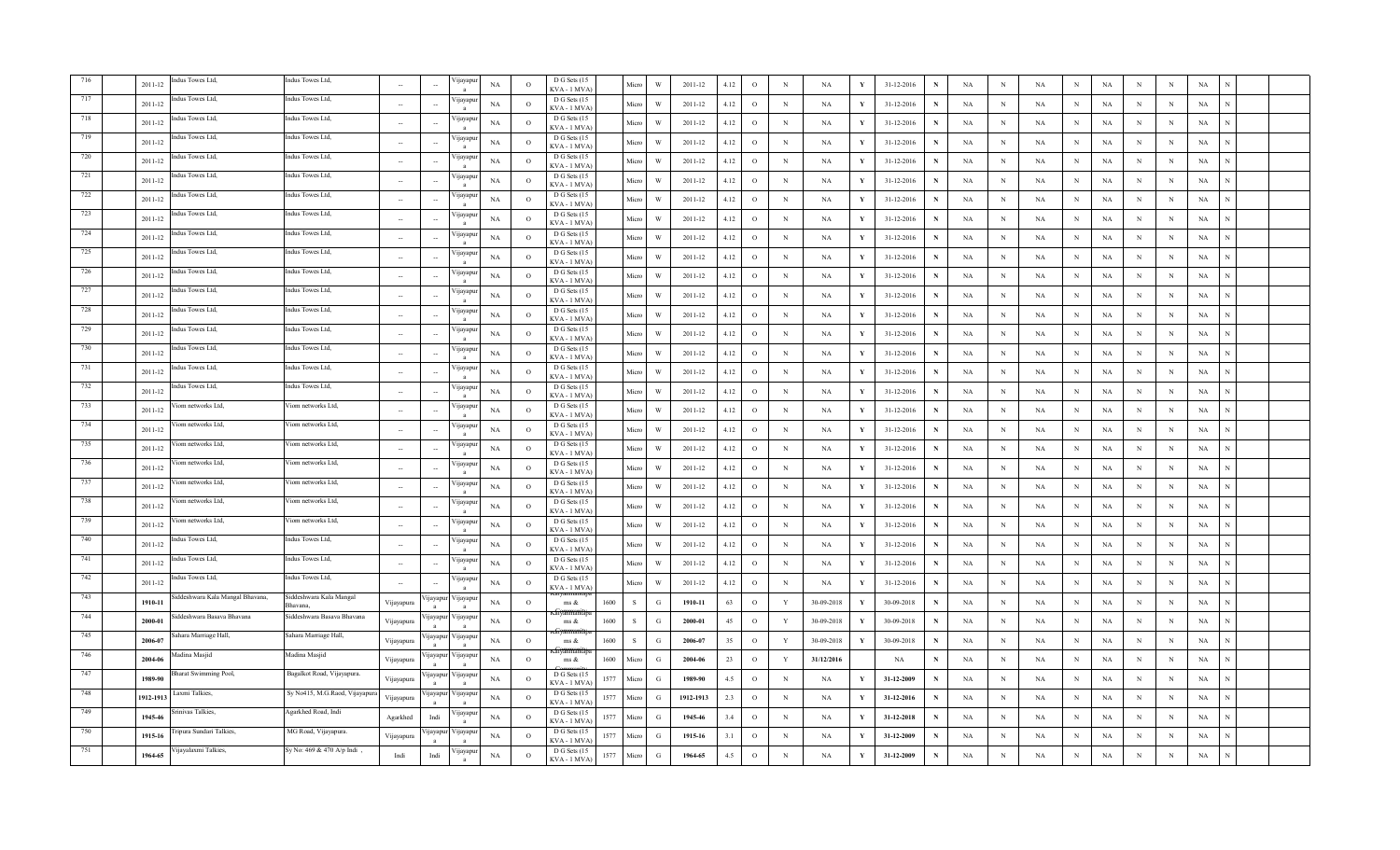|     |       | 1970-71   | lankar Talkies,                                                              | Sy No 1309 A/p B.Bagewadi                                        | <b>Basayana</b><br>Bagewadi | 3.Bagew<br>adi           | Vijayapu<br>$\overline{a}$ | NA          | $\circ$        | D G Sets (15<br>KVA - 1 MVA       | 1577 | Micro         | G             | 1970-71   | 3.8               | $\circ$      | N              | NA         | v            | 31-12-2009 |   | $_{\rm NA}$ | N            | NA          | $\mathbf N$ | NA          |             | N           | $_{\rm NA}$ |             |  |
|-----|-------|-----------|------------------------------------------------------------------------------|------------------------------------------------------------------|-----------------------------|--------------------------|----------------------------|-------------|----------------|-----------------------------------|------|---------------|---------------|-----------|-------------------|--------------|----------------|------------|--------------|------------|---|-------------|--------------|-------------|-------------|-------------|-------------|-------------|-------------|-------------|--|
|     |       | 1970-71   | lankar Talkies,                                                              | near Bus Stand Vijayapura.,                                      | Vijayapura                  | ijayapı                  | 'ijayapı                   | NA          | $\Omega$       | D G Sets (15<br>$KVA - 1 MVA$     | 1577 | Micro         | $\mathcal{G}$ | 1970-71   | 4.1               | $\circ$      | N              | NA         | Y            | 31-12-2009 | N | NA          | N            | NA          | $_{\rm N}$  | NA          | N           | $\,$ N      | NA          |             |  |
|     |       | 1965-66   | mir Talkies,                                                                 | Near Sri Siddeshwara Temple,<br>ijayapura                        | Vijayapura                  | цауарш                   | /11ayapu                   | NA          | $\overline{O}$ | D G Sets (15<br>$KVA - 1$ $MVA$   | 1577 | Micre         | G             | 1965-66   | 3.2               | $\circ$      | N              | NA         |              | 31-12-2018 |   | NA          | N            | NA          | N           | NA          | N           | N           | NA          |             |  |
|     |       | 1995-96   | psara Talkies,                                                               | Station Back Road, Vijayapura                                    | Vijayapura                  | '1jayapur                | /11ayapu                   | $_{\rm NA}$ | $\circ$        | D G Sets (15<br><b>KVA - 1 MV</b> | 1577 | Micro         | G             | 1995-96   | 2.9               | $\mathbf{o}$ | $\,$ N         | NA         | Y            | 31-12-2009 |   | $_{\rm NA}$ | N            | NA          | N           | NA          | N           | N           | $_{\rm NA}$ |             |  |
|     |       | 19975-76  | reamland Talkies,                                                            | Near Bus stand, Vijayapura                                       | Vijayapura                  | 'ijayapuı                | /ijayap                    | NA          | $\Omega$       | D G Sets (1)<br>KVA - 1 MV        | 1577 | Micro         | G             | 19975-76  | 3.3               | $\circ$      | N              | <b>NA</b>  | Y            | 31-12-2016 |   | $_{\rm NA}$ | N            | <b>NA</b>   | N           | $_{\rm NA}$ | N           | N           | $_{\rm NA}$ |             |  |
|     |       | 1935-36   | ushree Talkies.                                                              | Basveshwara Circle, Vijayapur                                    | Vijayapura                  | ijayapu                  | 'ijayapı                   | NA          | $\Omega$       | D G Sets (15<br>KVA - 1 MVA       | 1577 | Micro         | G             | 1935-36   | 3.1               | $\circ$      | $_{\rm N}$     | <b>NA</b>  | Y            | 31-12-2018 |   | NA          | N            | NA          | $_{\rm N}$  | NA          | N           | N           | NA          |             |  |
|     |       | 2007-08   | 3Ide Avs Ayurveda Mahavidyalaya                                              | CTS No. 605/A/1A/1A1/A2,<br>Vard No. 07, Vidya Nagar,            | Vijayapura                  | ijayapur                 | Vijayapu                   | NA          | HC             | HCE                               | 1386 | S             | $\circ$       | 2007-08   | 95                | $\circ$      | Y              | 30/09/2029 | Y            | 30-09-2029 |   | NA          | Y            | 31-12-2011  | N           | NA          | N           | N           | NA          | $\,$ N      |  |
|     |       | 2008-09   | , Ashwani Childern Hospital                                                  | <b>BLDE</b> Medical college<br>bad, Vijayapura.                  | Vijayapura                  | ijayapur                 | Vijayapu                   | $_{\rm NA}$ | HC             | ${\rm HCE}$                       |      | S             |               | 2008-09   | 48.7              | $\circ$      | Y              | 30-06-2023 |              | 30-06-2023 |   | NA          | Y            | 30-06-2023  | N           | NA          | N           | N           | $_{\rm NA}$ | N           |  |
| 760 |       | 2007-08   | 'ijayapura Kidney Foundations,                                               | sholapur road, Vijayapura.                                       | Vijayapura                  | yayapur                  | /ijayapı<br>$\overline{a}$ | NA          | HC             | HCE                               | 1386 | S             | $\circ$       | 2007-08   | 108               | $\circ$      | Y              | 08/08/2023 | Y            | 08-08-2023 | N | <b>NA</b>   | Y            | 31-12-2017  | N           | $_{\rm NA}$ | N           | $\,$ N      | $_{\rm NA}$ | ${\bf N}$   |  |
| 761 |       | 2006-07   | houdari Hospital.                                                            | Sikar Khana Road, Near LIC<br>Office, Vijayapura                 | Vijayapura                  | ijayapu                  | ijayapı                    | NA          | HC             | HCE                               | 1386 | -S            | $\Omega$      | 2006-07   | 45.31             | $\circ$      | Y              | 30-09-2029 |              | 30-09-2029 | N | NA          | Y            | 31-12-2014  | $_{\rm N}$  | NA          | N           | $\;$ N      | NA          | $\,$ N      |  |
| 762 |       | 2001-02   | NM Rural ayurvedic mahavidyalaya,                                            | BLDE Road, Vijayapura                                            | Vijayapura                  | <b>1</b> ayapur          | ijayapu                    | NA          | HC             | HCE                               | 1386 | S             | $\circ$       | 2001-02   | 95.8              | $\circ$      | Y              | 30-06-2017 | Y            | 30-06-2017 |   | <b>NA</b>   | Y            | 31-12-2100  | N           | NA          | N           | N           | NA          | $_{\rm N}$  |  |
| 763 |       | 2008-09   | athoshree Orthopeadic Hospital,                                              | Mirde Galli, Vijayapura                                          | Vijayapura                  | <b>1</b> ayapur          | / yayap                    | $_{\rm NA}$ | HC             | HCE                               | 1386 | <sup>S</sup>  | $\Omega$      | 2008-09   | 55.5              | $\circ$      | N              | NA         |              | NA         |   | NA          | Y            | 31-12-2100  | $_{\rm N}$  | NA          | N           | N           | $_{\rm NA}$ | $\,$ N      |  |
| 764 |       | 999-2000  | asnur Hospital.                                                              | tation road, Vijayapura.                                         | Vijayapura                  | 'ijayapuı                | Vijayapı<br>$\mathbf{a}$   | NA          | HC             | HCE                               | 1386 | S             | $\Omega$      | 1999-2000 | .26 <sub>cr</sub> | $\circ$      | Y              | 30-09-2021 | Y            | 30-09-2021 | N | <b>NA</b>   | Y            | 31-12-2016  | $_{\rm N}$  | $_{\rm NA}$ | N           | N           | NA          | $_{\rm N}$  |  |
| 765 | 10563 | 2007-08   | B.M.Patil Medical college & Hospital &<br>Research center.                   | , BLDE Road, Vijayapura.                                         | Vijayapura                  | ijayapuı                 | 'ijayapı<br>$\mathbf{a}$   | NA          | HC             | HCE                               | 1117 | $\mathbf{L}$  | $\mathbb{R}$  | 2007-08   | 204               | $\circ$      | Y              | 30-06-2021 | Y            | 30-06-2021 | Y | 30/06/2014  | $\mathbf Y$  | 30-06-2018  | N           | NA          | $\mathbf N$ | N           | NA          |             |  |
| 766 |       | 2006-07   | Aunir Bangi Hospital, S                                                      | Station road, Vijayapura                                         | Vijayapura                  | <i>u</i> ayapu           | /ijayap                    | NA          | HC             | HCE                               | 1386 | S             | $\circ$       | 2006-07   | 28.95             | C1           | Y              | 30/06/2012 |              | NA         | N | NA          | Y            | 31-12-2017  | N           | NA          | N           | N           | NA          | $_{\rm N}$  |  |
|     | 28533 | 1992-93   | Al-Ameen Medical college, Hospital,<br>Vomen's & Children Hospital & Dental  | Hospital, Women's & Children<br>Hospital & Dental College ,Athar | Vijayapura                  | ijayapu                  | ijayapı                    | $_{\rm NA}$ | HC             | HCE                               | 1117 |               | $\mathbb{R}$  | 1992-93   | 3500              | $\circ$      | Y              | 30/06/2021 |              | 30-06-2021 |   | NA          | $\mathbf Y$  | 31-12-2014  | N           | $_{\rm NA}$ | N           | $\mathbf N$ | $_{\rm NA}$ |             |  |
|     |       | 2008-09   | District. T.B. Center, Athani Road, Govt<br>Hospital, Vija vapura            | Vijayapura.                                                      | Vijayapura                  | ijayapu                  | /ijayapı                   | $_{\rm NA}$ | HC             | HCE                               | 1386 | S             | $\circ$       | 2008-09   | NA                | $\mathbf{o}$ | Y              | 30/06/2010 | N            | NA         | N | <b>NA</b>   | Y            | 31-12-2013  | $_{\rm N}$  | NA          | $\mathbf N$ | $\,$ N      | NA          | $\mathbf N$ |  |
|     |       | $99-00$   | District Hospital,                                                           | Athani Road, Vijayapura                                          | Vijayapura                  | nayapu                   | <b>Hayapu</b>              | NA          | HC             | HCE                               |      | $\mathbf{L}$  | $\mathbb{R}$  | 99-00     | .93 cr            | $\circ$      | Y              | 30-06-2023 |              | 30-06-2023 |   | NA          | $\mathbf Y$  | 31-12-2016  | $_{\rm N}$  | NA          | N           | $\,$ N      | NA          |             |  |
|     |       | 99-00     | ovt Hospital ,Indi                                                           | Govt Hospital ,Indi                                              | Indi                        | Indi                     | <i>y</i> apu               | NA          | HC             | HCE                               | 1386 | S             | $\circ$       | $99-00$   | 40.67             | $\circ$      | Y              | 30-06-2012 |              | 30-06-2012 |   | NA          | Y            | 31-12-2011  | N           | NA          | N           | N           | NA          | $_{\rm N}$  |  |
|     |       | 1998-99   | Govt Hospital , Sindagi                                                      | Govt Hospital ,Sindagi                                           | Sindagi                     | Sindag                   | yayap                      | NA          | HC             | ${\rm HCE}$                       | 1386 | $\mathcal{S}$ | $\circ$       | 1998-99   | 99.8              | $\circ$      | Y              | 30/06/2014 | N            | <b>NA</b>  |   | <b>NA</b>   | v            | 30-06-2014  | N           | NA          | N           | N           | $_{\rm NA}$ | $_{\rm N}$  |  |
| 772 |       | 1999-2000 | Govt Hospital .Muddebihal                                                    | Jovt Hospital ,Muddebihal                                        | Muddebiha                   | Auddebi<br>hal           | /ijayap                    | $_{\rm NA}$ | HC             | HCE                               | 1386 | S             | $\Omega$      | 1999-2000 | 55.4              | $\circ$      | Y              | 30-06-2008 | Y            | 30-06-2008 | N | <b>NA</b>   | Y            | 31-12-2016  | $_{\rm N}$  | NA          | N           | N           | $_{\rm NA}$ | $_{\rm N}$  |  |
| 773 |       | 1996-97   | Govt Hospital , Basavana Bagewadi.                                           | Govt Hospital , Basavana<br>agewadi.                             | Basavana<br>Bagewadi        | .Bagew<br>adi            | ijayapı                    | NA          | HC             | HCE                               | 1386 | S             | $\circ$       | 1996-97   | 55.6              | $\circ$      | Y              | 27-04-2021 | Y            | 27-04-2021 | N | NA          | Y            | 30-06-2014  | N           | NA          | $\mathbf N$ | N           | NA          | $_{\rm N}$  |  |
| 774 | 33303 | 2009-10   | ashodhara Super Speciality Hospital<br>Pvt. Ltd. (Formerly: Svaasthya Health | SY. No. 107/2B, Solapur Bypas:<br>unction. NH-13. Bhutnal.       | Vijayapura                  | ijayapur                 | /ijayapu                   | NA          | HC             | HCE                               | 1386 |               | $\circ$       | 2009-10   | NA                | $\circ$      | Y              | 30-09-2027 | Y            | 30-09-2027 |   | <b>NA</b>   | Y            | 30-09-2027  | N           | NA          | N           | N           | $_{\rm NA}$ | $_{\rm N}$  |  |
| 775 |       | 1980-81   | otel Midland, Basaveshwar Circle,                                            | Basaveshwar Circle, Vijayapura                                   | Vijayapura                  | ijayapu                  | /ijayapı<br>$\mathbf{a}$   | $_{\rm NA}$ | H              | Hospitality                       | 1593 | $\mathbf{s}$  | G             | 1980-81   | 49.38             | $\circ$      | Y              | 31/12/2004 |              | NA         |   | $_{\rm NA}$ | $\mathbf N$  | NA          | N           | $_{\rm NA}$ | N           | $\mathbf N$ | $_{\rm NA}$ |             |  |
| 776 |       | 1985-86   | otel Mysore Restaurent.                                                      | Near Gandhi Chowk, MG<br><b>coad. Viiavapura</b>                 | Vijayapura                  | yayapı                   | ijayapı                    | NA          | H              | Hospitality                       | 1593 | S             | G             | 1985-86   | 25                | $\mathbf{o}$ | Y              | 31/12/2003 |              | NA         |   | $_{\rm NA}$ | N            | NA          | $\,$ N      | $_{\rm NA}$ | $_{\rm N}$  | ${\bf N}$   | $_{\rm NA}$ |             |  |
| 777 |       | 2005-06   | otel Rahul Palace,                                                           | Ring Road Near Sholapur<br>Road, Vijayapura                      | Vijayapura                  | <i>u</i> ayapu           | ijayapu                    | NA          | H              | Hospitality                       | 1593 | <sub>S</sub>  | G             | 2005-06   | 69                | $\circ$      | Y              | 31-12-2003 |              | 31-12-2003 |   | NA          | N            | NA          | $_{\rm N}$  | NA          | N           | $_{\rm N}$  | NA          |             |  |
| 778 |       | 2000-01   | otel Delhi Darbar Garden Resturant,                                          | Sholapur Road, Vijayapura.                                       | Vijayapura                  | ijayapu                  | /ijayap                    | NA          | H              | Hospitality                       | 1593 | <sub>S</sub>  | G             | 2000-01   | 35                | $\circ$      | N              | NA         |              | NA         |   | NA          | N            | NA          | N           | NA          | N           | N           | NA          |             |  |
| 779 |       | 1995-96   | otel Rajadhani                                                               | M.G Road, Vijayapura.                                            | Vijayapura                  | ijayapu                  | /ijayap<br>$\mathbf{a}$    | NA          | H              | Hospitality                       | 1593 | S             | G             | 1995-96   | 40                | $\circ$      | $\mathbf{Y}$   | 31-12-2004 | Y            | 31-12-2004 | N | $_{\rm NA}$ | N            | NA          | $_{\rm N}$  | $_{\rm NA}$ | N           | N           | $_{\rm NA}$ |             |  |
| 780 |       | 2002-03   | otel Lalit Mahal,                                                            | Vear Old Court, Busstand<br>load, Vijayapura.                    | Vijayapura                  | <b>1jayapu</b>           | ijayap                     | NA          | H              | Hospitality                       | 1593 | S             | G             | 2002-03   | 78                | $\circ$      | $_{\rm N}$     | <b>NA</b>  | N            | NA         | N | <b>NA</b>   | N            | $_{\rm NA}$ | $_{\rm N}$  | <b>NA</b>   | N           | N           | $_{\rm NA}$ |             |  |
| 781 |       | 2003-04   | otel Santhosh,                                                               | Opp Busstand, Busstand<br>Road, Vijayapura                       | Vijayapura                  | ijayapui                 | /ijayapı                   | NA          | H              | Hospitality                       | 1593 | S             | G             | 2003-04   | 51                | $\circ$      | N              | NA         | $_{\rm N}$   | NA         |   | NA          | N            | NA          | N           | NA          | N           | N           | NA          |             |  |
| 782 |       | 2005-06   | otle New Ambika Bar & Resturant,                                             | Jusstand Road, Near Dreamland<br>Talkies, Vijayapura             | Vijayapura                  | ijayapu                  | /ijayap                    | NA          | H              | Hospitality                       | 1593 | S             | G             | 2005-06   | 35                | $\circ$      | $_{\rm N}$     | NA         | $_{\rm N}$   | NA         | N | NA          | N            | <b>NA</b>   | $_{\rm N}$  | NA          | N           | $\,$ N      | NA          |             |  |
|     |       | 2001-02   | otel Kapali,                                                                 | Opp Busstand Road, Vijayapura.                                   | Vijayapura                  | ijayapu                  | /ijayapı                   | $_{\rm NA}$ | H              | Hospitality                       | 1593 | S             | G             | 2001-02   | 28                | $\circ$      | $\,$ N         | NA         | N            | NA         | N | NA          | $\mathbf N$  | NA          | $\,$ N      | $_{\rm NA}$ | N           | $\,$ N      | $_{\rm NA}$ |             |  |
|     |       | 2005-06   | lotel Basaveshwara.                                                          | Near D.C Office, Vijayapura.                                     | Vijayapura                  | 1 jayapu                 | /1jayapt                   | NA          | H              | Hospitality                       | 1593 | Micro         | G             | 2005-06   | 15                | $\circ$      | Y              | 31-12-2006 | Y            | 31-12-2006 | N | NA          | N            | NA          | $_{\rm N}$  | NA          | N           | $\,$ N      | NA          |             |  |
|     |       | 1975-76   | lotel Tourist,                                                               | Station Road, Vijayapura.                                        | Vijayapura                  | ijayapui                 | ijayapı                    | NA          | H              | Hospitality                       | 1593 | <sub>S</sub>  | G             | 1975-76   | 42                | $\circ$      | $_{\rm N}$     | NA         | N            | NA         |   | NA          | N            | $_{\rm NA}$ | $_{\rm N}$  | NA          | N           | N           | NA          |             |  |
|     |       | 1980-81   | otel Sanman,                                                                 | <b>Opp Golgumbaz Station</b><br>oad, Vijayapura.                 | Vijayapura                  | <i>u</i> ayapu           | <b>Hayap</b>               | NA          | H              | Hospitality                       | 1593 | S             | G             | 1980-81   | 70                | $\circ$      | $_{\rm N}$     | <b>NA</b>  | N            | NA         |   | NA          | N            | <b>NA</b>   | N           | <b>NA</b>   | N           | N           | NA          |             |  |
|     |       | 1995-86   | Hotel Triveni.                                                               | Jear Javashree Talkies Kabraii<br>Bazar, Vijayapura.             | Vijayapura                  | /ijayapu<br>$\mathbf{a}$ | /ijayapı<br>$\overline{a}$ | $_{\rm NA}$ | $\,$ H         | Hospitality                       | 1593 | $\mathbf{s}$  | G             | 1995-86   | 26                | $\circ$      | $\overline{N}$ | NA         | $\mathbf{N}$ | NA         |   | $_{\rm NA}$ | $\mathbf{N}$ | $_{\rm NA}$ | $_{\rm N}$  | NA          | N           | N           | $_{\rm NA}$ |             |  |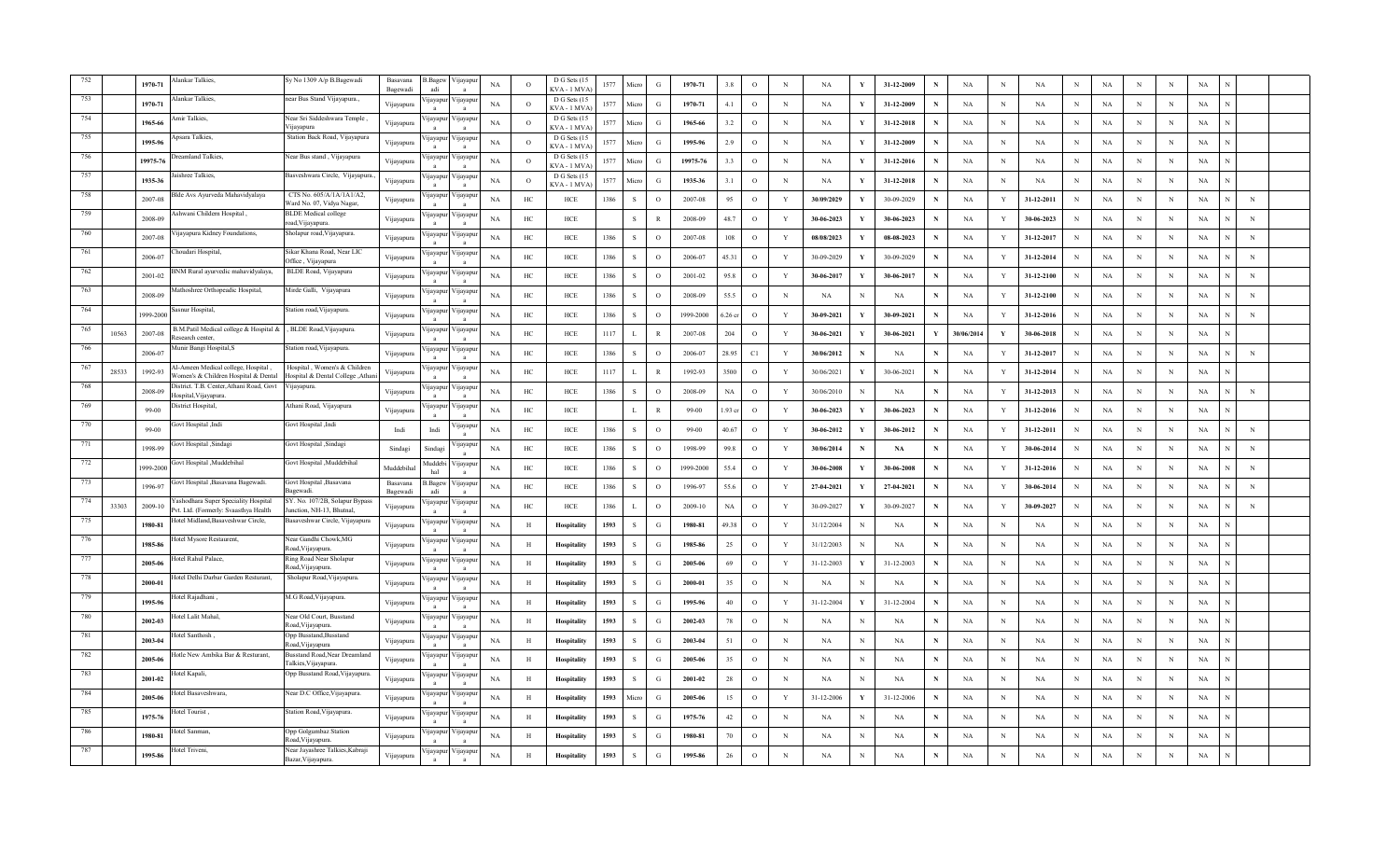|     |       | 1998-99   | ishirwarrya Hotel,                                   | Vear IOCL, NH-13 Road,<br>Viiavapura                          | Vijayapura | jayapı                  | ijayapu                  | $_{\rm NA}$ | H              | Hospitality                        | 1593 | Micro        | $\mathbf G$   | 1998-99   | $20\,$   | $\,$ O       | $\,$ N       | NA         | $_{\rm N}$   | $_{\rm NA}$    | N           | NA          | $\, {\rm N}$ | $_{\rm NA}$ | N           | $_{\rm NA}$ | N           | $_{\rm N}$ | $_{\rm NA}$ |  |
|-----|-------|-----------|------------------------------------------------------|---------------------------------------------------------------|------------|-------------------------|--------------------------|-------------|----------------|------------------------------------|------|--------------|---------------|-----------|----------|--------------|--------------|------------|--------------|----------------|-------------|-------------|--------------|-------------|-------------|-------------|-------------|------------|-------------|--|
|     |       | 19975-76  | otel Samarat,                                        | Station Road, Vijayapura.                                     | Vijayapura | yayapı                  | ijayapu                  | NA          | H              | Hospitality                        | 1593 | S            | G             | 19975-76  | 26       | $\circ$      | $_{\rm N}$   | NA         | N            | NA             | N           | NA          | N            | NA          | N           | NA          | N           | N          | NA          |  |
|     |       | 2000-01   | otel Priyadarshani                                   | Near Sri Basaveshwar Circle, MC<br>₹oad,Vijayapura.           | Vijayapura | ijayapu                 | √ijayapu                 | NA          | H              | Hospitality                        | 1593 | Micro        | G             | 2000-01   | 24       | $\circ$      | $_{\rm N}$   | NA         | N            | NA             | N           | NA          | N            | NA          | $_{\rm N}$  | NA          | N           | N          | NA          |  |
|     |       | 1995-06   | otel Megharaj,                                       | tation Road, Vijayapura.                                      | Vijayapura | ijayapu                 | 'ijayapı                 | NA          | H              | Hospitality                        | 1593 | <sub>S</sub> | G             | 1995-06   | 29       | $\circ$      | $_{\rm N}$   | <b>NA</b>  | N            | NA             | N           | <b>NA</b>   | $_{\rm N}$   | <b>NA</b>   | N           | NA          | N           | N          | NA          |  |
| 792 |       | 1992-93   | Hotel Srinidhee Boarding and Resturant               | Azad Road Near Gandhi<br>howk. Viiavapura                     | Vijayapura | ijayapu                 | 'ijayapı                 | $_{\rm NA}$ | H              | Hospitality                        | 1593 | Micro        | $\mathcal{G}$ | 1992-93   | 19       | $\,$ O       | $_{\rm N}$   | NA         | N            | NA             | N           | NA          | $\mathbf N$  | NA          | N           | $_{\rm NA}$ | N           | N          | $_{\rm NA}$ |  |
| 793 |       | 1998-99   | Hotel Godawari, Athani<br>load, Vijayapura           | Athani Road, Vijayapura                                       | Vijayapura | yayapu                  | 'ijayapu                 | <b>NA</b>   | H              | Hospitality                        | 1593 | Micro        | G             | 1998-99   | 12       | $\circ$      | $_{\rm N}$   | <b>NA</b>  | N            | NA             |             | <b>NA</b>   | $_{\rm N}$   | <b>NA</b>   | N           | NA          | N           | N          | NA          |  |
| 794 |       | 2004-05   | Iotel Rratan Palace, Sholapur<br>toqad, Vijayapura   | Sholapur Roqad, Vijayapura.                                   | Vijayapura | ijayapu                 | ∕ijayapuı                | <b>NA</b>   | H              | Hospitality                        | 1593 | <sub>S</sub> | G             | 2004-05   | 73       | $\circ$      | $_{\rm N}$   | NA         | N            | NA             |             | NA          | $_{\rm N}$   | NA          | N           | NA          | N           | N          | NA          |  |
| 795 |       | 2005-06   | Iotel Town Palace,                                   | Athani Road, Vijayapura.                                      | Vijayapura | jayap                   | ijayapı                  | NA          | H              | Hospitality                        | 1593 | $\mathbf S$  | G             | 2005-06   | 82       | $\mathbf{o}$ | $\mathbf N$  | <b>NA</b>  | N            | NA             |             | NA          | $_{\rm N}$   | $_{\rm NA}$ | $\mathbf N$ | $_{\rm NA}$ | $\mathbf N$ | N          | $_{\rm NA}$ |  |
| 796 |       | 2001-02   | lotel Surya Garden                                   | Asharam Road, BLDE<br>Ingineering College, Vijayapura         | Vijayapura | jayapı                  | ijayapı                  | NA          | H              | Hospitality                        | 1593 | Micro        | G             | 2001-02   | $20.8\,$ | $\,$ O       | $\,$ N       | <b>NA</b>  | N            | NA             | N           | NA          | $\,$ N       | NA          | $_{\rm N}$  | $_{\rm NA}$ | N           | N          | $_{\rm NA}$ |  |
| 797 |       | 2004-05   | lotel Pearl,                                         | Station Road, Vijayapura.                                     | Vijayapura | jayapu                  | ijayapu                  | NA          | H              | Hospitality                        | 1593 | <sub>S</sub> | G             | 2004-05   | 89       | $\circ$      | $_{\rm N}$   | <b>NA</b>  | N            | NA             | $\mathbf N$ | NA          | $_{\rm N}$   | NA          | $_{\rm N}$  | NA          | N           | N          | NA          |  |
| 798 |       | 1999-20   | otel Highway boarding & Lodgining,                   | Almatti, Vijayapura                                           | Almatti    | ijayapı                 | ∕ijayapu                 | <b>NA</b>   | H              | Hospitality                        | 1593 | Micro        | G             | 1999-20   | 10.5     | $\circ$      | $_{\rm N}$   | <b>NA</b>  |              | NA             | $\mathbf N$ | NA          | $_{\rm N}$   | <b>NA</b>   | N           | NA          | $\mathbf N$ | N          | NA          |  |
| 799 |       | 1992-93   | lotel Madhuvan International,                        | Station Road, Vijayapura.                                     | Vijayapura | ijayapu<br>$\mathbf{a}$ | ∕ijayapı<br>$\mathbf{a}$ | NA          | H              | Hospitality                        | 1593 | s            | G             | 1992-93   | 32.8     | $\circ$      | $\mathbf Y$  | 31-12-2003 | - V          | 31-12-2003     | ${\bf N}$   | NA          | $_{\rm N}$   | $_{\rm NA}$ | N           | $_{\rm NA}$ | N           | N          | $_{\rm NA}$ |  |
| 800 |       | 1992-73   | ity Lodage ,                                         | Opp to KSRTC Central<br>Busstand, Bagalkot Road.              | Vijayapura | ijayapuı                | 'ijayapu<br>$\mathbf{a}$ | $_{\rm NA}$ | $\, {\rm H}$   | Hospitality                        | 1593 | Micro        | G             | 1992-73   | 10.7     | C1           | $\,$ N       | NA         | $\,$ N       | NA             | N           | NA          | $\mathbf N$  | $_{\rm NA}$ | N           | $_{\rm NA}$ | $\mathbf N$ | N          | NA          |  |
| 801 |       | 2004-05   | B. Gardens,                                          | Sy.no71/1A & 2/A, Asharmahal,<br>Vijayapura                   | Vijayapura | ijayapu                 | 'ijayapu                 | NA          | H              | Hospitality                        | 1593 | <sub>S</sub> | G             | 2004-05   | 55       | $\circ$      | $\mathbf Y$  | 31-12-2010 |              | 31-12-2010     | N           | NA          | $_{\rm N}$   | <b>NA</b>   | N           | NA          | N           | N          | NA          |  |
| 802 |       | 2001-02   | otel Sagar Delux,                                    | sy.no 1738/1B/A1, Near<br>Barakamal, Vijayapura               | Vijayapura | ijayapı                 | 'ijayapu                 | NA          | H              | Hospitality                        | 1593 | S            | G             | 2001-02   | 96.5     | $\circ$      | Y            | 31-12-2016 | Y            | 31-12-2016     | N           | NA          | $\mathbf N$  | <b>NA</b>   | N           | NA          | $\mathbf N$ | N          | NA          |  |
| 803 |       | 1998-99   | lotel Sashinag Residency,                            | Sholapur Road, Vijayapura.                                    | Vijayapura | ijayap                  | 'ijayapı<br>$\mathbf{a}$ | NA          | H              | Hospitality                        | 1593 | S            | G             | 1998-99   | $\rm 92$ | $\circ$      | Y            | 31-12-2016 | Y            | 31-12-2016     | N           | NA          | $\mathbb N$  | NA          | N           | NA          | N           | N          | NA          |  |
| 804 |       | 2004-05   | Iotel Kaniska International,                         | Station Road, Vijayapura.                                     | Vijayapura | ijayapı                 | ijayapu                  | <b>NA</b>   | $\, {\rm H}$   | Hospitality                        | 1593 | <sub>S</sub> | G             | 2004-05   | 95       | $\circ$      | $\,$ N       | NA         | N            | NA             |             | NA          | $\,$ N       | NA          | N           | NA          | N           | $_{\rm N}$ | NA          |  |
|     |       | 2003-04   | Iotel Heritage International,                        | Station Road, Vijayapura.                                     | Vijayapura | <b>q</b> ayapt          | цауари                   | <b>NA</b>   | H              | Hospitality                        | 1593 | <sub>S</sub> | G             | 2003-04   | 92       | $\circ$      | $_{\rm N}$   | <b>NA</b>  | N            | NA             | N           | <b>NA</b>   | N            | <b>NA</b>   | N           | NA          | N           | $_{\rm N}$ | NA          |  |
|     |       | 2000-01   | Iotel Navaratna International, Station               | Opp to Nadagouda Service<br>tation, Vijayapura.               | Vijayapura | yayap                   | 'ijayapu                 | NA          | H              | Hospitality                        | 1593 | <sub>S</sub> | G             | 2000-01   | 86       | $\circ$      | $_{\rm N}$   | <b>NA</b>  | N            | NA             | N           | <b>NA</b>   | $_{\rm N}$   | NA          | N           | NA          | N           | N          | NA          |  |
| 807 | 10505 |           | KPR Sugar Mills Private Limited,                     | Almel Village, Sindagi Taluk,<br>Vijayapura District.         | Almel      | Sindag                  | 'ijayapı<br>$\mathbf{a}$ | NA          | $\mathbf{I}$   | ıgar (Excludi<br>Khandsari         | 1154 | - L          | $\mathbb{R}$  |           | 31763    | $\mathbf{o}$ | $\mathbf{v}$ | 04-07-2021 | Y            | 04-07-2021     | Y           | 04/07/2021  | $_{\rm N}$   | $_{\rm NA}$ | N           | $_{\rm NA}$ | N           | N          | $_{\rm NA}$ |  |
| 808 |       | $11 - 12$ | Shree Basaveshwar.Saw Mill.                          | No:112/3, Honaganhalli Village Honaganahal<br>TQ: Vijayapura. |            | ijayapu                 | 'ijayapu                 | NA          | $\mathbf{I}$   | Saw Mill                           | 1553 | Micro        | G             | $11 - 12$ | 3.4      | C1           | $_{\rm N}$   | NA         | N            | 31-12-2012     | N           | NA          | $\mathbf N$  | NA          | N           | NA          | N           | N          | $_{\rm NA}$ |  |
| 809 |       | $11 - 12$ | Awati Saw Mill                                       | Sy.no 105, Tangadgi                                           | Muddebiha  | Auddeb                  | 'ijayapu                 |             |                |                                    |      | Micro        | G             | $11 - 12$ |          | $\circ$      | $_{\rm N}$   | NA         | Y            | 31-12-2021     | N           | NA          | $_{\rm N}$   | NA          |             |             |             |            | NA          |  |
| 810 |       |           |                                                      | ≷oad.Muddebihal                                               |            | hal                     |                          | NA          | $\mathbf I$    | Saw Mill                           | 1553 |              |               |           | 24       |              |              |            |              |                |             |             |              |             | $_{\rm N}$  | NA          | N           | N          |             |  |
| 811 |       | $11 - 12$ | tar Multi Oil Packers(Vijayapura),                   | APMC Market Yard, Vijayapura.                                 | Vijayapura | ijayap                  | 'ijayapu<br>$\mathbf{a}$ | NA          | $\blacksquare$ | Extraction (N                      | 1540 | Micro        | G             | $11 - 12$ |          | $\circ$      | $_{\rm N}$   | NA         | $\mathbf{v}$ | 31-12-2021     | N           | NA          | $_{\rm N}$   | NA          | N           | NA          | $\mathbf N$ | N          | NA          |  |
|     |       | $11 - 12$ | dus Towers Ltd(Tambagi Village)                      | Indus Towers Ltd(Tambagi<br>Village)                          | $\sim$     |                         | 'ijayapı<br>$\mathbf{a}$ | $_{\rm NA}$ | $\circ$        | D G Sets (15<br>KVA - 1 MVA        |      | Micro        | W             | $11 - 12$ | 2.42     | $\,$ O       | $_{\rm N}$   | NA         | - V          | $31 - 12 - 16$ | N           | $_{\rm NA}$ | $\,$ N       | $_{\rm NA}$ | $_{\rm N}$  | $_{\rm NA}$ | N           | N          | $_{\rm NA}$ |  |
| 812 |       | $11 - 12$ | dus Towers Ltd(Yalagod Village)                      | Indus Towers Ltd(Yalagod<br>Village)                          | $\sim$     |                         | ijayapur                 | NA          | $\circ$        | D G Sets (15<br>KVA - 1 MVA        |      | Micro        | W             | $11 - 12$ | 2.42     | $\circ$      | $_{\rm N}$   | NA         | Y            | $31 - 12 - 16$ | $\mathbf N$ | NA          | $\mathbf N$  | NA          | $_{\rm N}$  | NA          | N           | N          | NA          |  |
| 813 |       | $11 - 12$ | dus Towers Ltd(Devergennur Village)                  | Indus Towers Ltd(Devergennur<br>/illage                       | $\sim$     |                         | ijayapu                  | NA          | $\circ$        | D G Sets (15<br>KVA - 1 MVA        |      | Micro        | W             | $11 - 12$ | 2.42     | $\circ$      | $_{\rm N}$   | <b>NA</b>  | Y            | $31 - 12 - 16$ | $\mathbf N$ | NA          | $_{\rm N}$   | <b>NA</b>   | N           | NA          | $\mathbf N$ | N          | NA          |  |
| 814 |       | $11 - 12$ | m Sai Agrotech Industries                            | Om Sai Agrotech Industries                                    | $\sim$     | $\sim$                  | ijayapu<br>$\mathbf{a}$  | NA          | $\mathbf{I}$   | Phova                              | 1550 | S            | G             | $11 - 12$ | 35       | $\circ$      | $_{\rm N}$   | <b>NA</b>  | Y            | 31-12-2021     | $\mathbf N$ | NA          | $_{\rm N}$   | NA          | N           | NA          | N           | N          | NA          |  |
| 815 |       | $11 - 12$ | Sri Sai Ayurvedic Pharmaceuticals,<br>Vijavapura     | ijayapura                                                     | Vijayapura | ijayapuı                | 'ijayapu<br>$\mathbf{a}$ | NA          | $\blacksquare$ | Ayurvedic<br>Medicine              | 1502 | Micro        | G             | $11 - 12$ | 15       | $\mathbf{o}$ | $\mathbf N$  | NA         | - V          | 31-12-2021     | N           | NA          | $\,$ N       | NA          | N           | $_{\rm NA}$ | N           | N          | $_{\rm NA}$ |  |
| 816 |       | 2012-201  | Indus Towers Ltd, Hunsyal Village,<br>Fq:B, Bagewadi | Hunsyal Village, Tq:B, Bagewac                                | Hunsyal    | .Bagev<br>adi           | 'ijayapu                 | NA          | $\circ$        | D G Sets (15<br>KVA - 1 MVA        |      | Micro        | W             | 2012-2013 | 2.42     | $\circ$      | $_{\rm N}$   | NA         | Y            | 31-12-2100     | N           | NA          | $\mathbf N$  | NA          | N           | NA          | N           | N          | NA          |  |
| 817 |       | 2012-2013 | Indus Towers Ltd, Muttagi Village,<br>Tq:B, Bagewadi | Muttagi Village, Tq:B, Bagewadi                               | Muttagi    | .Bagev<br>adi           | 'ijayapu                 | NA          | $\circ$        | D G Sets (15<br>KVA - 1 MVA        |      | Micro        | W             | 2012-2013 | 2.42     | $\circ$      | $_{\rm N}$   | <b>NA</b>  | Y            | 31-12-2100     |             | NA          | $_{\rm N}$   | <b>NA</b>   | N           | NA          | N           | N          | NA          |  |
| 818 |       | 2012-2013 | Indus Towers Ltd, Hingani Village,<br>Ta:Indi        | Hingani Village, Tq:Indi                                      | Hingani    | Indi                    | ijayapı<br>$\mathbf{a}$  | NA          | $\circ$        | D G Sets (15<br>KVA - 1 MVA)       |      | Micro        | W             | 2012-2013 | 2.42     | $\mathbf{o}$ | $\mathbf N$  | NA         | $\mathbf{v}$ | 31-12-2100     | N           | NA          | $\mathbf N$  | NA          | N           | NA          | N           | $_{\rm N}$ | NA          |  |
| 819 |       | 2012-2013 | Indus Towers Ltd, Dhulaked Village,<br>la:Indi       | Dhulaked Village, Tq:Indi                                     | Dhulakhed  | indi                    | ijayapu                  | NA          | $\overline{O}$ | D G Sets (15<br>KVA - 1 MVA        |      | Micro        | W             | 2012-2013 | 2.42     | $\,$ O       | $\,$ N       | <b>NA</b>  | Y            | 31-12-2100     | N           | NA          | $\,$ N       | $_{\rm NA}$ | $_{\rm N}$  | NA          | N           | $_{\rm N}$ | NA          |  |
| 820 |       | 2012-2013 | Indus Towers Ltd, Muddebihal Lake,<br>'a: Muddebihal | Muddebihal Lake, Tq:<br>Muddebihal                            | Muddebiha  | <b>fuddebi</b><br>hal   | <b>1</b> ayapu           | <b>NA</b>   | $\circ$        | D G Sets (15<br>KVA - 1 MVA        |      | Micro        | W             | 2012-2013 | 2.42     | $\circ$      | $_{\rm N}$   | <b>NA</b>  |              | 31-12-2100     | N           | NA          | N            | <b>NA</b>   | N           | NA          | N           | N          | NA          |  |
| 821 |       | 2012-2013 | Indus Towers Ltd, Rampur Village, Tq:<br>indagi      | Rampur Village, Tq: Sindagi.                                  | Rampur     | Sindagi                 | ijayapu                  | NA          | $\circ$        | D G Sets (15<br>KVA - 1 MVA        |      | Micro        |               | 2012-2013 | 2.42     | $\circ$      | $_{\rm N}$   | <b>NA</b>  |              | 31-12-2100     | N           | NA          | N            | <b>NA</b>   |             | NA          | N           | N          | NA          |  |
| 822 |       | 2012-2013 | Indus Towers Ltd, Taddewadi Village,<br>lq: Indi.    | Taddewadi Village, Tq: Indi.                                  | Taddewadi  | Indi                    | ijayapı<br>$\mathbf{a}$  | NA          | $\circ$        | D G Sets (15<br><b>CVA - 1 MVA</b> |      | Micro        | W             | 2012-2013 | 2.42     | $\circ$      | $\mathbf N$  | NA         | Y            | 31-12-2100     | N           | NA          | $_{\rm N}$   | NA          | N           | $_{\rm NA}$ | N           | N          | NA          |  |
|     |       | 41162     | Horti Minerals, Raheem Nagar,<br>Vijayapura          | Raheem Nagar, Vijayapura                                      | Vijayapura | yayapu                  | 'ijayapu                 | NA          |                | Mineralized<br>Water               | 1538 | ${\bf S}$    | $\mathbf G$   | 41162     | 50       | $\circ$      | Y            | 31-12-2022 | Y            | 31-12-2022     | N           | $_{\rm NA}$ | N            | NA          | N           | $_{\rm NA}$ | N           | N          | $_{\rm NA}$ |  |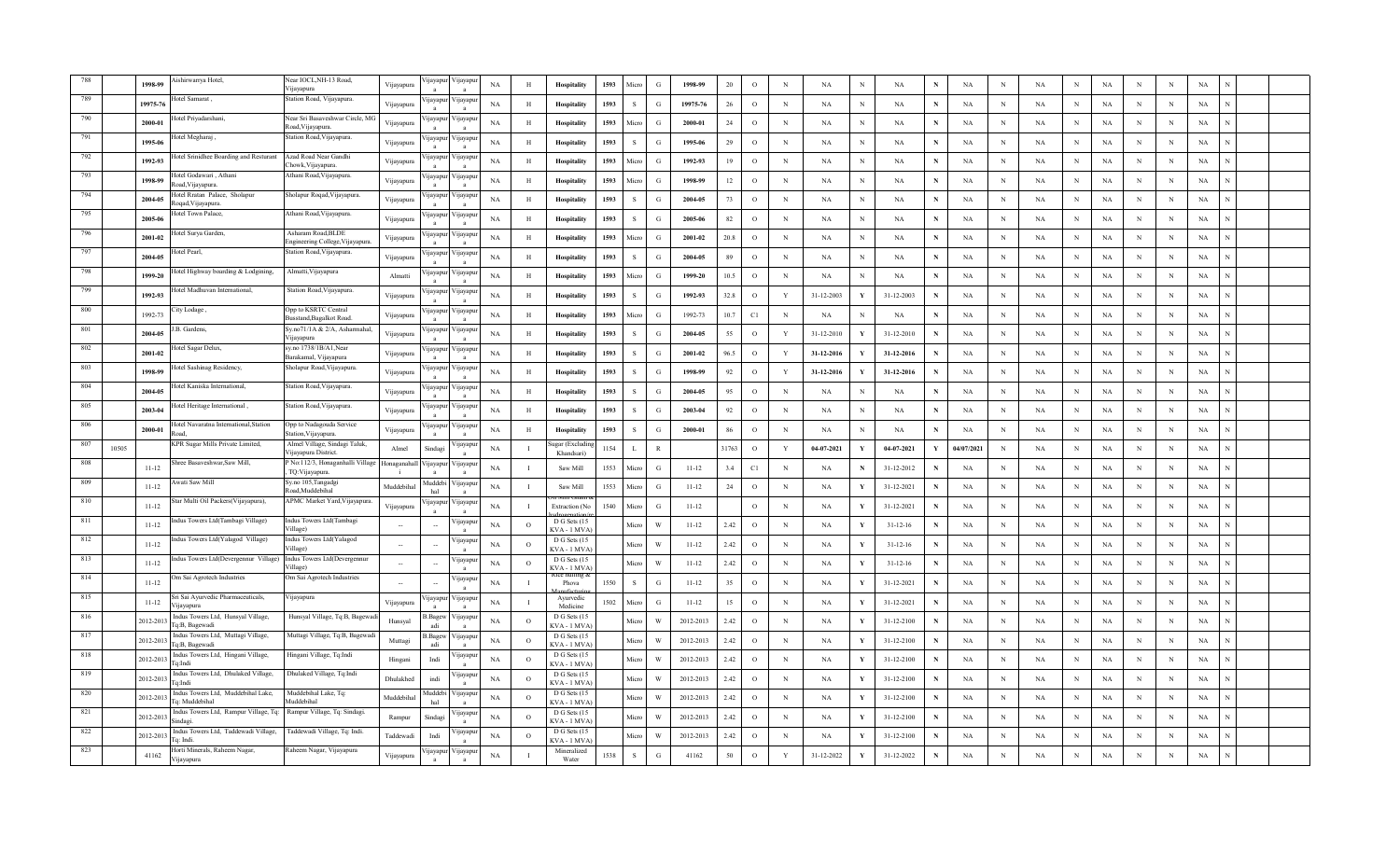|      |       | 40978     | adafone South Limited,                                                       | A/p Yambhatanal Village, Tq:<br><b>B.Bagewadi</b>                      | Yambhatnal                | 3.Bagew<br>adi  | √ijayapı         | $_{\rm NA}$ | $\circ$        | D G Sets (15<br>KVA - 1 MVA   |      | $\mathbf{s}$   | W            | 40978     |             | $\circ$       | N           | NA          | Y            | 31/12/2100 |   | $_{\rm NA}$ | $\mathbf N$  | $_{\rm NA}$ | $_{\rm N}$ | NA          | $\mathbf N$ | $\mathbf N$ | $_{\rm NA}$ |   |  |
|------|-------|-----------|------------------------------------------------------------------------------|------------------------------------------------------------------------|---------------------------|-----------------|------------------|-------------|----------------|-------------------------------|------|----------------|--------------|-----------|-------------|---------------|-------------|-------------|--------------|------------|---|-------------|--------------|-------------|------------|-------------|-------------|-------------|-------------|---|--|
| 825  |       | 2012-13   | ree Kalika Devi Saw mill                                                     | A/p Kolhar Village,<br>Tq:B,Bagewadi                                   | Kolhar                    | B.Bagew<br>adi  | 'ijayapı         | NA          |                | saw Mill                      | 1553 | Micn           | G            | 2012-13   | 2.9         | $\circ$       | $_{\rm N}$  | NA          |              | 31-12-2100 | N | NA          | N            | NA          | $_{\rm N}$ | NA          | N           | $\,$ N      | NA          |   |  |
|      |       | 212-13    | ajaput Industries,                                                           | KIADB, Vijayapura                                                      | Vijayapura                |                 | ijayapur Vijayap |             |                | Cold Storage                  | 1594 | -S             | G            | 212-13    | 110         | $\circ$       | Y           | 30-06-2021  |              | 30-06-2021 | N | NA          | N            | NA          | $_{\rm N}$ | NA          | N           | N           | NA          |   |  |
| 827  |       | 2012-13   | dbhav Engineering Limited,                                                   | Near Tidagundi Village,                                                | Tidagundi                 | ijayapur        | √ijayap          | NA          |                | Hot Mix Plant                 | 1334 | $\mathbf{M}$   | $\circ$      | 2012-13   | 8.21        | Y             | Y           |             |              | <b>YTC</b> | N | NA          | N            | <b>NA</b>   | $_{\rm N}$ | <b>NA</b>   | N           | N           | NA          |   |  |
| -828 |       | 212-13    | osamani Cold Storage,                                                        | Aliyabad Ind Area, Vijayapura                                          | Vijayapura                | ijayapu         | √ijayap          | ıdustris    |                | Cold Storage                  | 1594 | Micro          | G            | 212-13    | 2.27        | v             | Y           | NA          | N            | NA         | N | NA          | N            | NA          | $\,$ N     | <b>NA</b>   | N           | N           | $_{\rm NA}$ |   |  |
| 829  |       | 2012-13   | Sarvabhouma Sugars Pvt Ltd,                                                  | Cahattarki & Chandakavate<br>Village, Tq:Sindagi                       | Chattarki &<br>Chandkavat | indagi          | 'ijayapı         | NA          |                | ıgar (Exclud<br>Khandsari     | 1154 | $\mathbf{I}$ . | $\mathbb{R}$ | 2012-13   | 12818       | Y             | $_{\rm N}$  | NA          | N            | NA         |   | NA          | N            | <b>NA</b>   | $_{\rm N}$ | <b>NA</b>   | N           | N           | NA          |   |  |
| 830  |       | 41609     | Banashankri Dal Mill, Pl NO:18,<br><b>Aliyabad Block 1st, KIADB, Bijapur</b> | Pl NO:18, Aliyabad Block 1st,<br>KIADB, Vijayapura                     | Vijayapura                | ijayapur        | √ijayapı         | dustria     |                | Dall Mill                     | 1519 | <sub>S</sub>   | G            | 41609     | 80          | C1            | $_{\rm N}$  | <b>NA</b>   | $_{\rm N}$   | NA         |   | NA          | N            | <b>NA</b>   | $_{\rm N}$ | NA          | N           | N           | NA          |   |  |
| 831  |       | 41609     | hree Siddeshwara Co-Op Bank,                                                 | SS Road, Vijayapura                                                    | Vijayapura                | ijayapur        | 'ijayapı         | NA          | $\circ$        | D G Sets (1:<br>KVA - 1 MVA   | 1577 | s              | $\mathbf G$  | 41609     | $_{\rm NA}$ | $\circ$       | $\mathbf N$ | NA          | Y            | 31-12-2100 | N | $_{\rm NA}$ | N            | NA          | $\,$ N     | $_{\rm NA}$ | N           | N           | $_{\rm NA}$ |   |  |
| 832  | 20877 | 2012-2013 | tco Denim Private                                                            | Aliyabad Industrial Area, Indi<br>Road, Viiavapura                     | Vijayapura                | ijayapu         | ∕ijayapı         | ndustri:    |                | involving                     | 1158 | $\mathbf{L}$   | $\mathbb{R}$ | 2012-2013 | 36130       | $\circ$       | Y           | 30-06-2021  | V            | 30-06-2021 | V | 30/06/2021  | N            | NA          | $\,$ N     | $_{\rm NA}$ | $_{\rm N}$  | $\,$ N      | $_{\rm NA}$ |   |  |
| 833  |       | 2012-13   | njeevini super Speciality Hospital,                                          | Sholapur Road, Vijayapura                                              | Vijayapura                | ijayapur        | /цауар           | NA          | HC             | HCE                           | 1386 | $\mathbf{s}$   | $\circ$      | 2012-13   | 85          | C1            | Y           | 30-06-2017  |              | 30-06-2017 | N | NA          | Y            | 31-12-2016  | N          | NA          | $_{\rm N}$  | N           | NA          | N |  |
| 834  |       | 2012-13   | uneshwari Agro Food Processing<br>dustries                                   | Shed No: C-7, KSSIDC,<br>Mahalbagayat, Vijayapura                      | Vijayapura                | ijayapur        | ∕ijayap          | ndustria    | - 1            | Food Processi                 | 1328 | -S             | $\Omega$     | 2012-13   |             | Y             | $_{\rm N}$  | NA          | N            | NA         | N | NA          | N            | <b>NA</b>   | $_{\rm N}$ | NA          | N           | N           | NA          |   |  |
| 835  |       | 2012-13   | adbhav Engineering Limited (Stone<br>rusher).                                | Near Tidagundi Village,<br>TQ:Vijayapura                               | $\rm Tidagundi$           | ijayapur        | ∕ijayapı         | NA          | $\circ$        | <b>Stone Crusher</b>          | 1371 | s              | $\circ$      | 2012-13   |             | Y             | $\mathbf N$ | NA          | N            | NA         | N | $_{\rm NA}$ | $_{\rm N}$   | NA          | $\,$ N     | $_{\rm NA}$ | N           | N           | $_{\rm NA}$ |   |  |
| 836  |       | 2005-06   | adus Towers,                                                                 | Indira nagar, Indi                                                     | Indi                      | Indi            | 'ijayap          | $_{\rm NA}$ | $\Omega$       | D G Sets (15<br>KVA - 1 MVA   |      | $\mathbf{s}$   | W            | 2005-06   | <b>NA</b>   | $\circ$       | $\mathbf N$ | NA          | Y            | 31-12-2100 | N | NA          | N            | NA          | $\,$ N     | NA          | N           | N           | $_{\rm NA}$ |   |  |
| 837  |       | 2011-12   | dus Towers Ltd,                                                              | Sy.No:399/B1/3, Mamadapur<br>lq:Dt: Vijayapura                         | Mamadapur                 | ijayapur        | 'ijayapı         | NA          | $\circ$        | D G Sets (15<br>KVA - 1 MVA   |      | S              | W            | 2011-12   | <b>KVA</b>  | $\circ$       | N           | NA          | Y            | 31-12-2015 | N | NA          | N            | <b>NA</b>   | $_{\rm N}$ | NA          | N           | N           | NA          |   |  |
| 838  |       | 2011-12   | dia Telecom Infra Ltd,                                                       | Sy.No:410/2K, Rajaji<br>Nagar, Vijayapura                              | Vijayapura                | ijayapur        | 'ijayapı         | NA          | $\circ$        | D G Sets (15<br>KVA - 1 MVA   |      | -S             | W            | 2011-12   | <b>KVA</b>  | $\circ$       | $_{\rm N}$  | NA          | Y            | 31-12-2015 | N | NA          | N            | <b>NA</b>   | $_{\rm N}$ | <b>NA</b>   | N           | N           | NA          |   |  |
| 839  |       | 2011-12   | iom Networks Ltd.                                                            | Plot No:41/A&B9/15,<br>Mahalbagayat Vivek Nagar Tq:Dt:                 | Vijayapura                | ijayapur        | ∕ijayapı         | NA          | $\circ$        | D G Sets (15<br>KVA-1 MVA     |      | S              | W            | 2011-12   | <b>KVA</b>  | $\circ$       | $_{\rm N}$  | NA          | Y            | 31-12-2015 | N | NA          | N            | NA          | $_{\rm N}$ | NA          | N           | N           | NA          |   |  |
| -840 |       | 2011-12   | iom Networks Ltd                                                             | Sy.No:24/B, Jumanal<br>Ta:Dt:Biaipur                                   | Jumanal                   | ijayapur        | ∕ µayapt         | NA          | $\overline{O}$ | D G Sets (15<br>KVA - 1 MVA   |      | S              | W            | 2011-12   | <b>KVA</b>  | $\circ$       | $\,$ N      | NA          | Y            | 31-12-2015 | N | NA          | $\mathbb{N}$ | NA          | $\,$ N     | $_{\rm NA}$ | $_{\rm N}$  | $\,$ N      | NA          |   |  |
| 841  |       | 2009-10   | ower vision India(p)Ltd,                                                     | R.S.No:739/2, Quereshi Colony,<br>Athani Road, Vijayapura              | Vijayapura                | <i>u</i> ayapur | Vijayapi         | NA          | $\circ$        | D G Sets (15<br>KVA - 1 MVA   |      | s              | W            | 2009-10   | <b>KVA</b>  | $\circ$       | $_{\rm N}$  | NA          |              | 31-12-2019 | N | NA          | N            | NA          | N          | NA          | N           | N           | NA          |   |  |
| 842  |       | 2011-12   | dus Towers Ltd,                                                              | Sy.No:74, Handaragal<br>q:Muddebihal Dt:Vijayapura                     | Handaragal                | Auddebi<br>hal  | ∕ ijayapı        | NA          | $\circ$        | D G Sets (15<br>KVA - 1 MVA   |      | -S             | W            | 2011-12   | <b>KVA</b>  | $\circ$       | $_{\rm N}$  | NA          | Y            | 31-12-2015 | N | NA          | N            | <b>NA</b>   | N          | <b>NA</b>   | N           | N           | NA          |   |  |
| -843 |       | 2010-11   | ndus Towers                                                                  | Sv.No:896(B),Plot No:64<br>Somalingeshwara Nilaya, Near                | Vijayapura                | ijayapur        | ∕ijayapı         | $_{\rm NA}$ | $\circ$        | D G Sets (15<br>KVA - 1 MVA   |      | S              | W            | 2010-11   | <b>KVA</b>  | $\mathcal{O}$ | $_{\rm N}$  | NA          | Y            | 31-12-2014 | N | $_{\rm NA}$ | N            | NA          | $_{\rm N}$ | NA          | N           | $\mathbf N$ | $_{\rm NA}$ |   |  |
| 844  |       | 2009-10   | <b>FTL Infrastructure Ltd.</b>                                               | šy.No:599/1,Mulsavalagi,<br>'q:Sindagi Dt:Vijayapura                   | Mulasavalag               | ijayapur        | 'ijayapı         | NA          | $\Omega$       | D G Sets (15<br>KVA-1 MVA     |      | S              | W            | 2009-10   | <b>KVA</b>  | $\circ$       | $\mathbf N$ | NA          | $\mathbf{v}$ | 31-12-2018 | N | NA          | N            | NA          | $\,$ N     | <b>NA</b>   | N           | N           | NA          |   |  |
| 845  |       | 2010-11   | ndus Towers Ltd,                                                             | Sy.No:122/1, Huvinahalli Post,<br><sup>r</sup> q:Sindagi Dt:Vijayapura | Huvinhalli                | Sindagi         | 'ijayapı         | NA          | $\circ$        | D G Sets (15<br>KVA-1 MVA     |      | S              | W            | 2010-11   | <b>KVA</b>  | $\circ$       | $_{\rm N}$  | NA          | $\mathbf{v}$ | 31-12-2014 | N | NA          | N            | <b>NA</b>   | $_{\rm N}$ | NA          | $_{\rm N}$  | N           | NA          |   |  |
| 846  |       | 2011-12   | dus Towers Ltd,                                                              | Sy.No:1121/27, Indi Road,<br>/ijayapura Tq: Dt:Vijayapura              | Vijayapura                | ijayapur        | 'ijayap          | NA          | $\circ$        | D G Sets (15<br>KVA-1 MVA     |      | S              | W            | 2011-12   | <b>KVA</b>  | $\circ$       | N           | NA          | $\mathbf{v}$ | 31-12-2014 |   | NA          | N            | <b>NA</b>   | $_{\rm N}$ | NA          | N           | N           | NA          |   |  |
| 847  |       | 2010-11   | ir Cell Ltd,                                                                 | Sy.No:161/1A2, Mulawad<br>Tq:B.Bagewadi Dt:Vijayapura                  | Mulawad                   | .Bagew<br>adi   | 'ijayapı         | $_{\rm NA}$ | $\circ$        | D G Sets (15<br>KVA-1 MVA     |      | ${\bf S}$      | W            | 2010-11   | <b>KVA</b>  | $\circ$       | $\,$ N      | NA          | V            | 31-12-2013 | N | NA          | N            | NA          | $\,$ N     | $_{\rm NA}$ | N           | $\,$ N      | $_{\rm NA}$ |   |  |
| 848  |       | 2010-11   | ir Cell Ltd                                                                  | Sy.No:117/4B, Agasanal Tq:Indi<br>Dt: Vijayapura                       | Agasanal                  | Indi            | 'ijayapı         | NA          | $\circ$        | D G Sets (15<br>$KVA - 1 MV/$ |      | ${\bf S}$      | W            | 2010-11   | <b>KVA</b>  | $\circ$       | $_{\rm N}$  | NA          | Y            | 31-12-2013 |   | NA          | N            | NA          | $_{\rm N}$ | $_{\rm NA}$ | N           | N           | $_{\rm NA}$ |   |  |
| 849  |       | 2011-12   | dus Towers Ltd,                                                              | Sy.No:278, Kudagi<br>Tq:B.Bagewadi Dt:Vijayapura                       | Kudagi                    | .Bagew<br>adi   | /ijayapı         | NA          | $\circ$        | D G Sets (15<br>KVA - 1 MVA   |      | s              | W            | 2011-12   | <b>KVA</b>  | $\circ$       | $_{\rm N}$  | NA          | Y            | 31-12-2015 | N | NA          | N            | <b>NA</b>   | $_{\rm N}$ | NA          | N           | N           | NA          |   |  |
| 850  |       | 2011-12   | dus Towers Ltd,                                                              | Sy.No:206/1, Hirur<br>Tq:Muddebihal Dt:Vijayapura                      | Hirur                     | Auddebi<br>hal  | ∕ijayapı         | NA          | $\circ$        | D G Sets (15<br>KVA-1 MVA     |      | s              | W            | 2011-12   | <b>KVA</b>  | $\circ$       | $_{\rm N}$  | NA          | Y            | 31-12-2015 | N | NA          | N            | <b>NA</b>   | $_{\rm N}$ | NA          | N           | N           | NA          |   |  |
| 851  |       | 2011-12   | dus Towers Ltd,                                                              | Sy.No:277/B, Byakod<br>Tq:B.Bagewadi Dt:Vijayapura                     | Byakod                    | B.Bagew<br>adi  | Vijayapı         | NA          | $\Omega$       | D G Sets (15<br>KVA - 1 MVA   |      | s              | W            | 2011-12   | <b>KVA</b>  | $\circ$       | $\mathbf N$ | $_{\rm NA}$ | V            | 31-12-2015 | N | NA          | N            | NA          | $\,$ N     | NA          | N           | N           | $_{\rm NA}$ |   |  |
| 852  |       | 2011-12   | ndus Towers Ltd,                                                             | Sy.No:216/A+1B,Tq:B.Bagewadi<br>Dt: Vijayapura                         | Basayana<br>Bagewadi      | Bagew<br>adi    | 'ijayapı         | NA          | $\Omega$       | D G Sets (15<br>KVA - 1 MVA   |      | $\,$ S $\,$    | W            | 2011-12   | <b>KVA</b>  | $\circ$       | $_{\rm N}$  | NA          | $\mathbf{v}$ | 31-12-2015 | N | NA          | $_{\rm N}$   | NA          | $_{\rm N}$ | NA          | N           | N           | NA          |   |  |
| 853  |       | 2011-12   | dus Towers Ltd,                                                              | Sy.No:223/1, Kambagi Tq:<br>Dt: Vijayapura                             | Kambagi                   | iiavapur        | 'ijayap          | NA          | $\Omega$       | D G Sets (15<br>KVA - 1 MVA   |      | -S             | W            | 2011-12   | <b>KVA</b>  | $\circ$       | $_{\rm N}$  | NA          |              | 31-12-2015 | N | NA          | N            | <b>NA</b>   | $_{\rm N}$ | NA          | N           | N           | NA          |   |  |
| 854  |       | 2007-08   | harathi Airtel                                                               | Sy.No:1045/1, Mahalbhagayat<br>Industrial Area, Vijayapura Tq:Dt       | Vijayapura                | ijayapur        | ∕ijayapı         | ayat        | $\circ$        | D G Sets (15<br>KVA - 1 MVA   |      | $\mathbf{s}$   | W            | 2007-08   | <b>KVA</b>  | $\circ$       | $\,$ N      | NA          | Y            | 31-12-2016 | N | NA          | $\mathbf N$  | NA          | N          | $_{\rm NA}$ | N           | N           | NA          |   |  |
| -855 |       | 2011-12   | dus Towers Ltd,                                                              | Sy.No:345, Sathalgoan Tq:Indi<br>Dt: Viiavapura                        | Sathalgoan                | Indi            | 'ijayapı         | NA          | $\circ$        | D G Sets (15<br>KVA - 1 MVA   |      | s              | W            | 2011-12   | <b>KVA</b>  | $\circ$       | $\,$ N      | NA          | V            | 31-12-2015 | N | NA          | N            | NA          | $\,$ N     | $_{\rm NA}$ | $_{\rm N}$  | $\,$ N      | NA          |   |  |
|      |       | 2006-07   | harathi Airtel                                                               | Sy.No:1687, Kalyan Nagar,<br>sindagi Tq:Sindagi Dt:                    | Sindagi                   | Sindagi         | цауар            | NA          | $\circ$        | D G Sets (15<br>KVA - 1 MVA   |      | $\mathbf{s}$   | W            | 2006-07   | <b>KVA</b>  | $\circ$       | $_{\rm N}$  | NA          |              | 31-12-2015 |   | NA          | N            | <b>NA</b>   | N          | $_{\rm NA}$ | $_{\rm N}$  | N           | NA          |   |  |
|      |       | 2007-08   | eliance Telecom Infrastructure Ltd,                                          | No:2&3, Metri Lay Out,<br>'ijayapura Tq:Dt:Vijayapura                  | Vijayapura                | ijavapur        | ∕ijayap          | NA          | $\circ$        | D G Sets (15<br>KVA - 1 MVA   |      | -S             | W            | 2007-08   | <b>KVA</b>  | $\circ$       | $_{\rm N}$  | NA          |              | 31-12-2016 | N | NA          | N            | <b>NA</b>   | N          | <b>NA</b>   | N           | N           | NA          |   |  |
|      |       | 2007-08   | Reliance Telecom Infrastructure Ltd.                                         | No:86,87,88 & 89, Bellubbi Lay<br>Out, Kolhar Tq:B.Bagewadi            | Kolhar                    | 3. Bagew<br>adi | ∕ijayapı         | NA          | $\Omega$       | D G Sets (15<br>KVA - 1 MVA   |      | $\mathbf{s}$   | W            | 2007-08   | <b>KVA</b>  | $\circ$       | $\mathbf N$ | <b>NA</b>   | Y            | 31-12-2016 | N | NA          | N            | NA          | $_{\rm N}$ | <b>NA</b>   | N           | N           | $_{\rm NA}$ |   |  |
|      |       | 2007-08   | Reliance Telecom Infrastructure Ltd,                                         | Behind SP office, Sholapur road<br>Vijayapura Tq:Dt:Vijayapura         | Vijayapura                | ijayapur        | 'ijayapı         | $_{\rm NA}$ | $\circ$        | D G Sets (15<br>KVA-1 MVA     |      | ${\bf S}$      | W            | 2007-08   | <b>KVA</b>  | $\circ$       | N           | NA          | Y            | 31-12-2016 |   | NA          | N            | <b>NA</b>   | N          | <b>NA</b>   | N           | N           | $_{\rm NA}$ |   |  |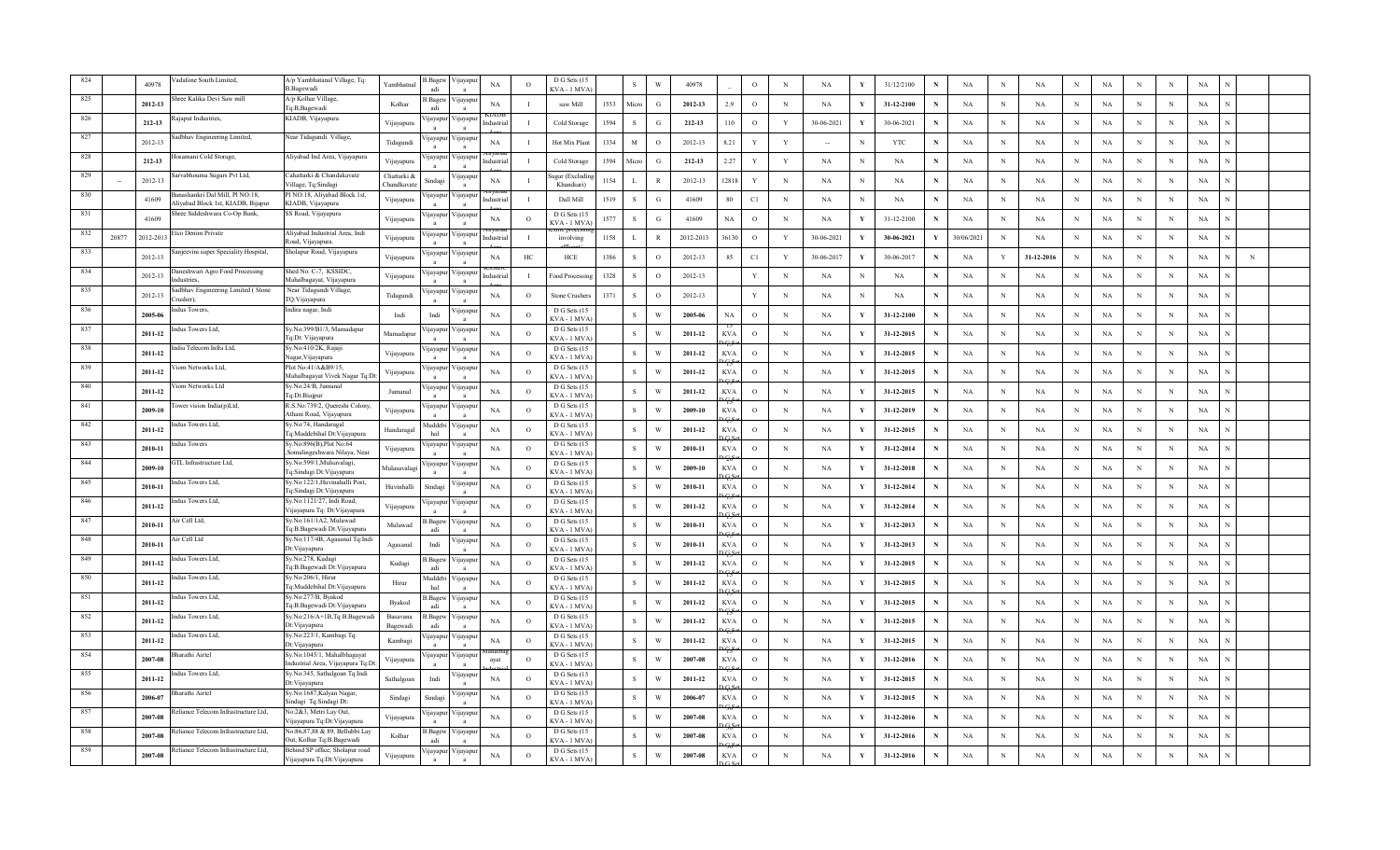|      | 2007-08 | eliance Telecom Infrastructure Ltd,                                                    | S S high School Grounds<br>.oni(B.K) Tq:Indi Dt:Vijayapura     | Loni Bk           | Indi            | 'ijayapı       | $_{\rm NA}$ | $\Omega$       | D G Sets (15<br>KVA - 1 MVA   | $\mathbf{s}$ | W | 2007-08 | <b>KVA</b> | $\mathcal{O}$ | $_{\rm N}$  | $_{\rm NA}$ |              | 31-12-2016 |             | $_{\rm NA}$ | $\mathbf N$  | $_{\rm NA}$ | N           | NA          | $\mathbf N$ | $\mathbf N$ | $_{\rm NA}$ |  |
|------|---------|----------------------------------------------------------------------------------------|----------------------------------------------------------------|-------------------|-----------------|----------------|-------------|----------------|-------------------------------|--------------|---|---------|------------|---------------|-------------|-------------|--------------|------------|-------------|-------------|--------------|-------------|-------------|-------------|-------------|-------------|-------------|--|
|      | 2006-07 | harathi Cellular Ltd                                                                   | Sy.No:615/B, Sindagi Main road<br>lndi Tq:Indi Dt: Vijayapura  | Indi              | Indi            | 'ijayap        | NA          | $\circ$        | D G Sets (15<br>KVA - 1 MVA   | $\mathbf{s}$ | W | 2006-07 | <b>KVA</b> | $\circ$       | $_{\rm N}$  | NA          |              | 31-12-2015 | N           | NA          | N            | NA          | $_{\rm N}$  | NA          | N           | $\,$ N      | NA          |  |
|      | 2011-12 | dus Towers Ltd,                                                                        | Sy.No:1317/A, Mangooli<br>Fq:B.Bagewadi Dt:Vijayapura          | Managooli         | s.Bagew         | ∕ ijayapı      | NA          | $\circ$        | D G Sets (15<br>KVA - 1 MVA   | <sub>S</sub> | W | 2011-12 | <b>KVA</b> | $\circ$       | $_{\rm N}$  | NA          |              | 31-12-2015 | N           | NA          | N            | NA          | $_{\rm N}$  | NA          | N           | N           | NA          |  |
|      | 2010-11 | dus Towers Ltd,                                                                        | Sv.No:1/2. Nerben<br>[q:Muddebihal Dt:Vijayapura               | Nerben            | Auddeb<br>hal   | ∕ijayapı       | NA          | $\circ$        | D G Sets (15<br>KVA - 1 MVA   | -S           | W | 2010-11 | <b>KVA</b> | $\circ$       | $_{\rm N}$  | <b>NA</b>   | Y            | 31-12-2014 | N           | NA          | N            | <b>NA</b>   | $_{\rm N}$  | <b>NA</b>   | N           | N           | NA          |  |
|      | 2010-11 | ndus Towers Ltd.                                                                       | Sy.No:16/1B, Handiganur<br>Fq:Sindagi Dt:Vijayapura            | Handiganu         | Sindag          | 'ijayar        | $_{\rm NA}$ | $\Omega$       | D G Sets (15<br>KVA - 1 MVA   | $\mathbf{s}$ | W | 2010-11 | <b>KVA</b> | $\circ$       | $\mathbf N$ | NA          | V            | 31-12-2014 | $\mathbf N$ | NA          | N            | NA          | $\,$ N      | <b>NA</b>   | N           | N           | $_{\rm NA}$ |  |
|      | 2010-11 | Indus Towers Ltd.                                                                      | Sy.No:962/2, Salotagi Tq:Indi<br>Dt: Vijayapura                | Salotagi          | Indi            | 'ijayapi       | NA          | $\circ$        | D G Sets (15<br>KVA-1 MVA     | S            | W | 2010-11 | <b>KVA</b> | $\circ$       | $_{\rm N}$  | NA          | Y            | 31-12-2014 | N           | NA          | N            | <b>NA</b>   | $_{\rm N}$  | <b>NA</b>   | N           | N           | NA          |  |
|      | 2011-12 | dia Telecom Infra Ltd,                                                                 | Sy.No:96, Alur Tq:Muddebihal<br>Dt: Vijayapura                 | Alur              | Muddebi<br>hal  | 'ijayap        | NA          | $\circ$        | D G Sets (15<br>KVA-1 MVA     | S            | W | 2011-12 | <b>KVA</b> | $\circ$       | $_{\rm N}$  | <b>NA</b>   | Y            | 31-12-2015 | N           | NA          | N            | <b>NA</b>   | $_{\rm N}$  | NA          | N           | N           | NA          |  |
|      | 2011-12 | dus Towers Ltd,                                                                        | Sy.No:2/1, Mannapur Tq:Sindagi<br>Dt: Vijayapura               | Mannapur          | Sindagi         | 'ijayapı       | NA          | $\circ$        | D G Sets (15<br>KVA-1 MVA     | S            | W | 2011-12 | <b>KVA</b> | $\circ$       | $\mathbf N$ | NA          | Y            | 31-12-2015 | N           | $_{\rm NA}$ | N            | NA          | $\,$ N      | $_{\rm NA}$ | N           | N           | $_{\rm NA}$ |  |
| 868  | 2007-08 | harathi Air Tel Ltd                                                                    | Sy.No:16, Behind Urdu School<br>Kudagi Tq:B.Bagewadi Dt:       | Kudagi            | 3. Bagew<br>adi | ijayap         | $_{\rm NA}$ | $\circ$        | D G Sets (15<br>KVA-1 MVA     | S            | W | 2007-08 | <b>KVA</b> | $\circ$       | $\,$ N      | NA          | V            | 31-12-2016 | N           | NA          | N            | NA          | $\,$ N      | <b>NA</b>   | $_{\rm N}$  | $\,$ N      | $_{\rm NA}$ |  |
| 869  | 2011-12 | dus Towers Ltd,                                                                        | Sy.No:9/2, Sangogi Tq:Indi<br>Dt: Vijayapura                   | Sangogi           | Indi            | 'ijayapu       | NA          | $\circ$        | D G Sets (15<br>$KVA - 1 MV$  | S            | W | 2011-12 | <b>KVA</b> | $\circ$       | $_{\rm N}$  | NA          | Y            | 31-12-2015 | N           | NA          | N            | <b>NA</b>   | N           | NA          | $_{\rm N}$  | N           | NA          |  |
| 870  | 2011-12 | dus Towers Ltd,                                                                        | Sy.No:2/3A, Hegadihal Tq:<br>Dt: Vijayapura                    | Hegadihal         | ijayapur        | ∕ ijayapı      | NA          | $\circ$        | D G Sets (15<br>KVA - 1 MVA   | <sub>S</sub> | W | 2011-12 | <b>KVA</b> | $\circ$       | $_{\rm N}$  | NA          | Y            | 31-12-2015 | N           | NA          | N            | <b>NA</b>   | $_{\rm N}$  | NA          | N           | N           | NA          |  |
| 871  | 2011-12 | dus Towers Ltd,                                                                        | Sy.No:2/2B, Burnapur Tq:<br>Dt: Vijayapura                     | Buranapur         | ijayapur        | ∕ijayapı       | NA          | $\circ$        | D G Sets (15<br>KVA-1 MVA     | S            | W | 2011-12 | <b>KVA</b> | $\circ$       | $\,$ N      | NA          | V            | 31-12-2015 | N           | $_{\rm NA}$ | $_{\rm N}$   | NA          | $\,$ N      | $_{\rm NA}$ | N           | N           | $_{\rm NA}$ |  |
| 872  | 2011-12 | ndus Towers Ltd.                                                                       | Sv.No:73 . Near Kalmeshwara<br>Temple Hadalasanga Tq: indi     | Hadalasanga       | Indi            | <b>yayap</b>   | NA          | $\Omega$       | D G Sets (15<br>KVA-1 MVA     | $\mathbf{s}$ | W | 2011-12 | <b>KVA</b> | $\circ$       | $\mathbf N$ | NA          | V            | 31-12-2015 | N           | NA          | N            | NA          | $\,$ N      | NA          | N           | N           | $_{\rm NA}$ |  |
| 873  | 2007-08 | harathi Air Tel Ltd                                                                    | Sy.No:113/2, Near Vijayapura<br>Gramina Bank, Kannoli          | Kannolli          | Sindag          | 'ijayapı       | NA          | $\circ$        | D G Sets (15<br>KVA - 1 MVA   | S            | W | 2007-08 | <b>KVA</b> | $\circ$       | $_{\rm N}$  | NA          | Y            | 31-12-2016 | N           | NA          | N            | <b>NA</b>   | $_{\rm N}$  | NA          | N           | N           | NA          |  |
| 874  | 2011-12 | dia Telecom Infra Ltd,                                                                 | Sy.No:2/1B2, Bantanur<br>lq:Muddebihal Dt:Vijayapura           | Banthanu          | Auddebi<br>hal  | 'ijayapı       | NA          | $\Omega$       | D G Sets (15<br>KVA - 1 MVA   | -S           | W | 2011-12 | <b>KVA</b> | $\circ$       | $_{\rm N}$  | NA          |              | 31-12-2015 | N           | NA          | N            | NA          | $_{\rm N}$  | <b>NA</b>   | N           | N           | NA          |  |
| 875  | 2007-08 | eliance Telecom Infrastructure Ltd,                                                    | Sy .No: 40, 41, Athani Road,<br>Tikota Tq: Dt: Vijayapura      | Tikota            | ijayapu         | ∕ijayapı       | NA          | $\circ$        | D G Sets (15<br>KVA-1 MVA     | S            | W | 2007-08 | <b>KVA</b> | $\circ$       | $_{\rm N}$  | NA          | Y            | 31-12-2016 | N           | NA          | N            | NA          | N           | NA          | N           | N           | NA          |  |
| -876 | 2011-12 | dus Towers Ltd,                                                                        | Sy.No:32/1, Gabasavalagi Tq:<br>Sindagi Dt:Vijayapura          | Gabasavalag       | Sindagi         | <i>y</i> ayapt | NA          | $\overline{O}$ | D G Sets (15<br>KVA - 1 MVA   | $\,$ S $\,$  | W | 2011-12 | <b>KVA</b> | $\circ$       | $\,$ N      | NA          | Y            | 31-12-2015 | N           | NA          | $\mathbb{N}$ | NA          | $\,$ N      | $_{\rm NA}$ | $_{\rm N}$  | $\,$ N      | NA          |  |
|      | 2011-12 | dus Towers Ltd,                                                                        | Sy.No:281, Bagalur Tq: Sindagi<br>Dt: Vijayapura               | Bagalur           | Sindagi         | 'yayapı        | NA          | $\circ$        | D G Sets (15<br>KVA - 1 MVA   | s            | W | 2011-12 | <b>KVA</b> | $\circ$       | $_{\rm N}$  | NA          |              | 31-12-2015 | N           | NA          | N            | <b>NA</b>   | N           | NA          | N           | N           | NA          |  |
| 878  | 2011-12 | dus Towers Ltd,                                                                        | Sy.No:199/A, Kavalagi Tq:<br>Dt: Vijayapura                    | Kavalagi          | 'ijayapur       | ∕ijayap        | NA          | $\circ$        | D G Sets (15<br>KVA - 1 MVA   | -S           | W | 2011-12 | <b>KVA</b> | $\circ$       | $_{\rm N}$  | NA          | Y            | 31-12-2015 | N           | NA          | N            | <b>NA</b>   | N           | <b>NA</b>   | N           | N           | NA          |  |
|      | 2011-12 | ndus Towers Ltd,                                                                       | Sy.No:1, Khedagi Tq: Indi<br>Dt: Vijayapura                    | Khedagi           | Indi            | ∕ijayapı       | NA          | $\circ$        | D G Sets (15<br>KVA - 1 MVA   | S            | W | 2011-12 | <b>KVA</b> | $\mathcal{O}$ | $_{\rm N}$  | NA          | Y            | 31-12-2015 | N           | $_{\rm NA}$ | N            | NA          | $_{\rm N}$  | NA          | $\,$ N      | $\mathbf N$ | $_{\rm NA}$ |  |
| -880 | 2011-12 | ndus Towers Ltd.                                                                       | Sv.No:100, Madhabhavi<br>Tq:Dt: Vijayapura                     | Madhabhay         | <b>1jayapu</b>  | 'ijayapı       | NA          | $\Omega$       | D G Sets (15<br>KVA-1 MVA     | ${\bf S}$    | W | 2011-12 | <b>KVA</b> | $\circ$       | $\mathbf N$ | NA          | $\mathbf{v}$ | 31-12-2015 | N           | NA          | N            | NA          | $\mathbf N$ | <b>NA</b>   | N           | N           | NA          |  |
| 881  | 2011-12 | dus Towers Ltd,                                                                        | Sy.No:148/1, Hallalli Tq:Indi<br>Dt: Vijayapura                | Halalli           | Indi            | 'ijayapı       | NA          | $\circ$        | D G Sets (15<br>KVA-1 MVA     | S            | W | 2011-12 | <b>KVA</b> | $\circ$       | $_{\rm N}$  | NA          | $\mathbf{v}$ | 31-12-2015 | N           | NA          | N            | <b>NA</b>   | $_{\rm N}$  | NA          | $_{\rm N}$  | N           | NA          |  |
| 882  | 2011-12 | dus Towers Ltd,                                                                        | Sy.No:307/1/215/, Kanakadas<br>Badavane Vijayapura             | Vijayapura        | ijayapur        | 'ijayapı       | NA          | $\circ$        | D G Sets (15<br>KVA - 1 MVA   | S            | W | 2011-12 | <b>KVA</b> | $\circ$       | N           | NA          | $\mathbf{v}$ | 31-12-2015 |             | NA          | N            | <b>NA</b>   | $_{\rm N}$  | <b>NA</b>   | N           | N           | NA          |  |
| 883  | 2011-12 | iom Networks Ltd.                                                                      | Sy.No: No:133/4, Mahalabagaya<br>Village Vijayapura Tq:Dt:     | Vijayapura        | ijayapu         | 'ijayapı       | $_{\rm NA}$ | $\circ$        | D G Sets (15<br>KVA-1 MVA     | ${\bf S}$    | W | 2011-12 | <b>KVA</b> | $\circ$       | $\,$ N      | NA          | V            | 31-12-2015 | N           | NA          | N            | NA          | $\,$ N      | $_{\rm NA}$ | N           | $\,$ N      | $_{\rm NA}$ |  |
| 884  | 2011-12 | dus Towers Ltd,                                                                        | Sy.No:111/5, Hancinal<br>Tq:Dt:Vijayapura                      | Hanchina          | ijayapu         | 'ijayapı       | NA          | $\circ$        | D G Sets (15<br>$KVA - 1 MV/$ | ${\bf S}$    | W | 2011-12 | <b>KVA</b> | $\circ$       | $_{\rm N}$  | NA          | Y            | 31-12-2015 |             | NA          | N            | NA          | N           | $_{\rm NA}$ | N           | N           | NA          |  |
| 885  | 2011-12 | dus Towers Ltd,                                                                        | Sy.No:841/A/2, Darga Road,<br>Vijayapura Tq:Dt:Vijayapura      | Vijayapura        | ijayapur        | ∕ ijayapı      | NA          | $\circ$        | D G Sets (15<br>KVA - 1 MVA   | $\mathbf{s}$ | W | 2011-12 | <b>KVA</b> | $\circ$       | $_{\rm N}$  | NA          | Y            | 31-12-2015 | N           | NA          | N            | <b>NA</b>   | $_{\rm N}$  | NA          | N           | N           | NA          |  |
|      | 2006-07 | ower vision India(p)Ltd,                                                               | Plot no: 283&2751/A/3, Near<br>Grave Yard, Sindagi             | Sindagi           | Sindagi         | 'ijayar        | NA          | $\circ$        | D G Sets (15<br>KVA-1 MVA     | s            | W | 2006-07 | <b>KVA</b> | $\circ$       | $_{\rm N}$  | NA          | Y            | 31-12-2016 | N           | NA          | N            | <b>NA</b>   | $_{\rm N}$  | NA          | N           | N           | NA          |  |
| 887  | 2009-10 | cel Telecom(p)Ltd,                                                                     | No:27/A/1B, Kumathe<br>Tq:Dt:Vijayapura                        | Kumathe           | ijayapu         | ∕ijayapı       | NA          | $\Omega$       | D G Sets (15<br>KVA - 1 MVA   | s            | W | 2009-10 | <b>KVA</b> | $\circ$       | $\mathbf N$ | $_{\rm NA}$ | V            | 31-12-2018 | N           | NA          | N            | NA          | $\,$ N      | NA          | N           | N           | $_{\rm NA}$ |  |
| 888  | 2009-10 | ircel Ltd.                                                                             | No:2314, Basava Nagar, Sindagi<br>Fq:Sindagi Dt: Vijayapura    | Sindagi           | Sindagi         | 'ijayapi       | NA          | $\Omega$       | D G Sets (15<br>KVA - 1 MVA   | $\,$ S $\,$  | W | 2009-10 | <b>KVA</b> | $\circ$       | $_{\rm N}$  | NA          | $\mathbf{v}$ | 31-12-2018 | N           | NA          | $_{\rm N}$   | NA          | $_{\rm N}$  | NA          | N           | N           | NA          |  |
|      | 2011-12 | TC India Tower Corporation PVT Ltd, Sy. No:139/1A, NH-13 Road                          | Almatti, Tq:B.Bagewadi                                         | Almatti           | 3. Bagew<br>adi | 'ijayap        | NA          | $\Omega$       | D G Sets (15<br>KVA - 1 MVA   | -S           | W | 2011-12 | <b>KVA</b> | $\circ$       | $_{\rm N}$  | NA          |              | 31-12-2016 | N           | NA          | N            | <b>NA</b>   | $_{\rm N}$  | NA          | N           | N           | NA          |  |
|      | 2007-08 | eliance Telecom Infrastructure Ltd.                                                    | No:12/1, NH-13, Sholapur Road,<br>Yelagi Tq:Indi Dt:Vijayapura | Yelagi            | Indi            | 'ijayapı       | NA          | $\circ$        | D G Sets (15<br>KVA - 1 MVA   | $\mathbf{s}$ | W | 2007-08 | <b>KVA</b> | $\circ$       | $\,$ N      | NA          | Y            | 31-12-2016 | N           | NA          | $\mathbf N$  | NA          | N           | $_{\rm NA}$ | N           | N           | NA          |  |
|      | 2007-08 | eliance Telecom Infrastructure Ltd, No: No: Totad Farm, opp to Bus Stand<br>stad Farm. | Huvinhipparagi Tq:Muddebihal                                   | Huvina<br>Hipparg | Muddebi<br>hal  | 'ijayapı       | NA          | $\overline{O}$ | D G Sets (15<br>KVA - 1 MVA   | s            | W | 2007-08 | <b>KVA</b> | $\circ$       | $\mathbb N$ | NA          | V            | 31-12-2016 | N           | NA          | N            | NA          | $\,$ N      | $_{\rm NA}$ | $_{\rm N}$  | $\,$ N      | NA          |  |
|      | 2007-08 | eliance Telecom Infrastructure Ltd,                                                    | No: 1030, Near DCC Bank,<br>Famba Tq:Indi Dt:Vijayapura        | Tamba             | Indi            | цауар          | NA          | $\circ$        | D G Sets (15<br>KVA - 1 MVA   | $\mathbf{s}$ | W | 2007-08 | <b>KVA</b> | $\circ$       | $_{\rm N}$  | NA          |              | 31-12-2016 | N           | NA          | N            | <b>NA</b>   | N           | $_{\rm NA}$ | $_{\rm N}$  | N           | NA          |  |
|      | 2007-08 | eliance Telecom Infrastructure Ltd,                                                    | No: 19,20,24,25, Salotagi<br>q:Sindagi Dt:Vijayapura           | Salotagi          | Sindag          | ijayap         | NA          | $\circ$        | D G Sets (15<br>KVA - 1 MVA   | -S           | W | 2007-08 | <b>KVA</b> | $\circ$       | $_{\rm N}$  | NA          |              | 31-12-2016 | N           | NA          | N            | <b>NA</b>   | N           | <b>NA</b>   | N           | N           | NA          |  |
|      | 2007-08 | Reliance Telecom Infrastructure Ltd.                                                   | No: 28,29,46,47 Behind Bus<br>stand Devarahipparagi Tq:Sindag  | Devara<br>Hipparg | Sindas          | ∕ijayar        | NA          | $\Omega$       | D G Sets (15<br>KVA - 1 MVA   | -S           | W | 2007-08 | <b>KVA</b> | $\circ$       | $\mathbf N$ | <b>NA</b>   | Y            | 31-12-2016 | N           | NA          | N            | NA          | $_{\rm N}$  | <b>NA</b>   | N           | N           | $_{\rm NA}$ |  |
|      | 2007-08 | Reliance Telecom Infrastructure Ltd,                                                   | No: 25,28, Patil Nagar,<br>Chadachan Tq:Indi Dt:Vijayapur      | Chadachan         | Indi            | 'ijayapı       | $_{\rm NA}$ | $\circ$        | D G Sets (15<br>KVA - 1 MVA   | ${\bf S}$    | W | 2007-08 | <b>KVA</b> | $\circ$       | N           | NA          | Y            | 31-12-2016 |             | NA          | N            | NA          | N           | <b>NA</b>   | N           | N           | $_{\rm NA}$ |  |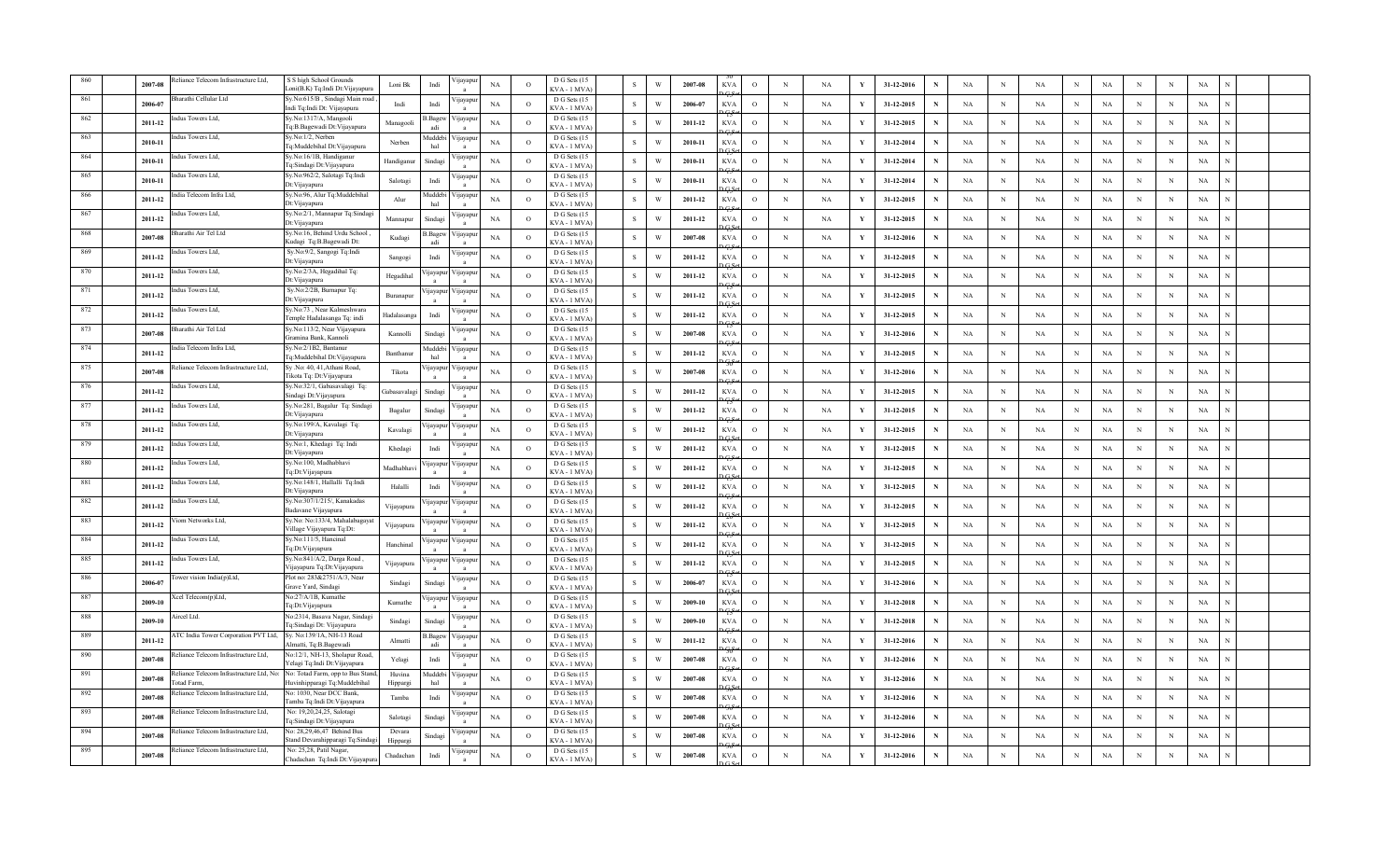|     |       | eliance Info Comm Ltd,<br>2005-06                 | Khata No: 139/1B/2, rail way<br>station Road, Almatti Tq:Indi | Almatti             | .Bage<br>adi             | 'ijayapu                     | $_{\rm NA}$ | $\Omega$       | D G Sets (15<br><b>KVA - 1 MVA</b> |      | $\,$ s       | $\ensuremath{\text{W}}$ | 2005-06    | <b>KVA</b>   | $\mathbf{o}$ | $\,$ N $\,$  | $_{\rm NA}$ |              | 31-12-2014  | N           | $_{\rm NA}$ | $\mathbf N$ | $_{\rm NA}$ | N           | $_{\rm NA}$ | N          | $\,$ N      | $_{\rm NA}$ |  |  |
|-----|-------|---------------------------------------------------|---------------------------------------------------------------|---------------------|--------------------------|------------------------------|-------------|----------------|------------------------------------|------|--------------|-------------------------|------------|--------------|--------------|--------------|-------------|--------------|-------------|-------------|-------------|-------------|-------------|-------------|-------------|------------|-------------|-------------|--|--|
|     |       | arathi Air Tel Ltd<br>2007-08                     | Sy.No:2603, Chadachan<br>Tq:IndiDt: Vijayapura                | Chadachar           | Indi                     | ijayapu                      | NA          | $\overline{O}$ | D G Sets (15<br>KVA - 1 MVA        |      | <sub>S</sub> | W                       | 2007-08    | <b>KVA</b>   | $\circ$      | $_{\rm N}$   | NA          |              | 31-12-2016  | N           | NA          | N           | NA          | N           | NA          | N          | $\,$ N      | NA          |  |  |
|     |       | cel Telecom(p) PVT Ltd,<br>2009-10                | Khata No:420, kotyal village<br>Tq:Dt:Vijayapura              | Kotyal              | ijayapu                  | √ijayapu                     | <b>NA</b>   | $\circ$        | D G Sets (15<br>KVA - 1 MVA        |      | S            | W                       | 2009-10    | KVA          | $\circ$      | N            | NA          |              | 31-12-2013  | N           | NA          | $_{\rm N}$  | NA          | N           | NA          | $_{\rm N}$ | $\,$ N      | NA          |  |  |
|     |       | ATA Teleservices Ltd,<br>2004-05                  | zaveri Complex, Vijayapura<br>TQ:Dt:Vijayapura                | Vijayapura          | ijayapı                  | √ijayapu                     | NA          | $\circ$        | D G Sets (15<br>KVA - 1 MVA        |      | s            | W                       | 2004-05    | KVA          | $\circ$      | $_{\rm N}$   | NA          | Y            | 31-12-2014  | N           | NA          | $_{\rm N}$  | NA          | $_{\rm N}$  | $_{\rm NA}$ | N          | N           | NA          |  |  |
| 900 |       | harathi Air Tel Ltd<br>2007-08                    | Sy.No:210/1, HalasangiTq:IndiDt<br>Viiavapura                 | Halasangi           | Indi                     | ijayapı                      | NA          | $\Omega$       | D G Sets (15<br><b>CVA - 1 MVA</b> |      | <sub>S</sub> | W                       | 2007-08    | <b>KVA</b>   | $\mathbf{o}$ | N            | NA          | Y            | 31-12-2016  | N           | NA          | N           | $_{\rm NA}$ | $\,$ N      | $_{\rm NA}$ | N          | $\,$ N      | $_{\rm NA}$ |  |  |
| 901 |       | 3harathi Air Tel Ltd<br>2007-08                   | Sy.No:1236/2 Honwad Tq:Dt:<br>Vijayapura                      | Honawad             | ijayapu                  | ∕ijayapur                    | <b>NA</b>   | $\circ$        | D G Sets (15<br>KVA - 1 MVA        |      | <sub>S</sub> | W                       | 2007-08    | <b>KVA</b>   | $\circ$      | N            | NA          | Y            | 31-12-2016  | N           | NA          | $_{\rm N}$  | <b>NA</b>   | $_{\rm N}$  | NA          | N          | N           | NA          |  |  |
| 902 |       | harathi Air Tel Ltd<br>2007-08                    | Plot No:65&66SY. No:146,<br>Golgeri Tq:SindagiDt: Vijayapur   | Golageri            | Sindagi                  | 'ijayapuı                    | <b>NA</b>   | $\circ$        | D G Sets (15<br><b>KVA - 1 MVA</b> |      | S            | W                       | 2007-08    | <b>KVA</b>   | $\circ$      | N            | NA          | Y            | 31-12-2016  | N           | NA          | N           | NA          | $\mathbf N$ | NA          | N          | $_{\rm N}$  | NA          |  |  |
| 903 |       | harathi Air Tel Ltd<br>2007-08                    | Sy. No:872/B, Atharga Tq:IndiD<br>Vijayapura                  | $_\mathrm{Atharga}$ | Indi                     | 'ijayapu<br>$\mathbf{a}$     | $_{\rm NA}$ | $\circ$        | D G Sets (15<br><b>KVA - 1 MVA</b> |      | $\,$ s       | W                       | 2007-08    | <b>KVA</b>   | $\mathbf{o}$ | N            | NA          | Y            | 31-12-2016  | N           | $_{\rm NA}$ | N           | NA          | $\mathbf N$ | $_{\rm NA}$ | N          | $\,$ N      | $_{\rm NA}$ |  |  |
| 904 |       | harathi Air Tel Ltd<br>2007-08                    | Plot No:156, Sy.No:672/A/2,<br>VijayapuraTq:Dt: Vijayapura    | Vijayapura          | ijayapu                  | 'ijayapu<br>$\mathbf{a}$     | NA          | $\overline{O}$ | D G Sets (15<br>KVA - 1 MVA        |      | $\,$ S       | W                       | 2007-08    | <b>KVA</b>   | $\circ$      | N            | NA          | Y            | 31-12-2016  | $\mathbf N$ | NA          | N           | NA          | $\,$ N      | NA          | $_{\rm N}$ | $\,$ N      | NA          |  |  |
| 905 |       | harathi Air Tel Ltd<br>2007-08                    | Plot No:122-3/C, Bijjaragi Tq:D<br>Vijayapura                 | Bijjaragi           | ijayapur                 | /ijayapur                    | <b>NA</b>   | $\circ$        | D G Sets (15<br>KVA - 1 MVA        |      | <sub>S</sub> | W                       | 2007-08    | <b>KVA</b>   | $\circ$      | $_{\rm N}$   | NA          |              | 31-12-2016  | N           | NA          | N           | NA          | $\mathbf N$ | NA          | $_{\rm N}$ | N           | NA          |  |  |
| 906 |       | harathi Air Tel Ltd<br>2007-08                    | Sy. No:707/A, Devarahipparagi<br>Tq:SindagiDt: Vijayapura     | Devara<br>Hippargi  | Sindagi                  | ijayapu                      | NA          | $\circ$        | D G Sets (15<br>KVA - 1 MVA        |      | <sub>S</sub> | W                       | 2007-08    | KVA          | $\circ$      | N            | NA          | Y            | 31-12-2016  | N           | NA          | N           | NA          | N           | NA          | N          | N           | NA          |  |  |
| 907 |       | harathi Air Tel Ltd<br>2007-08                    | Sy. No: 395B2&397A, Kannur<br>Tq:Dt: Vijayapura               | Kannur              | 'ijayapu<br>$\mathbf{a}$ | ∕ ijayapuı<br>$\overline{a}$ | NA          | $\circ$        | D G Sets (15<br>KVA - 1 MVA)       |      | S            | W                       | 2007-08    | <b>KVA</b>   | $\circ$      | N            | NA          | Y            | 31-12-2016  | N           | NA          | N           | $_{\rm NA}$ | $_{\rm N}$  | $_{\rm NA}$ | N          | N           | NA          |  |  |
| 908 |       | harathi Air Tel Ltd.<br>2007-08                   | Basavana Bagewadi Road,<br>Masabinal Tq:B.BagewadiDt:         | Masibnal            | 3. Bagew<br>adi          | /ijayapu<br>a                | NA          | $\Omega$       | D G Sets (15<br>KVA - 1 MVA        |      | S            | W                       | 2007-08    | <b>KVA</b>   | $\circ$      | N            | NA          | Y            | 31-12-2016  | N           | NA          | $_{\rm N}$  | NA          | $\mathbf N$ | NA          | N          | $\,$ N      | NA          |  |  |
| 909 |       | arathi Air Tel Ltd,<br>2007-08                    | Sy.No:829-3/1, Behind Goleshwa<br>Temple,Babaleshwar Tq:Dt:   | <b>Babaleshwar</b>  | ijayapu                  | ∕ ijayapuı                   | NA          | $\circ$        | D G Sets (15<br>KVA - 1 MVA)       |      | S            | W                       | 2007-08    | <b>KVA</b>   | $\circ$      | N            | NA          | Y            | 31-12-2016  | N           | NA          | $_{\rm N}$  | NA          | $\mathbf N$ | NA          | N          | N           | NA          |  |  |
| 910 |       | harathi Air Tel Ltd,<br>2007-08                   | No:1153/920, Muttagi<br>Tq:B.Bagewadi Dt: Vijayapura          | Muttagi             | .Bagev<br>adi            | 'ijayapuı<br>$\mathbf{a}$    | $_{\rm NA}$ | $\overline{O}$ | D G Sets (15<br>KVA - 1 MVA)       |      | S            | W                       | 2007-08    | <b>KVA</b>   | $\mathbf{o}$ | N            | NA          | - V          | 31-12-2016  | N           | $_{\rm NA}$ | N           | $_{\rm NA}$ | N           | $_{\rm NA}$ | N          | N           | $_{\rm NA}$ |  |  |
| 911 |       | harathi Air Tel Ltd.<br>2007-08                   | Plot No: 1&2, Sy.No:1-1/A,<br>Ingaleshwara Tq:B.Bagewadi Dt:  | ngaleshwar          | 3.Bage<br>adi            | ∕ijayapu                     | NA          | $\overline{O}$ | D G Sets (15<br><b>CVA - 1 MVA</b> |      | $\,$ S       | W                       | 2007-08    | <b>KVA</b>   | $\circ$      | $\,$ N $\,$  | NA          |              | 31-12-2016  | N           | NA          | $\mathbf N$ | $_{\rm NA}$ | $\mathbf N$ | $_{\rm NA}$ | N          | $\,$ N      | $_{\rm NA}$ |  |  |
| 912 |       | harathi Air Tel Ltd,<br>2007-08                   | No: 503/B & 277/3A, Nagathar<br>Tq:Dt: Vijayapura             | Nagathan            | 'ijayapu                 | /ijayapu                     | NA          | $\overline{O}$ | D G Sets (15<br>KVA - 1 MVA        |      | $\,$ s       | W                       | 2007-08    | <b>KVA</b>   | $\circ$      | N            | NA          |              | 31-12-2016  | N           | NA          | N           | NA          | N           | NA          | N          | $\,$ N      | NA          |  |  |
| 913 |       | rishna Chemical and fertilizer,<br>$1 - 10 - 201$ | KIADB, Vijayapura                                             | Vijayapura          | ijayapu                  | √ijayapu                     | <b>NA</b>   |                | Fertilizer                         | 1585 | Micro        | G                       | 21-10-2011 | 4.1          | $\circ$      | N            | <b>NA</b>   |              | 31-12-2021  | N           | NA          | $_{\rm N}$  | NA          | N           | NA          | N          | N           | NA          |  |  |
| 914 |       | fahaveer Plastics,<br>23-04-2008                  | Q-5, KSSIDC, Vijayapura                                       | Vijayapura          | ijayapı                  | √ijayapu<br>$\mathbf{a}$     | NA          | $\mathbf{I}$   | <b>Plastic Units</b>               | 1614 | Micro        | G                       | 23-04-2008 | 21.21        | $\circ$      | Y            | 31-12-2021  | N            | NA          | N           | NA          | N           | $_{\rm NA}$ | Y           | 30/06/201   | N          | N           | NA          |  |  |
| 915 |       | acific Beverages<br>28-09-201                     | PI NO:73, E &F Mahalbagayat,<br>KIADB, Vijayapura             | Vijayapura          | ijayapu                  | ∕ ijayapu                    | NA          | $\mathbf{I}$   | Mineralized<br>Water               | 1538 | S            | G                       | 28-09-2011 | 165          | $\circ$      | Y            | 31/12/2023  | N            | NA          | N           | NA          | N           | NA          | $\mathbf N$ | NA          | N          | $_{\rm N}$  | $_{\rm NA}$ |  |  |
| 916 |       | Siddeshwara Oil Mills<br>25-09-2006               | Pandarapur Road, Chadachan<br>Village, TQ:Indi                | Chadachar           | Indi                     | ∕ijayapur                    | <b>NA</b>   | $\mathbf{I}$   | Oil Mil Ghan                       | 1540 | Micro        | G                       | 25-09-2006 | $\mathbf{Q}$ | $\circ$      | $_{\rm N}$   | <b>NA</b>   | Y            | 31/12/2018  | N           | NA          | $_{\rm N}$  | NA          | $_{\rm N}$  | NA          | N          | N           | NA          |  |  |
| 917 |       | alaji Enterprises,<br>7-04-2008                   | Plot No. 33, KIADB Industrial<br>Area, Vijayapura             | Vijayapura          | ijayapu                  | √ijayapur                    | Industria   | $\mathbf I$    | leprocessing o<br>used oil         |      | $\,$ s       | $\mathbb{R}$            | 17-04-2008 | 27           | $\circ$      | Y            | 30-06-2022  | Y            | 30-06-2022  | Y           | 30/06/2017  | $_{\rm N}$  | NA          | $\,$ N      | NA          | $_{\rm N}$ | $\,$ N      | NA          |  |  |
| 918 |       | haradha Sugar Ltd,<br>41030                       | Kodaganar Village                                             | Kodaganu            | Auddeb<br>hal            | 'ijayapu<br>$\overline{a}$   | $_{\rm NA}$ | $\mathbf{I}$   | ıgar (Excludiı<br>Khandsari        | 1154 | $\mathbf L$  | $\mathbb{R}$            | 41030      | 135          | $\mathbf Y$  | $\,$ N       | NA          | $_{\rm N}$   | $_{\rm NA}$ | N           | NA          | N           | $_{\rm NA}$ | $\mathbf N$ | $_{\rm NA}$ | N          | $\,$ N      | $_{\rm NA}$ |  |  |
| 919 |       | unwal Agritech<br>41337                           | Arakeri Village, solarpur road<br>Vijayapura                  | Arakeri             | jayapu                   | 'ijayapu<br>$\mathbf{a}$     | NA          | $\mathbf{I}$   | Cold Storage                       | 1594 | $\mathbf M$  | G                       | 41337      | 589          | C1           | N            | NA          | N            | NA          | $\mathbf N$ | NA          | $_{\rm N}$  | NA          | $\mathbf N$ | NA          | $_{\rm N}$ | $\,$ N      | NA          |  |  |
| 920 |       | alaji poova ,<br>$7 - 04 - 200$                   | KIADB, Vijayapura                                             | Vijayapura          | ijayapu                  | ∕ijayapur                    | adustria    |                | Phova                              | 1550 | Micro        | G                       | 17-04-2007 | 8            | C1           | N            | NA          | $\mathbf N$  | 31-12-2010  | N           | NA          | N           | NA          | N           | NA          | N          | N           | NA          |  |  |
| 921 |       | olebasaveshwar Hot Mix Plant,<br>41061            | Ittangihal road Vijayapura                                    | Vijayapura          | ijayapu<br>$\mathbf{a}$  | 'ijayapu<br>$\mathbf{a}$     | NA          | $\mathbf{I}$   | Hot Mix Plant                      | 1334 | S            | $\Omega$                | 41061      | 65           | $\mathbf Y$  | N            | <b>NA</b>   | N            | NA          | N           | NA          | N           | $_{\rm NA}$ | N           | NA          | N          | N           | NA          |  |  |
| 922 |       | omeshwar Sugars<br>$10 - 11$                      | Ltd, Kambagi Village                                          | Kambagi             | ijayapu<br>$\mathbf{a}$  | ∕ijayapu<br>$\overline{a}$   | NA          | $\mathbf{I}$   | ıgar (Excludi<br>Khandsari)        | 1154 | $\mathbf L$  | $\mathbb{R}$            | $10 - 11$  | 132          | $\mathbf Y$  | N            | <b>NA</b>   | N            | NA          | N           | NA          | N           | $_{\rm NA}$ | $_{\rm N}$  | NA          | N          | $\,$ N      | NA          |  |  |
| 923 | 31783 | udagi Thermal Power (NTPC)<br>40515               | Kudagi Village, Tq:B.Bagawadi                                 | Kudagi              | Bagev<br>adi             | 'ijayapur                    | NA          | $\mathbf{I}$   | Thermal Powe                       | 1157 | L            | $\mathbb{R}$            | 40515      | 169          | $\circ$      | Y            | 30-06-2021  | Y            | 30-06-2021  | Y           | 6/30/2022   | $\mathbf N$ | NA          | $\mathbf N$ | NA          | N          | $\,$ N      | NA          |  |  |
| 924 |       | eralgi Industries Ginning &<br>$10 - 11$          | A.P.M.C road, Vijayapura                                      | Vijayapura          | <b>1jayap</b>            | 'ijayapu                     | $_{\rm NA}$ | $\mathbf I$    | and weaving                        | 1574 | Micro        | G                       | $10 - 11$  | 97.77        | $\circ$      | Y            | 31-12-2021  | Y            | 31-12-2021  | N           | NA          | N           | NA          | N           | NA          | N          | N           | $_{\rm NA}$ |  |  |
| 925 |       | -J Traders<br>37808                               | plot no 651, Mangoli<br>road, Vijayapura                      | Vijayapura          | ijayapı                  | 'ijayapuı<br>$\mathbf{a}$    | $_{\rm NA}$ | $\mathbf{I}$   | stone cutting<br>polishing         | 1518 | Micro        | $\mathcal{G}$           | 37808      | 4.48         | $\circ$      | Y            | 9/30/2018   | N            | NA          | N           | NA          | $\mathbf N$ | NA          | $\mathbf N$ | NA          | N          | N           | $_{\rm NA}$ |  |  |
| 926 |       | oubag Minerals,<br>$11 - 12$                      | secab school, Naubag, Vijayapura                              | Vijayapura          | jayapı                   | 'ijayapu                     | NA          | $\mathbf I$    | Mineralized<br>Water               | 1538 | Micro        | G                       | $11 - 12$  | 5.5          | Y            | N            | NA          | N            | NA          | N           | NA          | $\mathbf N$ | NA          | $\mathbf N$ | NA          | N          | N           | NA          |  |  |
| 927 |       | ijjargi Motors,<br>2005-06                        | Indi Cross, Vijayapura                                        | Vijayapura          | ijayapı                  | ∕ijayapur                    | NA          | -1             | Automobile<br>Service Cente        | 1303 | S            | $\circ$                 | 2005-06    | 76.99        | C1           | Y            | 30-09-2009  |              | NA          | N           | NA          | N           | NA          | N           | NA          | N          | $\,$ N      | NA          |  |  |
| 928 |       | Iadivaleshwara Khadi Gramodyog<br>05-06           | Kondaguli, Sindagi                                            | Kondagooli          | Sindagi                  | 'ijayapur                    | NA          | л.             | Neem compos                        |      | Micro        | W                       | $05-06$    | 13.05        | $\mathbf{o}$ | Y            | 31-12-2022  |              | 31-12-2022  | N           | NA          | N           | NA          | $\mathbf N$ | NA          | N          | $\mathbf N$ | NA          |  |  |
| 929 |       | arimala Khadi Gramadvoga<br>07-08<br>ssociation   | Vijayapura                                                    | Vijayapura          | yayapı                   | ∕ ijayapu<br>$\mathbf{a}$    | <b>NA</b>   | $\mathbf{I}$   | <b>Bio Neem</b><br>Fertilizer      |      | Miere        | W                       | $07 - 08$  | 20           | $\circ$      | $\mathbf{Y}$ | 31-12-2025  | $\mathbf{v}$ | 31-12-2025  | N           | NA          | N           | NA          | $_{\rm N}$  | NA          | N          | N           | NA          |  |  |
| 930 |       | arishram Hot Mix Plant.<br>05-06                  | Jnnibhavi, Vijayapura                                         | Unnibhavi           | .Bage<br>adi             | 'ijayapı                     | <b>NA</b>   |                | Hot Mix Plan                       | 1334 | S            | $\circ$                 | 05-06      | 39           | C1           | N            | NA          | Y            | 30-06-2012  | N           | NA          | N           | <b>NA</b>   | $\mathbf N$ | NA          | N          | N           | NA          |  |  |
| 931 |       | S.R.Aluminium Extrusion Industry,<br>$11 - 12$    | plot no 151,152, KIADB, Indi<br>oad, Vijayapura               | Vijayapura          | 'ijayapu                 | ∕ijayapur                    | NA          |                | Alumium<br>Extrusion               |      | <sub>S</sub> | $\mathbb{R}$            | $11 - 12$  | 40           | C1           | Y            | 30-06-2016  | $\mathbf Y$  | 30-06-2016  |             | NA          | N           | NA          | N           | NA          | N          | N           | $_{\rm NA}$ |  |  |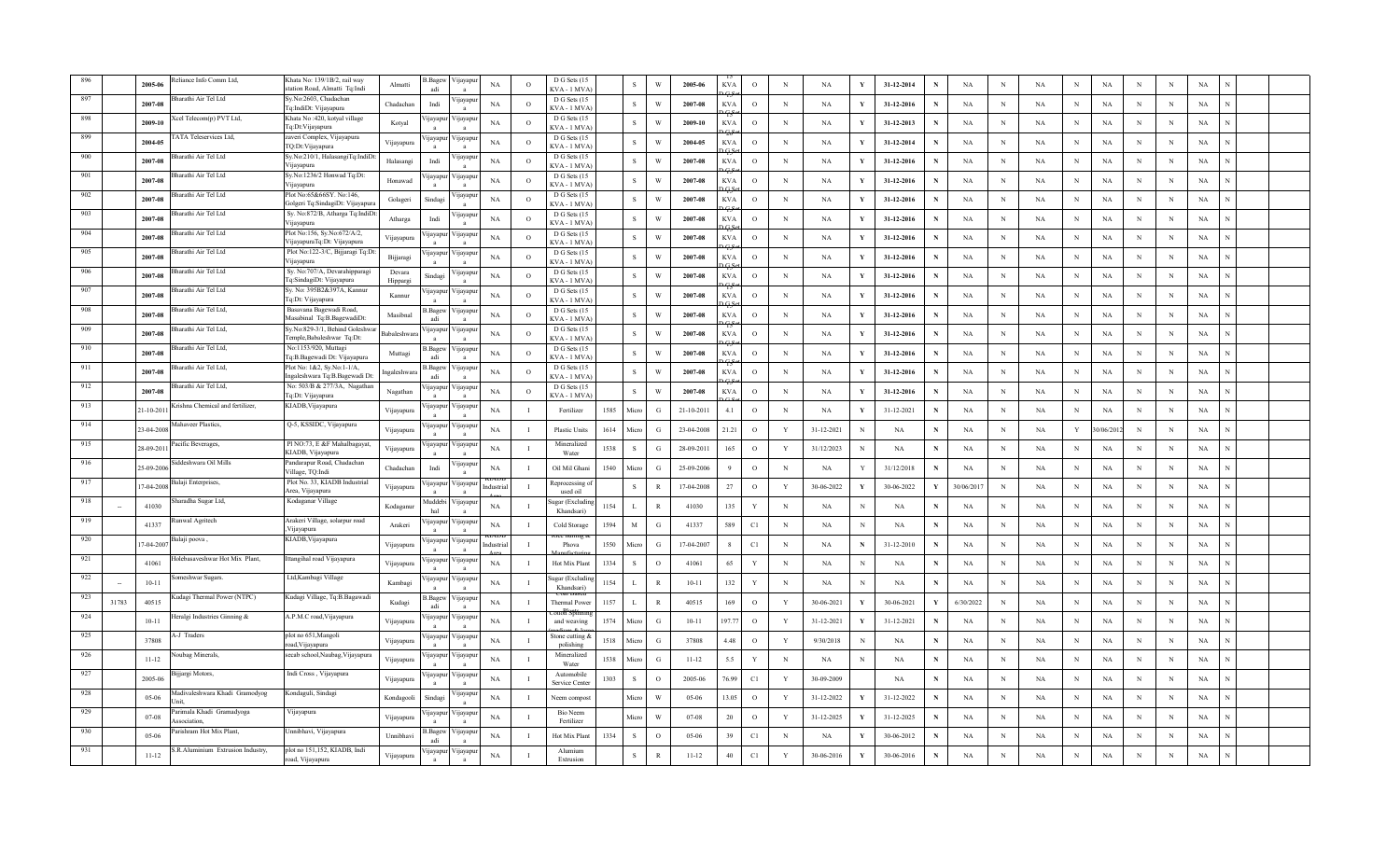|     |       | $07-08$   | gma Tyres,                                                                      | station road. Indi                                            | Indi       | Indi                     | ijayapı                  | NA          |          | retreading                      | 1563 | Micro        | G             | 07-08     |              | $\circ$      | $_{\rm N}$   | NA          | Y            | 31-06-2008  |             | NA          | N           | NA            | $_{\rm N}$ | NA            | N           | N           | $_{\rm NA}$ |            |  |
|-----|-------|-----------|---------------------------------------------------------------------------------|---------------------------------------------------------------|------------|--------------------------|--------------------------|-------------|----------|---------------------------------|------|--------------|---------------|-----------|--------------|--------------|--------------|-------------|--------------|-------------|-------------|-------------|-------------|---------------|------------|---------------|-------------|-------------|-------------|------------|--|
|     |       | $05-06$   | rikant.K. Gaikwad                                                               | BLDE road, Vijayapura                                         | Vijayapur  | <i>u</i> ayapur          | цауар                    | NA          | $\circ$  | D G Sets (1)<br>CVA - 1 MV      | 1577 | Micn         | G             | $05-06$   | 1.27         | $\circ$      | N            | NA          | Y            | 31-12-2017  | N           | NA          | N           | NA            | N          | NA            | N           | N           | NA          |            |  |
|     |       | 05-06     | Aadina Saw mill                                                                 | Talikoti                                                      | Talikoti   | Auddebi                  | ∕ ijayapı                | NA          |          | Saw Mill                        | 1553 | Micro        | G             | 05-06     | 9            | Y            | $_{\rm N}$   | NA          | N            | NA          |             | NA          | N           | NA            | N          | NA            | N           | N           | NA          |            |  |
|     |       | 05-06     | Jazi Malang Saw Mill                                                            | Kambagi Village                                               | Kambagi    | ijayapur                 | ∕ijayapı                 | NA          |          | Saw Mill                        | 1553 | Micro        | G             | 05-06     |              | Y            | $_{\rm N}$   | <b>NA</b>   | N            | <b>NA</b>   | N           | <b>NA</b>   | N           | <b>NA</b>     | N          | <b>NA</b>     | N           | N           | NA          |            |  |
|     |       | $10 - 11$ | ombay Saw mill,                                                                 | Station Road, Indi                                            | Indi       | Indi                     | 'ijayar                  | $_{\rm NA}$ |          | Saw Mill                        | 1553 | Micro        | G             | $10-11$   | 5.5          | $\circ$      | $\mathbf N$  | NA          | V.           | 31-12-2018  | N           | NA          | N           | NA            | $\,$ N     | NA            | N           | N           | $_{\rm NA}$ |            |  |
| 937 |       | $10 - 11$ | Shankaravijaya saw mill                                                         | Chadchan                                                      | Chadachar  | Indi                     | <b>yayap</b>             | NA          |          | Saw Mill                        | 1553 | Micro        | G             | $10 - 11$ | $\mathbf{A}$ | $\circ$      | N            | NA          | $\mathbf{v}$ | 31-12-2021  |             | NA          | N           | $\mathbf{NA}$ | $_{\rm N}$ | <b>NA</b>     | N           | N           | NA          |            |  |
| 938 |       | $10 - 11$ | allalingeshwar Saw                                                              | Moratgi                                                       | Moratagi   | Sindag                   | 'ijayapı                 | NA          |          | Saw Mill                        | 1553 | Micro        | G             | $10 - 11$ |              | C1           | $_{\rm N}$   | <b>NA</b>   | N            | 31-12-2011  | N           | NA          | N           | <b>NA</b>     | N          | NA            | N           | N           | NA          |            |  |
| 939 |       | $10 - 11$ | Aoneshawara Saw mill,                                                           | Sathalganv                                                    | Satalgoan  | Indi                     | 'ijayap                  | NA          |          | Saw Mill                        | 1553 | Micro        | G             | $10 - 11$ | 2.5          | $\circ$      | N            | <b>NA</b>   | Y            | 31-12-2018  | N           | NA          | N           | NA            | N          | <b>NA</b>     | N           | N           | NA          |            |  |
| 940 |       | $10 - 11$ | .M.Dhawalagi Saw Mill,                                                          | Muddebihal                                                    | Muddebihal | <b>fuddeb</b><br>hal     | 'ijayap                  | $_{\rm NA}$ |          | Saw Mill                        | 1553 | Micro        | G             | $10-11$   | 3.5          | $\circ$      | N            | NA          | V            | 31-12-2018  | N           | NA          | N           | NA            | $\,$ N     | NA            | N           | N           | $_{\rm NA}$ |            |  |
| 941 |       | $10 - 11$ | Mokashi Saw mill,                                                               | Moratagi Road, Sindagi                                        | Moratagi   | Sindagi                  | цауар                    | NA          |          | Saw Mill                        | 1553 | Micro        | G             | $10 - 11$ | 4.5          | Y            | $_{\rm N}$   | NA          | N            | NA          | N           | NA          | N           | $\mathbf{NA}$ | N          | $_{\rm NA}$   | N           | N           | NA          |            |  |
| 942 |       | $10 - 11$ | Vabisab Patel Saw Mill,                                                         | Station Road, Vijayapura                                      | Vijayapura | <b>11avapur</b>          | /цауар                   | NA          |          | Saw Mill                        | 1553 | Micro        | G             | $10 - 11$ | 0.5          | Y            | $_{\rm N}$   | NA          | N            | NA          | N           | NA          | N           | <b>NA</b>     | $_{\rm N}$ | NA            | N           | N           | NA          |            |  |
| 943 | 19909 | 2008-09   | Patil (Formerly: Yallalingeshwara) Stone Sy.No:172/2A, Arkeri Village<br>rusher | Fq:Dt:Vijayapura                                              | Arakeri    | ijayapur                 | ∕ijayapı                 | NA          | $\circ$  | Stone Crushe<br>& M-sand        | 1371 | -S           | $\circ$       | 2008-09   | 30           | Cl           | Y            |             | Y            | 30-09-2022  | N           | NA          | $_{\rm N}$  | <b>NA</b>     | $_{\rm N}$ | NA            | N           | N           | NA          |            |  |
| 944 | 20172 | 2009-10   | harana Basaveshwara Stone Crusher                                               | Sy.No:18/2B, Belur Village<br>Tq:Muddebihal                   | Belur      | Auddebi<br>hal           | ∕ijayapı                 | NA          | $\Omega$ | Stone Crusher                   | 1371 | -S           | $\Omega$      | 2009-10   | 46.85        | C1           | $\mathbf N$  | NA          | Y            | 06-06-2014  | N           | NA          | N           | NA            | $_{\rm N}$ | <b>NA</b>     | N           | N           | NA          |            |  |
| 945 | 19952 | 2008-09   | Nabuma Stone Crusher,                                                           | Sy.No:22/2, Kolhar Village,<br>lg:B.Bagewadi                  | Kolhar     | 3. Bagew<br>adi          | 'ijayap                  | NA          | $\circ$  | Stone Crusher.                  | 1371 | $\,$ S $\,$  | $\circ$       | 2008-09   | 98.85        | $\circ$      | $_{\rm N}$   | NA          | $\mathbf{v}$ | 30-09-2029  | $\mathbf N$ | NA          | $\mathbf N$ | NA            | $_{\rm N}$ | $_{\rm NA}$   | N           | N           | NA          |            |  |
| 946 | 20089 | 2007-08   | adashiv Stone Crusher(Formerly: Ravi<br>onstruction Company)                    | Sy.No:120/3B, Gunnapur Road,<br>Ainapur Village Tq:Vijayapura | Ainapur    | <b>11avapur</b>          | <b>yayap</b>             | NA          | $\circ$  | Stone Crusher                   | 1371 | Micro        | $\circ$       | 2007-08   | 30           | $\circ$      | Y            | 30/09/2029  |              | 30-09-2029  | N           | NA          | N           | NA            | $_{\rm N}$ | NA            | N           | N           | NA          |            |  |
| 947 | 19886 | 2003-04   | hama Stone Crusher.                                                             | Sy No:22/3, Kolhar Village,<br>Tq:Basavana Bagewadi           | Kolhar     | 3. Bagew<br>adi          | ∕ijayapı                 | NA          | $\Omega$ | <b>Stone Crushe</b><br>& M-sand | 1371 | Micro        | $\Omega$      | 2003-04   | $22\,$       | $\circ$      | Y            | 30-09-2029  | V            | 30-09-2029  | N           | NA          | N           | NA            | N          | NA            | N           | N           | NA          |            |  |
| 948 |       | 2009-10   | hovi Stone Crusher                                                              | Sy.No:308/3, Arakeri Village<br>Tq:Vijayapura                 | Arakeri    | ijayapu                  | 'ijayapı                 | NA          | $\circ$  | Stone Crusher                   | 1371 | -S           | $\Omega$      | 2009-10   |              | C1           | N            | NA          | Y            | 07-04-2010  | N           | NA          | N           | NA            | $_{\rm N}$ | NA            | N           | $_{\rm N}$  | NA          |            |  |
| 949 |       | 2008-09   | hasgateshwara Stone Crushing unit,                                              | Peerapur Village Tq:Muddebihal                                | Peerapur   | Auddebi<br>hal           | цауар                    | NA          | $\circ$  | Stone Crusher                   | 1371 | Micro        | $\circ$       | 2008-09   | 9.4          | C1           | $_{\rm N}$   | NA          | Y            | 07-04-2010  | N           | NA          | N           | NA            | $_{\rm N}$ | $_{\rm NA}$   | $_{\rm N}$  | N           | NA          |            |  |
|     |       | 2011-12   | mail Girgaovi Stone Crusher,                                                    | Kolhar tq:B.Bagewadi                                          | Kolhar     | 3.Bagew<br>adi           | ∕ ijayap                 | NA          | $\circ$  | stone Crusher                   | 1371 | -S           | $\Omega$      | 2011-12   |              | Y            | N            | NA          | N            | $_{\rm NA}$ | N           | NA          | N           | $_{\rm NA}$   | N          | <b>NA</b>     | N           | N           | NA          |            |  |
|     |       | 2009-10   | Anup Stone Crusher                                                              | Sy.No:30/1, Alkoppa Villge,<br>Tq:Muddebihal                  | Alkoppra   | Auddebi<br>hal           | √ijayap                  | NA          | $\Omega$ | Stone Crusher                   | 1371 | $\mathbf{s}$ | $\Omega$      | 2009-10   | 35           | C1           | $\mathbf N$  | <b>NA</b>   | $\mathbf{v}$ | 10-09-2011  | N           | NA          | N           | <b>NA</b>     | $_{\rm N}$ | NA            | N           | N           | NA          |            |  |
| 952 | 20115 | 2009-10   | angameshawara Stone Crusher                                                     | Sy.No:176/1DPadaganur Village<br>Ta:Sindagai                  | Padaganur  | Sindagi                  | ijayap                   | NA          | $\circ$  | Stone Crusher                   | 1371 | -S           | $\Omega$      | 2009-10   | 30           | $\circ$      | N            | NA          | Y            | 05-05-2020  | N           | NA          | N           | NA            | N          | <b>NA</b>     | N           | N           | NA          |            |  |
| 953 |       | 2009-10   | A1.Stone Crusher,                                                               | Sy.No. 125/2, Satalgon Village,<br>Ta:Indi                    | Satalgoan  | Indi                     | 'ijayapi                 | NA          | $\circ$  | Stone Crusher                   | 1371 | Micro        | $\circ$       | 2009-10   | 25           | C1           | N            | NA          | Y            | 07-04-2010  | N           | NA          | N           | NA            | N          | <b>NA</b>     | N           | N           | NA          |            |  |
| 954 | 20110 | 2009-10   | 'ishwa Ganga Stone Crusher                                                      | Sy.No:176/1K, Padaganur Village<br>Tq: Vijayapura             | Padaganur  | Sindagi                  | 'ijayapı                 | $_{\rm NA}$ | $\Omega$ | Stone Crusher                   | 1371 | -S           | $\Omega$      | 2009-10   | 30           | $\circ$      | N            | NA          | $\mathbf{v}$ | 04-05-2020  | N           | NA          |             | NA            | N          | <b>NA</b>     | N           | N           | $_{\rm NA}$ |            |  |
| 955 |       | 2007-08   | omeshwara Engineering<br>'ompany(Stone Crusher) S.S. Front                      | S.S. Front Road, Near SBM<br>Vijayapura Tq:Vijayapura         | Vijayapura | 11ayapu                  | 'ijayapı                 | $_{\rm NA}$ | $\circ$  | Stone Crusher                   | 1371 | S            | $\circ$       | 2007-08   | 30           | C1           | N            | NA          | $\mathbf Y$  | 07-04-2010  | N           | NA          | N           | NA            | N          | $_{\rm NA}$   | $\mathbf N$ | $\,$ N      | $_{\rm NA}$ |            |  |
| 956 |       | 2011-12   | nri Ram Stone Crusher                                                           | Sy.No:700/4, Kolhar Village,<br>To:B.Bagewadi                 | Kolhar     | .Bagev<br>adi            | 'ijayapı                 | NA          | $\circ$  | Stone Crusher                   | 1371 | S            | $\circ$       | 2011-12   | .58 C        | $\circ$      | Y            | 30/09/2030  | Y            | 30-09-2030  | N           | NA          | N           | NA            | N          | <b>NA</b>     | N           | N           | NA          |            |  |
| 957 |       | $11 - 12$ | unwal Agritech,                                                                 | Sy No:284/2, Arakeri Village.<br>TQ:Vijayapura                | Arakeri    | <i>u</i> ayapur          | ∕ µayapt                 | NA          |          | Cold Storage                    | 1594 | M            | G             | $11 - 12$ | 589          | $\circ$      | Y            | 31-12-2024  | Y            | 31-12-2024  | N           | NA          | N           | NA            | N          | NA            | N           | N           | NA          |            |  |
| 958 |       | $11 - 12$ | ex Crop Science Private Limited,                                                | Pl No:43/A, Mahalbagayat<br>ndustrial Area, KIADB,            | Vijayapura | ijayapur                 | √ijayap                  | ayat        | T        | Micro nuetria<br>Bio Fertilizer | 1585 | -S           | $\mathcal{G}$ | $11 - 12$ | 97.75        | Y            | Y            | 12/31/2023  |              | NA          | N           | NA          | N           | NA            | $_{\rm N}$ | NA            | N           | N           | $_{\rm NA}$ |            |  |
| 959 |       | 2013-14   | asudev Hospital.                                                                | Minaxi Chowk, Vijayapura                                      | Vijayapura | ijayapu                  | √ijayap                  | NA          | HC       | <b>HCE</b>                      | 1386 | -S           | $\Omega$      | 2013-14   | 268          | $\circ$      | Y            | 30-09-2021  | Y            | 30-09-2021  | N           | NA          | Y           | 31-12-2016    | N          | $_{\rm NA}$   | N           | N           | NA          | $_{\rm N}$ |  |
|     |       | 2013-14   | aruti Stone Crusher.                                                            | Sy No.20/2 A/p Alakoppar<br>Village, TQ:Muddebihal            | Alkoppra   | Auddebi<br>hal           | ∕ijayapı                 | NA          | $\circ$  | Stone Crusher                   | 1371 | -S           | $\Omega$      | 2013-14   | 37.94        | $\circ$      | Y            | 30/09/2030  | Y            | 30-09-2030  | N           | NA          | N           | NA            | N          | <b>NA</b>     | $\mathbf N$ | N           | NA          |            |  |
|     |       | 2013-14   | andini Stone Cruhser,                                                           | Sy no:21, 22, 24 & 25 Alkoppara<br>Village, TQ;Muddebihal     | Alkoppra   | <b>fuddebi</b><br>hal    | 'ijayapı                 | NA          | $\circ$  | Stone Crushers                  | 1371 | <sub>S</sub> | $\circ$       | 2013-14   | 32.9         | Y            | N            | NA          | N            | NA          | N           | NA          | N           | <b>NA</b>     | N          | NA            | N           | N           | NA          |            |  |
|     |       | 2013-14   | ahalaxmi Stone Cruhser,                                                         | SynO:21, Alkoppar Village,<br>TO:Muddebihal                   | Alkoppra   | Auddebi<br>hal           | 'ijayapı                 | <b>NA</b>   | $\circ$  | Stone Crusher                   | 1371 | Micro        | $\circ$       | 2013-14   | 23.09        | Y            | $\mathbf N$  | NA          | N            | NA          | N           | NA          | N           | NA            | N          | NA            | N           | $\mathbf N$ | $_{\rm NA}$ |            |  |
|     |       | 2013-14   | iurudev Raisin Industrial Processing &<br>reservation Cluster Association.      | Sy.No:18/5, Tidagundi Village,<br>TQ:Vijayapura               | Tidagundi  | ijayapu                  | ∕ijayapı                 | NA          | T        | Cold Storage                    | 1594 | $\mathbf{L}$ | G             | 2013-14   | 1498         | C1           | $_{\rm N}$   | $_{\rm NA}$ | N            | NA          | N           | NA          | N           | NA            | N          | $_{\rm NA}$   | N           | N           | NA          |            |  |
|     |       | $13 - 14$ | enkateshwara Industries                                                         | Plot 53&54, KIADB, Aliyabad,<br>Block-1st, Vijayapura         | Vijayapura | ijayapur                 | ∕ijayapı                 | ıdııstri:   |          | Cold Storage                    | 1594 | -S           | G             | $13 - 14$ | 30           | C1           | N            | NA          | N            | NA          |             | NA          | N           | NA            | N          | <b>NA</b>     | N           | N           | NA          |            |  |
|     |       | $13 - 14$ | hanalaxmi Saw Mill,                                                             | Sy No:163/3, A/p Chadachan<br>VIllage, TQ:Indi                | Chadachar  | Indi                     | цауар                    | NA          |          | Saw Mill                        | 1553 | Micro        | G             | $13 - 14$ | $0.8\,$      | $\circ$      | $_{\rm N}$   | NA          |              | 31-12-2100  | N           | NA          | N           | NA            | N          | $\mathbf{NA}$ | N           | N           | NA          |            |  |
|     |       | $13 - 14$ | isarga Vineyard,                                                                | Jamakhandi Road, Halagani<br>Village, TQ&DT: Vijayapura       | Halagani   | ijayapur                 | ∕ijayapı                 | NA          |          | Winery                          | 1396 | -S           | $\circ$       | $13 - 14$ | 1372         | $\circ$      | Y            | 30-09-2029  | Y            | 30-09-2029  | N           | <b>NA</b>   | N           | NA            | N          | NA            | N           | N           | NA          |            |  |
|     |       | $14-15$   | Ishwara Industries                                                              | Plot No: 50&71, Aliyabad Growth<br>Center, KIADB, Vijayapura  | Vijayapura | ijayapur<br>$\mathbf{a}$ | Vijayapı<br>$\mathbf{a}$ | ndustria    | - T      | Groundnut<br>Decorticating      |      | ${\bf S}$    | W             | 14-15     | $_{\rm NA}$  | $\mathbf{v}$ | $\mathbf{V}$ | NA          |              | NA          |             | $_{\rm NA}$ | N           | $_{\rm NA}$   | $_{\rm N}$ | NA            | N           | $\mathbf N$ | $_{\rm NA}$ |            |  |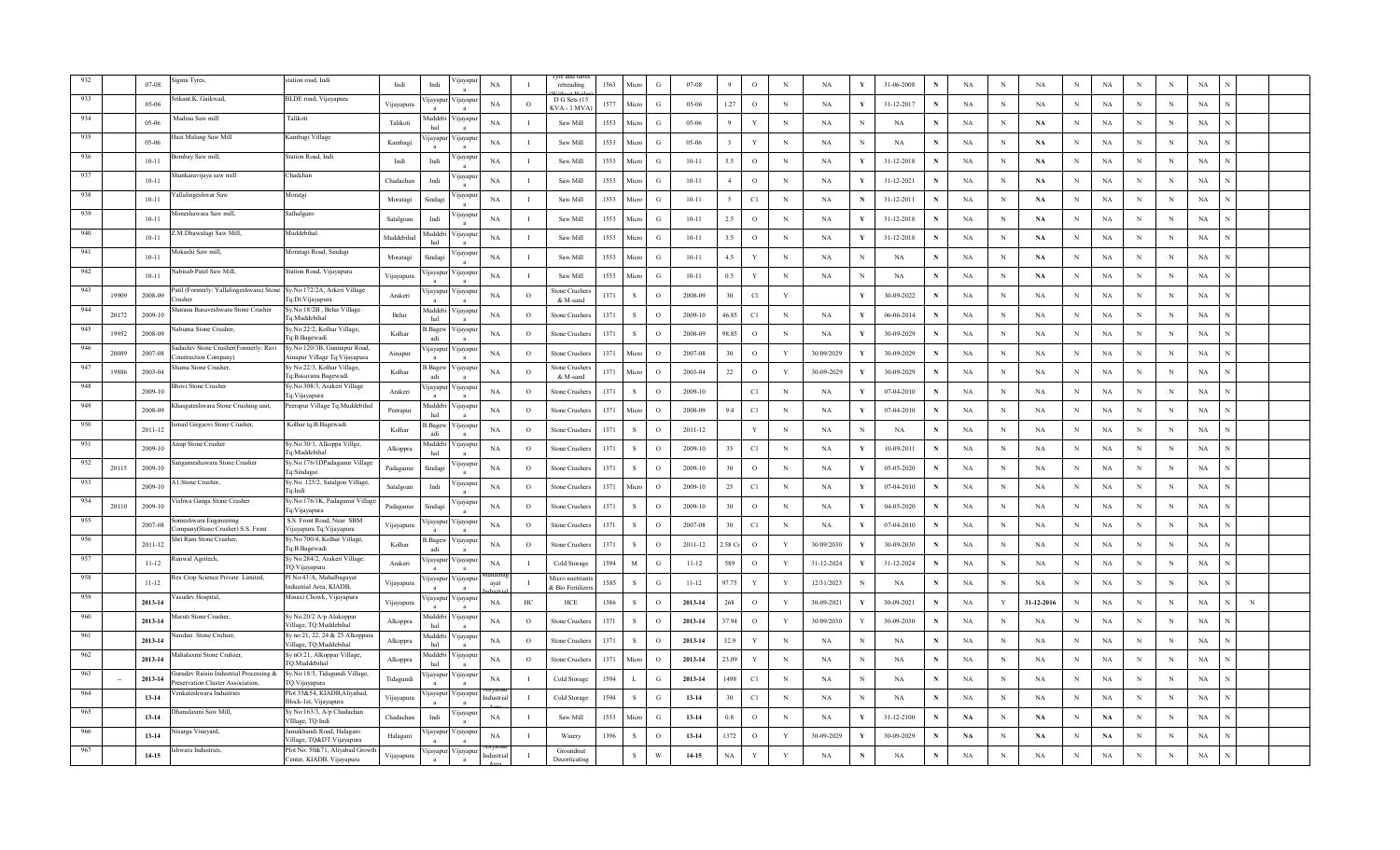|      |       | $14 - 15$ | ajguru Foods                                                  | Pl No:90-93, Sy No:215, KIADB<br>Ind Area, Vijayapura            | Vijayapura | ijayapu                 | 'ijayapu                   | Industria       | $\blacksquare$   | Maize flakes &<br>Maize grit Mfg       |      | $\,$ S       | W             | $14 - 15$ | 466.5                   | $\mathbf{o}$ | $\mathbf{Y}$ | 31-12-2023 | 31-12-2023       | N           | NA          | $\, {\rm N}$ | $_{\rm NA}$   | N           | $_{\rm NA}$ | N           | $_{\rm N}$ | $_{\rm NA}$ |   |  |
|------|-------|-----------|---------------------------------------------------------------|------------------------------------------------------------------|------------|-------------------------|----------------------------|-----------------|------------------|----------------------------------------|------|--------------|---------------|-----------|-------------------------|--------------|--------------|------------|------------------|-------------|-------------|--------------|---------------|-------------|-------------|-------------|------------|-------------|---|--|
|      |       | $14 - 15$ | arshan Foods & Feeds,                                         | Pl No: 68 & 69, Alivabad Ind<br>Area, Block-1st, KIADB.          | Vijayapura | <b>1jayapu</b>          | 'ijayapu                   | Industria       | $\mathbf{I}$     | Cold Storage                           | 1594 | <sub>S</sub> | G             | $14 - 15$ | 43                      | Y            | $_{\rm N}$   | NA         | N<br>NA          | N           | NA          | N            | NA            | N           | NA          | N           | N          | NA          |   |  |
|      |       | $14 - 15$ | hri Siddeshwara Electricals,                                  | Plot No:73G, KIADB, Vijayapura                                   | Vijayapura | ijayapu                 | Vijayapuı                  | dustria         |                  |                                        |      | Micro        | G             | 14-15     | 12                      | C1           | $_{\rm N}$   | NA         | NA<br>N          | N           | NA          | $_{\rm N}$   | NA            | N           | NA          | N           | N          | NA          |   |  |
|      |       | 14-15     | Rex Crop Science Pvt Ltd,                                     | Pl No:44, KIADB Ind Area,<br>Vijayapura                          | Vijayapura | yayapı                  | ∕ijayapu                   | <b>ndustria</b> | $\mathbf{I}$     | Aicro nuetrian<br><b>Bio Fertilize</b> | 1585 | <sub>S</sub> | $\mathcal{G}$ | 14-15     | 50                      | $\circ$      | Y            | 31/12/2023 | NA<br>N          |             | <b>NA</b>   | $_{\rm N}$   | <b>NA</b>     | N           | NA          | N           | N          | NA          |   |  |
| 972  |       | $14 - 15$ | `echno Foods,                                                 | Pl No:81 & 82, KIADB, Aliyaba<br>Block 1st, Vijayapura.          | Vijayapura | ijayapu                 | ∕ ijayapuı                 | ndustria        | - 1              | Cold Storage                           | 1594 | $\,$ S       | $\mathbf{G}$  | 14-15     | 57                      | $\mathbf Y$  | $\mathbf{Y}$ | NA         | $_{\rm NA}$<br>N | N           | NA          | $_{\rm N}$   | $\mathbf{NA}$ | N           | $_{\rm NA}$ | N           | N          | $_{\rm NA}$ |   |  |
| 973  |       | $14 - 15$ | Anand Gining Factory,                                         | Pl No:85P, Aliyabad Ind Area,<br>KIADB, Vijayapura               | Vijayapura | yayapu                  | /ijayapu                   | ndustri         |                  | and weaving                            | 1574 | S            | G             | 14-15     | 253.13                  | $\circ$      | Y            | 31-12-2025 | 31-12-2025       | N           | NA          | $_{\rm N}$   | <b>NA</b>     | N           | NA          | N           | N          | NA          |   |  |
| 974  |       | $14 - 15$ | iddivinayak industries,                                       | Pl No: 81A7, 81/A9 Part, KIADE<br>nd Area, Vijayapura            | Vijayapura | ijayapu                 | ∕ijayapur                  | ndustria        |                  | Groundnut<br>Decorticating             |      | Micro        | W             | 14-15     | 14.5                    | Y            | Y            | 31/12/2100 | NA               |             | NA          | $_{\rm N}$   | $\mathbf{NA}$ | N           | NA          | N           | N          | NA          |   |  |
| 975  |       | $14 - 15$ | anapatalal Agarwal Memorial Ayush<br>Multispeciality Hospital | Hospital, Vivek<br>Vagar, Vijayapura                             | Vijayapura | jayap                   | ijayapı                    | NA              | $_{\mathrm{HC}}$ | HCE                                    | 1386 | $\mathbf S$  | $\circ$       | $14-15$   | 340                     | $\circ$      | Y            | 8/3/2023   | 03-08-2023       |             | NA          | $\mathbf Y$  | 30-06-2014    | $\mathbf N$ | $_{\rm NA}$ | $\mathbf N$ | N          | $_{\rm NA}$ | N |  |
| 976  |       | $14 - 15$ | avalagi Stone Crusher,                                        | 142/1, Ainapur Village,<br>TQ:Vijayapura                         | Ainapur    | jayapu                  | ijayapı                    | $_{\rm NA}$     | $\circ$          | Stone Crusher                          | 1371 | S            | $\circ$       | $14-15$   | 60.5                    | $\mathbf{o}$ | $\,$ N       | NA         | 27-08-2023       | N           | NA          | $_{\rm N}$   | NA            | N           | $_{\rm NA}$ | $\mathbf N$ | N          | $_{\rm NA}$ |   |  |
| 977  |       | $14 - 15$ | llagaddi Stone Crusher,                                       | 142/2, Ainapur Village,<br>TQ:Vijayapura                         | Ainapur    | <b>q</b> ayapu          | ijayapu                    | <b>NA</b>       | $\circ$          | Stone Crushers                         | 1371 | <sub>S</sub> | $\circ$       | 14-15     | 55.5                    | $\circ$      | Y            | 27/08/2023 | 27/08/2023       | N           | NA          | $_{\rm N}$   | NA            | $_{\rm N}$  | NA          | N           | N          | NA          |   |  |
| 978  |       | $14 - 15$ | hri Ambika Trading Company,                                   | Plot No:40 & 40P,<br>KIADB, Vijayapura                           | Vijayapura | ijayapı                 | √ijayapu                   | ndustria        | - T              | Groundnut<br>Decorticating             |      | Micro        | W             | 14-15     | 24.00<br>Lakhs          | $\circ$      | Y            | 31/12/2100 | NA               | N           | <b>NA</b>   | $_{\rm N}$   | NA            | N           | NA          | $\mathbf N$ | N          | NA          |   |  |
| 979  |       | $14-15$   | remanad Oil Industry,                                         | Plot No:45, Gumast Colony,<br>Viiavapura                         | Vijayapura | ijayapu<br>$\mathbf{a}$ | √ijayapu<br>$\mathbf{a}$   | <b>NA</b>       | $\mathbf{I}$     | Groundnut<br>Decorticating             |      | s            | W             | $14 - 15$ | 29.08                   | $\mathbf Y$  | $\mathbf Y$  | NA         | NA<br>N          | ${\bf N}$   | NA          | $_{\rm N}$   | $_{\rm NA}$   | N           | $_{\rm NA}$ | N           | N          | $_{\rm NA}$ |   |  |
| 980  |       | $14 - 15$ | itin Industries,                                              | Plot No.63 & 63A, Mahalbhaga<br>ndustrial Area, Vijayapura       | Vijayapura | ijayapuı                | ∕ ijayapuı<br>$\mathbf{a}$ | avat            | $\mathbf{I}$     | irinding of Tyr<br>waste               | 1563 | <sub>S</sub> | $\mathbf{G}$  | $14 - 15$ | 47.25                   | $\mathbf{o}$ | $\mathbf{Y}$ | 31-12-2022 | 31-12-2022       | $\mathbf N$ | NA          | $_{\rm N}$   | NA            | N           | $_{\rm NA}$ | $\mathbf N$ | N          | NA          |   |  |
| 981  |       | $14 - 15$ | fohammed Saw Mill,                                            | 11/4, Banashankari Nagar<br>Muddebihal TQ:Muddebihal             | Muddebiha  | Auddeb<br>hal           | 'ijayapu                   | <b>NA</b>       | $\mathbf{I}$     | Saw Mill                               | 1553 | Micro        | G             | $14 - 15$ | 13                      | $\circ$      | N            | <b>NA</b>  | 31-12-2100<br>Y  | N           | NA          | $_{\rm N}$   | <b>NA</b>     | N           | NA          | $\mathbf N$ | N          | NA          |   |  |
| 982  |       | 14-15     | Chutubasab Nabisab Pendari Saw Mill,                          | Nidagundi Village,<br>TQ:B,Bagewadi DT:Vijayapura                | Nidagundi  | Bagey<br>adi            | 'ijayapuı                  | NA              | $\mathbf{I}$     | Saw Mill                               | 1553 | Micro        | G             | 14-15     | 13                      | $\circ$      | $_{\rm N}$   | <b>NA</b>  | 31-12-2100<br>Y  | N           | NA          | $_{\rm N}$   | NA            | N           | NA          | $\mathbf N$ | N          | NA          |   |  |
|      | 83434 | 14-15     | M.B.Stone Crusher.                                            | 700/6, Kolhar Village,<br>TQ:B,Bagewadi                          | Kolhar     | .Bage<br>adi            | 'ijayapı<br>$\mathbf{a}$   | NA              | $\circ$          | Stone Crushe<br>& M-sand               | 1371 | S            | $\circ$       | $14-15$   | 360                     | $\circ$      | Y            | 30/09/2029 | 30-09-2029<br>Y  | N           | NA          | $\mathbb N$  | NA            | N           | NA          | N           | N          | NA          |   |  |
|      |       | $14 - 15$ | Essel Bagalkot Solar Energy Pvt ltd,                          | Sy No: 77/4, 64, Nimbal B.K<br>Village, TQ:Indi Dt: Vijayapura   | Nimbal B.K | Indi                    | ijayapuı                   | NA              | $\mathbf{I}$     | Solar Power<br>Enrgy                   |      | $\mathbf{L}$ | W             | 14-15     | 43.73<br>`rore          | $\circ$      | Y            | 31-12-2025 | NA               |             | NA          | $\mathbb N$  | NA            | N           | NA          | N           | $_{\rm N}$ | NA          |   |  |
|      |       | $14 - 15$ | , issel Gulbarga Solar Power Pvt Ltd                          | Sy No: 90/1, 90/3,4,6, 84/1,<br>64/2,3, Nimbal B.K Village,      | Nimbal B.K | Indi                    | <b>Ilayapul</b>            | <b>NA</b>       | $\mathbf I$      | Solar Power<br>Enrgy                   |      | L            | W             | 14-15     | 43.73<br>Crore          | $\circ$      | Y            | 31-12-2025 | NA               |             | NA          | N            | NA            | N           | NA          | N           | N          | NA          |   |  |
|      |       | $14 - 15$ | akhir Agro Industries,                                        | Sy No:224, Pl No:4A, Aliyabad<br>nd. Area, Vijayapura            | Vijayapura | yayapu                  | ∕ijayapu                   | Industria       | - 1              | Cold Storage                           | 1594 | s            | G             | 14-15     | 4.19 Lk                 | $\circ$      | Y            | 12/31/2033 | 31-12-2033       | $\mathbf N$ | NA          | $_{\rm N}$   | NA            | N           | NA          | N           | N          | NA          |   |  |
| 987  |       | $14-15$   | Sidaraya Hot Mix Plant,                                       | Sy No:100/1C, Ainapur Village,<br>TQ:Vijayapura                  | Ainapur    | ijayapu                 | ∕ijayapı<br>$\mathbf{a}$   | NA              | $\mathbf{I}$     | Hot Mix Pla                            | 1334 | S            | $\Omega$      | $14-15$   | .00 Lak                 | Y            | $\mathbf N$  | NA         | NA<br>N          | N           | $_{\rm NA}$ | $_{\rm N}$   | $_{\rm NA}$   | N           | NA          | N           | N          | $_{\rm NA}$ |   |  |
| 988  |       | $14 - 15$ | Shri Basaveshwara Stone Crusher,                              | Sy No:19/1, Alkoppra Village,<br>TO:Muddebihal                   | Alkoppra   | Auddeb<br>hal           | 'ijayapu                   | NA              | $\circ$          | Stone Crushe<br>& M-sand               | 1371 | <sub>S</sub> | $\Omega$      | 14-15     | 473                     | $\mathbf{o}$ | Y            | 9/30/2030  | 30-09-2030<br>Y  | N           | NA          | $\mathbf N$  | NA            | N           | NA          | N           | N          | $_{\rm NA}$ |   |  |
| 989  |       | $14 - 15$ | asava Milk Pvt ltd,                                           | Sy No:219/2, Arjanal Village,<br>TO:Indi                         | Arjanal    | Indi                    | 'ıjayapur                  | NA              | $\mathbf I$      | Dairy Products                         |      | <sub>S</sub> | $\mathbb{R}$  | 14-15     | 2.00 <sub>cr</sub>      | C1           | $_{\rm N}$   | NA         | NA<br>N          | N           | NA          | $_{\rm N}$   | NA            | $_{\rm N}$  | NA          | N           | N          | NA          |   |  |
| 990  |       | $14 - 15$ | ri Siddalingeshwara Groups,                                   | Kondagooli Village, TQ:Sindagi                                   | Kondagooli | Sindagi                 | 'ijayapu                   | NA              | $\mathbf{I}$     | <b>Bio Neem</b><br>Fertilizer          |      | Micro        | W             | 14-15     | 15.38<br><sup>1</sup> k | $\circ$      | Y            | 31-12-2100 | 31-12-2100       |             | NA          | $_{\rm N}$   | NA            | N           | NA          | $\mathbf N$ | N          | NA          |   |  |
| 991  |       | 14-15     | rishla Industries.                                            | Plot No:13/A, KIADB,<br>Mahalabagayat Industrial Area,           | Vijayapura | ijayapu<br>$\mathbf{a}$ | 'ijayapu<br>$\mathbf{a}$   | ayat            | $\mathbf{I}$     | Maize flakes &<br>Maize grit Mfg       |      | ${\bf S}$    | W             | $14 - 15$ | 40.26<br>Lakhs          | $\,$ O       | $\mathbf Y$  | 31-12-2019 | 31-12-2019       | $\mathbf N$ | NA          | $\,$ N       | $_{\rm NA}$   | $\mathbf N$ | $_{\rm NA}$ | N           | N          | $_{\rm NA}$ |   |  |
| 992  |       | $14 - 15$ | sveshwara Industry,                                           | Plot No:37, KIADB Ind Area,<br>Viiavapura                        | Vijayapura | ijayapu                 | 'ijayapu                   | Industria       |                  | Cold Storage                           | 1594 | <sub>S</sub> | G             | 14-15     | $_{\rm NA}$             | $\circ$      | Y            | 31-12-2024 | 31-12-2024       | $\mathbf N$ | NA          | $\mathbf N$  | NA            | $_{\rm N}$  | $_{\rm NA}$ | $\mathbf N$ | N          | NA          |   |  |
| 993  |       | $14 - 15$ | ambhavi Agro Industries,                                      | Pl No:40 Aliyabad Ind Area,<br>√ijayapura                        | Vijayapura | ijayapu                 | ijayapur/                  | ndustria        | $\mathbf{I}$     | Agro Seeds Like                        | 1559 | <sub>S</sub> | G             | $14 - 15$ | NA                      | $\circ$      | $_{\rm N}$   | 12/31/2030 | 31-12-2030       | $\mathbf N$ | NA          | $_{\rm N}$   | <b>NA</b>     | N           | NA          | $\mathbf N$ | N          | NA          |   |  |
| 994  |       | $14 - 15$ | RL Media Limited.                                             | CTS No.1761/C, 1763, Ward<br>Vo.III Station Back Road,           | Vijayapura | ijayapı<br>$\mathbf{a}$ | √ijayapu<br>$\mathbf{a}$   | <b>NA</b>       | -1               | <b>Printing Press</b>                  |      | M            | G             | $14 - 15$ | 69 Cro                  | $\circ$      | Y            | 31-12-2021 | 31-12-2021       | $\mathbf N$ | NA          | $_{\rm N}$   | NA            | N           | NA          | $\mathbf N$ | N          | NA          |   |  |
| 995  |       | 14-15     | aneshwari Soda & Cold Drinks<br>dustries.                     | Plot No;59/B, Sy No1051/B(P),<br>Mahalabagayat Ind, Area,        | Vijayapura | ijayapu                 | ∕ijayapı<br>$\mathbf{a}$   | ayat            | $\mathbf{I}$     | <b>Soft Drinks</b>                     | 1633 | S            | <sup>G</sup>  | $14-15$   | ¦ Lakh                  | Y            | $\mathbf N$  | NA         | NA<br>N          | N           | $_{\rm NA}$ | $\,$ N       | $_{\rm NA}$   | N           | NA          | N           | N          | $_{\rm NA}$ |   |  |
| 996  |       | $14 - 15$ | abu Plastic Industries.                                       | ward No:05, Gandhi Nagar,<br>Vijayapura                          | Vijayapura | yayapu                  | 'ijayapu                   | NA              | $\mathbf I$      | <b>Plastic Units</b>                   | 1614 | Micro        | G             | 14-15     | 5 laks                  | $\circ$      | Y            | 31/12/2100 | NA<br>N          | N           | NA          | $\mathbf N$  | NA            | N           | NA          | $\mathbf N$ | N          | NA          |   |  |
|      |       | 14-15     | ddeshwara Traders,                                            | Sy No.286/1, Kondaguli Village,<br>TQ:Sindagi                    | Kondagooli | Sindagi                 | ijayapu                    | NA              | $\mathbf{I}$     | nanure(manu                            |      | <sub>S</sub> | W             | $14 - 15$ | NA                      | Y            | $_{\rm N}$   | <b>NA</b>  | NA<br>N          |             | NA          | $_{\rm N}$   | NA            | N           | NA          | $\mathbf N$ | N          | NA          |   |  |
|      |       | $14 - 15$ | hreya Biotech,                                                | Plot No.04, Mahalabagayat<br>Industrial Area, Vijayapura         | Vijayapura | ijayap                  | 'ijayapu<br>$\mathbf{a}$   | ayat            | $\mathbf{I}$     | organic nutrien                        | 1585 | $\mathbf S$  | G             | 14-15     | 50                      | $\mathbf{o}$ | Y            | 31-12-2023 | NA<br>N          | N           | NA          | $\mathbf N$  | NA            | N           | NA          | N           | N          | NA          |   |  |
|      |       | 14-15     | Aadhukar Agro Industries,                                     | Plot No. 24, Aliyabad Industrial<br>Area, Vijayapura             | Vijayapura | yayapu                  | 'ijayapu                   | Industria       | $\mathbf{I}$     |                                        |      | $\,$ S       | $\mathbf G$   | 14-15     | 102.5                   | $\,$ O       | $\mathbf Y$  | 31-12-2025 | 31-12-2025       | N           | NA          | $\,$ N       | NA            | N           | NA          | N           | $_{\rm N}$ | NA          |   |  |
| 1000 |       | $14 - 15$ | Aahesh Mineral Water Factory,                                 | Sy.No. 56/3, Rampur(P.A)Village<br>TQ:Sindagi, DT:Vijayapura     | Rampur P.A | Sindagi                 | <b>1</b> ayapu             | NA              |                  | Mineralized<br>Water                   | 1538 | <sub>S</sub> | G             | $14 - 15$ | 55.71                   | $\circ$      | Y            | 31-12-2023 | 31-12-2023       | N           | <b>NA</b>   | N            | <b>NA</b>     | N           | NA          | N           | N          | NA          |   |  |
|      |       | 14-15     | .K.Traders,                                                   | Plot No. 39, Block No. 01,<br>KIADB, Industrial Area,            | Vijayapura | ŋayapu                  | ∕ijayapu                   | dustria         |                  | <b>Plastic Units</b>                   | 1614 | s            | $\mathcal{G}$ | $14-15$   | 75.6                    | Y            | $_{\rm N}$   | <b>NA</b>  | NA               |             | <b>NA</b>   | N            | <b>NA</b>     |             | NA          | $\mathbf N$ | N          | NA          |   |  |
|      |       | $14 - 15$ | Agri Process,                                                 | plot No. 37, KIADB, Industrial<br>Area, Vijayapura               | Vijayapura | ijayapı                 | ∕ ijayapuı<br>$\mathbf{a}$ | ndustria        | л.               | vice Grindins<br>20 HP Motor           | 1556 | Micro        | G             | $14 - 15$ | 14.9                    | $\circ$      | $\mathbf{Y}$ | 31-12-2100 | 31-12-2100<br>Y  | N           | <b>NA</b>   | $_{\rm N}$   | NA            | N           | NA          | $\mathbf N$ | N          | NA          |   |  |
|      |       | $14-15$   | tenuka Cement Bricks,                                         | Sy No. 114/1, Unnibhavi Village,<br>TQ:B,Bagewadi, DT:Vijayapura | Unnibhavi  | 3.Bagev<br>adi          | 'ijayapu                   | NA              |                  | (without using                         | 1511 | Micro        | $\mathbf G$   | 14-15     | 24.5                    | $\circ$      | Y            | 31-12-2100 | 31-12-2100<br>Y  | N           | $_{\rm NA}$ | N            | NA            | N           | $_{\rm NA}$ | N           | N          | $_{\rm NA}$ |   |  |
|      |       |           |                                                               |                                                                  |            |                         |                            |                 |                  |                                        |      |              |               |           |                         |              |              |            |                  |             |             |              |               |             |             |             |            |             |   |  |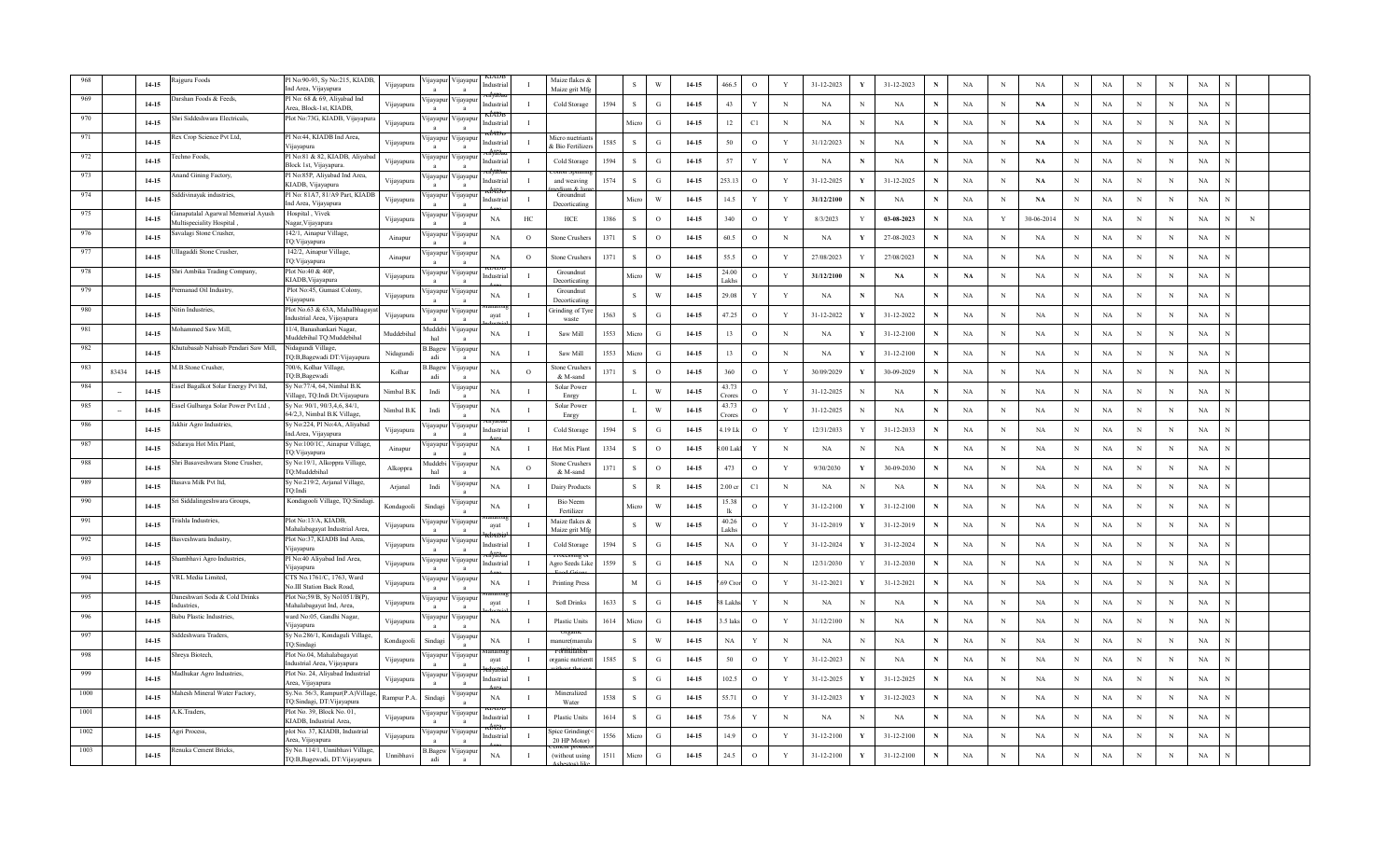|      |        | $14 - 15$ | ri Bhagyavanti Maultispeciality Hospital Ganesh Nagar, Vijayapura<br>Research Center. |                                                                     | Vijayapura         | ijayapu                 | /ijayap                  | $_{\rm NA}$ | HC             | ${\rm HCE}$                 | 1386 |               | $\mathcal{O}$ | 14-15   | NA          | $\Omega$     |              | 30-09-2027 |   | 30-09-2027 |             | NA          | $\mathbf Y$  | 31-12-2015 | N           | $_{\rm NA}$ | N            | N          | $_{\rm NA}$ | N |                         |
|------|--------|-----------|---------------------------------------------------------------------------------------|---------------------------------------------------------------------|--------------------|-------------------------|--------------------------|-------------|----------------|-----------------------------|------|---------------|---------------|---------|-------------|--------------|--------------|------------|---|------------|-------------|-------------|--------------|------------|-------------|-------------|--------------|------------|-------------|---|-------------------------|
| 1005 | 99319  | $14 - 15$ | ri Basavanna Stone Crusher,                                                           | y No 76/2 A/p Unnibhavi                                             | Unnibhay           | Bag<br>adi              | /ijayap                  | NA          | $\circ$        | Stone Crushers<br>& M-sand  | 1371 | $\mathbf{s}$  | $\circ$       | 14-15   |             | $\circ$      | Y            | 30-09-2029 |   | 30-09-2029 |             | NA          | N            | NA         | N           | <b>NA</b>   | N            | N          | NA          |   |                         |
| 1006 | 102654 | $14-15$   | uru Stone Crusher,                                                                    | ly No. 212/*/5, Devoor Village,<br>lQ:Sindagi Dt;Vijayapura         | Devoor             | Sindag                  | /ijayap                  | NA          | $\circ$        | Stone Crushers              | 1371 |               | $\circ$       | 14-15   | 36.15       | $\circ$      | Y            | 9/30/2030  |   | 30-09-2030 |             | NA          | N            | NA         | N           | NA          | N            | N          | NA          |   | Stone Jelly             |
| 1007 |        | $14 - 15$ | aja Mini Stone Crusher,                                                               | y No. 138/1A & B, Ainapur<br>illage, TQ&DT: Vijayapura              | Ainapur            | <b>1</b> jayap          | /ijayap                  | NA          | $\circ$        | Stone Crusher               | 1371 |               | $\circ$       | 14-15   | 85          | $\circ$      | N            | <b>NA</b>  |   | 30-09-2022 | N           | <b>NA</b>   | N            | NA         | $\mathbf N$ | NA          | N            | N          | $_{\rm NA}$ |   |                         |
| 1008 |        | $14-15$   | ri Pawadabasaveshawara Stone<br>rushing Unit.                                         | 126/1 Ainapur village Tq: & Dt:<br>/iiavapur.                       | Ainapur            | ijayap                  | /ijayap                  | $_{\rm NA}$ | $\overline{O}$ | Stone Crusher               | 1371 | -S            | $\circ$       | 14-15   |             | V            | N            | <b>NA</b>  |   | NA         | N           | NA          | N            | <b>NA</b>  | N           | $_{\rm NA}$ | N            | N          | NA          |   |                         |
| 1009 |        | $14-15$   | aghavendra Stone Crusher(Balabhim<br>tone Crusher Formerly: ).                        | Sy. No. 436/4 Anjutagi village<br>îq: & Dt: Vijayapur               | Anjutagi           | Indi                    | /ijayap                  | NA          | $\circ$        | Stone Crusher:              | 1371 | -S            | $\circ$       | 14-15   |             | $\circ$      | Y            | 9/30/2030  |   | 30-09-2030 | N           | NA          | N            | <b>NA</b>  | N           | NA          | N            | N          | NA          |   |                         |
| 1010 | 20173  | $14-15$   | ailareshwara Stone Crusher,                                                           | Sy No.299/1, Balaganur Village<br>Q:Muddebihal DT:Vijayapura.       | Balaganur          | Muddebi<br>hal          | /ijayapı                 | NA          | $\circ$        | Stone Crusher:              | 1371 | <sub>S</sub>  | $\circ$       | 14-15   |             | $\circ$      | Y            | 9/30/2030  |   | 9/30/2030  |             | NA          | N            | NA         | $_{\rm N}$  | NA          | N            | N          | NA          |   |                         |
| 1011 |        | $14 - 15$ | nrinidhi Stone Crusher,                                                               | Sy No. 19/3, Alkoppra Village,<br>TQ:Muddebihal<br>DT:              | Alkoppra           | Muddebi<br>hal          | ijayapı<br>$\mathbf{a}$  | $_{\rm NA}$ | $\circ$        | <b>Stone Crushers</b>       | 1371 | S             | $\circ$       | $14-15$ | 42.38       | $\circ$      | Y            | 9/30/2030  |   | 30-09-2030 | $\mathbf N$ | NA          | $\mathbf{N}$ | NA         | $\,$ N      | $_{\rm NA}$ | <sup>N</sup> | N          | $_{\rm NA}$ |   |                         |
| 1012 |        | $14 - 15$ | andi Groudnut Decorticator,                                                           | Plot No.79 KIADB Ind. Area<br>Mahalbagayat, Vijayapura              | Vijayapura         | yayap                   | /ijayapı                 |             |                | Groundnut<br>Decorticatin   |      | Micro         | W             | 14-15   | 17.11       | $\circ$      | Y            | 31-12-2100 |   | 31-12-2100 |             | NA          | N            | NA         | $\mathbf N$ | NA          | N            | N          | NA          |   |                         |
| 1013 |        | $14-15$   | andana Super Speciality Hospital,<br>tation Road. Indi                                | Station Road, Indi                                                  | Indi               | Indi                    | <b>y</b> ayap            | NA          | HC             | HCE                         | 1386 | -S            | $\circ$       | $14-15$ | $_{\rm NA}$ | $\circ$      | Y            | 30-06-2015 |   | 30-06-2015 | N           | NA          | Y            | 31-12-2018 | $_{\rm N}$  | NA          | N            | N          | NA          | N |                         |
| 1014 | 86980  | $14 - 15$ | dhav Stone crusher,                                                                   | Sy. No 456/1, Shivanagi village<br>q & Dt: Vijayapur                | Shivanagi          |                         | /ijayap                  | NA          | $\circ$        | Stone Crusher.              | 1371 | -S            | $\circ$       | $14-15$ | 45.86       | $\circ$      | N            | NA         |   | 30-09-2027 | N           | NA          | N            | <b>NA</b>  | N           | $_{\rm NA}$ | N            | N          | NA          |   |                         |
| 1015 |        | $14 - 15$ | olhar Canes Pvt. Ltd                                                                  | Sy. No.139/1, 140, 144/1, 144/2,<br>44/3, 144/4, 144/5, Angagaderi, | Angadageri         | 3.Bagev<br>adi          | /ijayap<br>$\mathbf{a}$  | NA          |                | ugar (Excludi<br>Khandsari) | 1154 |               | $\mathbb{R}$  | $14-15$ | 1800        | Y            | N            | NA         |   | <b>NA</b>  | N           | NA          | $\mathbf N$  | <b>NA</b>  | N           | $_{\rm NA}$ | N            | N          | NA          |   |                         |
| 1016 |        | $14-15$   | hirag Interlocking Pavers And Tiles,                                                  | Sy.No-138/1D Ainapur Village<br>Gunnapur Road Vijayapura            | Ainapur            | <b>1jayapu</b>          | /ijayapı                 | NA          |                | (without using              | 1511 | Micro         | G             | 14-15   | 24.95       | Y            | N            | NA         | N | NA         | N           | NA          | N            | NA         | $_{\rm N}$  | NA          | N            | N          | NA          |   |                         |
| 1017 |        | $14 - 15$ | shwara Stone Crusher,                                                                 | Sy No;973/3A, Almel Road,<br>Sindagi TQ:Sindagi                     | Sindagi            | Sindag                  | /ijayapı                 | NA          | $\circ$        | <b>Stone Crushers</b>       | 1371 | <sub>S</sub>  | $\circ$       | 14-15   |             | Y            | N            | NA         |   | NA         | N           | NA          | N            | NA         | $_{\rm N}$  | NA          | N            | N          | NA          |   |                         |
| 1018 | 99547  | $14 - 15$ | eha Stone Crusher,                                                                    | Sy No.112/1B, Ainapur,<br>/ijayapura Taluk                          | Ainapur            | yayapı                  | /ijayapı                 | NA          | $\circ$        | Stone Crushers              | 1371 | $\mathcal{S}$ | $\circ$       | $14-15$ | 44          | $\mathbf{o}$ | Y            | 9/30/2028  |   | 9/30/2028  | N           | NA          | N            | NA         | $\,$ N      | NA          | N            | N          | NA          |   |                         |
| 1019 |        | $14 - 15$ | hinchali Stone Crusher.                                                               | Sy No.138/1D, Ainapur Village.                                      | Ainapur            | ijayap                  | /ijayap                  | NA          | $\circ$        | Stone Crusher               | 1371 | $\mathbf{s}$  | $\circ$       | 14-15   |             | $\circ$      | $\mathbf N$  | NA         |   | 11-02-2021 | N           | NA          | N            | <b>NA</b>  | N           | NA          | N            | N          | NA          |   |                         |
| 1020 | 29637  | 14-15     | A.Y.Stone Crusher,                                                                    | Sy No, 436/1, Anjutagi VIllage,<br>IQ:Indi DT:Vijayapura            | Anjutagi           | Indi                    | /ijayap                  | NA          | $\circ$        | Stone Crusher               | 1371 |               | $\circ$       | 14-15   |             | $\circ$      | Y            | 9/30/2029  |   | 9/30/2029  | N           | NA          | N            | NA         | N           | <b>NA</b>   | N            | N          | NA          |   |                         |
| 1021 |        | $14-15$   | Jhana Laxmi Stone Crusher,                                                            | ly. No.113, Kannur Village,<br>TQ&DT:Vijayapura                     | Kannur             | <b>1</b> ayapu          | Vijayap                  | NA          | $\circ$        | Stone Crushers              | 1371 |               | $\circ$       | 14-15   |             | Y            | N            | NA         |   | NA         | N           | NA          | N            | NA         | N           | <b>NA</b>   | N            | N          | NA          |   |                         |
| 1022 |        | $14 - 15$ | aniunath Stone Crusher.                                                               | y. No.145/2, Ganihar Village,<br>Q:Sindagi, DT:Vijayapura           | Ganihar            | Sindagi                 | <b>yaya</b>              | NA          | $\overline{O}$ | Stone Crusher               | 1371 | -S            | $\Omega$      | 14-15   |             | $\circ$      | Y            | 9/30/2021  | Y | 30-09-2021 | N           | NA          | N            | NA         | N           | $_{\rm NA}$ | N            | N          | $_{\rm NA}$ |   |                         |
| 1023 |        | $14 - 15$ | ara Stone Crushar.                                                                    | sy. No. 700/2, Kolhar,<br>Q:Basavana Bagevadi                       | Kolhar             | 3.Bage<br>adi           | /ijayap                  | NA          | $\overline{O}$ | Stone Crusher<br>& M-sand   | 1371 | -S            | $\circ$       | 14-15   |             | $\circ$      | N            | NA         |   | 30-09-2022 | N           | NA          | N            | NA         | $\mathbf N$ | NA          | N            | N          | NA          |   |                         |
| 1024 |        | $14 - 15$ | 1 Stone Crusher,                                                                      | y.No.122/2B, Satalgon<br>B.Village, TQ:Indi                         | Satalgaon PE       | Indi                    | /ijayap                  | NA          | $\circ$        | Stone Crushers              | 1371 | <sub>S</sub>  | $\circ$       | $14-15$ | 407         | $\circ$      | Y            | 9/30/2029  | Y | 30-09-2029 | N           | NA          | N            | NA         | N           | NA          | N            | N          | NA          |   | Stone Jelly             |
| 1025 |        | $14 - 15$ | .C.Adin Stone Crusher,                                                                | sy.No.300/4, Kalgurki Village,<br>B.Bagewadi, Vijayapura            | Kalgurki           | 3. Bagev                | /ijayapı                 | NA          | $\circ$        | <b>Stone Crushers</b>       | 1371 | s             | $\mathbf O$   | 14-15   |             | Y            | N            | NA         |   | NA         |             | NA          | N            | NA         | $\,$ N      | NA          | N            | N          | $_{\rm NA}$ |   |                         |
| 1026 |        | $14-15$   | meer Stone Crusher Industries,                                                        | Sy No. 149/1, Ainapur Village<br>TQ:Bijpaur                         | Ainapur            | ijayap                  | /ijayapı<br>$\mathbf{a}$ | $_{\rm NA}$ | $\circ$        | Stone Crusher               | 1371 | -S            | $\circ$       | 14-15   |             | v            | N            | NA         |   | <b>NA</b>  |             | NA          | N            | NA         | $_{\rm N}$  | <b>NA</b>   | N            | N          | $_{\rm NA}$ |   |                         |
| 1027 |        | 14-15     | anjushree Stone Crusher,                                                              | Sy.No.136/2, Ainapura Village,<br>/iiavapura District               | Ainapur            | ijayapu                 | /ijayapı                 | $_{\rm NA}$ | $\circ$        | Stone Crusher:<br>& M-sand  | 1371 | -S            | $\circ$       | 14-15   | 273.7       | $\circ$      | $\mathbf{Y}$ | 30-09-2023 | V | 30-09-2023 |             | NA          | N            | NA         | $\mathbf N$ | NA          | N            | $\,$ N     | NA          |   |                         |
| 1028 | 19888  | 14-15     | i Venkateshwara Stone Crusher,                                                        | y No. 168/7, Arakeri Village,<br>'ijayapura Taluk & District        | Arakeri            | <i>u</i> ayapu          | / yayap                  | NA          | $\circ$        | Stone Crushers              | 1371 |               | $\circ$       | 14-15   |             | Cl           | N            | NA         |   | 30-09-2018 | N           | NA          | N            | NA         | N           | NA          | N            | N          | NA          |   |                         |
| 1029 |        | $14 - 15$ | RC M-Sand Plant,                                                                      | ly No. 168/8A, Arakeri Village,<br>'ijayapura Taluk & District.     | Arakeri            | yayap<br>$\mathbf{a}$   | /ijayap                  | NA          | $\circ$        | Stone Crusher<br>& M-sand   | 1371 |               | $\Omega$      | 14-15   |             | Cl           | Y            | 9/30/2018  |   | 30-09-2018 | N           | $_{\rm NA}$ | N            | NA         | $\mathbf N$ | $_{\rm NA}$ | N            | N          | NA          |   |                         |
| 1030 | 20092  | $14 - 15$ | ri Laxmi Venkateshwara Stone Crusher, Sy No. 166/2, Arakeri Village,                  | iiavapura Taluk & District.                                         | Arakeri            | ijayapı                 | /ijayap<br>$\mathbf{a}$  | NA          | $\circ$        | <b>Stone Crushers</b>       | 1371 | -8            | $\Omega$      | 14-15   |             | Y            | $\mathbf N$  | NA         |   | <b>NA</b>  | N           | NA          | N            | <b>NA</b>  | $_{\rm N}$  | $_{\rm NA}$ | N            | N          | NA          |   |                         |
| 1031 | 19809  | 14-15     | ri Gurukrupa Stone Crusher.                                                           | Sy No. 1688B, Arakeri Village,<br>/ijayapura Taluk & District.      | Arakeri            | <b>1jayapu</b>          | /ijayap                  | NA          | $\circ$        | Stone Crusher:              | 1371 | <sub>S</sub>  | $\circ$       | 14-15   |             | Cl           | N            | NA         |   | 30-09-2018 | N           | NA          | N            | NA         | $\mathbf N$ | <b>NA</b>   | N            | N          | NA          |   |                         |
| 1032 |        | $14-15$   | ahi Foods & Beverages,                                                                | Shed No. 18, Old Industrial Area<br>Near Shikar Khana, Station Back | Vijayapura         | <b>1</b> jayapu         | /ijayap                  | NA          |                | nery/Sweets                 | 1503 | <sub>S</sub>  | G             | $14-15$ |             | Y            | N            | NA         |   | NA         | N           | NA          | N            | NA         | $_{\rm N}$  | <b>NA</b>   | N            | N          | NA          |   |                         |
| 1033 |        | $14 - 15$ | ine Steel Fabrication                                                                 | Aliyahbad Block II Industrial area<br>Plot No.66, Vijayapura        | Vijayapura         | ijayapu<br>$\mathbf{a}$ | /ijayapı<br>$\mathbf{a}$ | ndustria    |                | Engg Industires             |      | $\mathbf{s}$  | W             | $14-15$ |             | $\mathbf{v}$ | N            | NA         |   | NA         | N           | NA          | N            | NA         | $\,$ N      | $_{\rm NA}$ | N            | N          | NA          |   |                         |
| 1034 |        | $14-15$   | dditi Stone Crushers.                                                                 | Sy. No. 709, Kolhar VIllage,<br>asavan Bagewadi Taluk.              | Kolhar             | 3. Bagey<br>adi         | /ijayap                  | NA          | $\circ$        | Stone Crusher:              | 1371 |               | $\circ$       | 14-15   | 78.23       | $\circ$      | N            | NA         |   | 04-05-2022 | N           | NA          | N            | NA         | N           | <b>NA</b>   | N            | N          | NA          |   |                         |
| 1035 | 102597 | 14-15     | eerabhadreshwara Stone Crusher,                                                       | Sy No. 139/3, Ainapur Village,<br>ijayapura Taluk & District.       | Ainapur            | <b>1</b> avapu          | /ijayap                  | NA          | $\overline{O}$ | Stone Crusher:              | 1371 |               | $\circ$       | 14-15   | 228         | $\circ$      | Y            | 30-09-2030 |   | 30-09-2030 |             | NA          | N            | NA         | N           | NA          | N            | N          | NA          |   | Stone jelly             |
| 1036 | 28287  | $14 - 15$ | hri Balaji Sugars & Chemicals Private<br>mited                                        | Yaragal-Madari Village,<br>Auddebihal Taluk, Vijayapura             | Yaragal-<br>Madari | Muddebi<br>hal          | /ijayar                  | NA          |                | ugar (Excludi<br>Khandsari' | 1154 |               | $\mathbb{R}$  | 14-15   | 382.        | $\Omega$     | Y            | 30-06-2021 |   | 30-06-2021 |             | 30/06/2021  | N            | <b>NA</b>  | N           | NA          | $_{\rm N}$   | $_{\rm N}$ | NA          |   |                         |
| 1037 | 110909 | $14 - 15$ | Shri Hare Jadevali Prasan Stone Crusher                                               | ly No.85/4, Yatnal Village,<br>'ijayapura Taluk & District          | Yatnal             | yayap                   | /ijayap                  | NA          | $\circ$        | Stone Crusher<br>& M-sand   | 1371 | -8            | $\Omega$      | 14-15   | 84.52       | $\circ$      | Y            | 30/09/2030 | v | 30-09-2030 | N           | NA          | N            | <b>NA</b>  | $\mathbf N$ | $_{\rm NA}$ | $_{\rm N}$   | N          | NA          |   | Stone Jelly &<br>M-sand |
| 1038 |        | $14-15$   | Afifa Stone Crusher, Mulawad Village                                                  | Mulawad Village, Sy. No.50/2,<br>TQ:B.Bagewadi, DT:Vijayapura       | Mulawad            | 3.Bage<br>adi           | ijayap                   | NA          | $\circ$        | Stone Crusher               | 1371 | -S            | $\circ$       | 14-15   | 237.13      | Y            | N            | <b>NA</b>  |   | NA         |             | NA          | N            | NA         | N           | NA          | N            | N          | NA          |   |                         |
| 1039 | 87911  | $14 - 15$ | Sri Sai Baba Stone Crusher                                                            | Sy No. 701/1, Kolhar Village,<br>TQ:B,Bagewadi                      | Kolhar             | <b>B.</b> Bagev<br>adi  | /ijayapu                 | NA          | $\circ$        | Stone Crushers              | 1371 | <sub>S</sub>  | $\circ$       | 14-15   |             | $\Omega$     | N            | NA         |   | 30-09-2029 |             | NA          |              | <b>NA</b>  | N           | <b>NA</b>   | N            | N          | NA          |   |                         |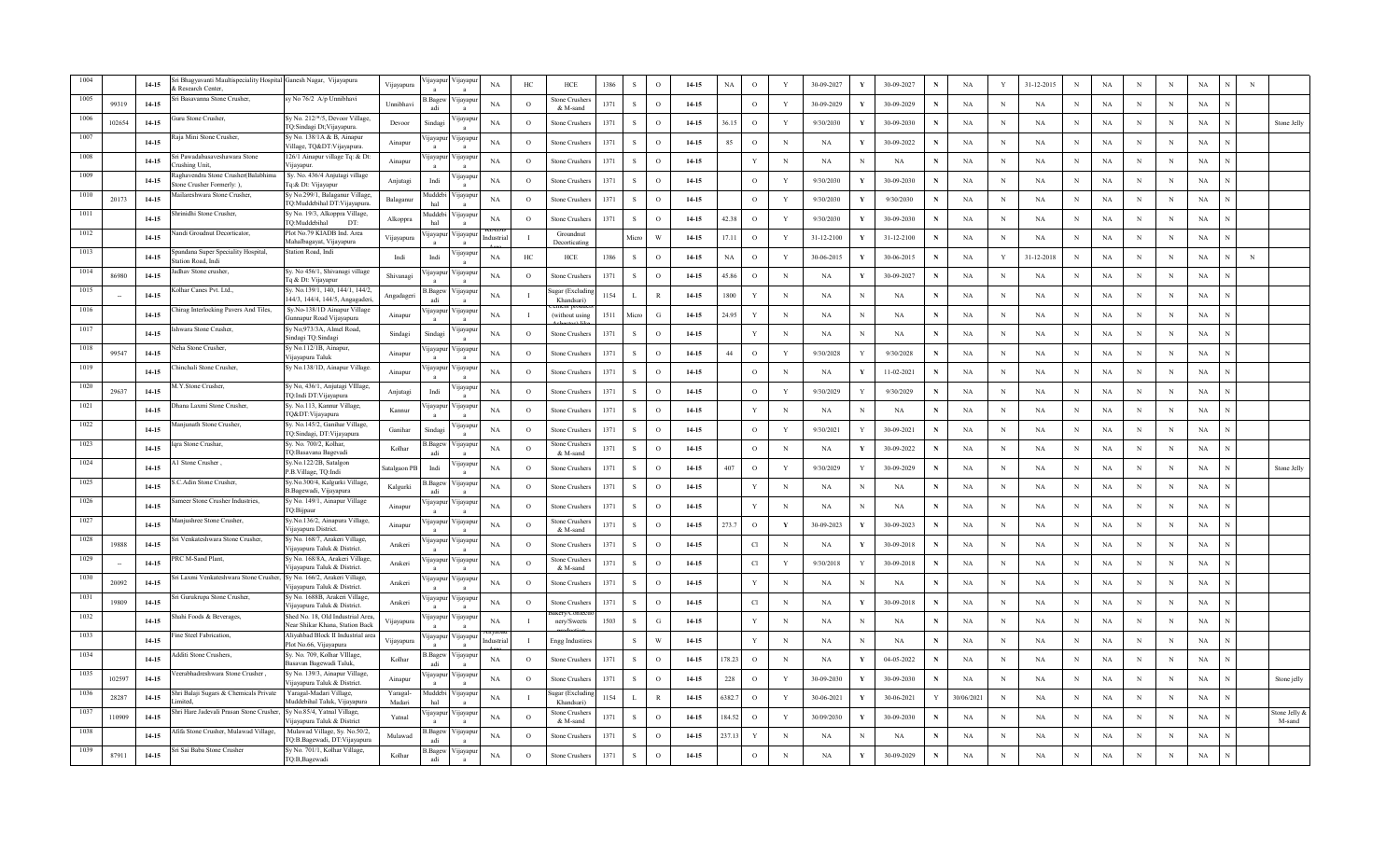|      |        | 14-15     | hagyavanthi Stone Crusher,                                        | Sy No. 81/1, Rampur P.T. Village<br>TQ:Sindagi, DT:Vijayapura.         | Rampur P.T.            | Sindagi         | 'ijayapı           | NA          | $\circ$      | Stone Crusher.                | 1371 | S            | $\Omega$                | 14-15     | 59.82       | $\circ$     | Y           | 30-09-2029 |              | 30-09-2029       |   | NA          | N | NA         | $_{\rm N}$  | NA          | N | N           | $_{\rm NA}$ |           |             |
|------|--------|-----------|-------------------------------------------------------------------|------------------------------------------------------------------------|------------------------|-----------------|--------------------|-------------|--------------|-------------------------------|------|--------------|-------------------------|-----------|-------------|-------------|-------------|------------|--------------|------------------|---|-------------|---|------------|-------------|-------------|---|-------------|-------------|-----------|-------------|
|      | 102659 | $14 - 15$ | ankara Stone Crusher,                                             | Sy.No.436/6B, Anjutagi Village,<br>TQ:Indi, DT:Vijayapura              | Anjutagi               | Indi            | 'цауар             | NA          | $\circ$      | Stone Crusher                 | 1371 | -S           | $\Omega$                | 14-15     | 54          | $\circ$     | Y           | 9/30/2030  |              | 30-09-2030       | N | NA          | N | NA         | N           | NA          | N | N           | NA          |           | Stone Jelly |
| 1042 | 29248  | $14-15$   | Iahalaxmi Stone Crusher,                                          | Sy No. 81/1, Rampur P.T. Sindagi<br>Faluka, Vijayapura District        | Rampur P. <sub>T</sub> | Sindagi         | 'ijayapı           | NA          | $\circ$      | stone Crusher                 | 1371 | -S           | $\circ$                 | 14-15     | 75          | $\circ$     | N           | <b>NA</b>  |              | 30-09-2029       | N | NA          | N | NA         | N           | NA          | N | N           | NA          |           |             |
| 1043 |        | $14 - 15$ | anga Multispeciality Hopsital & Truma<br>enter                    | A-89, Bhavasar Nagar, Jail Darga<br>load, Vijayapura.                  | Vijayapura             | <i>u</i> ayapur | √ijayap            | NA          | HC           | HCE                           | 1386 | $\mathbf{S}$ | $\circ$                 | 14-15     | $_{\rm NA}$ | $\circ$     | N           | <b>NA</b>  | N            | <b>NA</b>        | N | $_{\rm NA}$ | Y | 31-12-2015 | $_{\rm N}$  | $_{\rm NA}$ | N | N           | NA          | N         |             |
| 1044 |        | $14 - 15$ | hri Sai Stone Crusher                                             | Sy No. 26/1, Belur Village,<br>Auddebihal Taluk, Vijayapura            | Belur                  | Muddebi<br>hal  | ∕ijayap            | NA          | $\circ$      | Stone Crusher                 | 1371 | -S           | $\Omega$                | $14 - 15$ | 269         | $\circ$     | Y           | 9/30/2030  | Y            | 9/30/2030        | N | NA          | N | NA         | $_{\rm N}$  | <b>NA</b>   | N | N           | NA          |           |             |
| 1045 |        | $14-15$   | Renuka Hot Mix Plant, District.                                   | Sy. No. 114/1, Unnibhavi Village<br>B,Bagewadi Taluk, Vijayapura       | Unnibhavi              | Bagew<br>adi    | 'ijayapı           | NA          |              | Hot Mix Plan                  | 1334 | Micro        | $\circ$                 | 14-15     | 24.6        | $\circ$     | Y           | 30/09/2023 |              | 30-09-2023       | N | NA          | N | <b>NA</b>  | N           | <b>NA</b>   | N | N           | NA          |           |             |
|      |        | $14 - 15$ | <b>Azad Stone Crusher,</b>                                        | Sy. No. Mulawad Village,<br>B, Bagewadi Taluk, Vijayapura              | Mulawad                | Bagew           | 'ijayapı           | NA          | $\circ$      | Stone Crusher                 | 1371 | <sub>S</sub> | $\circ$                 | 14-15     | 64.82       | Y           | N           | NA         | N            | NA               |   | NA          | N | NA         | $_{\rm N}$  | NA          | N | N           | NA          |           |             |
| 1047 |        | $14 - 15$ | asha Nagar Residential Layout, Sy.                                | Sy. No.589/K, Vijayapura Road,<br>ndi, Indi Taluk, Vijayapura          | Indi                   | Indi            | 'ijayapı           | NA          | <b>I</b> .   | Residentia<br>Layout          | 1641 | $\mathbf{L}$ | G                       | $14 - 15$ | ,50,00      | $\mathbf Y$ | $\mathbf N$ | NA         | N            | NA               | N | $_{\rm NA}$ | N | NA         | $\,$ N      | $_{\rm NA}$ | N | $\mathbf N$ | $_{\rm NA}$ |           |             |
| 1048 |        | 14-15     | .M.Biradar Stone Crusher,                                         | 265/1, Choragi Village, Indi<br>Taluk, Vijayapura District.            | Choragi                | Indi            | yayap              | NA          | $\circ$      | Stone Crusher                 | 1371 | -S           | $\Omega$                | 14-15     | 47.91       | $\circ$     | $_{\rm N}$  | NA         | Y            | 30-06-2016       | N | NA          | N | NA         | $_{\rm N}$  | <b>NA</b>   | N | $\,$ N      | NA          |           |             |
| 1049 |        | $14 - 15$ | ogavi Stone Crusher,                                              | Sy No.457/1, Shivanagi village,<br>Vijayapura                          | Shivanagi              | ijayapur        | ∕ µayapt           | NA          | $\circ$      | Stone Crusher                 | 1371 | -S           | $\circ$                 | 14-15     | 91.75       | $\circ$     | $_{\rm N}$  | NA         | Y            | 30-09-2020       | N | NA          | N | NA         | $_{\rm N}$  | NA          | N | N           | NA          |           |             |
| 1050 |        | $14 - 15$ | arantaka Housing Board, Muddebihal<br>Taluk, Vijayapura District. | Sy No. 38/1, 38/2B Muddebihal,<br>9/4, 18/1, 18/2, 18/3, 18/4, 18/5    | Shirol                 | Auddebi<br>hal  | ∕ijayapı           | NA          | л.           | Residentia<br>Layout          | 1641 | -L           | G                       | 14-15     | 2600        | Y           | $_{\rm N}$  | <b>NA</b>  | N            | NA               | N | NA          | N | NA         | $_{\rm N}$  | $_{\rm NA}$ | N | N           | NA          |           |             |
| 1051 |        | $14 - 15$ | arnataka Housing Board.                                           | Sv No. 3/1-2, 3/1-5, 3/1-6, 3/1-7<br>3/1-8, 3/1-9, 3/4-11 at Talikoti, | Talikoti               | Auddebi<br>hal  | ∕ijayapı           | NA          | $\mathbf{I}$ | Residentia<br>Lavout          | 1641 | $\mathbf{L}$ | G                       | 14-15     | 2600        | Y           | N           | NA         | N            | NA               | N | NA          | N | NA         | $_{\rm N}$  | $_{\rm NA}$ | N | N           | NA          |           |             |
| 1052 |        | $14-15$   | hri Balaji Fruit & Vegetable Processing<br>dustries.              | Sy. No.1051/A3, Palot. No.73-B,<br>KIADB, Industrial Area,             | Vijayapura             | <i>u</i> ayapur | 'ijayapı           | ndustria    |              | nery/Sweets                   | 1503 | -S           | G                       | $14-15$   | 421.31      | $\circ$     | Y           | 31-12-2026 | Y            | 31-12-2026       | N | NA          | N | <b>NA</b>  | N           | NA          | N | N           | NA          |           |             |
| 1053 |        | $14-15$   | .K.Traders,                                                       | Sy. No.53/54, Block No.1, KIAD<br>Industrial Area, Vijayapura          | Vijayapura             | ijayapur        | ∕ ijayapı          | dustria     |              | bags, woven                   | 1614 | <sub>S</sub> | G                       | 14-15     | 302.4       | Y           | $_{\rm N}$  | <b>NA</b>  | N            | NA               | N | <b>NA</b>   | N | NA         | $_{\rm N}$  | NA          | N | N           | NA          |           |             |
| 1054 |        | $14-15$   | anikantha Stone Crusher,                                          | Sy No.15/5, Navadagi Village,<br>Muddebihal, Vijayaprar                | Navadagi               | Muddebi<br>hal  | <b>yayap</b>       | NA          | $\circ$      | Stone Crusher                 | 1371 | s            | $\circ$                 | 14-15     | 195         | $\circ$     | Y           | 9/30/2030  |              | 30-09-2030       | N | NA          | N | NA         | N           | NA          | N | N           | NA          |           |             |
| 1055 |        | $14 - 15$ | /ali Mining Works,                                                | Sy No.266/2 & 266/3 Kalgurki<br>Village, B.Bagewadi Taluk,             | Kalgurki               | Bagew<br>adi    | ∕ijayapı           | NA          | $\circ$      | Stone Crushe<br>& M-sand      | 1371 | $\mathbf M$  | $\Omega$                | 14-15     | .33 C       | $\circ$     | Y           | 4/30/2020  |              | 30-04-2020       | N | NA          | N | <b>NA</b>  | $_{\rm N}$  | NA          | N | N           | $_{\rm NA}$ | <b>NA</b> |             |
| 1056 |        | 14-15     | invalley Agro Products,                                           | Plot No.3, Sy. No.224, Alyabad<br>Industrial Area, KIADB               | Vijayapura             | ijayapur        | ∕ ijayapı          | ıdustri:    |              | Dall Mill                     | 1519 | -S           | G                       | 14-15     | 32.12       | $\circ$     | Y           | 31-12-2025 |              | 31-12-2025       |   | NA          | N | NA         | N           | NA          | N | N           | NA          |           |             |
|      |        | $14 - 15$ | nvalley Agri Tech,                                                | Plot No.3/1, Sy. No.224, KIADB,<br>Alivabad Industrial Area, Indi      | Vijayapura             |                 | 'ijayapur Vijayapı | ıdustria    |              | rade effluent ar              |      | Micro        | G                       | $14 - 15$ | 15          | $\circ$     | Y           | 31-12-2100 |              | 31-12-2100       | N | NA          | N | <b>NA</b>  | N           | NA          | N | N           | NA          |           |             |
|      |        | $14 - 15$ | enkateshwara Stone Crusher.                                       | y. No. 83/3, Rampur P.T.<br>/illage, Sindagi Taluk, Vijayapuı          | Rampur P.T             | Sindagi         | 'ijayap            | <b>NA</b>   | $\Omega$     | <b>Stone Crusher</b>          | 1371 | $\mathbf{s}$ | $\Omega$                | $14-15$   | 68.5        | $\circ$     | Y           | 9/30/2029  | - V          | 9/30/2029        | N | NA          | N | NA         | $_{\rm N}$  | $_{\rm NA}$ | N | N           | $_{\rm NA}$ |           |             |
|      |        | $14 - 15$ | Kartik Industries                                                 | Sy No. 118, Ainapur Village,<br>iiavapura Taluk & District             | Ainapur                | ijayapu         | 'ijayapı           | NA          |              | HDPE pipes et<br>by extrusion | 1614 | -S           | G                       | 14-15     | 37          | $\circ$     | Y           | 31-12-2025 | V            | 31-12-2025       | N | NA          | N | NA         | $\mathbf N$ | <b>NA</b>   | N | N           | NA          |           |             |
|      |        | $14 - 15$ | MG Ready Mix Concrete,                                            | Sy No. 118, Ainapur Village,<br>ijayapura Taluk & District.            | Ainapur                | ijayapur        | 'ijayapı           | NA          |              | Ready Mix<br>ement concre     | 1548 | <sub>S</sub> | G                       | 14-15     | 42          | $\circ$     | Y           | 31-12-2025 |              | 31-12-2025       | N | NA          | N | NA         | N           | <b>NA</b>   | N | N           | NA          |           |             |
| 1061 |        | $14 - 15$ | anamohan Traders,                                                 | KIADB Industrial Area,<br>/ijayapura                                   | Vijayapura             | ijayapur        | ∕ijayapı           | dustria     |              | Groundnut<br>Decorticating    |      | Micro        | $\ensuremath{\text{W}}$ | 14-15     | 22.65       | $\circ$     | Y           | 31-12-2100 |              | 31-12-2100       |   | $_{\rm NA}$ | N | NA         | N           | NA          | N | N           | $_{\rm NA}$ |           |             |
| 1062 |        | $14 - 15$ | fallikarjuna Industries,                                          | P.No. 13-B, Aliyabad Block-I,<br>KIADB, Industrial Area,               | Vijayapura             | ijayapu         | 'ijayapı           |             |              | Groundnut<br>Decorticating    |      | $\mathbf{s}$ | W                       | 14-15     | 36          | $\circ$     | Y           | 31-12-2025 |              | $31 - 12 - 2025$ | N | NA          | N | NA         | $_{\rm N}$  | $_{\rm NA}$ | N | $\mathbf N$ | $_{\rm NA}$ |           |             |
| 1063 |        | 14-15     | axmi Cotton Industries                                            | Sy No. 219P & 227P, Aliyabad<br>Block-II, KIADB, Industrial Area       | Vijayapura             | ijayapu         | 'ijayapı           |             |              | and weaving                   | 1574 | S            | G                       | 14-15     | 276         | $\circ$     | Y           | 12/31/2033 | Y            | 31-12-2033       | N | NA          | N | NA         | $_{\rm N}$  | NA          | N | ${\bf N}$   | NA          |           |             |
| 1064 |        | $14 - 15$ | i Siddharth Food Processing Unit,                                 | KIADB Industrial Area,<br>/ijayapura                                   | Vijayapura             | <i>u</i> ayapur | / цауар            |             |              | Cold Storage                  | 1594 | <sub>S</sub> | G                       | $14 - 15$ | 95          | Y           | $_{\rm N}$  | NA         |              | NA               | N | NA          | N | NA         | N           | NA          | N | N           | NA          |           |             |
| 1065 |        | $14-15$   | B.Bandi Stone Crusher,                                            | Sy. No.102/5, Hadalasanga<br>Village, TQ:Indi, DT:Vijayapura           | Hadalasang             | Indi            | yayap              | NA          | $\Omega$     | Stone Crusher                 | 1371 | $\mathbf{s}$ | $\Omega$                | 14-15     | 97.05       | Cl          | $\,$ N      | <b>NA</b>  | Y            | 30-09-2019       | N | NA          | N | <b>NA</b>  | $_{\rm N}$  | $_{\rm NA}$ | N | N           | NA          |           |             |
| 1066 |        | $14 - 15$ | iobha Stone Cruser,                                               | Sy.No.38*/1X, Honnutagia<br>Village, TQ & DT: Vijayapura               | Honnutagi              | ijayapu         | ∕ijayapı           | NA          | $\Omega$     | Stone Crusher                 | 1371 | Micro        | $\Omega$                | $14-15$   | 4.8         | Y           | N           | <b>NA</b>  | N            | NA               | N | NA          | N | NA         | $_{\rm N}$  | NA          | N | N           | NA          |           |             |
| 1067 |        | $14-15$   | arshwanath Stone Crusher.                                         | Sy. No.38*/1X, Honnutagi<br>Village, TQ & DT:Vijayapura                | Honnutag               | ijayapur        | 'ijayapı           | NA          | $\circ$      | Stone Crusher                 | 1371 | S.           | $\circ$                 | 14-15     | 96          | Y           | $_{\rm N}$  | NA         | N            | NA               | N | NA          | N | NA         | $_{\rm N}$  | NA          | N | N           | NA          |           |             |
| 1068 |        | 14-15     | eerabhadreshwara Stone Crushing Unit, Sy. No.38*/1X, Honnutagia   | Village, TQ & TD: Vijayapura                                           | Honnutag               | ijayapur        | / цауар            | NA          | $\circ$      | <b>Stone Crushers</b>         | 1371 | -S           | $\circ$                 | 14-15     | 499         | Y           | N           | <b>NA</b>  | N            | NA               |   | <b>NA</b>   | N | NA         | N           | NA          | N | N           | NA          |           |             |
| 1069 |        | 14-15     | ishwa Stone Crusher.                                              | Sy. No.38*/1X, Honnutagia<br>Village, TQ & DT: Vijayapura              | Honnutag               | ijayapur        | ∕ijayapı           | NA          | $\circ$      | Stone Crusher                 | 1371 | $\mathbf{s}$ | $\Omega$                | $14 - 15$ | 490         | Y           | $\mathbf N$ | <b>NA</b>  | N            | $_{\rm NA}$      | N | NA          | N | NA         | $\mathbf N$ | NA          | N | N           | NA          |           |             |
|      |        | $14-15$   | adaganur Stone Crusher,                                           | Sy. No.38*/1X, Honnutagia<br>Village, TQ & DT: Vijayapura              | Honnutagi              | ijayapu         | 'ijayapı           | NA          | $\circ$      | Stone Crusher                 | 1371 | -S           | $\Omega$                | $14 - 15$ | 160         | Y           | N           | NA         | N            | NA               |   | NA          | N | NA         | N           | NA          | N | N           | NA          |           |             |
|      |        | 14-15     | Iahiboob Stone Crusher,                                           | Sy. No.35/1, Rampur P.T, Sindgi<br>aluk, Vijayapura.                   | Rampur P.T             | Sindagi         | цауар              | NA          | $\circ$      | Stone Crusher                 | 1371 | <sub>S</sub> | $\circ$                 | 14-15     | 48.5        | $\circ$     | N           | NA         | Y            | 30-06-2016       |   | NA          | N | NA         | N           | NA          | N | N           | NA          |           |             |
|      |        | $14 - 15$ | .R.Rudagi Hot Mix Plant,                                          | sy. No.133/1, Ainapur Village,<br>'ijayapura                           | Ainapur                | <b>1jayapur</b> | Vijayap            | $_{\rm NA}$ |              | Hot Mix Plan                  | 1334 |              | $\Omega$                | 14-15     | 37.7        | $\circ$     | N           | NA         | Y            | 30-06-2020       | N | NA          | N | NA         | N           | NA          | N | $_{\rm N}$  | NA          |           |             |
|      |        | $14 - 15$ | <b>BM</b> Stone Crusher.                                          | Sy. No.12/2B, Rampura P.T,<br>Q:Sindagi, DT:Vijayapura                 | Rampur P.T.            | Sindagi         | 'ijayap            | NA          | $\Omega$     | Stone Crusher                 | 1371 | -S           | $\Omega$                | $14 - 15$ | 40          | Cl          | $\mathbf N$ | NA         | $\mathbf{v}$ | 30-09-2017       | N | NA          | N | <b>NA</b>  | $_{\rm N}$  | $_{\rm NA}$ | N | N           | NA          |           |             |
|      |        | $14-15$   | ri. Madiwaleshwar Hot Mix Plant.                                  | Sy. No.128, Ainapura, TQ &<br>DT:Vijavapura                            | Ainapur                | ijayapu         | 'ijayapı           | NA          |              | Hot Mix Plar                  | 1334 | $\mathbf{S}$ | $\Omega$                | 14-15     | 48.4        | $\circ$     | N           | NA         | Y            | 30-06-2016       | N | NA          | N | <b>NA</b>  | N           | NA          | N | N           | NA          |           |             |
|      |        | 14-15     | Priya Construction,                                               | Sy.No.190/2, Benal Village,<br>TQ:B.Bagewadi, DT:Vijayapura            | Benal                  | 3.Bagew<br>adi  | 'ijayapu           | NA          |              | Ready Mix<br>ement concret    | 1548 | <sub>S</sub> | G                       | 14-15     | 85          | $\circ$     | Y           | 31-12-2025 | $\mathbf{Y}$ | 31-12-2025       |   | NA          | N | NA         | N           | $_{\rm NA}$ | N | N           | $_{\rm NA}$ |           |             |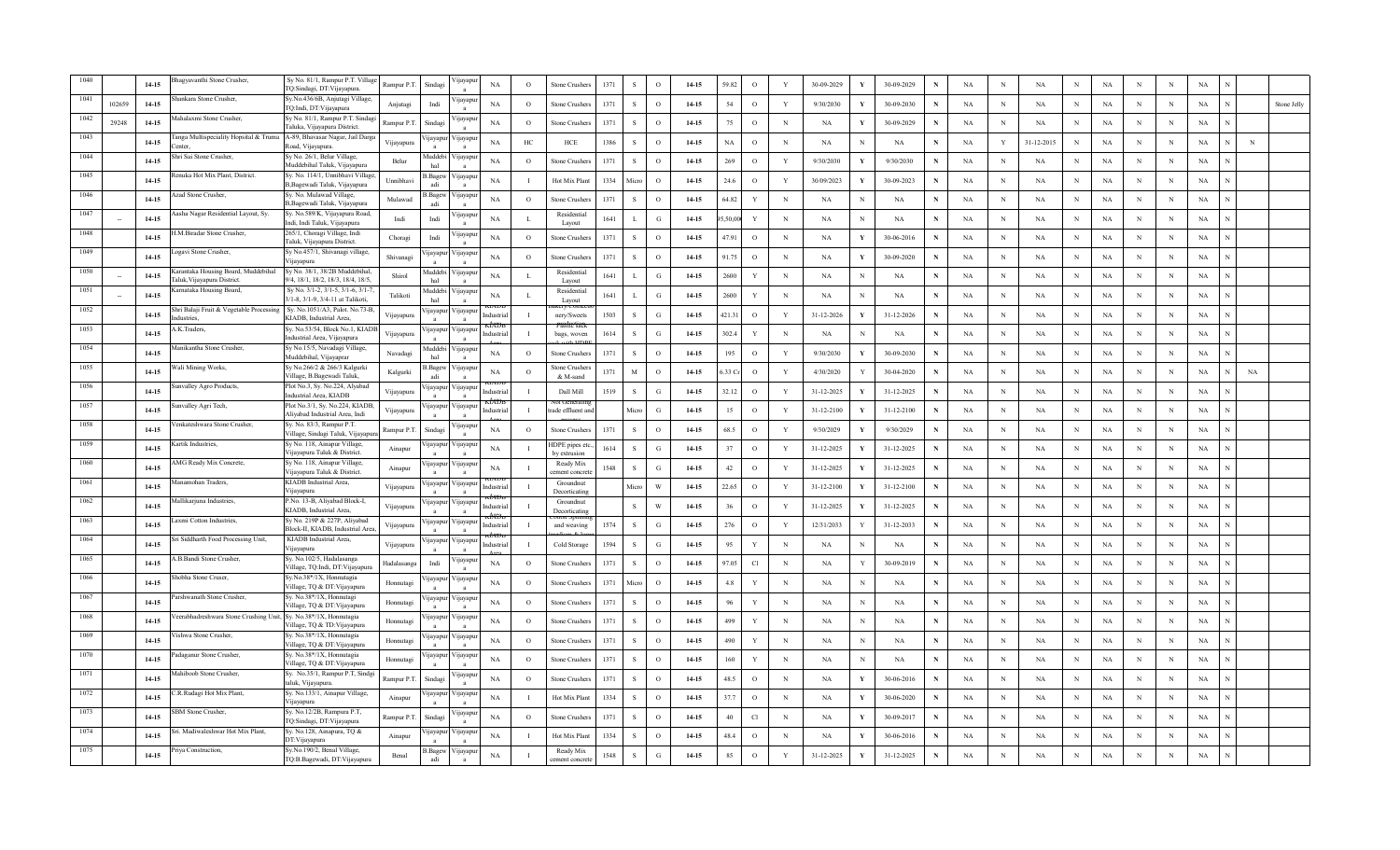|      |       | $14 - 15$ | rsen & Toubro Limited (Wet Mix<br>anť                                | Sy.No.599/1A2, Devara Hipparagi<br>Village, TO:Sindagi            | Devara<br>Hippargi | Sindag          | 'ijayapu                 | NA          |              | Not Generatii              | 1548 | $\mathbf{S}$ | G             | 14-15     | 56.83  | Y             | N           | <b>NA</b>  | N            | NA         |   | NA        | N           | NA          | N          | NA          | N           | N          | $_{\rm NA}$ |  |
|------|-------|-----------|----------------------------------------------------------------------|-------------------------------------------------------------------|--------------------|-----------------|--------------------------|-------------|--------------|----------------------------|------|--------------|---------------|-----------|--------|---------------|-------------|------------|--------------|------------|---|-----------|-------------|-------------|------------|-------------|-------------|------------|-------------|--|
|      |       | $14 - 15$ | ot Seeds Corporation Unit-II,                                        | sy. No.316/2, Moratagi Village,<br>indagi Taluk, Vijayapura       | Moratagi           | Sindagi         | цауар                    | NA          | $\mathbf I$  | Extraction (N              | 1540 | -S           | G             | 14-15     | 405    | Y             | $_{\rm N}$  | NA         | $_{\rm N}$   | NA         |   | NA        | N           | <b>NA</b>   | N          | <b>NA</b>   | N           | N          | NA          |  |
|      |       | $14-15$   | ot Press,                                                            | y. No. 316/2, Moratagi Village,<br>indagi Taluk, Vijayapura       | Moratagi           | Sindagi         | ∕ijayar                  | NA          |              | and weaving                | 1574 | -S           | $\mathcal{G}$ | 14-15     | 680    | Y             | $_{\rm N}$  | NA         | N            | NA         | N | NA        | N           | NA          | $_{\rm N}$ | <b>NA</b>   | $_{\rm N}$  | N          | NA          |  |
|      |       | 14-15     | 'ijayapur Construction Industries,                                   | Plot No:454, Muttagi,<br>TQ:Basavana Bagewadi,                    | Muttagi            | 3. Bagew        | ∕ijayar                  | NA          | $\mathbf I$  | (without using             | 1511 | -S           | G             | 14-15     | 83,40  | $\circ$       | Y           | 31-12-2025 | Y            | 31-12-2025 | N | <b>NA</b> | N           | NA          | $_{\rm N}$ | NA          | N           | N          | NA          |  |
|      |       | 14-15     | Shri Sangameshwar RMC Plant,                                         | Sy. No.129/3B, Unnibhavi<br>Village, TQ:B.Bagewadi,               | Unnibhav           | 3. Bagew<br>adi | 'ijayapı                 | <b>NA</b>   |              | Ready Mix<br>ement concre  | 1548 | <sub>S</sub> | G             | 14-15     | 35.5   | $\circ$       | $\mathbf N$ | NA         | Y            | 31-12-2025 | N | NA        | N           | NA          | $\,$ N     | NA          | N           | N          | NA          |  |
|      |       | $14 - 15$ | Aagi Plast,                                                          | Plot No.67, Block-I Aliyabad<br>ndustrial Area, Vijayapura        | Vijayapura         | Bagew           | <b>yayap</b>             | dustri:     |              | plastic process            | 1614 | -S           | G             | 14-15     | 27     | $\circ$       | Y           | 31-12-2025 |              | NA         |   | NA        | N           | NA          | $_{\rm N}$ | <b>NA</b>   | N           | N          | NA          |  |
| 1082 |       | $14 - 15$ | ijayapura Tyres & Treads,                                            | Plot No.1 & 2, KSSIDC Industria<br>Area, NH-13 Road, Vijayapura   | Vijayapura         | 3.Bagew<br>adi  | ∕ijayapı                 | ıdustri:    |              | retreading                 | 1563 | -S           | G             | 14-15     | 35.8   | $\circ$       | Y           | 31-12-2025 |              | 31-12-2025 | N | NA        | N           | NA          | $_{\rm N}$ | NA          | N           | N          | NA          |  |
| 1083 |       | 14-15     | bhay Agro Foods                                                      | Sy.No. 4, Padnur Village, Indi<br>Taluk, Vijayapura District.     | Padnur             | 3. Bagew<br>adi | 'ijayapı                 | NA          | л            | Jaggery Unit               | 1599 | -S           | G             | 14-15     | 471    | $\mathbf{Y}$  | $_{\rm N}$  | NA         | N            | NA         | N | NA        | N           | NA          | N          | NA          | N           | $\,$ N     | NA          |  |
| 1084 |       | $14 - 15$ | lagathan Saw Mill,                                                   | Talikoti Road, Muddebihal,<br>Vijayapura District                 | Muddebihal         | 3. Bagew<br>adi | 'ijayapı                 | NA          |              | Saw Mill                   | 1553 | Micro        | G             | 14-15     | 15     | $\circ$       | $_{\rm N}$  | NA         | $\mathbf{v}$ | 31-12-2100 | N | NA        | $\mathbf N$ | NA          | N          | NA          | $\mathbf N$ | N          | NA          |  |
| 1085 |       | $14 - 15$ | ui Bhavani Stone Crusher,                                            | Sy.No. 26/1A, Rampur P.T.<br>Village, Sindagi Taluk, Vijayapı     | Rampur P.T         | Sindagi         | цауар                    | NA          | $\Omega$     | stone Crusher              | 1371 | -S           | $\Omega$      | 14-15     | 38     | $\circ$       | N           | NA         | Y            | 30-06-2016 | N | NA        | N           | NA          | $_{\rm N}$ | <b>NA</b>   | N           | N          | NA          |  |
| 1086 | 87234 | $14 - 15$ | Jesai Stone Crusher.                                                 | Sy No. 175/*/2, Baluti Village,<br>B, Bagewadi Taluk, Vijayapura  | <b>Baluti</b>      | 3.Bagew<br>adi  | ∕ijayapı<br>$\mathbf{a}$ | NA          | $\Omega$     | Stone Crusher<br>& M-sand  | 1371 | -S           | $\Omega$      | 14-15     | 178.23 | $\circ$       | $\mathbf N$ | NA         | Y            | 30-09-2026 | N | NA        | N           | NA          | $_{\rm N}$ | $_{\rm NA}$ | N           | N          | NA          |  |
| 1087 |       | $14 - 15$ | mbabhavani Stone Crusher & Hot Mix<br>ant                            | Sy.No.139/1, Ainapura Village,<br>Viiavanura Taluk & District     | Ainapur            | ijayapu         | 'ijayap                  | NA          | $\Omega$     | Stone Crusher              | 1371 | -S           | $\Omega$      | 14-15     | 95     | Y             | $\mathbf N$ | <b>NA</b>  | N            | NA         | N | NA        | N           | <b>NA</b>   | $_{\rm N}$ | NA          | N           | N          | NA          |  |
| 1088 |       | $14-15$   | havani Stone Crusher                                                 | Sy. No.125/1, Ainapur Village,<br>fQ&DT:Vijayapura                | Ainapu             | <i>u</i> ayapur | 'ijayapi                 | NA          | $\circ$      | Stone Crusher:<br>& M-sand | 1371 | S            | $\circ$       | 14-15     | 334    | $\circ$       | Y           | 8/27/2023  |              | 8/27/2023  | N | NA        | $_{\rm N}$  | NA          | $_{\rm N}$ | NA          | N           | N          | NA          |  |
|      |       | $14 - 15$ | arsen & Toubro Limited, Hot Mix Plant Sy.No.599/1A, Devara hipparagi | Village, TQ:Sindagi,                                              | Devara<br>Hippargi | Bagew<br>adi    | ∕ ijayap                 | <b>NA</b>   |              | Hot Mix Plant              | 1334 | -S           | $\Omega$      | 14-15     | 97.58  | $\circ$       | Y           | 06-06-2026 |              | 06-06-2026 | N | NA        | N           | <b>NA</b>   | N          | <b>NA</b>   | N           | N          | NA          |  |
|      |       | $14 - 15$ | arsen & Toubro Limited Stone Crusher.                                | Sy.No.197/5, Padaganur Village,<br>TQ:Sindagi DT:Vijayapura       | Padaganur          | Sindagi         | 'ijayap                  | NA          | $\circ$      | Stone Crusher<br>& M-sand  | 1371 | $\mathbf{s}$ | $\Omega$      | 14-15     | 102    | Cl            | Y           | 30-06-2016 | Y            | 30-06-2016 | N | NA        | N           | NA          | $_{\rm N}$ | NA          | N           | N          | NA          |  |
|      | 19832 | 14-15     | hakti Stone Crushing Industries,                                     | Sy.No.126/5, Unnibhavi Village,<br>TQ:B.Bagewadi, DT:Vijayapura   | Unnibhavi          | 3.Bagew<br>adi  | 'ijayapı                 | NA          | $\circ$      | Stone Crusher              | 1371 | <sub>S</sub> | $\circ$       | 14-15     | 90     | Y             | N           | NA         | N            | NA         |   | NA        | N           | NA          | N          | NA          | N           | N          | NA          |  |
| 1092 |       | $14 - 15$ | urupadeshwara Hot Mix Plant,                                         | Sy. No.113/1, Unnibhavi Village,<br>TQ:B.Bagewadi, DT:Vijayapura. | Unnibhavi          | Bagew<br>adi    | / цауар                  | NA          |              | Hot Mix Plan               | 1334 | -S           | $\Omega$      | $14 - 15$ | 45.5   | $\circ$       | Y           | 30-09-2021 |              | 30-09-2021 |   | NA        | N           | NA          | N          | NA          | N           | N          | NA          |  |
| 1093 | 19806 | $14 - 15$ | dishakti Stone Crusher,                                              | Sy. No.166/3, Unnibhavi Village,<br>B, Bagewadi Taluk, Vijayapura | Unnibhavi          | 3.Bagew         | √ijayap                  | NA          | $\circ$      | Stone Crusher              | 1371 | -S           | $\Omega$      | 14-15     | 90     | $\circ$       | N           | NA         | Y            | 04-05-2022 | N | NA        | N           | <b>NA</b>   | N          | <b>NA</b>   | N           | N          | NA          |  |
|      |       | $14-15$   | hri Abhi Stone Crusher.                                              | Sy.No. 41/1B, Kumutagi Village,<br>/ijayapura Taluk & District.   | Vijayapura         | ijayapur        | ∕ijayapı                 | NA          | $\Omega$     | Stone Crusher              | 1371 | -S           | $\Omega$      | 14-15     | 150    | Y             | $\mathbf N$ | <b>NA</b>  | N            | NA         | N | NA        | N           | NA          | $_{\rm N}$ | NA          | $_{\rm N}$  | $_{\rm N}$ | NA          |  |
|      |       | 14-15     | Renukadevi Stone Crusher,                                            | Sy. No.173/2, Yalagod Village,<br>TA:Sindagi, DT:Vijayapura       | Yalagod            | Sindag          | 'ijayap                  | <b>NA</b>   | $\circ$      | Stone Crusher              | 1371 | <sub>S</sub> | $\circ$       | 14-15     | 90     | Y             | N           | NA         | N            | NA         |   | NA        | N           | <b>NA</b>   | $_{\rm N}$ | NA          | N           | N          | NA          |  |
|      |       | $14-15$   | yoti Stone Crushing Industries,                                      | Sy.No.205, Padaganur Village,<br>TQ:Sindagi, DT:Vijayapura        | Padaganur          | Sindag          | 'ijayapi                 | NA          | $\Omega$     | Stone Crusher<br>& M-sand  | 1371 | -S           | $\circ$       | 14-15     | 480    | $\circ$       | Y           | 10/8/2022  |              | 10/8/2022  |   | <b>NA</b> | N           | NA          | $\,$ N     | NA          | N           | N          | $_{\rm NA}$ |  |
| 109  |       | $14 - 15$ | adbhav Engineering Limited (Hot Mix<br>lant, WMM & Batching Plant),  | Tamadaddi Village, Muudebiha<br>Taluk, Vijayapura District.       | Tamadaddi          | 3.Bagev         | <b>yayap</b>             | NA          |              | Hot Mix Plant              | 1334 | -S           | $\Omega$      | 14-15     | 442.36 | $\circ$       | Y           | 30-06-2020 |              | 30-06-2020 | N | NA        | N           | NA          | $_{\rm N}$ | NA          | N           | N          | NA          |  |
| 1098 | 84734 | $14 - 15$ | Shri Basaveshwara Stone Crusher,                                     | Sy.No.209/2, Devoor Village,<br>TQ:Sindagi, DT:Vijayapura         | Devoor             | Sindagi         | 'ijayapı                 | NA          | $\circ$      | Stone Crusher<br>& M-sand  | 1371 | -S           | $\Omega$      | 14-15     | 483    | $\circ$       | Y           | 9/30/2029  |              | 9/30/2029  | N | NA        | N           | NA          | N          | NA          | N           | $\,$ N     | NA          |  |
| 1099 |       | 14-15     | hivam Stone Crusher,                                                 | Sy. No.436/*/6K, Anjutagi<br>Village, TQ:Indi, Dt:Vijayapura      | Anjutagi           | Indi            | yayap                    | NA          | $\circ$      | Stone Crusher              | 1371 | S            | $\circ$       | 14-15     | 36.15  | Y             | N           | NA         | N            | NA         |   | NA        | N           | NA          | N          | NA          | N           | $\,$ N     | NA          |  |
| 1100 |       | $14 - 15$ | mbabhavani Stone Crusher,                                            | Sy. No.28/2, Godihala Village,<br>Indi Taluk, Vijayapura District | Godihal            | Indi            | <b>y</b> ayapı           | $_{\rm NA}$ | $\mathcal O$ | Stone Crusher              | 1371 | -S           | $\Omega$      | 14-15     | 30     | $\circ$       | N           | NA         | $\mathbf{v}$ | 27-08-2023 | N | NA        | N           | NA          | $_{\rm N}$ | NA          | N           | N          | NA          |  |
| 1101 | 19878 | $14 - 15$ | rishna Stone Crusher                                                 | Sy No.152/B1, Unnibhavi Village<br>TQ:B.Bagewadi DT:Vijayapura.   | Unnibhavi          | Bagew<br>adi    | ∕ijayapı<br>$\mathbf{a}$ | NA          | $\Omega$     | Stone Crusher              | 1371 | -S           | $\Omega$      | 14-15     | 76.5   | Y             | N           | <b>NA</b>  | N            | NA         | N | <b>NA</b> | N           | NA          | N          | NA          | N           | N          | NA          |  |
| 1102 |       | $14-15$   | ri Sai Venkatakrishna Constructions,                                 | Sy No.267, Masuti Village,<br>TQ:B.Bagewadi, DT:Vijayapura        | Masuti             | Bagew<br>adi    | ∕ijayapı                 | NA          | $\Omega$     | Stone Crusher              | 1371 | -S           | $\Omega$      | 14-15     | 95.15  | Y             | N           | <b>NA</b>  | N            | NA         | N | <b>NA</b> | N           | NA          | $_{\rm N}$ | NA          | N           | N          | NA          |  |
| 1103 |       | 14-15     | manatheshwara Stone Crusher,                                         | Sy.No. 19/1, Alkoppra Village,<br>Muddebihal Taluk, Vijayapura    | Alkoppra           | Auddebi<br>hal  | 'ijayap                  | NA          | $\circ$      | Stone Crusher              | 1371 | S            | $\circ$       | 14-15     | 207    | $\circ$       | N           | NA         | Y            | 30-09-2020 | N | NA        | N           | <b>NA</b>   | $_{\rm N}$ | NA          | N           | N          | NA          |  |
|      |       | $14-15$   | axmi Saw Mill,                                                       | Sy.No. 415/K/2, Babaleshwara<br>Village, Vijayapura Taluk &       | Babaleshwar        | <i>u</i> ayapur | <b>yayap</b>             | NA          |              | Saw Mill                   | 1553 | Micro        | G             | 14-15     |        | $\mathcal{O}$ | N           | NA         |              | 31-12-2100 | N | NA        | N           | $_{\rm NA}$ | $_{\rm N}$ | NA          | N           | N          | NA          |  |
| 1105 |       | $14 - 15$ | arshva Steel & Roofing Solutions,                                    | Plot No. 4 & 5p, Aliyabad<br>Industrial Area, Vijayapura          | Vijayapura         | ijayapur        | ∕ijayapı<br>$\mathbf{a}$ | dustri:     |              | Saw Mill                   | 1553 | $\mathbf{s}$ | G             | $14 - 15$ | 95     | $\mathbf{Y}$  | $\mathbf N$ | NA         | N            | <b>NA</b>  | N | NA        | N           | <b>NA</b>   | N          | NA          | N           | N          | NA          |  |
|      |       | $14-15$   | oonam Plastic,                                                       | Plot No. 12B, Mahalabagayat<br>Industrial Area, Vijayapura        | Vijayapura         | ijayapur        | ∕ijayap                  | ayat        |              | Saw Mill                   | 1553 | Micro        | G             | 14-15     | 22     | Y             | N           | NA         | N            | NA         |   | NA        | N           | NA          | N          | NA          | N           | N          | NA          |  |
|      |       | 14-15     | hankar Cement Block Industries,                                      | Plot No. 68/A, Mahalabagayat<br>ndusrial Area, Vijayapura         | Vijayapura         | ijayapur        | ∕ ijayap                 | ayat        | -1           | ement produ                | 1511 | Micro        | G             | 14-15     | 5.21   | $\circ$       | Y           | 31-12-2100 | N            | NA         |   | NA        | N           | NA          | N          | NA          | N           | N          | NA          |  |
|      |       | $14 - 15$ | hadri Stone Crusher.                                                 | Sy.No. 137/2, Ainapur Village,<br>'ijayapura Taluk & District     | Ainapur            |                 | 'ijayapur Vijayap        | <b>NA</b>   | $\Omega$     | stone Crusher              | 1371 |              | $\Omega$      | 14-15     | 40.75  | Y             | $\mathbf N$ | NA         | N            | NA         | N | NA        | N           | NA          | N          | NA          | N           | N          | NA          |  |
|      |       | $15 - 16$ | avalaxmi Stone Crusher.                                              | Sv.No. 25/1K. Belur Village.<br>fuddebihal Taluk, Vijayapura      | Belur              | Muddebi<br>hal  | √ijayap                  | NA          | $\Omega$     | Stone Crusher              | 1371 | $\mathbf{s}$ | $\Omega$      | $15-16$   | 70.38  | $\mathbf{Y}$  | $\mathbf N$ | <b>NA</b>  | N            | NA         | N | NA        | N           | <b>NA</b>   | $_{\rm N}$ | $_{\rm NA}$ | N           | N          | NA          |  |
|      |       | $15-16$   | hubham Stone Crusher                                                 | Sy.No. 167/2, Arakeri Village,<br>/ijayapura Taluk, Vijayapura    | Arakeri            | ijayapur        | 'ijayapı                 | <b>NA</b>   | $\circ$      | Stone Crusher:             | 1371 | -S           | $\Omega$      | $15-16$   | 92.1   | Cl            | N           | NA         | Y            | 30-09-2018 | N | NA        | N           | NA          | N          | <b>NA</b>   | N           | N          | NA          |  |
| 1111 |       | $15 - 16$ | Vaishnavi Stone Crusher,                                             | Sy.No. 139/5, Ainapur Village,<br>Vijayapura Taluk, Vijayapura    | Ainapur            | ijayapur        | ∕ ijayapuı               | NA          | $\circ$      | Stone Crusher:             | 1371 | <sub>S</sub> | $\circ$       | $15 - 16$ | 95     | Y             | N           | <b>NA</b>  | N            | <b>NA</b>  |   | NA        | N           | NA          | N          | <b>NA</b>   | N           | N          | NA          |  |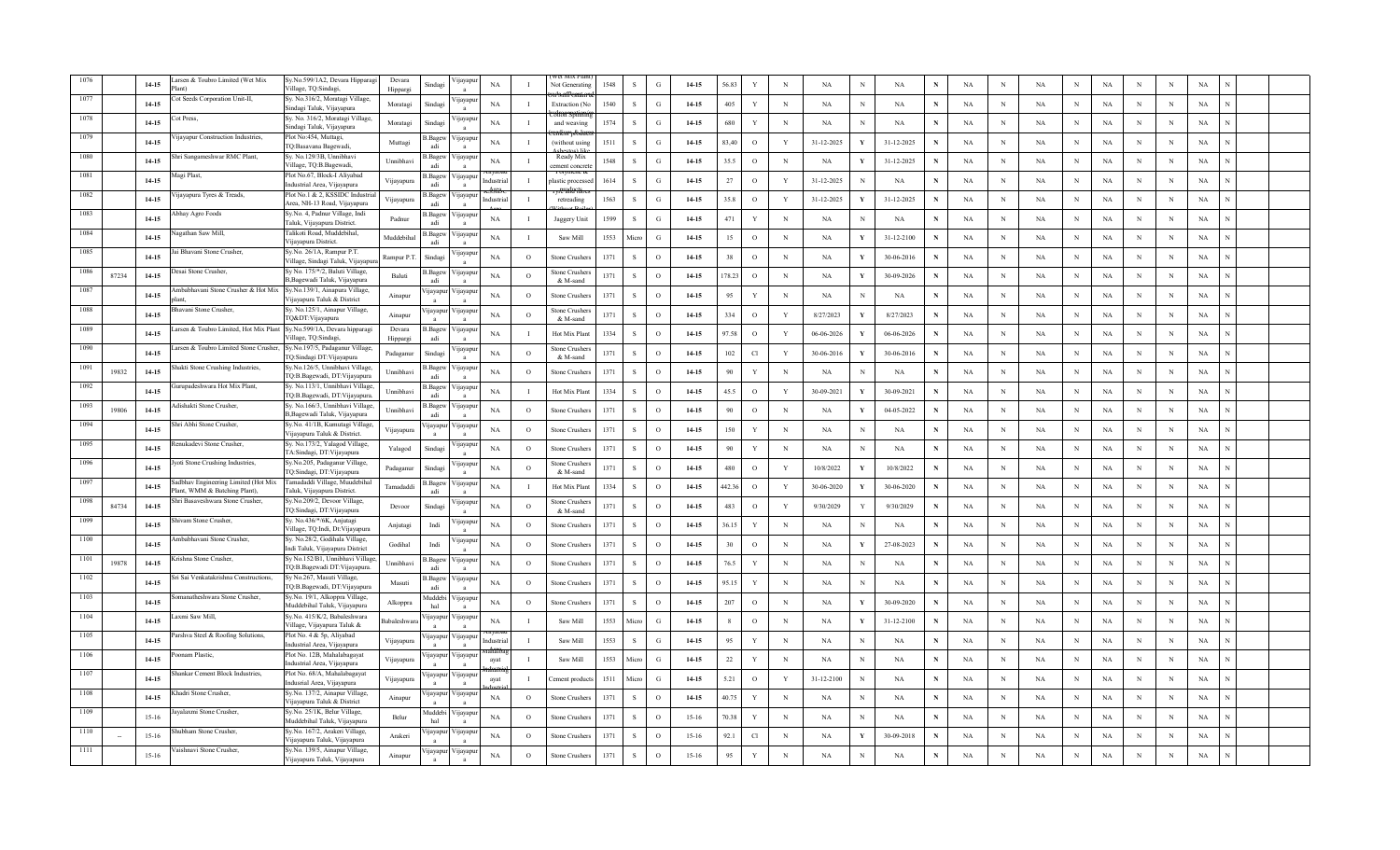| ogur Motors, Old SBI Road,<br>Sindagi, Sindagi Taluk,<br>Automobile<br>ijayapı<br>ijayapu<br>$_{\rm NA}$<br>1303<br>$\,$ S<br>$\mathbf{o}$<br>$15 - 16$<br>$22\,$<br>$_{\rm N}$<br>$_{\rm NA}$<br>NA<br>$_{\rm NA}$<br>$_{\rm NA}$<br>$15-16$<br>Y<br>NA<br>$\,$ N<br>$_{\rm N}$<br>Sindagi<br>N<br>N<br>N<br>Vijayapura District<br>Service Cente<br>ngamanath Sugars Ltd.,<br>Sy. No.219, 221, 221/1A, 221/1B<br>igar (Excludi<br><b>Ilayapul</b><br>NA<br>1154<br>$15 - 16$<br>16000<br>Y<br>$_{\rm N}$<br>$15-16$<br>B.K. Yargal<br>Sindag<br>$\mathbf{I}$<br>$\mathbf{L}$<br>$\mathbb{R}$<br>NA<br>N<br>NA<br>N<br>NA<br>N<br>NA<br>N<br>NA<br>N<br>N<br>222/2, 223/1, 223/2, 224/3, 224/4<br>Khandsari<br>assain Multispecialty Hospital,<br>Darga Road, Vijayapura<br>ijayapu<br>Vijayapur<br><b>NA</b><br>HC<br>HCE<br>1386<br><sub>S</sub><br>$\circ$<br>NA<br>$\circ$<br>Y<br>30-09-2021<br>30-09-2021<br>NA<br>31-12-2016<br>NA<br>$15 - 16$<br>Vijayapura<br>$15 - 16$<br>N<br>Y<br>N<br>N<br>N<br>Jagamani Industries,<br>Plot No. 38 & 39, Mahalbagayat<br>'ijayapı<br>yayapı<br>$15 - 16$<br><b>Plastic Units</b><br>1614<br>s<br>G<br>$15 - 16$<br>200<br>$\mathbf Y$<br>$\mathbf N$<br><b>NA</b><br>NA<br>NA<br><b>NA</b><br><b>NA</b><br>$\mathbf N$<br>$_{\rm N}$<br>N<br>N<br>N<br>Vijayapura<br>$\mathbf{I}$<br>N<br>avat<br>ndustrial Area, Vijayapura<br>Sv.No. 484. Behind IOC Petrol<br>KGN Saw Mill.<br>ijayapu<br>'ijayapı<br>1553<br>28<br>$\circ$<br>$\mathbf N$<br>$_{\rm NA}$<br>$15-16$<br>Tikota<br>NA<br>Saw Mill<br><sub>S</sub><br>$\mathcal{G}$<br>$15 - 16$<br>31-12-2025<br>N<br>NA<br>$\mathbf N$<br>$_{\rm NA}$<br>$\mathbf{I}$<br>NA<br>V<br>N<br>$\mathbf N$<br>N<br>Pump, Tikota Village, Vijayapura<br>Shri Sidd Sai Polymers,<br>Plot No. 89 & 90, Mahalbagayat<br>1117<br>∕ ijayapuı<br>ijayapu<br>53<br>$15 - 16$<br>(without usin<br>1511<br><sub>S</sub><br>G<br>$15 - 16$<br>$\circ$<br>Y<br>31-12-2025<br>NA<br><b>NA</b><br>$_{\rm N}$<br>NA<br>N<br>NA<br>Vijayapura<br>avat<br>N<br>N<br>N<br>N<br>ndustrial Area, Vijayapura<br>Plot No.151 & 152, Aliyabad<br>1118<br>S.R.Cold Storage,<br>Meat Trimmi<br>∕ijayapur<br>ijayapu<br>$15 - 16$<br>1328<br><sub>S</sub><br>$\circ$<br>$15 - 16$<br>62<br>Y<br>$_{\rm N}$<br><b>NA</b><br>$_{\rm N}$<br>NA<br>NA<br>Vijayapura<br>ndustria<br>$\mathbf I$<br>NA<br>NA<br>N<br>N<br>N<br>N<br>ndustrial area, Block-1,<br>& Packing<br>1119<br>hanti Jeevan Agro Foods India Pvt, Ltd. Sy No.88/2, Near Budihal Cross,<br>'ijayapuı<br>1323<br>139<br>$15 - 16$<br>Budihal<br>NA<br>$\mathbf S$<br>$\circ$<br>$15 - 16$<br>$\circ$<br>$\mathbf Y$<br>30-09-2022<br>30-09-2022<br>$\mathbf{N}$<br>NA<br>$\,$ N<br>$_{\rm NA}$<br>$\mathbf N$<br>$_{\rm NA}$<br>Indi<br>$\mathbf{I}$<br>pranulation ar<br>N<br>N<br>- V<br>olapur Road, Budihal Village,<br>$\mathbf{a}$<br>Plot No. 18B, Mahalbagayat<br>1120<br>Sai Oils,<br>Groundnut<br>ijayapu<br>jayapu<br>W<br>25.5<br>$_{\rm NA}$<br>$15-16$<br><sub>S</sub><br>$15 - 16$<br>$\circ$<br>Y<br>31-12-2023<br>31-12-2023<br>NA<br>$\mathbf N$<br>NA<br>$_{\rm N}$<br>Vijayapura<br>$\mathbf{I}$<br>N<br>N<br>N<br>ayat<br>ndustrial Area, Vijavapura<br>Decorticating<br>Plot No. 32, KIADB Industrial<br>1121<br>ajanikant & Company,<br>'ijayapur<br>ijayapuı<br>$15 - 16$<br>1574<br>S<br>G<br>$15 - 16$<br>70.77<br>$\circ$<br>Y<br>31-12-2025<br>31-12-2025<br>$\mathbf N$<br>NA<br>$_{\rm N}$<br>NA<br>$_{\rm N}$<br>NA<br>Vijayapura<br>ndustria<br>$\bf{I}$<br>and weaving<br>N<br>N<br>Area, Vijayapura<br>1122<br>hri Revensiddeshwara Seeds,<br>Plot No. 77, Nalathvad Village,<br><b>Iuddebi</b><br>Processing of<br>'ijayapu<br>$15 - 16$<br>Nalathvad<br>NA<br>1559<br>S<br>G<br>$15 - 16$<br>30<br>$\circ$<br>Y<br>31-12-2025<br>31-12-2025<br>$\mathbf N$<br>NA<br>$_{\rm N}$<br>NA<br>N<br>NA<br>N<br>N<br>л.<br>Y<br>Muddebihal Taluk, Vijayapura<br>hal<br>Grains<br>$\mathbf{a}$<br>Plot No. 65, Mahalbagayat<br>1123<br>.M. Industries.<br>∕ ijayapu<br>IDPE pipes etc<br>ijayapuı<br>$15 - 16$<br>1614<br>$\mathbf S$<br>$15 - 16$<br>47<br>$\circ$<br>Y<br>31-12-2025<br>$\mathbf N$<br>NA<br>NA<br>$_{\rm NA}$<br>Vijayapura<br>$\mathbf{G}$<br>NA<br>$_{\rm N}$<br>N<br>N<br>N<br>$\mathbf{I}$<br>avat<br>N<br>ndustrial Area, Vijayapura<br>$\mathbf{a}$<br>$\overline{a}$<br>by extrusion<br>hree Siddeshwara PVC Pipe Industries,<br>Plot No. 97, Mahalbagayat<br>1124<br><b>IDPE</b> pipes et<br>/ijayapu<br>ijayapur<br>$15 - 16$<br>40<br>$\circ$<br>$\mathbf{Y}$<br>NA<br>1614<br><sub>S</sub><br>$15 - 16$<br>31-12-2025<br>$\mathbf N$<br><b>NA</b><br>$\mathbf N$<br>NA<br>Vijayapura<br>G<br>NA<br>N<br>$\mathbf N$<br>N<br>ayat<br>ndustrial Area, Vijayapura<br>by extrusion<br>1125<br>Shraddha Polymers,<br>Plot No. SPL-14, KSSIDC<br>∕ijayapur<br>ijayapur<br>$15 - 16$<br>Plastic Granue<br>1614<br><sub>S</sub><br>G<br>$15 - 16$<br>49.5<br>$\circ$<br>Y<br>31-12-2025<br>NA<br>$\mathbf N$<br><b>NA</b><br>$\mathbf N$<br>NA<br>N<br>NA<br>Vijayapura<br>Industria<br>-1<br>N<br>N<br>N<br>ndustrial Area, Vijayapura<br>Sy.No. 821/6, Ittangihal Road,<br>1126<br>Parshwanath Industries,<br>'ijayapuı<br>yayapı<br>$_{\rm NA}$<br>1511<br>G<br>13.5<br>$\mathbf{o}$<br>$\mathbf Y$<br>31-12-2100<br>$\mathbf N$<br>$15-16$<br>$\mathbf{I}$<br>(without using<br>Micro<br>$15 - 16$<br>NA<br>NA<br>$\mathbb N$<br>NA<br>NA<br>N<br>N<br>Vijayapura<br>N<br>Darga, Vijayapura<br>1127<br>Prasad & Company (Project Works) Ltd.,<br>Sy.No. 112, Golasangi Village,<br>.Bagev<br>'ijayapu<br>11.73<br>$\mathbf Y$<br>1511<br>$\,$ O<br>$15-16$<br>NA<br>$\mathbf{I}$<br>G<br>$15 - 16$<br>31-12-2100<br>NA<br>$\,$ N<br>$_{\rm NA}$<br>N<br>NA<br>Golasangi<br>(without using<br>Micro<br>NA<br>N<br>N<br>N<br>Cement Products).<br>B.Bagewadi Taluk, Vijayapura<br>adi<br>$\overline{a}$<br>rasad & Company (Project Works) Ltd.,<br>Sy.No. 113, Golasangi Village,<br>1128<br>.Bagev<br>Ready Mix<br>ijayapu<br>6.5<br>$\circ$<br>Y<br>31-12-2100<br>31-12-2100<br>$15 - 16$<br>Golasangi<br>NA<br>$\mathbf I$<br>1548<br>Micro<br>G<br>$15-16$<br>NA<br>N<br>NA<br>N<br>NA<br>N<br>N<br>N<br>(RMC Plant).<br>B.Bagewadi Taluk, Vijayapura<br>adi<br>ment concre<br>D.R.N. Infrastructure Unit-1,<br>Sy.No. 636/1, Kudagi Village,<br>1129<br>Ready Mix<br>.Bagev<br>'ijayapu<br>NA<br>1548<br><sub>S</sub><br>90<br>$\circ$<br>Y<br>31-12-2025<br>31-12-2025<br>NA<br>$15 - 16$<br>Kudagi<br>G<br>$15 - 16$<br>N<br>NA<br>N<br>NA<br>N<br>N<br>N<br>-1<br>B.Bagewadi Taluk, Vijayapura<br>ement concre<br>O.R.N. Infrastructure Unit-2,<br>Sy.No. 636/1, Telagi Village,<br>Ready Mix<br>.Bagev<br>'ijayapuı<br>$_{\rm NA}$<br>1548<br>$\mathbf{s}$<br>$\mathcal{G}$<br>96<br>$\mathbf{Y}$<br>31-12-2025<br>31-12-2025<br>$_{\rm NA}$<br>$15 - 16$<br>Telagi<br>$15-16$<br>$\circ$<br>N<br>NA<br>$\mathbf N$<br>$_{\rm NA}$<br>N<br>N<br>$_{\rm N}$<br>л.<br>B.Bagewadi Taluk, Vijayapura<br>adi<br>ement concre<br>$\mathbf{a}$<br>Sy.No. 41/1, Chokavi Village,<br>Sadbhav Engineering Limited, (Stone<br>1131<br><b>Iuddeb</b><br>'ijayapı<br>276<br>$15 - 16$<br><b>NA</b><br>1371<br>s<br>$\circ$<br>$\mathbf{Y}$<br>NA<br>$\circ$<br>Stone Crusher<br>$\Omega$<br>$15 - 16$<br>30-06-2017<br>30-06-2017<br>N<br><b>NA</b><br>$_{\rm N}$<br>NA<br>N<br>Chokavi<br>$\mathbf{v}$<br>N<br>N<br>rusher)<br>Muddebihal Taluk, Vijayapura<br>hal<br>$\mathbf{a}$<br>Sadiq Saw Mill,<br>Sy.No. 167*/1, Station Back Road<br>1132<br>'ijayapu<br>ijayapuı<br>$15 - 16$<br><b>NA</b><br>Saw Mill<br>1553<br><sub>S</sub><br>G<br>$15 - 16$<br>21.86<br>$\circ$<br>$_{\rm N}$<br>31/12/2100<br>$\mathbf N$<br><b>NA</b><br>$_{\rm N}$<br>NA<br>NA<br>Vijayapura<br>$\mathbf I$<br>NA<br>N<br>N<br>N<br>Vijayapura<br>1133<br>Life Care Multispecialty Hospital,<br>Athani Road, Vijayapura<br>ijayapu<br>'ijayapur<br>$15 - 16$<br>NA<br>$\rm{HC}$<br>1386<br>$\,$ S<br>$\circ$<br>$_{\rm NA}$<br>$\mathbf{o}$<br>$\mathbf N$<br>NA<br>31-12-2016<br>$_{\rm NA}$<br>Vijayapura<br>HCE<br>$15 - 16$<br>NA<br>$\mathbf N$<br>NA<br>$\mathbf N$<br>Y<br>N<br>N<br>N<br>1134<br>M.D.M-sand Unit,<br>Sy No.50/4, Mulawad Village,<br>.Bagev<br>'ijayapu<br>Stone Crusher<br>85183<br>$15 - 16$<br>$_{\rm NA}$<br>$\circ$<br>1371<br><sub>S</sub><br>$\circ$<br>$15 - 16$<br>$288\,$<br>$\circ$<br>Y<br>9/30/2029<br>9/30/2029<br>$_{\rm NA}$<br>Mulawad<br>N<br>NA<br>$_{\rm N}$<br>NA<br>N<br>N<br>N<br>TQ:B.Bagewadi, DT:Vijayapura.<br>adi<br>& M-sand<br>$\overline{a}$<br>1135<br>Sy No.23/1, Alkoppra Village,<br>Shri Beeralingeshwara Stone Crusher,<br>Auddeb<br>ijayapu<br>Stone Crusher<br>1371<br>$\,$ S<br>$15 - 16$<br>95<br>$\mathbf Y$<br>$_{\rm NA}$<br>$15-16$<br>NA<br>$\circ$<br>$\circ$<br>$\circ$<br>9/30/2030<br>9/30/2030<br>$\mathbf N$<br>$\mathbf N$<br>NA<br>$_{\rm N}$<br>Alkoppra<br>NA<br>N<br>N<br>TQ:Muddebihal, DT:Vijayapura.<br>hal<br>& M-sand<br>$\mathbf{a}$<br>1136<br>V.R.C.L. Limited,<br>Sy. No. 616, Kudagi Village,<br>.Bagew<br>ijayapur<br>$15-16$<br>Kudagi<br>NA<br>eady Mix Plar<br>1548<br><sub>S</sub><br>$15 - 16$<br>44.54<br>$\circ$<br>31-12-2025<br>NA<br>NA<br>$_{\rm N}$<br>NA<br>$_{\rm N}$<br>NA<br>$\bf{I}$<br>G<br>Y<br>N<br>N<br>N<br>B.Bagewadi Taluk, Vijayapura<br>adi<br>1137<br>hrinivas Plastic Industries,<br>SPL-3, KSSIDC Industrial Estate<br><b>KSSIDC</b><br>ijayapur<br>$15 - 16$<br>1614<br>S<br>$15 - 16$<br>49.5<br>$\circ$<br>$\mathbf Y$<br>31-12-2025<br>$_{\rm NA}$<br>${\bf N}$<br>NA<br>NA<br>NA<br>$\operatorname{Sindagi}$<br>Sindagi<br><b>Plastic Industr</b><br>$\mathcal{G}$<br>$\mathbf N$<br>N<br>N<br>$\mathbf{I}$<br>N<br>Sindagi, Sindagi Taluk,<br>Sindagi<br>$\mathbf{a}$<br>Plot No. 61 & 62, Mahalabagaya<br>1138<br>havani Oil Mill,<br>Mahalba<br>∕ijayapur<br>ijayapu<br>$15 - 16$<br>1585<br>22<br>$\circ$<br>Y<br>31-12-2100<br>NA<br>NA<br>-S<br>$\mathbf{G}$<br>$15-16$<br>N<br><b>NA</b><br>$_{\rm N}$<br>NA<br>N<br>Vijayapura<br>Organic Manu<br>N<br>N<br>$\mathbf{I}$<br>ndustrial Area, Vijayapura<br>$\overline{a}$<br>avat<br>$\mathbf{a}$<br>implex Infrastructure Lmited (CHP),<br>610, Kudagi Village,<br>1139<br>.Bagev<br>Ready Mix<br>∕ ijayapuı<br>$15 - 16$<br>NA<br>1548<br>86.9<br>$\circ$<br>Y<br>31-12-2025<br>31-12-2025<br>NA<br>Kudagi<br><sub>S</sub><br>G<br>$15-16$<br>N<br>NA<br>N<br>NA<br>N<br>N<br>N<br>adi<br>Concrete<br>implex Infrastructure Lmited (CHP),<br>612 & 613, Kudagi Village,<br>1140<br>.Bagey<br>Ready Mix<br>∕ ijayapuı<br>$15 - 16$<br>NA<br>1548<br>s<br>G<br>93.75<br>$\mathbf{o}$<br>Y<br>31-12-2025<br>31-12-2025<br>NA<br>$\,$ N<br>NA<br>Kudagi<br>$15 - 16$<br>N<br>NA<br>N<br>N<br>N<br>adi<br>Concrete<br>1141<br>69, Aliyabad Industrial Area,<br>owan Agronature.<br>ijayapı<br>√ijayapu<br>Processing o<br>1559<br><sub>S</sub><br>$\mathcal{G}$<br>$15 - 16$<br>94<br>Y<br>$\mathbf{Y}$<br>31/12/2026<br>31/12/2026<br>NA<br>$\,$ N<br>$15-16$<br>$\mathbf{I}$<br>NA<br>N<br>NA<br>N<br>N<br>Vijayapura<br>Industria<br>Vijayapura<br>Grains<br>$\mathbf{a}$<br>$\mathbf{a}$<br>1142<br>arsen & Toubro Limited (Wet Mix<br>599/1A2, Devar Hipparagi,<br>Devar<br>ijayapı<br>58<br>NA<br>1548<br><sub>S</sub><br>G<br>$15 - 16$<br>$\circ$<br>Y<br>$15 - 16$<br>Sindag<br>$\mathbf I$<br>Wet Mix Plan<br>6/6/2026<br>6/6/2026<br>N<br>NA<br>N<br>NA<br>N<br>NA<br>N<br>N<br>Sindagi Taluk, Vijayapura<br>lant)<br>Hipparag<br>0.R.N. Infrastructure,<br>156/3, Dudihal Village,<br>Dudihal<br>ijayapu<br><b>1</b> ayapu<br>1548<br>S<br>31<br>$15 - 16$<br>NA<br>П.<br><b>Ready Mix Pla</b><br>G<br>$15-16$<br>Y<br>N<br>NA<br>NA<br>NA<br>N<br>NA<br>N<br>NA<br>N<br>N<br>VijayapuraTaluk & District<br>Village<br>Sy. No. 131/1BX, Mahalbagayat<br>meer Polymers,<br>Mahalba<br>ijayapuı<br>ijayapur<br>1614<br>18.6<br>$\circ$<br>$\mathbf{Y}$<br>12/31/2100<br>$15-16$<br>lastic Granu<br>s<br>$\mathcal{G}$<br>$15 - 16$<br>12/31/2100<br>N<br>NA<br>$_{\rm N}$<br>NA<br>N<br>NA<br>N<br>$_{\rm N}$<br>Vijayapura<br>Vijayapura<br>avat<br>Plot No. 64, Mahalbagayat<br>Shri Sai Baba Oil Industries.<br>Mahalba<br>∕ ijayapuı<br>yayapı<br>1540<br>S<br>$\mathcal{G}$<br>$15 - 16$<br>24.99<br>$\circ$<br>$\mathbf{Y}$<br>31-12-2100<br>31-12-2100<br>NA<br>NA<br>NA<br>$15-16$<br>Oil Industry<br>N<br>$_{\rm N}$<br>N<br>N<br>N<br>Vijayapura<br>$\mathbf{v}$<br>$\mathbf{I}$<br>ndustrial Area, Vijayapura<br>avat<br>$\mathbf{a}$<br>Sy. No. 44/8, Kolhar Village,<br>Shri Snagamanath Stone Crusher,<br>.Bagev<br>ijayapı<br>1371<br>$15 - 16$<br>NA<br>40.1<br>$\circ$<br>2/11/2021<br>NA<br>NA<br>Kolhar<br>$\circ$<br>Stone Crusher<br><sub>S</sub><br>$\Omega$<br>$15 - 16$<br>N<br>NA<br>N<br>$_{\rm N}$<br>NA<br>N<br>N<br>N<br>B.Bagewadi Taluk, Vijavapura<br>adi<br>Shri Snagamanath Stone Crusher,<br>Sy. No. 44*/1B, Kolhar Village,<br>1147<br>3. Bagev<br>∕ijayapur<br>1371<br>38.39<br>$\circ$<br>$15 - 16$<br>Kolhar<br>NA<br><sub>S</sub><br>$\circ$<br>$15 - 16$<br>N<br>NA<br>Y<br>2/11/2021<br>N<br><b>NA</b><br>N<br>NA<br>NA<br>$\circ$<br>Stone Crushers<br>N<br>N<br>N<br>B.Bagewadi Taluk, Vijayapura<br>adi |  |  |  |  |  |  |  |  |  |  |  |  |  |  |             |             |  |
|---------------------------------------------------------------------------------------------------------------------------------------------------------------------------------------------------------------------------------------------------------------------------------------------------------------------------------------------------------------------------------------------------------------------------------------------------------------------------------------------------------------------------------------------------------------------------------------------------------------------------------------------------------------------------------------------------------------------------------------------------------------------------------------------------------------------------------------------------------------------------------------------------------------------------------------------------------------------------------------------------------------------------------------------------------------------------------------------------------------------------------------------------------------------------------------------------------------------------------------------------------------------------------------------------------------------------------------------------------------------------------------------------------------------------------------------------------------------------------------------------------------------------------------------------------------------------------------------------------------------------------------------------------------------------------------------------------------------------------------------------------------------------------------------------------------------------------------------------------------------------------------------------------------------------------------------------------------------------------------------------------------------------------------------------------------------------------------------------------------------------------------------------------------------------------------------------------------------------------------------------------------------------------------------------------------------------------------------------------------------------------------------------------------------------------------------------------------------------------------------------------------------------------------------------------------------------------------------------------------------------------------------------------------------------------------------------------------------------------------------------------------------------------------------------------------------------------------------------------------------------------------------------------------------------------------------------------------------------------------------------------------------------------------------------------------------------------------------------------------------------------------------------------------------------------------------------------------------------------------------------------------------------------------------------------------------------------------------------------------------------------------------------------------------------------------------------------------------------------------------------------------------------------------------------------------------------------------------------------------------------------------------------------------------------------------------------------------------------------------------------------------------------------------------------------------------------------------------------------------------------------------------------------------------------------------------------------------------------------------------------------------------------------------------------------------------------------------------------------------------------------------------------------------------------------------------------------------------------------------------------------------------------------------------------------------------------------------------------------------------------------------------------------------------------------------------------------------------------------------------------------------------------------------------------------------------------------------------------------------------------------------------------------------------------------------------------------------------------------------------------------------------------------------------------------------------------------------------------------------------------------------------------------------------------------------------------------------------------------------------------------------------------------------------------------------------------------------------------------------------------------------------------------------------------------------------------------------------------------------------------------------------------------------------------------------------------------------------------------------------------------------------------------------------------------------------------------------------------------------------------------------------------------------------------------------------------------------------------------------------------------------------------------------------------------------------------------------------------------------------------------------------------------------------------------------------------------------------------------------------------------------------------------------------------------------------------------------------------------------------------------------------------------------------------------------------------------------------------------------------------------------------------------------------------------------------------------------------------------------------------------------------------------------------------------------------------------------------------------------------------------------------------------------------------------------------------------------------------------------------------------------------------------------------------------------------------------------------------------------------------------------------------------------------------------------------------------------------------------------------------------------------------------------------------------------------------------------------------------------------------------------------------------------------------------------------------------------------------------------------------------------------------------------------------------------------------------------------------------------------------------------------------------------------------------------------------------------------------------------------------------------------------------------------------------------------------------------------------------------------------------------------------------------------------------------------------------------------------------------------------------------------------------------------------------------------------------------------------------------------------------------------------------------------------------------------------------------------------------------------------------------------------------------------------------------------------------------------------------------------------------------------------------------------------------------------------------------------------------------------------------------------------------------------------------------------------------------------------------------------------------------------------------------------------------------------------------------------------------------------------------------------------------------------------------------------------------------------------------------------------------------------------------------------------------------------------------------------------------------------------------------------------------------------------------------------------------------------------------------------------------------------------------------------------------------------------------------------------------------------------------------------------------------------------------------------------------------------------------------------------------------------------------------------------------------------------------------------------------------------------------------------------------------------------------------------------------------------------------------------------------------------------------------------------------------------------------------------------------------------------------------------------------------------------------------------------------------------------------------------------------------------------------------------------------------------------------------------------------------------------------------------------------------------------------------------------------------------------------------------------------------------------------------------------------------------------------------------------------------------------------------------------------------------------------------------------------------------------------------------------------------------------------------------------------------------------------------------------------------------------------------------------------------------------------------------------------------------------------------------------------------------------------------------------------------------------------------------------------------------------------------------------------------------------------------------------------------------------------------------------------------------------------------------------------------------------------------------------------------------------------------------------------------------------------------------------------------------------------------------------------------------------------------------------------------------------------------------------------------------------------------------------------------------------------------------------------------------------------------------------------------------------------------------------------------------------------------------------------------------------------------------------------------------------------------------------------------------------------------------------------------------------------------------------------------------------------------------------------------------------------------------------------------------------------------------------------------------------------------------------------------------------------------------------------------------------------------------------------------------------------------------------------------------------------------------------------------------------------------------------------------------------------------------------------------------------------------------------------------------------------------------------------------------------------------------------------------------------------------------------------------------------------------------------------------------------------------------------------------------------------------------------------------------------------------------------------------------------------------------------------------------------------------------------------------------------------------------------------------------------------------------------------------------------------------------------------------------------------------------------------------------------------------------------------------------------------------------------------------------------------------------------------------------------------------------------------------------------------------------------------------------------------------------------------------------------------------------------------------------------------------------------------------------------------------------------------------------------------------------------------------------------------------------------------------------------------------------------------------------------------------------------------------------------------------------------------------------------------------------------------------------------------------------------------------------------------------------|--|--|--|--|--|--|--|--|--|--|--|--|--|--|-------------|-------------|--|
|                                                                                                                                                                                                                                                                                                                                                                                                                                                                                                                                                                                                                                                                                                                                                                                                                                                                                                                                                                                                                                                                                                                                                                                                                                                                                                                                                                                                                                                                                                                                                                                                                                                                                                                                                                                                                                                                                                                                                                                                                                                                                                                                                                                                                                                                                                                                                                                                                                                                                                                                                                                                                                                                                                                                                                                                                                                                                                                                                                                                                                                                                                                                                                                                                                                                                                                                                                                                                                                                                                                                                                                                                                                                                                                                                                                                                                                                                                                                                                                                                                                                                                                                                                                                                                                                                                                                                                                                                                                                                                                                                                                                                                                                                                                                                                                                                                                                                                                                                                                                                                                                                                                                                                                                                                                                                                                                                                                                                                                                                                                                                                                                                                                                                                                                                                                                                                                                                                                                                                                                                                                                                                                                                                                                                                                                                                                                                                                                                                                                                                                                                                                                                                                                                                                                                                                                                                                                                                                                                                                                                                                                                                                                                                                                                                                                                                                                                                                                                                                                                                                                                                                                                                                                                                                                                                                                                                                                                                                                                                                                                                                                                                                                                                                                                                                                                                                                                                                                                                                                                                                                                                                                                                                                                                                                                                                                                                                                                                                                                                                                                                                                                                                                                                                                                                                                                                                                                                                                                                                                                                                                                                                                                                                                                                                                                                                                                                                                                                                                                                                                                                                                                                                                                                                                                                                                                                                                                                                                                                                                                                                                                                                                                                                                                                                                                                                                                                                                                                                                                                                                                                                                                                                                                                                                                                                                                                                                                                                                                                                                                                                                                                                                                                                                                                                                                                                                                                                                                                                                                                                                                                                                                                                                                                                                                                                                                                                                                                                                                                                                                                                                                                                                                                                                                                                                                                                                                                                                                                                                                                                                                                                                                                                                                                                                                     |  |  |  |  |  |  |  |  |  |  |  |  |  |  | $_{\rm NA}$ | ${\bf N}$   |  |
|                                                                                                                                                                                                                                                                                                                                                                                                                                                                                                                                                                                                                                                                                                                                                                                                                                                                                                                                                                                                                                                                                                                                                                                                                                                                                                                                                                                                                                                                                                                                                                                                                                                                                                                                                                                                                                                                                                                                                                                                                                                                                                                                                                                                                                                                                                                                                                                                                                                                                                                                                                                                                                                                                                                                                                                                                                                                                                                                                                                                                                                                                                                                                                                                                                                                                                                                                                                                                                                                                                                                                                                                                                                                                                                                                                                                                                                                                                                                                                                                                                                                                                                                                                                                                                                                                                                                                                                                                                                                                                                                                                                                                                                                                                                                                                                                                                                                                                                                                                                                                                                                                                                                                                                                                                                                                                                                                                                                                                                                                                                                                                                                                                                                                                                                                                                                                                                                                                                                                                                                                                                                                                                                                                                                                                                                                                                                                                                                                                                                                                                                                                                                                                                                                                                                                                                                                                                                                                                                                                                                                                                                                                                                                                                                                                                                                                                                                                                                                                                                                                                                                                                                                                                                                                                                                                                                                                                                                                                                                                                                                                                                                                                                                                                                                                                                                                                                                                                                                                                                                                                                                                                                                                                                                                                                                                                                                                                                                                                                                                                                                                                                                                                                                                                                                                                                                                                                                                                                                                                                                                                                                                                                                                                                                                                                                                                                                                                                                                                                                                                                                                                                                                                                                                                                                                                                                                                                                                                                                                                                                                                                                                                                                                                                                                                                                                                                                                                                                                                                                                                                                                                                                                                                                                                                                                                                                                                                                                                                                                                                                                                                                                                                                                                                                                                                                                                                                                                                                                                                                                                                                                                                                                                                                                                                                                                                                                                                                                                                                                                                                                                                                                                                                                                                                                                                                                                                                                                                                                                                                                                                                                                                                                                                                                                                                     |  |  |  |  |  |  |  |  |  |  |  |  |  |  | NA          |             |  |
|                                                                                                                                                                                                                                                                                                                                                                                                                                                                                                                                                                                                                                                                                                                                                                                                                                                                                                                                                                                                                                                                                                                                                                                                                                                                                                                                                                                                                                                                                                                                                                                                                                                                                                                                                                                                                                                                                                                                                                                                                                                                                                                                                                                                                                                                                                                                                                                                                                                                                                                                                                                                                                                                                                                                                                                                                                                                                                                                                                                                                                                                                                                                                                                                                                                                                                                                                                                                                                                                                                                                                                                                                                                                                                                                                                                                                                                                                                                                                                                                                                                                                                                                                                                                                                                                                                                                                                                                                                                                                                                                                                                                                                                                                                                                                                                                                                                                                                                                                                                                                                                                                                                                                                                                                                                                                                                                                                                                                                                                                                                                                                                                                                                                                                                                                                                                                                                                                                                                                                                                                                                                                                                                                                                                                                                                                                                                                                                                                                                                                                                                                                                                                                                                                                                                                                                                                                                                                                                                                                                                                                                                                                                                                                                                                                                                                                                                                                                                                                                                                                                                                                                                                                                                                                                                                                                                                                                                                                                                                                                                                                                                                                                                                                                                                                                                                                                                                                                                                                                                                                                                                                                                                                                                                                                                                                                                                                                                                                                                                                                                                                                                                                                                                                                                                                                                                                                                                                                                                                                                                                                                                                                                                                                                                                                                                                                                                                                                                                                                                                                                                                                                                                                                                                                                                                                                                                                                                                                                                                                                                                                                                                                                                                                                                                                                                                                                                                                                                                                                                                                                                                                                                                                                                                                                                                                                                                                                                                                                                                                                                                                                                                                                                                                                                                                                                                                                                                                                                                                                                                                                                                                                                                                                                                                                                                                                                                                                                                                                                                                                                                                                                                                                                                                                                                                                                                                                                                                                                                                                                                                                                                                                                                                                                                                                                     |  |  |  |  |  |  |  |  |  |  |  |  |  |  | NA          | $_{\rm N}$  |  |
|                                                                                                                                                                                                                                                                                                                                                                                                                                                                                                                                                                                                                                                                                                                                                                                                                                                                                                                                                                                                                                                                                                                                                                                                                                                                                                                                                                                                                                                                                                                                                                                                                                                                                                                                                                                                                                                                                                                                                                                                                                                                                                                                                                                                                                                                                                                                                                                                                                                                                                                                                                                                                                                                                                                                                                                                                                                                                                                                                                                                                                                                                                                                                                                                                                                                                                                                                                                                                                                                                                                                                                                                                                                                                                                                                                                                                                                                                                                                                                                                                                                                                                                                                                                                                                                                                                                                                                                                                                                                                                                                                                                                                                                                                                                                                                                                                                                                                                                                                                                                                                                                                                                                                                                                                                                                                                                                                                                                                                                                                                                                                                                                                                                                                                                                                                                                                                                                                                                                                                                                                                                                                                                                                                                                                                                                                                                                                                                                                                                                                                                                                                                                                                                                                                                                                                                                                                                                                                                                                                                                                                                                                                                                                                                                                                                                                                                                                                                                                                                                                                                                                                                                                                                                                                                                                                                                                                                                                                                                                                                                                                                                                                                                                                                                                                                                                                                                                                                                                                                                                                                                                                                                                                                                                                                                                                                                                                                                                                                                                                                                                                                                                                                                                                                                                                                                                                                                                                                                                                                                                                                                                                                                                                                                                                                                                                                                                                                                                                                                                                                                                                                                                                                                                                                                                                                                                                                                                                                                                                                                                                                                                                                                                                                                                                                                                                                                                                                                                                                                                                                                                                                                                                                                                                                                                                                                                                                                                                                                                                                                                                                                                                                                                                                                                                                                                                                                                                                                                                                                                                                                                                                                                                                                                                                                                                                                                                                                                                                                                                                                                                                                                                                                                                                                                                                                                                                                                                                                                                                                                                                                                                                                                                                                                                                                                     |  |  |  |  |  |  |  |  |  |  |  |  |  |  | NA          |             |  |
|                                                                                                                                                                                                                                                                                                                                                                                                                                                                                                                                                                                                                                                                                                                                                                                                                                                                                                                                                                                                                                                                                                                                                                                                                                                                                                                                                                                                                                                                                                                                                                                                                                                                                                                                                                                                                                                                                                                                                                                                                                                                                                                                                                                                                                                                                                                                                                                                                                                                                                                                                                                                                                                                                                                                                                                                                                                                                                                                                                                                                                                                                                                                                                                                                                                                                                                                                                                                                                                                                                                                                                                                                                                                                                                                                                                                                                                                                                                                                                                                                                                                                                                                                                                                                                                                                                                                                                                                                                                                                                                                                                                                                                                                                                                                                                                                                                                                                                                                                                                                                                                                                                                                                                                                                                                                                                                                                                                                                                                                                                                                                                                                                                                                                                                                                                                                                                                                                                                                                                                                                                                                                                                                                                                                                                                                                                                                                                                                                                                                                                                                                                                                                                                                                                                                                                                                                                                                                                                                                                                                                                                                                                                                                                                                                                                                                                                                                                                                                                                                                                                                                                                                                                                                                                                                                                                                                                                                                                                                                                                                                                                                                                                                                                                                                                                                                                                                                                                                                                                                                                                                                                                                                                                                                                                                                                                                                                                                                                                                                                                                                                                                                                                                                                                                                                                                                                                                                                                                                                                                                                                                                                                                                                                                                                                                                                                                                                                                                                                                                                                                                                                                                                                                                                                                                                                                                                                                                                                                                                                                                                                                                                                                                                                                                                                                                                                                                                                                                                                                                                                                                                                                                                                                                                                                                                                                                                                                                                                                                                                                                                                                                                                                                                                                                                                                                                                                                                                                                                                                                                                                                                                                                                                                                                                                                                                                                                                                                                                                                                                                                                                                                                                                                                                                                                                                                                                                                                                                                                                                                                                                                                                                                                                                                                                                                     |  |  |  |  |  |  |  |  |  |  |  |  |  |  | $_{\rm NA}$ |             |  |
|                                                                                                                                                                                                                                                                                                                                                                                                                                                                                                                                                                                                                                                                                                                                                                                                                                                                                                                                                                                                                                                                                                                                                                                                                                                                                                                                                                                                                                                                                                                                                                                                                                                                                                                                                                                                                                                                                                                                                                                                                                                                                                                                                                                                                                                                                                                                                                                                                                                                                                                                                                                                                                                                                                                                                                                                                                                                                                                                                                                                                                                                                                                                                                                                                                                                                                                                                                                                                                                                                                                                                                                                                                                                                                                                                                                                                                                                                                                                                                                                                                                                                                                                                                                                                                                                                                                                                                                                                                                                                                                                                                                                                                                                                                                                                                                                                                                                                                                                                                                                                                                                                                                                                                                                                                                                                                                                                                                                                                                                                                                                                                                                                                                                                                                                                                                                                                                                                                                                                                                                                                                                                                                                                                                                                                                                                                                                                                                                                                                                                                                                                                                                                                                                                                                                                                                                                                                                                                                                                                                                                                                                                                                                                                                                                                                                                                                                                                                                                                                                                                                                                                                                                                                                                                                                                                                                                                                                                                                                                                                                                                                                                                                                                                                                                                                                                                                                                                                                                                                                                                                                                                                                                                                                                                                                                                                                                                                                                                                                                                                                                                                                                                                                                                                                                                                                                                                                                                                                                                                                                                                                                                                                                                                                                                                                                                                                                                                                                                                                                                                                                                                                                                                                                                                                                                                                                                                                                                                                                                                                                                                                                                                                                                                                                                                                                                                                                                                                                                                                                                                                                                                                                                                                                                                                                                                                                                                                                                                                                                                                                                                                                                                                                                                                                                                                                                                                                                                                                                                                                                                                                                                                                                                                                                                                                                                                                                                                                                                                                                                                                                                                                                                                                                                                                                                                                                                                                                                                                                                                                                                                                                                                                                                                                                                                                     |  |  |  |  |  |  |  |  |  |  |  |  |  |  | NA          |             |  |
|                                                                                                                                                                                                                                                                                                                                                                                                                                                                                                                                                                                                                                                                                                                                                                                                                                                                                                                                                                                                                                                                                                                                                                                                                                                                                                                                                                                                                                                                                                                                                                                                                                                                                                                                                                                                                                                                                                                                                                                                                                                                                                                                                                                                                                                                                                                                                                                                                                                                                                                                                                                                                                                                                                                                                                                                                                                                                                                                                                                                                                                                                                                                                                                                                                                                                                                                                                                                                                                                                                                                                                                                                                                                                                                                                                                                                                                                                                                                                                                                                                                                                                                                                                                                                                                                                                                                                                                                                                                                                                                                                                                                                                                                                                                                                                                                                                                                                                                                                                                                                                                                                                                                                                                                                                                                                                                                                                                                                                                                                                                                                                                                                                                                                                                                                                                                                                                                                                                                                                                                                                                                                                                                                                                                                                                                                                                                                                                                                                                                                                                                                                                                                                                                                                                                                                                                                                                                                                                                                                                                                                                                                                                                                                                                                                                                                                                                                                                                                                                                                                                                                                                                                                                                                                                                                                                                                                                                                                                                                                                                                                                                                                                                                                                                                                                                                                                                                                                                                                                                                                                                                                                                                                                                                                                                                                                                                                                                                                                                                                                                                                                                                                                                                                                                                                                                                                                                                                                                                                                                                                                                                                                                                                                                                                                                                                                                                                                                                                                                                                                                                                                                                                                                                                                                                                                                                                                                                                                                                                                                                                                                                                                                                                                                                                                                                                                                                                                                                                                                                                                                                                                                                                                                                                                                                                                                                                                                                                                                                                                                                                                                                                                                                                                                                                                                                                                                                                                                                                                                                                                                                                                                                                                                                                                                                                                                                                                                                                                                                                                                                                                                                                                                                                                                                                                                                                                                                                                                                                                                                                                                                                                                                                                                                                                                                     |  |  |  |  |  |  |  |  |  |  |  |  |  |  | NA          |             |  |
|                                                                                                                                                                                                                                                                                                                                                                                                                                                                                                                                                                                                                                                                                                                                                                                                                                                                                                                                                                                                                                                                                                                                                                                                                                                                                                                                                                                                                                                                                                                                                                                                                                                                                                                                                                                                                                                                                                                                                                                                                                                                                                                                                                                                                                                                                                                                                                                                                                                                                                                                                                                                                                                                                                                                                                                                                                                                                                                                                                                                                                                                                                                                                                                                                                                                                                                                                                                                                                                                                                                                                                                                                                                                                                                                                                                                                                                                                                                                                                                                                                                                                                                                                                                                                                                                                                                                                                                                                                                                                                                                                                                                                                                                                                                                                                                                                                                                                                                                                                                                                                                                                                                                                                                                                                                                                                                                                                                                                                                                                                                                                                                                                                                                                                                                                                                                                                                                                                                                                                                                                                                                                                                                                                                                                                                                                                                                                                                                                                                                                                                                                                                                                                                                                                                                                                                                                                                                                                                                                                                                                                                                                                                                                                                                                                                                                                                                                                                                                                                                                                                                                                                                                                                                                                                                                                                                                                                                                                                                                                                                                                                                                                                                                                                                                                                                                                                                                                                                                                                                                                                                                                                                                                                                                                                                                                                                                                                                                                                                                                                                                                                                                                                                                                                                                                                                                                                                                                                                                                                                                                                                                                                                                                                                                                                                                                                                                                                                                                                                                                                                                                                                                                                                                                                                                                                                                                                                                                                                                                                                                                                                                                                                                                                                                                                                                                                                                                                                                                                                                                                                                                                                                                                                                                                                                                                                                                                                                                                                                                                                                                                                                                                                                                                                                                                                                                                                                                                                                                                                                                                                                                                                                                                                                                                                                                                                                                                                                                                                                                                                                                                                                                                                                                                                                                                                                                                                                                                                                                                                                                                                                                                                                                                                                                                                                     |  |  |  |  |  |  |  |  |  |  |  |  |  |  | $_{\rm NA}$ |             |  |
|                                                                                                                                                                                                                                                                                                                                                                                                                                                                                                                                                                                                                                                                                                                                                                                                                                                                                                                                                                                                                                                                                                                                                                                                                                                                                                                                                                                                                                                                                                                                                                                                                                                                                                                                                                                                                                                                                                                                                                                                                                                                                                                                                                                                                                                                                                                                                                                                                                                                                                                                                                                                                                                                                                                                                                                                                                                                                                                                                                                                                                                                                                                                                                                                                                                                                                                                                                                                                                                                                                                                                                                                                                                                                                                                                                                                                                                                                                                                                                                                                                                                                                                                                                                                                                                                                                                                                                                                                                                                                                                                                                                                                                                                                                                                                                                                                                                                                                                                                                                                                                                                                                                                                                                                                                                                                                                                                                                                                                                                                                                                                                                                                                                                                                                                                                                                                                                                                                                                                                                                                                                                                                                                                                                                                                                                                                                                                                                                                                                                                                                                                                                                                                                                                                                                                                                                                                                                                                                                                                                                                                                                                                                                                                                                                                                                                                                                                                                                                                                                                                                                                                                                                                                                                                                                                                                                                                                                                                                                                                                                                                                                                                                                                                                                                                                                                                                                                                                                                                                                                                                                                                                                                                                                                                                                                                                                                                                                                                                                                                                                                                                                                                                                                                                                                                                                                                                                                                                                                                                                                                                                                                                                                                                                                                                                                                                                                                                                                                                                                                                                                                                                                                                                                                                                                                                                                                                                                                                                                                                                                                                                                                                                                                                                                                                                                                                                                                                                                                                                                                                                                                                                                                                                                                                                                                                                                                                                                                                                                                                                                                                                                                                                                                                                                                                                                                                                                                                                                                                                                                                                                                                                                                                                                                                                                                                                                                                                                                                                                                                                                                                                                                                                                                                                                                                                                                                                                                                                                                                                                                                                                                                                                                                                                                                                                     |  |  |  |  |  |  |  |  |  |  |  |  |  |  | NA          |             |  |
|                                                                                                                                                                                                                                                                                                                                                                                                                                                                                                                                                                                                                                                                                                                                                                                                                                                                                                                                                                                                                                                                                                                                                                                                                                                                                                                                                                                                                                                                                                                                                                                                                                                                                                                                                                                                                                                                                                                                                                                                                                                                                                                                                                                                                                                                                                                                                                                                                                                                                                                                                                                                                                                                                                                                                                                                                                                                                                                                                                                                                                                                                                                                                                                                                                                                                                                                                                                                                                                                                                                                                                                                                                                                                                                                                                                                                                                                                                                                                                                                                                                                                                                                                                                                                                                                                                                                                                                                                                                                                                                                                                                                                                                                                                                                                                                                                                                                                                                                                                                                                                                                                                                                                                                                                                                                                                                                                                                                                                                                                                                                                                                                                                                                                                                                                                                                                                                                                                                                                                                                                                                                                                                                                                                                                                                                                                                                                                                                                                                                                                                                                                                                                                                                                                                                                                                                                                                                                                                                                                                                                                                                                                                                                                                                                                                                                                                                                                                                                                                                                                                                                                                                                                                                                                                                                                                                                                                                                                                                                                                                                                                                                                                                                                                                                                                                                                                                                                                                                                                                                                                                                                                                                                                                                                                                                                                                                                                                                                                                                                                                                                                                                                                                                                                                                                                                                                                                                                                                                                                                                                                                                                                                                                                                                                                                                                                                                                                                                                                                                                                                                                                                                                                                                                                                                                                                                                                                                                                                                                                                                                                                                                                                                                                                                                                                                                                                                                                                                                                                                                                                                                                                                                                                                                                                                                                                                                                                                                                                                                                                                                                                                                                                                                                                                                                                                                                                                                                                                                                                                                                                                                                                                                                                                                                                                                                                                                                                                                                                                                                                                                                                                                                                                                                                                                                                                                                                                                                                                                                                                                                                                                                                                                                                                                                                                     |  |  |  |  |  |  |  |  |  |  |  |  |  |  | NA          |             |  |
|                                                                                                                                                                                                                                                                                                                                                                                                                                                                                                                                                                                                                                                                                                                                                                                                                                                                                                                                                                                                                                                                                                                                                                                                                                                                                                                                                                                                                                                                                                                                                                                                                                                                                                                                                                                                                                                                                                                                                                                                                                                                                                                                                                                                                                                                                                                                                                                                                                                                                                                                                                                                                                                                                                                                                                                                                                                                                                                                                                                                                                                                                                                                                                                                                                                                                                                                                                                                                                                                                                                                                                                                                                                                                                                                                                                                                                                                                                                                                                                                                                                                                                                                                                                                                                                                                                                                                                                                                                                                                                                                                                                                                                                                                                                                                                                                                                                                                                                                                                                                                                                                                                                                                                                                                                                                                                                                                                                                                                                                                                                                                                                                                                                                                                                                                                                                                                                                                                                                                                                                                                                                                                                                                                                                                                                                                                                                                                                                                                                                                                                                                                                                                                                                                                                                                                                                                                                                                                                                                                                                                                                                                                                                                                                                                                                                                                                                                                                                                                                                                                                                                                                                                                                                                                                                                                                                                                                                                                                                                                                                                                                                                                                                                                                                                                                                                                                                                                                                                                                                                                                                                                                                                                                                                                                                                                                                                                                                                                                                                                                                                                                                                                                                                                                                                                                                                                                                                                                                                                                                                                                                                                                                                                                                                                                                                                                                                                                                                                                                                                                                                                                                                                                                                                                                                                                                                                                                                                                                                                                                                                                                                                                                                                                                                                                                                                                                                                                                                                                                                                                                                                                                                                                                                                                                                                                                                                                                                                                                                                                                                                                                                                                                                                                                                                                                                                                                                                                                                                                                                                                                                                                                                                                                                                                                                                                                                                                                                                                                                                                                                                                                                                                                                                                                                                                                                                                                                                                                                                                                                                                                                                                                                                                                                                                                                     |  |  |  |  |  |  |  |  |  |  |  |  |  |  | NA          |             |  |
|                                                                                                                                                                                                                                                                                                                                                                                                                                                                                                                                                                                                                                                                                                                                                                                                                                                                                                                                                                                                                                                                                                                                                                                                                                                                                                                                                                                                                                                                                                                                                                                                                                                                                                                                                                                                                                                                                                                                                                                                                                                                                                                                                                                                                                                                                                                                                                                                                                                                                                                                                                                                                                                                                                                                                                                                                                                                                                                                                                                                                                                                                                                                                                                                                                                                                                                                                                                                                                                                                                                                                                                                                                                                                                                                                                                                                                                                                                                                                                                                                                                                                                                                                                                                                                                                                                                                                                                                                                                                                                                                                                                                                                                                                                                                                                                                                                                                                                                                                                                                                                                                                                                                                                                                                                                                                                                                                                                                                                                                                                                                                                                                                                                                                                                                                                                                                                                                                                                                                                                                                                                                                                                                                                                                                                                                                                                                                                                                                                                                                                                                                                                                                                                                                                                                                                                                                                                                                                                                                                                                                                                                                                                                                                                                                                                                                                                                                                                                                                                                                                                                                                                                                                                                                                                                                                                                                                                                                                                                                                                                                                                                                                                                                                                                                                                                                                                                                                                                                                                                                                                                                                                                                                                                                                                                                                                                                                                                                                                                                                                                                                                                                                                                                                                                                                                                                                                                                                                                                                                                                                                                                                                                                                                                                                                                                                                                                                                                                                                                                                                                                                                                                                                                                                                                                                                                                                                                                                                                                                                                                                                                                                                                                                                                                                                                                                                                                                                                                                                                                                                                                                                                                                                                                                                                                                                                                                                                                                                                                                                                                                                                                                                                                                                                                                                                                                                                                                                                                                                                                                                                                                                                                                                                                                                                                                                                                                                                                                                                                                                                                                                                                                                                                                                                                                                                                                                                                                                                                                                                                                                                                                                                                                                                                                                                                     |  |  |  |  |  |  |  |  |  |  |  |  |  |  | NA          |             |  |
|                                                                                                                                                                                                                                                                                                                                                                                                                                                                                                                                                                                                                                                                                                                                                                                                                                                                                                                                                                                                                                                                                                                                                                                                                                                                                                                                                                                                                                                                                                                                                                                                                                                                                                                                                                                                                                                                                                                                                                                                                                                                                                                                                                                                                                                                                                                                                                                                                                                                                                                                                                                                                                                                                                                                                                                                                                                                                                                                                                                                                                                                                                                                                                                                                                                                                                                                                                                                                                                                                                                                                                                                                                                                                                                                                                                                                                                                                                                                                                                                                                                                                                                                                                                                                                                                                                                                                                                                                                                                                                                                                                                                                                                                                                                                                                                                                                                                                                                                                                                                                                                                                                                                                                                                                                                                                                                                                                                                                                                                                                                                                                                                                                                                                                                                                                                                                                                                                                                                                                                                                                                                                                                                                                                                                                                                                                                                                                                                                                                                                                                                                                                                                                                                                                                                                                                                                                                                                                                                                                                                                                                                                                                                                                                                                                                                                                                                                                                                                                                                                                                                                                                                                                                                                                                                                                                                                                                                                                                                                                                                                                                                                                                                                                                                                                                                                                                                                                                                                                                                                                                                                                                                                                                                                                                                                                                                                                                                                                                                                                                                                                                                                                                                                                                                                                                                                                                                                                                                                                                                                                                                                                                                                                                                                                                                                                                                                                                                                                                                                                                                                                                                                                                                                                                                                                                                                                                                                                                                                                                                                                                                                                                                                                                                                                                                                                                                                                                                                                                                                                                                                                                                                                                                                                                                                                                                                                                                                                                                                                                                                                                                                                                                                                                                                                                                                                                                                                                                                                                                                                                                                                                                                                                                                                                                                                                                                                                                                                                                                                                                                                                                                                                                                                                                                                                                                                                                                                                                                                                                                                                                                                                                                                                                                                                                                     |  |  |  |  |  |  |  |  |  |  |  |  |  |  | NA          |             |  |
|                                                                                                                                                                                                                                                                                                                                                                                                                                                                                                                                                                                                                                                                                                                                                                                                                                                                                                                                                                                                                                                                                                                                                                                                                                                                                                                                                                                                                                                                                                                                                                                                                                                                                                                                                                                                                                                                                                                                                                                                                                                                                                                                                                                                                                                                                                                                                                                                                                                                                                                                                                                                                                                                                                                                                                                                                                                                                                                                                                                                                                                                                                                                                                                                                                                                                                                                                                                                                                                                                                                                                                                                                                                                                                                                                                                                                                                                                                                                                                                                                                                                                                                                                                                                                                                                                                                                                                                                                                                                                                                                                                                                                                                                                                                                                                                                                                                                                                                                                                                                                                                                                                                                                                                                                                                                                                                                                                                                                                                                                                                                                                                                                                                                                                                                                                                                                                                                                                                                                                                                                                                                                                                                                                                                                                                                                                                                                                                                                                                                                                                                                                                                                                                                                                                                                                                                                                                                                                                                                                                                                                                                                                                                                                                                                                                                                                                                                                                                                                                                                                                                                                                                                                                                                                                                                                                                                                                                                                                                                                                                                                                                                                                                                                                                                                                                                                                                                                                                                                                                                                                                                                                                                                                                                                                                                                                                                                                                                                                                                                                                                                                                                                                                                                                                                                                                                                                                                                                                                                                                                                                                                                                                                                                                                                                                                                                                                                                                                                                                                                                                                                                                                                                                                                                                                                                                                                                                                                                                                                                                                                                                                                                                                                                                                                                                                                                                                                                                                                                                                                                                                                                                                                                                                                                                                                                                                                                                                                                                                                                                                                                                                                                                                                                                                                                                                                                                                                                                                                                                                                                                                                                                                                                                                                                                                                                                                                                                                                                                                                                                                                                                                                                                                                                                                                                                                                                                                                                                                                                                                                                                                                                                                                                                                                                                                     |  |  |  |  |  |  |  |  |  |  |  |  |  |  | NA          |             |  |
|                                                                                                                                                                                                                                                                                                                                                                                                                                                                                                                                                                                                                                                                                                                                                                                                                                                                                                                                                                                                                                                                                                                                                                                                                                                                                                                                                                                                                                                                                                                                                                                                                                                                                                                                                                                                                                                                                                                                                                                                                                                                                                                                                                                                                                                                                                                                                                                                                                                                                                                                                                                                                                                                                                                                                                                                                                                                                                                                                                                                                                                                                                                                                                                                                                                                                                                                                                                                                                                                                                                                                                                                                                                                                                                                                                                                                                                                                                                                                                                                                                                                                                                                                                                                                                                                                                                                                                                                                                                                                                                                                                                                                                                                                                                                                                                                                                                                                                                                                                                                                                                                                                                                                                                                                                                                                                                                                                                                                                                                                                                                                                                                                                                                                                                                                                                                                                                                                                                                                                                                                                                                                                                                                                                                                                                                                                                                                                                                                                                                                                                                                                                                                                                                                                                                                                                                                                                                                                                                                                                                                                                                                                                                                                                                                                                                                                                                                                                                                                                                                                                                                                                                                                                                                                                                                                                                                                                                                                                                                                                                                                                                                                                                                                                                                                                                                                                                                                                                                                                                                                                                                                                                                                                                                                                                                                                                                                                                                                                                                                                                                                                                                                                                                                                                                                                                                                                                                                                                                                                                                                                                                                                                                                                                                                                                                                                                                                                                                                                                                                                                                                                                                                                                                                                                                                                                                                                                                                                                                                                                                                                                                                                                                                                                                                                                                                                                                                                                                                                                                                                                                                                                                                                                                                                                                                                                                                                                                                                                                                                                                                                                                                                                                                                                                                                                                                                                                                                                                                                                                                                                                                                                                                                                                                                                                                                                                                                                                                                                                                                                                                                                                                                                                                                                                                                                                                                                                                                                                                                                                                                                                                                                                                                                                                                                                     |  |  |  |  |  |  |  |  |  |  |  |  |  |  | NA          |             |  |
|                                                                                                                                                                                                                                                                                                                                                                                                                                                                                                                                                                                                                                                                                                                                                                                                                                                                                                                                                                                                                                                                                                                                                                                                                                                                                                                                                                                                                                                                                                                                                                                                                                                                                                                                                                                                                                                                                                                                                                                                                                                                                                                                                                                                                                                                                                                                                                                                                                                                                                                                                                                                                                                                                                                                                                                                                                                                                                                                                                                                                                                                                                                                                                                                                                                                                                                                                                                                                                                                                                                                                                                                                                                                                                                                                                                                                                                                                                                                                                                                                                                                                                                                                                                                                                                                                                                                                                                                                                                                                                                                                                                                                                                                                                                                                                                                                                                                                                                                                                                                                                                                                                                                                                                                                                                                                                                                                                                                                                                                                                                                                                                                                                                                                                                                                                                                                                                                                                                                                                                                                                                                                                                                                                                                                                                                                                                                                                                                                                                                                                                                                                                                                                                                                                                                                                                                                                                                                                                                                                                                                                                                                                                                                                                                                                                                                                                                                                                                                                                                                                                                                                                                                                                                                                                                                                                                                                                                                                                                                                                                                                                                                                                                                                                                                                                                                                                                                                                                                                                                                                                                                                                                                                                                                                                                                                                                                                                                                                                                                                                                                                                                                                                                                                                                                                                                                                                                                                                                                                                                                                                                                                                                                                                                                                                                                                                                                                                                                                                                                                                                                                                                                                                                                                                                                                                                                                                                                                                                                                                                                                                                                                                                                                                                                                                                                                                                                                                                                                                                                                                                                                                                                                                                                                                                                                                                                                                                                                                                                                                                                                                                                                                                                                                                                                                                                                                                                                                                                                                                                                                                                                                                                                                                                                                                                                                                                                                                                                                                                                                                                                                                                                                                                                                                                                                                                                                                                                                                                                                                                                                                                                                                                                                                                                                                                     |  |  |  |  |  |  |  |  |  |  |  |  |  |  | NA          |             |  |
|                                                                                                                                                                                                                                                                                                                                                                                                                                                                                                                                                                                                                                                                                                                                                                                                                                                                                                                                                                                                                                                                                                                                                                                                                                                                                                                                                                                                                                                                                                                                                                                                                                                                                                                                                                                                                                                                                                                                                                                                                                                                                                                                                                                                                                                                                                                                                                                                                                                                                                                                                                                                                                                                                                                                                                                                                                                                                                                                                                                                                                                                                                                                                                                                                                                                                                                                                                                                                                                                                                                                                                                                                                                                                                                                                                                                                                                                                                                                                                                                                                                                                                                                                                                                                                                                                                                                                                                                                                                                                                                                                                                                                                                                                                                                                                                                                                                                                                                                                                                                                                                                                                                                                                                                                                                                                                                                                                                                                                                                                                                                                                                                                                                                                                                                                                                                                                                                                                                                                                                                                                                                                                                                                                                                                                                                                                                                                                                                                                                                                                                                                                                                                                                                                                                                                                                                                                                                                                                                                                                                                                                                                                                                                                                                                                                                                                                                                                                                                                                                                                                                                                                                                                                                                                                                                                                                                                                                                                                                                                                                                                                                                                                                                                                                                                                                                                                                                                                                                                                                                                                                                                                                                                                                                                                                                                                                                                                                                                                                                                                                                                                                                                                                                                                                                                                                                                                                                                                                                                                                                                                                                                                                                                                                                                                                                                                                                                                                                                                                                                                                                                                                                                                                                                                                                                                                                                                                                                                                                                                                                                                                                                                                                                                                                                                                                                                                                                                                                                                                                                                                                                                                                                                                                                                                                                                                                                                                                                                                                                                                                                                                                                                                                                                                                                                                                                                                                                                                                                                                                                                                                                                                                                                                                                                                                                                                                                                                                                                                                                                                                                                                                                                                                                                                                                                                                                                                                                                                                                                                                                                                                                                                                                                                                                                                                     |  |  |  |  |  |  |  |  |  |  |  |  |  |  | NA          |             |  |
|                                                                                                                                                                                                                                                                                                                                                                                                                                                                                                                                                                                                                                                                                                                                                                                                                                                                                                                                                                                                                                                                                                                                                                                                                                                                                                                                                                                                                                                                                                                                                                                                                                                                                                                                                                                                                                                                                                                                                                                                                                                                                                                                                                                                                                                                                                                                                                                                                                                                                                                                                                                                                                                                                                                                                                                                                                                                                                                                                                                                                                                                                                                                                                                                                                                                                                                                                                                                                                                                                                                                                                                                                                                                                                                                                                                                                                                                                                                                                                                                                                                                                                                                                                                                                                                                                                                                                                                                                                                                                                                                                                                                                                                                                                                                                                                                                                                                                                                                                                                                                                                                                                                                                                                                                                                                                                                                                                                                                                                                                                                                                                                                                                                                                                                                                                                                                                                                                                                                                                                                                                                                                                                                                                                                                                                                                                                                                                                                                                                                                                                                                                                                                                                                                                                                                                                                                                                                                                                                                                                                                                                                                                                                                                                                                                                                                                                                                                                                                                                                                                                                                                                                                                                                                                                                                                                                                                                                                                                                                                                                                                                                                                                                                                                                                                                                                                                                                                                                                                                                                                                                                                                                                                                                                                                                                                                                                                                                                                                                                                                                                                                                                                                                                                                                                                                                                                                                                                                                                                                                                                                                                                                                                                                                                                                                                                                                                                                                                                                                                                                                                                                                                                                                                                                                                                                                                                                                                                                                                                                                                                                                                                                                                                                                                                                                                                                                                                                                                                                                                                                                                                                                                                                                                                                                                                                                                                                                                                                                                                                                                                                                                                                                                                                                                                                                                                                                                                                                                                                                                                                                                                                                                                                                                                                                                                                                                                                                                                                                                                                                                                                                                                                                                                                                                                                                                                                                                                                                                                                                                                                                                                                                                                                                                                                                                     |  |  |  |  |  |  |  |  |  |  |  |  |  |  | NA          |             |  |
|                                                                                                                                                                                                                                                                                                                                                                                                                                                                                                                                                                                                                                                                                                                                                                                                                                                                                                                                                                                                                                                                                                                                                                                                                                                                                                                                                                                                                                                                                                                                                                                                                                                                                                                                                                                                                                                                                                                                                                                                                                                                                                                                                                                                                                                                                                                                                                                                                                                                                                                                                                                                                                                                                                                                                                                                                                                                                                                                                                                                                                                                                                                                                                                                                                                                                                                                                                                                                                                                                                                                                                                                                                                                                                                                                                                                                                                                                                                                                                                                                                                                                                                                                                                                                                                                                                                                                                                                                                                                                                                                                                                                                                                                                                                                                                                                                                                                                                                                                                                                                                                                                                                                                                                                                                                                                                                                                                                                                                                                                                                                                                                                                                                                                                                                                                                                                                                                                                                                                                                                                                                                                                                                                                                                                                                                                                                                                                                                                                                                                                                                                                                                                                                                                                                                                                                                                                                                                                                                                                                                                                                                                                                                                                                                                                                                                                                                                                                                                                                                                                                                                                                                                                                                                                                                                                                                                                                                                                                                                                                                                                                                                                                                                                                                                                                                                                                                                                                                                                                                                                                                                                                                                                                                                                                                                                                                                                                                                                                                                                                                                                                                                                                                                                                                                                                                                                                                                                                                                                                                                                                                                                                                                                                                                                                                                                                                                                                                                                                                                                                                                                                                                                                                                                                                                                                                                                                                                                                                                                                                                                                                                                                                                                                                                                                                                                                                                                                                                                                                                                                                                                                                                                                                                                                                                                                                                                                                                                                                                                                                                                                                                                                                                                                                                                                                                                                                                                                                                                                                                                                                                                                                                                                                                                                                                                                                                                                                                                                                                                                                                                                                                                                                                                                                                                                                                                                                                                                                                                                                                                                                                                                                                                                                                                                                                     |  |  |  |  |  |  |  |  |  |  |  |  |  |  | $_{\rm NA}$ |             |  |
|                                                                                                                                                                                                                                                                                                                                                                                                                                                                                                                                                                                                                                                                                                                                                                                                                                                                                                                                                                                                                                                                                                                                                                                                                                                                                                                                                                                                                                                                                                                                                                                                                                                                                                                                                                                                                                                                                                                                                                                                                                                                                                                                                                                                                                                                                                                                                                                                                                                                                                                                                                                                                                                                                                                                                                                                                                                                                                                                                                                                                                                                                                                                                                                                                                                                                                                                                                                                                                                                                                                                                                                                                                                                                                                                                                                                                                                                                                                                                                                                                                                                                                                                                                                                                                                                                                                                                                                                                                                                                                                                                                                                                                                                                                                                                                                                                                                                                                                                                                                                                                                                                                                                                                                                                                                                                                                                                                                                                                                                                                                                                                                                                                                                                                                                                                                                                                                                                                                                                                                                                                                                                                                                                                                                                                                                                                                                                                                                                                                                                                                                                                                                                                                                                                                                                                                                                                                                                                                                                                                                                                                                                                                                                                                                                                                                                                                                                                                                                                                                                                                                                                                                                                                                                                                                                                                                                                                                                                                                                                                                                                                                                                                                                                                                                                                                                                                                                                                                                                                                                                                                                                                                                                                                                                                                                                                                                                                                                                                                                                                                                                                                                                                                                                                                                                                                                                                                                                                                                                                                                                                                                                                                                                                                                                                                                                                                                                                                                                                                                                                                                                                                                                                                                                                                                                                                                                                                                                                                                                                                                                                                                                                                                                                                                                                                                                                                                                                                                                                                                                                                                                                                                                                                                                                                                                                                                                                                                                                                                                                                                                                                                                                                                                                                                                                                                                                                                                                                                                                                                                                                                                                                                                                                                                                                                                                                                                                                                                                                                                                                                                                                                                                                                                                                                                                                                                                                                                                                                                                                                                                                                                                                                                                                                                                                                     |  |  |  |  |  |  |  |  |  |  |  |  |  |  | NA          |             |  |
|                                                                                                                                                                                                                                                                                                                                                                                                                                                                                                                                                                                                                                                                                                                                                                                                                                                                                                                                                                                                                                                                                                                                                                                                                                                                                                                                                                                                                                                                                                                                                                                                                                                                                                                                                                                                                                                                                                                                                                                                                                                                                                                                                                                                                                                                                                                                                                                                                                                                                                                                                                                                                                                                                                                                                                                                                                                                                                                                                                                                                                                                                                                                                                                                                                                                                                                                                                                                                                                                                                                                                                                                                                                                                                                                                                                                                                                                                                                                                                                                                                                                                                                                                                                                                                                                                                                                                                                                                                                                                                                                                                                                                                                                                                                                                                                                                                                                                                                                                                                                                                                                                                                                                                                                                                                                                                                                                                                                                                                                                                                                                                                                                                                                                                                                                                                                                                                                                                                                                                                                                                                                                                                                                                                                                                                                                                                                                                                                                                                                                                                                                                                                                                                                                                                                                                                                                                                                                                                                                                                                                                                                                                                                                                                                                                                                                                                                                                                                                                                                                                                                                                                                                                                                                                                                                                                                                                                                                                                                                                                                                                                                                                                                                                                                                                                                                                                                                                                                                                                                                                                                                                                                                                                                                                                                                                                                                                                                                                                                                                                                                                                                                                                                                                                                                                                                                                                                                                                                                                                                                                                                                                                                                                                                                                                                                                                                                                                                                                                                                                                                                                                                                                                                                                                                                                                                                                                                                                                                                                                                                                                                                                                                                                                                                                                                                                                                                                                                                                                                                                                                                                                                                                                                                                                                                                                                                                                                                                                                                                                                                                                                                                                                                                                                                                                                                                                                                                                                                                                                                                                                                                                                                                                                                                                                                                                                                                                                                                                                                                                                                                                                                                                                                                                                                                                                                                                                                                                                                                                                                                                                                                                                                                                                                                                                                     |  |  |  |  |  |  |  |  |  |  |  |  |  |  | NA          |             |  |
|                                                                                                                                                                                                                                                                                                                                                                                                                                                                                                                                                                                                                                                                                                                                                                                                                                                                                                                                                                                                                                                                                                                                                                                                                                                                                                                                                                                                                                                                                                                                                                                                                                                                                                                                                                                                                                                                                                                                                                                                                                                                                                                                                                                                                                                                                                                                                                                                                                                                                                                                                                                                                                                                                                                                                                                                                                                                                                                                                                                                                                                                                                                                                                                                                                                                                                                                                                                                                                                                                                                                                                                                                                                                                                                                                                                                                                                                                                                                                                                                                                                                                                                                                                                                                                                                                                                                                                                                                                                                                                                                                                                                                                                                                                                                                                                                                                                                                                                                                                                                                                                                                                                                                                                                                                                                                                                                                                                                                                                                                                                                                                                                                                                                                                                                                                                                                                                                                                                                                                                                                                                                                                                                                                                                                                                                                                                                                                                                                                                                                                                                                                                                                                                                                                                                                                                                                                                                                                                                                                                                                                                                                                                                                                                                                                                                                                                                                                                                                                                                                                                                                                                                                                                                                                                                                                                                                                                                                                                                                                                                                                                                                                                                                                                                                                                                                                                                                                                                                                                                                                                                                                                                                                                                                                                                                                                                                                                                                                                                                                                                                                                                                                                                                                                                                                                                                                                                                                                                                                                                                                                                                                                                                                                                                                                                                                                                                                                                                                                                                                                                                                                                                                                                                                                                                                                                                                                                                                                                                                                                                                                                                                                                                                                                                                                                                                                                                                                                                                                                                                                                                                                                                                                                                                                                                                                                                                                                                                                                                                                                                                                                                                                                                                                                                                                                                                                                                                                                                                                                                                                                                                                                                                                                                                                                                                                                                                                                                                                                                                                                                                                                                                                                                                                                                                                                                                                                                                                                                                                                                                                                                                                                                                                                                                                                                     |  |  |  |  |  |  |  |  |  |  |  |  |  |  | $_{\rm NA}$ | $\mathbf N$ |  |
|                                                                                                                                                                                                                                                                                                                                                                                                                                                                                                                                                                                                                                                                                                                                                                                                                                                                                                                                                                                                                                                                                                                                                                                                                                                                                                                                                                                                                                                                                                                                                                                                                                                                                                                                                                                                                                                                                                                                                                                                                                                                                                                                                                                                                                                                                                                                                                                                                                                                                                                                                                                                                                                                                                                                                                                                                                                                                                                                                                                                                                                                                                                                                                                                                                                                                                                                                                                                                                                                                                                                                                                                                                                                                                                                                                                                                                                                                                                                                                                                                                                                                                                                                                                                                                                                                                                                                                                                                                                                                                                                                                                                                                                                                                                                                                                                                                                                                                                                                                                                                                                                                                                                                                                                                                                                                                                                                                                                                                                                                                                                                                                                                                                                                                                                                                                                                                                                                                                                                                                                                                                                                                                                                                                                                                                                                                                                                                                                                                                                                                                                                                                                                                                                                                                                                                                                                                                                                                                                                                                                                                                                                                                                                                                                                                                                                                                                                                                                                                                                                                                                                                                                                                                                                                                                                                                                                                                                                                                                                                                                                                                                                                                                                                                                                                                                                                                                                                                                                                                                                                                                                                                                                                                                                                                                                                                                                                                                                                                                                                                                                                                                                                                                                                                                                                                                                                                                                                                                                                                                                                                                                                                                                                                                                                                                                                                                                                                                                                                                                                                                                                                                                                                                                                                                                                                                                                                                                                                                                                                                                                                                                                                                                                                                                                                                                                                                                                                                                                                                                                                                                                                                                                                                                                                                                                                                                                                                                                                                                                                                                                                                                                                                                                                                                                                                                                                                                                                                                                                                                                                                                                                                                                                                                                                                                                                                                                                                                                                                                                                                                                                                                                                                                                                                                                                                                                                                                                                                                                                                                                                                                                                                                                                                                                                                                     |  |  |  |  |  |  |  |  |  |  |  |  |  |  | $_{\rm NA}$ |             |  |
|                                                                                                                                                                                                                                                                                                                                                                                                                                                                                                                                                                                                                                                                                                                                                                                                                                                                                                                                                                                                                                                                                                                                                                                                                                                                                                                                                                                                                                                                                                                                                                                                                                                                                                                                                                                                                                                                                                                                                                                                                                                                                                                                                                                                                                                                                                                                                                                                                                                                                                                                                                                                                                                                                                                                                                                                                                                                                                                                                                                                                                                                                                                                                                                                                                                                                                                                                                                                                                                                                                                                                                                                                                                                                                                                                                                                                                                                                                                                                                                                                                                                                                                                                                                                                                                                                                                                                                                                                                                                                                                                                                                                                                                                                                                                                                                                                                                                                                                                                                                                                                                                                                                                                                                                                                                                                                                                                                                                                                                                                                                                                                                                                                                                                                                                                                                                                                                                                                                                                                                                                                                                                                                                                                                                                                                                                                                                                                                                                                                                                                                                                                                                                                                                                                                                                                                                                                                                                                                                                                                                                                                                                                                                                                                                                                                                                                                                                                                                                                                                                                                                                                                                                                                                                                                                                                                                                                                                                                                                                                                                                                                                                                                                                                                                                                                                                                                                                                                                                                                                                                                                                                                                                                                                                                                                                                                                                                                                                                                                                                                                                                                                                                                                                                                                                                                                                                                                                                                                                                                                                                                                                                                                                                                                                                                                                                                                                                                                                                                                                                                                                                                                                                                                                                                                                                                                                                                                                                                                                                                                                                                                                                                                                                                                                                                                                                                                                                                                                                                                                                                                                                                                                                                                                                                                                                                                                                                                                                                                                                                                                                                                                                                                                                                                                                                                                                                                                                                                                                                                                                                                                                                                                                                                                                                                                                                                                                                                                                                                                                                                                                                                                                                                                                                                                                                                                                                                                                                                                                                                                                                                                                                                                                                                                                                                                     |  |  |  |  |  |  |  |  |  |  |  |  |  |  | NA          |             |  |
|                                                                                                                                                                                                                                                                                                                                                                                                                                                                                                                                                                                                                                                                                                                                                                                                                                                                                                                                                                                                                                                                                                                                                                                                                                                                                                                                                                                                                                                                                                                                                                                                                                                                                                                                                                                                                                                                                                                                                                                                                                                                                                                                                                                                                                                                                                                                                                                                                                                                                                                                                                                                                                                                                                                                                                                                                                                                                                                                                                                                                                                                                                                                                                                                                                                                                                                                                                                                                                                                                                                                                                                                                                                                                                                                                                                                                                                                                                                                                                                                                                                                                                                                                                                                                                                                                                                                                                                                                                                                                                                                                                                                                                                                                                                                                                                                                                                                                                                                                                                                                                                                                                                                                                                                                                                                                                                                                                                                                                                                                                                                                                                                                                                                                                                                                                                                                                                                                                                                                                                                                                                                                                                                                                                                                                                                                                                                                                                                                                                                                                                                                                                                                                                                                                                                                                                                                                                                                                                                                                                                                                                                                                                                                                                                                                                                                                                                                                                                                                                                                                                                                                                                                                                                                                                                                                                                                                                                                                                                                                                                                                                                                                                                                                                                                                                                                                                                                                                                                                                                                                                                                                                                                                                                                                                                                                                                                                                                                                                                                                                                                                                                                                                                                                                                                                                                                                                                                                                                                                                                                                                                                                                                                                                                                                                                                                                                                                                                                                                                                                                                                                                                                                                                                                                                                                                                                                                                                                                                                                                                                                                                                                                                                                                                                                                                                                                                                                                                                                                                                                                                                                                                                                                                                                                                                                                                                                                                                                                                                                                                                                                                                                                                                                                                                                                                                                                                                                                                                                                                                                                                                                                                                                                                                                                                                                                                                                                                                                                                                                                                                                                                                                                                                                                                                                                                                                                                                                                                                                                                                                                                                                                                                                                                                                                                                     |  |  |  |  |  |  |  |  |  |  |  |  |  |  | NA          |             |  |
|                                                                                                                                                                                                                                                                                                                                                                                                                                                                                                                                                                                                                                                                                                                                                                                                                                                                                                                                                                                                                                                                                                                                                                                                                                                                                                                                                                                                                                                                                                                                                                                                                                                                                                                                                                                                                                                                                                                                                                                                                                                                                                                                                                                                                                                                                                                                                                                                                                                                                                                                                                                                                                                                                                                                                                                                                                                                                                                                                                                                                                                                                                                                                                                                                                                                                                                                                                                                                                                                                                                                                                                                                                                                                                                                                                                                                                                                                                                                                                                                                                                                                                                                                                                                                                                                                                                                                                                                                                                                                                                                                                                                                                                                                                                                                                                                                                                                                                                                                                                                                                                                                                                                                                                                                                                                                                                                                                                                                                                                                                                                                                                                                                                                                                                                                                                                                                                                                                                                                                                                                                                                                                                                                                                                                                                                                                                                                                                                                                                                                                                                                                                                                                                                                                                                                                                                                                                                                                                                                                                                                                                                                                                                                                                                                                                                                                                                                                                                                                                                                                                                                                                                                                                                                                                                                                                                                                                                                                                                                                                                                                                                                                                                                                                                                                                                                                                                                                                                                                                                                                                                                                                                                                                                                                                                                                                                                                                                                                                                                                                                                                                                                                                                                                                                                                                                                                                                                                                                                                                                                                                                                                                                                                                                                                                                                                                                                                                                                                                                                                                                                                                                                                                                                                                                                                                                                                                                                                                                                                                                                                                                                                                                                                                                                                                                                                                                                                                                                                                                                                                                                                                                                                                                                                                                                                                                                                                                                                                                                                                                                                                                                                                                                                                                                                                                                                                                                                                                                                                                                                                                                                                                                                                                                                                                                                                                                                                                                                                                                                                                                                                                                                                                                                                                                                                                                                                                                                                                                                                                                                                                                                                                                                                                                                                                                     |  |  |  |  |  |  |  |  |  |  |  |  |  |  | NA          |             |  |
|                                                                                                                                                                                                                                                                                                                                                                                                                                                                                                                                                                                                                                                                                                                                                                                                                                                                                                                                                                                                                                                                                                                                                                                                                                                                                                                                                                                                                                                                                                                                                                                                                                                                                                                                                                                                                                                                                                                                                                                                                                                                                                                                                                                                                                                                                                                                                                                                                                                                                                                                                                                                                                                                                                                                                                                                                                                                                                                                                                                                                                                                                                                                                                                                                                                                                                                                                                                                                                                                                                                                                                                                                                                                                                                                                                                                                                                                                                                                                                                                                                                                                                                                                                                                                                                                                                                                                                                                                                                                                                                                                                                                                                                                                                                                                                                                                                                                                                                                                                                                                                                                                                                                                                                                                                                                                                                                                                                                                                                                                                                                                                                                                                                                                                                                                                                                                                                                                                                                                                                                                                                                                                                                                                                                                                                                                                                                                                                                                                                                                                                                                                                                                                                                                                                                                                                                                                                                                                                                                                                                                                                                                                                                                                                                                                                                                                                                                                                                                                                                                                                                                                                                                                                                                                                                                                                                                                                                                                                                                                                                                                                                                                                                                                                                                                                                                                                                                                                                                                                                                                                                                                                                                                                                                                                                                                                                                                                                                                                                                                                                                                                                                                                                                                                                                                                                                                                                                                                                                                                                                                                                                                                                                                                                                                                                                                                                                                                                                                                                                                                                                                                                                                                                                                                                                                                                                                                                                                                                                                                                                                                                                                                                                                                                                                                                                                                                                                                                                                                                                                                                                                                                                                                                                                                                                                                                                                                                                                                                                                                                                                                                                                                                                                                                                                                                                                                                                                                                                                                                                                                                                                                                                                                                                                                                                                                                                                                                                                                                                                                                                                                                                                                                                                                                                                                                                                                                                                                                                                                                                                                                                                                                                                                                                                                                                     |  |  |  |  |  |  |  |  |  |  |  |  |  |  | NA          |             |  |
|                                                                                                                                                                                                                                                                                                                                                                                                                                                                                                                                                                                                                                                                                                                                                                                                                                                                                                                                                                                                                                                                                                                                                                                                                                                                                                                                                                                                                                                                                                                                                                                                                                                                                                                                                                                                                                                                                                                                                                                                                                                                                                                                                                                                                                                                                                                                                                                                                                                                                                                                                                                                                                                                                                                                                                                                                                                                                                                                                                                                                                                                                                                                                                                                                                                                                                                                                                                                                                                                                                                                                                                                                                                                                                                                                                                                                                                                                                                                                                                                                                                                                                                                                                                                                                                                                                                                                                                                                                                                                                                                                                                                                                                                                                                                                                                                                                                                                                                                                                                                                                                                                                                                                                                                                                                                                                                                                                                                                                                                                                                                                                                                                                                                                                                                                                                                                                                                                                                                                                                                                                                                                                                                                                                                                                                                                                                                                                                                                                                                                                                                                                                                                                                                                                                                                                                                                                                                                                                                                                                                                                                                                                                                                                                                                                                                                                                                                                                                                                                                                                                                                                                                                                                                                                                                                                                                                                                                                                                                                                                                                                                                                                                                                                                                                                                                                                                                                                                                                                                                                                                                                                                                                                                                                                                                                                                                                                                                                                                                                                                                                                                                                                                                                                                                                                                                                                                                                                                                                                                                                                                                                                                                                                                                                                                                                                                                                                                                                                                                                                                                                                                                                                                                                                                                                                                                                                                                                                                                                                                                                                                                                                                                                                                                                                                                                                                                                                                                                                                                                                                                                                                                                                                                                                                                                                                                                                                                                                                                                                                                                                                                                                                                                                                                                                                                                                                                                                                                                                                                                                                                                                                                                                                                                                                                                                                                                                                                                                                                                                                                                                                                                                                                                                                                                                                                                                                                                                                                                                                                                                                                                                                                                                                                                                                                                     |  |  |  |  |  |  |  |  |  |  |  |  |  |  | NA          |             |  |
|                                                                                                                                                                                                                                                                                                                                                                                                                                                                                                                                                                                                                                                                                                                                                                                                                                                                                                                                                                                                                                                                                                                                                                                                                                                                                                                                                                                                                                                                                                                                                                                                                                                                                                                                                                                                                                                                                                                                                                                                                                                                                                                                                                                                                                                                                                                                                                                                                                                                                                                                                                                                                                                                                                                                                                                                                                                                                                                                                                                                                                                                                                                                                                                                                                                                                                                                                                                                                                                                                                                                                                                                                                                                                                                                                                                                                                                                                                                                                                                                                                                                                                                                                                                                                                                                                                                                                                                                                                                                                                                                                                                                                                                                                                                                                                                                                                                                                                                                                                                                                                                                                                                                                                                                                                                                                                                                                                                                                                                                                                                                                                                                                                                                                                                                                                                                                                                                                                                                                                                                                                                                                                                                                                                                                                                                                                                                                                                                                                                                                                                                                                                                                                                                                                                                                                                                                                                                                                                                                                                                                                                                                                                                                                                                                                                                                                                                                                                                                                                                                                                                                                                                                                                                                                                                                                                                                                                                                                                                                                                                                                                                                                                                                                                                                                                                                                                                                                                                                                                                                                                                                                                                                                                                                                                                                                                                                                                                                                                                                                                                                                                                                                                                                                                                                                                                                                                                                                                                                                                                                                                                                                                                                                                                                                                                                                                                                                                                                                                                                                                                                                                                                                                                                                                                                                                                                                                                                                                                                                                                                                                                                                                                                                                                                                                                                                                                                                                                                                                                                                                                                                                                                                                                                                                                                                                                                                                                                                                                                                                                                                                                                                                                                                                                                                                                                                                                                                                                                                                                                                                                                                                                                                                                                                                                                                                                                                                                                                                                                                                                                                                                                                                                                                                                                                                                                                                                                                                                                                                                                                                                                                                                                                                                                                                                                     |  |  |  |  |  |  |  |  |  |  |  |  |  |  | NA          |             |  |
|                                                                                                                                                                                                                                                                                                                                                                                                                                                                                                                                                                                                                                                                                                                                                                                                                                                                                                                                                                                                                                                                                                                                                                                                                                                                                                                                                                                                                                                                                                                                                                                                                                                                                                                                                                                                                                                                                                                                                                                                                                                                                                                                                                                                                                                                                                                                                                                                                                                                                                                                                                                                                                                                                                                                                                                                                                                                                                                                                                                                                                                                                                                                                                                                                                                                                                                                                                                                                                                                                                                                                                                                                                                                                                                                                                                                                                                                                                                                                                                                                                                                                                                                                                                                                                                                                                                                                                                                                                                                                                                                                                                                                                                                                                                                                                                                                                                                                                                                                                                                                                                                                                                                                                                                                                                                                                                                                                                                                                                                                                                                                                                                                                                                                                                                                                                                                                                                                                                                                                                                                                                                                                                                                                                                                                                                                                                                                                                                                                                                                                                                                                                                                                                                                                                                                                                                                                                                                                                                                                                                                                                                                                                                                                                                                                                                                                                                                                                                                                                                                                                                                                                                                                                                                                                                                                                                                                                                                                                                                                                                                                                                                                                                                                                                                                                                                                                                                                                                                                                                                                                                                                                                                                                                                                                                                                                                                                                                                                                                                                                                                                                                                                                                                                                                                                                                                                                                                                                                                                                                                                                                                                                                                                                                                                                                                                                                                                                                                                                                                                                                                                                                                                                                                                                                                                                                                                                                                                                                                                                                                                                                                                                                                                                                                                                                                                                                                                                                                                                                                                                                                                                                                                                                                                                                                                                                                                                                                                                                                                                                                                                                                                                                                                                                                                                                                                                                                                                                                                                                                                                                                                                                                                                                                                                                                                                                                                                                                                                                                                                                                                                                                                                                                                                                                                                                                                                                                                                                                                                                                                                                                                                                                                                                                                                                                     |  |  |  |  |  |  |  |  |  |  |  |  |  |  | NA          |             |  |
|                                                                                                                                                                                                                                                                                                                                                                                                                                                                                                                                                                                                                                                                                                                                                                                                                                                                                                                                                                                                                                                                                                                                                                                                                                                                                                                                                                                                                                                                                                                                                                                                                                                                                                                                                                                                                                                                                                                                                                                                                                                                                                                                                                                                                                                                                                                                                                                                                                                                                                                                                                                                                                                                                                                                                                                                                                                                                                                                                                                                                                                                                                                                                                                                                                                                                                                                                                                                                                                                                                                                                                                                                                                                                                                                                                                                                                                                                                                                                                                                                                                                                                                                                                                                                                                                                                                                                                                                                                                                                                                                                                                                                                                                                                                                                                                                                                                                                                                                                                                                                                                                                                                                                                                                                                                                                                                                                                                                                                                                                                                                                                                                                                                                                                                                                                                                                                                                                                                                                                                                                                                                                                                                                                                                                                                                                                                                                                                                                                                                                                                                                                                                                                                                                                                                                                                                                                                                                                                                                                                                                                                                                                                                                                                                                                                                                                                                                                                                                                                                                                                                                                                                                                                                                                                                                                                                                                                                                                                                                                                                                                                                                                                                                                                                                                                                                                                                                                                                                                                                                                                                                                                                                                                                                                                                                                                                                                                                                                                                                                                                                                                                                                                                                                                                                                                                                                                                                                                                                                                                                                                                                                                                                                                                                                                                                                                                                                                                                                                                                                                                                                                                                                                                                                                                                                                                                                                                                                                                                                                                                                                                                                                                                                                                                                                                                                                                                                                                                                                                                                                                                                                                                                                                                                                                                                                                                                                                                                                                                                                                                                                                                                                                                                                                                                                                                                                                                                                                                                                                                                                                                                                                                                                                                                                                                                                                                                                                                                                                                                                                                                                                                                                                                                                                                                                                                                                                                                                                                                                                                                                                                                                                                                                                                                                                                     |  |  |  |  |  |  |  |  |  |  |  |  |  |  | NA          |             |  |
|                                                                                                                                                                                                                                                                                                                                                                                                                                                                                                                                                                                                                                                                                                                                                                                                                                                                                                                                                                                                                                                                                                                                                                                                                                                                                                                                                                                                                                                                                                                                                                                                                                                                                                                                                                                                                                                                                                                                                                                                                                                                                                                                                                                                                                                                                                                                                                                                                                                                                                                                                                                                                                                                                                                                                                                                                                                                                                                                                                                                                                                                                                                                                                                                                                                                                                                                                                                                                                                                                                                                                                                                                                                                                                                                                                                                                                                                                                                                                                                                                                                                                                                                                                                                                                                                                                                                                                                                                                                                                                                                                                                                                                                                                                                                                                                                                                                                                                                                                                                                                                                                                                                                                                                                                                                                                                                                                                                                                                                                                                                                                                                                                                                                                                                                                                                                                                                                                                                                                                                                                                                                                                                                                                                                                                                                                                                                                                                                                                                                                                                                                                                                                                                                                                                                                                                                                                                                                                                                                                                                                                                                                                                                                                                                                                                                                                                                                                                                                                                                                                                                                                                                                                                                                                                                                                                                                                                                                                                                                                                                                                                                                                                                                                                                                                                                                                                                                                                                                                                                                                                                                                                                                                                                                                                                                                                                                                                                                                                                                                                                                                                                                                                                                                                                                                                                                                                                                                                                                                                                                                                                                                                                                                                                                                                                                                                                                                                                                                                                                                                                                                                                                                                                                                                                                                                                                                                                                                                                                                                                                                                                                                                                                                                                                                                                                                                                                                                                                                                                                                                                                                                                                                                                                                                                                                                                                                                                                                                                                                                                                                                                                                                                                                                                                                                                                                                                                                                                                                                                                                                                                                                                                                                                                                                                                                                                                                                                                                                                                                                                                                                                                                                                                                                                                                                                                                                                                                                                                                                                                                                                                                                                                                                                                                                                                     |  |  |  |  |  |  |  |  |  |  |  |  |  |  | NA          |             |  |
|                                                                                                                                                                                                                                                                                                                                                                                                                                                                                                                                                                                                                                                                                                                                                                                                                                                                                                                                                                                                                                                                                                                                                                                                                                                                                                                                                                                                                                                                                                                                                                                                                                                                                                                                                                                                                                                                                                                                                                                                                                                                                                                                                                                                                                                                                                                                                                                                                                                                                                                                                                                                                                                                                                                                                                                                                                                                                                                                                                                                                                                                                                                                                                                                                                                                                                                                                                                                                                                                                                                                                                                                                                                                                                                                                                                                                                                                                                                                                                                                                                                                                                                                                                                                                                                                                                                                                                                                                                                                                                                                                                                                                                                                                                                                                                                                                                                                                                                                                                                                                                                                                                                                                                                                                                                                                                                                                                                                                                                                                                                                                                                                                                                                                                                                                                                                                                                                                                                                                                                                                                                                                                                                                                                                                                                                                                                                                                                                                                                                                                                                                                                                                                                                                                                                                                                                                                                                                                                                                                                                                                                                                                                                                                                                                                                                                                                                                                                                                                                                                                                                                                                                                                                                                                                                                                                                                                                                                                                                                                                                                                                                                                                                                                                                                                                                                                                                                                                                                                                                                                                                                                                                                                                                                                                                                                                                                                                                                                                                                                                                                                                                                                                                                                                                                                                                                                                                                                                                                                                                                                                                                                                                                                                                                                                                                                                                                                                                                                                                                                                                                                                                                                                                                                                                                                                                                                                                                                                                                                                                                                                                                                                                                                                                                                                                                                                                                                                                                                                                                                                                                                                                                                                                                                                                                                                                                                                                                                                                                                                                                                                                                                                                                                                                                                                                                                                                                                                                                                                                                                                                                                                                                                                                                                                                                                                                                                                                                                                                                                                                                                                                                                                                                                                                                                                                                                                                                                                                                                                                                                                                                                                                                                                                                                                                                     |  |  |  |  |  |  |  |  |  |  |  |  |  |  | NA          |             |  |
|                                                                                                                                                                                                                                                                                                                                                                                                                                                                                                                                                                                                                                                                                                                                                                                                                                                                                                                                                                                                                                                                                                                                                                                                                                                                                                                                                                                                                                                                                                                                                                                                                                                                                                                                                                                                                                                                                                                                                                                                                                                                                                                                                                                                                                                                                                                                                                                                                                                                                                                                                                                                                                                                                                                                                                                                                                                                                                                                                                                                                                                                                                                                                                                                                                                                                                                                                                                                                                                                                                                                                                                                                                                                                                                                                                                                                                                                                                                                                                                                                                                                                                                                                                                                                                                                                                                                                                                                                                                                                                                                                                                                                                                                                                                                                                                                                                                                                                                                                                                                                                                                                                                                                                                                                                                                                                                                                                                                                                                                                                                                                                                                                                                                                                                                                                                                                                                                                                                                                                                                                                                                                                                                                                                                                                                                                                                                                                                                                                                                                                                                                                                                                                                                                                                                                                                                                                                                                                                                                                                                                                                                                                                                                                                                                                                                                                                                                                                                                                                                                                                                                                                                                                                                                                                                                                                                                                                                                                                                                                                                                                                                                                                                                                                                                                                                                                                                                                                                                                                                                                                                                                                                                                                                                                                                                                                                                                                                                                                                                                                                                                                                                                                                                                                                                                                                                                                                                                                                                                                                                                                                                                                                                                                                                                                                                                                                                                                                                                                                                                                                                                                                                                                                                                                                                                                                                                                                                                                                                                                                                                                                                                                                                                                                                                                                                                                                                                                                                                                                                                                                                                                                                                                                                                                                                                                                                                                                                                                                                                                                                                                                                                                                                                                                                                                                                                                                                                                                                                                                                                                                                                                                                                                                                                                                                                                                                                                                                                                                                                                                                                                                                                                                                                                                                                                                                                                                                                                                                                                                                                                                                                                                                                                                                                                                                     |  |  |  |  |  |  |  |  |  |  |  |  |  |  | NA          |             |  |
|                                                                                                                                                                                                                                                                                                                                                                                                                                                                                                                                                                                                                                                                                                                                                                                                                                                                                                                                                                                                                                                                                                                                                                                                                                                                                                                                                                                                                                                                                                                                                                                                                                                                                                                                                                                                                                                                                                                                                                                                                                                                                                                                                                                                                                                                                                                                                                                                                                                                                                                                                                                                                                                                                                                                                                                                                                                                                                                                                                                                                                                                                                                                                                                                                                                                                                                                                                                                                                                                                                                                                                                                                                                                                                                                                                                                                                                                                                                                                                                                                                                                                                                                                                                                                                                                                                                                                                                                                                                                                                                                                                                                                                                                                                                                                                                                                                                                                                                                                                                                                                                                                                                                                                                                                                                                                                                                                                                                                                                                                                                                                                                                                                                                                                                                                                                                                                                                                                                                                                                                                                                                                                                                                                                                                                                                                                                                                                                                                                                                                                                                                                                                                                                                                                                                                                                                                                                                                                                                                                                                                                                                                                                                                                                                                                                                                                                                                                                                                                                                                                                                                                                                                                                                                                                                                                                                                                                                                                                                                                                                                                                                                                                                                                                                                                                                                                                                                                                                                                                                                                                                                                                                                                                                                                                                                                                                                                                                                                                                                                                                                                                                                                                                                                                                                                                                                                                                                                                                                                                                                                                                                                                                                                                                                                                                                                                                                                                                                                                                                                                                                                                                                                                                                                                                                                                                                                                                                                                                                                                                                                                                                                                                                                                                                                                                                                                                                                                                                                                                                                                                                                                                                                                                                                                                                                                                                                                                                                                                                                                                                                                                                                                                                                                                                                                                                                                                                                                                                                                                                                                                                                                                                                                                                                                                                                                                                                                                                                                                                                                                                                                                                                                                                                                                                                                                                                                                                                                                                                                                                                                                                                                                                                                                                                                                                     |  |  |  |  |  |  |  |  |  |  |  |  |  |  | NA          |             |  |
|                                                                                                                                                                                                                                                                                                                                                                                                                                                                                                                                                                                                                                                                                                                                                                                                                                                                                                                                                                                                                                                                                                                                                                                                                                                                                                                                                                                                                                                                                                                                                                                                                                                                                                                                                                                                                                                                                                                                                                                                                                                                                                                                                                                                                                                                                                                                                                                                                                                                                                                                                                                                                                                                                                                                                                                                                                                                                                                                                                                                                                                                                                                                                                                                                                                                                                                                                                                                                                                                                                                                                                                                                                                                                                                                                                                                                                                                                                                                                                                                                                                                                                                                                                                                                                                                                                                                                                                                                                                                                                                                                                                                                                                                                                                                                                                                                                                                                                                                                                                                                                                                                                                                                                                                                                                                                                                                                                                                                                                                                                                                                                                                                                                                                                                                                                                                                                                                                                                                                                                                                                                                                                                                                                                                                                                                                                                                                                                                                                                                                                                                                                                                                                                                                                                                                                                                                                                                                                                                                                                                                                                                                                                                                                                                                                                                                                                                                                                                                                                                                                                                                                                                                                                                                                                                                                                                                                                                                                                                                                                                                                                                                                                                                                                                                                                                                                                                                                                                                                                                                                                                                                                                                                                                                                                                                                                                                                                                                                                                                                                                                                                                                                                                                                                                                                                                                                                                                                                                                                                                                                                                                                                                                                                                                                                                                                                                                                                                                                                                                                                                                                                                                                                                                                                                                                                                                                                                                                                                                                                                                                                                                                                                                                                                                                                                                                                                                                                                                                                                                                                                                                                                                                                                                                                                                                                                                                                                                                                                                                                                                                                                                                                                                                                                                                                                                                                                                                                                                                                                                                                                                                                                                                                                                                                                                                                                                                                                                                                                                                                                                                                                                                                                                                                                                                                                                                                                                                                                                                                                                                                                                                                                                                                                                                                                                     |  |  |  |  |  |  |  |  |  |  |  |  |  |  | NA          |             |  |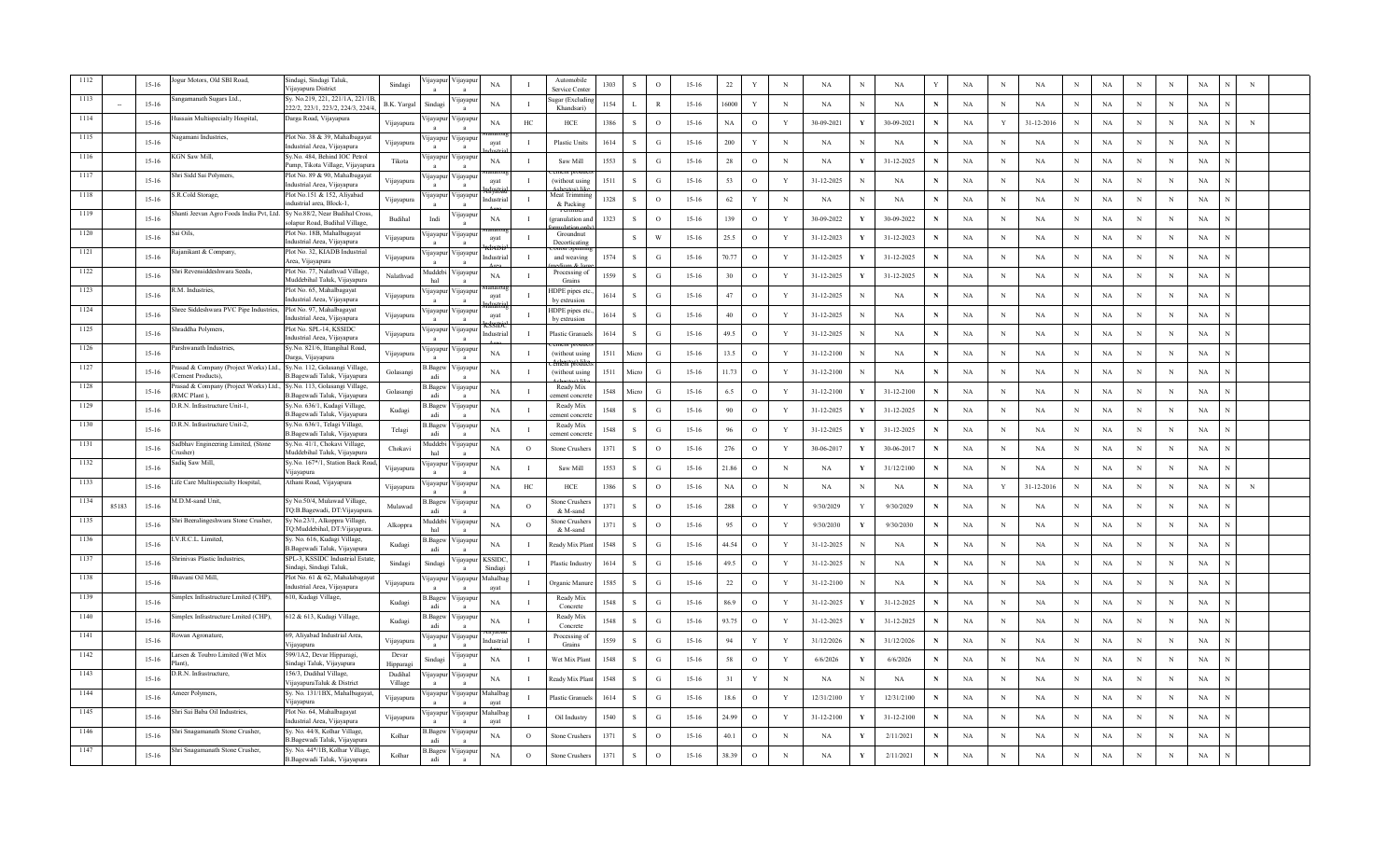|      |       | $15 - 16$ | .B. Minerals,                                                          | Sy. No. 140, Chadachan Road,<br>eerankalagi Village, Indi Taluk                      | eerankalagi            | Indi                    | ijayapı                     | $_{\rm NA}$           | $\mathbf{I}$   | Mineralized<br>Water             | 1538 | $\,$ S       | ${\bf G}$     | $15 - 16$ | 59    | Y            | $\,$ N       | NA         | N            | $_{\rm NA}$ | N           | <b>NA</b> | $\, {\rm N}$ | $_{\rm NA}$ | N            | NA          | N           | $_{\rm N}$ | $_{\rm NA}$ |   |  |
|------|-------|-----------|------------------------------------------------------------------------|--------------------------------------------------------------------------------------|------------------------|-------------------------|-----------------------------|-----------------------|----------------|----------------------------------|------|--------------|---------------|-----------|-------|--------------|--------------|------------|--------------|-------------|-------------|-----------|--------------|-------------|--------------|-------------|-------------|------------|-------------|---|--|
| 1149 |       | $16-17$   | Ashoka Buildcon Limited,                                               | Sy. No. 134/1B, Tangadagi<br>Village, Muddebihal Taluk                               | Tangadagi              | <b>Iuddeb</b><br>hal    | yayapu                      | NA                    | $\mathbf{I}$   | Ready Mix<br>ment Conc           | 1548 | <sub>S</sub> | G             | $16-17$   | 48.95 | $\circ$      | Y            | 31-12-2025 |              | 31-12-2025  | N           | NA        | N            | NA          | N            | NA          | N           | N          | NA          |   |  |
|      |       | $16-17$   | .R.N. Infrastructure,                                                  | 368/1, Karjol Village, Vijayapura<br>Talu & Distict                                  | Karjol                 | ijayapu                 | √ijayapu                    | NA                    |                | Ready Mix<br>ement Concr         | 1548 | S            | G             | $16 - 17$ | 31    | Y            | $_{\rm N}$   | NA         | N            | NA          | N           | NA        | $_{\rm N}$   | NA          | N            | NA          | N           | N          | NA          |   |  |
| 1151 |       | $16 - 17$ | D.R.N. Infrastructure,                                                 | 368/1, Shegunsi Village,<br>Vijayapura Talu & Distict.                               | Shegunsi               | yayap                   | 'ijayapu                    | NA                    | $\mathbf{I}$   | Ready Mix<br>ement Concr         | 1548 | s            | $\mathcal{G}$ | $16 - 17$ | 33    | Y            | $\mathbf N$  | <b>NA</b>  | N            | <b>NA</b>   | $\mathbf N$ | NA        | $_{\rm N}$   | NA          | N            | NA          | N           | N          | $_{\rm NA}$ |   |  |
| 1152 |       | $16 - 17$ | Sadbhav Engineering Limited (RMC &<br>VMM),                            | Sv. No. 65. Matakaladevanahalli<br>Village, Muddebihal Taluk,                        | Matakaladey<br>nahalli | <b>Iuddeb</b><br>hal    | 'ijayapu                    | NA                    |                | Ready Mix<br>ement Concr         | 1548 | <sup>S</sup> | $\mathcal{G}$ | $16 - 17$ | 175   | Y            | $\mathbf N$  | NA         | $\mathbf N$  | NA          | $\mathbf N$ | NA        | $_{\rm N}$   | <b>NA</b>   | N            | $_{\rm NA}$ | $\mathbf N$ | N          | NA          |   |  |
| 1153 |       | $16 - 17$ | Shivani Garments,                                                      | Sy. No. 599/3B, Atalatti Road<br>forvi Village, Vijayapura Taluk                     | Torvi                  | ijayapu                 | ijayapu                     | <b>NA</b>             |                | Garment<br>Stitching<br>х ятн    | 1589 | <sub>S</sub> | G             | $16 - 17$ | 240   | Y            | $_{\rm N}$   | <b>NA</b>  | N            | NA          |             | NA        | $_{\rm N}$   | NA          | N            | NA          | N           | N          | NA          |   |  |
| 1154 |       | $16 - 17$ | hivagiri Tyre Retreads,                                                | Sy. No. 1063, Plot No. 33/P,<br>Mahalabagayat Industrial Area,                       | Vijayapura             | ijayapu                 | 'ijayapuı                   | <b>NA</b>             |                | retreading                       | 1563 | <sub>S</sub> | G             | $16-17$   | 33    | Y            | $_{\rm N}$   | NA         | N            | NA          |             | NA        | $_{\rm N}$   | NA          | N            | NA          | N           | N          | NA          |   |  |
| 1155 |       | $16 - 17$ | .K. Industries,                                                        | Sy.No. 867/4, Plot No. 9983/20,<br>Mallayya Nagar, Devara                            | Devara<br>Hipparag     | Sindag                  | ijayapı                     | NA                    | $\mathbf{I}$   | Mineralize<br>water              | 1538 | $\mathbf S$  | G             | $16 - 17$ | 165   | $\mathbf Y$  | $_{\rm N}$   | NA         | N            | NA          |             | NA        | $\,$ N       | $_{\rm NA}$ | $\mathbf N$  | $_{\rm NA}$ | N           | N          | $_{\rm NA}$ |   |  |
| 1156 |       | $16-17$   | unwal Packing Industry,                                                | Sy. No. 228, Plot No. 66, Aliyaba<br>ndustrial Area, KIADB                           | Vijayapura             | yayapu                  | ijayapu<br>$\mathbf{a}$     | Aliyabao<br><b>IA</b> | л.             | Adhesives an                     | 1603 | <sub>S</sub> | G             | $16-17$   | 61    | Y            | $_{\rm N}$   | NA         | N            | NA          | N           | NA        | $_{\rm N}$   | NA          | N            | NA          | N           | N          | NA          |   |  |
| 1157 | 31712 | $16 - 17$ | himashankar Dhal Cluster,                                              | Sy. No. 9/4, Rampur P.A. Village<br>Sindagi Taluk, Vijayapura                        | <b>Rampur P.A</b>      | Sindagi                 | ijayapu                     | NA                    | $\mathbf I$    | Dal Mills                        | 1519 | L            | G             | $16-17$   | 1200  | Y            | $_{\rm N}$   | NA         | N            | NA          | $\mathbf N$ | NA        | $_{\rm N}$   | NA          | $_{\rm N}$   | NA          | N           | N          | NA          |   |  |
| 1158 |       | $16-17$   | arekh Manufacturing Industries,                                        | Sy. No. 105/B, Plot No. 1, Opp.<br><b>IOCL, Gunnapur Road,</b>                       | Vijayapura             | jayapı                  | 'ijayapu<br>$\mathbf{a}$    | NA                    | Ι.             | 'ement produc                    | 1511 | <sub>S</sub> | G             | $16 - 17$ | 300   | $\circ$      | Y            | 12/31/2026 | Y            | 12/31/2026  | $\mathbf N$ | NA        | $_{\rm N}$   | NA          | N            | NA          | N           | N          | NA          |   |  |
| 1159 |       | $16-17$   | S. Devar Stone Crusher.                                                | Sy. No. 436/*/5, Anjutagi Village<br>Indi Taluk, Vijayapura District.                | Anjutagi               | Indi                    | ijayapı<br>$\mathbf{a}$     | NA                    | $\Omega$       | <b>Stone Crusher</b>             | 1371 | $\mathbf S$  | $\Omega$      | $16 - 17$ | 48    | $\circ$      | N            | NA         | - Y          | 30-06-2016  | $\mathbf N$ | NA        | $_{\rm N}$   | NA          | N            | $_{\rm NA}$ | N           | N          | $_{\rm NA}$ |   |  |
| 1160 |       | $16-17$   | .M.C.Constructions Pvt Ltd, Plot                                       | Sy. No 106, Kannal Village Tq:&<br>DT: Vijayapur                                     | Kannal<br>Village      | nayapu                  | /ijayapu                    | NA                    | $\mathbf{I}$   | Hot Mix Plan                     | 1334 | S            | $\Omega$      | $16 - 17$ | 135   | $\mathbf Y$  | $\mathbf N$  | NA         | N            | NA          | $\mathbf N$ | NA        | $\mathbf N$  | NA          | N            | NA          | N           | N          | NA          |   |  |
| 1161 |       | $16 - 17$ | Patil Stone Crusher,                                                   | Sy. No. 594/*/1, Devarhipparagi<br>Village, Sindagi Taluk, Vijayapuı                 | Devara<br>Hipparagi    | indagi                  | 'ijayapu                    | NA                    | $\circ$        | Stone Crushers                   | 1371 | <sub>S</sub> | $\circ$       | $16 - 17$ | 250   | Y            | $_{\rm N}$   | <b>NA</b>  | N            | <b>NA</b>   | N           | NA        | $\mathbf N$  | NA          | N            | NA          | N           | N          | NA          |   |  |
| 1162 |       | $16-17$   | Laxmi Venkateshwara Stone Crusher,                                     | Sy No.236/2, Shivanagi Village,<br>Vijayapura Taluk & District.                      | Shivanagi              | jayap                   | 'ijayapuı                   | $_{\rm NA}$           | $\circ$        | Stone Crusher<br>& M-sand        | 1371 | $\mathbf S$  | $\circ$       | $16-17$   | 250   | $\mathbf{o}$ | $\mathbf Y$  | 8/27/2023  |              | 8/27/2023   | N           | NA        | $\mathbb N$  | NA          | $\mathbf N$  | NA          | N           | N          | NA          |   |  |
| 1163 |       | $16-17$   | Hayagreeva Developers, Mandeep Nagar<br>tesidential Lavout.            | Sy. No. 69, Basavana Bagewadi<br>Raod, Devar Hipparagi Village,                      | Devara<br>Hipparagi    | Sindag                  | ijayapı<br>$\mathbf{a}$     | NA                    | L              | Residential<br>Layout            | 1641 | s            | $\mathbf G$   | $16-17$   | 300   | $\mathbf Y$  | $\mathbf N$  | NA         | N            | NA          | N           | NA        | $\,$ N       | NA          | N            | NA          | N           | N          | NA          |   |  |
|      |       | $16-17$   | hri Sai Datta Nagar Residential Layout,                                | Sy. No. 786/1 of Sindagi, Sindag                                                     | Sindagi                | Sindagi                 | ijayapu                     | NA                    | L              | Residential                      | 1641 | S            | G             | $16 - 17$ | 215   | $\mathbf Y$  | $_{\rm N}$   | NA         | N            | NA          | N           | NA        | N            | NA          | N            | NA          | N           | N          | NA          |   |  |
|      |       | $16-17$   | Jandi Agro Food industry                                               | Faluk, Vijayapura District<br>Plot No. 73/A, KIADB<br>Mahalabagayat industrial Area, | Vijayapura             | <b>1</b> ayapu          | ijayapur                    | Mahalaba<br>gayat IA  | Ι.             | Layout<br>Mineral Water<br>Plant | 1538 | <sub>S</sub> | G             | $16 - 17$ | 112   | Y            | $_{\rm N}$   | NA         | N            | NA          | N           | NA        | N            | NA          | N            | NA          | N           | N          | NA          |   |  |
|      |       | $16 - 17$ | GP Grop of Industries,                                                 | Sy. No. 461, Nidagundi,<br>B.Bagewadi Taluk, Vijayapura                              | Nidagundi              | .Bagev<br>adi           | 'ijayapu                    | NA                    | л.             | corrugated bo:                   | 1509 | S            | $\mathcal{G}$ | $16 - 17$ | 50    | Y            | N            | <b>NA</b>  | N            | NA          | N           | NA        | $\mathbf N$  | $_{\rm NA}$ | N            | NA          | N           | $_{\rm N}$ | $_{\rm NA}$ |   |  |
| 1167 |       | $16-17$   | Atriwal Infrastructure Pvt. Ltd.,                                      | Sy. No. 608, Karjol Village,<br>Vijavapura Taluk & District                          | Karjol                 | ijayapu                 | 'ijayapı<br>$\mathbf{a}$    | NA                    | $\mathbf{I}$   | Ready Mix<br>ement Concre        | 1548 | S            | $\mathcal{G}$ | $16 - 17$ | 30    | $\mathbf{o}$ | $\mathbf{Y}$ | 12/31/2026 | V            | 12/31/2026  | N           | NA        | $_{\rm N}$   | NA          | N            | NA          | $\mathbf N$ | N          | NA          |   |  |
| 1168 |       | $16-17$   | Shri Laxmi Venkateshwar Hot Mix Plant, Sy No.236/2, Shivanagi Village, | Vijayapura Talluk & Dist.                                                            | Shivanagi              | ijayapu                 | 'ijayapu                    | NA                    |                | Hot mix Plant                    | 1334 | <sub>S</sub> | $\circ$       | $16 - 17$ | 48.24 | Y            | $_{\rm N}$   | NA         |              | NA          | N           | NA        | $_{\rm N}$   | NA          | N            | NA          | N           | N          | NA          |   |  |
| 1169 |       | $16 - 17$ | ain Electrical Industry                                                | Sy. No. 499/1K, Behind Bharat<br>Petrol Pump, SIndagi Road, Indi,                    | Indi                   | Indi                    | 'ijayapuı                   | NA                    | $\mathbf{I}$   | epairing/mar                     | 1380 | $\,$ S       | $\circ$       | $16 - 17$ | 24.84 | $\mathbf{o}$ | $\mathbf Y$  | 9/30/2018  |              | 9/30/2018   | N           | NA        | N            | NA          | N            | NA          | N           | N          | $_{\rm NA}$ |   |  |
| 1170 |       | $16-17$   | omeshwara Hot Mix Plant,                                               | Plot No:Sy No.181/A/2,<br>Padaganur Village, Sindagi Taluk                           | Padaganur              | Sindagi                 | ijayapu<br>$\mathbf{a}$     | $_{\rm NA}$           | $\blacksquare$ | Hot mix Plant                    | 1334 | S            | $\circ$       | $16-17$   | 30    | $\,$ O       | $\mathbf N$  | <b>NA</b>  | - V          | 6/30/2018   | N           | NA        | $_{\rm N}$   | $_{\rm NA}$ | N            | $_{\rm NA}$ | $\mathbf N$ | N          | $_{\rm NA}$ |   |  |
| 1171 |       | $16 - 17$ | adbhav Engineering Limited (H.M.P),                                    | Plot No Sy.65,<br>Matakaladevanahalli Village,                                       | Matakaladev<br>nahalli | <b>Iuddeb</b><br>hal    | ijayapu                     | NA                    | $\mathbf I$    | Hot mix Plant                    | 1334 | S            | $\circ$       | $16-17$   | 50    | $\mathbf Y$  | $_{\rm N}$   | NA         | N            | NA          | N           | NA        | $\mathbf N$  | NA          | N            | NA          | N           | N          | NA          |   |  |
| 1172 |       | $16 - 17$ | assic Agro Foods,                                                      | Plot No. 81 & 82, KIADB,<br>Alivabad Industrila Area                                 | Vijayapura             | <b>1</b> avapu          | ijayapur                    | KIADB,<br>Aliyaba     |                | <b>Soft Drinks</b>               | 1633 | S            | G             | $16 - 17$ | 191   | Y            | $_{\rm N}$   | NA         | N            | NA          | $\mathbf N$ | NA        | $_{\rm N}$   | NA          | N            | NA          | N           | N          | NA          |   |  |
| 1173 |       | $16 - 17$ | oyal Freezing Foods Enterprises,                                       | Sy. No. 87/7, Maragur Village,<br>Dhulakhed Post, Indi Taluk,                        | $\rm Maragur$          | Indi                    | ijayapuı<br>$\mathbf{a}$    | NA                    |                | Meat Trimmi<br>& Packing         | 1328 | S            | $\Omega$      | $16 - 17$ | 155   | $\mathbf Y$  | $_{\rm N}$   | <b>NA</b>  | N            | NA          | ${\bf N}$   | NA        | $\mathbf N$  | $_{\rm NA}$ | $\mathbf{N}$ | $_{\rm NA}$ | N           | N          | $_{\rm NA}$ |   |  |
| 1174 |       | $16-17$   | ive Star Foods Processing & Cold<br>Stroage                            | Polt No.84, Mahalabagayat<br>ndustrial area, Viiavapura                              | Vijayapura             | ijayapu<br>$\mathbf{a}$ | ∕ ijayapu<br>$\overline{a}$ | gayat Ind             | $\blacksquare$ | Meat Trimmi<br>& Packing         | 1328 | -S           | $\Omega$      | $16 - 17$ | 370   | Y            | N            | <b>NA</b>  | N            | NA          | $\mathbf N$ | NA        | $_{\rm N}$   | NA          | N            | NA          | $\mathbf N$ | N          | NA          |   |  |
| 1175 |       | $16-17$   | Ashoka Buildcon Limited Hot Mix Plant,                                 | Sy No.110/1, Tangadagi Village,<br>Muddebihal Taluk, Vijayapura                      | Tangadagi              | <b>Iuddeb</b><br>hal    | ijayapu                     | NA                    | $\blacksquare$ | Hot Mix Plan                     | 1334 | <sub>S</sub> | $\circ$       | $16-17$   | 188   | $\circ$      | Y            | 9/30/2021  |              | 9/30/2021   | N           | NA        | N            | NA          | N            | NA          | N           | N          | NA          |   |  |
| 1176 |       | $16-17$   | M.C.Constructions Pvt Ltd, Plot                                        | Sy. No 106, Kannal Village Tq:&<br>DT: Vijayapur                                     | Kannal<br>Village      | ijayapu                 | 'ijayapu                    | $_{\rm NA}$           | $\mathbf I$    | Hot Mix Plan                     | 1334 | S            | $\circ$       | $16-17$   | 135   | $\mathbf Y$  | $\mathbf N$  | NA         | N            | NA          | N           | NA        | $\,$ N       | NA          | N            | NA          |             | N          | NA          |   |  |
| 1177 |       | $16-17$   | Sps Biotek.                                                            | Sy No.94/2 Dhokalewadi Tatoba<br>Vasti, Post Jalageri, Vijayapura                    | Dhokalewad             | ijayapu                 | 'ijayapuı<br>$\mathbf{a}$   | NA                    | $\mathbf{I}$   | Irganic Nutri                    | 1585 | Micro        | G             | $16-17$   | 15    | Y            | $\mathbf N$  | NA         | $\mathbf N$  | NA          | N           | NA        | $\mathbf N$  | NA          | N            | NA          | N           | N          | NA          |   |  |
|      |       | $17 - 18$ | olden Bread Bakery,                                                    | Golden Bread Bakery, Plot R-49,<br>KSSIDC Industrial Estate, Sindag                  | Sindagi                | Sindagi                 | ijayapu                     | <b>KSSIDC</b>         | $\bf{I}$       | confectionery                    | 1503 | S            | G             | $17 - 18$ |       | Y            | $_{\rm N}$   | NA         | N            | NA          | N           | NA        | N            | NA          | N            | NA          | N           | N          | NA          |   |  |
|      |       | $17 - 18$ | hri Gourishankar Nagar,                                                | Sy. No.545/3, Devara Hipparagi<br>Village, Sindagi Taluk, Vijayapur                  | Devara<br>Hipparag     | Sindagi                 | ijayapu                     | NA                    | L              | Residentia<br>Layout             | 1641 | <sub>S</sub> | G             | $17 - 18$ |       | Y            | N            | NA         | N            | NA          | N           | NA        | N            | NA          | N            | NA          | N           | N          | NA          |   |  |
|      |       | $17-18$   | vishkar Crop Care,                                                     | Sy No.1042/1, Polt No. SM-16,<br><b>Ksside Mahalabagayat Industrial</b>              | Vijayapura             | yayapu                  | ∕ijayapu                    | KSSIDC                |                | rganic nutrie                    | 1585 | s            | $\mathcal{G}$ | $17 - 18$ |       | Y            | $_{\rm N}$   | NA         | N            | NA          |             | NA        | N            | NA          | N            | NA          | N           | $_{\rm N}$ | NA          |   |  |
|      |       | $17 - 18$ | Sharada Construction & Corporation Pvt                                 | Plot No. 230/1 Hegadeyal Village<br>ijayapur Tq:& Dt:                                | Hegadeyal              | yayapı                  | 'ijayapu                    | <b>NA</b>             | $\mathbf{I}$   | Ready mix<br>ement concre        | 1548 | S            | $\mathcal{G}$ | $17 - 18$ | 73    | $\circ$      | $\mathbf{Y}$ | 12/31/2026 | $\mathbf{v}$ | 12/31/2026  | N           | NA        | $_{\rm N}$   | NA          | N            | NA          | N           | $_{\rm N}$ | NA          |   |  |
| 1182 | 33635 | $17 - 18$ | Sri Sai Cardiac Center, K.C. Nagar.                                    | Plot NO.7. Near Padmanial<br>School, Solapur Road, Vijavapu                          | Vijayapura             | ijayapu                 | 'ijayapı                    | NA                    | HC             | HCE                              | 1386 | S            | $\Omega$      | $17 - 18$ | 301   | $\circ$      | Y            | 30/09/2021 | Y            | 30/09/2021  | N           | NA        | Y            | Applied     | N            | NA          | N           | N          | NA          | N |  |
| 1183 |       | $17 - 18$ | Manjunath Stone Crusher,                                               | Sy. No. 66/1, Alkoppra Village,<br>Muddebihal Taluk, Vijayapura                      | Alkoppra               | Muddeb<br>hal           | ∕ijayapur                   | NA                    | $\circ$        | Stone Crusher                    | 1371 | <sub>S</sub> | $\circ$       | $17 - 18$ | 240   | $\circ$      | N            | <b>NA</b>  | Y            | 30/09/2022  | N           | <b>NA</b> | N            | NA          | N            | NA          | N           | N          | NA          |   |  |
|      |       |           |                                                                        |                                                                                      |                        |                         |                             |                       |                |                                  |      |              |               |           |       |              |              |            |              |             |             |           |              |             |              |             |             |            |             |   |  |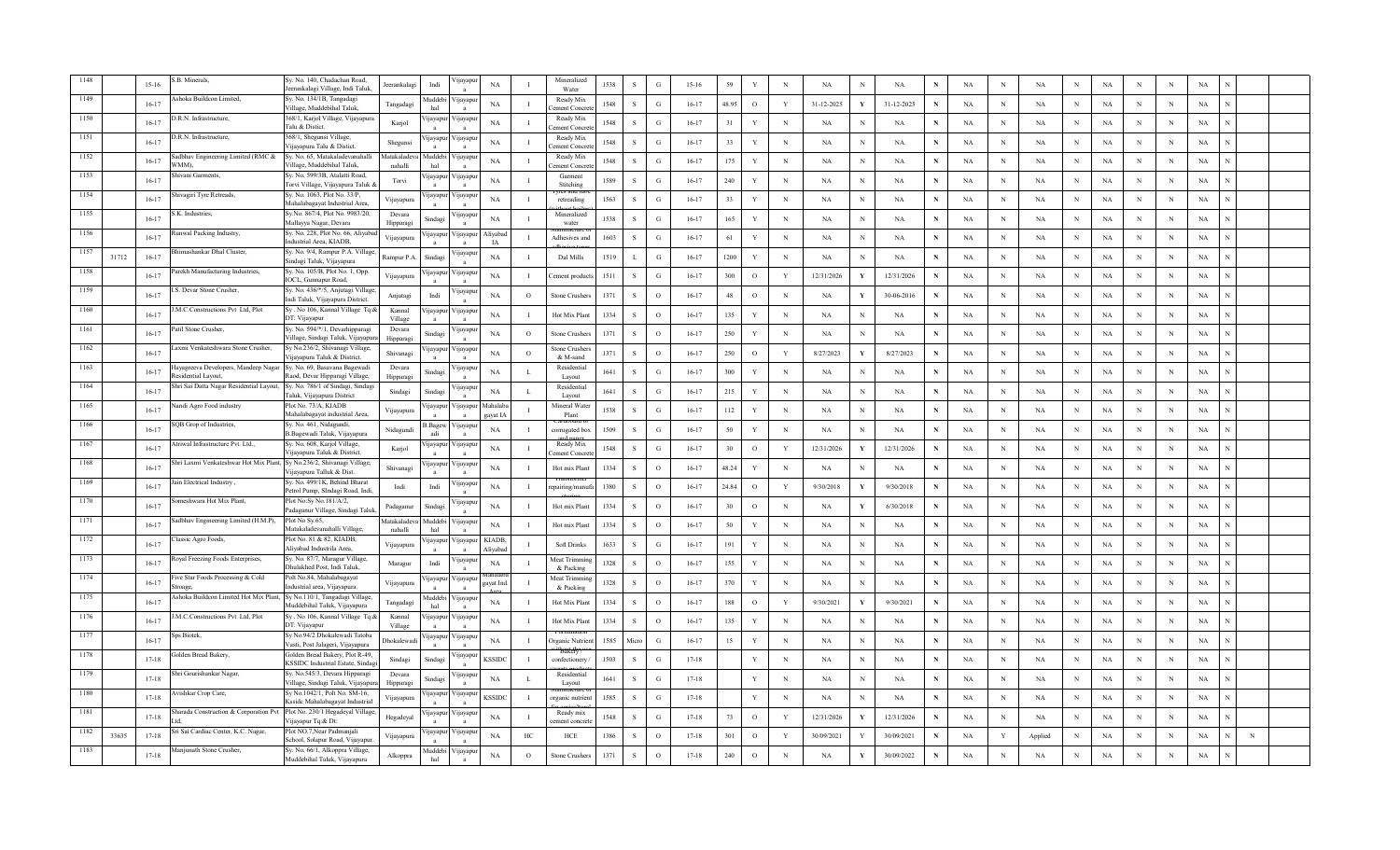|      |       | $17 - 18$ | mruddhi Nagar,                                                                    | Sy. No. 786, Sindagi Town,<br>Sindagi Taluk, Vijayapura District               | Sindagi              | Sindagi                  | ijayapı                     | <b>NA</b>        |                | Residentia<br>Lavout        | 1641 | ${\bf S}$    | ${\bf G}$     | $17 - 18$ | 400                | Y            | $_{\rm N}$   | NA         | $_{\rm N}$   | $_{\rm NA}$ | N            | NA        | $\,$ N       | $_{\rm NA}$ | N            | $_{\rm NA}$ | N           | $_{\rm N}$ | $_{\rm NA}$ |  |
|------|-------|-----------|-----------------------------------------------------------------------------------|--------------------------------------------------------------------------------|----------------------|--------------------------|-----------------------------|------------------|----------------|-----------------------------|------|--------------|---------------|-----------|--------------------|--------------|--------------|------------|--------------|-------------|--------------|-----------|--------------|-------------|--------------|-------------|-------------|------------|-------------|--|
|      |       | $17 - 18$ | atil Sands & Stones,                                                              | Sy. No. 172/2D, Arakeri Village,<br>Vijavapura Taluk & District                | Arakeri              | ijavapu<br>ra            | /ijayapu                    | NA               | $\circ$        | Stone Crusher               | 1371 | <sub>S</sub> | $\circ$       | $17 - 18$ | 51.95              | Y            | $_{\rm N}$   | NA         | N            | NA          | N            | NA        | N            | NA          | N            | NA          | N           | N          | NA          |  |
| 1186 |       | $17 - 18$ | ajguru Nutrients,                                                                 | Sy No. 214*1K, Aliyabad, Next to<br>KIADB Industrial Area                      | Aliyabad             | ijayapu                  | Vijayapuı                   | NA               |                | Dal Mills                   | 1519 |              | G             | $17 - 18$ | 2272               | Y            | $_{\rm N}$   | NA         | N            | NA          | N            | NA        | N            | NA          | $_{\rm N}$   | NA          | N           | N          | NA          |  |
| 1187 | 34397 | $17 - 18$ | ajendraguru Group.                                                                | Sy No. 1051-A1/B, Mahalbagaya<br>ndustrial Area, Vijayapura                    | Mahalbagay           | yayapı                   | 'ijayapu                    | NA               | - 1            | <b>Cottone Ginn</b>         | 1574 |              | G             | $17 - 18$ | 2835               | Y            | $_{\rm N}$   | <b>NA</b>  | N            | <b>NA</b>   | $\mathbf N$  | NA        | N            | NA          | N            | $_{\rm NA}$ | N           | N          | $_{\rm NA}$ |  |
| 1188 |       | $17 - 18$ | Durga Parameshwari Stone Crusher,                                                 | Sy No.51, Mulawad Village                                                      | Mulawad              | Bagev                    | ∕ijayapı                    | <b>NA</b>        | $\Omega$       | stone Crusher<br>& M-sand   | 1371 | <sup>S</sup> | $\circ$       | $17 - 18$ |                    | $\circ$      | $\mathbf Y$  | 27/08/2023 | V            | 27/08/2023  | N            | NA        | $\,$ N       | $_{\rm NA}$ | N            | $_{\rm NA}$ | N           | N          | $_{\rm NA}$ |  |
| 1189 | 87440 | $17 - 18$ | M.B.Vandal Stone Crusher,                                                         | Sy No.709/3, Kolhar Village,                                                   | Kolhar               | Bagew<br>adi             | ∕ ijayapuı                  | <b>NA</b>        | $\circ$        | Stone Crushers              | 1371 | <sub>S</sub> | $\circ$       | $17 - 18$ | 97.74              | $\circ$      | $_{\rm N}$   | <b>NA</b>  |              | 9/30/2029   | N            | NA        | N            | NA          | $_{\rm N}$   | NA          | N           | N          | NA          |  |
| 1190 |       | $17 - 18$ | Shri Mangammadevi stone Crusher,                                                  | Sy No.703/1, Kolhar Village                                                    | Kolhar               | Bagew                    | 'ijayapuı                   | <b>NA</b>        | $\circ$        | Stone Crusher               | 1371 | <sub>S</sub> | $\circ$       | $17 - 18$ | 95                 | Y            | $_{\rm N}$   | NA         | N            | NA          |              | NA        | N            | NA          | N            | NA          | N           | N          | NA          |  |
| 1191 |       | $17 - 18$ | hetty Patil Developers LLP,                                                       | Mahalabagayat Village,<br>iiavapura Taluk & Dist                               | Vijayapura           | jayapu<br>$\mathbf{a}$   | √ijayapu                    | ndustria         | $\mathbf{I}$ . | (Construction               | 1641 | $\mathbf{L}$ | G             | $17 - 18$ | 1.69 <sub>Cr</sub> | $\mathbf{Y}$ | $\,$ N       | NA         | - N          | NA          | $\mathbf{N}$ | NA        | $\,$ N       | $_{\rm NA}$ | $\mathbf N$  | $_{\rm NA}$ | N           | N          | $_{\rm NA}$ |  |
| 1192 |       | $17 - 18$ | ri Siddarth Food Processing Unit,                                                 | KIADB Industrial area,<br>Viiavapura Taluk & Dist                              | Vijayapura           | jayapu                   | 'ijayapı                    | ndustria         | $\blacksquare$ | Meat Trimm<br>& Packins     | 1328 | S            | $\circ$       | $17 - 18$ | 00 Lakh            | $\mathbf{Y}$ | $_{\rm N}$   | NA         | N            | NA          | N            | NA        | N            | NA          | $_{\rm N}$   | NA          | N           | N          | NA          |  |
| 1193 |       | $17 - 18$ | axmi Stone Crusher,                                                               | Sy No.130/4k, Gunnapur Road,<br>Ainapur Village                                | Ainapur              | ijayapu                  | /ijayapu                    | NA               | $\circ$        | stone Crushers<br>& M-sand  | 1371 | <sub>S</sub> | $\circ$       | $17 - 18$ | 05 Lak             | $\circ$      | Y            | 9/30/2030  |              | 9/30/2030   | $\mathbf N$  | NA        | $_{\rm N}$   | NA          | $_{\rm N}$   | NA          | N           | N          | NA          |  |
| 1194 | 19908 | $17 - 18$ | angmeshwar Stone Crusher,                                                         | Sy.116, Uinnibavi Village,<br>B.Bagewadi Taluk, Vijayapaur                     | Unnibhavi            | .Bagew<br>adi            | 'ijayapuı                   | NA               | $\circ$        | stone Crusher<br>& M-sand   | 1371 | S            | $\circ$       | $17 - 18$ | 81.5               | $\circ$      | Y            | 9/30/2030  | Y            | 9/30/2030   | N            | NA        | N            | NA          | $_{\rm N}$   | NA          | N           | N          | NA          |  |
| 1195 |       | $17 - 18$ | evansiddeshwara Stone Crusher,                                                    | Sy No.389, Babalad Village, Indi<br>Taluk, Vijayapura District.                | <b>Babalad</b>       | Indi                     | √ijayapı<br>$\mathbf{a}$    | NA               | $\Omega$       | Stone Crusher               | 1371 | $\mathbf S$  | $\circ$       | $17-18$   | 44.43              | $\mathbf{Y}$ | $\,$ N       | <b>NA</b>  | N            | NA          | N            | NA        | $_{\rm N}$   | NA          | N            | $_{\rm NA}$ | N           | N          | NA          |  |
| 1196 |       | $17 - 18$ | anesh Nagar,                                                                      | Sy.No. 24/*/1A, 24/*1B & 24/*/2<br>Devar Hipparagi, Sindagi Taluk,             | Devar<br>Hipparagi   | Sindagi                  | ∕ ijayapuı                  | <b>NA</b>        |                | Residential<br>Layout       | 1641 | <sub>S</sub> | G             | $17 - 18$ | 300                | Y            | $_{\rm N}$   | NA         | N            | NA          | N            | <b>NA</b> | $_{\rm N}$   | NA          | N            | $_{\rm NA}$ | $\mathbf N$ | N          | NA          |  |
| 1197 |       | $17 - 18$ | aj Infrastructure Development (India)<br>vt. Ltd.(RMC & WMM).                     | Sy No.50/2, Kolhar Village,<br>Basavana Bagewadi Taluk,                        | Kolhar               | Bagew<br>adi             | ∕ ijayapuı                  | NA               |                | Ready Mix<br>Concrete       | 1548 | S            | G             | $17 - 18$ | 55                 | $\circ$      | Y            | 12/31/2027 |              | 12/31/2027  | N            | NA        | $\,$ N       | NA          | N            | NA          | N           | N          | NA          |  |
| 1198 |       | $17 - 18$ | enshibao Wang Private Limited,                                                    | Sy No.228, Aliyabad Industrial<br>Area, Block-II, KIADB,                       | Vijayapura           | jayapı                   | √ijayapur                   | Aliyabac<br>IA   |                | Dal Mills                   | 1519 | $\mathbf S$  | ${\bf G}$     | $17 - 18$ | 195                | $\mathbf{o}$ | $\mathbf Y$  | 12/31/2027 | Y            | 12/31/2027  | N            | NA        | $\mathbb{N}$ | NA          | $_{\rm N}$   | NA          | N           | N          | NA          |  |
| 1199 |       | $17 - 18$ | li-Tech City,                                                                     | Sy No.308/3, Jalageri Village,<br>Vijavapura Taluk & District                  | Jalageri<br>Village, | ijayapu<br>$\mathbf{a}$  | √ijayapı                    | NA               |                | Residential<br>Layout       | 1641 | s            | G             | $17 - 18$ | 2.80 <sub>cr</sub> | Y            | $\, {\rm N}$ | NA         | N            | NA          |              | NA        | $\mathbb{N}$ | $_{\rm NA}$ | N            | $_{\rm NA}$ | N           | N          | NA          |  |
| 1200 |       | $17 - 18$ | hanti Guru Foods,                                                                 | Plot No. 43/B, Mahalbagayat<br>Industrial Area, Vijayapura                     | Vijayapura           | ijayapu                  | ∕ijayapur                   | ayat             |                | Dall Mills                  | 1519 | <sub>S</sub> | G             | $17 - 18$ | 82                 | $\circ$      | Y            | 31/12/2027 |              | 31/12/2027  | N            | NA        | N            | NA          | N            | NA          | N           | N          | NA          |  |
| 1201 |       | $17 - 18$ | arshva Padmavati & Co.                                                            | Plot No. 8 & 9, Aliyabadi<br>Industrial Area Bloc-II, KIADB,                   | Vijayapura           | ijayapur                 | Vijayapuı                   | dustria          |                | Cold Storage                | 1594 | <sub>S</sub> | G             | $17 - 18$ | 62                 | $\circ$      | Y            | 31/12/2027 |              | 31/12/2027  | N            | <b>NA</b> | N            | NA          | N            | NA          | N           | N          | NA          |  |
| 1202 |       | $17 - 18$ | ai Infrastructure Development (India)<br>vt. Ltd, (HMP),                          | Sy No.50/2, Kolhar Village,<br>Basavana Bagewadi Taluk,                        | Kolhar               | Bage<br>adi              | 'ijayapuı                   | NA               |                | Hot Mix Plan                | 1334 | $\mathbf{s}$ | $\circ$       | $17-18$   | 200                | $\circ$      | Y            | 2/28/2023  | Y            | 2/28/2023   | N            | NA        | N            | NA          | N            | $_{\rm NA}$ | N           | N          | $_{\rm NA}$ |  |
| 1203 |       |           | esidential Layout by Sri. Mahadevappa                                             | Sy.No. 103, Golgeri Village,                                                   |                      |                          | 'ijayapı                    |                  |                | Residential                 | 1641 | -S           |               |           |                    |              | $\mathbf{Y}$ | NA         | $_{\rm N}$   | NA          | N            | NA        | N            |             |              |             |             |            | NA          |  |
|      |       | $17 - 18$ | atil in the name of Shri Gollaleshwar                                             | Sindagi Taluk, Vijayapura Distric                                              | Golgeri              | Sindagi                  |                             | <b>NA</b>        | $\mathbf{I}$   | Lavout                      |      |              | G             | $17 - 18$ |                    | Y            |              |            |              |             |              |           |              | NA          | N            | $_{\rm NA}$ | $\mathbf N$ | N          |             |  |
| 1204 |       | $17 - 18$ | Anupriya Stone Crusher & Hot Mix Plant Sy. No. 594/4, Devar Hipparagi             | Village, Sindagi Taluk, Vijayapur                                              | Devar<br>Hipparagi   | Sindagi                  | 'ijayapu                    | <b>NA</b>        | $\circ$        | Stone Crusher               | 1371 | <sub>S</sub> | $\circ$       | $17 - 18$ | 344                | $\circ$      | Y            | 9/30/2023  |              | 9/30/2023   | N            | NA        | N            | NA          | $_{\rm N}$   | NA          | N           | N          | NA          |  |
| 1205 | 34010 | $17 - 18$ | hri Gollaleshwara Sugar Cane Products<br>luster                                   | Sy. No. 14/1B, Byalal-Bankalagi<br>Village, Sindagi Taluk,                     |                      | Sindagi                  | 'ijayapu                    | $_{\rm NA}$      |                | Jaggery Unit                | 1599 | L            | ${\bf G}$     | $17 - 18$ |                    | Y            | Y            | NA         | $\mathbf N$  | NA          |              | NA        | N            | NA          | N            | $_{\rm NA}$ | N           | N          | NA          |  |
| 1206 |       | $17 - 18$ | <b>fadhu</b> Industries                                                           | Madhu Industries                                                               |                      | 'ijayapu<br>$\mathbf{a}$ | 'ijayapu<br>$\overline{a}$  | NA               | $\mathbf{I}$   | Cement Prodtc               | 1511 | S            | $\mathcal{G}$ | $17 - 18$ |                    | $\circ$      | Y            | 31/12/2100 |              | NA          |              | NA        | $_{\rm N}$   | NA          | N            | $_{\rm NA}$ | N           | N          | $_{\rm NA}$ |  |
| 1207 |       | $17 - 18$ | arshva Padmavati & Co.                                                            | Parshva Padmavati & Co.                                                        |                      | 'ijayapu<br>$\mathbf{a}$ | √ijayapu                    | NA               | $\blacksquare$ | Cold Storage                | 1594 | S            | G             | $17 - 18$ |                    | $\circ$      | Y            | 12/31/2028 |              | 12/31/2028  | N            | NA        | N            | NA          | $_{\rm N}$   | NA          | N           | N          | NA          |  |
| 1208 | 86698 | $17 - 18$ | hri Amoghsiddeshwara Stone Crusher,<br>y No.168/4, Jalageri Village, Vijayapura " | Sy No.168/4, Jalageri Village,<br>Vijayapura Taluk & District                  | Jalageri             | ijayapur                 | ijayapur/                   | NA               | $\circ$        | Stone Crusher               | 1371 | S            | $\circ$       | $17 - 18$ | 243                | $\circ$      | Y            | 9/30/2030  |              | 9/30/2030   | N            | NA        | N            | NA          | $_{\rm N}$   | NA          | N           | N          | NA          |  |
| 1209 |       | $17 - 18$ | ainik School (STP),                                                               | Athani Road, Vijayapura                                                        | Vijayapura           | ijayapu<br>$\mathbf{a}$  | 'ijayapuı<br>$\mathbf{a}$   | NA               |                | <b>STP</b>                  | 1181 | $\mathbf{s}$ | $\mathbf{R}$  | $17 - 18$ | 152.35             | $\mathbf{Y}$ | $\,$ N       | <b>NA</b>  | N            | <b>NA</b>   | N            | <b>NA</b> | N            | NA          | $\mathbf{N}$ | NA          | $\mathbf N$ | N          | $_{\rm NA}$ |  |
| 1210 |       | $17 - 18$ | iddhi Plastic,                                                                    | Plot No. 51, Mahalbagayat<br>industrial Area, Vijayapura                       | Vijayapura           | ijayapu<br>$\mathbf{a}$  | ∕ ijayapu<br>$\overline{a}$ | Mahalbag<br>avat |                | bags, woven                 | 1614 | -S           | G             | $17-18$   | 43                 | Cl           | Y            |            | N            | NA          | N            | NA        | N            | NA          | N            | NA          | $\mathbf N$ | N          | NA          |  |
| 1211 |       | $17 - 18$ | aj Infrastructure Development (India)<br>vt.,Ltd (HMP),                           | Sy No50/2, Kolhar Village,<br>Basavana Bagewadi Taluk,                         | Kolhar               | Bagew<br>adi             | /ijayapu                    | NA               |                | Hot Mix Plant               | 1334 | S            | $\circ$       | $17 - 18$ | 200                | $\circ$      | Y            | 2/28/2023  | Y            | 2/28/2023   | N            | NA        | N            | NA          | N            | NA          | N           | N          | NA          |  |
| 1212 |       | $17 - 18$ | aj Infrastructure Development (India)<br>vt. Ltd (RMC),                           | Sy. No. 05, Honaganahalli Village, Honaganahal<br>Vijayapura Taluk & District. |                      | 'ijayapur                | ∕ ijayapuı                  | $_{\rm NA}$      |                | RMC                         | 1548 | S            | G             | $17 - 18$ | 52                 | $\mathbf{o}$ | Y            | 12/31/2028 |              | 12/31/2028  |              | <b>NA</b> | N            | NA          | N            | $_{\rm NA}$ | N           | N          | NA          |  |
| 1213 |       | $17-18$   | aj Infrastructure Development (India)<br>vt. Ltd., (RMC & WMM).                   | Sy. No. 163, Domanal Village,<br>Vijayapura Taluk & District.                  | Domana               | ijayapu<br>$\mathbf{a}$  | √ijayapu<br>$\mathbf{a}$    | $_{\rm NA}$      | $\mathbf{I}$   | <b>RMC &amp; WMM</b>        | 1548 | S            | ${\bf G}$     | $17 - 18$ | 70                 | $\mathbf{o}$ | Y            | 12/31/2028 | - V          | 12/31/2028  |              | NA        | $\,$ N       | NA          | N            | NA          | N           | N          | NA          |  |
| 1214 |       | $17 - 18$ | aniunath Saw Mill.                                                                | Sy. No. 448/*/2B, Nidagundi,<br>Muddebihal Taluk, Vijayapura                   | Nidagundi            | Muddeb<br>hal            | 'ijayapu                    | NA               |                | Saw Mill                    | 1553 | <sub>S</sub> | G             | $17 - 18$ | 4.3                | $\circ$      | $\,$ N       | NA         |              | 12/31/2018  | N            | NA        | N            | NA          | N            | NA          | N           | N          | NA          |  |
| 1215 |       | $17 - 18$ | A/s. RNS Motors Limited,                                                          | Sy. No. 25K/1, NH-50,<br>Chitradurga-Solapur Ring Road,                        | Vijayapura           | <b>1</b> ayapu           | √ijayapur                   | NA               |                | Automobile<br>Service Cent  | 1303 | <sub>S</sub> | $\circ$       | $17 - 18$ | 916                | $\circ$      | Y            | 30/09/2030 |              | 30/09/2030  | Y            | 9/30/2030 | N            | NA          | N            | NA          | N           | N          | NA          |  |
| 1216 |       | $17-18$   | M/s. Santosh Auto Wings,                                                          | Sy. No. 8/5, NH-13, Solapur-<br>Mangalore Highway Bypass,                      | Vijayapura           | ŋayapu                   | √ijayapuı                   | <b>NA</b>        |                | Automobile<br>Service Cente | 1303 | s            | $\Omega$      | $17 - 18$ | 123.55             | $\circ$      | Y            | 30/09/2020 |              | 30/09/2020  | Y            | NA        | $\mathbf N$  | NA          | N            | NA          | N           | N          | NA          |  |
| 1217 |       | $17 - 18$ | M/s. Shodha Motors Pvt. Ltd.,                                                     | Plot no. 25K/1, NH-50,<br>Chitradurga-Solapur Ring Road,                       | Vijayapura           | yayapı                   | ∕ ijayapu                   | NA               |                | Automobile<br>Service Cente | 1303 | $\mathbf{s}$ | $\circ$       | $17-18$   | 124                | $\circ$      | $\mathbf{Y}$ | 30/09/2030 | $\mathbf{v}$ | 9/30/2030   | Y            | 9/30/2030 | $_{\rm N}$   | NA          | N            | $_{\rm NA}$ | N           | N          | $_{\rm NA}$ |  |
| 1218 | 87907 | $17 - 18$ | 3harat Stone Crusher,                                                             | Sy No.175/1, Baluti Village,<br>B.Bagewadi Taluk, Vijayapura                   | Baluti               | Bage<br>adi              | 'ijayapı                    | <b>NA</b>        | $\Omega$       | stone Crusher<br>& M-sand   | 1371 | -S           | $\circ$       | $17 - 18$ |                    | $\circ$      | Y            | 9/30/2028  | Y            | 9/30/2028   | N            | NA        | N            | NA          | N            | NA          | N           | N          | NA          |  |
| 1219 |       | $17 - 18$ | Paras Nagar, Residential Layout,                                                  | Sy. No. 116/2, Kannal Village,<br>Vijayapura Taluk & District.                 | Kannal               | <b>B.Bagew</b><br>adi    | √ijayapur                   | NA               |                | Residential<br>Layout       | 1641 | <sub>S</sub> | G             | $17 - 18$ |                    | Y            | $_{\rm N}$   | <b>NA</b>  | N            | NA          | N            | NA        | N            | NA          | N            | NA          | N           | N          | NA          |  |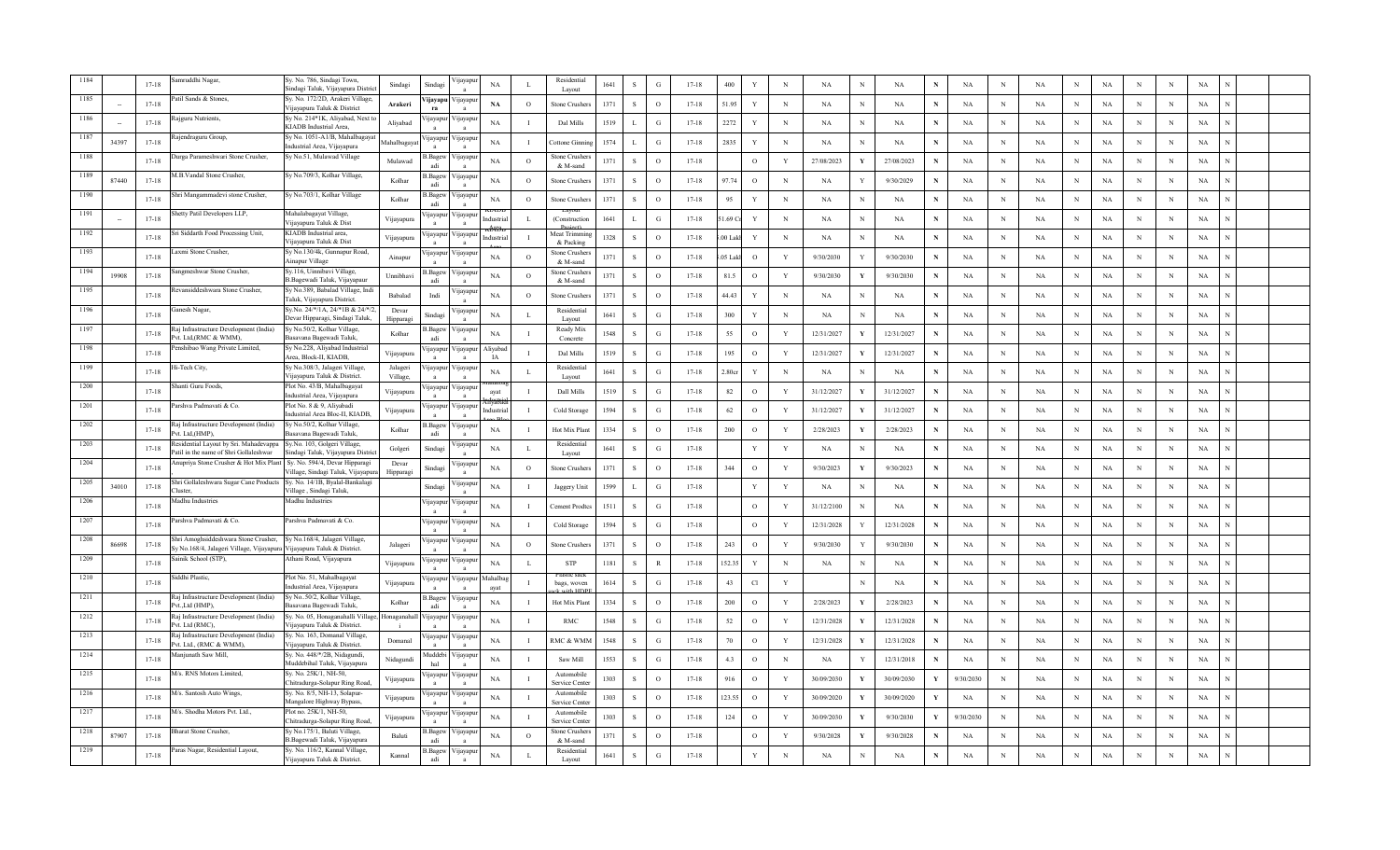|      |       | $17 - 18$ | arad Residency.                           | Sy. No. 849 & 850, Sindagi Town<br>indagi Taluk, Vijayapura           | Sindagi            | Sindag                          | ijayapı                    | $_{\rm NA}$          | л.             | Residentia<br>Layout             | 1641 | $\,$ s       | G        | $17 - 18$ |                    | Y            | $_{\rm N}$   | NA         | $\mathbf N$ | $_{\rm NA}$ | N            | NA        | $\, {\rm N}$ | NA          | N            | NA          | N            | $_{\rm N}$ | NA          |   |                             |
|------|-------|-----------|-------------------------------------------|-----------------------------------------------------------------------|--------------------|---------------------------------|----------------------------|----------------------|----------------|----------------------------------|------|--------------|----------|-----------|--------------------|--------------|--------------|------------|-------------|-------------|--------------|-----------|--------------|-------------|--------------|-------------|--------------|------------|-------------|---|-----------------------------|
| 1221 |       | $17 - 18$ | arnataka Housing Board,                   | Sy. No. 445, Bableshwara Village<br>Vijayapura Taluk & District.      | <b>Babaleshwar</b> | пауарш                          | <i>y</i> apu               | NA                   | L              | Residential<br>Layout            | 1641 | S            | G        | $17 - 18$ |                    | Y            | $_{\rm N}$   | NA         | N           | NA          | N            | NA        | N            | NA          | N            | NA          | N            | N          | NA          |   |                             |
| 1222 |       | $17 - 18$ | atil Stone Crusher.                       | Sy. No. 134, Sonakanahalli<br>Village, Indi taluk, Vijayapura         | Sonakanhalli       | Indi                            | /ijayapu                   | NA                   | $\circ$        | Stone Crusher<br>& M-sand        | 1371 | S            | $\circ$  | $17 - 18$ |                    | $\circ$      | Y            | 9/30/2030  |             | 9/30/2030   | N            | NA        | $_{\rm N}$   | NA          | N            | NA          | N            | N          | NA          |   |                             |
| 1223 |       | $17 - 18$ | ORN Infrastructure (RMC),                 | Sy. No. 96, Hanchanal Village,<br>Vijayapura Taluk & Disrtict.        | Hanchanal          | <i>u</i> ayapur                 | /ijayap                    | NA                   |                | Ready mix<br>ement concre        | 1548 | $\mathbf{s}$ | G.       | $17 - 18$ | 180                | $\circ$      | Y            | 12/31/2028 | Y           | 12/31/2028  | N            | NA        | $_{\rm N}$   | $_{\rm NA}$ | N            | NA          | N            | N          | $_{\rm NA}$ |   |                             |
| 1224 |       | $17 - 18$ | DRN Infrastructure (WMM),                 | Sy. No. 491, Arakeri Village,<br>/ijayapura Taluk & District.         | Arakeri            | ijayapu                         | /ijayap                    | NA                   |                | Ready mix<br>ement concre        | 1548 | S            | G        | $17 - 18$ | 95                 | $\circ$      | $\mathbf{Y}$ | 12/31/2028 | V           | 12/31/2028  | $\mathbf N$  | NA        | $\mathbf N$  | <b>NA</b>   | N            | $_{\rm NA}$ | $\mathbf N$  | $_{\rm N}$ | $_{\rm NA}$ |   |                             |
| 1225 |       | $17 - 18$ | ligh Mile Tyres,                          | Sy R.48, Kissidec Industrial<br>Estate, Sindai, High Miler Tyres      | Sindagi            | Sindagi                         | /ijayapu                   | <b>KSSIDC</b>        |                | Tyres and tub<br>retreating      | 1563 | S            | G        | $17 - 18$ | 48.46              | $\circ$      | Y            | 12/31/2027 | Y           | 12/31/2027  | $\mathbf N$  | NA        | $_{\rm N}$   | NA          | N            | NA          | $\mathbf N$  | N          | NA          |   |                             |
| 1226 |       | $17 - 18$ | halom Sweets,                             | Plot No. 18 & 41, Aliyabad Block<br>KIADB Industrial Area,            | Vijayapura         | ijayapur                        | Vijayapu                   | Aliavaba<br>Block-1  |                | Bakery sweet<br>products         | 1503 | S            | G        | $17 - 18$ | 299                | $\circ$      | Y            | 12/31/2028 |             | 12/31/2028  | $\mathbf N$  | NA        | $_{\rm N}$   | NA          | N            | NA          | N            | N          | NA          |   |                             |
| 1227 |       | $17 - 18$ | halom Food Products,                      | Plot No.21 & 38, Aliyabad Block<br>II, KIADB, Vijayapura              | Vijayapura         | ijayapur<br>$\mathbf{a}$        | Vijayapu<br>$\overline{a}$ | Aliayaba<br>Block-II |                | Bakery product                   | 1503 | S            | G        | $17 - 18$ | 241                | $\circ$      | $\mathbf Y$  | 12/31/2027 | V           | 12/31/2027  | ${\bf N}$    | NA        | $_{\rm N}$   | $_{\rm NA}$ | $\mathbf N$  | $_{\rm NA}$ | N            | N          | $_{\rm NA}$ |   |                             |
| 1228 |       | $17 - 18$ | oopa Industries,                          | Sy No.63/B, Mahalbagayat<br>Industrial area. Viiavapura               | Vijayapura         | ijayapu                         | /ijayapı                   | Mahalba<br>avat IA   |                | ement produc                     | 1511 | S            | G        | $17 - 18$ | 25                 | $\circ$      | Y            | 12/31/2100 |             | 12/31/2100  | $\mathbf N$  | NA        | $\mathbf N$  | NA          | N            | NA          | $\mathbf N$  | N          | NA          |   |                             |
| 1229 |       | $17 - 18$ | hree Ramakrishna Enterprises,             | Sy. No. 108/1/2, New Shanti<br>Niketan, Indi Road, Vijayapura         | Vijayapura         | ijayapur                        | ijayapu                    | NA                   | $\bf{I}$       | ement product                    | 1511 | S            | G        | $17 - 18$ | 25                 | Y            | $_{\rm N}$   | NA         | N           | NA          | $\mathbf N$  | NA        | $_{\rm N}$   | NA          | $_{\rm N}$   | NA          | N            | N          | NA          |   |                             |
| 1230 |       | $17 - 18$ | r.Munir Bagi Hospital,                    | Sy No.205/*2, Doulakoti Road,<br>Near jamiya Masijd, Vijayapura       | Vijayapura         | ijayapur                        | /ijayap                    | NA                   | HC             | HCE                              | 1386 | S            | $\circ$  | $17 - 18$ | NA                 | $\circ$      | Y            | 9/30/2023  | Y           | 9/30/2023   | $\mathbf N$  | NA        | Y            | 8/8/2023    | $_{\rm N}$   | NA          | N            | N          | NA          | N |                             |
| 1231 |       | 18-19     | IM (India) infrastructure Limited<br>HMP) | Sy. No. 159/4, Tidagundi Village<br>Vijayapura Taluk & District.      | Tidagundi          | 'ijayapu<br>ra                  | /ijayap<br>$\mathbf{a}$    | $\mathbf{NA}$        | $\blacksquare$ | Hot Mix Plant                    | 1334 | S            | $\Omega$ | $18 - 19$ | 4.14 <sub>cr</sub> | $\mathbf Y$  | N            | NA         | N           | NA          | $\mathbf{N}$ | NA        | $\mathbf N$  | $_{\rm NA}$ | N            | NA          | N            | N          | NA          |   |                             |
| 1232 |       | 18-19     | .R.N Infrastructure (HMP),                | Sy No.491, Arakeri Village,<br>Vijavapura Taluk & District            | Arakeri            | цауарш                          | / цауарь                   | NA                   |                | Hot Mix Plant                    | 1334 | S            | $\circ$  | $18-19$   | .55 Cr             | $\circ$      | $\mathbf{Y}$ | 30/09/2023 |             | 30/09/2023  | $\mathbf N$  | NA        | $_{\rm N}$   | NA          | N            | $_{\rm NA}$ | N            | N          | NA          |   |                             |
| 1233 |       | 18-19     | Rajkumar S Pujari Pavers,                 | Sy No.601, Indira nagar,<br>Vijayapura Road, Indi, Indi Talu          | Indi               | Indi                            | /ijayapı                   | NA                   | $\mathbf I$    | Cement Product                   | 1511 | S            | G        | 18-19     | 47                 | $\circ$      | Y            | 12/31/2028 | N           | NA          | $\mathbf N$  | NA        | $_{\rm N}$   | NA          | N            | NA          | N            | N          | NA          |   |                             |
| 1234 |       | 18-19     | i Sathyjoti Shikshan Samshte ®,           | Sy. No. 413/*/2 Jayanagar,<br>Sindagi Road, Indi, Indi Taluk,         | Indi               | Indi                            | <b>yayap</b>               | NA                   | L              | <b>STP</b>                       | 1400 | $\mathbf S$  | $\circ$  | $18-19$   | $1.5$ cr           | $\mathbf Y$  | $_{\rm N}$   | NA         | N           | NA          | N            | NA        | N            | NA          | $\mathbf N$  | NA          | N            | N          | NA          |   |                             |
| 1235 |       | 18-19     | aheen Saw Mill.                           | Sy No.167/*/1, Station Back Road<br>Sikhar Khana, Vijayapura          | Vijayapura         | ijayapuı                        | ijayapı                    | NA                   |                | Saw Mill                         | 1553 | S            | G        | 18-19     | 13.5<br>Lakhs      | $\circ$      | $_{\rm N}$   | <b>NA</b>  |             | 12/31/2100  | N            | NA        | $\,$ N       | <b>NA</b>   | N            | NA          | N            | N          | NA          |   |                             |
| 1236 |       | $18-19$   | hyma Patrad Hot Mix Plant,                | Sy. No. 16/2, Yalagur Village,<br>Muddebihal Taluk. Vijayapura        | Yalagur            | Muddebi<br>hal                  | ijayapu                    | NA                   |                | Hot Mix Plar                     | 1334 | S            | $\circ$  | $18-19$   | 30<br>Lakhs        | $\circ$      | Y            | 9/30/2023  |             | 9/30/2023   | N            | NA        | N            | NA          | N            | NA          | N            | N          | NA          |   |                             |
| 1237 |       | 18-19     | Patson Motors Pvt. Ltd.,                  | Sy. No. 12/A, Ibrahimpur Gate,<br>ianesh Nagar, Vijaypura             | Vijayapura         | ijayapur                        | /ijayapu                   | NA                   |                | Automobile<br>ervice Cente       | 1303 | <sub>S</sub> | $\circ$  | $18-19$   | 56<br>akhs         | $\circ$      | Y            | 9/30/2023  | Y           | 9/30/2023   | N            | NA        | $_{\rm N}$   | NA          | N            | NA          | N            | N          | NA          |   |                             |
| 1238 | 76141 | 18-19     | hri Amoghsiddeshwara Stone Crusher,       | Sy. No. 493/1, Arakeri Village,<br>/ijayapura Taluk & District.       | Arakeri            | <i>u</i> ayapu                  | / 11ayap                   | NA                   | $\Omega$       | štone Crusher<br>& M-sand        | 1371 | S            | $\Omega$ | $18-19$   | .60 $Cr$           | $\mathbf{o}$ | $\mathbf{Y}$ | 9/30/2029  | Y           | 9/30/2029   | N            | NA        | $\mathbf N$  | NA          | N            | $_{\rm NA}$ | N            | $_{\rm N}$ | $_{\rm NA}$ |   |                             |
| 1239 | 75104 | $18-19$   | Sai Stone Crusher.                        | Sv. No. 133/1. Sonakanahalli<br>Village, Indi Taluk, Vijayapura       | Sonakanhalli       | Indi                            | 'ijayapı                   | NA                   | $\Omega$       | Stone Crusher                    | 1371 | S            | $\Omega$ | $18 - 19$ | .55 cr             | $\circ$      | $\mathbf{Y}$ | 9/30/2029  | Y           | 9/30/2029   | $\mathbf N$  | <b>NA</b> | $_{\rm N}$   | <b>NA</b>   | N            | NA          | N            | N          | NA          |   |                             |
| 1240 | 84741 | 18-19     | Shri Siddeshwara Infra StoneCrusher,      | Sy. No. 106/1, Hadalsang<br>Village, IndiTaluk, Vijayapura            | Hadalasanga        | Indi                            | цауар                      | NA                   | $\circ$        | Stone Crusher                    | 1371 | S            | $\circ$  | $18 - 19$ | 350                | $\circ$      | Y            | 9/30/2029  | Y           | 9/30/2029   | $\mathbf N$  | <b>NA</b> | $_{\rm N}$   | NA          | N            | NA          | N            | N          | NA          | N | N                           |
| 1241 |       | $18 - 19$ | evansiddeshwara Stone Crusher,            | Sy. No. 122/3, Satalgoan P.B.<br>Village, Indi Taluk, Vijayapura      | Satalgaon PB       | Indi                            | ijayapı                    | $_{\rm NA}$          | $\circ$        | Stone Crusher                    | 1371 | $\,$ s       | $\circ$  | $18-19$   | 354                | $\circ$      | Y            | 9/30/2029  | Y           | 30-09-2029  | $\mathbf N$  | NA        | N            | NA          | N            | $_{\rm NA}$ | N            | N          | $_{\rm NA}$ |   | Stone Jelly &<br><b>HMP</b> |
| 1242 |       | 18-19     | ree Ishwari Agrotech Pvt. Ltd,            | Sy. No. 213/*/1/1, Hirebevanoor<br>Village, Indi Taluk & Vijayapura   | Hirebevanoo        | Indi                            | ijayapı                    | NA                   |                | Jaggery Produc                   | 1599 | $\mathbf{L}$ | G        | 18-19     | $5.00C$ r          | Y            | N            | NA         | N           | NA          | N            | NA        | $_{\rm N}$   | $_{\rm NA}$ | N            | $_{\rm NA}$ | $\mathbf N$  | N          | $_{\rm NA}$ |   |                             |
| 1243 | 42382 | $18-19$   | DRN Infrastructure,                       | Sy. No.491/1, Arakeri Village.<br>Vijayapura Taluk, Vijayapura        | Arakeri            | ijayapu                         | ijayapı                    | NA                   | $\circ$        | Stone Crusher:<br>& M-sand       | 1371 | S            | $\circ$  | $18 - 19$ | 3.21 Cr            | $\circ$      | $\mathbf Y$  | 9/30/2030  | Y           | 9/30/2030   | $\mathbf N$  | NA        | $\mathbf N$  | NA          | N            | $_{\rm NA}$ | N            | N          | $_{\rm NA}$ |   |                             |
| 1244 |       | $18 - 19$ | ohit Stone Crusher,                       | Sy. No. 122/5, Satalgoan P.B.<br>Village, Indi Taluk, Vijayapura      | atalgaon PB        | Indi                            | <b>Ilayapu</b>             | NA                   | $\circ$        | Stone Crushers                   | 1371 | S            | $\circ$  | $18 - 19$ | 344                | $\circ$      | Y            | 9/30/2029  |             | 30-09-2029  | N            | NA        | $_{\rm N}$   | NA          | N            | NA          | N            | N          | NA          |   | Stone Jelly                 |
| 1245 | 79265 | 18-19     | ddaraya Stone Crusher,                    | Sy. No. 143/3, Ainapur Village,<br>/ijayapura Taluk & District        | Ainapur            | <i>u</i> ayapur<br>$\mathbf{a}$ | /ijayap<br>$\mathbf{a}$    | NA                   | $\circ$        | Stone Crusher<br>& M-sand        | 1371 | S            | $\Omega$ | 18-19     | .15C               | $\circ$      | $\mathbf{Y}$ | 9/30/2029  |             | 9/30/2029   | N            | NA        | $_{\rm N}$   | $_{\rm NA}$ | $\mathbf{N}$ | $_{\rm NA}$ | $\mathbf N$  | N          | NA          |   |                             |
| 1246 |       | $18 - 19$ | eerabhadreshwara Stone Crusher,           | Sy. No. 139/7, Ainapur Village,<br>Vliavapura Taluk & DIstrict.       | Ainapur            | 'ijayapu                        | /ijayap<br>$\mathbf{a}$    | NA                   | $\Omega$       | <b>Stone Crusher</b><br>& M-sand | 1371 | S            | $\Omega$ | $18 - 19$ | .25 Cr             | $\circ$      | Y            | 9/30/2030  |             | 9/30/2030   | N            | NA        | $\mathbf N$  | $_{\rm NA}$ | N            | NA          | N            | N          | NA          |   |                             |
| 1247 | 19793 | 18-19     | hivashakti Stone Crusher,                 | Sy. No. 153/1, Unnibhavi Village<br>Basavana Bagewadi Taluk.          | Unnibhavi          | 3. Bagew<br>adi                 | /ijayapı                   | NA                   | $\circ$        | Stone Crusher                    | 1371 | S            | $\circ$  | $18-19$   | 2.28C              | $\circ$      | Y            | 9/30/2030  |             | 9/30/2030   | N            | NA        | N            | NA          | N            | NA          | N            | N          | NA          |   |                             |
| 1248 |       | 18-19     | Iallikarjuna Stone Crusher,               | Sy. No. 20/3, Belur Village,<br>Muddebihal Taluk, Vijayapura          | Belur              | Iuddebi<br>hal                  | /ijayapı                   | $_{\rm NA}$          | $\circ$        | Stone Crusher<br>& M-sand        | 1371 | S            | $\circ$  | $18-19$   | .55 Cr             | $\mathbf{o}$ | Y            | 4/30/2020  |             | 4/30/2020   | N            | <b>NA</b> | $_{\rm N}$   | NA          | N            | NA          | N            | N          | NA          |   |                             |
| 1249 |       | $18-19$   | eam Universal Infratech Pvt Ltd.,         | Sy.No.12, (Project site)<br>Zalaki Village, Indi Taluk,               | Zalaki             | Indi                            | /ijayap<br>$\mathbf{a}$    | NA                   |                | <b>RMC</b>                       | 1548 | S            | G        | $18 - 19$ | .78Cr              | $\circ$      | $\mathbf{Y}$ | 31/12/2034 |             | 31/12/2034  | N            | NA        | $\,$ N       | NA          | N            | NA          | N            | N          | NA          |   |                             |
| 1250 |       | $18-19$   | ditya Stone Crusher,                      | Sy. No. 138/*/2, Ainapur Village<br>Vijavapura Taluk & District.      | Ainapur            | ijayapuı                        | ijayap                     | NA                   | $\overline{O}$ | Stone Crusher<br>& M-sand        | 1371 | S            | $\circ$  | $18-19$   | .95 Cr             | $\circ$      | Y            | 9/30/2030  |             | 9/30/2030   | N            | NA        | $\mathbf N$  | NA          | N            | NA          | N            | N          | NA          |   |                             |
| 1251 |       | 18-19     | nway, Exports Stone Crusher,              | Sy.No 532/1, Masuti Village,<br>Basavana Bagewadi Taluk,              | Masuti             | .Bagew<br>adi                   | ijayapu                    | NA                   | $\circ$        | Stone Crusher                    | 1371 | S            | $\circ$  | $18-19$   | .00C               | Y            | N            | NA         | N           | NA          | N            | NA        | N            | NA          | N            | NA          | N            | N          | NA          |   |                             |
| 1252 | 78145 | $18-19$   | A.Y.Stone Crusher,                        | Sy. No. 72/1, Kotnal Village, Indi<br>Faluk, Vijayapur District       | Kotnal             | Indi                            | <b>yayap</b>               | NA                   | $\Omega$       | Stone Crusher                    | 1371 | $\mathbf M$  | $\Omega$ | $18 - 19$ | ,10 C              | $\circ$      | Y            | 9/30/2029  |             | 9/30/2029   | N            | NA        | N            | NA          | N            | NA          | N            | $_{\rm N}$ | NA          |   |                             |
| 1253 |       | $18 - 19$ | <b>RC</b> Stone Crusher.                  | Sy. No. 358/4, Jigajevani Village<br>Indi Taluk, Vijayapura District  | igajevangi         | Indi                            | <b>yayap</b>               | NA                   | $\Omega$       | Stone Crusher                    | 1371 | S            | $\Omega$ | $18 - 19$ | .95 Cr             | Y            | N            | NA         | N           | NA          | N            | <b>NA</b> | $\mathbf N$  | $_{\rm NA}$ | N            | NA          | N            | $_{\rm N}$ | NA          |   |                             |
|      |       | 18-19     | rushti Stone Crusher.                     | Sy. No. 352/4, Jigajevani Village<br>Indi Taluk, Vijayapura District. | ligajevangi        | Indi                            | ijayap                     | NA                   | $\circ$        | Stone Crusher                    | 1371 | S            | $\Omega$ | $18-19$   | .95 Cr             | Y            | $_{\rm N}$   | NA         | N           | NA          | N            | NA        | $_{\rm N}$   | NA          | N            | NA          | <sup>N</sup> | N          | NA          |   |                             |
| 1255 |       | $18-19$   | Kashinath Stone Crusher,                  | Sy No 197/13, Padaganur Village<br>Tq Sindagi District Vijayapura     | Padaganur          | Sindagi                         | /ijayapu                   | NA                   | $\circ$        | <b>Stone Crushers</b>            | 1371 | S            | $\circ$  | $18 - 19$ | Lakhs              | $\circ$      | Y            | 9/30/2030  | Y           | 9/30/2030   | N            | <b>NA</b> | $_{\rm N}$   | NA          |              | NA          | N            | N          | NA          |   |                             |
|      |       |           |                                           |                                                                       |                    |                                 |                            |                      |                |                                  |      |              |          |           |                    |              |              |            |             |             |              |           |              |             |              |             |              |            |             |   |                             |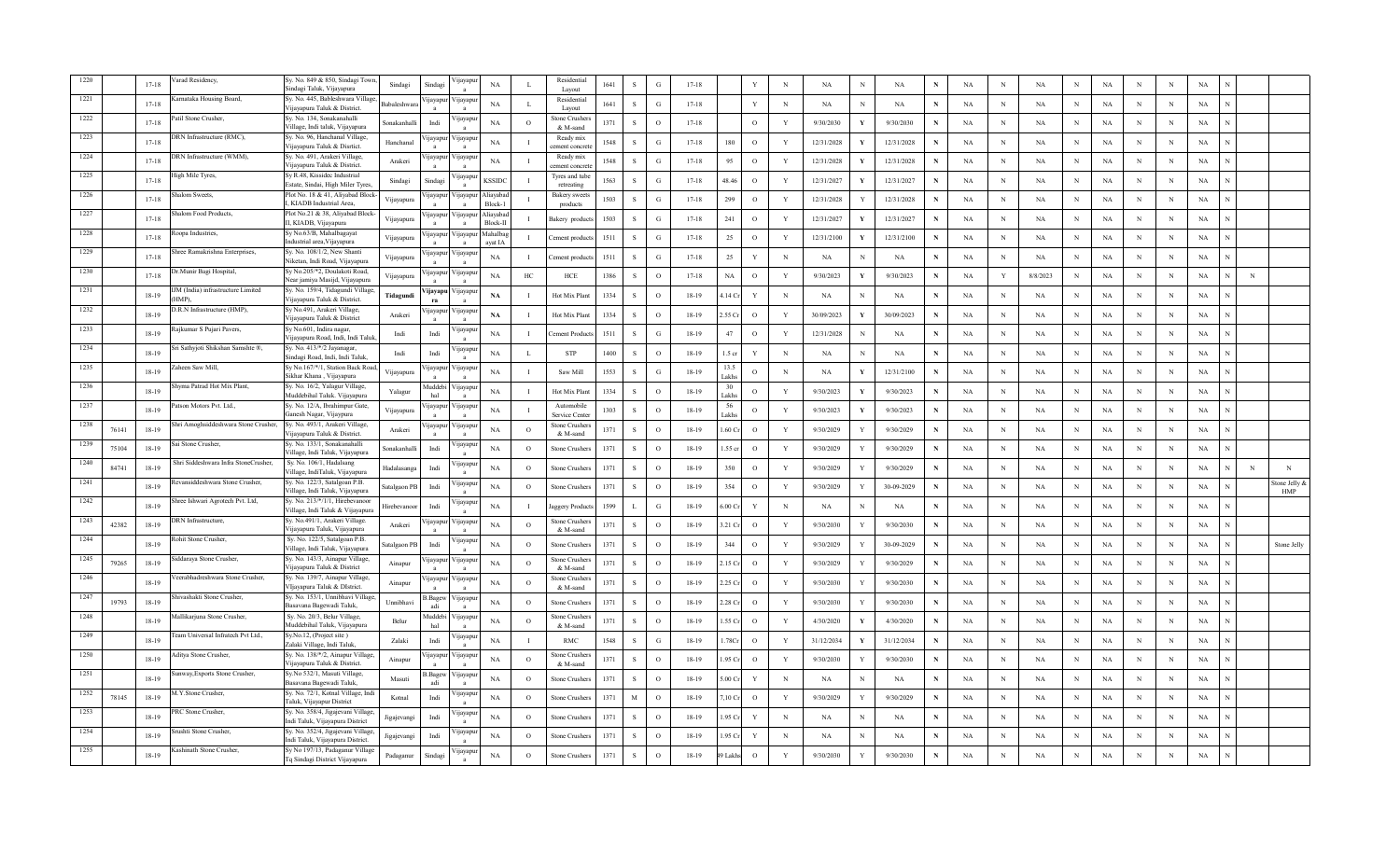|      |       | $18-19$   | itech Food Process.                                                                | Plot No. 80, Mahalabagayat,<br>KIADB Indsutrial Area,                 | Vijayapura           | ijayapu         | /ijayap                    | Mahalal<br>gaya      |              | Cold Storage              | 1594 | -S           | G             | $18 - 19$  | 00 <sub>Cr</sub>  | Y            | $\,$ N       | NA         |   | $_{\rm NA}$ |        | $_{\rm NA}$ | N           | $_{\rm NA}$ | $_{\rm N}$ | <b>NA</b>   | N | $\mathbf N$ | $_{\rm NA}$ |             |             |
|------|-------|-----------|------------------------------------------------------------------------------------|-----------------------------------------------------------------------|----------------------|-----------------|----------------------------|----------------------|--------------|---------------------------|------|--------------|---------------|------------|-------------------|--------------|--------------|------------|---|-------------|--------|-------------|-------------|-------------|------------|-------------|---|-------------|-------------|-------------|-------------|
|      |       | $18-19$   | fahadev P Umrani Oil Mill,                                                         | Sv. No. 1769, Plo No. 17/B.<br>Station Back Road, Vijayapura          | Vijayapura           | 11ayapu         | <i>y</i> apu               | NA                   |              | Oil Mill Ghan             | 1540 | $\mathbf{s}$ | G             | 18-19      | 2.14<br>akhs      | $\circ$      | $_{\rm N}$   | NA         |   | 31/12/2100  | $\,$ N | NA          | N           | NA          | N          | NA          | N | $\,$ N      | NA          |             |             |
|      |       | $18-19$   | aeer Saw Mill,                                                                     | šy. No. 1769, Plo No. 17/B,<br>station Back Road, Vijayapura          | Vijayapura           | ijayapur        | ijayapı                    | NA                   |              | Saw Mill                  | 1553 | S            | G             | 18-19      | 19.6              | $\circ$      | $_{\rm N}$   | <b>NA</b>  | Y | 12/31/2100  |        | NA          | N           | NA          | N          | NA          | N | N           | NA          |             |             |
|      |       | 18-19     | Afifa Stone Crusher,                                                               | y No 123/1, Satalgoan Village,<br>q Indi District Vijayapura          | Satalgoan            | Indi            | <b>y</b> ayap              | NA                   | $\circ$      | Stone Crusher             | 1371 | $\mathbf{s}$ | $\circ$       | 18-19      | 8 Lakh            | Y            | N            | <b>NA</b>  | N | NA          |        | $_{\rm NA}$ | N           | NA          | $_{\rm N}$ | NA          | N | N           | $_{\rm NA}$ |             |             |
|      |       | $18-19$   | Sri Yamanureshwara Prasanna Saw Mill,                                              | Sy No.448/2, Golasangi Village<br>asavana Bagewadi Taluk,             | Golasangi            | 3. Bagew<br>adi | /ijayap                    | NA                   |              | Saw Mill                  | 1553 | -S           | G             | $18 - 19$  | 18.7<br>akhs      | $\circ$      | $_{\rm N}$   | <b>NA</b>  | Y | 12/31/2100  | N      | NA          | $\mathbf N$ | $_{\rm NA}$ | $\,$ N     | <b>NA</b>   | N | N           | $_{\rm NA}$ |             |             |
| 1261 |       | $18-19$   | Vood Wold Saw Mill,                                                                | CTS No. 1769, Shikahar Khana,<br>tation Back Road, Vijayapura.        | Vijayapura           | ijayapui        | /ijayapı                   | NA                   |              | Saw Mill                  | 1553 | -S           | G             | 18-19      | 24.49<br>akhs     | $\circ$      | N            | NA         |   | 12/31/2100  |        | NA          | N           | NA          | N          | <b>NA</b>   | N | N           | NA          |             |             |
| 1262 |       | $18-19$   | A.S. Group,                                                                        | y. No. 231/*/3, Aliyabad Village<br>'ijayapura Taluk & District       | Aliyabad             | ijayapuı        | /ijayapı                   | NA                   |              | Cold Storage              | 1594 | <sub>S</sub> | G             | $18-19$    | .49 Cr            | $\circ$      | Y            | 31/12/2028 | Y | 31/12/2028  |        | NA          | N           | NA          | N          | NA          | N | N           | NA          |             |             |
| 1263 |       | $18-19$   | litin Pol Cold Storage.                                                            | Sy. No. 389/*/7, Bijjaragi Village<br>Vijayapura Taluk & District.    | Bijjaragi            | ijayapu         | /ijayap<br>$\mathbf{a}$    | NA                   |              | Cold Storage              | 1594 | $\mathbf{s}$ | G             | 18-19      | .20 Cr            | $\mathbf{Y}$ | N            | NA         |   | NA          | N      | $_{\rm NA}$ | N           | $_{\rm NA}$ | $\,$ N     | $_{\rm NA}$ | N | $\,$ N      | $_{\rm NA}$ |             |             |
| 1264 |       | 18-19     | arnataka Agritech Cold Storage,                                                    | Sy. No. 192/1, Honagahalli<br>Village, Vijayapura Taluk &             | Ionaganaha           | ijayapu         | 'ijayapı                   | NA                   |              | Cold Storage              | 1594 | -S           | G             | 18-19      | .30 Cr            | $\circ$      | Y            | 12/31/2028 |   | 12/31/2028  | N      | NA          | N           | NA          | $_{\rm N}$ | <b>NA</b>   | N | $\;$ N      | NA          |             |             |
| 1265 |       | $18-19$   | Anandlaxmi Cotton Industries,                                                      | Sy. No. 236/B, Sindagi Road,<br>/ijayapura                            | Vijayapura           | <i>u</i> ayapur | ijayapu                    | NA                   |              | Cotton Ginni              | 1574 | <sub>S</sub> | G             | $18-19$    | 57.64<br>akhs     | $\circ$      | Y            | 12/31/2028 |   | 12/31/2028  | N      | NA          | N           | NA          | $_{\rm N}$ | NA          | N | N           | NA          |             |             |
| 1266 | 79242 | 2019-20   | eam Universal Infratech Pvt. Ltd                                                   | Sy. No. 442/2, Anjutagi Village,<br>Indi Taluk, Vijayapura District.  | Anjutagi<br>Village  | Indi            | <b>yayap</b>               |                      |              | Hot Mix Plant             | 1334 | S            | $\circ$       | 4/30/2019  | .12 Cr            | $\circ$      | Y            | 9/30/2029  |   | 9/30/2029   | N      | NA          | N           |             | $_{\rm N}$ |             | N | N           |             |             | CFE         |
| 1267 | 79755 | $19-20$   | Pavan Tyre Retreaders                                                              | Plot No. 13A, Aliyabad Block-1,<br>KIADB, Vijayapura                  | Vijayapura           | ijayapu         | Vijayapı<br>$\overline{a}$ | Aliyabad<br>Block-1  |              | <b>Tyre Retreads</b>      |      | S            | $\mathcal{G}$ | 5/17/2019  | 69                | $\circ$      | Y            | 12/31/2028 | N | NA          | N      | <b>NA</b>   | $_{\rm N}$  | NA          | $_{\rm N}$ | NA          | N | N           | NA          | NA          |             |
| 1268 | 79716 | $19-20$   | Iasandongri Saw Mil                                                                | Sy. No. 17/A, Golasangi Village,<br>B.Bagewadi Taluk, Vijayapura      | Golasangi<br>Village | Bagew.<br>adi   | /ijayapı                   | NA                   |              | Saw Mill                  |      | Micro        | G             | 5/17/2019  | 21                | $\circ$      | N            | NA         |   | 12/31/2100  | N      | <b>NA</b>   | N           | NA          | $_{\rm N}$ | <b>NA</b>   | N | N           | NA          | NA          |             |
| 1269 | 79985 | $19 - 20$ | Raj Infrastructure Development (India)<br>ht I tv <sup>e</sup>                     | Sy. No. 72/1, Kotnal Village, Indi<br>Faluk, Vijayapura District.     | Kotnal<br>Village    | Indi            | /ijayapı                   | NA                   |              | HMP, RMC<br><b>WMM</b>    | 1334 | S            | $\circ$       | 6/1/2019   | .94 Cr            | $\circ$      | Y            | 9/30/2023  |   | 9/30/2023   | N      | <b>NA</b>   | $_{\rm N}$  | NA          | N          | NA          |   | N           | NA          | NA          | Valid       |
| 1270 | 80158 | $19-20$   | hri Salasar Industries                                                             | Plot No. 4 & 5P, Aliyabad<br>industrial Area, Vijayapura.             | Vijayapura           | yayapu          | ijayap                     | ndustri              | <b>I</b>     | Dal Mil                   | 1519 | Micro        | G             | 6/25/2019  | $24\,$            | $\mathbf{o}$ | $\mathbf Y$  | 12/31/2100 |   | 12/31/2100  |        | NA          | N           | NA          | N          | NA          |   | $_{\rm N}$  | NA          | $_{\rm NA}$ | Valid       |
| 1271 |       | $19-20$   | Hotel Kanni Restaurant & Lodging                                                   | Sy. No. 28/D, Plot No. 32, Shri<br>siddalingeshwara Shopping Mall.    | Indi                 | Indi            | ijayap                     | NA                   | H            | Hotel                     |      | S            | G             | 6/4/2019   | .30 Cr            | Y            | Y            | NA         |   | <b>NA</b>   | N      | <b>NA</b>   | N           | $_{\rm NA}$ | $_{\rm N}$ | NA          | N | $\mathbf N$ | NA          | NA          | Valid       |
| 1272 | 79982 | $19-20$   | Mohit Cold Storage                                                                 | Sy. No. 194/*/1, Tikota Village,<br>ijayapura Taluk & District        | Tikota               | цауарш          | <i>y</i> apu               | NA                   |              | COLD<br><b>STORAGE</b>    |      | S            | G             | 5/28/2019  | 2.68              | Y            | Y            | NA         |   | NA          |        | NA          | N           | <b>NA</b>   | N          | NA          | N | N           | NA          | NA          | ${\rm CFE}$ |
| 1273 | 80217 | $19 - 20$ | Manish Minerals                                                                    | Khata No. 1767/8/9/10, Vinayak<br>Vagar, Nidagundi, Basayana          | Nidagundi            | <b>B.Bagew</b>  | /ijayapı                   | NA                   |              | Minerla Water             | 52   | S            | G             | 6/14/2019  | 50                | $\circ$      | Y            | 12/31/2034 |   | 12/31/2034  |        | NA          | N           | <b>NA</b>   | N          | NA          | N | N           | NA          | NA          |             |
| 1274 | 80677 | $19-20$   | .V. Magangeri Nagar                                                                | ly.No. Sy. No. 126+127/2,<br>agalur Village, Sindagi Taluk,           | Bagalur              | Sindagi         | yayap                      | NA                   | Ι.           | Residential<br>Lavout     |      | $\mathbf{s}$ | G             | 6/30/2019  | 10.00<br>Cr       | Y            | Y            | NA         |   | NA          |        | NA          | N           | $_{\rm NA}$ | N          | $_{\rm NA}$ | N | N           | $_{\rm NA}$ | NA          | ${\rm CFE}$ |
| 1275 | 80455 | $19-20$   | Siddhasiri Cold Storage                                                            | ly. No. 54/1, Ainapur Village,<br>ijayapura Taluk & District          | Ainapur              | 'ıjayapu        | 'ijayapı                   | NA                   | $\mathbf{I}$ | Cold Storage              |      | $\mathbf M$  | $\mathcal{G}$ | 7/9/2019   | $0.12$ Cr         | $\mathbf{Y}$ | Y            |            | V |             |        | <b>NA</b>   | N           | N           | $_{\rm N}$ | N           | N | N           | N           | N           |             |
| 1276 | 80963 | $19 - 20$ | ndian Agrotech                                                                     | Plot No. 22 & 23, Aliyabad<br>ndustrial Area, Block-1, KIADB          | Vijayapura           | <i>u</i> ayapur | /ijayapu                   | Aliyabad<br>Block-I  |              | Cold Storage              |      | S            | G             | 7/9/2019   | 64                | $\circ$      | Y            | 12/31/2033 |   | 12/31/2033  |        | <b>NA</b>   | N           | N           | $_{\rm N}$ | N           | N | N           | N           | N           |             |
| 1277 | 81079 | $19-20$   | allaling Saw Mill                                                                  | y. No. 335/1B, Moratagi Village<br>indagi Taluk, Vijayapura           | Moratagi             | Sindagi         | ijayapı                    | $_{\rm NA}$          |              | Saw Mill                  |      | $\,$ S $\,$  | G             | 7/15/2019  | 10                | $\circ$      | N            | NA         |   | 12/31/2100  |        | NA          | N           | N           | $_{\rm N}$ | N           | N | N           | N           | N           |             |
| 1278 | 81084 | $19 - 20$ | Ioneshwara Saw Mill                                                                | Sy. No. 437/2, Tilgol Village,<br>Sindagi Taluk, Vijayapura           | Tilagol              | Sindagi         | ijayapı                    | NA                   | $\mathbf{I}$ | Saw Mill                  |      | S            | $\mathcal{G}$ | 7/17/2019  | 9.5               | $\circ$      | $_{\rm N}$   | NA         |   | 12/31/2100  |        | <b>NA</b>   | N           | N           | $_{\rm N}$ | N           |   | N           | N           | N           |             |
| 1279 | 80892 | 19-20     | ajguru Agro                                                                        | Plot No. 11 & 12(A), Aliyabad<br>Block-1, KIADB Industrial Area,      | Vijayapura           | ijayapu         | /ijayapı<br>$\mathbf{a}$   | Aliyaba<br>Block-    | $\mathbf I$  | Handling of foo<br>grains |      | ${\bf S}$    | G             | 7/31/2019  | .68 Cr            | $\circ$      | $\mathbf Y$  | 12/31/2033 |   | 12/31/2033  | N      | NA          | N           | N           | $_{\rm N}$ | N           | N | $\mathbf N$ | ${\bf N}$   | $\,$ N      |             |
| 1280 | 82322 | $19 - 20$ | hri Veerbhadreshwara Oi Mill                                                       | Sy. No. Plot No. 156 & 157,<br>Alivabad Block-L KIADB                 | Vijayapura           | <b>1</b> ayapur | /11ayapu                   | Aliyabad<br>Bloc-1   |              | Oil Mill                  |      | S            | G             | 9/27/2019  |                   | $\circ$      | N            | NA         |   | 12/31/2033  |        | <b>NA</b>   | N           | N           | N          | N           | N | N           | N           | $_{\rm N}$  | Valid       |
| 1281 | 82321 | 19-20     | kshay Resort                                                                       | Sy No. 3/*/2, 3/*/3, 3/*/4, 3/*/5,<br>/*/8, 12/*/1 & 12/*/2, Kannal   | Kannal               | ijayapu         | /ijayap<br>$\mathbf{a}$    | NA                   | H            | Hotel/Resort              | 1335 | $\mathbf M$  | $\Omega$      | 10/2/2019  | .60C              | Y            | $_{\rm N}$   | N          | N | N           | N      | <b>NA</b>   | $_{\rm N}$  | N           | N          | N           |   | N           | N           | N           |             |
| 1282 | 82314 | $19-20$   | Gurudev Raisin Industrial Processing &<br>Preservation Cluster Association (Gripp) | SY NO: 18/3, 18/2B, 18/5,<br>Tidagundi Village, Vijayapura            | Tidagundi            | ijayapu         | /ijayap<br>$\mathbf{a}$    | NA                   | $\mathbf{I}$ | Food Processi             | 1328 | $\mathbf{L}$ | $\Omega$      | 10/11/2019 | 4.00C             | $\circ$      | Y            | 9/30/2029  |   | 9/30/2029   | N      | <b>NA</b>   | $_{\rm N}$  | N           | N          | N           | N | N           | N           | $_{\rm N}$  |             |
| 1283 | 83389 | $19 - 20$ | Shubham                                                                            | Sy. No. 191/3A1B, 191/3B &<br>191/3C1, Station Road,                  | Vijayapura           | <i>u</i> ayapur | ijayapı                    | NA                   | H            | Hotel/Resort              | 1335 | S            | G             | 10/30/2019 | 400               | $\circ$      | Y            | 12/31/2033 | N | N           | N      | NA          | N           | N           | N          | N           | N | N           | N           | N           |             |
| 1284 | 82832 | $19 - 20$ | Guru Raghavendra Plastic Industries,                                               | Plot No. 43 & 81, Aliyabad Block<br>I, KIADB Indsutrial Area,         | Vijayapura           | <b>1</b> ayapur | /ijayap                    | Aliyabad<br>Block-II |              | corrugated box            | 1509 | S            | G             | 10/10/2019 | 60                | Y            | N            | N          | N | N           |        | <b>NA</b>   | N           | N           | N          | N           |   | N           | N           | N           |             |
| 1285 | 83344 | $19-20$   | Patil Multi Specialty Hospital                                                     | Sy. No. 841/A, Minaxi Chowk,<br>Filak Road, Vijayapura                | Vijayapura           | ijayapuı        | /ijayap<br>$\mathbf{a}$    | $_{\rm NA}$          | HC           | HCE                       | 1386 | S            | $\Omega$      | 11/10/2019 | 73                | $\circ$      | Y            | 9/30/2029  | Y | 9/30/2029   |        | NA          | Y           | 9/30/2029   | N          | N           |   | N           | N           | N           | 50 Beds     |
|      | 84226 | $19-20$   | anganabasava Industries                                                            | Plot No. 125 126, ALiyabad Block<br>I, Vijayapura                     | Vijayapura           | ijayapu         | ijayap                     | Aliyaba<br>Block-II  | <b>I</b>     | ndling, stora             | 1524 | S            | G             | 12/20/2019 | 92                | $\circ$      | Y            | 12/31/2033 |   | 12/31/2033  |        | NA          | N           | N           | N          | N           | N | N           | N           | $\,$ N      |             |
|      | 84227 | $19-20$   | Aallikarjuna Industries                                                            | Plot No. 127, Aliyabad Block-II,<br>/ijayapura                        | Vijayapura           | ijayapur        | /ijayap                    | Aliyabad<br>Block-II | <b>I</b>     | indling, stora            | 1524 | ${\bf S}$    | G             | 12/20/2019 | 45                | $\circ$      | Y            | 12/31/2033 |   | 12/31/2033  |        | NA          | N           | N           | N          | N           | N | N           | N           | N           |             |
|      | 84718 | 19-20     | M/s. P.R.C. Stones,                                                                | Sy. No. 169/2A, Jalageri Village,                                     | Jalageri<br>Village, | ijayapur        | / цауаг                    | $_{\rm NA}$          | $\Omega$     | Stone Crusher<br>& M-sand | 1371 | $\mathbf S$  | $\Omega$      | $19-20$    | .40 cr            | Y            | Y            | NA         |   | NA          |        | <b>NA</b>   | N           | $_{\rm NA}$ | N          | NA          | N | N           | $_{\rm NA}$ | $_{\rm N}$  |             |
|      | 84716 | $19-20$   | M/s. Matoshree Stone Crusher.                                                      | Sy. No. 169/2B, Jalageri Village,                                     | Jalageri<br>Village, | 'ijayapu        | / цауар                    | NA                   | $\Omega$     | Stone Crusher<br>& M-sand | 1371 | $\mathbf{s}$ | $\Omega$      | $19-20$    | .50 <sub>cr</sub> | $\circ$      | $\mathbf{Y}$ | 9/30/2022  | V | 9/30/2022   | N      | $_{\rm NA}$ | N           | <b>NA</b>   | $_{\rm N}$ | NA          | N | N           | NA          | $\,$ N      |             |
|      | 85171 | $19 - 20$ | M/s. Madhu Stone Crusher.                                                          | Sy. No 28/2 of Belur Village,<br>Auddebihal Taluk & Vijayapura        | Belur Village        | Muddeb<br>hal   | ijayap                     | <b>NA</b>            | $\Omega$     | Stone Crusher<br>& M-sand | 1371 | M            | $\Omega$      | $19-20$    | .55 cr            | $\circ$      | Y            | 9/30/2029  |   | 9/30/2029   |        | NA          | N           | NA          | N          | NA          | N | N           | NA          | N           |             |
| 1291 | 85870 | 19-20     | Siddalinga Stone Crusher & M-sand<br>Plant                                         | Sy. No. 217, Hadalasanga Village,<br>indi Taluk, Vijayapura District. | Hadalasanga          | Indi            | /ijayapu                   | NA                   | $\circ$      | Stone Crusher<br>& M-sand | 1371 | $_{\rm M}$   | $\circ$       | $19-20$    | 7.8 cr            | Y            | Y            | <b>NA</b>  |   | NA          |        | NA          | N           | $_{\rm NA}$ | N          | <b>NA</b>   |   | N           | $_{\rm NA}$ | $\mathbf N$ |             |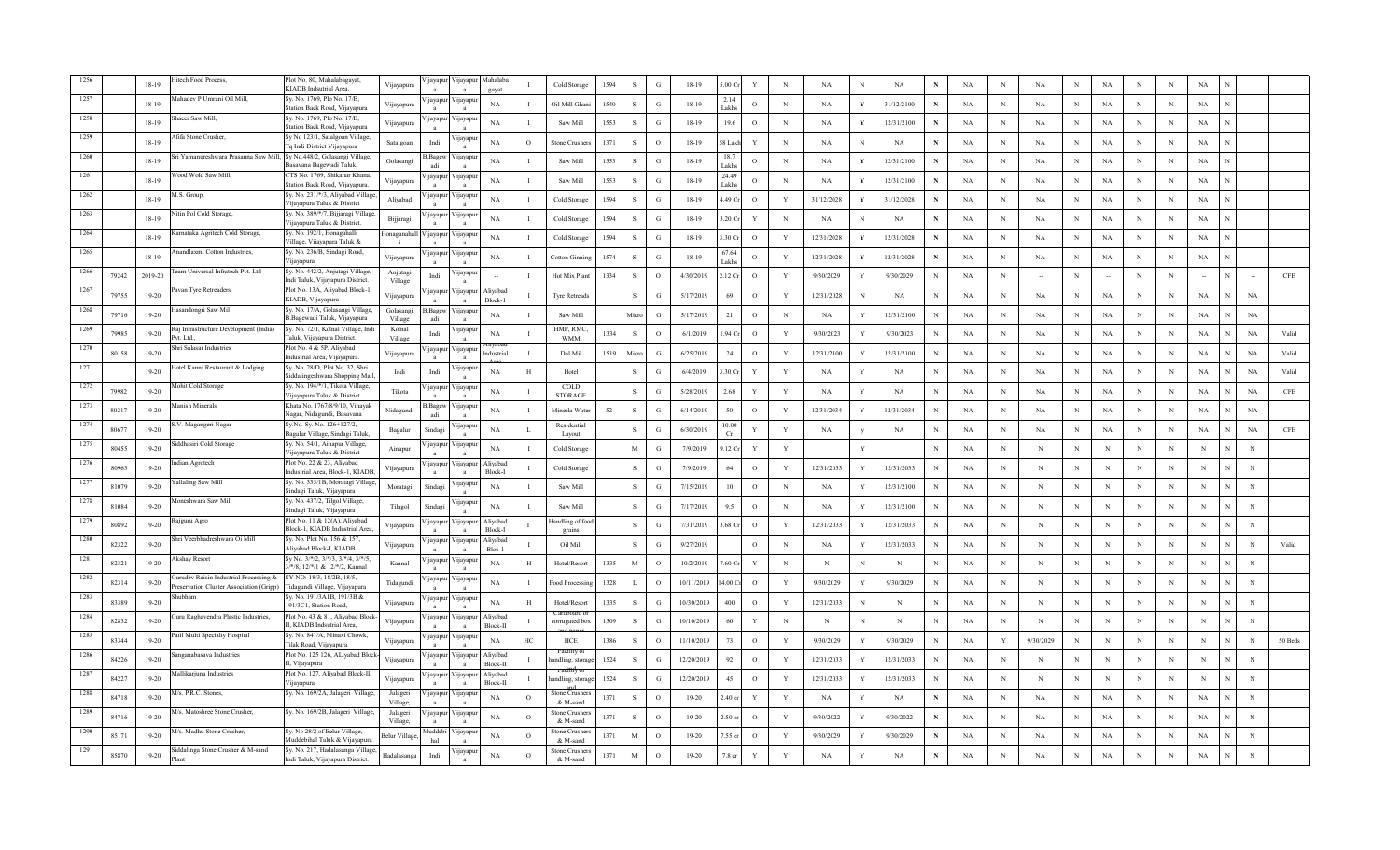| Sy. No.146/1, Chadachan, Indi<br>A/s. Metri Motors.<br>Automobile<br>1293<br><b>n</b> ayapı<br>1303<br>$_{\rm N}$<br>NA<br>$\mathbf{s}$<br>39.5<br>$\circ$<br>Y<br>$_{\rm N}$<br>$\,$ N<br>$\,$ N<br>86470<br>$19-20$<br>Chadachar<br>Indi<br>$\Omega$<br>March-20<br>9/30/2029<br>N<br>NA<br>NA<br>$_{\rm N}$<br>N<br>N<br>N<br>N<br>Faluk, Vijayapura District<br>Service Cente<br>1/s. Sangameshwar Motors,<br>Sy. No.79/*A, Bandal,<br>Automobile<br>'ijayapı<br>86589<br>$19 - 20$<br>Bandal<br>NA<br>1303<br>Micn<br>$\circ$<br>$Mar-20$<br>15<br>$\circ$<br>Y<br>9/30/2029<br>$_{\rm NA}$<br>NA<br>$_{\rm N}$<br>$_{\rm N}$<br>$_{\rm N}$<br>$\mathbf N$<br>N<br>$_{\rm N}$<br>Sindag<br>N<br>N<br>N<br>Sindagi Taluk, Vijayapura<br>service Cente<br>Shed. No.M2,<br>1/s. Sabera Inks,<br>1295<br>Printing Ink<br>∕ijayap<br><i>u</i> ayapur<br>85718<br>$19 - 20$<br>NA<br>1362<br>Micr<br>$\Omega$<br>$Mar-20$<br>4.12<br>$\circ$<br>Y<br>9/30/2029<br>9/30/2029<br>NA<br>$_{\rm N}$<br>N<br>N<br>$_{\rm N}$<br>N<br>N<br>N<br>N<br>Vijayapura<br>N<br>tation Back Road, Shikar<br>Manufacturing<br>M/s. Om Sai Malik Enterprises Ware<br>Plot No. 86, Alivabad Block-I<br>1296<br>√ijayap<br>Aliyabad<br>ijayapu<br>$_{\rm N}$<br>1524<br><sub>S</sub><br>5/21/2020<br>185<br>$\circ$<br>Y<br>12/31/2033<br>$_{\rm N}$<br>$\mathbf N$<br>N<br>86870<br>$20 - 21$<br>andling, storag<br>G<br>12/31/2033<br>N<br>N<br>N<br>Vijayapura<br>N<br>N<br>N<br>KIADB Industrial Area,<br>Block-I<br>QUSE<br>1297<br>M/s. Shri Laxmi Venkateshwara Ware<br>Plot No. 69, Aliyabad Block-II<br>Aliyabad<br>ijayapur<br>'ijayapı<br>1524<br>${\bf S}$<br>$\mathbf N$<br>86870<br>$20 - 21$<br>ndling, storag<br>G<br>5/21/2020<br>64<br>$\circ$<br>Y<br>12/31/2033<br>12/31/2033<br>$\mathbf N$<br>$_{\rm N}$<br>N<br>$_{\rm N}$<br>N<br>N<br>N<br>Vijayapura<br>N<br>N<br>KIADB Industrial Area.<br>Block-I<br><b>OUSE</b><br>Sy. No. 97,977/B & 975/A.<br>1298<br>A/s. Banjara Super Specialty Hospital,<br><b>11avapur</b><br><b>yayap</b><br>1386<br>50 Beds<br>2020-21<br>NA<br>HC<br>HCE<br>S<br>$\Omega$<br>01-06-2020<br>320<br>$\circ$<br>Y<br>9/30/2029<br>9/30/2029<br>NA<br>Y<br>9/30/2029<br>$_{\rm N}$<br><b>NA</b><br>N<br>N<br>NA<br>$_{\rm N}$<br>Y<br>N<br>Vijayapura<br>Gurukul Road, Near Corporation<br>A/s. Shree Sadashiv Garments And<br>Sy. No. 175/*/1, Honaganahalli<br>1299<br>Honaganahal<br>Mechanised<br>ijayapur<br>∕ijayapı<br>1352<br>484<br>87139<br>2020-21<br>NA<br>- S<br>$\Omega$<br>6/15/2020<br>$\circ$<br>Y<br>9/30/2029<br>9/30/2029<br>N<br>$\mathbf N$<br>$\mathbf N$<br>$\mathbf N$<br>$\mathbf N$<br>N<br>N<br>N<br>/ashing Unit<br>/illage, Vijayapura Taluk &<br>Laoundry<br>Sy. No. 232/2&3, Sy. No.<br>1300<br>evanasiddeshwara Stone Crusher<br>ijayapur<br>∕ijayapı<br>Stone Crushe<br>1371<br>$\mathbf{s}$<br>$\mathbf N$<br>2020-21<br>NA<br>$\circ$<br>$\Omega$<br>6/16/2020<br>Y<br>Y<br>$\mathbf N$<br>$\mathbf N$<br>$\mathbf N$<br>NA<br>NA<br>N<br>$\mathbf N$<br>N<br>$\mathbf N$<br>$\mathbf N$<br>Shivanagi<br>N<br>232/2&3, Shivanagi Village,<br>& M-sand<br>Sy. No. 24, 25/4, 25/5, 25/6, 32/1<br>1301<br>ingamanath Sugars Ltd<br><b>Byalihal</b><br>gar (Excludi<br>'ijayapı<br>1154<br>NA<br>$\,$ N<br>83089<br>2020-21<br>Sindagi<br>NA<br>$\mathbf{L}$<br>$\mathbb{R}$<br>$15-16$<br>500<br>Y<br>N<br>NA<br>N<br>NA<br>Y<br>N<br>NA<br>N<br>N<br>NA<br>N<br>N<br>32/2 of Byalihal Village, Sindagi<br>Village,<br>Khandsari<br>ly. No. 83/4, Rampur P.T.<br>1302<br><b>Iaruti Stone Crusher</b><br><b>Hayapı</b><br>2020-21<br>$_{\rm NA}$<br>1371<br>9/30/2029<br>N<br>$\,$ N<br>87598<br>Rampur P.T<br>Sindagi<br>$\mathbf O$<br>Stone Crusher<br>-S<br>$\Omega$<br>$\circ$<br>N<br>NA<br>N<br>N<br>N<br>N<br>$_{\rm N}$<br>N<br>N<br>N<br>Village, Sindagi Taluk, Vijayapı<br>iri Kodekal Basaveshwara Hot Mix<br>Sy. No. 156/*/1, Ainapur Village,<br>1303<br>Ainapur<br>ijayapur<br>∕ijayapı<br>NA<br>1334<br>456<br>9/30/2029<br>$_{\rm N}$<br>87022<br>2020-21<br>Hot Mix Plant<br>- S<br>$\Omega$<br>6/15/2020<br>$\circ$<br>Y<br>9/30/2029<br>N<br>$_{\rm N}$<br>N<br>$_{\rm N}$<br>N<br>N<br>N<br>N<br>Village<br>1304<br>nna Warehouse<br>Plot No. 109, Mahalabagayat<br>Mahalab<br>ijayapur<br>∕ijayapı<br>1524<br>7/16/2020<br>62.5<br>$\circ$<br>Y<br>12/31/2034<br>12/31/2034<br>N<br>$_{\rm N}$<br>87960<br>2020-21<br>andling, storag<br>N<br>N<br>N<br>$_{\rm N}$<br>N<br>N<br>$\mathbf{I}$<br>- S<br>N<br>N<br>Vijayapura<br>G<br>ndustrial Area, Vijayapura<br>gavat<br>$\mathbf{a}$<br>Sy. No. 648, Jamakhandi Road, Vijayapura<br>1305<br>anda Bakery<br>ijayapur<br>'ijayapı<br>1503<br>S<br>$\circ$<br>$_{\rm N}$<br>87887<br>2020-21<br>NA<br><b>Bakery Product</b><br>G<br>7/9/2020<br>40<br>Y<br>12/31/2034<br>12/31/2034<br>N<br>N<br>N<br>N<br>N<br>N<br>N<br>N<br>N<br>ajeshwari Karpurmath Memorial Multi<br>Sy. No. 151/*/A/2B, Karpurmath<br>130<br>ijayapur<br>'ijayapı<br>98344<br>2020-21<br>NA<br>${\rm HCE}$<br>1386<br><sub>S</sub><br>$\circ$<br>01-06-2020<br>185<br>Y<br>NA<br>$_{\rm N}$<br>NA<br>$_{\rm NA}$<br>$_{\rm N}$<br>$100$ Beds<br>HC<br>Y<br>NA<br>N<br>NA<br>Y<br>N<br>N<br>Vijayapura<br>pecialty Hospital & Truma Center<br>Campus, Behind KC Nagar,<br>ileep Packaging Solutions<br>Plot No. 11 & 11P, Aliyabad<br>130'<br>Aliyaba<br>ijayapur<br>∕ijayapı<br>98647<br>$20 - 21$<br>1509<br>$\mathbf{s}$<br>03-09-20202<br>69<br>Y<br>N<br>N<br>$\mathbf N$<br>$_{\rm NA}$<br>$_{\rm N}$<br>$_{\rm NA}$<br>$_{\rm N}$<br>$\mathbf N$<br>$\mathbf N$<br>$\mathbf N$<br>G<br>$_{\rm NA}$<br>N<br>N<br>N<br>corrugated bo<br>Vijayapura<br>Block-1, KIADB Industrial Area,<br>Block-I<br>$\mathbf{a}$<br>Plot No. 134,135,136,138 & 139,<br><b>Iallikarjun Industries</b><br>Aliyabad<br>ijayapu<br>∕ijayapı<br>98695<br>1519<br>$\mathbf{s}$<br>01-09-2020<br>337<br>Y<br>$_{\rm N}$<br>$\,$ N<br>$_{\rm NA}$<br>$\,$ N<br>$20 - 21$<br>Dall Mill<br>G<br>NA<br>N<br><b>NA</b><br>NA<br>N<br>NA<br>NA<br>N<br>N<br>N<br>Vijayapura<br>Aliayabad Block-II, KIADB,<br>Block-II<br>CTS No, 1073/5, Near Gafoorsab<br>andini Chips,<br>ijayapur<br>/ijayapı<br>1503<br>${\bf S}$<br>$\circ$<br>12/31/2034<br>98814<br>$20 - 21$<br>Vijayapura<br>NA<br><b>Bakery Produc</b><br>G<br>9/30/2020<br>Y<br>12/31/2034<br>Darga, Yogapur<br>hri Kodekal Basaveshwara Hot Mix<br>Sy. No. 156/*/1, Ainapur Village,<br>Ainapur<br>ijayapur<br>√ijayapı<br>87022<br>$20 - 21$<br>NA<br>Hot Mix Plan<br>1334<br>-S<br>6/15/2020<br>456<br>Cl<br>Y<br>9/30/2029<br>N<br>N<br>N<br>N<br>$_{\rm N}$<br>$\Omega$<br>N<br>N<br>N<br>N<br>N<br>Village<br>$_{\rm ant}$<br><b>SY NO</b><br>1311<br>ashiray Colony<br>ijayapur<br>√ijayap<br>Residentia<br>98798<br>$20 - 21$<br>NA<br>1641<br><sub>S</sub><br>10/21/2020<br>495<br>Y<br>Y<br>NA<br>$_{\rm NA}$<br>N<br>$_{\rm N}$<br>$\mathbf N$<br>N<br>N<br>$_{\rm N}$<br>G<br>Y<br>N<br>N<br>N<br>Ι.<br>N<br>Navaraspur<br>45/*/1,45/*/2,46/*/1,47/*/*,48/*/<br>Layout<br>Plot No.6P & 7/P, KIADB,<br>remanand Industries<br>1312<br>Aliyaba<br>ijayapu<br>∕ijayar<br>99422<br>1505<br>$\mathbf{s}$<br>37.8<br>$\circ$<br>Y<br>$_{\rm N}$<br>N<br>$_{\rm N}$<br>$20 - 21$<br>10/9/2020<br>12/31/2034<br>N<br>$_{\rm NA}$<br>N<br>N<br>N<br>N<br><b>Briquettes</b> (Su<br>G<br>N<br>N<br>N<br>Vijayapura<br>Aliyabad Block-I, Vijayapura-586<br>Block-I<br>M/s. Biradar Stone Crusher<br>Sy. No 16/1 of Manankalagi<br>Manankalag<br>1313<br>Stone Crushe<br>'ijayapı<br>1371<br>235<br>$_{\rm N}$<br>99358<br>$20 - 21$<br>NA<br>$\Omega$<br><sub>S</sub><br>$\Omega$<br>10/14/2020<br>Y<br>Y<br>$_{\rm NA}$<br>$_{\rm N}$<br>N<br>Indi<br>NA<br>Y<br>N<br>N<br>N<br>N<br>N<br>N<br>N<br>village, Indi Taluk & Vijayapura<br>Village,<br>& M-sand<br>Shri Shivaratreeshwar S.G.S.Y. Beeja<br>SY. No.751, Rampur P.A.,<br>1314<br>'ijayap<br>$_{\rm N}$<br>99415<br>$20 - 21$<br>Rampur P.A<br>NA<br>ndling, storag<br>1524<br>S<br>G<br>10/14/2020<br>123<br>$\circ$<br>Y<br>12/31/2034<br>12/31/2034<br>$_{\rm N}$<br>N<br>N<br>$_{\rm N}$<br>N<br>N<br>N<br>N<br>Sindag<br>Y<br>N<br>ramagal Samithi<br>Village, Sindagi Taluk, Vijayapu<br>Plot No. 283 & 284, Gramodyog<br>1315<br>A M Industry<br><b>fahalab</b><br>'ijayapı<br>astic proces:<br>navapu<br>1543<br>110<br>98845<br>$20 - 21$<br><sub>S</sub><br>G<br>10/14/2020<br>$\circ$<br>12/31/2034<br>NA<br>$_{\rm N}$<br>N<br>$_{\rm N}$<br>N<br>N<br>N<br>$\,$ N<br>Y<br>N<br>N<br>N<br>Vijayapura<br>'omplex, KIADB Industrial Area<br>gaya<br>oducts<br>1316<br>anjeevini Superspeciality Hospital<br>Plot No. 21, Behind Sriram Auto<br>ijayapu<br>'ijayap<br>99734<br>$\mathbf M$<br>9/30/2029<br>9/30/2029<br>$_{\rm N}$<br>$\,$ N<br>$20 - 21$<br>$_{\rm NA}$<br>$\rm{HC}$<br>${\rm HCE}$<br>1386<br>$\Omega$<br>10/29/2020<br>929<br>$\circ$<br>Y<br>9/30/2029<br>$\,$ N<br>Y<br>$\mathbf N$<br>$\mathbf N$<br>$\, {\rm N}$<br>N<br>Vijayapura<br>N<br>Mall, Almatti Road, Vijayapura<br>$\mathbf{a}$<br>ıri Mahalaxmi Jaggery<br>Sy. No. 181/1, Malaghan Village,<br>Malaghan<br>131'<br>3. Bagew<br>'ijayapu<br>$\,$ S $\,$<br>$\,$ N<br>99684<br>$20 - 21$<br>NA<br>aggery Produc<br>1599<br>G<br>10/27/2020<br>75<br>Y<br>Y<br>NA<br>$_{\rm NA}$<br>N<br>$_{\rm N}$<br>N<br>$_{\rm N}$<br>$\,$ N<br>N<br>N<br>N<br>N<br>B.Bagewadi Taluk, Vijayapura<br>Village<br>adi<br>1318<br>100222<br>$20 - 21$<br>immruddhi Jaggery<br>Sy. No. 969/+973+974/1, Sy. No<br>Kakhandaki,<br>1599<br>-S<br>11/1/2020<br>240<br>Y<br>NA<br>$_{\rm NA}$<br><b>NA</b><br>$_{\rm N}$<br>$_{\rm N}$<br>N<br>N<br>NA<br>Jaggery Product<br>G<br>Y<br>N<br>N<br>N<br>N<br>N<br>ijayapura Vijayapu<br>969/+973+974/1, Kakhandaki,<br>Vijayapura Tq & Dt<br>1319<br>Facility of<br>andling, storag<br>Plot No. 131, Aliyabad Block-1,<br>Aliyaba<br>'ijayapur Vijayapı<br>and<br>100845<br>12/29/2020<br>12/31/2034<br>$20 - 21$<br>1524<br>G<br>26<br>$\circ$<br>Y<br>12/31/2034<br>N<br>N<br>Ishwar Agrotech<br>- S<br>N<br>Vijayapura<br>KIADB, Vijayapura<br>Block-1<br>ransportation<br>food grains in<br>bulk<br>1320<br>Facility of<br>ndling, storag<br>Plot No. 36, Aliyabad Block-2,<br>Aliyabad<br>ijayapur<br>∕ijayapı<br>100844<br>1524<br>12/29/2020<br>41<br>$\circ$<br>12/31/2034<br>12/31/2034<br>$_{\rm N}$<br>$20 - 21$<br>Mallayya Industries<br>Vijayapura<br>and<br>G<br>Y<br>Y<br>N<br>N<br>N<br>N<br>N<br>N<br>N<br>$\mathcal{S}$<br>N<br>N<br>KIADB, Vijayapura<br>Block-2<br>ansportation<br>food grains<br>lew Aditya Agro Processing Unit Llp<br>Sy. No. 4B1, Sy. No.4B1, Padnu<br>1321<br>Padnur<br>'ijayap<br>100249<br>2020-21<br>Village, Indi Taluk, Vijayapura<br>NA<br>1599<br>2020-21<br>471<br>N<br><b>NA</b><br>NA<br>NA<br><b>NA</b><br>N<br>Indi<br>Jaggery Unit<br>-S<br>G<br>Y<br><b>NA</b><br>N<br>N<br>N<br>N<br>N<br>ŃА<br>Village<br>Distric<br>1322<br>Sy. No. 215, Plot No. 87, Aliyabao<br>Aliyabad<br>Automobile<br>'ijayapur<br>Vijayapu<br>1303<br>38.25<br>101083<br>2020-21<br>S<br>$\circ$<br>Feb-2021<br>$\circ$<br>Y<br>9/30/2029<br>NA<br>NA<br>Maruti Automobiles<br>N<br>N<br>N<br>N<br>N<br>Vijayapura<br>Block-II, KIADB, Vijayapura<br>Block-II<br>Service Center<br>a<br>a | 85870 | $19-20$ | A/s. Amogh M-sand Plant Stone Crusher Sy. No 36/2 of Jalageri Village, | Thikota Taluk & Vijayapura | Jalageri | ijayapur | ∕ijayapı | NA | $\circ$ | M-sand Plant | 1371 | $\mathbf{s}$ | $\Omega$ | $19-20$ | 1.8 cr | $\mathbf{o}$ | Y | 9/30/2029 | 9/30/2029 | $_{\rm NA}$ | $\mathbf N$ | $_{\rm NA}$ | $_{\rm N}$ | NA | N | N | $_{\rm NA}$ | $\mathbf N$ |  |
|---------------------------------------------------------------------------------------------------------------------------------------------------------------------------------------------------------------------------------------------------------------------------------------------------------------------------------------------------------------------------------------------------------------------------------------------------------------------------------------------------------------------------------------------------------------------------------------------------------------------------------------------------------------------------------------------------------------------------------------------------------------------------------------------------------------------------------------------------------------------------------------------------------------------------------------------------------------------------------------------------------------------------------------------------------------------------------------------------------------------------------------------------------------------------------------------------------------------------------------------------------------------------------------------------------------------------------------------------------------------------------------------------------------------------------------------------------------------------------------------------------------------------------------------------------------------------------------------------------------------------------------------------------------------------------------------------------------------------------------------------------------------------------------------------------------------------------------------------------------------------------------------------------------------------------------------------------------------------------------------------------------------------------------------------------------------------------------------------------------------------------------------------------------------------------------------------------------------------------------------------------------------------------------------------------------------------------------------------------------------------------------------------------------------------------------------------------------------------------------------------------------------------------------------------------------------------------------------------------------------------------------------------------------------------------------------------------------------------------------------------------------------------------------------------------------------------------------------------------------------------------------------------------------------------------------------------------------------------------------------------------------------------------------------------------------------------------------------------------------------------------------------------------------------------------------------------------------------------------------------------------------------------------------------------------------------------------------------------------------------------------------------------------------------------------------------------------------------------------------------------------------------------------------------------------------------------------------------------------------------------------------------------------------------------------------------------------------------------------------------------------------------------------------------------------------------------------------------------------------------------------------------------------------------------------------------------------------------------------------------------------------------------------------------------------------------------------------------------------------------------------------------------------------------------------------------------------------------------------------------------------------------------------------------------------------------------------------------------------------------------------------------------------------------------------------------------------------------------------------------------------------------------------------------------------------------------------------------------------------------------------------------------------------------------------------------------------------------------------------------------------------------------------------------------------------------------------------------------------------------------------------------------------------------------------------------------------------------------------------------------------------------------------------------------------------------------------------------------------------------------------------------------------------------------------------------------------------------------------------------------------------------------------------------------------------------------------------------------------------------------------------------------------------------------------------------------------------------------------------------------------------------------------------------------------------------------------------------------------------------------------------------------------------------------------------------------------------------------------------------------------------------------------------------------------------------------------------------------------------------------------------------------------------------------------------------------------------------------------------------------------------------------------------------------------------------------------------------------------------------------------------------------------------------------------------------------------------------------------------------------------------------------------------------------------------------------------------------------------------------------------------------------------------------------------------------------------------------------------------------------------------------------------------------------------------------------------------------------------------------------------------------------------------------------------------------------------------------------------------------------------------------------------------------------------------------------------------------------------------------------------------------------------------------------------------------------------------------------------------------------------------------------------------------------------------------------------------------------------------------------------------------------------------------------------------------------------------------------------------------------------------------------------------------------------------------------------------------------------------------------------------------------------------------------------------------------------------------------------------------------------------------------------------------------------------------------------------------------------------------------------------------------------------------------------------------------------------------------------------------------------------------------------------------------------------------------------------------------------------------------------------------------------------------------------------------------------------------------------------------------------------------------------------------------------------------------------------------------------------------------------------------------------------------------------------------------------------------------------------------------------------------------------------------------------------------------------------------------------------------------------------------------------------------------------------------------------------------------------------------------------------------------------------------------------------------------------------------------------------------------------------------------------------------------------------------------------------------------------------------------------------------------------------------------------------------------------------------------------------------------------------------------------------------------------------------------------------------------------------------------------------------------------------------------------------------------------------------------------------------------------------------------------------------------------------------------------------------------------------------------------------------------------------------------------------------------------------------------------------------------------------------------------------------------------------------------------------------------------------------------------------------------------------------------------------------------------------------------------------------------------------------------------------------------------------------------------------------------------------------------------------------------------------------------------------------------------------------------------------------------------------------------------------------------------------------------------------------------------------------------------------------------------------------------------------------------------------------------------------------------------------------------------------------------------------------------------------------------------------------------------------------------------------------------------------------------------------------------------------------------------------------------------------------------------------------------------------------------------------------------------------------------------------------------------------------------------------------------------------------------------------------------------------------------------------------------------------------------------------------------------------------------------------------------------------------------------------------------------------------------------------------------------------------------------------------------------------------------------------------------------------------------------------------------------------------------------------------------------------------------------------------------------------------------------------------------------------------------------------------------------|-------|---------|------------------------------------------------------------------------|----------------------------|----------|----------|----------|----|---------|--------------|------|--------------|----------|---------|--------|--------------|---|-----------|-----------|-------------|-------------|-------------|------------|----|---|---|-------------|-------------|--|
|                                                                                                                                                                                                                                                                                                                                                                                                                                                                                                                                                                                                                                                                                                                                                                                                                                                                                                                                                                                                                                                                                                                                                                                                                                                                                                                                                                                                                                                                                                                                                                                                                                                                                                                                                                                                                                                                                                                                                                                                                                                                                                                                                                                                                                                                                                                                                                                                                                                                                                                                                                                                                                                                                                                                                                                                                                                                                                                                                                                                                                                                                                                                                                                                                                                                                                                                                                                                                                                                                                                                                                                                                                                                                                                                                                                                                                                                                                                                                                                                                                                                                                                                                                                                                                                                                                                                                                                                                                                                                                                                                                                                                                                                                                                                                                                                                                                                                                                                                                                                                                                                                                                                                                                                                                                                                                                                                                                                                                                                                                                                                                                                                                                                                                                                                                                                                                                                                                                                                                                                                                                                                                                                                                                                                                                                                                                                                                                                                                                                                                                                                                                                                                                                                                                                                                                                                                                                                                                                                                                                                                                                                                                                                                                                                                                                                                                                                                                                                                                                                                                                                                                                                                                                                                                                                                                                                                                                                                                                                                                                                                                                                                                                                                                                                                                                                                                                                                                                                                                                                                                                                                                                                                                                                                                                                                                                                                                                                                                                                                                                                                                                                                                                                                                                                                                                                                                                                                                                                                                                                                                                                                                                                                                                                                                                                                                                                                                                                                                                                                                                                                                                                                                                                                                                                                                                                                                                                                                                                                                                                                                                                                                                                                                                                                                                                                                                                                                                                                                                                                                                                                                                                                                                                                                                                                                         |       |         |                                                                        |                            |          |          |          |    |         |              |      |              |          |         |        |              |   |           |           |             |             |             |            |    |   |   |             |             |  |
|                                                                                                                                                                                                                                                                                                                                                                                                                                                                                                                                                                                                                                                                                                                                                                                                                                                                                                                                                                                                                                                                                                                                                                                                                                                                                                                                                                                                                                                                                                                                                                                                                                                                                                                                                                                                                                                                                                                                                                                                                                                                                                                                                                                                                                                                                                                                                                                                                                                                                                                                                                                                                                                                                                                                                                                                                                                                                                                                                                                                                                                                                                                                                                                                                                                                                                                                                                                                                                                                                                                                                                                                                                                                                                                                                                                                                                                                                                                                                                                                                                                                                                                                                                                                                                                                                                                                                                                                                                                                                                                                                                                                                                                                                                                                                                                                                                                                                                                                                                                                                                                                                                                                                                                                                                                                                                                                                                                                                                                                                                                                                                                                                                                                                                                                                                                                                                                                                                                                                                                                                                                                                                                                                                                                                                                                                                                                                                                                                                                                                                                                                                                                                                                                                                                                                                                                                                                                                                                                                                                                                                                                                                                                                                                                                                                                                                                                                                                                                                                                                                                                                                                                                                                                                                                                                                                                                                                                                                                                                                                                                                                                                                                                                                                                                                                                                                                                                                                                                                                                                                                                                                                                                                                                                                                                                                                                                                                                                                                                                                                                                                                                                                                                                                                                                                                                                                                                                                                                                                                                                                                                                                                                                                                                                                                                                                                                                                                                                                                                                                                                                                                                                                                                                                                                                                                                                                                                                                                                                                                                                                                                                                                                                                                                                                                                                                                                                                                                                                                                                                                                                                                                                                                                                                                                                                                         |       |         |                                                                        |                            |          |          |          |    |         |              |      |              |          |         |        |              |   |           |           |             |             |             |            |    |   |   |             |             |  |
|                                                                                                                                                                                                                                                                                                                                                                                                                                                                                                                                                                                                                                                                                                                                                                                                                                                                                                                                                                                                                                                                                                                                                                                                                                                                                                                                                                                                                                                                                                                                                                                                                                                                                                                                                                                                                                                                                                                                                                                                                                                                                                                                                                                                                                                                                                                                                                                                                                                                                                                                                                                                                                                                                                                                                                                                                                                                                                                                                                                                                                                                                                                                                                                                                                                                                                                                                                                                                                                                                                                                                                                                                                                                                                                                                                                                                                                                                                                                                                                                                                                                                                                                                                                                                                                                                                                                                                                                                                                                                                                                                                                                                                                                                                                                                                                                                                                                                                                                                                                                                                                                                                                                                                                                                                                                                                                                                                                                                                                                                                                                                                                                                                                                                                                                                                                                                                                                                                                                                                                                                                                                                                                                                                                                                                                                                                                                                                                                                                                                                                                                                                                                                                                                                                                                                                                                                                                                                                                                                                                                                                                                                                                                                                                                                                                                                                                                                                                                                                                                                                                                                                                                                                                                                                                                                                                                                                                                                                                                                                                                                                                                                                                                                                                                                                                                                                                                                                                                                                                                                                                                                                                                                                                                                                                                                                                                                                                                                                                                                                                                                                                                                                                                                                                                                                                                                                                                                                                                                                                                                                                                                                                                                                                                                                                                                                                                                                                                                                                                                                                                                                                                                                                                                                                                                                                                                                                                                                                                                                                                                                                                                                                                                                                                                                                                                                                                                                                                                                                                                                                                                                                                                                                                                                                                                                                         |       |         |                                                                        |                            |          |          |          |    |         |              |      |              |          |         |        |              |   |           |           |             |             |             |            |    |   |   |             |             |  |
|                                                                                                                                                                                                                                                                                                                                                                                                                                                                                                                                                                                                                                                                                                                                                                                                                                                                                                                                                                                                                                                                                                                                                                                                                                                                                                                                                                                                                                                                                                                                                                                                                                                                                                                                                                                                                                                                                                                                                                                                                                                                                                                                                                                                                                                                                                                                                                                                                                                                                                                                                                                                                                                                                                                                                                                                                                                                                                                                                                                                                                                                                                                                                                                                                                                                                                                                                                                                                                                                                                                                                                                                                                                                                                                                                                                                                                                                                                                                                                                                                                                                                                                                                                                                                                                                                                                                                                                                                                                                                                                                                                                                                                                                                                                                                                                                                                                                                                                                                                                                                                                                                                                                                                                                                                                                                                                                                                                                                                                                                                                                                                                                                                                                                                                                                                                                                                                                                                                                                                                                                                                                                                                                                                                                                                                                                                                                                                                                                                                                                                                                                                                                                                                                                                                                                                                                                                                                                                                                                                                                                                                                                                                                                                                                                                                                                                                                                                                                                                                                                                                                                                                                                                                                                                                                                                                                                                                                                                                                                                                                                                                                                                                                                                                                                                                                                                                                                                                                                                                                                                                                                                                                                                                                                                                                                                                                                                                                                                                                                                                                                                                                                                                                                                                                                                                                                                                                                                                                                                                                                                                                                                                                                                                                                                                                                                                                                                                                                                                                                                                                                                                                                                                                                                                                                                                                                                                                                                                                                                                                                                                                                                                                                                                                                                                                                                                                                                                                                                                                                                                                                                                                                                                                                                                                                                                         |       |         |                                                                        |                            |          |          |          |    |         |              |      |              |          |         |        |              |   |           |           |             |             |             |            |    |   |   |             |             |  |
|                                                                                                                                                                                                                                                                                                                                                                                                                                                                                                                                                                                                                                                                                                                                                                                                                                                                                                                                                                                                                                                                                                                                                                                                                                                                                                                                                                                                                                                                                                                                                                                                                                                                                                                                                                                                                                                                                                                                                                                                                                                                                                                                                                                                                                                                                                                                                                                                                                                                                                                                                                                                                                                                                                                                                                                                                                                                                                                                                                                                                                                                                                                                                                                                                                                                                                                                                                                                                                                                                                                                                                                                                                                                                                                                                                                                                                                                                                                                                                                                                                                                                                                                                                                                                                                                                                                                                                                                                                                                                                                                                                                                                                                                                                                                                                                                                                                                                                                                                                                                                                                                                                                                                                                                                                                                                                                                                                                                                                                                                                                                                                                                                                                                                                                                                                                                                                                                                                                                                                                                                                                                                                                                                                                                                                                                                                                                                                                                                                                                                                                                                                                                                                                                                                                                                                                                                                                                                                                                                                                                                                                                                                                                                                                                                                                                                                                                                                                                                                                                                                                                                                                                                                                                                                                                                                                                                                                                                                                                                                                                                                                                                                                                                                                                                                                                                                                                                                                                                                                                                                                                                                                                                                                                                                                                                                                                                                                                                                                                                                                                                                                                                                                                                                                                                                                                                                                                                                                                                                                                                                                                                                                                                                                                                                                                                                                                                                                                                                                                                                                                                                                                                                                                                                                                                                                                                                                                                                                                                                                                                                                                                                                                                                                                                                                                                                                                                                                                                                                                                                                                                                                                                                                                                                                                                                                         |       |         |                                                                        |                            |          |          |          |    |         |              |      |              |          |         |        |              |   |           |           |             |             |             |            |    |   |   |             |             |  |
|                                                                                                                                                                                                                                                                                                                                                                                                                                                                                                                                                                                                                                                                                                                                                                                                                                                                                                                                                                                                                                                                                                                                                                                                                                                                                                                                                                                                                                                                                                                                                                                                                                                                                                                                                                                                                                                                                                                                                                                                                                                                                                                                                                                                                                                                                                                                                                                                                                                                                                                                                                                                                                                                                                                                                                                                                                                                                                                                                                                                                                                                                                                                                                                                                                                                                                                                                                                                                                                                                                                                                                                                                                                                                                                                                                                                                                                                                                                                                                                                                                                                                                                                                                                                                                                                                                                                                                                                                                                                                                                                                                                                                                                                                                                                                                                                                                                                                                                                                                                                                                                                                                                                                                                                                                                                                                                                                                                                                                                                                                                                                                                                                                                                                                                                                                                                                                                                                                                                                                                                                                                                                                                                                                                                                                                                                                                                                                                                                                                                                                                                                                                                                                                                                                                                                                                                                                                                                                                                                                                                                                                                                                                                                                                                                                                                                                                                                                                                                                                                                                                                                                                                                                                                                                                                                                                                                                                                                                                                                                                                                                                                                                                                                                                                                                                                                                                                                                                                                                                                                                                                                                                                                                                                                                                                                                                                                                                                                                                                                                                                                                                                                                                                                                                                                                                                                                                                                                                                                                                                                                                                                                                                                                                                                                                                                                                                                                                                                                                                                                                                                                                                                                                                                                                                                                                                                                                                                                                                                                                                                                                                                                                                                                                                                                                                                                                                                                                                                                                                                                                                                                                                                                                                                                                                                                                         |       |         |                                                                        |                            |          |          |          |    |         |              |      |              |          |         |        |              |   |           |           |             |             |             |            |    |   |   |             |             |  |
|                                                                                                                                                                                                                                                                                                                                                                                                                                                                                                                                                                                                                                                                                                                                                                                                                                                                                                                                                                                                                                                                                                                                                                                                                                                                                                                                                                                                                                                                                                                                                                                                                                                                                                                                                                                                                                                                                                                                                                                                                                                                                                                                                                                                                                                                                                                                                                                                                                                                                                                                                                                                                                                                                                                                                                                                                                                                                                                                                                                                                                                                                                                                                                                                                                                                                                                                                                                                                                                                                                                                                                                                                                                                                                                                                                                                                                                                                                                                                                                                                                                                                                                                                                                                                                                                                                                                                                                                                                                                                                                                                                                                                                                                                                                                                                                                                                                                                                                                                                                                                                                                                                                                                                                                                                                                                                                                                                                                                                                                                                                                                                                                                                                                                                                                                                                                                                                                                                                                                                                                                                                                                                                                                                                                                                                                                                                                                                                                                                                                                                                                                                                                                                                                                                                                                                                                                                                                                                                                                                                                                                                                                                                                                                                                                                                                                                                                                                                                                                                                                                                                                                                                                                                                                                                                                                                                                                                                                                                                                                                                                                                                                                                                                                                                                                                                                                                                                                                                                                                                                                                                                                                                                                                                                                                                                                                                                                                                                                                                                                                                                                                                                                                                                                                                                                                                                                                                                                                                                                                                                                                                                                                                                                                                                                                                                                                                                                                                                                                                                                                                                                                                                                                                                                                                                                                                                                                                                                                                                                                                                                                                                                                                                                                                                                                                                                                                                                                                                                                                                                                                                                                                                                                                                                                                                                                         |       |         |                                                                        |                            |          |          |          |    |         |              |      |              |          |         |        |              |   |           |           |             |             |             |            |    |   |   |             |             |  |
|                                                                                                                                                                                                                                                                                                                                                                                                                                                                                                                                                                                                                                                                                                                                                                                                                                                                                                                                                                                                                                                                                                                                                                                                                                                                                                                                                                                                                                                                                                                                                                                                                                                                                                                                                                                                                                                                                                                                                                                                                                                                                                                                                                                                                                                                                                                                                                                                                                                                                                                                                                                                                                                                                                                                                                                                                                                                                                                                                                                                                                                                                                                                                                                                                                                                                                                                                                                                                                                                                                                                                                                                                                                                                                                                                                                                                                                                                                                                                                                                                                                                                                                                                                                                                                                                                                                                                                                                                                                                                                                                                                                                                                                                                                                                                                                                                                                                                                                                                                                                                                                                                                                                                                                                                                                                                                                                                                                                                                                                                                                                                                                                                                                                                                                                                                                                                                                                                                                                                                                                                                                                                                                                                                                                                                                                                                                                                                                                                                                                                                                                                                                                                                                                                                                                                                                                                                                                                                                                                                                                                                                                                                                                                                                                                                                                                                                                                                                                                                                                                                                                                                                                                                                                                                                                                                                                                                                                                                                                                                                                                                                                                                                                                                                                                                                                                                                                                                                                                                                                                                                                                                                                                                                                                                                                                                                                                                                                                                                                                                                                                                                                                                                                                                                                                                                                                                                                                                                                                                                                                                                                                                                                                                                                                                                                                                                                                                                                                                                                                                                                                                                                                                                                                                                                                                                                                                                                                                                                                                                                                                                                                                                                                                                                                                                                                                                                                                                                                                                                                                                                                                                                                                                                                                                                                                                         |       |         |                                                                        |                            |          |          |          |    |         |              |      |              |          |         |        |              |   |           |           |             |             |             |            |    |   |   |             |             |  |
|                                                                                                                                                                                                                                                                                                                                                                                                                                                                                                                                                                                                                                                                                                                                                                                                                                                                                                                                                                                                                                                                                                                                                                                                                                                                                                                                                                                                                                                                                                                                                                                                                                                                                                                                                                                                                                                                                                                                                                                                                                                                                                                                                                                                                                                                                                                                                                                                                                                                                                                                                                                                                                                                                                                                                                                                                                                                                                                                                                                                                                                                                                                                                                                                                                                                                                                                                                                                                                                                                                                                                                                                                                                                                                                                                                                                                                                                                                                                                                                                                                                                                                                                                                                                                                                                                                                                                                                                                                                                                                                                                                                                                                                                                                                                                                                                                                                                                                                                                                                                                                                                                                                                                                                                                                                                                                                                                                                                                                                                                                                                                                                                                                                                                                                                                                                                                                                                                                                                                                                                                                                                                                                                                                                                                                                                                                                                                                                                                                                                                                                                                                                                                                                                                                                                                                                                                                                                                                                                                                                                                                                                                                                                                                                                                                                                                                                                                                                                                                                                                                                                                                                                                                                                                                                                                                                                                                                                                                                                                                                                                                                                                                                                                                                                                                                                                                                                                                                                                                                                                                                                                                                                                                                                                                                                                                                                                                                                                                                                                                                                                                                                                                                                                                                                                                                                                                                                                                                                                                                                                                                                                                                                                                                                                                                                                                                                                                                                                                                                                                                                                                                                                                                                                                                                                                                                                                                                                                                                                                                                                                                                                                                                                                                                                                                                                                                                                                                                                                                                                                                                                                                                                                                                                                                                                                                         |       |         |                                                                        |                            |          |          |          |    |         |              |      |              |          |         |        |              |   |           |           |             |             |             |            |    |   |   |             |             |  |
|                                                                                                                                                                                                                                                                                                                                                                                                                                                                                                                                                                                                                                                                                                                                                                                                                                                                                                                                                                                                                                                                                                                                                                                                                                                                                                                                                                                                                                                                                                                                                                                                                                                                                                                                                                                                                                                                                                                                                                                                                                                                                                                                                                                                                                                                                                                                                                                                                                                                                                                                                                                                                                                                                                                                                                                                                                                                                                                                                                                                                                                                                                                                                                                                                                                                                                                                                                                                                                                                                                                                                                                                                                                                                                                                                                                                                                                                                                                                                                                                                                                                                                                                                                                                                                                                                                                                                                                                                                                                                                                                                                                                                                                                                                                                                                                                                                                                                                                                                                                                                                                                                                                                                                                                                                                                                                                                                                                                                                                                                                                                                                                                                                                                                                                                                                                                                                                                                                                                                                                                                                                                                                                                                                                                                                                                                                                                                                                                                                                                                                                                                                                                                                                                                                                                                                                                                                                                                                                                                                                                                                                                                                                                                                                                                                                                                                                                                                                                                                                                                                                                                                                                                                                                                                                                                                                                                                                                                                                                                                                                                                                                                                                                                                                                                                                                                                                                                                                                                                                                                                                                                                                                                                                                                                                                                                                                                                                                                                                                                                                                                                                                                                                                                                                                                                                                                                                                                                                                                                                                                                                                                                                                                                                                                                                                                                                                                                                                                                                                                                                                                                                                                                                                                                                                                                                                                                                                                                                                                                                                                                                                                                                                                                                                                                                                                                                                                                                                                                                                                                                                                                                                                                                                                                                                                                                         |       |         |                                                                        |                            |          |          |          |    |         |              |      |              |          |         |        |              |   |           |           |             |             |             |            |    |   |   |             |             |  |
|                                                                                                                                                                                                                                                                                                                                                                                                                                                                                                                                                                                                                                                                                                                                                                                                                                                                                                                                                                                                                                                                                                                                                                                                                                                                                                                                                                                                                                                                                                                                                                                                                                                                                                                                                                                                                                                                                                                                                                                                                                                                                                                                                                                                                                                                                                                                                                                                                                                                                                                                                                                                                                                                                                                                                                                                                                                                                                                                                                                                                                                                                                                                                                                                                                                                                                                                                                                                                                                                                                                                                                                                                                                                                                                                                                                                                                                                                                                                                                                                                                                                                                                                                                                                                                                                                                                                                                                                                                                                                                                                                                                                                                                                                                                                                                                                                                                                                                                                                                                                                                                                                                                                                                                                                                                                                                                                                                                                                                                                                                                                                                                                                                                                                                                                                                                                                                                                                                                                                                                                                                                                                                                                                                                                                                                                                                                                                                                                                                                                                                                                                                                                                                                                                                                                                                                                                                                                                                                                                                                                                                                                                                                                                                                                                                                                                                                                                                                                                                                                                                                                                                                                                                                                                                                                                                                                                                                                                                                                                                                                                                                                                                                                                                                                                                                                                                                                                                                                                                                                                                                                                                                                                                                                                                                                                                                                                                                                                                                                                                                                                                                                                                                                                                                                                                                                                                                                                                                                                                                                                                                                                                                                                                                                                                                                                                                                                                                                                                                                                                                                                                                                                                                                                                                                                                                                                                                                                                                                                                                                                                                                                                                                                                                                                                                                                                                                                                                                                                                                                                                                                                                                                                                                                                                                                                                         |       |         |                                                                        |                            |          |          |          |    |         |              |      |              |          |         |        |              |   |           |           |             |             |             |            |    |   |   |             |             |  |
|                                                                                                                                                                                                                                                                                                                                                                                                                                                                                                                                                                                                                                                                                                                                                                                                                                                                                                                                                                                                                                                                                                                                                                                                                                                                                                                                                                                                                                                                                                                                                                                                                                                                                                                                                                                                                                                                                                                                                                                                                                                                                                                                                                                                                                                                                                                                                                                                                                                                                                                                                                                                                                                                                                                                                                                                                                                                                                                                                                                                                                                                                                                                                                                                                                                                                                                                                                                                                                                                                                                                                                                                                                                                                                                                                                                                                                                                                                                                                                                                                                                                                                                                                                                                                                                                                                                                                                                                                                                                                                                                                                                                                                                                                                                                                                                                                                                                                                                                                                                                                                                                                                                                                                                                                                                                                                                                                                                                                                                                                                                                                                                                                                                                                                                                                                                                                                                                                                                                                                                                                                                                                                                                                                                                                                                                                                                                                                                                                                                                                                                                                                                                                                                                                                                                                                                                                                                                                                                                                                                                                                                                                                                                                                                                                                                                                                                                                                                                                                                                                                                                                                                                                                                                                                                                                                                                                                                                                                                                                                                                                                                                                                                                                                                                                                                                                                                                                                                                                                                                                                                                                                                                                                                                                                                                                                                                                                                                                                                                                                                                                                                                                                                                                                                                                                                                                                                                                                                                                                                                                                                                                                                                                                                                                                                                                                                                                                                                                                                                                                                                                                                                                                                                                                                                                                                                                                                                                                                                                                                                                                                                                                                                                                                                                                                                                                                                                                                                                                                                                                                                                                                                                                                                                                                                                                                         |       |         |                                                                        |                            |          |          |          |    |         |              |      |              |          |         |        |              |   |           |           |             |             |             |            |    |   |   |             |             |  |
|                                                                                                                                                                                                                                                                                                                                                                                                                                                                                                                                                                                                                                                                                                                                                                                                                                                                                                                                                                                                                                                                                                                                                                                                                                                                                                                                                                                                                                                                                                                                                                                                                                                                                                                                                                                                                                                                                                                                                                                                                                                                                                                                                                                                                                                                                                                                                                                                                                                                                                                                                                                                                                                                                                                                                                                                                                                                                                                                                                                                                                                                                                                                                                                                                                                                                                                                                                                                                                                                                                                                                                                                                                                                                                                                                                                                                                                                                                                                                                                                                                                                                                                                                                                                                                                                                                                                                                                                                                                                                                                                                                                                                                                                                                                                                                                                                                                                                                                                                                                                                                                                                                                                                                                                                                                                                                                                                                                                                                                                                                                                                                                                                                                                                                                                                                                                                                                                                                                                                                                                                                                                                                                                                                                                                                                                                                                                                                                                                                                                                                                                                                                                                                                                                                                                                                                                                                                                                                                                                                                                                                                                                                                                                                                                                                                                                                                                                                                                                                                                                                                                                                                                                                                                                                                                                                                                                                                                                                                                                                                                                                                                                                                                                                                                                                                                                                                                                                                                                                                                                                                                                                                                                                                                                                                                                                                                                                                                                                                                                                                                                                                                                                                                                                                                                                                                                                                                                                                                                                                                                                                                                                                                                                                                                                                                                                                                                                                                                                                                                                                                                                                                                                                                                                                                                                                                                                                                                                                                                                                                                                                                                                                                                                                                                                                                                                                                                                                                                                                                                                                                                                                                                                                                                                                                                                                         |       |         |                                                                        |                            |          |          |          |    |         |              |      |              |          |         |        |              |   |           |           |             |             |             |            |    |   |   |             |             |  |
|                                                                                                                                                                                                                                                                                                                                                                                                                                                                                                                                                                                                                                                                                                                                                                                                                                                                                                                                                                                                                                                                                                                                                                                                                                                                                                                                                                                                                                                                                                                                                                                                                                                                                                                                                                                                                                                                                                                                                                                                                                                                                                                                                                                                                                                                                                                                                                                                                                                                                                                                                                                                                                                                                                                                                                                                                                                                                                                                                                                                                                                                                                                                                                                                                                                                                                                                                                                                                                                                                                                                                                                                                                                                                                                                                                                                                                                                                                                                                                                                                                                                                                                                                                                                                                                                                                                                                                                                                                                                                                                                                                                                                                                                                                                                                                                                                                                                                                                                                                                                                                                                                                                                                                                                                                                                                                                                                                                                                                                                                                                                                                                                                                                                                                                                                                                                                                                                                                                                                                                                                                                                                                                                                                                                                                                                                                                                                                                                                                                                                                                                                                                                                                                                                                                                                                                                                                                                                                                                                                                                                                                                                                                                                                                                                                                                                                                                                                                                                                                                                                                                                                                                                                                                                                                                                                                                                                                                                                                                                                                                                                                                                                                                                                                                                                                                                                                                                                                                                                                                                                                                                                                                                                                                                                                                                                                                                                                                                                                                                                                                                                                                                                                                                                                                                                                                                                                                                                                                                                                                                                                                                                                                                                                                                                                                                                                                                                                                                                                                                                                                                                                                                                                                                                                                                                                                                                                                                                                                                                                                                                                                                                                                                                                                                                                                                                                                                                                                                                                                                                                                                                                                                                                                                                                                                                                         |       |         |                                                                        |                            |          |          |          |    |         |              |      |              |          |         |        |              |   |           |           |             |             |             |            |    |   |   |             |             |  |
|                                                                                                                                                                                                                                                                                                                                                                                                                                                                                                                                                                                                                                                                                                                                                                                                                                                                                                                                                                                                                                                                                                                                                                                                                                                                                                                                                                                                                                                                                                                                                                                                                                                                                                                                                                                                                                                                                                                                                                                                                                                                                                                                                                                                                                                                                                                                                                                                                                                                                                                                                                                                                                                                                                                                                                                                                                                                                                                                                                                                                                                                                                                                                                                                                                                                                                                                                                                                                                                                                                                                                                                                                                                                                                                                                                                                                                                                                                                                                                                                                                                                                                                                                                                                                                                                                                                                                                                                                                                                                                                                                                                                                                                                                                                                                                                                                                                                                                                                                                                                                                                                                                                                                                                                                                                                                                                                                                                                                                                                                                                                                                                                                                                                                                                                                                                                                                                                                                                                                                                                                                                                                                                                                                                                                                                                                                                                                                                                                                                                                                                                                                                                                                                                                                                                                                                                                                                                                                                                                                                                                                                                                                                                                                                                                                                                                                                                                                                                                                                                                                                                                                                                                                                                                                                                                                                                                                                                                                                                                                                                                                                                                                                                                                                                                                                                                                                                                                                                                                                                                                                                                                                                                                                                                                                                                                                                                                                                                                                                                                                                                                                                                                                                                                                                                                                                                                                                                                                                                                                                                                                                                                                                                                                                                                                                                                                                                                                                                                                                                                                                                                                                                                                                                                                                                                                                                                                                                                                                                                                                                                                                                                                                                                                                                                                                                                                                                                                                                                                                                                                                                                                                                                                                                                                                                                                         |       |         |                                                                        |                            |          |          |          |    |         |              |      |              |          |         |        |              |   |           |           |             |             |             |            |    |   |   |             |             |  |
|                                                                                                                                                                                                                                                                                                                                                                                                                                                                                                                                                                                                                                                                                                                                                                                                                                                                                                                                                                                                                                                                                                                                                                                                                                                                                                                                                                                                                                                                                                                                                                                                                                                                                                                                                                                                                                                                                                                                                                                                                                                                                                                                                                                                                                                                                                                                                                                                                                                                                                                                                                                                                                                                                                                                                                                                                                                                                                                                                                                                                                                                                                                                                                                                                                                                                                                                                                                                                                                                                                                                                                                                                                                                                                                                                                                                                                                                                                                                                                                                                                                                                                                                                                                                                                                                                                                                                                                                                                                                                                                                                                                                                                                                                                                                                                                                                                                                                                                                                                                                                                                                                                                                                                                                                                                                                                                                                                                                                                                                                                                                                                                                                                                                                                                                                                                                                                                                                                                                                                                                                                                                                                                                                                                                                                                                                                                                                                                                                                                                                                                                                                                                                                                                                                                                                                                                                                                                                                                                                                                                                                                                                                                                                                                                                                                                                                                                                                                                                                                                                                                                                                                                                                                                                                                                                                                                                                                                                                                                                                                                                                                                                                                                                                                                                                                                                                                                                                                                                                                                                                                                                                                                                                                                                                                                                                                                                                                                                                                                                                                                                                                                                                                                                                                                                                                                                                                                                                                                                                                                                                                                                                                                                                                                                                                                                                                                                                                                                                                                                                                                                                                                                                                                                                                                                                                                                                                                                                                                                                                                                                                                                                                                                                                                                                                                                                                                                                                                                                                                                                                                                                                                                                                                                                                                                                                         |       |         |                                                                        |                            |          |          |          |    |         |              |      |              |          |         |        |              |   |           |           |             |             |             |            |    |   |   |             |             |  |
|                                                                                                                                                                                                                                                                                                                                                                                                                                                                                                                                                                                                                                                                                                                                                                                                                                                                                                                                                                                                                                                                                                                                                                                                                                                                                                                                                                                                                                                                                                                                                                                                                                                                                                                                                                                                                                                                                                                                                                                                                                                                                                                                                                                                                                                                                                                                                                                                                                                                                                                                                                                                                                                                                                                                                                                                                                                                                                                                                                                                                                                                                                                                                                                                                                                                                                                                                                                                                                                                                                                                                                                                                                                                                                                                                                                                                                                                                                                                                                                                                                                                                                                                                                                                                                                                                                                                                                                                                                                                                                                                                                                                                                                                                                                                                                                                                                                                                                                                                                                                                                                                                                                                                                                                                                                                                                                                                                                                                                                                                                                                                                                                                                                                                                                                                                                                                                                                                                                                                                                                                                                                                                                                                                                                                                                                                                                                                                                                                                                                                                                                                                                                                                                                                                                                                                                                                                                                                                                                                                                                                                                                                                                                                                                                                                                                                                                                                                                                                                                                                                                                                                                                                                                                                                                                                                                                                                                                                                                                                                                                                                                                                                                                                                                                                                                                                                                                                                                                                                                                                                                                                                                                                                                                                                                                                                                                                                                                                                                                                                                                                                                                                                                                                                                                                                                                                                                                                                                                                                                                                                                                                                                                                                                                                                                                                                                                                                                                                                                                                                                                                                                                                                                                                                                                                                                                                                                                                                                                                                                                                                                                                                                                                                                                                                                                                                                                                                                                                                                                                                                                                                                                                                                                                                                                                                                         |       |         |                                                                        |                            |          |          |          |    |         |              |      |              |          |         |        |              |   |           |           |             |             |             |            |    |   |   |             |             |  |
|                                                                                                                                                                                                                                                                                                                                                                                                                                                                                                                                                                                                                                                                                                                                                                                                                                                                                                                                                                                                                                                                                                                                                                                                                                                                                                                                                                                                                                                                                                                                                                                                                                                                                                                                                                                                                                                                                                                                                                                                                                                                                                                                                                                                                                                                                                                                                                                                                                                                                                                                                                                                                                                                                                                                                                                                                                                                                                                                                                                                                                                                                                                                                                                                                                                                                                                                                                                                                                                                                                                                                                                                                                                                                                                                                                                                                                                                                                                                                                                                                                                                                                                                                                                                                                                                                                                                                                                                                                                                                                                                                                                                                                                                                                                                                                                                                                                                                                                                                                                                                                                                                                                                                                                                                                                                                                                                                                                                                                                                                                                                                                                                                                                                                                                                                                                                                                                                                                                                                                                                                                                                                                                                                                                                                                                                                                                                                                                                                                                                                                                                                                                                                                                                                                                                                                                                                                                                                                                                                                                                                                                                                                                                                                                                                                                                                                                                                                                                                                                                                                                                                                                                                                                                                                                                                                                                                                                                                                                                                                                                                                                                                                                                                                                                                                                                                                                                                                                                                                                                                                                                                                                                                                                                                                                                                                                                                                                                                                                                                                                                                                                                                                                                                                                                                                                                                                                                                                                                                                                                                                                                                                                                                                                                                                                                                                                                                                                                                                                                                                                                                                                                                                                                                                                                                                                                                                                                                                                                                                                                                                                                                                                                                                                                                                                                                                                                                                                                                                                                                                                                                                                                                                                                                                                                                                                         |       |         |                                                                        |                            |          |          |          |    |         |              |      |              |          |         |        |              |   |           |           |             |             |             |            |    |   |   |             |             |  |
|                                                                                                                                                                                                                                                                                                                                                                                                                                                                                                                                                                                                                                                                                                                                                                                                                                                                                                                                                                                                                                                                                                                                                                                                                                                                                                                                                                                                                                                                                                                                                                                                                                                                                                                                                                                                                                                                                                                                                                                                                                                                                                                                                                                                                                                                                                                                                                                                                                                                                                                                                                                                                                                                                                                                                                                                                                                                                                                                                                                                                                                                                                                                                                                                                                                                                                                                                                                                                                                                                                                                                                                                                                                                                                                                                                                                                                                                                                                                                                                                                                                                                                                                                                                                                                                                                                                                                                                                                                                                                                                                                                                                                                                                                                                                                                                                                                                                                                                                                                                                                                                                                                                                                                                                                                                                                                                                                                                                                                                                                                                                                                                                                                                                                                                                                                                                                                                                                                                                                                                                                                                                                                                                                                                                                                                                                                                                                                                                                                                                                                                                                                                                                                                                                                                                                                                                                                                                                                                                                                                                                                                                                                                                                                                                                                                                                                                                                                                                                                                                                                                                                                                                                                                                                                                                                                                                                                                                                                                                                                                                                                                                                                                                                                                                                                                                                                                                                                                                                                                                                                                                                                                                                                                                                                                                                                                                                                                                                                                                                                                                                                                                                                                                                                                                                                                                                                                                                                                                                                                                                                                                                                                                                                                                                                                                                                                                                                                                                                                                                                                                                                                                                                                                                                                                                                                                                                                                                                                                                                                                                                                                                                                                                                                                                                                                                                                                                                                                                                                                                                                                                                                                                                                                                                                                                                                         |       |         |                                                                        |                            |          |          |          |    |         |              |      |              |          |         |        |              |   |           |           |             |             |             |            |    |   |   |             |             |  |
|                                                                                                                                                                                                                                                                                                                                                                                                                                                                                                                                                                                                                                                                                                                                                                                                                                                                                                                                                                                                                                                                                                                                                                                                                                                                                                                                                                                                                                                                                                                                                                                                                                                                                                                                                                                                                                                                                                                                                                                                                                                                                                                                                                                                                                                                                                                                                                                                                                                                                                                                                                                                                                                                                                                                                                                                                                                                                                                                                                                                                                                                                                                                                                                                                                                                                                                                                                                                                                                                                                                                                                                                                                                                                                                                                                                                                                                                                                                                                                                                                                                                                                                                                                                                                                                                                                                                                                                                                                                                                                                                                                                                                                                                                                                                                                                                                                                                                                                                                                                                                                                                                                                                                                                                                                                                                                                                                                                                                                                                                                                                                                                                                                                                                                                                                                                                                                                                                                                                                                                                                                                                                                                                                                                                                                                                                                                                                                                                                                                                                                                                                                                                                                                                                                                                                                                                                                                                                                                                                                                                                                                                                                                                                                                                                                                                                                                                                                                                                                                                                                                                                                                                                                                                                                                                                                                                                                                                                                                                                                                                                                                                                                                                                                                                                                                                                                                                                                                                                                                                                                                                                                                                                                                                                                                                                                                                                                                                                                                                                                                                                                                                                                                                                                                                                                                                                                                                                                                                                                                                                                                                                                                                                                                                                                                                                                                                                                                                                                                                                                                                                                                                                                                                                                                                                                                                                                                                                                                                                                                                                                                                                                                                                                                                                                                                                                                                                                                                                                                                                                                                                                                                                                                                                                                                                                                         |       |         |                                                                        |                            |          |          |          |    |         |              |      |              |          |         |        |              |   |           |           |             |             |             |            |    |   |   |             |             |  |
|                                                                                                                                                                                                                                                                                                                                                                                                                                                                                                                                                                                                                                                                                                                                                                                                                                                                                                                                                                                                                                                                                                                                                                                                                                                                                                                                                                                                                                                                                                                                                                                                                                                                                                                                                                                                                                                                                                                                                                                                                                                                                                                                                                                                                                                                                                                                                                                                                                                                                                                                                                                                                                                                                                                                                                                                                                                                                                                                                                                                                                                                                                                                                                                                                                                                                                                                                                                                                                                                                                                                                                                                                                                                                                                                                                                                                                                                                                                                                                                                                                                                                                                                                                                                                                                                                                                                                                                                                                                                                                                                                                                                                                                                                                                                                                                                                                                                                                                                                                                                                                                                                                                                                                                                                                                                                                                                                                                                                                                                                                                                                                                                                                                                                                                                                                                                                                                                                                                                                                                                                                                                                                                                                                                                                                                                                                                                                                                                                                                                                                                                                                                                                                                                                                                                                                                                                                                                                                                                                                                                                                                                                                                                                                                                                                                                                                                                                                                                                                                                                                                                                                                                                                                                                                                                                                                                                                                                                                                                                                                                                                                                                                                                                                                                                                                                                                                                                                                                                                                                                                                                                                                                                                                                                                                                                                                                                                                                                                                                                                                                                                                                                                                                                                                                                                                                                                                                                                                                                                                                                                                                                                                                                                                                                                                                                                                                                                                                                                                                                                                                                                                                                                                                                                                                                                                                                                                                                                                                                                                                                                                                                                                                                                                                                                                                                                                                                                                                                                                                                                                                                                                                                                                                                                                                                                                         |       |         |                                                                        |                            |          |          |          |    |         |              |      |              |          |         |        |              |   |           |           |             |             |             |            |    |   |   |             |             |  |
|                                                                                                                                                                                                                                                                                                                                                                                                                                                                                                                                                                                                                                                                                                                                                                                                                                                                                                                                                                                                                                                                                                                                                                                                                                                                                                                                                                                                                                                                                                                                                                                                                                                                                                                                                                                                                                                                                                                                                                                                                                                                                                                                                                                                                                                                                                                                                                                                                                                                                                                                                                                                                                                                                                                                                                                                                                                                                                                                                                                                                                                                                                                                                                                                                                                                                                                                                                                                                                                                                                                                                                                                                                                                                                                                                                                                                                                                                                                                                                                                                                                                                                                                                                                                                                                                                                                                                                                                                                                                                                                                                                                                                                                                                                                                                                                                                                                                                                                                                                                                                                                                                                                                                                                                                                                                                                                                                                                                                                                                                                                                                                                                                                                                                                                                                                                                                                                                                                                                                                                                                                                                                                                                                                                                                                                                                                                                                                                                                                                                                                                                                                                                                                                                                                                                                                                                                                                                                                                                                                                                                                                                                                                                                                                                                                                                                                                                                                                                                                                                                                                                                                                                                                                                                                                                                                                                                                                                                                                                                                                                                                                                                                                                                                                                                                                                                                                                                                                                                                                                                                                                                                                                                                                                                                                                                                                                                                                                                                                                                                                                                                                                                                                                                                                                                                                                                                                                                                                                                                                                                                                                                                                                                                                                                                                                                                                                                                                                                                                                                                                                                                                                                                                                                                                                                                                                                                                                                                                                                                                                                                                                                                                                                                                                                                                                                                                                                                                                                                                                                                                                                                                                                                                                                                                                                                                         |       |         |                                                                        |                            |          |          |          |    |         |              |      |              |          |         |        |              |   |           |           |             |             |             |            |    |   |   |             |             |  |
|                                                                                                                                                                                                                                                                                                                                                                                                                                                                                                                                                                                                                                                                                                                                                                                                                                                                                                                                                                                                                                                                                                                                                                                                                                                                                                                                                                                                                                                                                                                                                                                                                                                                                                                                                                                                                                                                                                                                                                                                                                                                                                                                                                                                                                                                                                                                                                                                                                                                                                                                                                                                                                                                                                                                                                                                                                                                                                                                                                                                                                                                                                                                                                                                                                                                                                                                                                                                                                                                                                                                                                                                                                                                                                                                                                                                                                                                                                                                                                                                                                                                                                                                                                                                                                                                                                                                                                                                                                                                                                                                                                                                                                                                                                                                                                                                                                                                                                                                                                                                                                                                                                                                                                                                                                                                                                                                                                                                                                                                                                                                                                                                                                                                                                                                                                                                                                                                                                                                                                                                                                                                                                                                                                                                                                                                                                                                                                                                                                                                                                                                                                                                                                                                                                                                                                                                                                                                                                                                                                                                                                                                                                                                                                                                                                                                                                                                                                                                                                                                                                                                                                                                                                                                                                                                                                                                                                                                                                                                                                                                                                                                                                                                                                                                                                                                                                                                                                                                                                                                                                                                                                                                                                                                                                                                                                                                                                                                                                                                                                                                                                                                                                                                                                                                                                                                                                                                                                                                                                                                                                                                                                                                                                                                                                                                                                                                                                                                                                                                                                                                                                                                                                                                                                                                                                                                                                                                                                                                                                                                                                                                                                                                                                                                                                                                                                                                                                                                                                                                                                                                                                                                                                                                                                                                                                                         |       |         |                                                                        |                            |          |          |          |    |         |              |      |              |          |         |        |              |   |           |           |             |             |             |            |    |   |   |             |             |  |
|                                                                                                                                                                                                                                                                                                                                                                                                                                                                                                                                                                                                                                                                                                                                                                                                                                                                                                                                                                                                                                                                                                                                                                                                                                                                                                                                                                                                                                                                                                                                                                                                                                                                                                                                                                                                                                                                                                                                                                                                                                                                                                                                                                                                                                                                                                                                                                                                                                                                                                                                                                                                                                                                                                                                                                                                                                                                                                                                                                                                                                                                                                                                                                                                                                                                                                                                                                                                                                                                                                                                                                                                                                                                                                                                                                                                                                                                                                                                                                                                                                                                                                                                                                                                                                                                                                                                                                                                                                                                                                                                                                                                                                                                                                                                                                                                                                                                                                                                                                                                                                                                                                                                                                                                                                                                                                                                                                                                                                                                                                                                                                                                                                                                                                                                                                                                                                                                                                                                                                                                                                                                                                                                                                                                                                                                                                                                                                                                                                                                                                                                                                                                                                                                                                                                                                                                                                                                                                                                                                                                                                                                                                                                                                                                                                                                                                                                                                                                                                                                                                                                                                                                                                                                                                                                                                                                                                                                                                                                                                                                                                                                                                                                                                                                                                                                                                                                                                                                                                                                                                                                                                                                                                                                                                                                                                                                                                                                                                                                                                                                                                                                                                                                                                                                                                                                                                                                                                                                                                                                                                                                                                                                                                                                                                                                                                                                                                                                                                                                                                                                                                                                                                                                                                                                                                                                                                                                                                                                                                                                                                                                                                                                                                                                                                                                                                                                                                                                                                                                                                                                                                                                                                                                                                                                                                                         |       |         |                                                                        |                            |          |          |          |    |         |              |      |              |          |         |        |              |   |           |           |             |             |             |            |    |   |   |             |             |  |
|                                                                                                                                                                                                                                                                                                                                                                                                                                                                                                                                                                                                                                                                                                                                                                                                                                                                                                                                                                                                                                                                                                                                                                                                                                                                                                                                                                                                                                                                                                                                                                                                                                                                                                                                                                                                                                                                                                                                                                                                                                                                                                                                                                                                                                                                                                                                                                                                                                                                                                                                                                                                                                                                                                                                                                                                                                                                                                                                                                                                                                                                                                                                                                                                                                                                                                                                                                                                                                                                                                                                                                                                                                                                                                                                                                                                                                                                                                                                                                                                                                                                                                                                                                                                                                                                                                                                                                                                                                                                                                                                                                                                                                                                                                                                                                                                                                                                                                                                                                                                                                                                                                                                                                                                                                                                                                                                                                                                                                                                                                                                                                                                                                                                                                                                                                                                                                                                                                                                                                                                                                                                                                                                                                                                                                                                                                                                                                                                                                                                                                                                                                                                                                                                                                                                                                                                                                                                                                                                                                                                                                                                                                                                                                                                                                                                                                                                                                                                                                                                                                                                                                                                                                                                                                                                                                                                                                                                                                                                                                                                                                                                                                                                                                                                                                                                                                                                                                                                                                                                                                                                                                                                                                                                                                                                                                                                                                                                                                                                                                                                                                                                                                                                                                                                                                                                                                                                                                                                                                                                                                                                                                                                                                                                                                                                                                                                                                                                                                                                                                                                                                                                                                                                                                                                                                                                                                                                                                                                                                                                                                                                                                                                                                                                                                                                                                                                                                                                                                                                                                                                                                                                                                                                                                                                                                                         |       |         |                                                                        |                            |          |          |          |    |         |              |      |              |          |         |        |              |   |           |           |             |             |             |            |    |   |   |             |             |  |
|                                                                                                                                                                                                                                                                                                                                                                                                                                                                                                                                                                                                                                                                                                                                                                                                                                                                                                                                                                                                                                                                                                                                                                                                                                                                                                                                                                                                                                                                                                                                                                                                                                                                                                                                                                                                                                                                                                                                                                                                                                                                                                                                                                                                                                                                                                                                                                                                                                                                                                                                                                                                                                                                                                                                                                                                                                                                                                                                                                                                                                                                                                                                                                                                                                                                                                                                                                                                                                                                                                                                                                                                                                                                                                                                                                                                                                                                                                                                                                                                                                                                                                                                                                                                                                                                                                                                                                                                                                                                                                                                                                                                                                                                                                                                                                                                                                                                                                                                                                                                                                                                                                                                                                                                                                                                                                                                                                                                                                                                                                                                                                                                                                                                                                                                                                                                                                                                                                                                                                                                                                                                                                                                                                                                                                                                                                                                                                                                                                                                                                                                                                                                                                                                                                                                                                                                                                                                                                                                                                                                                                                                                                                                                                                                                                                                                                                                                                                                                                                                                                                                                                                                                                                                                                                                                                                                                                                                                                                                                                                                                                                                                                                                                                                                                                                                                                                                                                                                                                                                                                                                                                                                                                                                                                                                                                                                                                                                                                                                                                                                                                                                                                                                                                                                                                                                                                                                                                                                                                                                                                                                                                                                                                                                                                                                                                                                                                                                                                                                                                                                                                                                                                                                                                                                                                                                                                                                                                                                                                                                                                                                                                                                                                                                                                                                                                                                                                                                                                                                                                                                                                                                                                                                                                                                                                                         |       |         |                                                                        |                            |          |          |          |    |         |              |      |              |          |         |        |              |   |           |           |             |             |             |            |    |   |   |             |             |  |
|                                                                                                                                                                                                                                                                                                                                                                                                                                                                                                                                                                                                                                                                                                                                                                                                                                                                                                                                                                                                                                                                                                                                                                                                                                                                                                                                                                                                                                                                                                                                                                                                                                                                                                                                                                                                                                                                                                                                                                                                                                                                                                                                                                                                                                                                                                                                                                                                                                                                                                                                                                                                                                                                                                                                                                                                                                                                                                                                                                                                                                                                                                                                                                                                                                                                                                                                                                                                                                                                                                                                                                                                                                                                                                                                                                                                                                                                                                                                                                                                                                                                                                                                                                                                                                                                                                                                                                                                                                                                                                                                                                                                                                                                                                                                                                                                                                                                                                                                                                                                                                                                                                                                                                                                                                                                                                                                                                                                                                                                                                                                                                                                                                                                                                                                                                                                                                                                                                                                                                                                                                                                                                                                                                                                                                                                                                                                                                                                                                                                                                                                                                                                                                                                                                                                                                                                                                                                                                                                                                                                                                                                                                                                                                                                                                                                                                                                                                                                                                                                                                                                                                                                                                                                                                                                                                                                                                                                                                                                                                                                                                                                                                                                                                                                                                                                                                                                                                                                                                                                                                                                                                                                                                                                                                                                                                                                                                                                                                                                                                                                                                                                                                                                                                                                                                                                                                                                                                                                                                                                                                                                                                                                                                                                                                                                                                                                                                                                                                                                                                                                                                                                                                                                                                                                                                                                                                                                                                                                                                                                                                                                                                                                                                                                                                                                                                                                                                                                                                                                                                                                                                                                                                                                                                                                                                                         |       |         |                                                                        |                            |          |          |          |    |         |              |      |              |          |         |        |              |   |           |           |             |             |             |            |    |   |   |             |             |  |
|                                                                                                                                                                                                                                                                                                                                                                                                                                                                                                                                                                                                                                                                                                                                                                                                                                                                                                                                                                                                                                                                                                                                                                                                                                                                                                                                                                                                                                                                                                                                                                                                                                                                                                                                                                                                                                                                                                                                                                                                                                                                                                                                                                                                                                                                                                                                                                                                                                                                                                                                                                                                                                                                                                                                                                                                                                                                                                                                                                                                                                                                                                                                                                                                                                                                                                                                                                                                                                                                                                                                                                                                                                                                                                                                                                                                                                                                                                                                                                                                                                                                                                                                                                                                                                                                                                                                                                                                                                                                                                                                                                                                                                                                                                                                                                                                                                                                                                                                                                                                                                                                                                                                                                                                                                                                                                                                                                                                                                                                                                                                                                                                                                                                                                                                                                                                                                                                                                                                                                                                                                                                                                                                                                                                                                                                                                                                                                                                                                                                                                                                                                                                                                                                                                                                                                                                                                                                                                                                                                                                                                                                                                                                                                                                                                                                                                                                                                                                                                                                                                                                                                                                                                                                                                                                                                                                                                                                                                                                                                                                                                                                                                                                                                                                                                                                                                                                                                                                                                                                                                                                                                                                                                                                                                                                                                                                                                                                                                                                                                                                                                                                                                                                                                                                                                                                                                                                                                                                                                                                                                                                                                                                                                                                                                                                                                                                                                                                                                                                                                                                                                                                                                                                                                                                                                                                                                                                                                                                                                                                                                                                                                                                                                                                                                                                                                                                                                                                                                                                                                                                                                                                                                                                                                                                                                                         |       |         |                                                                        |                            |          |          |          |    |         |              |      |              |          |         |        |              |   |           |           |             |             |             |            |    |   |   |             |             |  |
|                                                                                                                                                                                                                                                                                                                                                                                                                                                                                                                                                                                                                                                                                                                                                                                                                                                                                                                                                                                                                                                                                                                                                                                                                                                                                                                                                                                                                                                                                                                                                                                                                                                                                                                                                                                                                                                                                                                                                                                                                                                                                                                                                                                                                                                                                                                                                                                                                                                                                                                                                                                                                                                                                                                                                                                                                                                                                                                                                                                                                                                                                                                                                                                                                                                                                                                                                                                                                                                                                                                                                                                                                                                                                                                                                                                                                                                                                                                                                                                                                                                                                                                                                                                                                                                                                                                                                                                                                                                                                                                                                                                                                                                                                                                                                                                                                                                                                                                                                                                                                                                                                                                                                                                                                                                                                                                                                                                                                                                                                                                                                                                                                                                                                                                                                                                                                                                                                                                                                                                                                                                                                                                                                                                                                                                                                                                                                                                                                                                                                                                                                                                                                                                                                                                                                                                                                                                                                                                                                                                                                                                                                                                                                                                                                                                                                                                                                                                                                                                                                                                                                                                                                                                                                                                                                                                                                                                                                                                                                                                                                                                                                                                                                                                                                                                                                                                                                                                                                                                                                                                                                                                                                                                                                                                                                                                                                                                                                                                                                                                                                                                                                                                                                                                                                                                                                                                                                                                                                                                                                                                                                                                                                                                                                                                                                                                                                                                                                                                                                                                                                                                                                                                                                                                                                                                                                                                                                                                                                                                                                                                                                                                                                                                                                                                                                                                                                                                                                                                                                                                                                                                                                                                                                                                                                                                         |       |         |                                                                        |                            |          |          |          |    |         |              |      |              |          |         |        |              |   |           |           |             |             |             |            |    |   |   |             |             |  |
|                                                                                                                                                                                                                                                                                                                                                                                                                                                                                                                                                                                                                                                                                                                                                                                                                                                                                                                                                                                                                                                                                                                                                                                                                                                                                                                                                                                                                                                                                                                                                                                                                                                                                                                                                                                                                                                                                                                                                                                                                                                                                                                                                                                                                                                                                                                                                                                                                                                                                                                                                                                                                                                                                                                                                                                                                                                                                                                                                                                                                                                                                                                                                                                                                                                                                                                                                                                                                                                                                                                                                                                                                                                                                                                                                                                                                                                                                                                                                                                                                                                                                                                                                                                                                                                                                                                                                                                                                                                                                                                                                                                                                                                                                                                                                                                                                                                                                                                                                                                                                                                                                                                                                                                                                                                                                                                                                                                                                                                                                                                                                                                                                                                                                                                                                                                                                                                                                                                                                                                                                                                                                                                                                                                                                                                                                                                                                                                                                                                                                                                                                                                                                                                                                                                                                                                                                                                                                                                                                                                                                                                                                                                                                                                                                                                                                                                                                                                                                                                                                                                                                                                                                                                                                                                                                                                                                                                                                                                                                                                                                                                                                                                                                                                                                                                                                                                                                                                                                                                                                                                                                                                                                                                                                                                                                                                                                                                                                                                                                                                                                                                                                                                                                                                                                                                                                                                                                                                                                                                                                                                                                                                                                                                                                                                                                                                                                                                                                                                                                                                                                                                                                                                                                                                                                                                                                                                                                                                                                                                                                                                                                                                                                                                                                                                                                                                                                                                                                                                                                                                                                                                                                                                                                                                                                                                         |       |         |                                                                        |                            |          |          |          |    |         |              |      |              |          |         |        |              |   |           |           |             |             |             |            |    |   |   |             |             |  |
|                                                                                                                                                                                                                                                                                                                                                                                                                                                                                                                                                                                                                                                                                                                                                                                                                                                                                                                                                                                                                                                                                                                                                                                                                                                                                                                                                                                                                                                                                                                                                                                                                                                                                                                                                                                                                                                                                                                                                                                                                                                                                                                                                                                                                                                                                                                                                                                                                                                                                                                                                                                                                                                                                                                                                                                                                                                                                                                                                                                                                                                                                                                                                                                                                                                                                                                                                                                                                                                                                                                                                                                                                                                                                                                                                                                                                                                                                                                                                                                                                                                                                                                                                                                                                                                                                                                                                                                                                                                                                                                                                                                                                                                                                                                                                                                                                                                                                                                                                                                                                                                                                                                                                                                                                                                                                                                                                                                                                                                                                                                                                                                                                                                                                                                                                                                                                                                                                                                                                                                                                                                                                                                                                                                                                                                                                                                                                                                                                                                                                                                                                                                                                                                                                                                                                                                                                                                                                                                                                                                                                                                                                                                                                                                                                                                                                                                                                                                                                                                                                                                                                                                                                                                                                                                                                                                                                                                                                                                                                                                                                                                                                                                                                                                                                                                                                                                                                                                                                                                                                                                                                                                                                                                                                                                                                                                                                                                                                                                                                                                                                                                                                                                                                                                                                                                                                                                                                                                                                                                                                                                                                                                                                                                                                                                                                                                                                                                                                                                                                                                                                                                                                                                                                                                                                                                                                                                                                                                                                                                                                                                                                                                                                                                                                                                                                                                                                                                                                                                                                                                                                                                                                                                                                                                                                                                         |       |         |                                                                        |                            |          |          |          |    |         |              |      |              |          |         |        |              |   |           |           |             |             |             |            |    |   |   |             |             |  |
|                                                                                                                                                                                                                                                                                                                                                                                                                                                                                                                                                                                                                                                                                                                                                                                                                                                                                                                                                                                                                                                                                                                                                                                                                                                                                                                                                                                                                                                                                                                                                                                                                                                                                                                                                                                                                                                                                                                                                                                                                                                                                                                                                                                                                                                                                                                                                                                                                                                                                                                                                                                                                                                                                                                                                                                                                                                                                                                                                                                                                                                                                                                                                                                                                                                                                                                                                                                                                                                                                                                                                                                                                                                                                                                                                                                                                                                                                                                                                                                                                                                                                                                                                                                                                                                                                                                                                                                                                                                                                                                                                                                                                                                                                                                                                                                                                                                                                                                                                                                                                                                                                                                                                                                                                                                                                                                                                                                                                                                                                                                                                                                                                                                                                                                                                                                                                                                                                                                                                                                                                                                                                                                                                                                                                                                                                                                                                                                                                                                                                                                                                                                                                                                                                                                                                                                                                                                                                                                                                                                                                                                                                                                                                                                                                                                                                                                                                                                                                                                                                                                                                                                                                                                                                                                                                                                                                                                                                                                                                                                                                                                                                                                                                                                                                                                                                                                                                                                                                                                                                                                                                                                                                                                                                                                                                                                                                                                                                                                                                                                                                                                                                                                                                                                                                                                                                                                                                                                                                                                                                                                                                                                                                                                                                                                                                                                                                                                                                                                                                                                                                                                                                                                                                                                                                                                                                                                                                                                                                                                                                                                                                                                                                                                                                                                                                                                                                                                                                                                                                                                                                                                                                                                                                                                                                                                         |       |         |                                                                        |                            |          |          |          |    |         |              |      |              |          |         |        |              |   |           |           |             |             |             |            |    |   |   |             |             |  |
|                                                                                                                                                                                                                                                                                                                                                                                                                                                                                                                                                                                                                                                                                                                                                                                                                                                                                                                                                                                                                                                                                                                                                                                                                                                                                                                                                                                                                                                                                                                                                                                                                                                                                                                                                                                                                                                                                                                                                                                                                                                                                                                                                                                                                                                                                                                                                                                                                                                                                                                                                                                                                                                                                                                                                                                                                                                                                                                                                                                                                                                                                                                                                                                                                                                                                                                                                                                                                                                                                                                                                                                                                                                                                                                                                                                                                                                                                                                                                                                                                                                                                                                                                                                                                                                                                                                                                                                                                                                                                                                                                                                                                                                                                                                                                                                                                                                                                                                                                                                                                                                                                                                                                                                                                                                                                                                                                                                                                                                                                                                                                                                                                                                                                                                                                                                                                                                                                                                                                                                                                                                                                                                                                                                                                                                                                                                                                                                                                                                                                                                                                                                                                                                                                                                                                                                                                                                                                                                                                                                                                                                                                                                                                                                                                                                                                                                                                                                                                                                                                                                                                                                                                                                                                                                                                                                                                                                                                                                                                                                                                                                                                                                                                                                                                                                                                                                                                                                                                                                                                                                                                                                                                                                                                                                                                                                                                                                                                                                                                                                                                                                                                                                                                                                                                                                                                                                                                                                                                                                                                                                                                                                                                                                                                                                                                                                                                                                                                                                                                                                                                                                                                                                                                                                                                                                                                                                                                                                                                                                                                                                                                                                                                                                                                                                                                                                                                                                                                                                                                                                                                                                                                                                                                                                                                                                         |       |         |                                                                        |                            |          |          |          |    |         |              |      |              |          |         |        |              |   |           |           |             |             |             |            |    |   |   |             |             |  |
|                                                                                                                                                                                                                                                                                                                                                                                                                                                                                                                                                                                                                                                                                                                                                                                                                                                                                                                                                                                                                                                                                                                                                                                                                                                                                                                                                                                                                                                                                                                                                                                                                                                                                                                                                                                                                                                                                                                                                                                                                                                                                                                                                                                                                                                                                                                                                                                                                                                                                                                                                                                                                                                                                                                                                                                                                                                                                                                                                                                                                                                                                                                                                                                                                                                                                                                                                                                                                                                                                                                                                                                                                                                                                                                                                                                                                                                                                                                                                                                                                                                                                                                                                                                                                                                                                                                                                                                                                                                                                                                                                                                                                                                                                                                                                                                                                                                                                                                                                                                                                                                                                                                                                                                                                                                                                                                                                                                                                                                                                                                                                                                                                                                                                                                                                                                                                                                                                                                                                                                                                                                                                                                                                                                                                                                                                                                                                                                                                                                                                                                                                                                                                                                                                                                                                                                                                                                                                                                                                                                                                                                                                                                                                                                                                                                                                                                                                                                                                                                                                                                                                                                                                                                                                                                                                                                                                                                                                                                                                                                                                                                                                                                                                                                                                                                                                                                                                                                                                                                                                                                                                                                                                                                                                                                                                                                                                                                                                                                                                                                                                                                                                                                                                                                                                                                                                                                                                                                                                                                                                                                                                                                                                                                                                                                                                                                                                                                                                                                                                                                                                                                                                                                                                                                                                                                                                                                                                                                                                                                                                                                                                                                                                                                                                                                                                                                                                                                                                                                                                                                                                                                                                                                                                                                                                                                         |       |         |                                                                        |                            |          |          |          |    |         |              |      |              |          |         |        |              |   |           |           |             |             |             |            |    |   |   |             |             |  |
|                                                                                                                                                                                                                                                                                                                                                                                                                                                                                                                                                                                                                                                                                                                                                                                                                                                                                                                                                                                                                                                                                                                                                                                                                                                                                                                                                                                                                                                                                                                                                                                                                                                                                                                                                                                                                                                                                                                                                                                                                                                                                                                                                                                                                                                                                                                                                                                                                                                                                                                                                                                                                                                                                                                                                                                                                                                                                                                                                                                                                                                                                                                                                                                                                                                                                                                                                                                                                                                                                                                                                                                                                                                                                                                                                                                                                                                                                                                                                                                                                                                                                                                                                                                                                                                                                                                                                                                                                                                                                                                                                                                                                                                                                                                                                                                                                                                                                                                                                                                                                                                                                                                                                                                                                                                                                                                                                                                                                                                                                                                                                                                                                                                                                                                                                                                                                                                                                                                                                                                                                                                                                                                                                                                                                                                                                                                                                                                                                                                                                                                                                                                                                                                                                                                                                                                                                                                                                                                                                                                                                                                                                                                                                                                                                                                                                                                                                                                                                                                                                                                                                                                                                                                                                                                                                                                                                                                                                                                                                                                                                                                                                                                                                                                                                                                                                                                                                                                                                                                                                                                                                                                                                                                                                                                                                                                                                                                                                                                                                                                                                                                                                                                                                                                                                                                                                                                                                                                                                                                                                                                                                                                                                                                                                                                                                                                                                                                                                                                                                                                                                                                                                                                                                                                                                                                                                                                                                                                                                                                                                                                                                                                                                                                                                                                                                                                                                                                                                                                                                                                                                                                                                                                                                                                                                                                         |       |         |                                                                        |                            |          |          |          |    |         |              |      |              |          |         |        |              |   |           |           |             |             |             |            |    |   |   |             |             |  |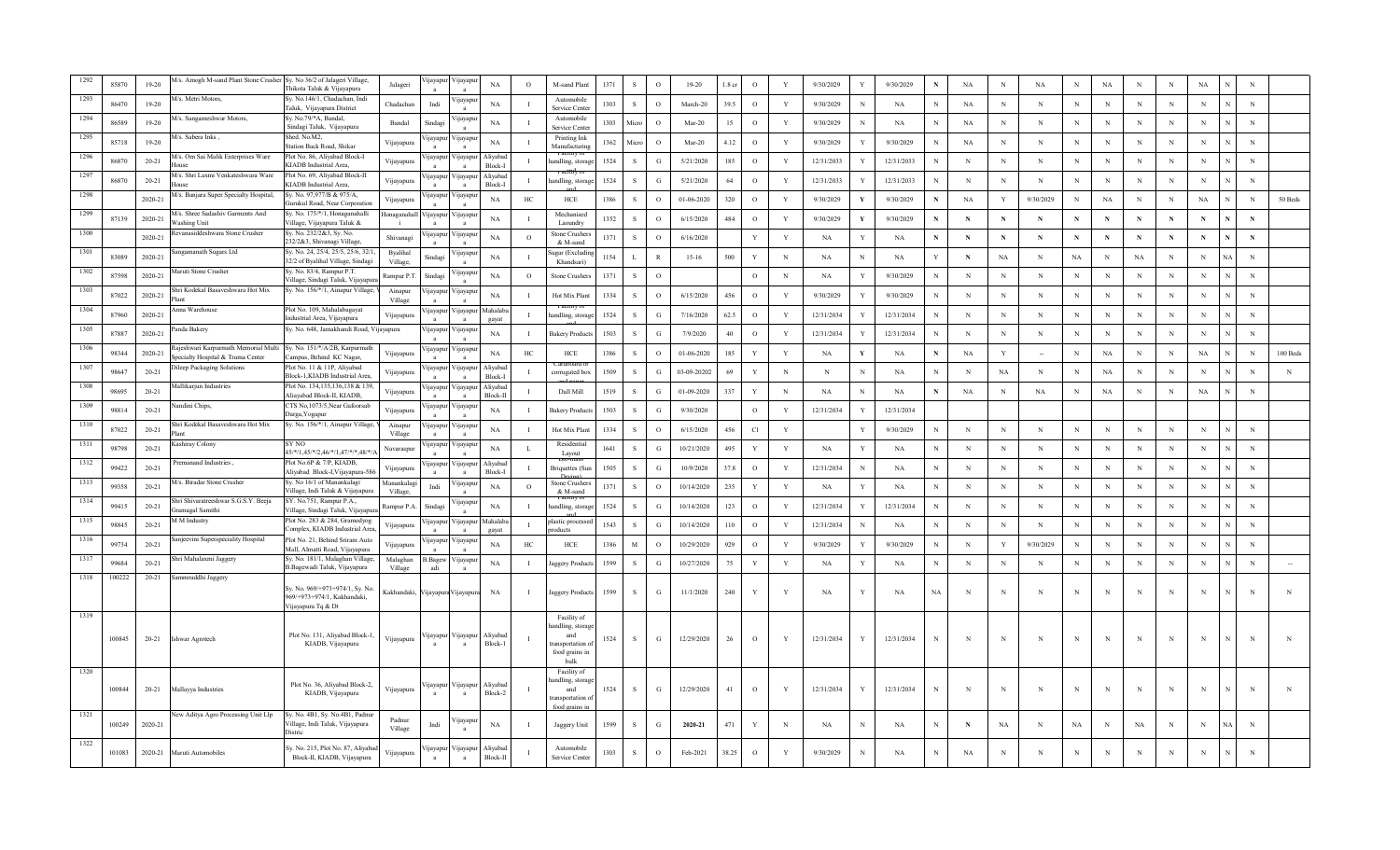| 1323 | 101845 |         | 2020-21 Siddalinga Stone Crusher & M-sand  | Sy. No. 217, Hadalasanga Village,<br>Indi Taluk, Vijayapura District                                    | Hadalasanga | Indi                     | ∕ijayapur                  | NA                             | $\circ$  | Stone Crushers<br>& M-sand                                                           | 1371 | M            | $\circ$     | Feb-21    | 550     | Y              | Y            | <b>NA</b>  | Y            | NA         | N           | <b>NA</b> | N          | N          | N           | N           | N           | N           | $_{\rm N}$  | N | $_{\rm N}$ |             |
|------|--------|---------|--------------------------------------------|---------------------------------------------------------------------------------------------------------|-------------|--------------------------|----------------------------|--------------------------------|----------|--------------------------------------------------------------------------------------|------|--------------|-------------|-----------|---------|----------------|--------------|------------|--------------|------------|-------------|-----------|------------|------------|-------------|-------------|-------------|-------------|-------------|---|------------|-------------|
| 1324 | 101843 |         | 2020-21 Mega Market                        | Sy. No. 626, Plot No. 01,<br>Basaveshwar Circle, Indi, Taluk<br>Indi and District Vijayapur             | Indi        | Indi                     | Vijayapura                 | NA                             |          | Layout<br>(Construction<br>Project)                                                  | 1641 | L            | G           | $17 - 18$ | 1.69 Cr | Y              | N            | <b>NA</b>  | N            | NA         | $\mathbf N$ | NA        | $_{\rm N}$ | NA         | $_{\rm N}$  | NA          | $\,$ N      | $\,$ N      | $_{\rm NA}$ |   | N          |             |
| 1325 | 102298 | 2020-21 | Sunrise Stone Crusher                      | Sy. No. 168/5 & 6, Jalageri<br>Village, Tikota Taluk & Vijayapur<br>District.                           | Jalageri    | ijayapur<br>$\mathbf{a}$ | Vijayapu<br>a              | NA                             | $\circ$  | Stone Crushers<br>& M-sand                                                           | 1371 | <sup>S</sup> | $\circ$     | Feb-21    | 228     | $\mathbf Y$    | $\mathbf{Y}$ | NA         |              | NA         | N           | NA        | $_{\rm N}$ | N          | N           | $_{\rm N}$  | N           | $\,$ N      | $_{\rm N}$  |   | $_{\rm N}$ |             |
| 1326 | 102283 | 2020-21 | ashimsab Gaibusab Girganvi Stone<br>rusher | Sy. No 701/5 of Kolhar Village,<br>Kolhar Taluk & Vijayapura<br>District                                | Kolhar      | s.Bagew<br>adi           | 'ijayapu<br>a              | NA                             | $\circ$  | <b>Stone Crushers</b><br>& M-sand                                                    | 1371 | S            | $\circ$     | Feb-21    | 90      | $\mathbf Y$    | $\mathbf{Y}$ | <b>NA</b>  | $\mathbf{v}$ | NA         | N           | NA        | $_{\rm N}$ | N          | N           | $_{\rm N}$  | N           | $\,$ N      | $_{\rm N}$  |   | $_{\rm N}$ |             |
| 1327 | 102162 | 2020-21 | <b>Bm Kotyal</b>                           | Sy. No. 83/5 & 6, Jalageri Village,<br>Vijayapura Tq & DT.                                              | Jalageri    | 'ijayapur<br>a           | ∕ ijayapuı<br>a            | NA                             | $\Omega$ | Stone Crushers<br>& M-sand                                                           | 1371 | $\mathbf{s}$ | $\circ$     | Feb-21    | 468     | Y              | $\mathbf{Y}$ | <b>NA</b>  |              | NA         | N           | NA        | $_{\rm N}$ | $_{\rm N}$ | N           | $\mathbf N$ | N           | N           | $\mathbf N$ |   | $_{\rm N}$ |             |
| 1328 | 102597 |         | Holebasaveshwara Stone Crusher.            | Sy. No. 174/3, Baluti Village,<br>B.Bagewadi Tq & Vijayapura<br>Dt                                      | Baluti      | B.Bage<br>wadi           | ∕ijayapı<br>ra             | NA                             | $\Omega$ | tone Crushers                                                                        | 1371 | S            | $\circ$     | 2020-21   |         | $\circ$        | $\bf{v}$     | 9/30/2030  | $\mathbf{v}$ | 30-09-2030 | N           | NA        | N          | NA         | N           | NA          | $\mathbf N$ | $_{\rm N}$  | NA          |   | NA         | Stone Jelly |
| 1329 | 102175 | 2021    | <b>SMS Polymers</b>                        | Plot No. 26, Aliyabad Block-<br>II, KIADB, Vijayapura                                                   | Vijayapura  | ura                      | Vijayap Vijayapı<br>ra     | Aliyabad<br>Block-II           |          | <b>PVC Pipies</b>                                                                    | 1614 | S            | $\mathbf G$ | $20 - 21$ | 39      | Y              | $\mathbf{Y}$ | NA         |              | NA         | $\mathbf N$ | NA        | $_{\rm N}$ | NA         | $\mathbf N$ | NA          | $\mathbf N$ | $_{\rm N}$  | NA          |   | NA         |             |
| 1330 | 102602 | 2021    | Shri Sai Enterprises                       | Plot No. 117 & 118, Aliyabad<br>Block-II, KIADB, Vijayapura                                             | Vijayapura  | ijayapur<br>$\mathbf{a}$ | Vijayapur Aliyabad<br>a    | Block-II                       |          | Facility of<br>andling, storage<br>and<br>transportation o<br>food grains in<br>bulk | 1524 | S            | G           | 3/17/2021 | 95      | $\circ$        | Y            | 12/31/2034 | Y            | 12/31/2034 | $\mathbf N$ | NA        | N          | NA         | N           | NA          | N           | N           | NA          |   | NA         |             |
| 1331 | 101959 | 2021    | PPACKS                                     | Sy. No. 126/*/3, Ainapur Village<br>Vijayapura Tq & Dt.                                                 | Ainapur     | ijayapur<br>$\mathbf{a}$ | Vijayapu<br>$\overline{a}$ | $_{\rm NA}$                    |          | Plastic sack<br>bags, woven<br>sack with HDPE                                        | 1614 | L            | G           | 3/15/2021 | 1412    | $\mathbf Y$    | $\mathbf{v}$ | <b>NA</b>  | Y            | NA         | N           | NA        | $_{\rm N}$ | NA         | N           | NA          | N           | N           | $_{\rm NA}$ |   | NA         |             |
| 1332 | 102203 | 2021    | Karshak Agri Biotech                       | SY. No. 1051, Plot No. 159,<br>Mahalbagayat, KIADB,<br>Vijayapura                                       | Vijayapura  | ijayapur<br>a            | Vijayapur Mahalab<br>a     | gayat                          |          | Fertilizer<br>(granulation<br>formulation /<br>blending only)                        | 1323 | S            | $\Omega$    | 3/5/2021  | 26      | Y              | $\mathbf{v}$ | <b>NA</b>  | $\mathbf{v}$ | NA         | N           | <b>NA</b> | N          | NA         | N           | NA          | N           | $\mathbf N$ | $_{\rm NA}$ |   | NA         |             |
| 1333 | 102693 | 2021    | Bhagirathi Warehouse                       | Plot No. 16, Aliyabad Block-II,<br>KIADB, Vijayapura                                                    | Vijayapura  | ijayapur<br>a            | a                          | Vijayapur Aliyabad<br>Block-II |          | andling, storage<br>and<br>transportation o<br>food grains in                        | 1524 | <sub>S</sub> | G           | 3/17/2021 | 95      | $\circ$        | V            | 12/31/2034 | Y            | 12/31/2034 | N           | NA        | N          | NA         | N           | NA          | N           | N           | NA          |   | NA         |             |
| 1334 | 102579 | 2021    | Samruddhi Stone Crusher,                   | Sy. No. 23/10, 12, 14, 16, 18, 20,<br>22, 24,, Belur Village, Muddebhal<br>Taluk & Vijayapura District. | Belur       | Auddebi<br>hal           | ∕ ijayapu<br>a             | NA                             | $\circ$  | <b>Stone Crushers</b>                                                                | 1371 | <sub>S</sub> | $\circ$     | 3/18/2021 | 480     | $\circ$        | Y            | 9/30/2030  | V            | 9/30/2030  | N           | NA        | $_{\rm N}$ | NA         | $\mathbf N$ | NA          | $\mathbf N$ | $\,$ N      | $_{\rm NA}$ |   | NA         | Stone Jelly |
| 1335 | 101250 | 2021    | M/S. RJ Hallmarking Center                 | CTS. No. 261/B2, Ward No. 3,<br>Vijayapura City, Vijayapura Taluk Vijayapura<br>& District              |             | Vijayap<br>ura           | Vijayapı<br>ra             | <b>NA</b>                      |          | Gold and<br>Silver smithy                                                            | 1392 | S            | $\circ$     | 3/29/2021 | 44      | $\overline{O}$ | Y            | 9/30/2029  | <sup>V</sup> | 9/30/2029  | N           | NA        | $_{\rm N}$ | NA         | $_{\rm N}$  | NA          | $_{\rm N}$  | $_{\rm N}$  | NA          |   | NA         |             |